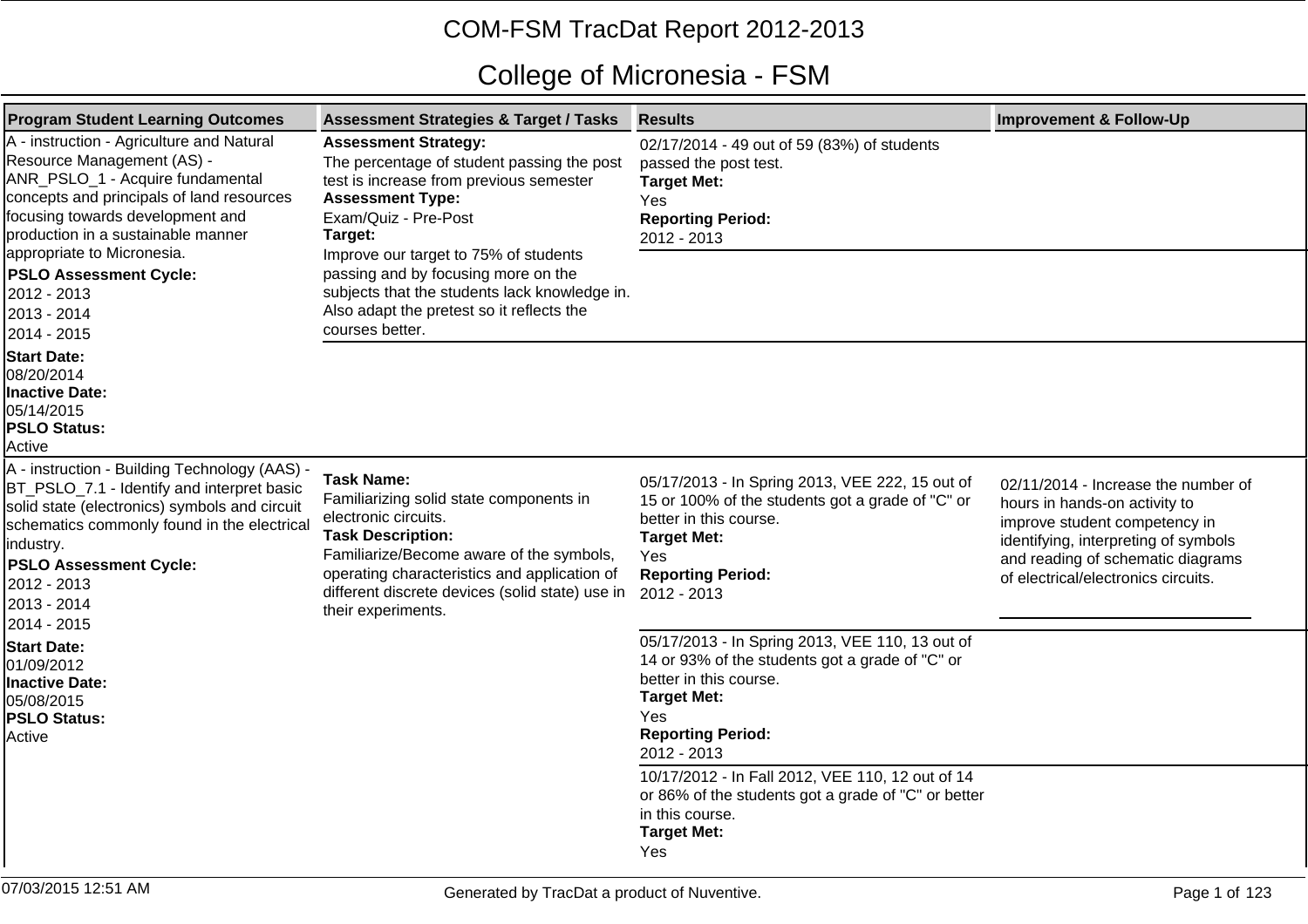| <b>Program Student Learning Outcomes</b>                                                                                                                                                                                     | <b>Assessment Strategies &amp; Target / Tasks</b>                                                                                                                                                  | <b>Results</b>                                                                                                                                                                                     | <b>Improvement &amp; Follow-Up</b>                                                                                                                                                                                                      |
|------------------------------------------------------------------------------------------------------------------------------------------------------------------------------------------------------------------------------|----------------------------------------------------------------------------------------------------------------------------------------------------------------------------------------------------|----------------------------------------------------------------------------------------------------------------------------------------------------------------------------------------------------|-----------------------------------------------------------------------------------------------------------------------------------------------------------------------------------------------------------------------------------------|
|                                                                                                                                                                                                                              |                                                                                                                                                                                                    | <b>Reporting Period:</b><br>2012 - 2013                                                                                                                                                            |                                                                                                                                                                                                                                         |
| A - instruction - Building Technology (AAS) -                                                                                                                                                                                | <b>Task Name:</b>                                                                                                                                                                                  | 12/17/2012 - In Fall 2012, VEE 266, 13 out 14 or                                                                                                                                                   |                                                                                                                                                                                                                                         |
| BT_PSLO_8.1 - Analyze circuit operations<br>on basic motors.<br><b>PSLO Assessment Cycle:</b><br>2012 - 2013<br>2013 - 2014<br>2014 - 2015<br><b>Start Date:</b>                                                             | DC/AC motor/generator familiarization<br><b>Task Description:</b><br>Identify motor/generator parts and their<br>operating characteristics during their class<br>hands-on activities.              | 93% of the students got a grade of "C" or better in<br>this course.<br><b>Target Met:</b><br>Yes<br><b>Reporting Period:</b><br>2012 - 2013                                                        | 12/20/2013 - As suggested, modify<br>VEE 266 into VEM 266 to give more<br>emphasis on AC motors/generators<br>and incorporate troubleshooting and<br>repair in the SLO's to develop<br>students skills and performance in<br>this PSLO. |
| 01/09/2012<br>Inactive Date:                                                                                                                                                                                                 |                                                                                                                                                                                                    |                                                                                                                                                                                                    |                                                                                                                                                                                                                                         |
| 05/08/2015<br><b>PSLO Status:</b><br>Active                                                                                                                                                                                  |                                                                                                                                                                                                    |                                                                                                                                                                                                    |                                                                                                                                                                                                                                         |
| A - instruction - Building Technology (AAS) -<br>BT PSLO 9.1 - Perform basic<br>troubleshooting on basic motors.<br><b>PSLO Assessment Cycle:</b><br>2012 - 2013<br>2013 - 2014<br>2014 - 2015                               | <b>Task Name:</b><br>AC/DC motor troubleshooting.<br><b>Task Description:</b><br>Identify possible motor faults and perform<br>simulated troubleshooting using Simutech<br>skills series software. | 12/17/2012 - In Fall 2012, VEE 266, 13 out of 14<br>or 93% of the students got a grade of "C" or better<br>in this course.<br><b>Target Met:</b><br>Yes<br><b>Reporting Period:</b><br>2012 - 2013 | 02/15/2014 - Needs more AC/DC<br>motors for hands-on activities so<br>that students can grasps the skills in<br>troubleshooting motors.                                                                                                 |
| <b>Start Date:</b><br>08/20/2012<br>Inactive Date:<br>05/08/2015<br><b>PSLO Status:</b><br>Active                                                                                                                            |                                                                                                                                                                                                    |                                                                                                                                                                                                    |                                                                                                                                                                                                                                         |
| A - instruction - Building Technology (AAS) -<br>BT_PSLO_11.1 - Interpret and install<br>electrical circuits according to rules and<br>regulations of the National Electrical Code<br>book.<br><b>PSLO Assessment Cycle:</b> | <b>Task Name:</b><br>Standards and Regulations of NEC on<br>electrical wiring.<br><b>Task Description:</b><br>Familiarize with the use of NEC book and                                             | 05/17/2013 - In Spring 2013, VEM 212, 5 out of 6<br>or 83% of students got a grade of "C" or better in<br>this course.<br><b>Target Met:</b><br>Yes                                                | 02/15/2014 - Update National<br>Electrical Code book every 3 years<br>of reprinting edition. If possible, use<br>electronic/soft copy.                                                                                                  |
| 2012 - 2013<br>2013 - 2014<br>2014 - 2015<br><b>Start Date:</b>                                                                                                                                                              | standards/regulations on the use of different Reporting Period:<br>wiring methods.                                                                                                                 | 2012 - 2013                                                                                                                                                                                        | Follow-Up:<br>02/06/2015 - Acquire latest<br>edition (2011) of the NEC book.                                                                                                                                                            |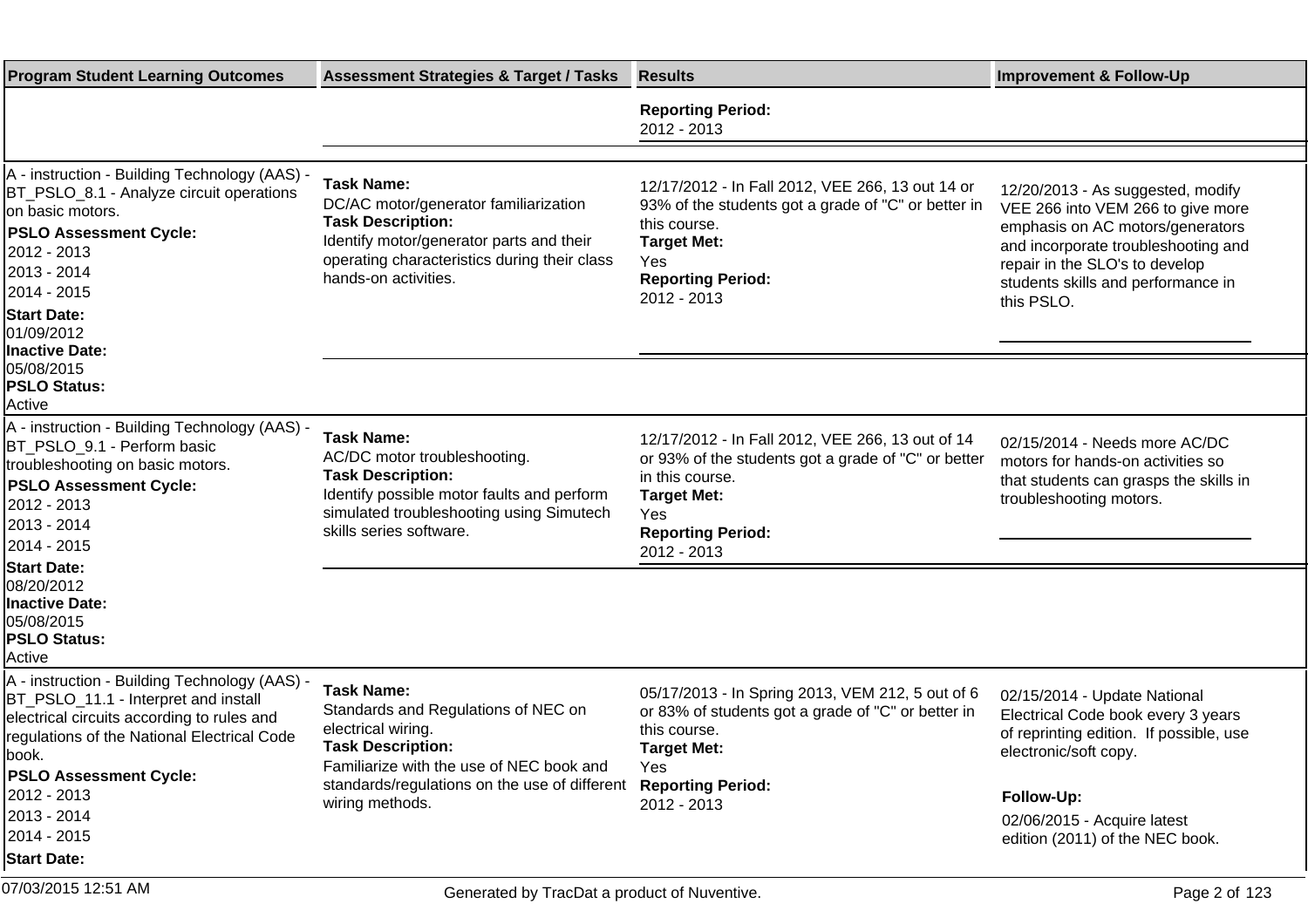| <b>Program Student Learning Outcomes</b>                                                                                                                                                                                                                                                                                                                                                                                                             | <b>Assessment Strategies &amp; Target / Tasks</b>                                                                                                                                                                                                                                                                                                                                                                                                               | <b>Results</b>                                                                                                                                                                                                                          | <b>Improvement &amp; Follow-Up</b>                                                                                                                                                                                                                                                                                                                                                                                                              |
|------------------------------------------------------------------------------------------------------------------------------------------------------------------------------------------------------------------------------------------------------------------------------------------------------------------------------------------------------------------------------------------------------------------------------------------------------|-----------------------------------------------------------------------------------------------------------------------------------------------------------------------------------------------------------------------------------------------------------------------------------------------------------------------------------------------------------------------------------------------------------------------------------------------------------------|-----------------------------------------------------------------------------------------------------------------------------------------------------------------------------------------------------------------------------------------|-------------------------------------------------------------------------------------------------------------------------------------------------------------------------------------------------------------------------------------------------------------------------------------------------------------------------------------------------------------------------------------------------------------------------------------------------|
| 08/20/2012<br><b>Inactive Date:</b><br>05/08/2015<br><b>PSLO Status:</b>                                                                                                                                                                                                                                                                                                                                                                             |                                                                                                                                                                                                                                                                                                                                                                                                                                                                 |                                                                                                                                                                                                                                         | Follow-Up:<br>Soft copy of the 2014 edition is<br>still not purchase.                                                                                                                                                                                                                                                                                                                                                                           |
| Active                                                                                                                                                                                                                                                                                                                                                                                                                                               |                                                                                                                                                                                                                                                                                                                                                                                                                                                                 | 12/17/2012 - In Fall 2012, VEM 212, 8 out of 8<br>or100% of the students got a grade of "C" or better<br>in this course.<br><b>Target Met:</b><br>Yes<br><b>Reporting Period:</b><br>2012 - 2013                                        |                                                                                                                                                                                                                                                                                                                                                                                                                                                 |
| A - instruction - Building Technology (AAS) -<br>BT_PSLO_12.1 - Install and analyze basic<br>motor control circuits.<br><b>PSLO Assessment Cycle:</b><br>2012 - 2013<br>2013 - 2014<br>2014 - 2015<br><b>Start Date:</b><br>08/20/2012<br><b>Inactive Date:</b><br>05/08/2015<br><b>PSLO Status:</b><br>Active                                                                                                                                       | <b>Task Name:</b><br>circuits.<br><b>Task Description:</b><br>Familiarize with motor control devices, install Yes<br>and troubleshoot motor control circuits using<br>Simutech TS skills series.                                                                                                                                                                                                                                                                | 05/17/2013 - In Spring 2013, VEM 240, 9 out of 10<br>Installation and troubleshooting motor control or 90% of students got a grade of "C" or better in<br>this course.<br><b>Target Met:</b><br><b>Reporting Period:</b><br>2012 - 2013 | 02/15/2014 - Update regularly<br>Simutech troubleshooting software<br>to the latest version. Recommend<br>change of textbook for this course.<br>Follow-Up:<br>02/06/2015 - Updated the<br>Simutech troubleshooting<br>software to its latest version.<br>Textbook not yet change but will<br>be included on the course<br>modification.                                                                                                        |
| A - instruction - Business Administration<br>(AS) - BUA_PSLO_1 - Demonstrate basic<br>knowledge of each of the functional areas of<br>business - accounting, management,<br>marketing, economics, and finance - by<br>emphasizing their importance in an<br>organization and describing their<br>interrelationship in the organization's<br>attempt to achieve its objectives.<br><b>PSLO Assessment Cycle:</b><br>2014 - 2015<br><b>Start Date:</b> | <b>Assessment Strategy:</b><br>Use the assessment results of<br>BU101_CSLO_8, BU270_CSLO_3,<br>BU250_CSLO_2,<br>BU260_CSLO_2,EC220_CSLO_4,AC131_C<br>SLO_2, AC220_CSLO_3.1. during Program<br>Course Collaborative Activity Spring 2015<br>(F4 is back- Food and Fashion Friday<br>Festival). This activity will measure the<br>student's basic knowledge of each of the<br>functional areas of business - accounting,<br>management, marketing, economics, and | 03/13/2013 - 76% of the students got a rating of<br>70 or better<br><b>Target Met:</b><br><b>Yes</b><br><b>Reporting Period:</b><br>2012 - 2013                                                                                         | 10/13/2013 - In early August 2014,<br>we will hold a faculty meeting to<br>prepare a mapping document that<br>will specify how the PSLOs will be<br>met at the course level. This<br>document will also indicate who's in<br>charge, and when each assessment<br>strategy will be carried out. This will<br>insure that student learning<br>outcomes will definitely be assessed<br>by a designated person according to<br>scheduled timeframe. |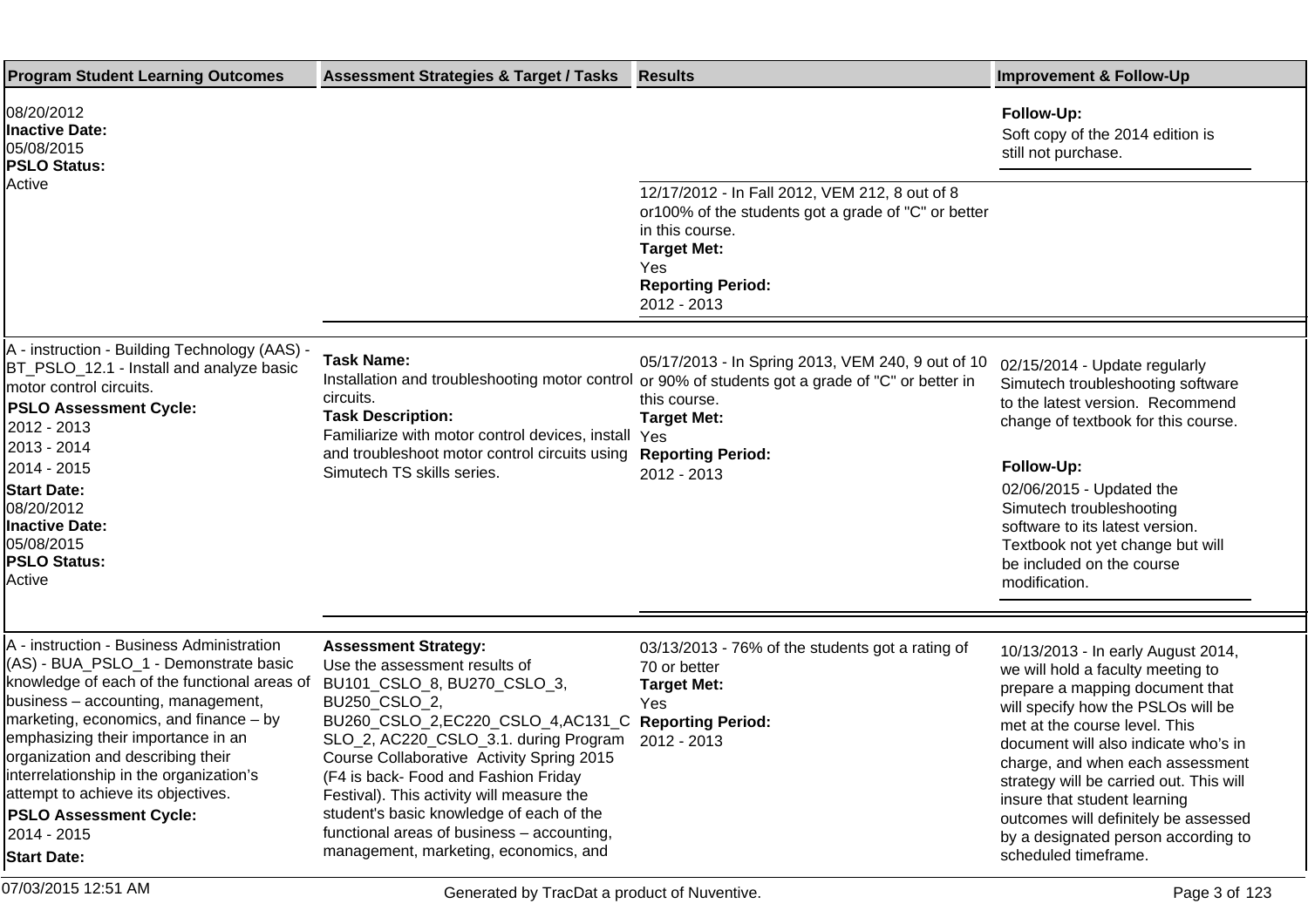| <b>Program Student Learning Outcomes</b><br>08/05/2014<br><b>Inactive Date:</b> | <b>Assessment Strategies &amp; Target / Tasks</b><br>Students from different courses will work<br>together to produce a product, sell these<br>products, and submit their financial                                                                                                                                                                                                                                                                                                                                                                                                                  | <b>Results</b>                                                                                                                                                                                                                                                                                                                                                                                                                                                                                                                                                                                                                                                                                                                                                                                                                                                                                                                                                                                                                                      | <b>Improvement &amp; Follow-Up</b> |
|---------------------------------------------------------------------------------|------------------------------------------------------------------------------------------------------------------------------------------------------------------------------------------------------------------------------------------------------------------------------------------------------------------------------------------------------------------------------------------------------------------------------------------------------------------------------------------------------------------------------------------------------------------------------------------------------|-----------------------------------------------------------------------------------------------------------------------------------------------------------------------------------------------------------------------------------------------------------------------------------------------------------------------------------------------------------------------------------------------------------------------------------------------------------------------------------------------------------------------------------------------------------------------------------------------------------------------------------------------------------------------------------------------------------------------------------------------------------------------------------------------------------------------------------------------------------------------------------------------------------------------------------------------------------------------------------------------------------------------------------------------------|------------------------------------|
|                                                                                 |                                                                                                                                                                                                                                                                                                                                                                                                                                                                                                                                                                                                      |                                                                                                                                                                                                                                                                                                                                                                                                                                                                                                                                                                                                                                                                                                                                                                                                                                                                                                                                                                                                                                                     |                                    |
| 05/14/2015<br><b>PSLO Status:</b><br>Active                                     | statements. The success of the collaboration<br>between the students will emphasize the<br>importance of each course in the<br>organization and describing their<br>interrelationship in the organization's<br>attempt to achieve its objectives.<br><b>Assessment Type:</b><br>Project-Group<br>Target:<br>At least 70% of the students who are<br>involved in the activity should get a rating of<br>70 or better in the rubrics.                                                                                                                                                                  |                                                                                                                                                                                                                                                                                                                                                                                                                                                                                                                                                                                                                                                                                                                                                                                                                                                                                                                                                                                                                                                     |                                    |
|                                                                                 | <b>Assessment Strategy:</b><br>Work towards closer integration among<br>program major courses through<br>synchronized, complementary, collaborative,<br>or joint class projects to improve student<br>learning experience.<br><b>Assessment Type:</b><br><b>Descriptive Statistics</b><br>Target:<br>At least two (2) program major courses in<br>which 70% of students enrolled are taking<br>the same courses during the assessment<br>period, i.e., Spring 2013.<br><b>Related Documents:</b><br><b>WS3 Assessment Report.doc</b><br><b>WS1 Assessment Report</b><br><b>WS2 Assessment Report</b> | 02/15/2013 - Students of Principles of Marketing<br>(BU 270), taught by professor Marlene Mangonon,<br>engaged in business activity of selling gift baskets<br>on Valentine's Day to demonstrate their<br>understanding of the Marketing Mix tool. The<br>presentation and sale of items were coordinated<br>with other classes such as the Fundamentals of<br>Management (BU 260) and Managerial<br>Accounting (AC 250). The students were<br>evaluated using the Foundations and Skills for<br>Lifelong Learning Value Rubric.<br><b>DATA SOURCE:</b><br>http://www.comfsm.fm/myShark/news/item=447/m<br>od=01:21:07<br>Students of BU 260, taught by Professor Marian<br>Medalla, obtained copies of the marketing plans<br>submitted by BU 270 students. Then, applying<br>their understanding of the different functional<br>areas of management, i.e., planning, organizing,<br>directing, and controlling, BU 260 evaluated the<br>marketing plans to check their adequacy and<br>viability.<br>DATA SOURCE: Interview with Professor Marian |                                    |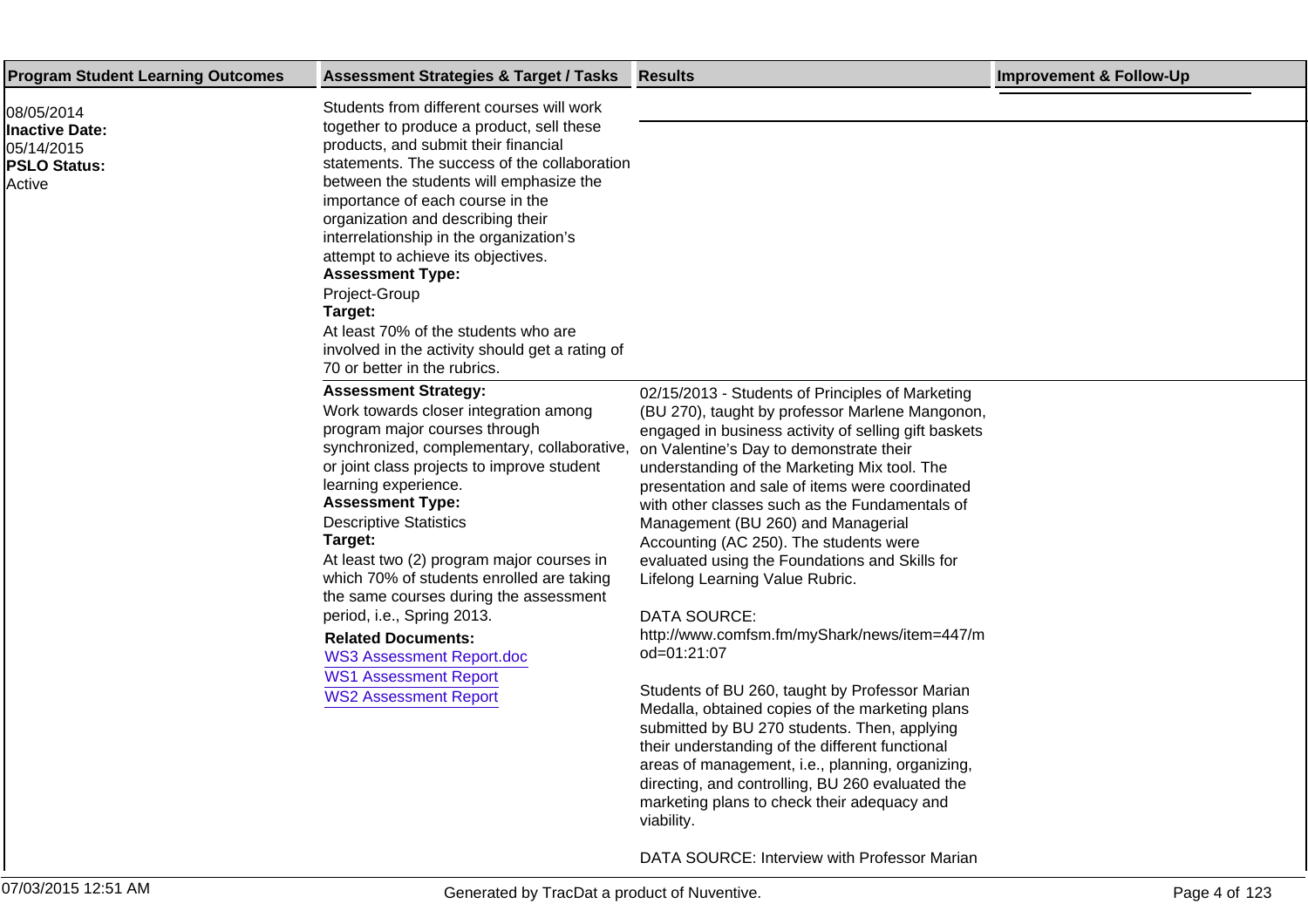| <b>Program Student Learning Outcomes</b>                                                                                                                                                                                                                                                                                                                                                                                   | <b>Assessment Strategies &amp; Target / Tasks</b>                                                                                                                                                                                                                                                                                                                      | <b>Results</b>                                                                                                                                                                                                                                                                                                                                                                                                                                                                                                                                                                                                                                                                                                                                      | <b>Improvement &amp; Follow-Up</b>                                                                                                                                                                                                                                                                                                                     |
|----------------------------------------------------------------------------------------------------------------------------------------------------------------------------------------------------------------------------------------------------------------------------------------------------------------------------------------------------------------------------------------------------------------------------|------------------------------------------------------------------------------------------------------------------------------------------------------------------------------------------------------------------------------------------------------------------------------------------------------------------------------------------------------------------------|-----------------------------------------------------------------------------------------------------------------------------------------------------------------------------------------------------------------------------------------------------------------------------------------------------------------------------------------------------------------------------------------------------------------------------------------------------------------------------------------------------------------------------------------------------------------------------------------------------------------------------------------------------------------------------------------------------------------------------------------------------|--------------------------------------------------------------------------------------------------------------------------------------------------------------------------------------------------------------------------------------------------------------------------------------------------------------------------------------------------------|
|                                                                                                                                                                                                                                                                                                                                                                                                                            |                                                                                                                                                                                                                                                                                                                                                                        | Students of AC 250, taught by Professor Rafael<br>Pulmano, were supposed to review the financial<br>statements prepared by BU 270 students for their<br>business project. Such review did not materialize<br>due to problem due to scheduling problems.<br>However, financial reports turned in by students<br>revealed revealed a weakness in their<br>understanding and skills in this area of accounting,<br>and that there is a need to strengthen their<br>foundation in this specific learning outcome. (The<br>BU 270 project required knowledge and skills in<br>managerial accounting. However, some Marketing<br>students have not yet taken this course.)<br><b>Target Met:</b><br><b>Yes</b><br><b>Reporting Period:</b><br>2012 - 2013 |                                                                                                                                                                                                                                                                                                                                                        |
|                                                                                                                                                                                                                                                                                                                                                                                                                            |                                                                                                                                                                                                                                                                                                                                                                        |                                                                                                                                                                                                                                                                                                                                                                                                                                                                                                                                                                                                                                                                                                                                                     |                                                                                                                                                                                                                                                                                                                                                        |
| A - instruction - Business Administration<br>(AS) - BUA_PSLO_2 - Demonstrate basic<br>knowledge and skill in the use of cost and<br>managerial accounting concepts and<br>techniques as management tools for<br>planning, controlling, evaluating<br>performance and making decisions.<br><b>PSLO Assessment Cycle:</b><br>2012 - 2013<br>2013 - 2014<br><b>Start Date:</b><br>08/07/2012<br><b>PSLO Status:</b><br>Active | <b>Assessment Strategy:</b><br>Increase completion rates (ABCorP) to 50%<br>or higher for managerial accounting (AC<br>250) by reducing, and maintaining, an<br>optimum size of 20 students per class, using<br>data from Fall 2011 as benchmark.<br><b>Assessment Type:</b><br><b>Descriptive Statistics</b><br>Target:<br>$ABCorP = 50\%$ completion rate, or higher | 05/17/2013 - Benchmark > Fall 2011, with 20<br>students: ABCorP = $60\%$ ; ABCDorP = $100\%$ ; W =<br>0%<br>Results:<br>Fall 2012, with 27 students: ABCorP = $48.1\%$ ;<br>ABCDorP = $66.7\%$ ; W = $11.1\%$<br>Spring 2013, with 20 students: ABCorP = 80%;<br>$ABCDorP = 100\%; W = 0\%$<br>See related document: Course Completion Spring<br>2011-Fall2013<br><b>Target Met:</b><br>Yes<br><b>Reporting Period:</b><br>2012 - 2013<br><b>Related Documents:</b><br>2012 Fall Course Level Assessment<br>for AC 250<br><b>Course Completion Spring 2011-</b><br><b>Fall2013</b><br><b>Business Administration Program</b>                                                                                                                        | 10/14/2014 - A discussion with<br>Assessment Coordinator and<br>Assistant-ALO on 10/15/14 revealed<br>the need to make a correction in the<br>PLO Matrix for this program. In the<br>current matrix, AC250 (I,D,M) is<br>listed under PLO1. It should be<br>changed to PLO2.<br>See related document: Business<br><b>Administration Program Matrix</b> |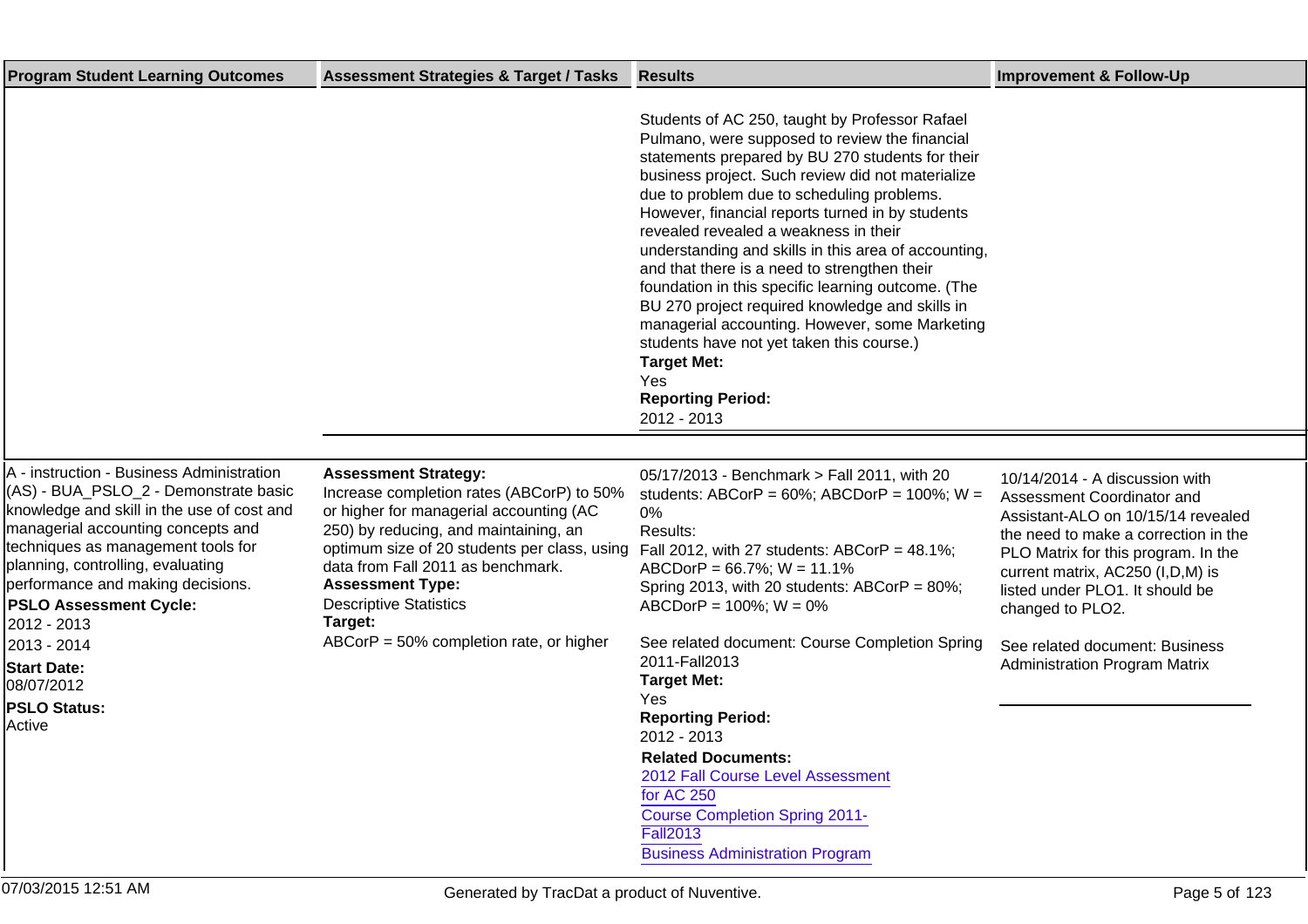| <b>Program Student Learning Outcomes</b>                                                                                                                                                                                                                                                                                            | <b>Assessment Strategies &amp; Target / Tasks</b>                                                                                                                                                                                                                                                                                                                                                                                                                   | <b>Results</b>                                                                                                                                                                                                                                                                                                                                                                                                                                                                 | <b>Improvement &amp; Follow-Up</b>                                                      |
|-------------------------------------------------------------------------------------------------------------------------------------------------------------------------------------------------------------------------------------------------------------------------------------------------------------------------------------|---------------------------------------------------------------------------------------------------------------------------------------------------------------------------------------------------------------------------------------------------------------------------------------------------------------------------------------------------------------------------------------------------------------------------------------------------------------------|--------------------------------------------------------------------------------------------------------------------------------------------------------------------------------------------------------------------------------------------------------------------------------------------------------------------------------------------------------------------------------------------------------------------------------------------------------------------------------|-----------------------------------------------------------------------------------------|
|                                                                                                                                                                                                                                                                                                                                     |                                                                                                                                                                                                                                                                                                                                                                                                                                                                     | <b>Matrix</b>                                                                                                                                                                                                                                                                                                                                                                                                                                                                  |                                                                                         |
|                                                                                                                                                                                                                                                                                                                                     |                                                                                                                                                                                                                                                                                                                                                                                                                                                                     |                                                                                                                                                                                                                                                                                                                                                                                                                                                                                |                                                                                         |
| A - instruction - Computer Information<br>Systems (AS) - CIS_PSLO_1 -<br>Demonstrate an in-depth understanding of<br>technical concepts and ethical issues<br>pertaining to information systems<br><b>PSLO Assessment Cycle:</b><br>2013 - 2014<br>2014 - 2015<br><b>Start Date:</b><br>08/01/2014<br><b>PSLO Status:</b><br>Active | <b>Assessment Strategy:</b><br>Use the assessment result of<br>and IS260_CSLO_7 using a milestone<br>project with a rubric that demonstrates an in-<br>dept understanding of technical concepts<br>and ethical issues pertaining to information<br>systems<br><b>Assessment Type:</b><br><b>Descriptive Statistics</b><br>Target:<br>At least 60% of students will have a<br>satisfactory grade(A-C level) based on<br>criteria laid out by a rubric in CIS_PSLO_1. | 10/16/2013 - Course Code: IS201<br>39 out of 44 students or 88.6% students got 'C' or<br>IS201_CSLO_1-CSLO_7 using Pre-post test better as their final grade excluding 3 who has<br>withdrawn from class.<br>Course Code: IS260<br>15 out of 19 students or 78.9% students got 'C' or<br>better as their final grade.<br><b>Target Met:</b><br>Yes<br><b>Reporting Period:</b><br>2012 - 2013<br><b>Related Documents:</b><br>CIS Worksheet #3 - Fall 2012-Spring<br>2013.docx |                                                                                         |
|                                                                                                                                                                                                                                                                                                                                     | <b>Assessment Strategy:</b><br>1. Evaluate current pre-requisite(s) if<br>appropriate for CIS courses in IS201 and<br><b>IS260</b><br>2. Identify other pre-requisite(s) that may<br>help to achieve CSLOS                                                                                                                                                                                                                                                          | 10/16/2013 - Course Code: IS201<br><b>Current Pre-Requisite: CA100</b><br>Recommended Pre-Requisite: None<br>Remarks: Appropriate Pre-Requisite                                                                                                                                                                                                                                                                                                                                | 10/13/2014 - Work on courses (e.g.<br>IS260) whose pre-requisite is not<br>yet updated. |
|                                                                                                                                                                                                                                                                                                                                     | 3. Recommend at least 1 or 2 appropriate<br>correct pre-requisites for IS201 and IS260<br><b>Assessment Type:</b><br><b>Descriptive Statistics</b>                                                                                                                                                                                                                                                                                                                  | Course Code: IS260<br>Current Pre-Requisite: IS220, BU101<br>Recommended Pre-Requisite : IS220, IS230,<br>IS240, BU101<br>Remarks: Add IS230 and IS240 with a grade of<br>'C' or better to the current pre-requisite                                                                                                                                                                                                                                                           |                                                                                         |
|                                                                                                                                                                                                                                                                                                                                     | Target:<br>To include at least 1 or 2 appropriate correct No<br>pre-requisites for IS201 and is260                                                                                                                                                                                                                                                                                                                                                                  | <b>Target Met:</b><br><b>Reporting Period:</b><br>2012 - 2013<br><b>Related Documents:</b><br>CIS Worksheet #3 - Fall 2012-Spring<br>2013.docx                                                                                                                                                                                                                                                                                                                                 |                                                                                         |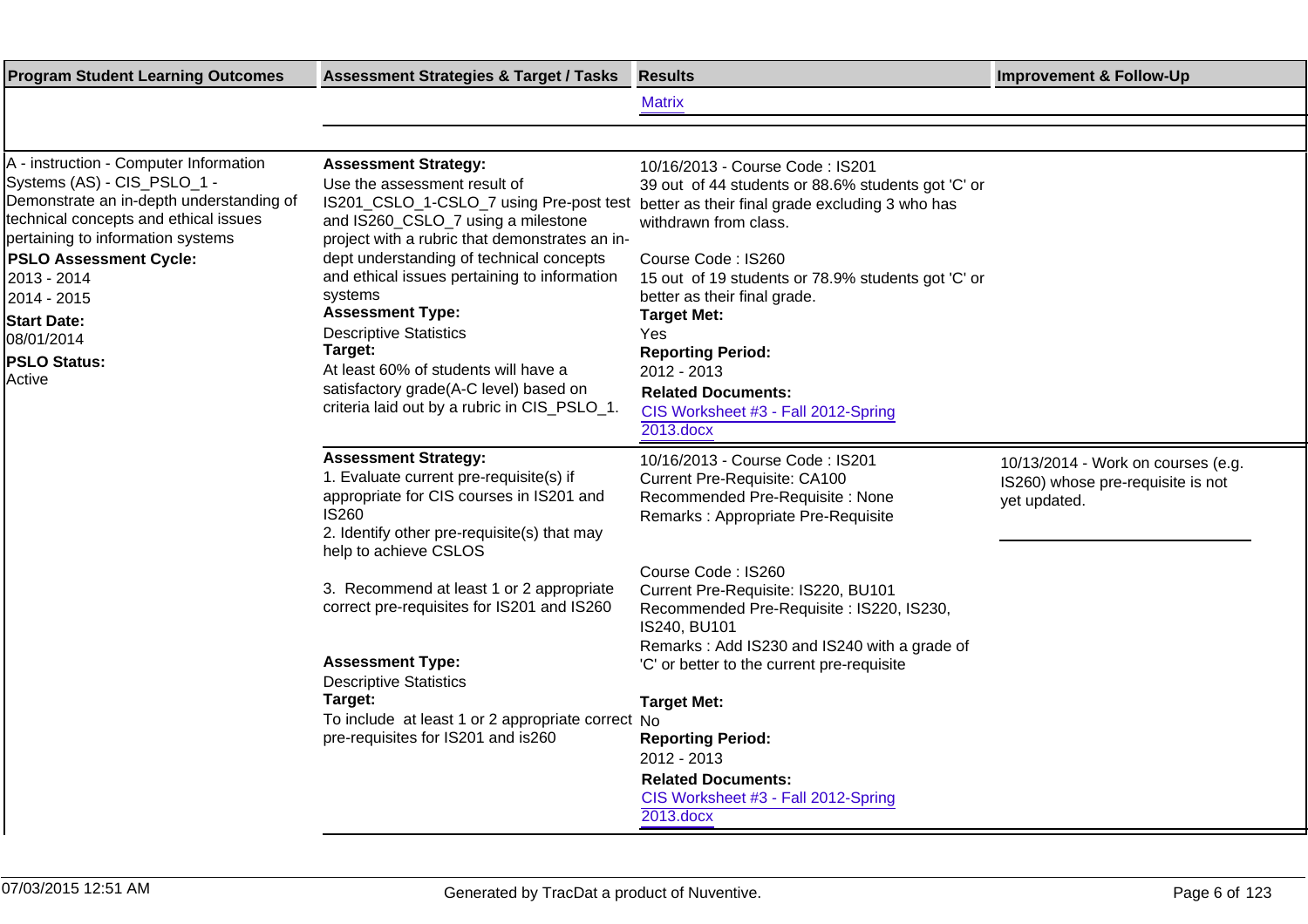| <b>Program Student Learning Outcomes</b>                                                                                                                                                                                                                            | <b>Assessment Strategies &amp; Target / Tasks</b>                                                                                                                                                                                                                                                                                          | Results                                                                                                                                                                                                                                                                     | <b>Improvement &amp; Follow-Up</b>                                                                                                                                                               |
|---------------------------------------------------------------------------------------------------------------------------------------------------------------------------------------------------------------------------------------------------------------------|--------------------------------------------------------------------------------------------------------------------------------------------------------------------------------------------------------------------------------------------------------------------------------------------------------------------------------------------|-----------------------------------------------------------------------------------------------------------------------------------------------------------------------------------------------------------------------------------------------------------------------------|--------------------------------------------------------------------------------------------------------------------------------------------------------------------------------------------------|
|                                                                                                                                                                                                                                                                     |                                                                                                                                                                                                                                                                                                                                            |                                                                                                                                                                                                                                                                             |                                                                                                                                                                                                  |
| A - instruction - Computer Information<br>Systems (AS) - CIS_PSLO_4 -<br>Demonstrate a solid foundation skills in<br>database design and management, web<br>engineering, programming, and networking<br><b>PSLO Assessment Cycle:</b><br>2013 - 2014<br>2014 - 2015 | <b>Assessment Strategy:</b><br>Use assessment result of IS220_CSLO_2.5<br>using case project, IS230_CSLO_7 using<br>case project and IS240_CSLO_5 using final<br>project, and IS280_CSLO_4 case project<br>that demonstrates solid foundation skills in<br>database design and management, web<br>engineering, programming, and networking | 10/16/2013 - Course Code: IS220<br>18 out of 19 students or 94.7% students got 'C' or<br>better as their final grade excluding 5 who has<br>withdrawn from class.<br>Course Code: IS230<br>15 out of 25 students or 60% students got 'C' or<br>better as their final grade. | 10/18/2013 - Lecture materials,<br>Exercises, Quizzes and Exams are<br>revised based on the area that<br>needs clarification or expansion (i.e.<br>Lectures) and re-wording (i.e.<br>Exercises). |
| <b>Start Date:</b><br>08/06/2014<br><b>PSLO Status:</b><br>Active                                                                                                                                                                                                   | <b>Assessment Type:</b><br><b>Descriptive Statistics</b><br>Target:<br>At least 60% of students will have a                                                                                                                                                                                                                                | Course Code: IS240<br>15 out of 23students or 65% students got 'C' or<br>better as their final grade excluding 2 who has<br>withdrawn from class.                                                                                                                           |                                                                                                                                                                                                  |
|                                                                                                                                                                                                                                                                     | satisfactory grade(A-C level) based on<br>criteria laid out by a rubric in CIS_PSLO_4.                                                                                                                                                                                                                                                     | Course Code: IS245<br>21 out of 25 students or 84% students got 'C' or<br>better as their final grade excluding 2 who has an<br>INC as a Final Grade.                                                                                                                       |                                                                                                                                                                                                  |
|                                                                                                                                                                                                                                                                     |                                                                                                                                                                                                                                                                                                                                            | Course Code: IS280<br>18 out of 19 students or 94.7% students got 'C' or<br>better as their final grade.                                                                                                                                                                    |                                                                                                                                                                                                  |
|                                                                                                                                                                                                                                                                     |                                                                                                                                                                                                                                                                                                                                            | Course Code: CA105<br>24 out of 28 students or 85.7% students got 'C' or<br>better as their final grade.                                                                                                                                                                    |                                                                                                                                                                                                  |
|                                                                                                                                                                                                                                                                     |                                                                                                                                                                                                                                                                                                                                            | <b>Target Met:</b><br>No<br><b>Reporting Period:</b><br>2012 - 2013<br><b>Related Documents:</b><br>CIS Worksheet #3 - Fall 2012-Spring<br>2013.docx                                                                                                                        |                                                                                                                                                                                                  |
|                                                                                                                                                                                                                                                                     | <b>Assessment Strategy:</b><br>1. Evaluate current pre-requisite(s) if<br>appropriate for CIS courses in Networking,<br>Database Design, Web, Data Analysis and<br>Programming, namely, IS280, IS230, IS240,                                                                                                                               | 10/16/2013 - Course Code: IS220<br><b>Current Pre-Requisite: IS201</b><br>Recommended Pre-Requisite: IS201 and MS100<br>(with at least 'C' as Grade)<br>Remarks: Add MS100 to the current pre-requisite                                                                     | 10/16/2013 - Course Modification<br>Request for both IS220<br>(Programming) and IS230<br>(Database Design) has already<br>been forwarded to CAC for review                                       |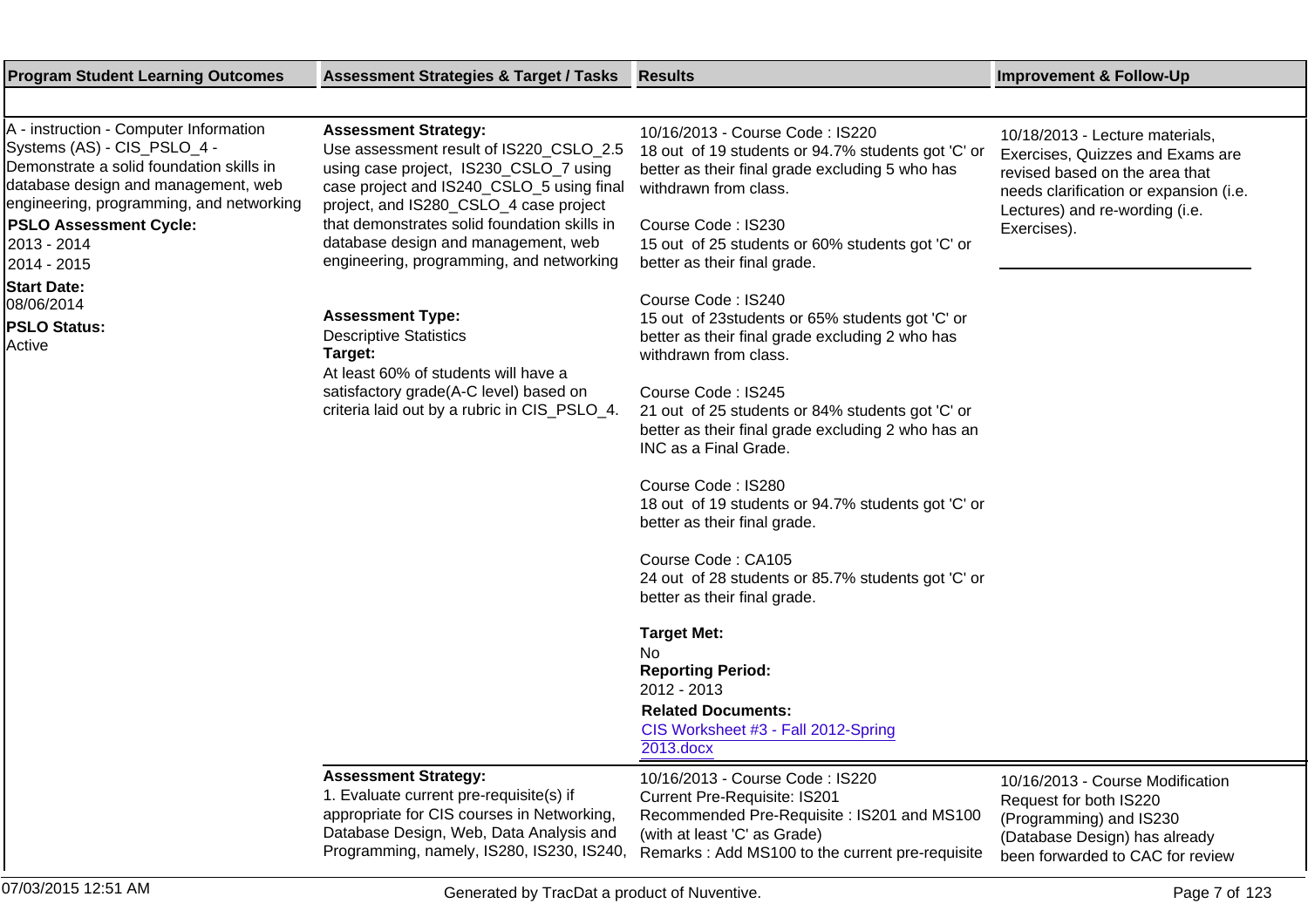| <b>Program Student Learning Outcomes</b>                                                                                                     | <b>Assessment Strategies &amp; Target / Tasks</b>                                                                                                                                                         | <b>Results</b>                                                                                                                                                                                                                                        | <b>Improvement &amp; Follow-Up</b> |
|----------------------------------------------------------------------------------------------------------------------------------------------|-----------------------------------------------------------------------------------------------------------------------------------------------------------------------------------------------------------|-------------------------------------------------------------------------------------------------------------------------------------------------------------------------------------------------------------------------------------------------------|------------------------------------|
|                                                                                                                                              | CA105 and IS220<br>2. Identify other pre-requisite(s) that may<br>help to achieve CSLOS<br>3. Recommend at least 1 or 2 appropriate<br>correct pre-requisites for IS280, IS230,<br>IS240, CA105 and IS220 | Course Code: IS230<br><b>Current Pre-Requisite: IS201</b><br>Recommended Pre-Requisite: IS201 and MS099<br>(with at least 'C' as Grade)<br>Remarks: Add MS099 to the current pre-requisite                                                            |                                    |
|                                                                                                                                              | <b>Assessment Type:</b><br><b>Descriptive Statistics</b><br>Target:<br>To include at least 1 or 2 appropriate correct<br>pre-requisites for IS280, IS230, IS240,                                          | Course Code: IS240<br><b>Current Pre-Requisite: CA100</b><br>Recommended Pre-Requisite: None<br>Remarks: Appropriate Pre-Requisite                                                                                                                    |                                    |
|                                                                                                                                              | CA105 and IS220                                                                                                                                                                                           | Course Code: IS280<br><b>Current Pre-Requisite: IS201</b><br>Recommended Pre-Requisite: None<br>Remarks: Appropriate Pre-Requisite                                                                                                                    |                                    |
|                                                                                                                                              |                                                                                                                                                                                                           | Course Code: CA105<br><b>Current Pre-Requisite: CA100</b><br>Recommended Pre-Requisite: None<br>Remarks: Appropriate Pre-Requisite                                                                                                                    |                                    |
|                                                                                                                                              |                                                                                                                                                                                                           | <b>Target Met:</b><br>No<br><b>Reporting Period:</b><br>2012 - 2013                                                                                                                                                                                   |                                    |
|                                                                                                                                              |                                                                                                                                                                                                           | <b>Related Documents:</b><br>CIS Worksheet #3 - Fall 2012-Spring<br>2013.docx<br>Course Modification - Database<br>Design - for Spring 2014.doc                                                                                                       |                                    |
|                                                                                                                                              |                                                                                                                                                                                                           |                                                                                                                                                                                                                                                       |                                    |
| A - instruction - Electronics Technology<br>(AAS) - ET_PSLO_1.1 - Practice safety and<br>occupational health procedures in the<br>workplace. | <b>Assessment Strategy:</b><br>• Actual wearing of PPE and practice of<br>safety procedures during workshop.<br>• Q & A about PPE in the workshop.                                                        | 10/16/2013 - VEE 224 result: There were 2<br>students got A, 8 students got B and 1 got F for<br>absenteeism. 91% of the students got a grade<br>higher than 70% or C. VEE 225 result: 1 students<br>got A, 11 students got B and 1 student got F for |                                    |
| <b>PSLO Assessment Cycle:</b><br>2012 - 2013                                                                                                 | <b>Assessment Type:</b><br>Presentation/Performance                                                                                                                                                       | absenteeism. 92% of the students got a grade<br>higher than 70% or C.                                                                                                                                                                                 |                                    |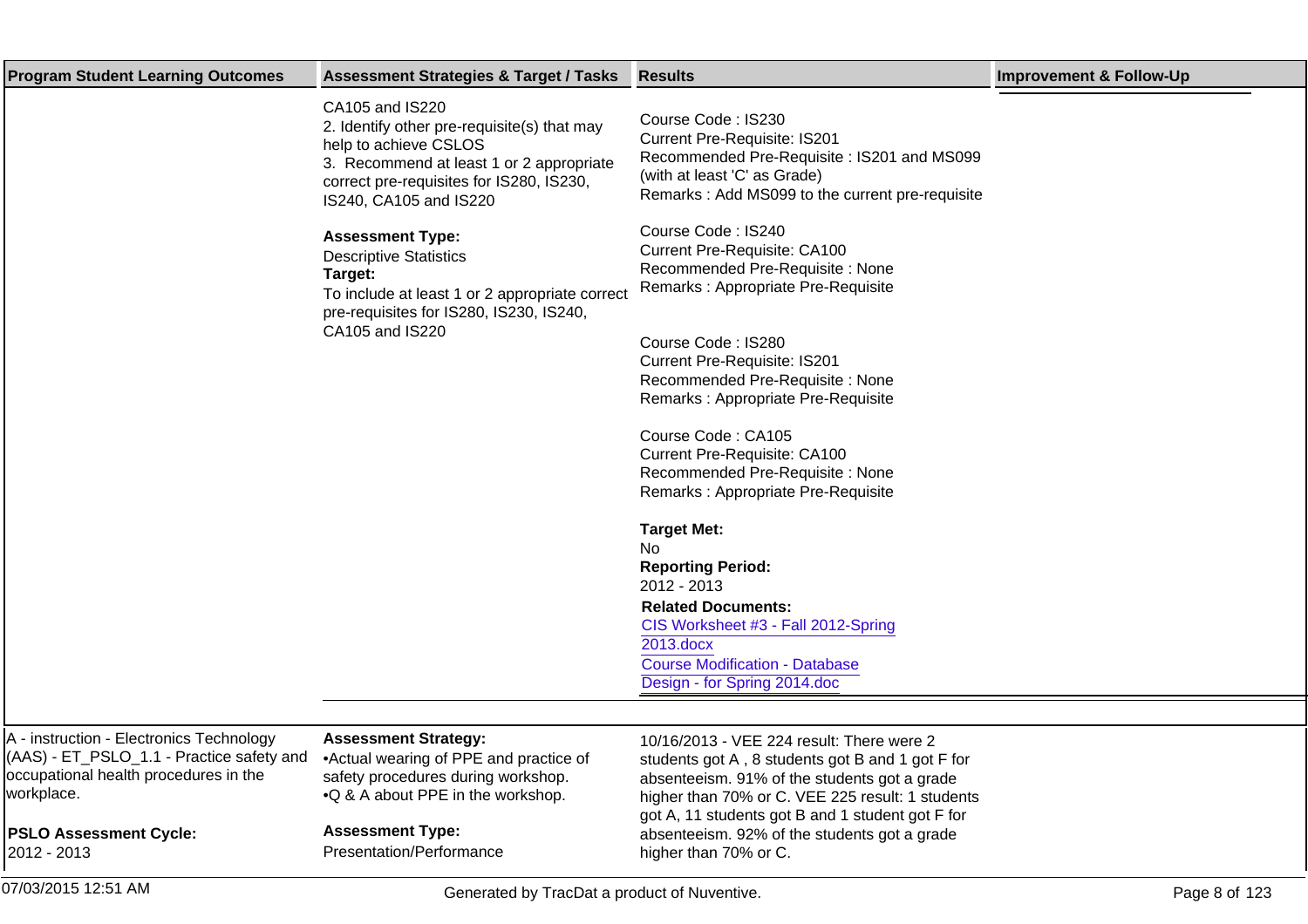| <b>Program Student Learning Outcomes</b>                                                                                                                                                  | <b>Assessment Strategies &amp; Target / Tasks</b>                                                                                                                                                                                                                                               | <b>Results</b>                                                                                                                                                                | <b>Improvement &amp; Follow-Up</b> |
|-------------------------------------------------------------------------------------------------------------------------------------------------------------------------------------------|-------------------------------------------------------------------------------------------------------------------------------------------------------------------------------------------------------------------------------------------------------------------------------------------------|-------------------------------------------------------------------------------------------------------------------------------------------------------------------------------|------------------------------------|
| 2013 - 2014<br>2014 - 2015<br><b>Start Date:</b><br>01/09/2012<br><b>Inactive Date:</b><br>05/16/2015<br><b>PSLO Status:</b><br>Active                                                    | Target:<br>70 % of the students registered in the course<br>should attain a grade of "C" or better.                                                                                                                                                                                             | <b>Target Met:</b><br>Yes<br><b>Reporting Period:</b><br>2012 - 2013                                                                                                          |                                    |
| A - instruction - Electronics Technology<br>(AAS) - ET_PSLO_1.2 - Use electronics<br>tools and test equipment competently.<br><b>PSLO Assessment Cycle:</b><br>2012 - 2013<br>2013 - 2014 | <b>Assessment Strategy:</b><br>• Student will perform actual circuit<br>construction, signal and voltage<br>measurement.<br>• Student will describe the different tools and<br>equipment use in electronics.                                                                                    | 09/17/2013 - In VEE 135, 14 out of 14 or 100% of<br>the students got a grade of C and better.<br><b>Target Met:</b><br>Yes<br><b>Reporting Period:</b><br>2012 - 2013         |                                    |
| 2014 - 2015<br><b>Start Date:</b><br>01/09/2012<br>Inactive Date:<br>105/08/2015<br><b>PSLO Status:</b><br>lActive                                                                        | $\ast$<br>Student will use infra-red soldering work<br>station to perform surface mount device<br>soldering and rework procedure.<br><b>Assessment Type:</b><br>Presentation/Performance<br>Target:<br>70 % of the students registered in the course<br>should attain a grade of "C" or better. |                                                                                                                                                                               |                                    |
| A - instruction - Electronics Technology<br>(AAS) - ET_PSLO_1.3 - Interpret schematic<br>diagrams and waveforms.<br><b>PSLO Assessment Cycle:</b><br>2012 - 2013<br>2013 - 2014           | <b>Assessment Strategy:</b><br>• Actual reading and circuit tracing of<br>schematic diagram.<br>• Student will describe the different symbols<br>and signals found in schematic<br>diagram.                                                                                                     | 09/17/2013 - In VEE 240,15 out of 15 or 100% of<br>the students got a grade of "C" and better.<br><b>Target Met:</b><br><b>Yes</b><br><b>Reporting Period:</b><br>2012 - 2013 |                                    |
| 2014 - 2015<br><b>Start Date:</b><br>01/09/2012<br>Inactive Date:<br>05/08/2015<br><b>PSLO Status:</b><br>lActive                                                                         | <b>Assessment Type:</b><br>Presentation/Performance<br>Target:<br>70 % of the students registered in the course<br>should attain a grade of "C" or better.                                                                                                                                      |                                                                                                                                                                               |                                    |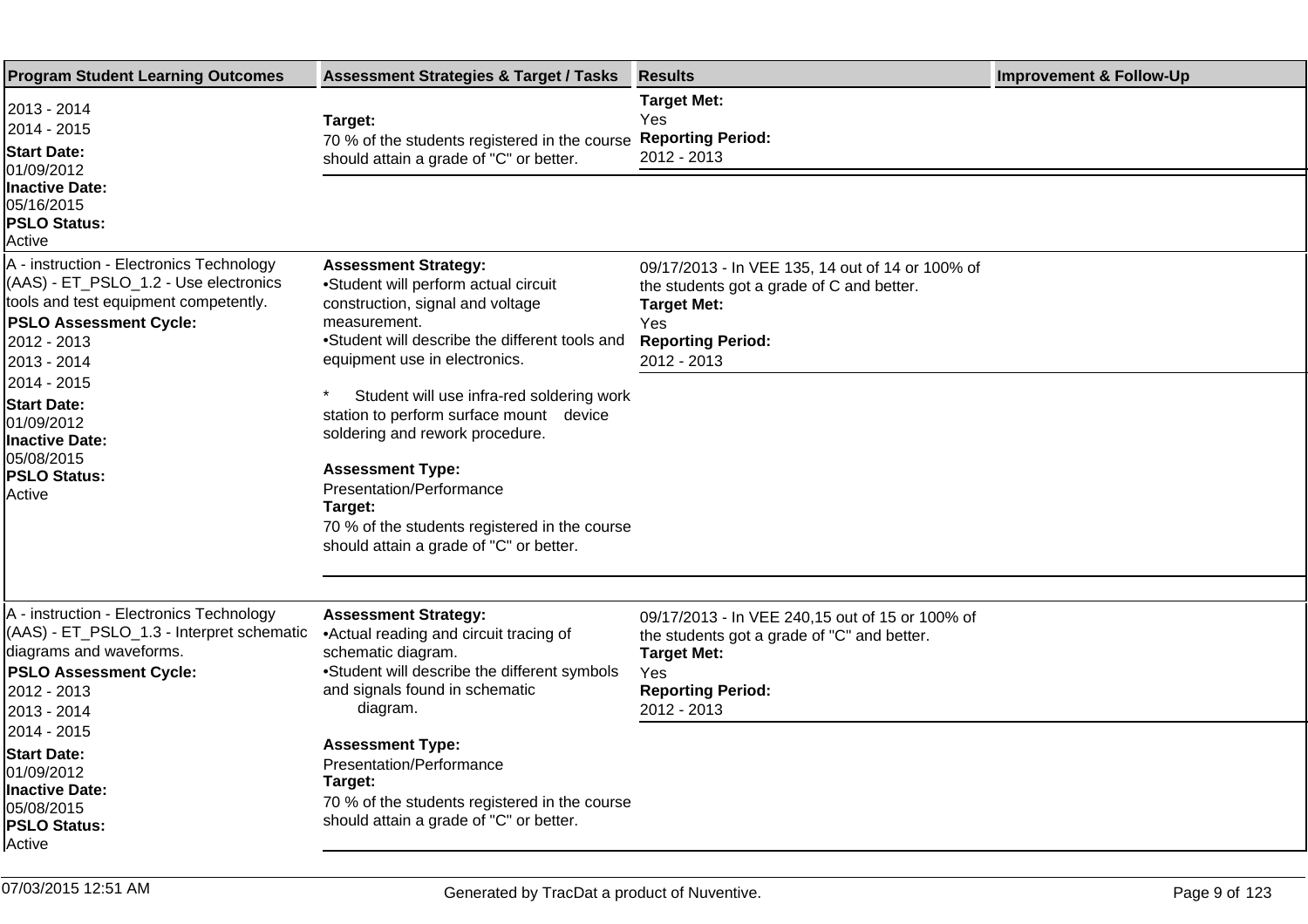| <b>Program Student Learning Outcomes</b>                                                                                                                                                                                                                                                                                                                                                          | <b>Assessment Strategies &amp; Target / Tasks</b>                                                                                                                                                                                                                                                                                  | <b>Results</b>                                                                                                                                                                                                                                                            | <b>Improvement &amp; Follow-Up</b>                                                                                                                                                                                                                                                                                                                                                                                                                                                                                           |
|---------------------------------------------------------------------------------------------------------------------------------------------------------------------------------------------------------------------------------------------------------------------------------------------------------------------------------------------------------------------------------------------------|------------------------------------------------------------------------------------------------------------------------------------------------------------------------------------------------------------------------------------------------------------------------------------------------------------------------------------|---------------------------------------------------------------------------------------------------------------------------------------------------------------------------------------------------------------------------------------------------------------------------|------------------------------------------------------------------------------------------------------------------------------------------------------------------------------------------------------------------------------------------------------------------------------------------------------------------------------------------------------------------------------------------------------------------------------------------------------------------------------------------------------------------------------|
|                                                                                                                                                                                                                                                                                                                                                                                                   |                                                                                                                                                                                                                                                                                                                                    |                                                                                                                                                                                                                                                                           |                                                                                                                                                                                                                                                                                                                                                                                                                                                                                                                              |
| A - instruction - Electronics Technology<br>(AAS) - ET_PSLO_1.4 - Build electronic<br>project to a given specification.<br><b>PSLO Assessment Cycle:</b><br>2012 - 2013<br>2013 - 2014<br>2014 - 2015 <br><b>Start Date:</b>                                                                                                                                                                      | <b>Task Name:</b><br>Assemble electronic circuits, terminate and<br>connect wires / cables and connectors.<br><b>Task Description:</b><br>The student will construct an electronic<br>circuit by following the procedure and steps<br>in project construction. Also they will be ask<br>to terminate and connect connectors, wires | 06/11/2013 - In VEM 110, 13 out of 14 students<br>(93%) achieved a grade of 70% or better in the<br>performance exam<br><b>Target Met:</b><br>Yes<br><b>Reporting Period:</b><br>2012 - 2013                                                                              |                                                                                                                                                                                                                                                                                                                                                                                                                                                                                                                              |
| 08/20/2012<br><b>Inactive Date:</b><br>05/08/2015<br><b>PSLO Status:</b><br>Active                                                                                                                                                                                                                                                                                                                | and cables accordingly.                                                                                                                                                                                                                                                                                                            |                                                                                                                                                                                                                                                                           |                                                                                                                                                                                                                                                                                                                                                                                                                                                                                                                              |
| A - instruction - Electronics Technology<br>(AAS) - ET_PSLO_1.5 - Perform<br>troubleshooting techniques to maintain and<br>resolve hardware/software related problems<br>in a personal computer system.<br><b>PSLO Assessment Cycle:</b><br>2012 - 2013<br>2013 - 2014<br>2014 - 2015<br><b>Start Date:</b><br>01/09/2012<br><b>Inactive Date:</b><br>05/08/2015<br><b>PSLO Status:</b><br>Active | <b>Task Name:</b><br><b>Communication skills</b><br><b>Task Description:</b><br>Students will use the Internet or a local store<br>to gather information about components you<br>will need to complete your customer's<br>computer system. Information will be<br>presented in power-point presentation.                           | 05/11/2013 - 29 students were assessed. 5 out of<br>29 students were rated as exemplary, 20 out of 29<br>students were rated as developing, and 4 out of 29<br>students were found as unacceptable<br><b>Target Met:</b><br>No<br><b>Reporting Period:</b><br>2012 - 2013 | 08/07/2013 - Students who were<br>unacceptable or developing had<br>difficulty with the reading materials.<br>It is recommended that ESL089<br>should be a pre-requisite of this<br>course.<br>Create a class in which students will<br>also enroll in the same section of<br><b>EN123 Technical Communication</b><br>class. Several of my lessons and a<br>class project (power-point<br>presentation) involved a lot of<br>communication skills. The two<br>courses could be complementing<br>each other on these lessons. |
|                                                                                                                                                                                                                                                                                                                                                                                                   | <b>Task Name:</b><br><b>Computer Networking</b><br><b>Task Description:</b><br>Students will perform the following:<br>1. Design, configure, and run a peer-to-peer<br>network<br>2. Connect and configure a computer to an                                                                                                        | 05/11/2013 - 29 students were assessed. 15 out<br>of 29 students were exemplary; 10 out of 29<br>students were developing; 4 out of 29 students<br>were unacceptable.<br><b>Target Met:</b><br>No.<br><b>Reporting Period:</b>                                            | 08/08/2013 - Task contains two<br>aspects, network design and<br>network configuration<br>Students who were rated developing<br>are mostly due to network                                                                                                                                                                                                                                                                                                                                                                    |
| 07/03/2015 12:51 AM                                                                                                                                                                                                                                                                                                                                                                               | Generated by TracDat a product of Nuventive.                                                                                                                                                                                                                                                                                       |                                                                                                                                                                                                                                                                           | Page 10 of 123                                                                                                                                                                                                                                                                                                                                                                                                                                                                                                               |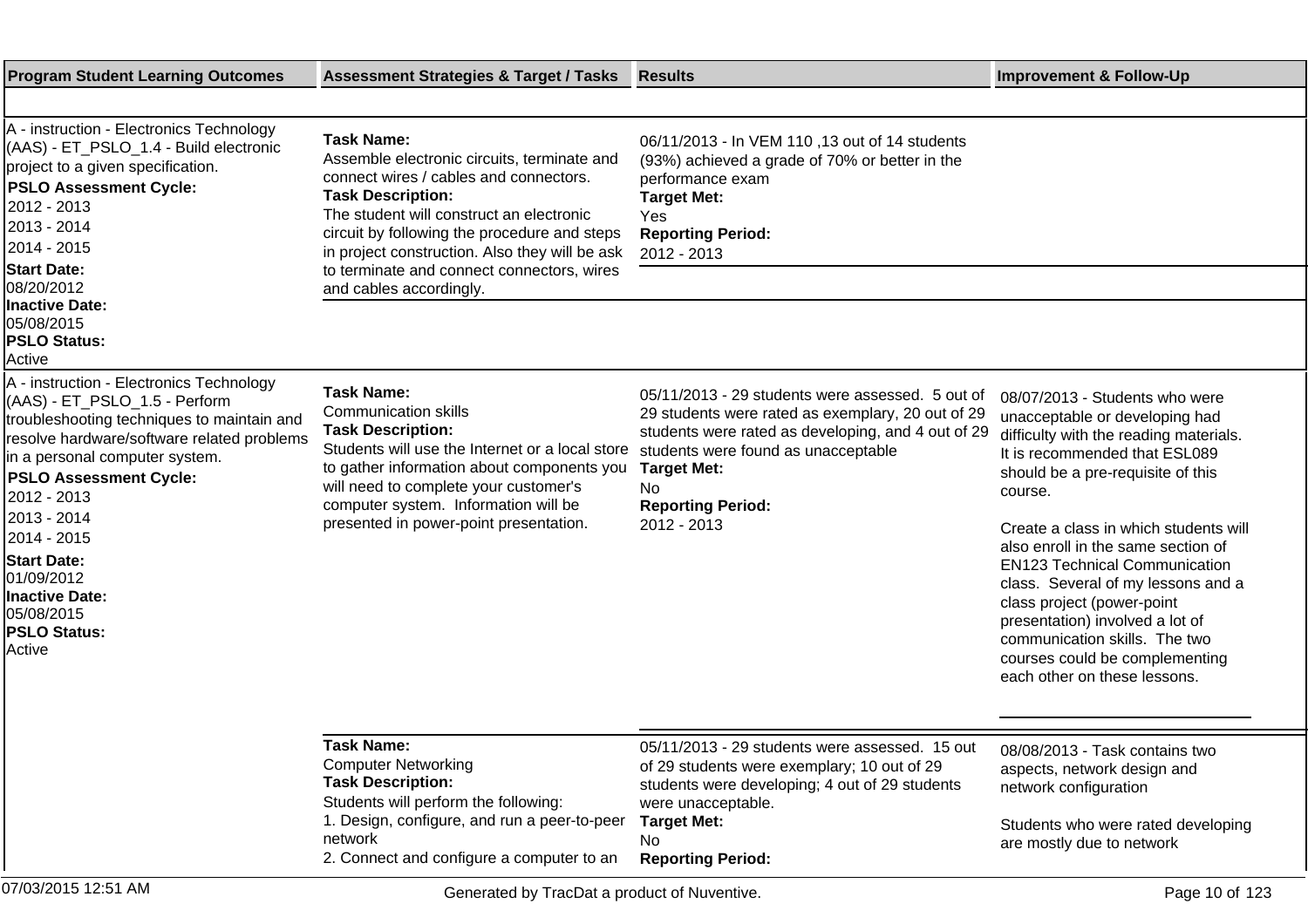| <b>Program Student Learning Outcomes</b>                                                                                                                                          | <b>Assessment Strategies &amp; Target / Tasks</b>                                                                                                                                                                                   | <b>Results</b>                                                                                                                                                                                                                                  | <b>Improvement &amp; Follow-Up</b>                                                                                                                                                                                |
|-----------------------------------------------------------------------------------------------------------------------------------------------------------------------------------|-------------------------------------------------------------------------------------------------------------------------------------------------------------------------------------------------------------------------------------|-------------------------------------------------------------------------------------------------------------------------------------------------------------------------------------------------------------------------------------------------|-------------------------------------------------------------------------------------------------------------------------------------------------------------------------------------------------------------------|
|                                                                                                                                                                                   | existing client-server network<br>3. Perform basic maintenance and<br>troubleshooting on a computer network<br>system.                                                                                                              | 2012 - 2013                                                                                                                                                                                                                                     | configuration skills. Develop and<br>implement more actual network<br>configuration exercises for students<br>to practice.                                                                                        |
|                                                                                                                                                                                   | <b>Task Name:</b><br>OS Installation<br><b>Task Description:</b><br>Students will perform operating system (OS)<br>and system drivers installation and<br>configuration processes with Windows XP,<br>Windows 7, and Linus (Fedora) | 05/11/2013 - There were 29 students assessed.<br>15 out of 29 students were exemplary; 10 out of<br>29 students were developing; 4 students were<br>found unacceptable.<br><b>Target Met:</b><br>No.<br><b>Reporting Period:</b><br>2012 - 2013 | 08/08/2013 - Students who were<br>assessed as developing need more<br>time to practice in order to master<br>the skill.<br>Develop additional opportunities for<br>students to do more of this kind of<br>skills. |
|                                                                                                                                                                                   | <b>Task Name:</b><br>PC Assembly<br><b>Task Description:</b><br>Students will disassemble and re-assemble<br>of a PC system                                                                                                         | 05/10/2013 - 29 students were assessed. 26 out of<br>29 students were rated as exemplary, 4 out of 29<br>students were rated as unacceptable.<br><b>Target Met:</b><br>Yes<br><b>Reporting Period:</b><br>2012 - 2013                           |                                                                                                                                                                                                                   |
|                                                                                                                                                                                   | <b>Task Name:</b><br><b>System Configuration</b><br><b>Task Description:</b><br>Configuring and optimizing a computer<br>operating system                                                                                           | 05/11/2013 - 29 students were assessed. 5 out of<br>29 students were exemplary; 15 out of 29 students<br>were developing; 9 students were found<br>unacceptable.<br><b>Target Met:</b><br>No.<br><b>Reporting Period:</b><br>2012 - 2013        | 05/11/2013 - Develop and<br>implement more opportunities for<br>students to do more on this<br>particular task.<br>Class project: Repair and restore<br>old/dysfunctional computer systems.                       |
|                                                                                                                                                                                   |                                                                                                                                                                                                                                     |                                                                                                                                                                                                                                                 |                                                                                                                                                                                                                   |
| A - instruction - Electronics Technology<br>(AAS) - ET_PSLO_1.6 - Perform<br>troubleshooting techniques to maintain,<br>diagnose, and repair electronic equipment<br>and devices. | <b>Assessment Strategy:</b><br>• The student will troubleshoot a defective<br>video system and business machine.<br>The student will perform advance<br>soldering and rework procedure on surface                                   | 09/06/2013 - VEE 224 result: There were 2<br>students got A, 8 students got B and 1 got F for<br>absenteeism. 91% of the students got a grade<br>higher than 70% or C.                                                                          | 09/18/2013 - Must include LCD and<br>LED TV technology on the course<br>outline.                                                                                                                                  |
| 07/03/2015 12:51 AM                                                                                                                                                               | Generated by TracDat a product of Nuventive.                                                                                                                                                                                        |                                                                                                                                                                                                                                                 | Page 11 of 123                                                                                                                                                                                                    |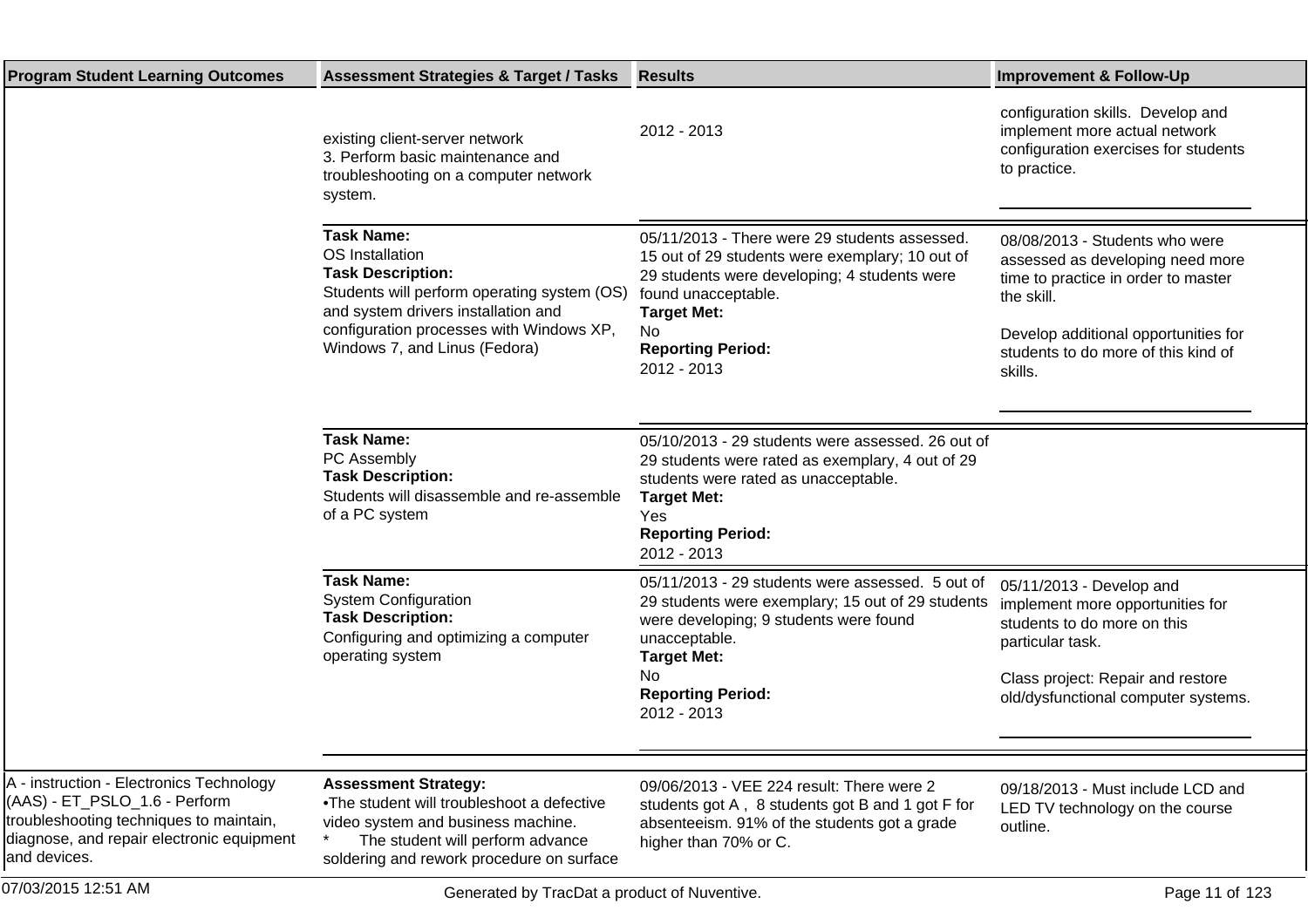| <b>Program Student Learning Outcomes</b>                                                                                                                                                                                                                                                            | <b>Assessment Strategies &amp; Target / Tasks</b>                                                                                                                                                                                                       | <b>Results</b>                                                                                                                                                                                                               | <b>Improvement &amp; Follow-Up</b>                                                                                                                                                                                                                                                                    |
|-----------------------------------------------------------------------------------------------------------------------------------------------------------------------------------------------------------------------------------------------------------------------------------------------------|---------------------------------------------------------------------------------------------------------------------------------------------------------------------------------------------------------------------------------------------------------|------------------------------------------------------------------------------------------------------------------------------------------------------------------------------------------------------------------------------|-------------------------------------------------------------------------------------------------------------------------------------------------------------------------------------------------------------------------------------------------------------------------------------------------------|
| <b>PSLO Assessment Cycle:</b><br>2012 - 2013<br>12013 - 2014<br>l2014 - 2015<br><b>Start Date:</b><br>101/09/2012<br>Inactive Date:                                                                                                                                                                 | mount devices.<br><b>Assessment Type:</b><br>Presentation/Performance<br>Target:<br>70 % of the students registered in the course<br>should attain a grade of "C" or better.                                                                            | VEE 225 result: 1 students got A, 11 students got<br>B and 1 student got F for absenteeism. 92% of<br>the students got a grade higher than 70% or C.<br><b>Target Met:</b><br>Yes<br><b>Reporting Period:</b><br>2012 - 2013 |                                                                                                                                                                                                                                                                                                       |
| 05/08/2015<br><b>PSLO Status:</b><br>Active                                                                                                                                                                                                                                                         |                                                                                                                                                                                                                                                         |                                                                                                                                                                                                                              |                                                                                                                                                                                                                                                                                                       |
| A - instruction - General Education -<br>GE_PSLO_1.1 - Write a clear, well-<br>organized paper using documentation and<br>quantitative tools when appropriate<br><b>PSLO Assessment Cycle:</b><br>2012 - 2013<br>2013 - 2014<br><b>Start Date:</b><br>08/20/2012<br><b>PSLO Status:</b><br>Inactive | <b>Assessment Strategy:</b><br>Instructors will use a newly developed rubric<br>to evaluate papers<br><b>Assessment Type:</b><br>Written Assignment<br>Target:<br>70% of the student will receive a satisfactory<br>on their paper                      | 09/23/2013 - No result<br><b>Target Met:</b><br>No.<br><b>Reporting Period:</b><br>2012 - 2013                                                                                                                               | 11/30/2014 - Target will be<br>established in Spring 2015<br>09/23/2013 - Develop common<br>assessment assignment for<br>outcome. Assessment team will be<br>formed to address the development<br>of a common assessment<br>assignment. This will allow the GE<br>program to establish baseline data. |
| A - instruction - General Education -<br>GE_PSLO_1.2 - Make a clear, well-<br>organized verbal presentation<br><b>PSLO Assessment Cycle:</b><br>2012 - 2013<br>2013 - 2014<br><b>Start Date:</b><br>08/20/2012<br><b>Inactive Date:</b><br>05/15/2013<br>PSLO Status:<br>llnactive                  | <b>Assessment Strategy:</b><br>Student will present verbal presentation<br>graded with a rubric.<br><b>Assessment Type:</b><br><b>Presentation/Performance</b><br>Target:<br>70% of students will score satisfactory or<br>better on their presentation | 09/23/2013 - No result<br><b>Target Met:</b><br><b>No</b><br><b>Reporting Period:</b><br>2012 - 2013                                                                                                                         | 11/30/2014 - Target will be<br>established in Spring 2015<br>09/23/2013 - Develop common<br>assessment assignment for<br>outcome. Assessment team will be<br>formed to address the development<br>of a common assessment<br>assignment. This will allow the GE<br>program to establish baseline data. |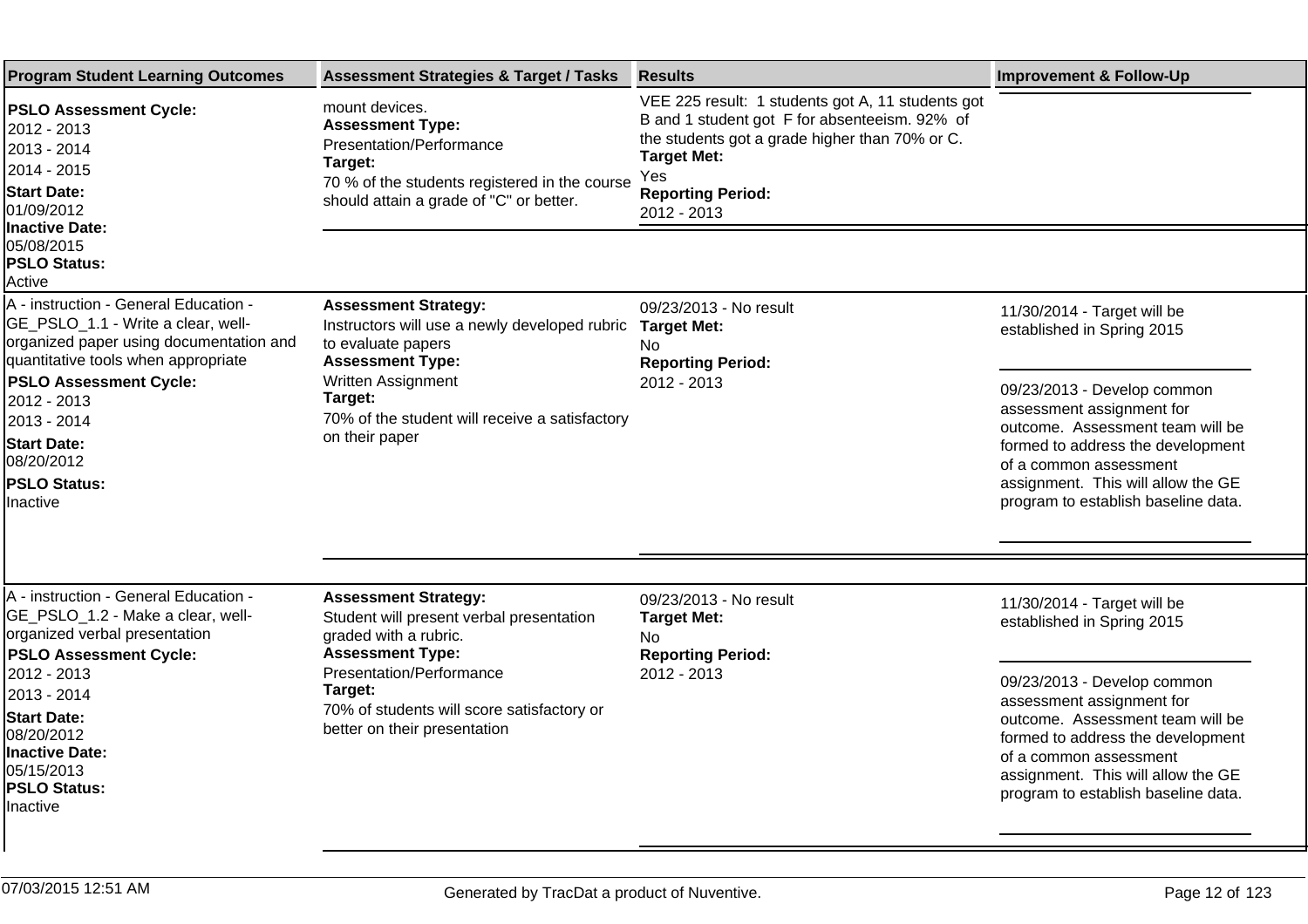| <b>Program Student Learning Outcomes</b>                                                                                                                                                                              | <b>Assessment Strategies &amp; Target / Tasks</b>                                                                                                                           | <b>Results</b>                                                                                  | <b>Improvement &amp; Follow-Up</b>                                                                                                                                                                                                       |
|-----------------------------------------------------------------------------------------------------------------------------------------------------------------------------------------------------------------------|-----------------------------------------------------------------------------------------------------------------------------------------------------------------------------|-------------------------------------------------------------------------------------------------|------------------------------------------------------------------------------------------------------------------------------------------------------------------------------------------------------------------------------------------|
|                                                                                                                                                                                                                       |                                                                                                                                                                             |                                                                                                 |                                                                                                                                                                                                                                          |
| A - instruction - General Education -<br>GE_PSLO_2.1 - Demonstrate the ability for<br>independent thought and expression<br><b>PSLO Assessment Cycle:</b><br>2012 - 2013<br>2013 - 2014                               | <b>Assessment Strategy:</b><br>No common assessment assignment was<br>used to asses this outcome.<br><b>Assessment Type:</b><br>Project-Individual<br>Target:               | 09/23/2013 - No results<br><b>Target Met:</b><br>No.<br><b>Reporting Period:</b><br>2012 - 2013 | 11/30/2014 - Target will be<br>established in Spring 2015<br>09/23/2013 - Develop common<br>assessment assignment for                                                                                                                    |
| <b>Start Date:</b><br>08/20/2012<br><b>Inactive Date:</b><br>05/15/2013<br><b>PSLO Status:</b><br>Inactive                                                                                                            | none                                                                                                                                                                        |                                                                                                 | outcome. Assessment team will be<br>formed to address the development<br>of a common assessment<br>assignment. This will allow the GE<br>program to establish baseline data.                                                             |
|                                                                                                                                                                                                                       |                                                                                                                                                                             |                                                                                                 |                                                                                                                                                                                                                                          |
| A - instruction - General Education -<br>GE_PSLO_3.2 - Present and interpret<br>Inumeric information.<br><b>PSLO Assessment Cycle:</b><br>2012 - 2013<br>2013 - 2014<br>2014 - 2015                                   | <b>Assessment Strategy:</b><br>No common assessment assignment was<br>used to asses this outcome.<br><b>Assessment Type:</b><br>Exam/Quiz - Standardized<br>Target:<br>none | 09/23/2013 - No result<br><b>Target Met:</b><br>No.<br><b>Reporting Period:</b><br>2012 - 2013  | 09/23/2013 - Develop common<br>assessment assignment for<br>outcome. Assessment team will be<br>formed to address the development<br>of a common assessment<br>assignment. This will allow the GE<br>program to establish baseline data. |
| <b>Start Date:</b><br>08/05/2013                                                                                                                                                                                      |                                                                                                                                                                             |                                                                                                 |                                                                                                                                                                                                                                          |
| Inactive Date:<br>05/15/2014<br><b>PSLO Status:</b><br>Active                                                                                                                                                         |                                                                                                                                                                             |                                                                                                 |                                                                                                                                                                                                                                          |
| A - instruction - General Education -<br>GE_PSLO_3.3 - Communicate thoughts<br>and ideas effectively using proper<br>mathematical terms<br><b>PSLO Assessment Cycle:</b><br>2012 - 2013<br>2013 - 2014<br>2014 - 2015 | <b>Assessment Strategy:</b><br>No common assessment assignment was<br>used to asses this outcome.<br><b>Assessment Type:</b><br>Exam/Quiz - In Course<br>Target:<br>none    | 09/23/2013 - No result<br><b>Target Met:</b><br>No<br><b>Reporting Period:</b><br>2012 - 2013   | 09/23/2013 - Develop common<br>assessment assignment for<br>outcome. Assessment team will be<br>formed to address the development<br>of a common assessment<br>assignment. This will allow the GE<br>program to establish baseline data. |
| <b>Start Date:</b><br>08/05/2013                                                                                                                                                                                      |                                                                                                                                                                             |                                                                                                 |                                                                                                                                                                                                                                          |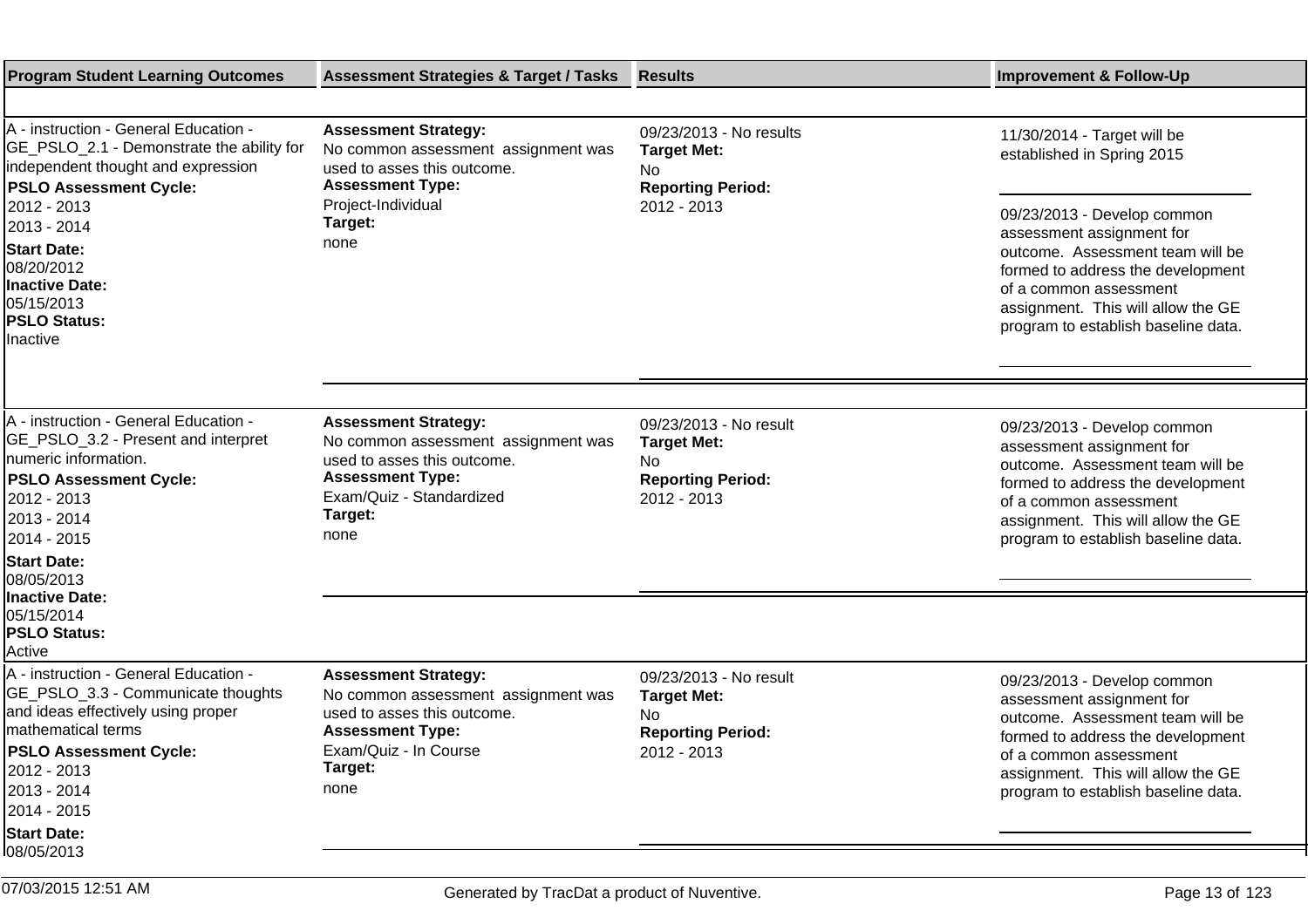| <b>Program Student Learning Outcomes</b>                                                                                                                                                                                                               | <b>Assessment Strategies &amp; Target / Tasks</b>                                                                                                                                                                                                 | <b>Results</b>                                                                                 | <b>Improvement &amp; Follow-Up</b>                                                                                                                                                                                                       |
|--------------------------------------------------------------------------------------------------------------------------------------------------------------------------------------------------------------------------------------------------------|---------------------------------------------------------------------------------------------------------------------------------------------------------------------------------------------------------------------------------------------------|------------------------------------------------------------------------------------------------|------------------------------------------------------------------------------------------------------------------------------------------------------------------------------------------------------------------------------------------|
| <b>Inactive Date:</b><br>05/15/2014<br><b>PSLO Status:</b><br>Active                                                                                                                                                                                   |                                                                                                                                                                                                                                                   |                                                                                                |                                                                                                                                                                                                                                          |
| A - instruction - General Education -<br>GE_PSLO_3.4 - Define and explain<br>scientific concepts, principles, and theories<br>of a field of science<br><b>PSLO Assessment Cycle:</b><br>2012 - 2013<br>2013 - 2014<br><b>Start Date:</b><br>08/20/2012 | <b>Assessment Strategy:</b><br>A rubric will be used to assess this outcome<br><b>Assessment Type:</b><br>Written Assignment<br>Target:<br>70% of students will score satisfactory or<br>better on the rubric                                     | 09/23/2013 - No result<br><b>Target Met:</b><br>No<br><b>Reporting Period:</b><br>2012 - 2013  | 09/23/2013 - Develop common<br>assessment assignment for<br>outcome. Assessment team will be<br>formed to address the development<br>of a common assessment<br>assignment. This will allow the GE<br>program to establish baseline data. |
| Inactive Date:<br>05/15/2013<br><b>PSLO Status:</b><br>Inactive                                                                                                                                                                                        |                                                                                                                                                                                                                                                   |                                                                                                |                                                                                                                                                                                                                                          |
| A - instruction - General Education -<br>GE_PSLO_3.5 - Perform experiments that<br>use scientific methods as part of the inquiry<br>process<br><b>PSLO Assessment Cycle:</b><br>2012 - 2013<br>2013 - 2014                                             | <b>Assessment Strategy:</b><br>No common assessment assignment was<br>used to asses this outcome.<br><b>Assessment Type:</b><br>Written Assignment<br>Target:<br>none                                                                             | 09/23/2013 - No result<br><b>Target Met:</b><br>No.<br><b>Reporting Period:</b><br>2012 - 2013 | 09/23/2013 - Develop common<br>assessment assignment for<br>outcome. Assessment team will be<br>formed to address the development<br>of a common assessment<br>assignment. This will allow the GE<br>program to establish baseline data. |
| <b>Start Date:</b><br>08/05/2013                                                                                                                                                                                                                       |                                                                                                                                                                                                                                                   |                                                                                                |                                                                                                                                                                                                                                          |
| <b>Inactive Date:</b><br>05/15/2014<br><b>PSLO Status:</b><br>Inactive                                                                                                                                                                                 |                                                                                                                                                                                                                                                   |                                                                                                |                                                                                                                                                                                                                                          |
| A - instruction - General Education -<br>GE_PSLO_4.1 - Demonstrate a<br>fundamental knowledge of world geography<br><b>PSLO Assessment Cycle:</b><br>2012 - 2013<br>2013 - 2014<br>2014 - 2015 <br><b>Start Date:</b>                                  | <b>Assessment Strategy:</b><br>Students will take an exam to demonstrate<br>fundamental knowledge of world geography<br><b>Assessment Type:</b><br>Exam/Quiz - Standardized<br>Target:<br>70% of students will score 70% or better on<br>the exam | 09/23/2013 - No result<br><b>Target Met:</b><br>No.<br><b>Reporting Period:</b><br>2012 - 2013 | 09/23/2013 - Develop common<br>assessment assignment for<br>outcome. Assessment team will be<br>formed to address the development<br>of a common assessment<br>assignment. This will allow the GE<br>program to establish baseline data. |
| 08/05/2013<br>07/03/2015 12:51 AM                                                                                                                                                                                                                      | Generated by TracDat a product of Nuventive.                                                                                                                                                                                                      |                                                                                                | Page 14 of 123                                                                                                                                                                                                                           |
|                                                                                                                                                                                                                                                        |                                                                                                                                                                                                                                                   |                                                                                                |                                                                                                                                                                                                                                          |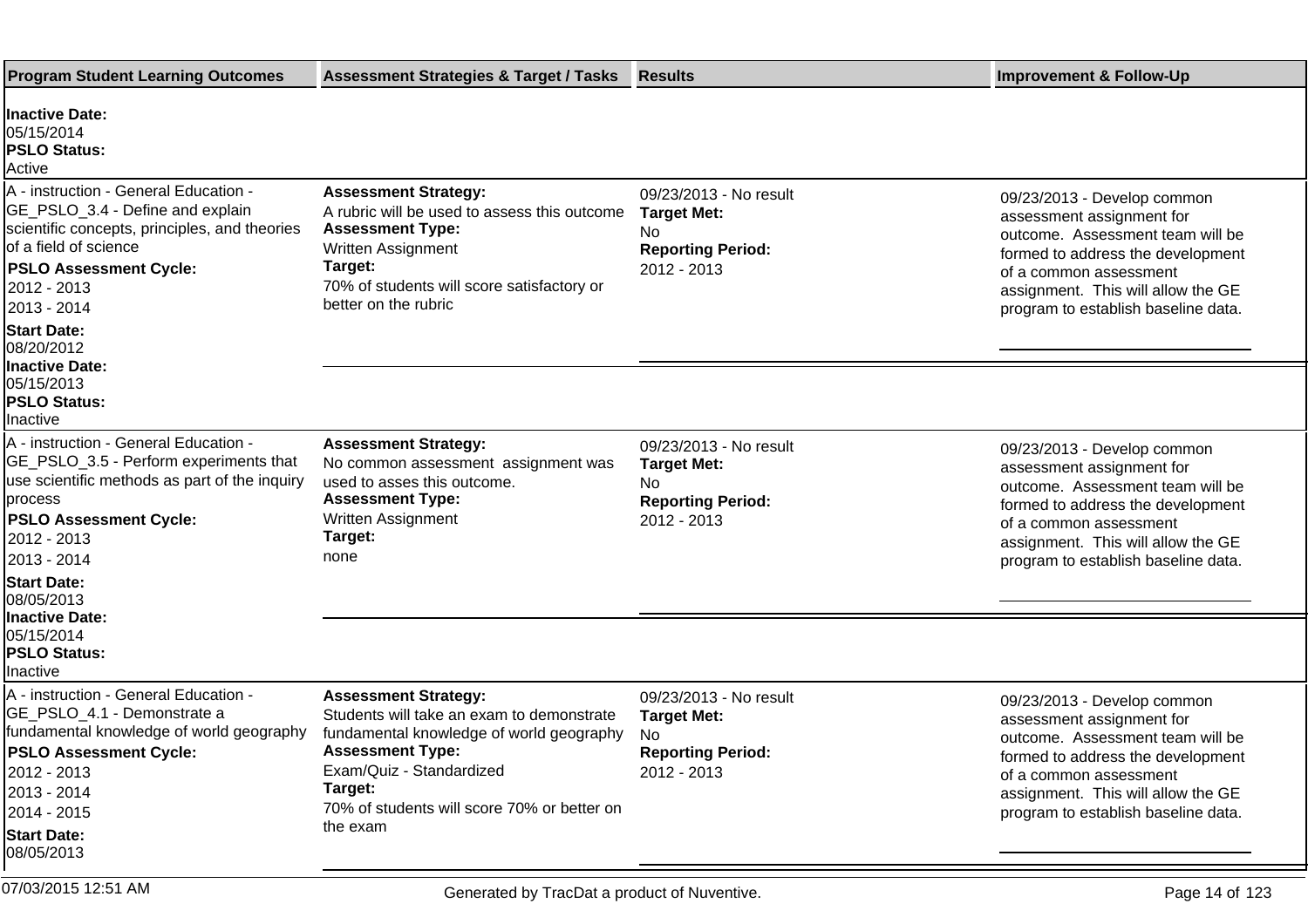| <b>Program Student Learning Outcomes</b>                                                                                                                                                                                                                     | <b>Assessment Strategies &amp; Target / Tasks</b>                                                                                                                                                                                                                                           | <b>Results</b>                                                                                 | <b>Improvement &amp; Follow-Up</b>                                                                                                                                                                                                       |
|--------------------------------------------------------------------------------------------------------------------------------------------------------------------------------------------------------------------------------------------------------------|---------------------------------------------------------------------------------------------------------------------------------------------------------------------------------------------------------------------------------------------------------------------------------------------|------------------------------------------------------------------------------------------------|------------------------------------------------------------------------------------------------------------------------------------------------------------------------------------------------------------------------------------------|
| Inactive Date:<br>05/15/2014<br><b>PSLO Status:</b><br>Active                                                                                                                                                                                                |                                                                                                                                                                                                                                                                                             |                                                                                                |                                                                                                                                                                                                                                          |
| A - instruction - General Education -<br>GE_PSLO_4.2 - Demonstrate knowledge of<br>the cultural issues of a person's own culture<br>land other cultures<br><b>PSLO Assessment Cycle:</b><br>2012 - 2013<br>2013 - 2014<br>2014 - 2015<br><b>Start Date:</b>  | <b>Assessment Strategy:</b><br>Students will take an exam to demonstrate<br>knowledge of the cultural issues of a<br>person's own culture and other cultures<br><b>Assessment Type:</b><br>Exam/Quiz - Standardized<br>Target:<br>70% of students will score 70% or better on<br>the exam   | 09/23/2013 - No result<br><b>Target Met:</b><br>No<br><b>Reporting Period:</b><br>2012 - 2013  | 09/23/2013 - Develop common<br>assessment assignment for<br>outcome. Assessment team will be<br>formed to address the development<br>of a common assessment<br>assignment. This will allow the GE<br>program to establish baseline data. |
| 08/05/2013<br>Inactive Date:<br>05/15/2014<br><b>PSLO Status:</b><br>Active                                                                                                                                                                                  |                                                                                                                                                                                                                                                                                             |                                                                                                |                                                                                                                                                                                                                                          |
| A - instruction - General Education -<br>GE_PSLO_4.3 - Demonstrate knowledge of<br>major historical events affecting one's<br>culture and other cultures<br><b>PSLO Assessment Cycle:</b><br>2012 - 2013<br>2013 - 2014<br>2014 - 2015<br><b>Start Date:</b> | <b>Assessment Strategy:</b><br>Students will take an exam to demonstrate<br>knowledge of major historical events<br>affecting one's culture and other cultures<br><b>Assessment Type:</b><br>Exam/Quiz - Standardized<br>Target:<br>70% of students will score 70% or better on<br>the exam | 09/23/2013 - No Result<br><b>Target Met:</b><br>No<br><b>Reporting Period:</b><br>2012 - 2013  | 09/23/2013 - Develop common<br>assessment assignment for<br>outcome. Assessment team will be<br>formed to address the development<br>of a common assessment<br>assignment. This will allow the GE<br>program to establish baseline data. |
| 08/05/2013<br>Inactive Date:<br>05/15/2014<br><b>PSLO Status:</b><br>IActive                                                                                                                                                                                 |                                                                                                                                                                                                                                                                                             |                                                                                                |                                                                                                                                                                                                                                          |
| A - instruction - General Education -<br>GE_PSLO_4.4 - Demonstrate familiarity<br>with contemporary global issues<br><b>PSLO Assessment Cycle:</b><br>2012 - 2013<br>2013 - 2014                                                                             | <b>Assessment Strategy:</b><br>Students will take an exam to demonstrate<br>familiarity with contemporary global issues<br><b>Assessment Type:</b><br>Exam/Quiz - Standardized<br>Target:<br>70% of students will score 70% or better on                                                    | 09/23/2013 - No result<br><b>Target Met:</b><br>No.<br><b>Reporting Period:</b><br>2012 - 2013 | 09/23/2013 - Develop common<br>assessment assignment for<br>outcome. Assessment team will be<br>formed to address the development<br>of a common assessment<br>assignment. This will allow the GE<br>program to establish baseline data. |
| 07/03/2015 12:51 AM                                                                                                                                                                                                                                          | Generated by TracDat a product of Nuventive.                                                                                                                                                                                                                                                |                                                                                                | Page 15 of 123                                                                                                                                                                                                                           |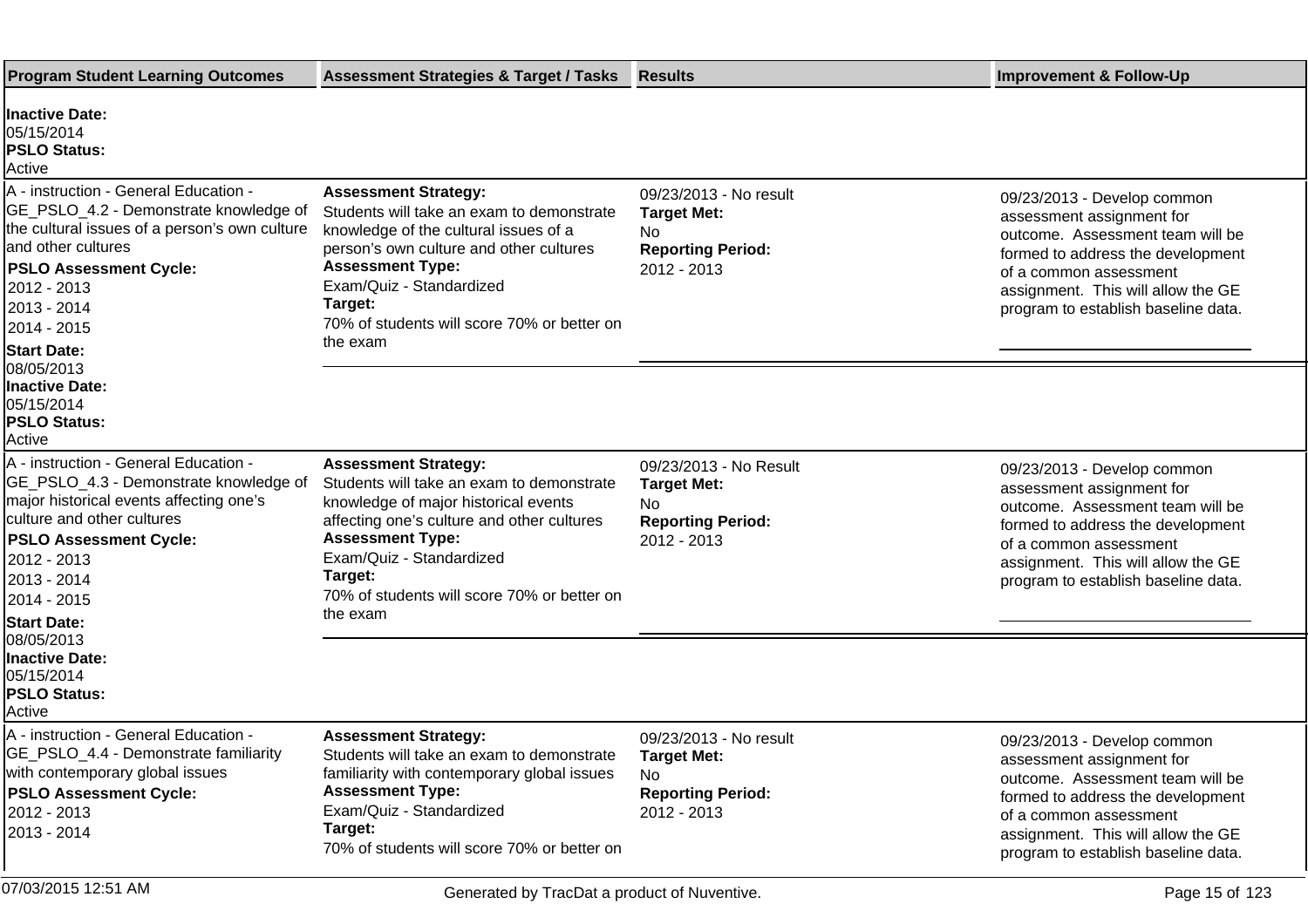| <b>Program Student Learning Outcomes</b>                                                                                                                                                                                                                                                                       | <b>Assessment Strategies &amp; Target / Tasks</b>                                                                                                                                                                                                | <b>Results</b>                                                                                 | <b>Improvement &amp; Follow-Up</b>                                                                                                                                                                                                       |
|----------------------------------------------------------------------------------------------------------------------------------------------------------------------------------------------------------------------------------------------------------------------------------------------------------------|--------------------------------------------------------------------------------------------------------------------------------------------------------------------------------------------------------------------------------------------------|------------------------------------------------------------------------------------------------|------------------------------------------------------------------------------------------------------------------------------------------------------------------------------------------------------------------------------------------|
| 2014 - 2015<br><b>Start Date:</b><br>08/05/2013<br><b>Inactive Date:</b><br>05/15/2014<br><b>PSLO Status:</b><br>Active                                                                                                                                                                                        | the exam                                                                                                                                                                                                                                         |                                                                                                |                                                                                                                                                                                                                                          |
| A - instruction - General Education -<br>GE_PSLO_4.5 - Demonstrate an<br>understanding of major ethical concerns<br><b>PSLO Assessment Cycle:</b><br>2013 - 2014<br>2014 - 2015<br><b>Start Date:</b><br>08/05/2013<br>Inactive Date:<br>05/15/2014                                                            | <b>Assessment Strategy:</b><br>Students will take an exam to demonstrate<br>an understanding of major ethical concerns<br><b>Assessment Type:</b><br>Exam/Quiz - In Course<br>Target:<br>70% of students will score 70% or better on<br>the exam | 09/23/2013 - No result<br><b>Target Met:</b><br>No.<br><b>Reporting Period:</b><br>2012 - 2013 | 09/23/2013 - Develop common<br>assessment assignment for<br>outcome. Assessment team will be<br>formed to address the development<br>of a common assessment<br>assignment. This will allow the GE<br>program to establish baseline data. |
| <b>PSLO Status:</b><br>Active                                                                                                                                                                                                                                                                                  |                                                                                                                                                                                                                                                  |                                                                                                |                                                                                                                                                                                                                                          |
| A - instruction - General Education -<br>GE_PSLO_5.1 - Determine healthy<br>lifestyles by describing the value of physical<br>activity to a healthful lifestyle and<br>participating in regular physical activity for<br>at least one semester.<br><b>PSLO Assessment Cycle:</b><br>2012 - 2013<br>2013 - 2014 | <b>Assessment Strategy:</b><br>No common assessment assignment was<br>used to asses this outcome.<br><b>Assessment Type:</b><br><b>Descriptive Statistics</b><br>Target:<br>none                                                                 | 09/23/2013 - No result<br><b>Target Met:</b><br>No.<br><b>Reporting Period:</b><br>2012 - 2013 | 09/23/2013 - Develop common<br>assessment assignment for<br>outcome. Assessment team will be<br>formed to address the development<br>of a common assessment<br>assignment. This will allow the GE<br>program to establish baseline data. |
| <b>Start Date:</b><br>08/05/2012<br><b>Inactive Date:</b><br>05/15/2014<br><b>PSLO Status:</b><br><b>Inactive</b>                                                                                                                                                                                              |                                                                                                                                                                                                                                                  |                                                                                                |                                                                                                                                                                                                                                          |
| A - instruction - General Education -<br>GE_PSLO_5.2 - Demonstrate<br>professionalism, interpersonal skills,<br>teamwork, leadership and decision making<br> skills                                                                                                                                            | <b>Assessment Strategy:</b><br>No common assessment assignment was<br>used to asses this outcome.<br><b>Assessment Type:</b><br><b>Descriptive Statistics</b><br>Target:                                                                         | 09/23/2013 - No result<br><b>Target Met:</b><br>No.<br><b>Reporting Period:</b><br>2012 - 2013 | 09/23/2013 - Develop common<br>assessment assignment for<br>outcome. Assessment team will be<br>formed to address the development<br>of a common assessment                                                                              |
| 07/03/2015 12:51 AM                                                                                                                                                                                                                                                                                            | Generated by TracDat a product of Nuventive.                                                                                                                                                                                                     |                                                                                                | Page 16 of 123                                                                                                                                                                                                                           |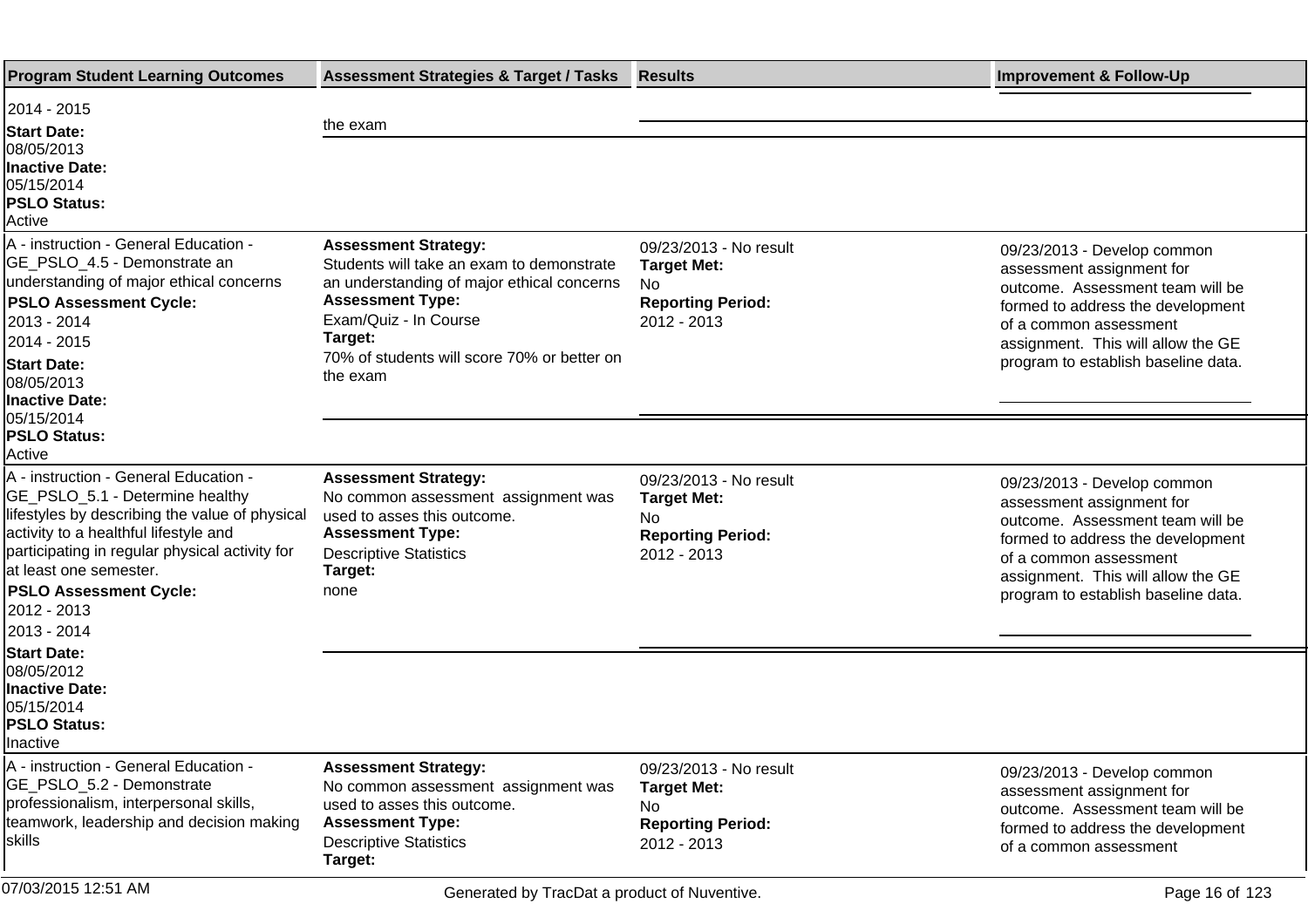| <b>Program Student Learning Outcomes</b>                                                                                                                                                                                                                              | <b>Assessment Strategies &amp; Target / Tasks</b>                                                                                                                                                                                                                                                                                          | <b>Results</b>                                                                                                                          | <b>Improvement &amp; Follow-Up</b>                                        |
|-----------------------------------------------------------------------------------------------------------------------------------------------------------------------------------------------------------------------------------------------------------------------|--------------------------------------------------------------------------------------------------------------------------------------------------------------------------------------------------------------------------------------------------------------------------------------------------------------------------------------------|-----------------------------------------------------------------------------------------------------------------------------------------|---------------------------------------------------------------------------|
| <b>PSLO Assessment Cycle:</b><br>2012 - 2013<br>2013 - 2014                                                                                                                                                                                                           | none                                                                                                                                                                                                                                                                                                                                       |                                                                                                                                         | assignment. This will allow the GE<br>program to establish baseline data. |
| <b>Start Date:</b><br>08/20/2012<br><b>Inactive Date:</b><br>05/15/2013<br><b>PSLO Status:</b><br>Inactive                                                                                                                                                            |                                                                                                                                                                                                                                                                                                                                            |                                                                                                                                         |                                                                           |
| A - instruction - General Education - Sample Assessment Strategy:<br>- Sample, sample, sample.<br><b>PSLO Assessment Cycle:</b><br>2012 - 2013<br>2013 - 2014                                                                                                         | Strategy #1-Quiz<br><b>Assessment Type:</b><br>Exam/Quiz - In Course<br>Target:<br>Establish Baseline                                                                                                                                                                                                                                      | 10/18/2012 - Sample result 2012-2013<br><b>Target Met:</b><br>Yes<br><b>Reporting Period:</b><br>2012 - 2013                            |                                                                           |
| <b>Start Date:</b><br>08/05/2012<br><b>Inactive Date:</b><br>05/04/2014<br><b>PSLO Status:</b><br>Inactive                                                                                                                                                            | <b>Assessment Strategy:</b><br>Strategy #2-exam<br><b>Assessment Type:</b><br>Exam/Quiz - In Course<br>Target:<br><b>Establish Baseline</b>                                                                                                                                                                                                | 02/12/2012 - Sample result 2012-2013<br><b>Target Met:</b><br>Yes<br><b>Reporting Period:</b><br>2012 - 2013                            |                                                                           |
| A - instruction - Hospitality and Tourism<br>Management (AS) - HTM_PSLO_7 -<br>Communicate in basic Japanese for<br>lodging, food service and tourism provider<br>quest services.<br><b>PSLO Assessment Cycle:</b><br>2014 - 2015<br><b>Start Date:</b><br>08/12/2014 | <b>Assessment Strategy:</b><br>Oral and written quizzes measuring listening<br>skills and comprehension of basic words<br>and phrases for lodging, food service and<br>tourism provider guest service.<br><b>Assessment Type:</b><br>Exam/Quiz - In Course<br>Target:<br>70% of students passing with exemplary,<br>good, or satisfactory. | 09/23/2013 - 55% rated exemplary, good, or<br>satisfactory.<br><b>Target Met:</b><br>No.<br><b>Reporting Period:</b><br>2012 - 2013     | 09/24/2013 - Modification of course<br>structure and outline.             |
| <b>PSLO Status:</b><br>Active                                                                                                                                                                                                                                         | <b>Assessment Strategy:</b><br>Written exams measuring listening skills and<br>word and phrase comprehension.<br><b>Assessment Type:</b><br>Exam/Quiz - In Course<br>Target:<br>70% passing with ratings of satisfactory,                                                                                                                  | 09/24/2013 - Only 62% passed with ratings above<br>satisfactory.<br><b>Target Met:</b><br>No<br><b>Reporting Period:</b><br>2012 - 2013 | 09/24/2013 - Modification of course<br>structure and outline.             |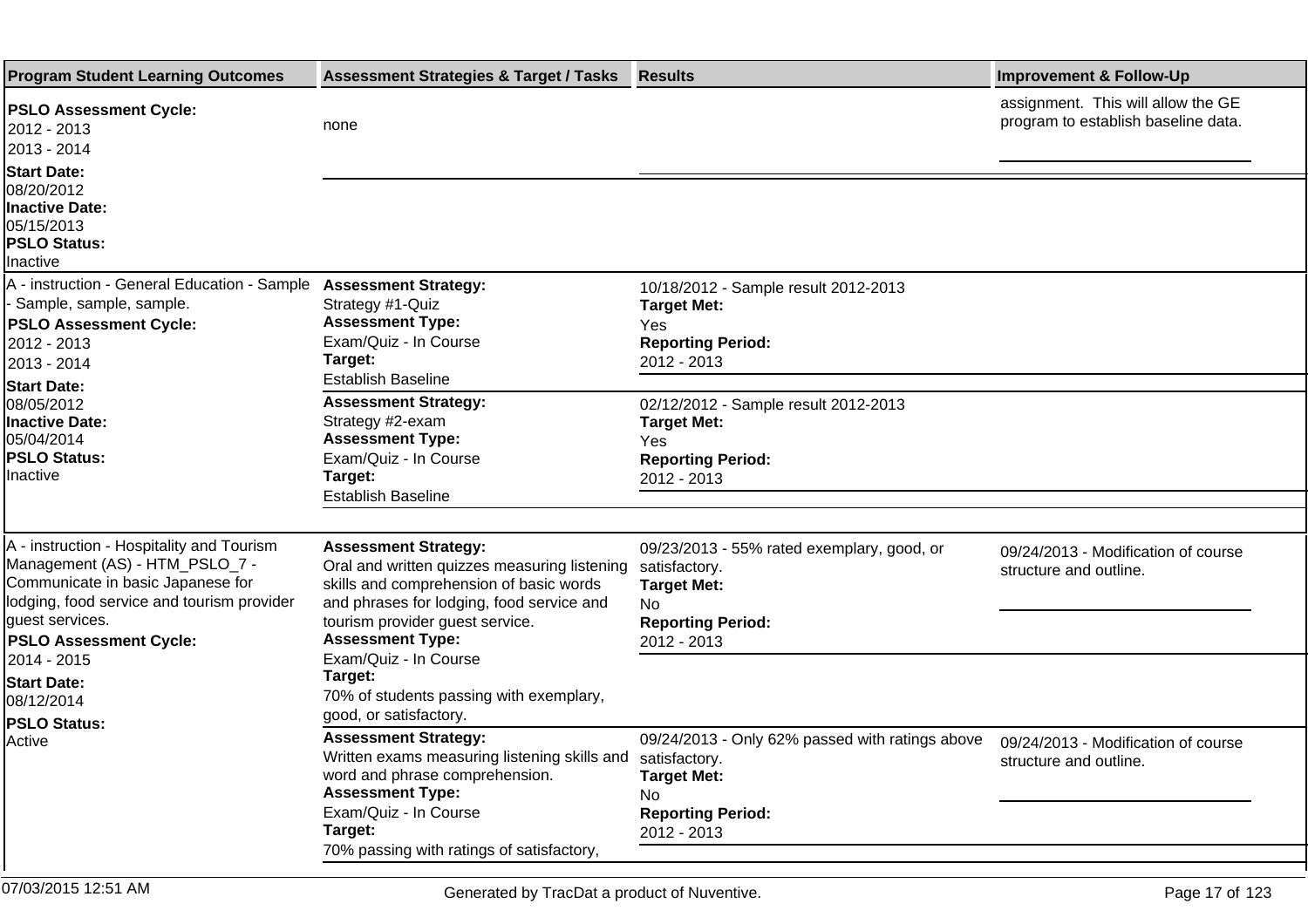| <b>Program Student Learning Outcomes</b>                                                                                                                                                                                                                                                                   | <b>Assessment Strategies &amp; Target / Tasks</b>                                                                                                                                                                                                   | <b>Results</b>                                                                                                                                                                                                                                                                                                       | <b>Improvement &amp; Follow-Up</b>                                                                                                                                                                                                                                                                                                                                                                                  |
|------------------------------------------------------------------------------------------------------------------------------------------------------------------------------------------------------------------------------------------------------------------------------------------------------------|-----------------------------------------------------------------------------------------------------------------------------------------------------------------------------------------------------------------------------------------------------|----------------------------------------------------------------------------------------------------------------------------------------------------------------------------------------------------------------------------------------------------------------------------------------------------------------------|---------------------------------------------------------------------------------------------------------------------------------------------------------------------------------------------------------------------------------------------------------------------------------------------------------------------------------------------------------------------------------------------------------------------|
|                                                                                                                                                                                                                                                                                                            | good, or exemplary.                                                                                                                                                                                                                                 |                                                                                                                                                                                                                                                                                                                      |                                                                                                                                                                                                                                                                                                                                                                                                                     |
|                                                                                                                                                                                                                                                                                                            | <b>Assessment Strategy:</b><br>Demonstration tests including taking<br>customer reservations, orders, and<br>presenting customer checks in a restaurant<br>setting; welcoming guests, check in/out, etc.<br>in a hotel setting.                     | 09/24/2013 - 62% with ratings of satisfactory or<br>better.<br><b>Target Met:</b><br>No<br><b>Reporting Period:</b><br>2012 - 2013                                                                                                                                                                                   | 09/24/2013 - Modification of course<br>structure and outlines.                                                                                                                                                                                                                                                                                                                                                      |
|                                                                                                                                                                                                                                                                                                            | <b>Assessment Type:</b><br>Presentation/Performance<br>Target:<br>70% passing with ratings of satisfactory,<br>good, or exemplary.                                                                                                                  |                                                                                                                                                                                                                                                                                                                      |                                                                                                                                                                                                                                                                                                                                                                                                                     |
|                                                                                                                                                                                                                                                                                                            |                                                                                                                                                                                                                                                     |                                                                                                                                                                                                                                                                                                                      |                                                                                                                                                                                                                                                                                                                                                                                                                     |
| A - instruction - LA/HCOP (AA) -<br>HCOP_PSLO_2 - Demonstrate a solid<br>foundation in basic biological sciences<br><b>PSLO Assessment Cycle:</b><br>2012 - 2013<br>2013 - 2014<br>2014 - 2015<br><b>Start Date:</b><br>08/20/2012<br><b>Inactive Date:</b><br>05/15/2013<br><b>PSLO Status:</b><br>Active | <b>Assessment Strategy:</b><br>Questions and quizzes asking students to<br>summarize major biological processes and<br>concepts<br><b>Assessment Type:</b><br>Exam/Quiz - In Course<br>Target:<br>70% of students will perform at 70% or<br>better. | 10/21/2013 - FALL 2012 (SC122a): PASS = 73%,<br>$FAIL = 27%$<br>SPRING 2014(SC 101) PASS = 73% FAIL = 27%<br><b>Target Met:</b><br>Yes<br><b>Reporting Period:</b><br>2012 - 2013<br><b>Related Documents:</b><br>SC120 Lab_Report_grade<br>SC120 Lab_report_Instruction<br>SC120_spring_2014_assessment_r<br>esults | 10/21/2013 - The average pass rate<br>for all classes was 69%, however<br>the target was 70%. This is very<br>close therefore it is recommended<br>that the same assessment is carried<br>out through the next academic year,<br>but assessing PLO3 and 4 instead.<br>This will enable the program to<br>determine any difference in students<br>abilities and provide more baseline<br>data for future assessment. |
|                                                                                                                                                                                                                                                                                                            |                                                                                                                                                                                                                                                     |                                                                                                                                                                                                                                                                                                                      |                                                                                                                                                                                                                                                                                                                                                                                                                     |
| A - instruction - Marine Science (AS) -<br>MS PSLO 1 - MS1. Demonstrate<br>fundamental knowledge of geological,<br>geomorphological, physical, chemical, and<br>biological oceanography.<br><b>PSLO Assessment Cycle:</b><br>2012 - 2013                                                                   | <b>Assessment Strategy:</b><br>Students are asked to describe the<br>processes of photosynthesis and cellular<br>respiration in the marine biology course.<br><b>Assessment Type:</b><br>Exam/Quiz - In Course<br>Target:                           | 12/18/2012 - Students who completed this course<br>during the F12 session exceeded the targeted<br>score of 70% on the SLO 4.3 (photosynthesis) but<br>were of 1% short of reaching the target in SLO 4.2<br>(cellular respiration). Refer to document for details.<br><b>Target Met:</b><br>Yes                     | 10/18/2014 - During the F13<br>session, drill more the students on<br>SLO 4.2 (cellular respiration) so that<br>they can achieve the fixed target.                                                                                                                                                                                                                                                                  |
| 2013 - 2014                                                                                                                                                                                                                                                                                                | establish baseline                                                                                                                                                                                                                                  | <b>Reporting Period:</b>                                                                                                                                                                                                                                                                                             |                                                                                                                                                                                                                                                                                                                                                                                                                     |
| 2014 - 2015<br><b>Start Date:</b><br>08/06/2014                                                                                                                                                                                                                                                            | <b>Related Documents:</b><br>mbtest2bis-F12.doc<br>mbtest4-F12.doc                                                                                                                                                                                  | 2012 - 2013<br><b>Related Documents:</b><br>MBio-SLO4-Assessment-F12.pdf                                                                                                                                                                                                                                             |                                                                                                                                                                                                                                                                                                                                                                                                                     |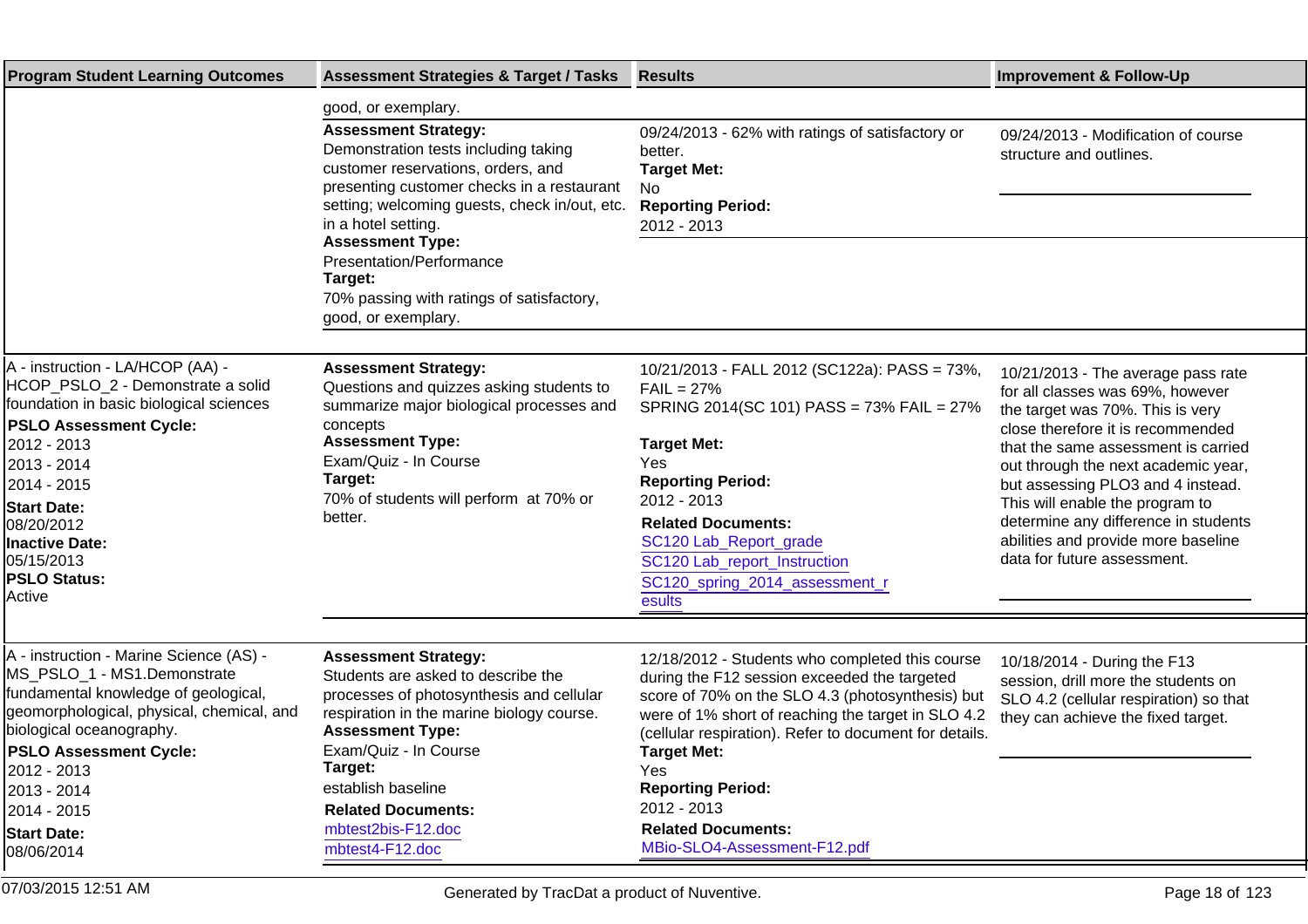| <b>Program Student Learning Outcomes</b>                                                                                                                                                                                                                                                                                                                                                      | <b>Assessment Strategies &amp; Target / Tasks</b>                                                                                                                                                                                                                                                                                                                                                                                                                                                                                                                                                                                            | <b>Results</b>                                                                                                                                                                                                                                                                                                                                                                                                                                                                                                                                                                                                                                                                                                 | <b>Improvement &amp; Follow-Up</b>                                                             |
|-----------------------------------------------------------------------------------------------------------------------------------------------------------------------------------------------------------------------------------------------------------------------------------------------------------------------------------------------------------------------------------------------|----------------------------------------------------------------------------------------------------------------------------------------------------------------------------------------------------------------------------------------------------------------------------------------------------------------------------------------------------------------------------------------------------------------------------------------------------------------------------------------------------------------------------------------------------------------------------------------------------------------------------------------------|----------------------------------------------------------------------------------------------------------------------------------------------------------------------------------------------------------------------------------------------------------------------------------------------------------------------------------------------------------------------------------------------------------------------------------------------------------------------------------------------------------------------------------------------------------------------------------------------------------------------------------------------------------------------------------------------------------------|------------------------------------------------------------------------------------------------|
| <b>Inactive Date:</b><br>12/20/2014<br><b>PSLO Status:</b><br>Active                                                                                                                                                                                                                                                                                                                          | <b>Assessment Strategy:</b><br>Students will be able to draw the profile of<br>the ocean basins with its distinct continental<br>margin and deep-ocean basin and label its<br>respective seafloor components, notably:<br>continental shelf, continental slope,<br>continental rise, submarine canyons,<br>abyssal plains, guyots, sea mounts, mid-<br>ocean ridges, transform faults, hydrothermal<br>vents, and trenches<br><b>Assessment Type:</b><br>Exam/Quiz - In Course<br>Target:<br>Class mean of 70% for PSLO#1 assessment<br>strategy<br><b>Related Documents:</b><br>Test4-Oceano-Sp13.doc<br>Oceano(MR240)-<br>AssRepSp2014.doc | 05/18/2013 - Spring2013 session -- Test 1--76%<br>(12 pass; 3 fail); Test 2--74% (10 pass; 3 fail);<br>Final exam--94% (10 pass; 1 fail) -- students<br>exceeded the target (refer to related document)<br><b>Target Met:</b><br>Yes<br><b>Reporting Period:</b><br>2012 - 2013<br><b>Related Documents:</b><br>MR240-SummaryGrades-SLO3_5-<br>Sp13.pdf<br>12/18/2012 - Fall2012 session -- Test 1--68% (11<br>pass; 5 fail); Test 2--79% (14 pass; 3 fail); Final<br>exam--90% (8 pass; 0 fail) -- students exceeded<br>the target (refer to related document)<br><b>Target Met:</b><br>Yes<br><b>Reporting Period:</b><br>2012 - 2013<br><b>Related Documents:</b><br>MR240-SummaryGrades-SLO3_5-<br>F12.pdf |                                                                                                |
| A - instruction - Marine Science (AS) -<br>MS_PSLO_3 - MS3. Apply the scientific<br>process to formulate hypotheses, design<br>experiments, and collect and analyze data<br>from which valid scientific conclusions are<br>drawn.<br><b>PSLO Assessment Cycle:</b><br>2013 - 2014<br><b>Start Date:</b><br>08/20/2013<br><b>Inactive Date:</b><br>05/15/2014<br><b>PSLO Status:</b><br>Active | <b>Assessment Strategy:</b><br>Students will collect, analyze, discuss, and<br>interpret oceanographic data in the form of a<br>comprehensive report in MR 240<br>Oceanography course.<br><b>Assessment Type:</b><br>Written Assignment<br>Target:<br>At least 70% of the students will master the<br>PSLO#3 assessment strategy                                                                                                                                                                                                                                                                                                             | 05/21/2013 - Sp2013 session -- CSLO8 in the<br>syllabus --- CSLO8 was measured from an<br>extensive laboratory report; overall, the mean<br>average = $72.9\%$ . (8 pass; 1 fail; n=9 students);<br>target met; refer to document for detail results<br><b>Target Met:</b><br>Yes<br><b>Reporting Period:</b><br>2012 - 2013<br><b>Related Documents:</b><br>Oceano-LabFinRep-Sp13.pdf<br>OcLab-WrittenRep-<br>CorrectionTempl.pdf<br>12/19/2012 - Fall 2012 session -- CSLO8 in the<br>syllabus --- CSLO8 was measured from an<br>extensive laboratory report; overall, the mean                                                                                                                              | 10/19/2014 - Monitor the students<br>more closely to reduce the numbers<br>who fail the report |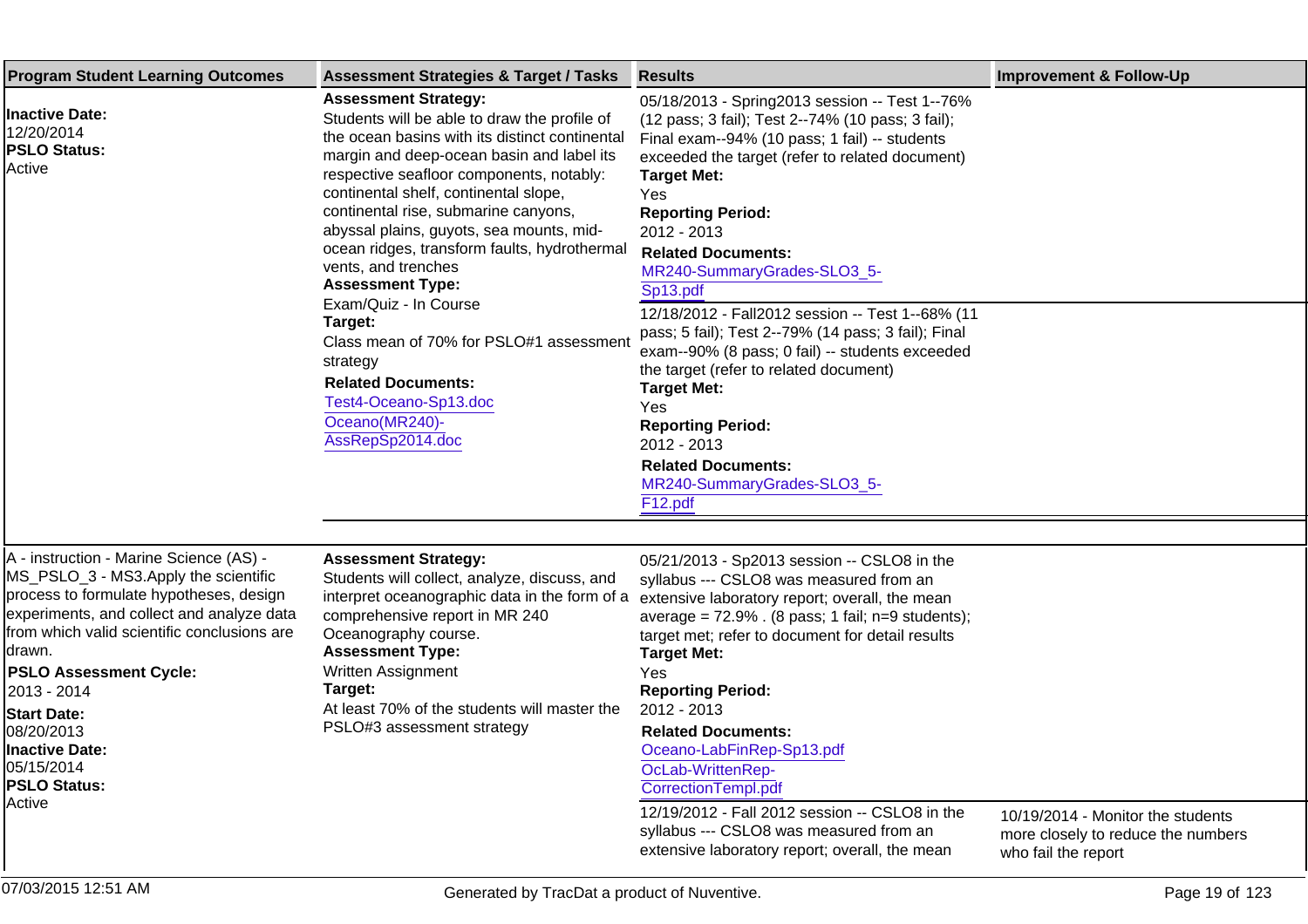| <b>Program Student Learning Outcomes</b>                                                                                                                                                                                                                                                             | <b>Assessment Strategies &amp; Target / Tasks</b>                                                                                                                                                                                                                                                                                                                                                | <b>Results</b>                                                                                                                                                                                                                                                                                                                                                                                                                                    | <b>Improvement &amp; Follow-Up</b> |
|------------------------------------------------------------------------------------------------------------------------------------------------------------------------------------------------------------------------------------------------------------------------------------------------------|--------------------------------------------------------------------------------------------------------------------------------------------------------------------------------------------------------------------------------------------------------------------------------------------------------------------------------------------------------------------------------------------------|---------------------------------------------------------------------------------------------------------------------------------------------------------------------------------------------------------------------------------------------------------------------------------------------------------------------------------------------------------------------------------------------------------------------------------------------------|------------------------------------|
|                                                                                                                                                                                                                                                                                                      |                                                                                                                                                                                                                                                                                                                                                                                                  | average = $70.1\%$ . Of the total of 8 students who<br>stayed in the course, 5 passed the laboratory<br>report while 3 students failed the report. The fixed<br>target was reached. Refer to document for detail<br>grades<br><b>Target Met:</b><br>Yes<br><b>Reporting Period:</b><br>2012 - 2013<br><b>Related Documents:</b><br>Oceano-LabFinRep-F12.pdf<br>OcLab-WrittenRep-<br>CorrectionTempl.pdf                                           |                                    |
|                                                                                                                                                                                                                                                                                                      |                                                                                                                                                                                                                                                                                                                                                                                                  |                                                                                                                                                                                                                                                                                                                                                                                                                                                   |                                    |
| A - instruction - Marine Science (AS) -<br>MS_PSLO_4 - MS4. Communicate<br>effectively, in written and oral forms, utilizing<br>the language and concepts of marine<br>science.<br><b>PSLO Assessment Cycle:</b><br>2013 - 2014<br><b>Start Date:</b><br>08/20/2013<br><b>PSLO Status:</b><br>Active | <b>Assessment Strategy:</b><br>The water mixing pattern of an estuary will<br>be studied during the Oceanography<br>(MR240) course. Students will produce an<br>exhaustive laboratory report on their findings<br><b>Assessment Type:</b><br>Written Assignment<br>Target:<br>Students who pass this course should obtain 2012 - 2013<br>70% or more on their final written laboratory<br>report | 05/22/2013 - Sp2013 session -- CSLO8 in the<br>syllabus --- CSLO8 was measured from an<br>extensive laboratory report; overall, the mean<br>average = $72.9\%$ . (8 pass; 1 fail; n=9 students);<br>target met; refer to document for detail results<br><b>Target Met:</b><br>Yes<br><b>Reporting Period:</b><br><b>Related Documents:</b><br>Oceano-LabFinRep-Sp13.pdf<br>OcLab-WrittenRep-<br>Correction Templ.pdf                              |                                    |
|                                                                                                                                                                                                                                                                                                      |                                                                                                                                                                                                                                                                                                                                                                                                  | 12/20/2012 - Fall 2012 session -- CSLO8 in the<br>syllabus --- CSLO8 was measured from an<br>extensive laboratory report; overall, the mean<br>average = $70.1\%$ . Of the total of 8 students who<br>stayed in the course, 5 passed the laboratory<br>report while 3 students failed the report. The fixed<br>target was reached. Refer to document for detail<br>grades<br><b>Target Met:</b><br>Yes<br><b>Reporting Period:</b><br>2012 - 2013 |                                    |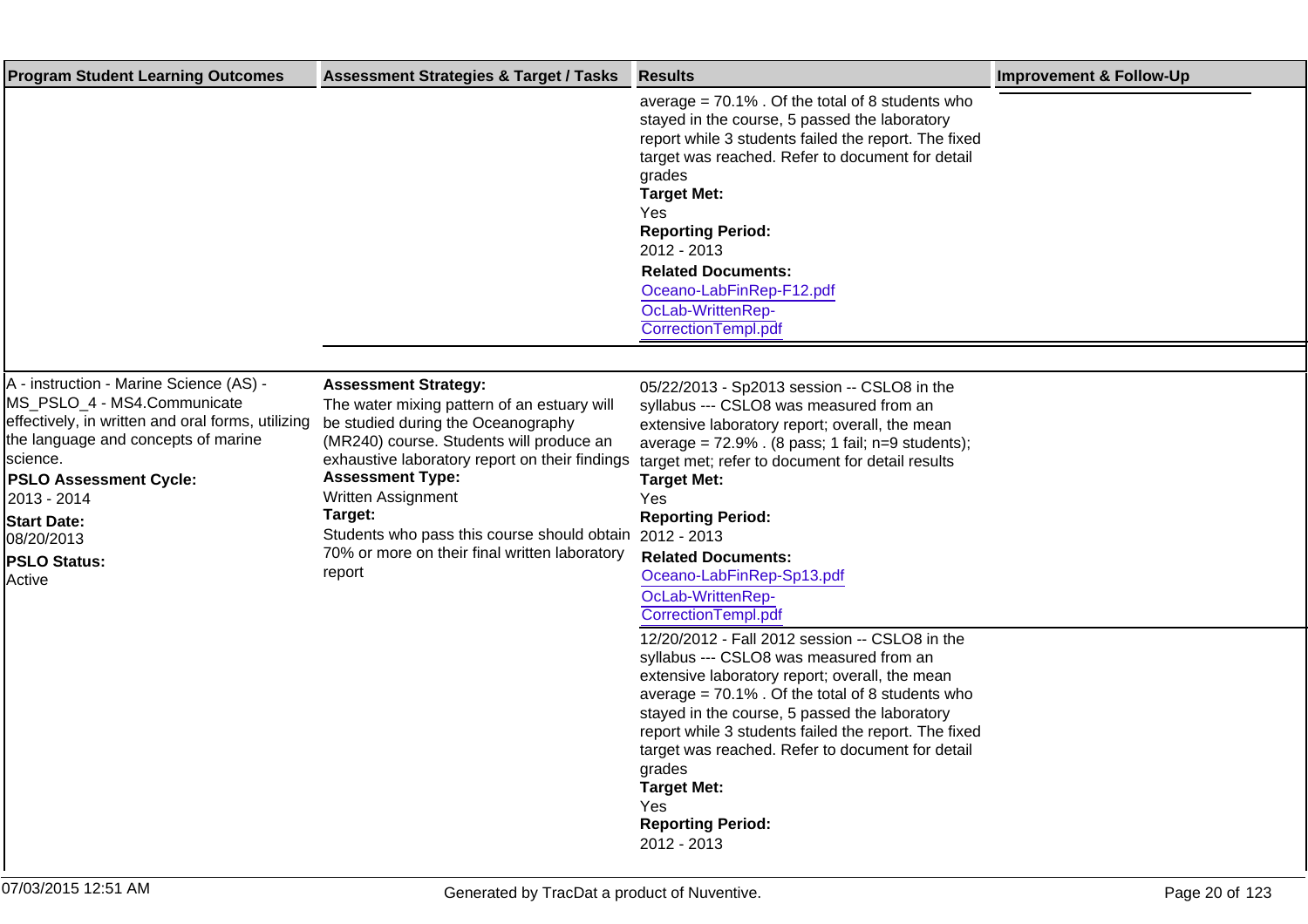| <b>Program Student Learning Outcomes</b>                                                                                                                                                                                                                                                                                                                                                                     | <b>Assessment Strategies &amp; Target / Tasks</b>                                                                                                                                                                                                                                                                                                                                                                                                                                                                                                                                                                                                        | <b>Results</b>                                                                                                                                                                                                                                                                                                                                                                                                                                                                                                                                                                                                                                                                                                                                                                                                                                                                                                                                                                                                                           | <b>Improvement &amp; Follow-Up</b>                                                                                                             |
|--------------------------------------------------------------------------------------------------------------------------------------------------------------------------------------------------------------------------------------------------------------------------------------------------------------------------------------------------------------------------------------------------------------|----------------------------------------------------------------------------------------------------------------------------------------------------------------------------------------------------------------------------------------------------------------------------------------------------------------------------------------------------------------------------------------------------------------------------------------------------------------------------------------------------------------------------------------------------------------------------------------------------------------------------------------------------------|------------------------------------------------------------------------------------------------------------------------------------------------------------------------------------------------------------------------------------------------------------------------------------------------------------------------------------------------------------------------------------------------------------------------------------------------------------------------------------------------------------------------------------------------------------------------------------------------------------------------------------------------------------------------------------------------------------------------------------------------------------------------------------------------------------------------------------------------------------------------------------------------------------------------------------------------------------------------------------------------------------------------------------------|------------------------------------------------------------------------------------------------------------------------------------------------|
|                                                                                                                                                                                                                                                                                                                                                                                                              |                                                                                                                                                                                                                                                                                                                                                                                                                                                                                                                                                                                                                                                          | <b>Related Documents:</b><br>Oceano-LabFinRep-F12.pdf<br>OcLab-WrittenRep-<br>CorrectionTempl.pdf                                                                                                                                                                                                                                                                                                                                                                                                                                                                                                                                                                                                                                                                                                                                                                                                                                                                                                                                        |                                                                                                                                                |
|                                                                                                                                                                                                                                                                                                                                                                                                              |                                                                                                                                                                                                                                                                                                                                                                                                                                                                                                                                                                                                                                                          |                                                                                                                                                                                                                                                                                                                                                                                                                                                                                                                                                                                                                                                                                                                                                                                                                                                                                                                                                                                                                                          |                                                                                                                                                |
| A - instruction - Micronesian Studies (AA) -<br>MICST_PSLO_1 - Demonstrate the ability<br>to read, speak and write critically and<br>effectively in English about Micronesian<br>Studies Program course content.<br><b>PSLO Assessment Cycle:</b><br>2011 - 2012<br>2012 - 2013<br>2013 - 2014<br><b>Start Date:</b><br>08/05/2013<br><b>Inactive Date:</b><br>05/18/2014<br><b>PSLO Status:</b><br>Inactive | <b>Assessment Strategy:</b><br>Common essay to be administered to the<br>SS courses to assess this. The question will<br>allow students to explain their understanding<br>of the major concepts in the program which<br>include: social, political, and economic<br>inlfluences. The courses are SS195, SS200,<br>SS205, SS212, SS220, and SS280. The<br>identified courses will be assessed, using a<br>scoring rubric, on a range or 1-5; where 1=f,<br>2=D, C=3, 4=B, and 5=A.<br>Common essays will be administered the<br>14th week of Fall 2013 as part of an in-class<br>work.<br><b>Assessment Type:</b><br>Written Assignment<br>Target:<br>73% | 06/24/2013 - Both individual scores and average<br>score indicate that students performed better at<br>the 200 level courses. Thus, evidencing that at this<br>level, students should have already been<br>introduced to all concepts addressed in the<br>question. Another noticeable factor is that two<br>courses had slightly higher scores than others.<br>The two courses identified as SS205-Micronesian<br>government and politics and SS280-Directed<br>studies, the passing score was at 93% for both. A<br>possible explanation can be said that the classes<br>are usually small. Thus, allowing more student-<br>interaction in the learning and also better<br>management of small classes. Another<br>explanation be pointed towards the fact that these<br>are capstone courses where students take after all<br>other major required course have been completed.<br><b>Target Met:</b><br>Yes<br><b>Reporting Period:</b><br>2012 - 2013<br><b>Related Documents:</b><br><b>Assessment Fall 2012-Spring</b><br>2013.doc | 09/12/2013 - Results can be<br>improved if class size is decreased<br>to half its current size (20 students).                                  |
|                                                                                                                                                                                                                                                                                                                                                                                                              |                                                                                                                                                                                                                                                                                                                                                                                                                                                                                                                                                                                                                                                          |                                                                                                                                                                                                                                                                                                                                                                                                                                                                                                                                                                                                                                                                                                                                                                                                                                                                                                                                                                                                                                          |                                                                                                                                                |
| A - instruction - Micronesian Studies (AA) -<br>MICST_PSLO_3 - Demonstrate proficient<br>knowledge of the structure and functions of<br>the government and<br>social, political, and economic issues<br>concerning the Micronesian Studies course<br>contents.                                                                                                                                               |                                                                                                                                                                                                                                                                                                                                                                                                                                                                                                                                                                                                                                                          | 08/14/2013 - 60%<br>Despite which semester or course (SS200 or<br>SS280), results indicate that the passing rate of<br>students is around 60%. Although not factored into 2013.<br>this table, instructors have observed a relationship<br>between students' attendance and performance. It                                                                                                                                                                                                                                                                                                                                                                                                                                                                                                                                                                                                                                                                                                                                              | 09/24/2013 - Recommendation has<br>been made to use a uniform<br>attendance policy for all SS courses.<br>The policy to be implemented in Fall |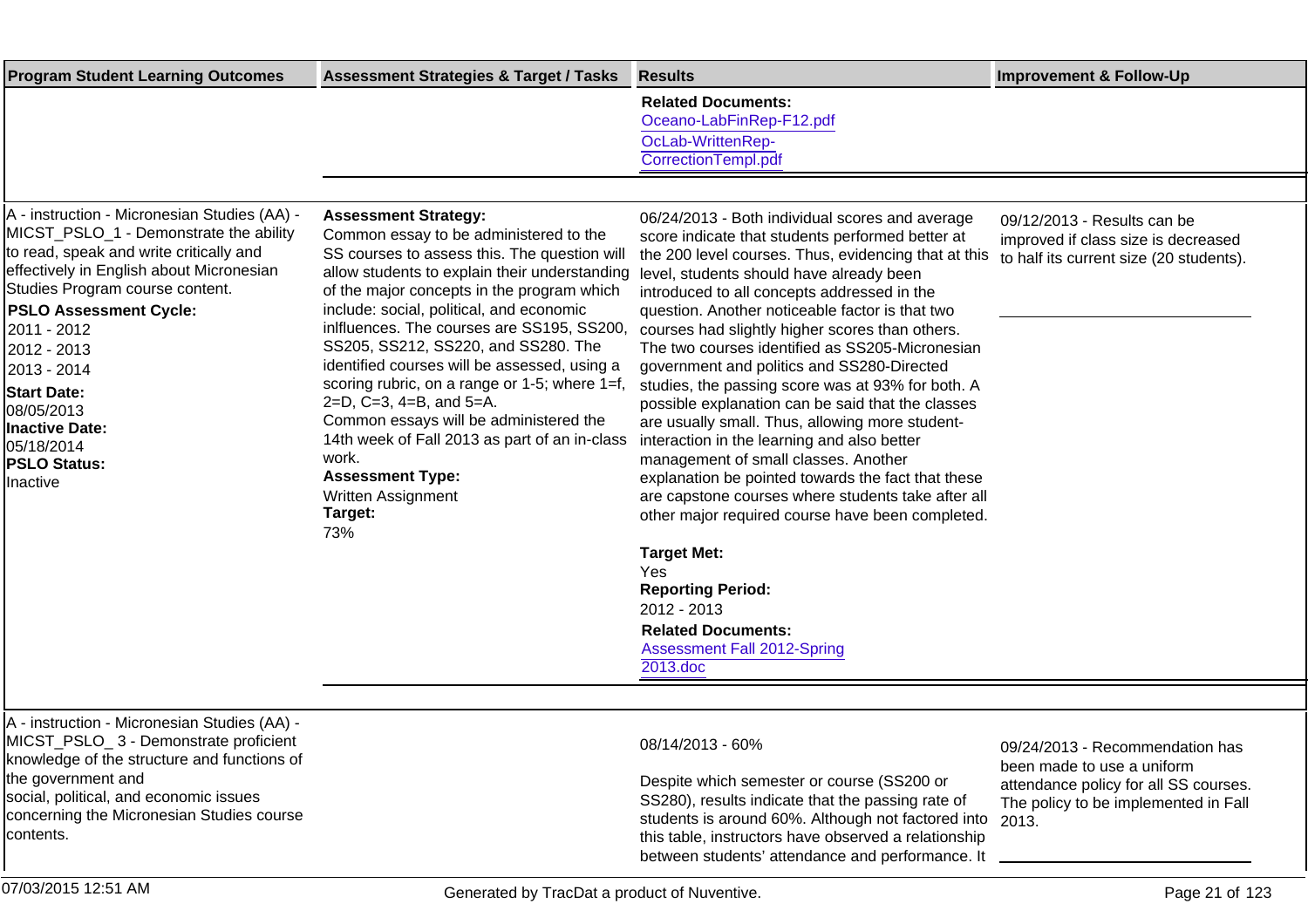| <b>Program Student Learning Outcomes</b>                                                                                                                                                              | <b>Assessment Strategies &amp; Target / Tasks</b>                                                                                                                                                             | <b>Results</b>                                                                                                                                                                                                                                                                                                                                                                                                                                                                                                                                                                                                    | <b>Improvement &amp; Follow-Up</b>                                                                                                                                                                                                                                                                                                                                                                                                                                                                                                                                                                                                                                                                                                  |
|-------------------------------------------------------------------------------------------------------------------------------------------------------------------------------------------------------|---------------------------------------------------------------------------------------------------------------------------------------------------------------------------------------------------------------|-------------------------------------------------------------------------------------------------------------------------------------------------------------------------------------------------------------------------------------------------------------------------------------------------------------------------------------------------------------------------------------------------------------------------------------------------------------------------------------------------------------------------------------------------------------------------------------------------------------------|-------------------------------------------------------------------------------------------------------------------------------------------------------------------------------------------------------------------------------------------------------------------------------------------------------------------------------------------------------------------------------------------------------------------------------------------------------------------------------------------------------------------------------------------------------------------------------------------------------------------------------------------------------------------------------------------------------------------------------------|
| <b>PSLO Assessment Cycle:</b><br>2014 - 2015<br><b>Start Date:</b><br>08/18/2014<br><b>Inactive Date:</b><br>05/20/2015<br><b>PSLO Status:</b><br>Active                                              |                                                                                                                                                                                                               | has been repeatedly observed that students who<br>have excess absences either fail the course or<br>end up withdrawing from the course. Another<br>factor that determines the outcome of the<br>performance can also be attributed to the class<br>size. The current class for most SS courses is at<br>25 students. A recommendation can be to add an<br>additional faculty so courses can run at minimum<br>with more sections of the same courses<br>(preferably 200+-level courses), and where<br>instructors will not be overloaded.<br><b>Target Met:</b><br>No.<br><b>Reporting Period:</b><br>2012 - 2013 | 09/18/2013 - Where available,<br>instructor to enrich and promote<br>interest in the class by utilizing<br>visual presentations and also<br>diversify tools in measuring the<br>SLOs by giving students<br>opportunities for deep learning and<br>cooperative learning through take-<br>home assignment, and group work.<br>At the moment, the division only has<br>one laptop for instructors (both the<br>trial counselors and Micronesian<br>Studies). A request has been made<br>to IT to purchase the items and no<br>response been given for this<br>request.<br>08/14/2013 - Ensure that student<br>enroll in the course have met the<br>pre-requisites, make resources<br>(e.g., computer lab) accessible and<br>available. |
| A - instruction - Micronesian Studies (AA) -<br>MICST_PSLO_4 - Demonstrate the ability<br>to perform research and write papers<br>relevant to Micronesia using different<br>methods and technologies. | <b>Assessment Strategy:</b><br>Research and writing papers from SS 200<br>and SS 280 rated against a common rubric.<br>Research papers are turned in as part of<br>three major projects for the course, where | 02/03/2014 - SS280<br>Pass=8<br>Fail=1<br><b>SS200</b>                                                                                                                                                                                                                                                                                                                                                                                                                                                                                                                                                            |                                                                                                                                                                                                                                                                                                                                                                                                                                                                                                                                                                                                                                                                                                                                     |
| <b>PSLO Assessment Cycle:</b><br>2014 - 2015                                                                                                                                                          | students as assigned topics relating to<br>issues in Micronesia. research papers with                                                                                                                         | Pass=20<br>$Fail=3$                                                                                                                                                                                                                                                                                                                                                                                                                                                                                                                                                                                               |                                                                                                                                                                                                                                                                                                                                                                                                                                                                                                                                                                                                                                                                                                                                     |
| <b>Start Date:</b>                                                                                                                                                                                    | assigned topics (where a research rubric is                                                                                                                                                                   | <b>Target Met:</b>                                                                                                                                                                                                                                                                                                                                                                                                                                                                                                                                                                                                |                                                                                                                                                                                                                                                                                                                                                                                                                                                                                                                                                                                                                                                                                                                                     |
| 08/18/2014                                                                                                                                                                                            | used). The rubric used to assess the<br>research papers looked the following                                                                                                                                  | Yes<br><b>Reporting Period:</b>                                                                                                                                                                                                                                                                                                                                                                                                                                                                                                                                                                                   |                                                                                                                                                                                                                                                                                                                                                                                                                                                                                                                                                                                                                                                                                                                                     |
| Inactive Date:<br>05/20/2015                                                                                                                                                                          | criteria:                                                                                                                                                                                                     | 2012 - 2013                                                                                                                                                                                                                                                                                                                                                                                                                                                                                                                                                                                                       |                                                                                                                                                                                                                                                                                                                                                                                                                                                                                                                                                                                                                                                                                                                                     |
| <b>PSLO Status:</b>                                                                                                                                                                                   |                                                                                                                                                                                                               |                                                                                                                                                                                                                                                                                                                                                                                                                                                                                                                                                                                                                   |                                                                                                                                                                                                                                                                                                                                                                                                                                                                                                                                                                                                                                                                                                                                     |
| Active                                                                                                                                                                                                | Thesis/Problem<br><b>Information Seeking</b>                                                                                                                                                                  |                                                                                                                                                                                                                                                                                                                                                                                                                                                                                                                                                                                                                   |                                                                                                                                                                                                                                                                                                                                                                                                                                                                                                                                                                                                                                                                                                                                     |
| 07/03/2015 12:51 AM                                                                                                                                                                                   | Generated by TracDat a product of Nuventive.                                                                                                                                                                  |                                                                                                                                                                                                                                                                                                                                                                                                                                                                                                                                                                                                                   | Page 22 of 123                                                                                                                                                                                                                                                                                                                                                                                                                                                                                                                                                                                                                                                                                                                      |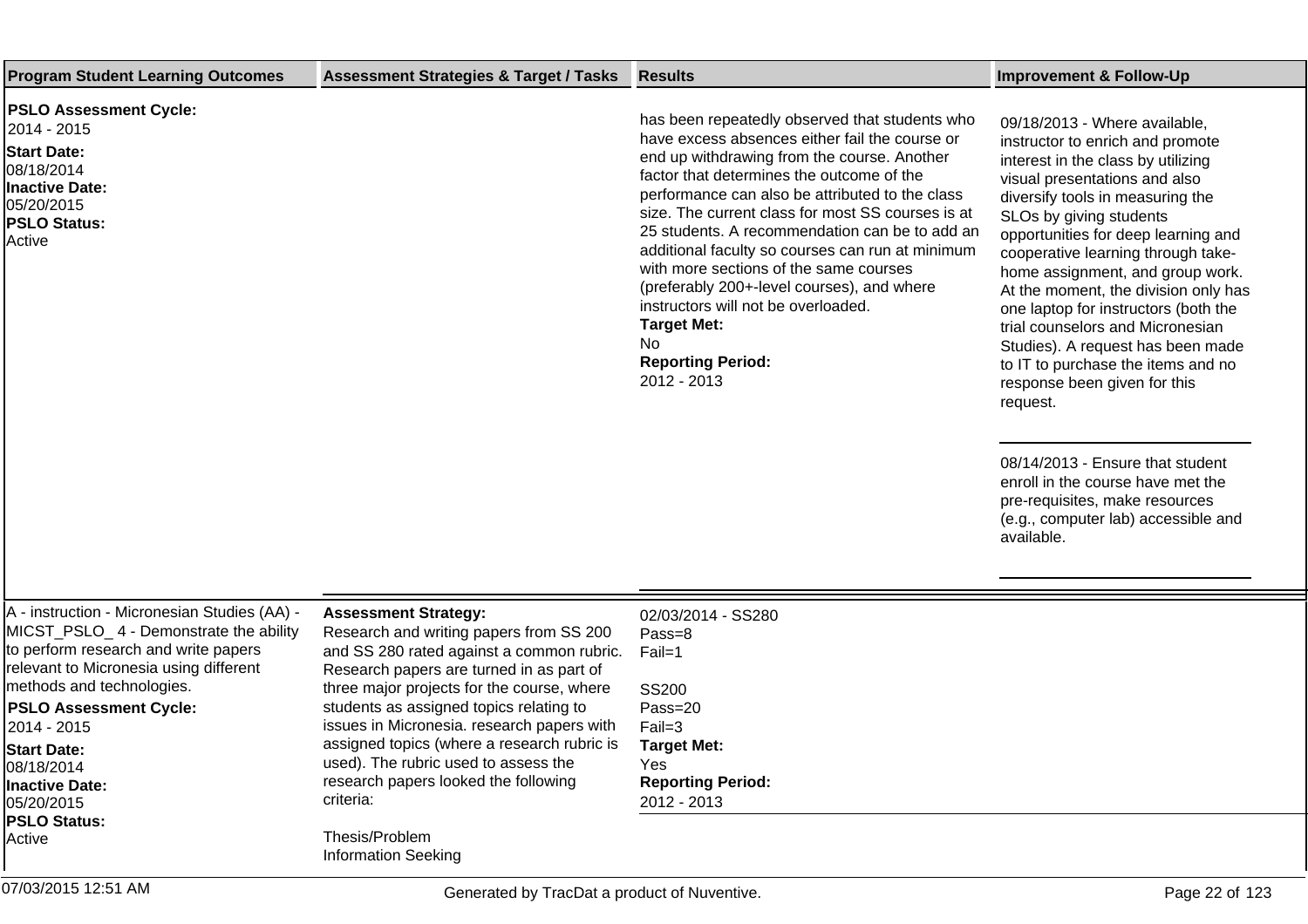| <b>Program Student Learning Outcomes</b>                                      | <b>Assessment Strategies &amp; Target / Tasks</b>                               | <b>Results</b>                                   | <b>Improvement &amp; Follow-Up</b> |
|-------------------------------------------------------------------------------|---------------------------------------------------------------------------------|--------------------------------------------------|------------------------------------|
|                                                                               | Analysis<br>Synthesis<br>Documentation<br>Product/Process                       |                                                  |                                    |
|                                                                               | <b>Assessment Type:</b>                                                         |                                                  |                                    |
|                                                                               | Written Assignment                                                              |                                                  |                                    |
|                                                                               | Target:                                                                         |                                                  |                                    |
|                                                                               | 73% of the students pass with a score of                                        |                                                  |                                    |
|                                                                               | 70% or better.                                                                  |                                                  |                                    |
|                                                                               |                                                                                 |                                                  |                                    |
| A - instruction - Micronesian Studies (AA) -<br>MICST_PSLO_5 - Demonstrate an | <b>Assessment Strategy:</b>                                                     | 02/03/2014 - SS195                               |                                    |
| appreciation of the requirements of good                                      | A common essay question on exam in SS<br>195, SS 205, SS 212 and SS 220, SS200, | Pass=26<br>Fail=2                                |                                    |
| citizenship in the FSM.                                                       | and SS 280.                                                                     |                                                  |                                    |
| <b>PSLO Assessment Cycle:</b>                                                 | <b>Assessment Type:</b>                                                         | <b>SS200</b>                                     |                                    |
| 2011 - 2012                                                                   | Exam/Quiz - In Course                                                           | Pass=20                                          |                                    |
| 2012 - 2013                                                                   | Target:                                                                         | $Fail=3$                                         |                                    |
| 2013 - 2014                                                                   | 73%                                                                             |                                                  |                                    |
| <b>Start Date:</b>                                                            |                                                                                 | <b>SS205</b>                                     |                                    |
| 08/07/2013                                                                    |                                                                                 | Pass=12                                          |                                    |
| <b>Inactive Date:</b>                                                         |                                                                                 | Fail=0                                           |                                    |
| 05/18/2014                                                                    |                                                                                 | SS212                                            |                                    |
| <b>PSLO Status:</b>                                                           |                                                                                 | $Pas=21$                                         |                                    |
| Inactive                                                                      |                                                                                 | Fail=0                                           |                                    |
|                                                                               |                                                                                 | <b>SS220</b>                                     |                                    |
|                                                                               |                                                                                 | Pass=21                                          |                                    |
|                                                                               |                                                                                 | Fail=1                                           |                                    |
|                                                                               |                                                                                 | <b>SS280</b>                                     |                                    |
|                                                                               |                                                                                 | Pass=8                                           |                                    |
|                                                                               |                                                                                 | Fail=1                                           |                                    |
|                                                                               |                                                                                 | <b>Target Met:</b>                               |                                    |
|                                                                               |                                                                                 | Yes                                              |                                    |
|                                                                               |                                                                                 | <b>Reporting Period:</b>                         |                                    |
|                                                                               |                                                                                 | 2012 - 2013                                      |                                    |
|                                                                               |                                                                                 | 09/19/2013 - A total of 21 students in both Fall |                                    |
|                                                                               |                                                                                 | 2012 and Spring 2013 were given the an exit      |                                    |
|                                                                               |                                                                                 |                                                  |                                    |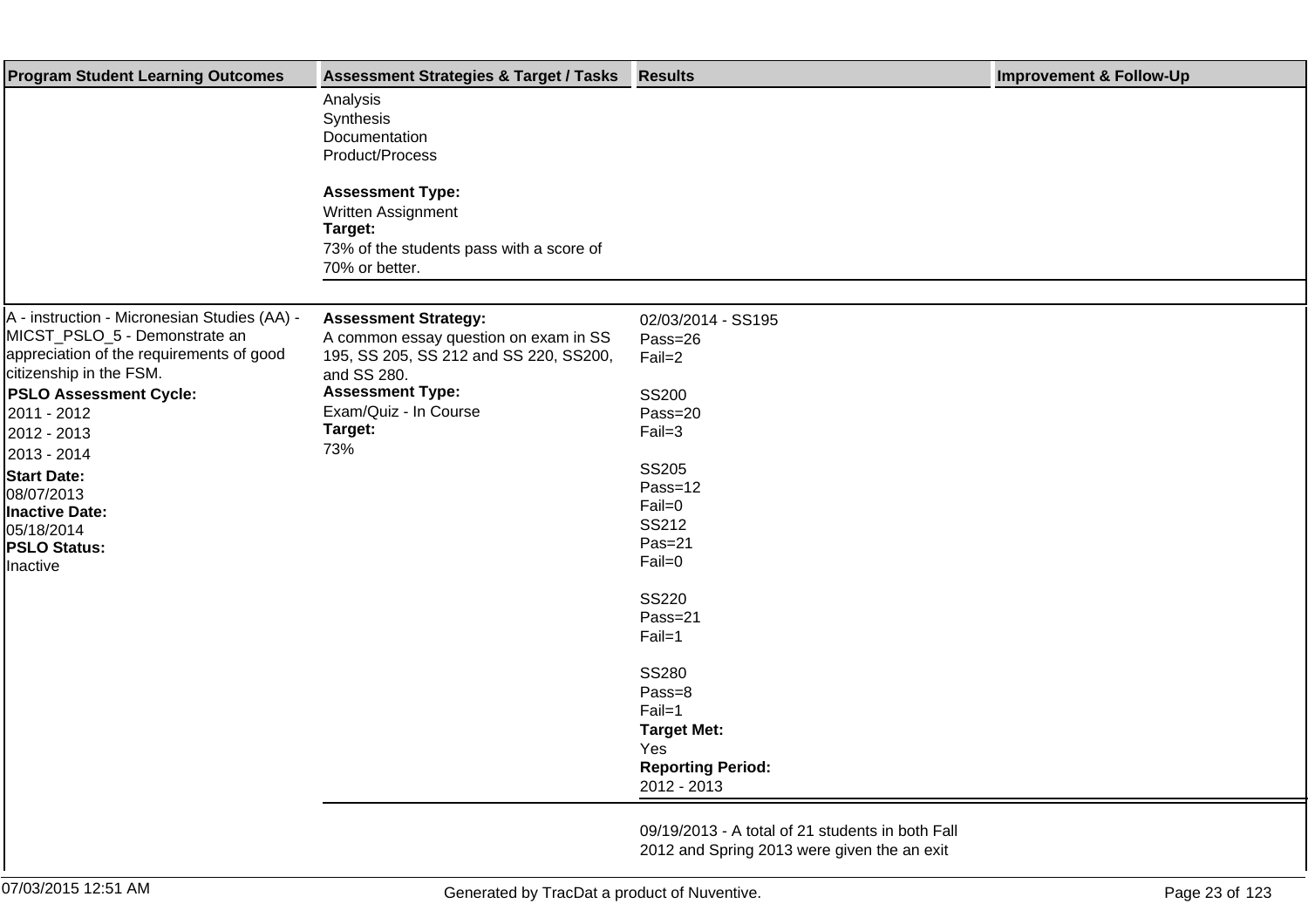| <b>Program Student Learning Outcomes</b> | <b>Assessment Strategies &amp; Target / Tasks</b> | <b>Results</b>                                                                                                                                                                                                                                                                                                                                                                                                                                                                                                                                                                                                                                                                                                                                                                         | <b>Improvement &amp; Follow-Up</b>                                                                                                                                                    |
|------------------------------------------|---------------------------------------------------|----------------------------------------------------------------------------------------------------------------------------------------------------------------------------------------------------------------------------------------------------------------------------------------------------------------------------------------------------------------------------------------------------------------------------------------------------------------------------------------------------------------------------------------------------------------------------------------------------------------------------------------------------------------------------------------------------------------------------------------------------------------------------------------|---------------------------------------------------------------------------------------------------------------------------------------------------------------------------------------|
|                                          |                                                   | survey questionnaire.<br>Results have shown that in general, students are<br>satisfied with the overall program. Few feel that<br>advisors availability should be improved and 5<br>students from both semesters expressed the need<br>for more instructors and course within the<br>program. As shown earlier in performance of<br>students by class, results are indicative of the<br>need to additional instructor for the program. It is<br>again a possible explanation that part of why<br>students in the program express little satisfaction<br>for advisor availability is that there is currently<br>about 90+ students in the program and few<br>instructors to address every need of each student.<br><b>Target Met:</b><br>No.<br><b>Reporting Period:</b><br>2012 - 2013 |                                                                                                                                                                                       |
|                                          |                                                   | 09/19/2013 - Results also show that when<br>assessing this outcome with research papers in<br>courses SS200 and SS280, the passing rate was<br>at 60%. A possible explanation to this result can<br>be said to include student's poor attendance and<br>the class size.<br><b>Target Met:</b>                                                                                                                                                                                                                                                                                                                                                                                                                                                                                          | 09/19/2013 - Make attendance<br>mandatory for all SS courses.<br>Recommend to use uniform class<br>attendance policy for all SS courses,<br>effective Fall 2013.                      |
|                                          |                                                   | No.<br><b>Reporting Period:</b><br>2012 - 2013                                                                                                                                                                                                                                                                                                                                                                                                                                                                                                                                                                                                                                                                                                                                         | 09/19/2013 - 1) Advisors assure<br>students to take perquisites prior to<br>taking the courses;<br>2) Implement offering 200+-level<br>courses at a minimum number of 15<br>students. |
|                                          |                                                   | 09/19/2013 - Both individual scores and average<br>score indicate that students performed better at<br>the 200+ level courses. Thus, evidencing that at<br>this level, students should have already been                                                                                                                                                                                                                                                                                                                                                                                                                                                                                                                                                                               | 09/19/2013 - Results have shown<br>that in general, students are<br>satisfied with the overall program.<br>Few feel that advisors availability                                        |

introduced to all concepts addressed in the

should be improved and 5 students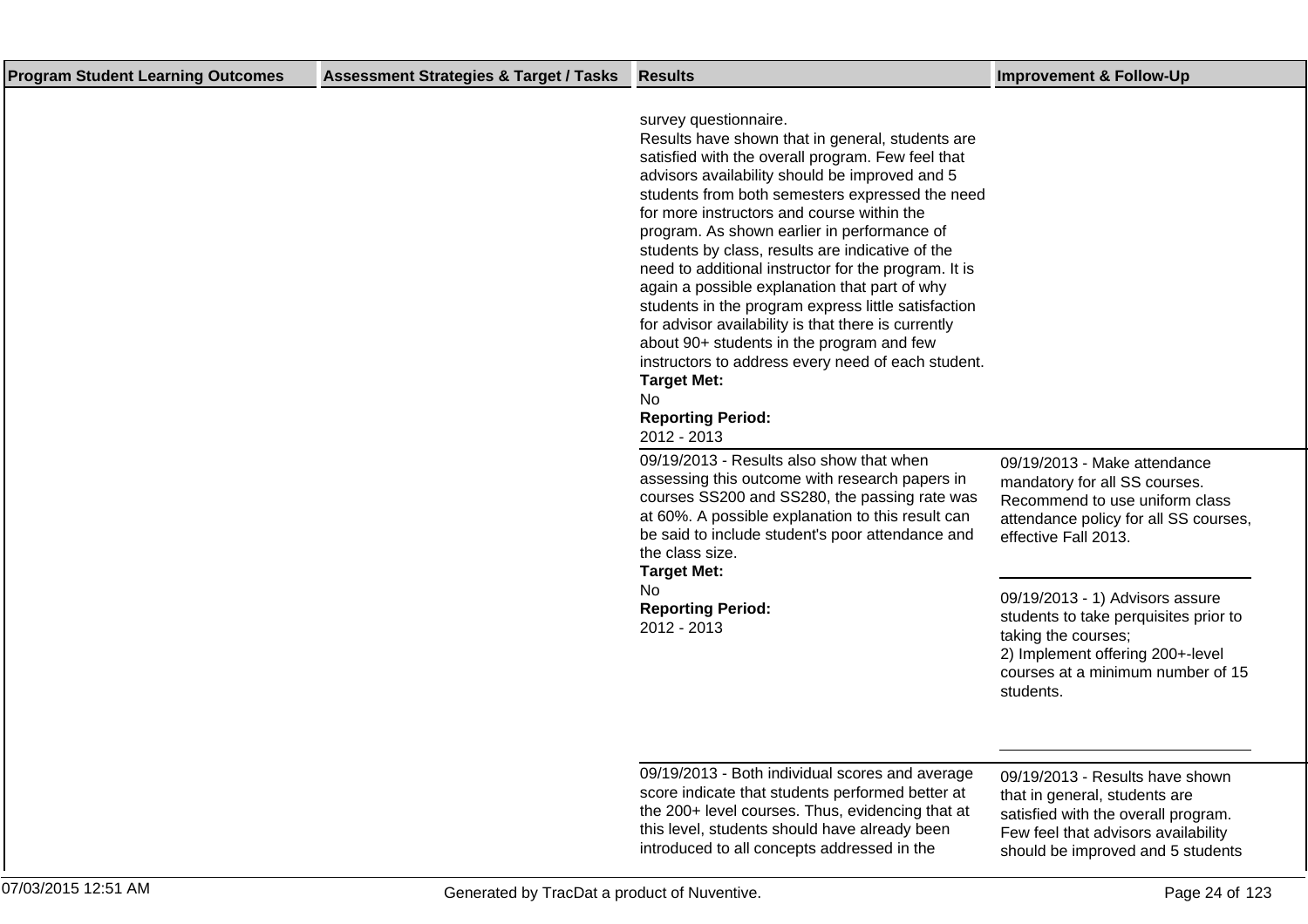| <b>Program Student Learning Outcomes</b>                                                                                                                                                                                                                                                                  | <b>Assessment Strategies &amp; Target / Tasks</b>                                                                                                                                                                                                                                              | <b>Results</b>                                                                                                                                                                                                                                                                                                                                                                                                                                                                                                                                                                                                                                                                                                                                                                   | <b>Improvement &amp; Follow-Up</b>                                                                                                                                                                                                                                                                                                                                                                                                                                                                                            |
|-----------------------------------------------------------------------------------------------------------------------------------------------------------------------------------------------------------------------------------------------------------------------------------------------------------|------------------------------------------------------------------------------------------------------------------------------------------------------------------------------------------------------------------------------------------------------------------------------------------------|----------------------------------------------------------------------------------------------------------------------------------------------------------------------------------------------------------------------------------------------------------------------------------------------------------------------------------------------------------------------------------------------------------------------------------------------------------------------------------------------------------------------------------------------------------------------------------------------------------------------------------------------------------------------------------------------------------------------------------------------------------------------------------|-------------------------------------------------------------------------------------------------------------------------------------------------------------------------------------------------------------------------------------------------------------------------------------------------------------------------------------------------------------------------------------------------------------------------------------------------------------------------------------------------------------------------------|
|                                                                                                                                                                                                                                                                                                           |                                                                                                                                                                                                                                                                                                | common essay question and they should also be<br>already familiar with topics in the research papers.<br>Another noticeable factor is that two other courses<br>scored higher than other courses. The passing<br>was around 85% for both these courses on<br>common essay. The two courses identified as<br>SS205-Micronesian government and politics and<br>SS280-Directed studies. A possible explanation<br>can be said that the classes are usually small.<br>Thus, allowing more student-interaction in the<br>learning and also better management of small<br>classes. Another explanation can be pointed<br>towards the fact that these are the last courses<br>that students take in the program.<br><b>Target Met:</b><br>No<br><b>Reporting Period:</b><br>2012 - 2013 | from both semesters expressed the<br>need for more instructors and<br>course within the program. As<br>shown earlier in performance of<br>students by class, results are<br>indicative of the need to additional<br>instructor for the program. It is again<br>a possible explanation that part of<br>why students in the program<br>express little satisfaction for advisor<br>availability is that there is currently<br>about 90+ students in the program<br>and few instructors to address every<br>need of each student. |
| A - instruction - Nursing (AS) - NURNPLO 6<br>Advocate for a caring, culturally safe, and<br>flourishing environment that reflects the<br>values and needs of Micronesian families<br>and communities.<br><b>PSLO Assessment Cycle:</b><br>2013 - 2014<br>2014 - 2015<br><b>Start Date:</b><br>08/12/2012 | <b>Assessment Strategy:</b><br>Students will demonstrate respectful ways<br>toward patients from other cultures.<br><b>Assessment Type:</b><br>Presentation/Performance<br>Target:<br>80% nursing students will be culturally<br>sensitive toward patients from other island in<br>Micronesia. | 10/31/2013 - 80% of CNA and Level I nursing<br>students showed respect toward patients from<br>different cultures.<br><b>Target Met:</b><br>Yes<br><b>Reporting Period:</b><br>2012 - 2013                                                                                                                                                                                                                                                                                                                                                                                                                                                                                                                                                                                       |                                                                                                                                                                                                                                                                                                                                                                                                                                                                                                                               |
| <b>PSLO Status:</b><br>Inactive                                                                                                                                                                                                                                                                           |                                                                                                                                                                                                                                                                                                |                                                                                                                                                                                                                                                                                                                                                                                                                                                                                                                                                                                                                                                                                                                                                                                  |                                                                                                                                                                                                                                                                                                                                                                                                                                                                                                                               |
| A - instruction - Nursing (AS) - NURNPLO 7<br>Practice and contribute to the primary care Students will participate doing community<br>and public health care systems in<br>Micronesia to promote family and<br>community wellness.                                                                       | <b>Assessment Strategy:</b><br>wellness program with the public health<br>workers. Students will perform patient and<br>family teaching on health issues.<br><b>Assessment Type:</b>                                                                                                           | 10/31/2013 - 80% CNA and Level I students pass<br>the public health/primary care clinical rotation.<br><b>Target Met:</b><br>Yes.<br><b>Reporting Period:</b><br>2012 - 2013                                                                                                                                                                                                                                                                                                                                                                                                                                                                                                                                                                                                     |                                                                                                                                                                                                                                                                                                                                                                                                                                                                                                                               |
| <b>PSLO Assessment Cycle:</b><br>2013 - 2014                                                                                                                                                                                                                                                              | Internship/Supervisor Evaluation<br>Target:<br>80% nursing students will pass the courses                                                                                                                                                                                                      |                                                                                                                                                                                                                                                                                                                                                                                                                                                                                                                                                                                                                                                                                                                                                                                  |                                                                                                                                                                                                                                                                                                                                                                                                                                                                                                                               |
| 07/03/2015 12:51 AM                                                                                                                                                                                                                                                                                       | Generated by TracDat a product of Nuventive.                                                                                                                                                                                                                                                   |                                                                                                                                                                                                                                                                                                                                                                                                                                                                                                                                                                                                                                                                                                                                                                                  | Page 25 of 123                                                                                                                                                                                                                                                                                                                                                                                                                                                                                                                |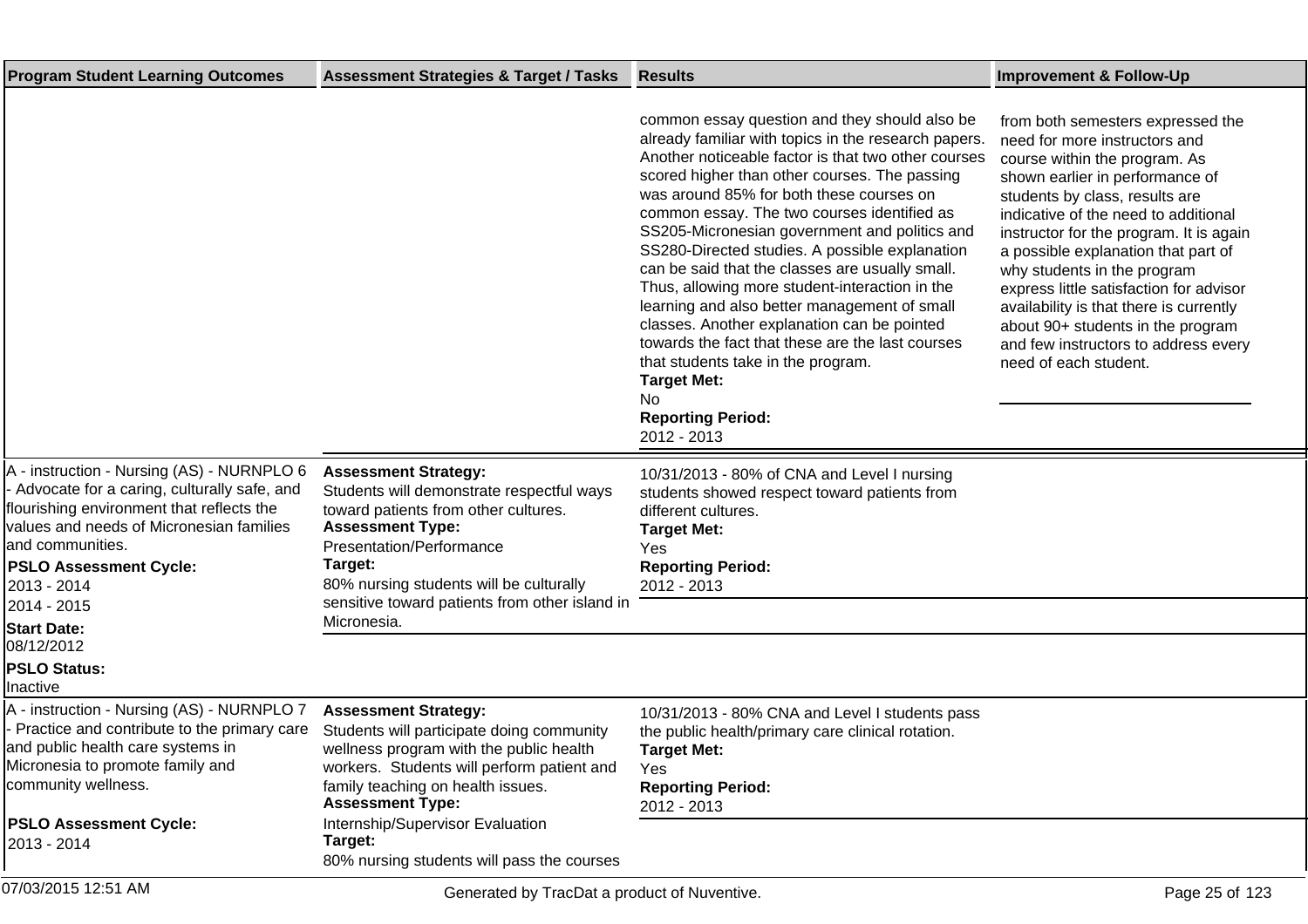| <b>Program Student Learning Outcomes</b>                                                                                                                                                                                                                           | <b>Assessment Strategies &amp; Target / Tasks</b>                                                                                                                                                                         | <b>Results</b>                                                                                                                                                                                                                     | <b>Improvement &amp; Follow-Up</b>                                                                                                                                                                                                                                                                                            |
|--------------------------------------------------------------------------------------------------------------------------------------------------------------------------------------------------------------------------------------------------------------------|---------------------------------------------------------------------------------------------------------------------------------------------------------------------------------------------------------------------------|------------------------------------------------------------------------------------------------------------------------------------------------------------------------------------------------------------------------------------|-------------------------------------------------------------------------------------------------------------------------------------------------------------------------------------------------------------------------------------------------------------------------------------------------------------------------------|
| 2014 - 2015                                                                                                                                                                                                                                                        | related to this PLO                                                                                                                                                                                                       |                                                                                                                                                                                                                                    |                                                                                                                                                                                                                                                                                                                               |
| <b>Start Date:</b><br>08/19/2014<br><b>PSLO Status:</b><br>Inactive                                                                                                                                                                                                |                                                                                                                                                                                                                           |                                                                                                                                                                                                                                    |                                                                                                                                                                                                                                                                                                                               |
| A - instruction - Pre-Teacher Preparation<br>(AA) - PTP_PSLO #1 - Demonstrate basic<br>knowledge of the foundations and concepts<br>related to elementary education.<br><b>PSLO Assessment Cycle:</b><br>2012 - 2013<br>2013 - 2014<br>2014 - 2015                 | <b>Assessment Strategy:</b><br>Composite exam on Education 200 level<br>courses.<br><b>Assessment Type:</b><br>Exam/Quiz - Standardized<br>Target:<br>90% will achieve 60% or higher                                      | 09/05/2013 - 7 of the 15 students achieved 60%<br>or higher.<br><b>Target Met:</b><br>No.<br><b>Reporting Period:</b><br>2012 - 2013                                                                                               | 09/05/2013 - 1. Instructors who<br>teach the 5 courses in AA Pre-<br>Teacher Prep. program will meet to<br>review the items missed by most<br>students to ensure that the content<br>is adequately taught in the courses.<br>2. Instructors will review, rephrase,<br>or modify unclear test items.                           |
| <b>Start Date:</b><br>08/05/2013<br>Inactive Date:<br>05/27/2015<br><b>PSLO Status:</b>                                                                                                                                                                            |                                                                                                                                                                                                                           |                                                                                                                                                                                                                                    |                                                                                                                                                                                                                                                                                                                               |
| Active<br>A - instruction - Pre-Teacher Preparation<br>(AA) - PTP_PSLO #2 - Demonstrate<br>familiarity with a variety of instructional<br>strategies for elementary school students.<br><b>PSLO Assessment Cycle:</b><br>2012 - 2013<br>2013 - 2014<br>2014 - 2015 | <b>Assessment Strategy:</b><br>Assess videotaped teaching performances<br>in ED 292 using a rubric.<br><b>Assessment Type:</b><br>Presentation/Performance<br>Target:<br>90% will achieve 70% or higher on the<br>rubric. | 05/20/2014 - One student failed/withdrew. 14<br>students completed the wswith with COM/FSM<br>lesson plan form with approved student learning<br>outcomes.<br><b>Target Met:</b><br>Yes<br><b>Reporting Period:</b><br>2012 - 2013 |                                                                                                                                                                                                                                                                                                                               |
| <b>Start Date:</b><br>08/06/2012<br>Inactive Date:<br>05/18/2015<br><b>PSLO Status:</b><br>Active                                                                                                                                                                  |                                                                                                                                                                                                                           | 08/09/2013 - 28 of the 32 students achieved 90%<br>or higher.<br><b>Target Met:</b><br>No.<br><b>Reporting Period:</b><br>2012 - 2013                                                                                              | 08/09/2013 - Target for school year<br>2013-2014 should be maintained<br>(90%). To achieve this target, it is<br>recommended:<br>- revise and update course outline.<br>- modify scoring rubric to make it<br>compatible to course activities.<br>- secure a copy of PDOE school<br>calendar for better planning<br>purposes. |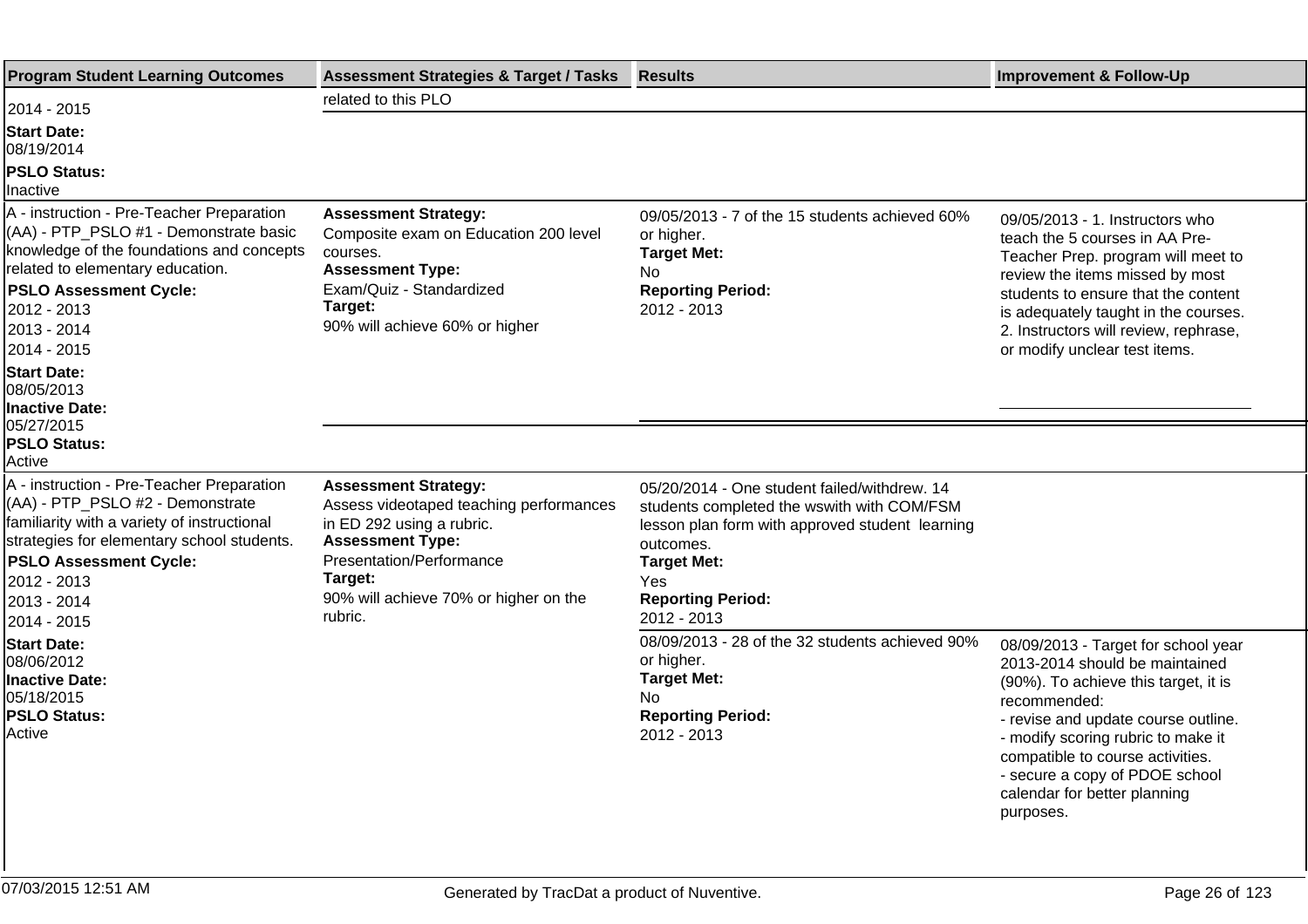|                                                                                                                                                                                                                                                                                                                                                                                       | <b>Results</b>                                                                                                                                                                                                                                              | <b>Improvement &amp; Follow-Up</b>                                                                                                                                                                                                                                                                                           |
|---------------------------------------------------------------------------------------------------------------------------------------------------------------------------------------------------------------------------------------------------------------------------------------------------------------------------------------------------------------------------------------|-------------------------------------------------------------------------------------------------------------------------------------------------------------------------------------------------------------------------------------------------------------|------------------------------------------------------------------------------------------------------------------------------------------------------------------------------------------------------------------------------------------------------------------------------------------------------------------------------|
|                                                                                                                                                                                                                                                                                                                                                                                       |                                                                                                                                                                                                                                                             |                                                                                                                                                                                                                                                                                                                              |
|                                                                                                                                                                                                                                                                                                                                                                                       |                                                                                                                                                                                                                                                             |                                                                                                                                                                                                                                                                                                                              |
| <b>Assessment Strategy:</b><br>Progressive quizzes/exams in the form of<br>discuss the basic public health science facts<br>multiple choice and direct short answer<br>questions.<br><b>Assessment Type:</b><br>Exam/Quiz - In Course                                                                                                                                                 | 06/01/2013 - 87% of the students taking courses<br>related to this PLO have a grade of C or higher<br><b>Target Met:</b><br>Yes<br><b>Reporting Period:</b><br>2012 - 2013                                                                                  |                                                                                                                                                                                                                                                                                                                              |
| Successful completion of this outcome will                                                                                                                                                                                                                                                                                                                                            |                                                                                                                                                                                                                                                             |                                                                                                                                                                                                                                                                                                                              |
| passing courses related to this PLO                                                                                                                                                                                                                                                                                                                                                   |                                                                                                                                                                                                                                                             |                                                                                                                                                                                                                                                                                                                              |
| <b>Assessment Strategy:</b><br>Students are assigned topics related to the<br>courses which are to be reported among<br>their peers and mentors. Grading is done<br>using a rubric.<br><b>Assessment Type:</b><br>Project-Individual<br>Target:<br>Must be able to present their reports among<br>peers and mentors and must received a<br>passing grade based on a specified rubrics | 06/01/2013 - STudents who were taking courses<br>related to this PLO have presented their reports<br>among their peers and mentors and received a<br>passing mark based on a rubric<br><b>Target Met:</b><br>Yes<br><b>Reporting Period:</b><br>2012 - 2013 |                                                                                                                                                                                                                                                                                                                              |
|                                                                                                                                                                                                                                                                                                                                                                                       |                                                                                                                                                                                                                                                             |                                                                                                                                                                                                                                                                                                                              |
| <b>Assessment Strategy:</b><br>Progressive quizes given during the course<br>of the semester.<br><b>Assessment Type:</b><br>Exam/Quiz - In Course<br>Target:<br>Successful completion of this outcome will<br>be indicated by more than 80% of students<br>receiving a C grade or higher.                                                                                             | 06/01/2013 - 91% of the students who took<br>courses related to this PLO have grades of C or<br>better<br><b>Target Met:</b><br>Yes.<br><b>Reporting Period:</b><br>2012 - 2013                                                                             | 08/20/2013 - A comprehensive<br>assessment/exam to evaluate the<br>overall knowledge/skill the students<br>gained should be done. Starting SY<br>13-14, a Comprehensive Exam will<br>be given to students every after the<br>semester and contents will be based<br>on their level (1st level AS, 2nd level<br>AS, 3rd CAPH) |
|                                                                                                                                                                                                                                                                                                                                                                                       | Target:<br>be indicated by more than 80% of students                                                                                                                                                                                                        |                                                                                                                                                                                                                                                                                                                              |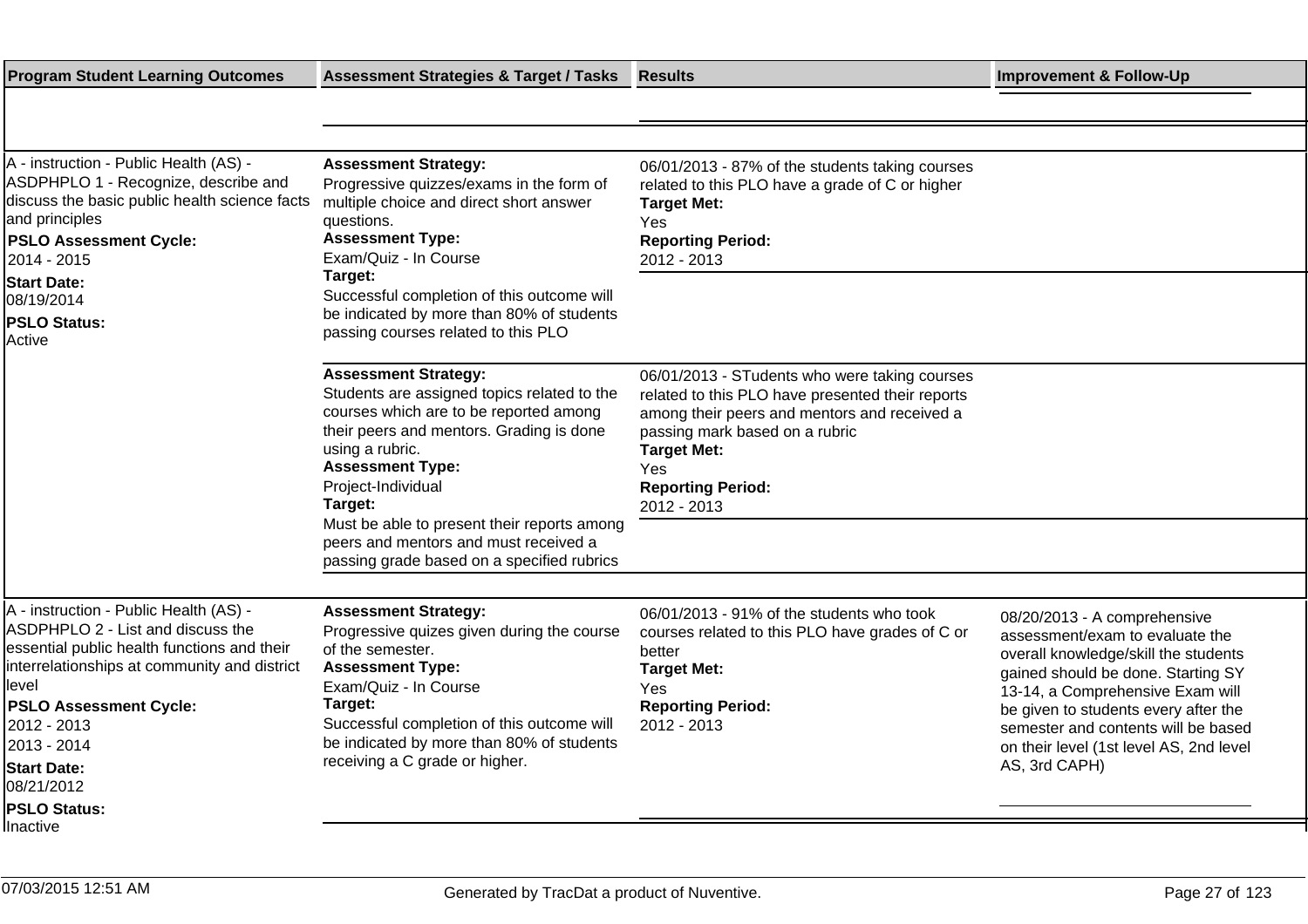| <b>Program Student Learning Outcomes</b>                                                                                                                                                                                                                                           | <b>Assessment Strategies &amp; Target / Tasks</b>                                                                                                                                                                                                                                                                                                                                                        | <b>Results</b>                                                                                                                                                                                                                                                                     | <b>Improvement &amp; Follow-Up</b>                                                                                                                                                                                                                                                                                           |
|------------------------------------------------------------------------------------------------------------------------------------------------------------------------------------------------------------------------------------------------------------------------------------|----------------------------------------------------------------------------------------------------------------------------------------------------------------------------------------------------------------------------------------------------------------------------------------------------------------------------------------------------------------------------------------------------------|------------------------------------------------------------------------------------------------------------------------------------------------------------------------------------------------------------------------------------------------------------------------------------|------------------------------------------------------------------------------------------------------------------------------------------------------------------------------------------------------------------------------------------------------------------------------------------------------------------------------|
|                                                                                                                                                                                                                                                                                    |                                                                                                                                                                                                                                                                                                                                                                                                          |                                                                                                                                                                                                                                                                                    |                                                                                                                                                                                                                                                                                                                              |
| A - instruction - Public Health (AS) -<br>ASDPHPLO 3 - Describe and discuss adult,<br>children and family health issues<br><b>PSLO Assessment Cycle:</b><br>2014 - 2015<br><b>Start Date:</b><br>08/19/2014<br><b>PSLO Status:</b><br>Active                                       | <b>Assessment Strategy:</b><br>Progressive quized to be given during the<br>course of the semester<br><b>Assessment Type:</b><br>Exam/Quiz - In Course<br>Target:<br>Successful completion of this outcome will<br>be indicated by more than 80% of students<br>would receive a passing grade in courses<br>related to this PLO                                                                          | 06/01/2013 - 91% of students who are taking<br>courses related to this PLO have a grade of C or<br>better<br><b>Target Met:</b><br>Yes<br><b>Reporting Period:</b><br>2012 - 2013                                                                                                  | 08/20/2013 - A comprehensive<br>assessment/exam to evaluate the<br>overall knowledge/skill the students<br>gained should be done. Starting SY<br>13-14, a Comprehensive Exam will<br>be given to students every after the<br>semester and contents will be based<br>on their level (1st level AS, 2nd level<br>AS, 3rd CAPH) |
|                                                                                                                                                                                                                                                                                    |                                                                                                                                                                                                                                                                                                                                                                                                          |                                                                                                                                                                                                                                                                                    | 08/20/2013 - A comprehensive<br>assessment/exam to evaluate the<br>overall knowledge/skill the students<br>gained should be done. Starting SY<br>13-14, a Comprehensive Exam will<br>be given to students every after the<br>semester and contents will be based<br>on their level (1st level AS, 2nd level<br>AS, 3rd CAPH) |
|                                                                                                                                                                                                                                                                                    |                                                                                                                                                                                                                                                                                                                                                                                                          |                                                                                                                                                                                                                                                                                    |                                                                                                                                                                                                                                                                                                                              |
|                                                                                                                                                                                                                                                                                    |                                                                                                                                                                                                                                                                                                                                                                                                          |                                                                                                                                                                                                                                                                                    |                                                                                                                                                                                                                                                                                                                              |
| A - instruction - Public Health (AS) -<br>ASDPHPLO 4 - Discuss and demonstrate<br>an understanding and practice of some<br>generic public health competencies<br><b>PSLO Assessment Cycle:</b><br>2014 - 2015<br><b>Start Date:</b><br>08/19/2014<br><b>PSLO Status:</b><br>Active | <b>Assessment Strategy:</b><br>students are assigned to a Public Health<br>practicing facility and fill-up their portfolio<br>with learning issue/s of the week and<br>discuss the same with their mentors<br><b>Assessment Type:</b><br>Portfolio Review<br>Target:<br>Student taking courses related to this PLO<br>will be able to identify learning issue/s and<br>discuss these with their mentors. | 06/01/2013 - Students were able to present their<br>portfolio which includes discussions and copies of<br>their report to their mentors with satisfactory<br>grades given by the mentors based on a rubric<br><b>Target Met:</b><br>Yes<br><b>Reporting Period:</b><br>2012 - 2013 | 08/20/2013 - A comprehensive<br>assessment/exam to evaluate the<br>overall knowledge/skill the students<br>gained should be done. Starting SY<br>13-14, a Comprehensive Exam will<br>be given to students every after the<br>semester and contents will be based<br>on their level (1st level AS, 2nd level<br>AS, 3rd CAPH) |
| A - instruction - Public Health (AS) -<br>ASDPHPLO 8 - Demonstrate proper cardio-                                                                                                                                                                                                  | <b>Assessment Strategy:</b><br>Students must pass the certification training                                                                                                                                                                                                                                                                                                                             | 06/01/2013 - All students majoring in Public Health<br>has successfully pass certification for CPR and                                                                                                                                                                             |                                                                                                                                                                                                                                                                                                                              |
| 07/03/2015 12:51 AM                                                                                                                                                                                                                                                                | Generated by TracDat a product of Nuventive.                                                                                                                                                                                                                                                                                                                                                             |                                                                                                                                                                                                                                                                                    | Page 28 of 123                                                                                                                                                                                                                                                                                                               |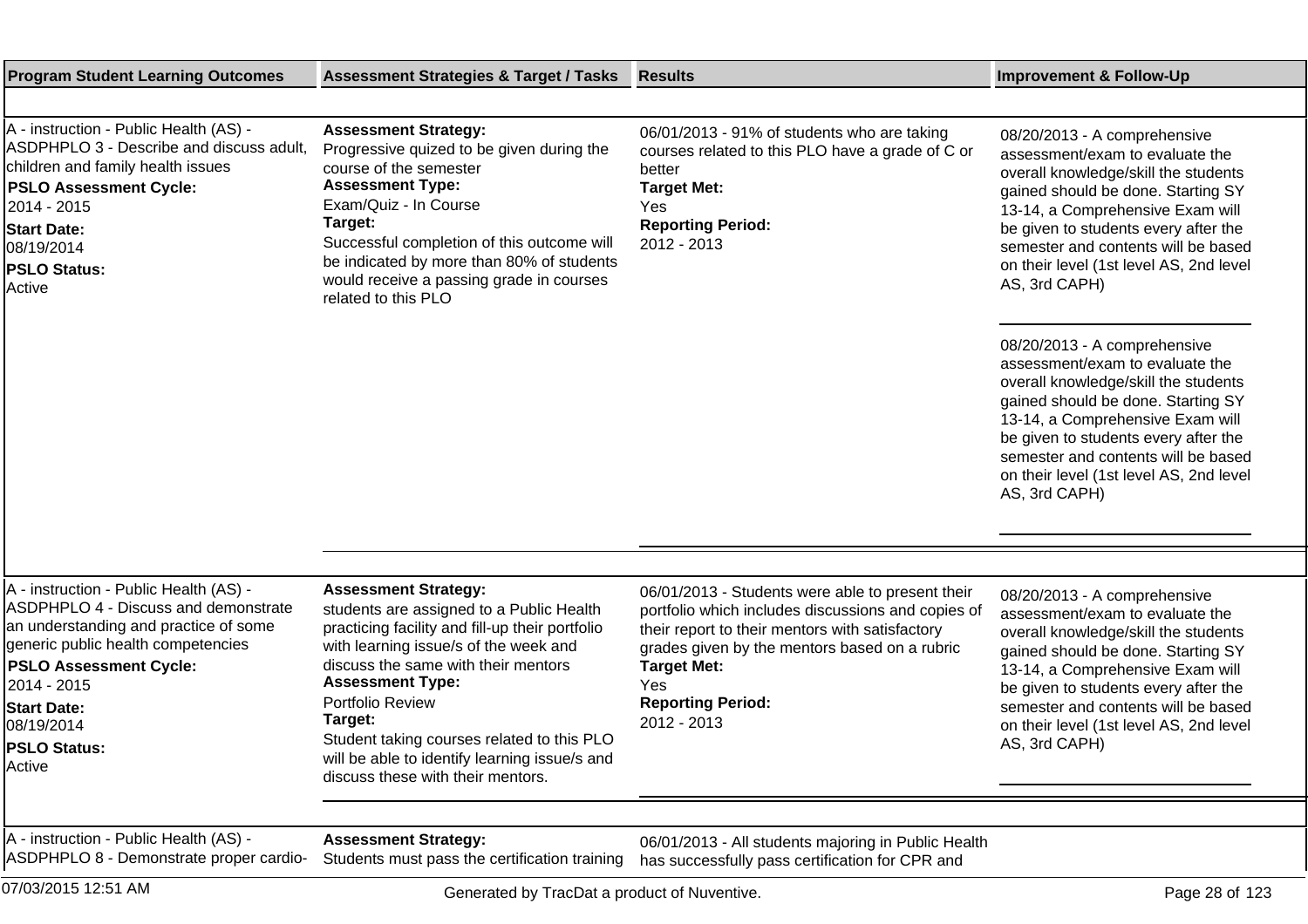| <b>Program Student Learning Outcomes</b>                                                                                                                                                                                                                                                | <b>Assessment Strategies &amp; Target / Tasks</b>                                                                                                                                                                                                                                                  | <b>Results</b>                                                                                                                                                                                                                                                                                                                                                                                                                                                                               | <b>Improvement &amp; Follow-Up</b> |
|-----------------------------------------------------------------------------------------------------------------------------------------------------------------------------------------------------------------------------------------------------------------------------------------|----------------------------------------------------------------------------------------------------------------------------------------------------------------------------------------------------------------------------------------------------------------------------------------------------|----------------------------------------------------------------------------------------------------------------------------------------------------------------------------------------------------------------------------------------------------------------------------------------------------------------------------------------------------------------------------------------------------------------------------------------------------------------------------------------------|------------------------------------|
| pulmonary resuscitation (CPR) and first aid<br>techniques<br><b>PSLO Assessment Cycle:</b><br>2012 - 2013<br>2013 - 2014<br><b>Start Date:</b><br>08/21/2012<br><b>PSLO Status:</b>                                                                                                     | for CPR and first aid.<br><b>Assessment Type:</b><br>Internship/Supervisor Evaluation<br>Target:<br>All students majoring in Public Health must<br>have a certification that they are training<br>CPR provider                                                                                     | first aid after attending a training seminar in March<br>2013<br><b>Target Met:</b><br>Yes<br><b>Reporting Period:</b><br>2012 - 2013                                                                                                                                                                                                                                                                                                                                                        |                                    |
| Inactive                                                                                                                                                                                                                                                                                |                                                                                                                                                                                                                                                                                                    |                                                                                                                                                                                                                                                                                                                                                                                                                                                                                              |                                    |
| A - instruction - Public Health (AS) - PHPLO<br>11 - Have had work experience at a public<br>health facility at community and district<br>llevels<br><b>PSLO Assessment Cycle:</b><br>2012 - 2013<br>2013 - 2014<br><b>Start Date:</b><br>08/21/2012<br><b>PSLO Status:</b><br>Inactive | <b>Assessment Strategy:</b><br>Students assigned to a Public Health<br>practicing facility and fill-up learning portfolio<br>with a weekly learning issue/s and discuss<br>the same with their mentors<br><b>Assessment Type:</b><br>Portfolio Review                                              | 06/01/2013 - All students who were assigned to a<br>Public Health practicing facility was able to discuss<br>and present to their mentors their weekly learning<br>issues and was able to give solutions to the issues<br>they presented. Using problem based learning<br>style of reporting, students were able to do a<br>problem list, do a research on the listed problems<br>and report the same to the mentors<br><b>Target Met:</b><br>Yes<br><b>Reporting Period:</b><br>2012 - 2013 |                                    |
|                                                                                                                                                                                                                                                                                         |                                                                                                                                                                                                                                                                                                    |                                                                                                                                                                                                                                                                                                                                                                                                                                                                                              |                                    |
| A - instruction - Telecommunication (AAS) -<br>TM_PSLO_1.1 - Practice safety and<br>occupational health procedures in the<br>workplace.<br><b>PSLO Assessment Cycle:</b><br>2012 - 2013<br>2013 - 2014<br>2014 - 2015<br><b>Start Date:</b><br>01/09/2012<br><b>Inactive Date:</b>      | <b>Assessment Strategy:</b><br>Written quiz / test different types of personal<br>protective equipment PPE and safety<br>procedures.<br><b>Assessment Type:</b><br>Presentation/Performance<br>Target:<br>70 % of the students registered in the course<br>should attain a grade of "C" or better. | 10/16/2013 - VEE 230 (Radio Communication) 6<br>out of 6 or 100% of the students got 'C' and better<br>in the course. VTE 280 (Telephone System) 6 out<br>of 6 or 100% of the students got 'C' and better in<br>the course. VTE261 (Fiber Optic Installation) 17<br>out of 17 or 100% of the students achieved a<br>grade of C or better in the course.<br><b>Target Met:</b><br>Yes<br><b>Reporting Period:</b><br>2012 - 2013                                                              |                                    |
| 05/08/2015<br><b>PSLO Status:</b><br>Active                                                                                                                                                                                                                                             |                                                                                                                                                                                                                                                                                                    |                                                                                                                                                                                                                                                                                                                                                                                                                                                                                              |                                    |
| A - instruction - Telecommunication (AAS) -<br>TM_PSLO_2.1 - Use electronics tools and<br>test equipment competently.                                                                                                                                                                   | <b>Assessment Strategy:</b><br>Student will perform actual circuit<br>construction, signal and voltage                                                                                                                                                                                             | 09/17/2013 - In VEE 135, 15 out of 15 or 100% of<br>the students got a grade of "C" and better in the<br>course.                                                                                                                                                                                                                                                                                                                                                                             |                                    |
| 07/03/2015 12:51 AM                                                                                                                                                                                                                                                                     | Generated by TracDat a product of Nuventive.                                                                                                                                                                                                                                                       |                                                                                                                                                                                                                                                                                                                                                                                                                                                                                              | Page 29 of 123                     |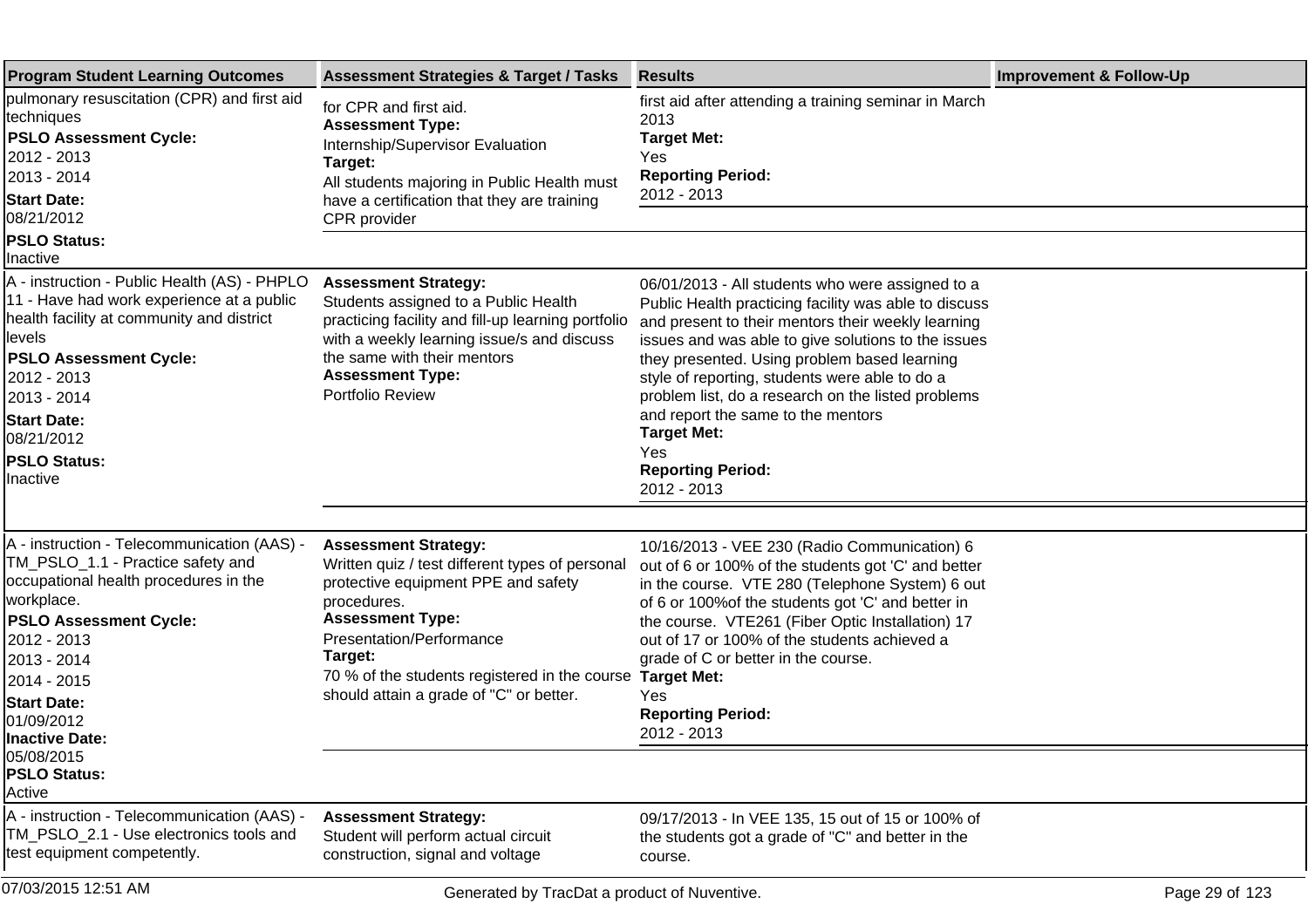| <b>Program Student Learning Outcomes</b>                                                                                                                                                                                                                                                                      | <b>Assessment Strategies &amp; Target / Tasks</b>                                                                                                                                                                                                                                                                                                         | <b>Results</b>                                                                                                                                                                                                                                                                                                                                                       | <b>Improvement &amp; Follow-Up</b> |
|---------------------------------------------------------------------------------------------------------------------------------------------------------------------------------------------------------------------------------------------------------------------------------------------------------------|-----------------------------------------------------------------------------------------------------------------------------------------------------------------------------------------------------------------------------------------------------------------------------------------------------------------------------------------------------------|----------------------------------------------------------------------------------------------------------------------------------------------------------------------------------------------------------------------------------------------------------------------------------------------------------------------------------------------------------------------|------------------------------------|
| <b>PSLO Assessment Cycle:</b><br>2012 - 2013<br>2013 - 2014<br>2014 - 2015<br><b>Start Date:</b><br>08/20/2012<br><b>Inactive Date:</b><br>05/08/2015<br><b>PSLO Status:</b><br>Active                                                                                                                        | measurement.<br>Student will describe the different tools and<br>equipment use in telecommunication.<br><b>Assessment Type:</b><br>Presentation/Performance<br>Target:<br>70 % of the students registered in the course<br>should attain a grade of "C" or better.                                                                                        | <b>Target Met:</b><br>Yes<br><b>Reporting Period:</b><br>2012 - 2013                                                                                                                                                                                                                                                                                                 |                                    |
| A - instruction - Telecommunication (AAS) -<br>TM_PSLO_3.1 - Interpret schematic<br>diagrams and waveforms.<br><b>PSLO Assessment Cycle:</b><br>2012 - 2013<br>2013 - 2014<br>2014 - 2015<br><b>Start Date:</b><br>08/20/2012<br><b>Inactive Date:</b><br>05/08/2015<br><b>PSLO Status:</b><br>Active         | <b>Assessment Strategy:</b><br>Actual reading and circuit tracing of<br>schematic diagram.<br>Student will describe the different symbols<br>and signals found in schematic diagram.<br><b>Assessment Type:</b><br><b>Presentation/Performance</b><br>Target:<br>70 % of the students registered in the course<br>should attain a grade of "C" or better. | 10/16/2013 - In VEE 240,15 out of 15 or 100% of<br>the students got 'C' and better in the course.<br><b>Target Met:</b><br>Yes<br><b>Reporting Period:</b><br>2012 - 2013<br>09/17/2013 - In VEE 240, 14 out of 15 or 93% of<br>the students got a grade of "C" and better in the<br>course.<br><b>Target Met:</b><br>Yes<br><b>Reporting Period:</b><br>2012 - 2013 |                                    |
| A - instruction - Telecommunication (AAS) -<br>TM_PSLO_4.1 - Build electronics project to<br>a given specification.<br><b>PSLO Assessment Cycle:</b><br>2012 - 2013<br>2013 - 2014<br>2014 - 2015<br><b>Start Date:</b><br>08/20/2012<br><b>Inactive Date:</b><br>05/08/2015<br><b>PSLO Status:</b><br>Active | <b>Task Name:</b><br>Assemble electronic circuits, terminate and<br>connect wires / cables and connectors.<br><b>Task Description:</b><br>The student will construct wires and cables<br>connectors by following the procedure and<br>steps in project construction.                                                                                      | 06/11/2013 - In VEM110, 13 out of 14 students<br>(93%) achieved a grade of 70% or better in the<br>course.<br><b>Target Met:</b><br>Yes<br><b>Reporting Period:</b><br>2012 - 2013                                                                                                                                                                                   |                                    |
| A - instruction - Telecommunication (AAS) -<br>ITM_PSLO_5.1 - Practice a career in the                                                                                                                                                                                                                        |                                                                                                                                                                                                                                                                                                                                                           |                                                                                                                                                                                                                                                                                                                                                                      |                                    |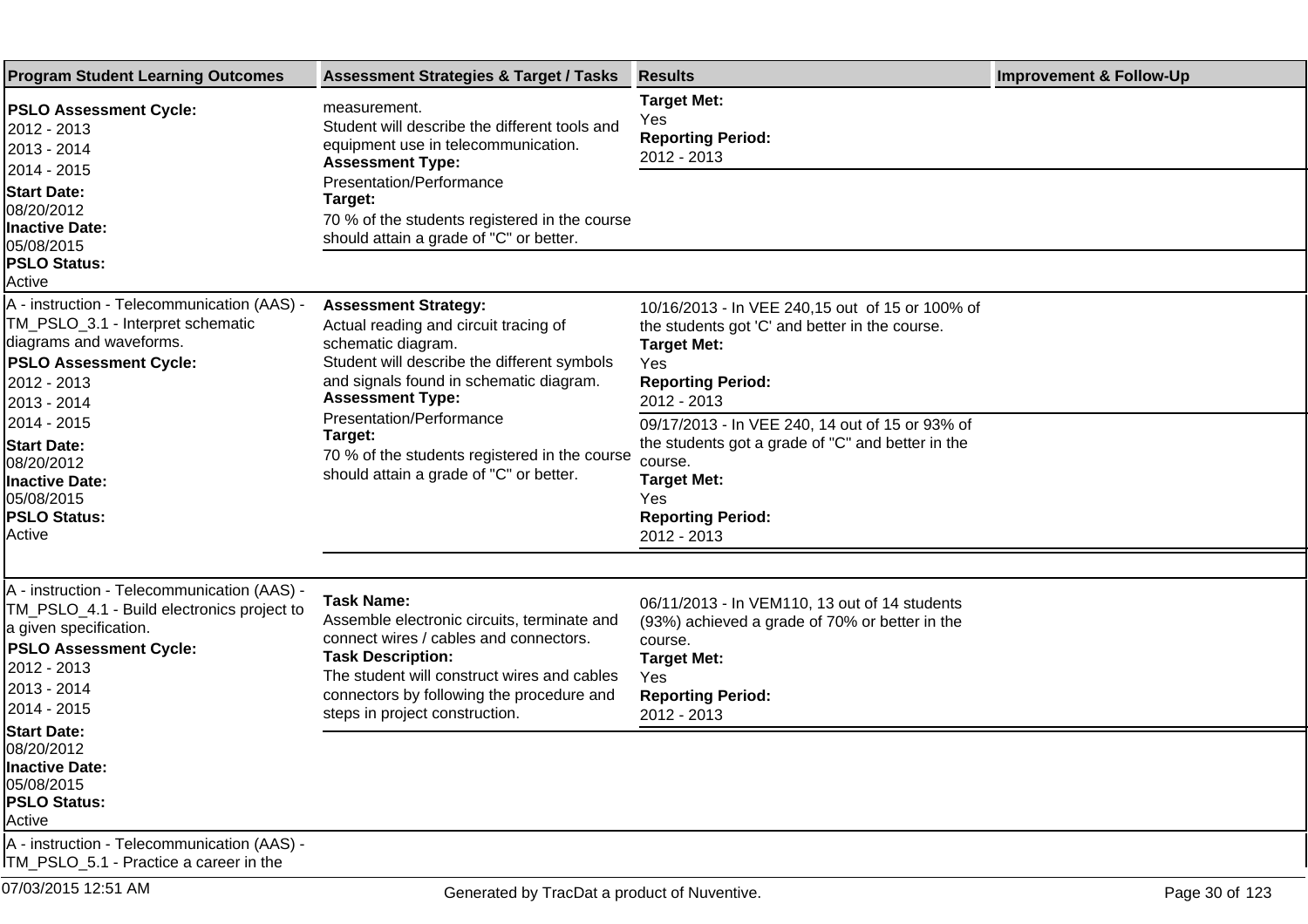| <b>Program Student Learning Outcomes</b>                                                                                                                                                                                                                                                                            | <b>Assessment Strategies &amp; Target / Tasks</b>                                                                                                                                                                                                                                                                               | <b>Results</b>                                                                                                                                                                                                                                                                                                                                                                                                                               | <b>Improvement &amp; Follow-Up</b>                                                                                                                                                                                                                                                                                               |
|---------------------------------------------------------------------------------------------------------------------------------------------------------------------------------------------------------------------------------------------------------------------------------------------------------------------|---------------------------------------------------------------------------------------------------------------------------------------------------------------------------------------------------------------------------------------------------------------------------------------------------------------------------------|----------------------------------------------------------------------------------------------------------------------------------------------------------------------------------------------------------------------------------------------------------------------------------------------------------------------------------------------------------------------------------------------------------------------------------------------|----------------------------------------------------------------------------------------------------------------------------------------------------------------------------------------------------------------------------------------------------------------------------------------------------------------------------------|
| <b>Telecom Industry</b><br><b>PSLO Assessment Cycle:</b><br>2012 - 2013<br>2013 - 2014<br>2014 - 2015<br><b>Start Date:</b><br>08/20/2012<br><b>Inactive Date:</b><br>05/15/2015<br><b>PSLO Status:</b><br>Active                                                                                                   | <b>Assessment Strategy:</b><br>The student will be access base on his<br>performance by the industry partner field<br>supervisor and course instructor in charge.<br><b>Assessment Type:</b><br>Presentation/Performance<br>Target:<br>70 % of the students registered in the course<br>should attain a grade of "C" or better. | 10/16/2013 - In VEE 250,13 out of 13 or 100% of<br>the students got 'C' and better in the course.<br><b>Target Met:</b><br><b>Yes</b><br><b>Reporting Period:</b><br>2012 - 2013                                                                                                                                                                                                                                                             |                                                                                                                                                                                                                                                                                                                                  |
|                                                                                                                                                                                                                                                                                                                     |                                                                                                                                                                                                                                                                                                                                 | 09/17/2013 - In VTE 281, 12 out of 16 or 75% of<br>the students got a grade of "C" and better in the<br>course.<br><b>Target Met:</b><br>Yes<br><b>Reporting Period:</b><br>2012 - 2013                                                                                                                                                                                                                                                      | 09/17/2013 - Must buy a infra-red<br>solder station to learn the BGA (Ball<br>Grid Array) rework competencies<br>where all IC (Integrated Circuits)<br>found in modern cellphone use the<br>BGA technology to attach it onto the<br>PCB. Incorporate setup and<br>maintenance of FM (Frequency<br>Modulation) broadcast station. |
|                                                                                                                                                                                                                                                                                                                     |                                                                                                                                                                                                                                                                                                                                 |                                                                                                                                                                                                                                                                                                                                                                                                                                              |                                                                                                                                                                                                                                                                                                                                  |
| A - instruction - Telecommunication (AAS) -<br>TM PSLO_6.1 - Troubleshoot microwave,<br>fiber optic and telephone system.<br><b>PSLO Assessment Cycle:</b><br>2012 - 2013<br>2013 - 2014<br>2014 - 2015<br><b>Start Date:</b><br>08/20/2012<br><b>Inactive Date:</b><br>05/08/2015<br><b>PSLO Status:</b><br>Active | <b>Assessment Strategy:</b><br>The student will troubleshoot a defective<br>circuit use in telecommunication system.<br><b>Assessment Type:</b><br>Presentation/Performance<br>Target:<br>70 % of the students registered in the course<br>should attain a grade of "C" or better.                                              | 10/16/2013 - VEE 230 (Radio Communication) 6<br>out of 6 or 100% of the students got 'C' and better<br>in the course. VTE 280 (Telephone System) 6 out<br>of 6 or 100% of the students got 'C' and better in<br>the course. Course Code: VTE261 (Fiber Optic<br>Installation) 17 out of 17 or 100% of the students<br>achieved a grade of C or better in the course.<br><b>Target Met:</b><br>Yes<br><b>Reporting Period:</b><br>2012 - 2013 | 01/15/2014 - The students must<br>meet the prerequisite courses<br>before taking the advance technical<br>courses to avoid delay in program<br>course completion. thus this make<br>the student more prepared on the<br>next level of competencies or SLO<br>on each courses offer in the<br>program.                            |
|                                                                                                                                                                                                                                                                                                                     |                                                                                                                                                                                                                                                                                                                                 |                                                                                                                                                                                                                                                                                                                                                                                                                                              | 11/28/2013 - Merge VTE 280<br>(Telephone system) and VTE<br>281(Cell phone servicing) as a<br>regular course and increase the<br>credit unit to 4 to increase the<br>number of hour in troubleshooting<br>and repair of telecommunication                                                                                        |
|                                                                                                                                                                                                                                                                                                                     |                                                                                                                                                                                                                                                                                                                                 |                                                                                                                                                                                                                                                                                                                                                                                                                                              |                                                                                                                                                                                                                                                                                                                                  |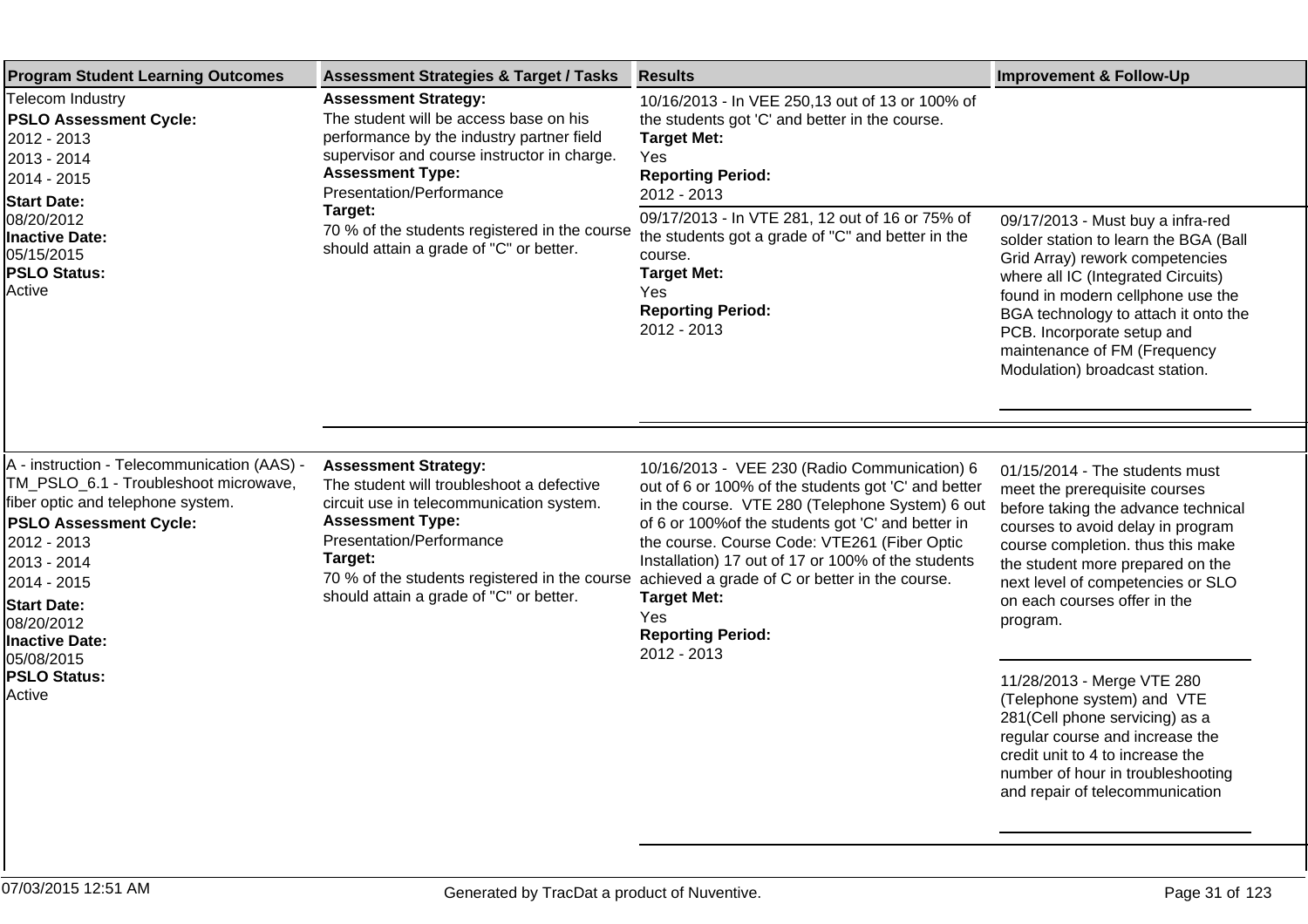| <b>Program Student Learning Outcomes</b>                                                                                                                                                                                                                                                                                                                                   | <b>Assessment Strategies &amp; Target / Tasks</b>                                                                                                                                                                                                                                                                           | <b>Results</b>                                                                                                                                                                                                                                                                                                                                                                               | <b>Improvement &amp; Follow-Up</b>                                                                                                                                                                                                                                                                                                                                                                                                                                                                                                                                                                                                                                 |
|----------------------------------------------------------------------------------------------------------------------------------------------------------------------------------------------------------------------------------------------------------------------------------------------------------------------------------------------------------------------------|-----------------------------------------------------------------------------------------------------------------------------------------------------------------------------------------------------------------------------------------------------------------------------------------------------------------------------|----------------------------------------------------------------------------------------------------------------------------------------------------------------------------------------------------------------------------------------------------------------------------------------------------------------------------------------------------------------------------------------------|--------------------------------------------------------------------------------------------------------------------------------------------------------------------------------------------------------------------------------------------------------------------------------------------------------------------------------------------------------------------------------------------------------------------------------------------------------------------------------------------------------------------------------------------------------------------------------------------------------------------------------------------------------------------|
|                                                                                                                                                                                                                                                                                                                                                                            |                                                                                                                                                                                                                                                                                                                             | 09/17/2013 - In VEE 230, 15 out of 15 or 100% of<br>the students got a grade of "C" or better in the<br>course.<br>In VTE 260, 18 out of 18 or 100% of the students<br>got a grade of "C" or better in the course.<br>In VTE 281, 12 out of 16 or 75% of the students<br>got a grade of "C" or better in the course.<br><b>Target Met:</b><br>Yes<br><b>Reporting Period:</b><br>2012 - 2013 |                                                                                                                                                                                                                                                                                                                                                                                                                                                                                                                                                                                                                                                                    |
|                                                                                                                                                                                                                                                                                                                                                                            |                                                                                                                                                                                                                                                                                                                             |                                                                                                                                                                                                                                                                                                                                                                                              |                                                                                                                                                                                                                                                                                                                                                                                                                                                                                                                                                                                                                                                                    |
| B - instruction - Achieving College<br>Excellence (ACE) - ACEPSLO 1 -<br>Demonstrate mastery in math and English<br>skills to be able to complete successfully an<br>introductory level course.<br><b>PSLO Assessment Cycle:</b><br>2012 - 2013<br>2013 - 2014<br><b>Start Date:</b><br>08/06/2013<br><b>Inactive Date:</b><br>05/06/2014<br><b>PSLO Status:</b><br>Active | <b>Assessment Strategy:</b><br>Students are administered a post test in<br>English and math<br><b>Assessment Type:</b><br>Exam/Quiz - Pre-Post<br>Target:<br>55% of the students will achieve 70% on<br>math and a 50% of the students will achieve<br>a grade equivalent of 10 on the reading test<br>and 40 on the essay. | 09/05/2013 - 52.5% of the students achieved 70%<br>on ACE math<br>45.6% of the students scored GE 10 in reading<br>comprehension and 40 on the essay<br><b>Target Met:</b><br>No<br><b>Reporting Period:</b><br>2012 - 2013                                                                                                                                                                  | 10/06/2013 - Provide tutoring on<br>Fridays - hire ACE faculty if<br>necessary.<br>Provide mentors in the classroom<br>during the self-based study hour.<br>Use 2010 "Best Practices" training<br>materials to actively engage<br>students during class time.<br>09/29/2013 - Increase student pass<br>rate on post test by 3% by<br>1. Identifying students "at risk" one<br>week after start of classes and<br>counsel these students.<br>2. Providing tutoring during Friday<br>open sessions and mentor during<br>self-based study hour.<br>3. Providing study guides and/or<br>creating learning centers to focus on<br>different skills at different levels. |
| B - instruction - Achieving College<br>Excellence (ACE) - ACE_PSLO 3 -                                                                                                                                                                                                                                                                                                     | <b>Assessment Strategy:</b><br>Write an essay in MLA format that is based                                                                                                                                                                                                                                                   | 09/05/2013 - 39% of the students successfully met<br>this outcome. Only Pohnpei reported data.                                                                                                                                                                                                                                                                                               |                                                                                                                                                                                                                                                                                                                                                                                                                                                                                                                                                                                                                                                                    |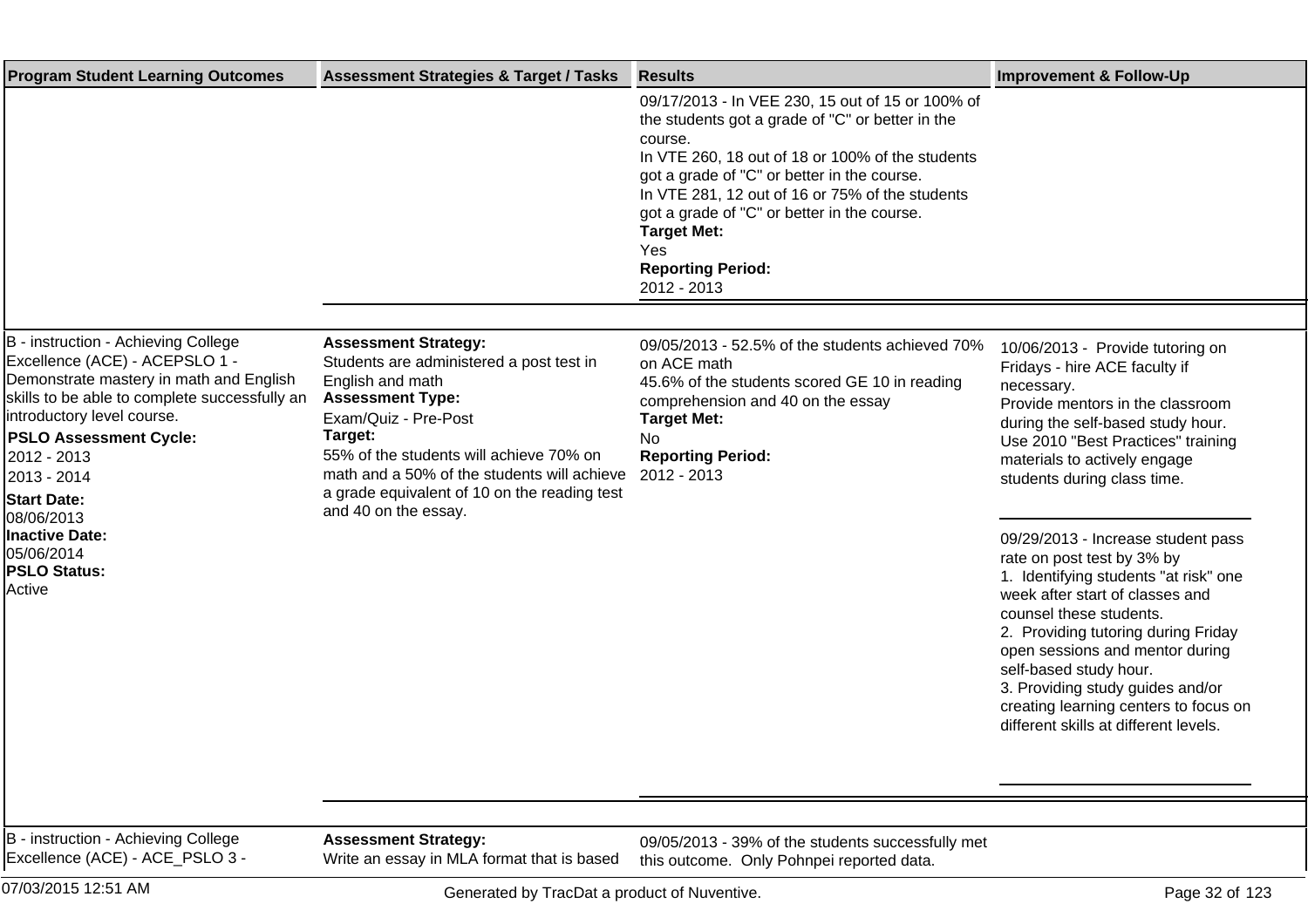| <b>Program Student Learning Outcomes</b>                                                                                                                                                                                                                                                                                                                                | <b>Assessment Strategies &amp; Target / Tasks</b>                                                                                                                                                                                                                                      | <b>Results</b>                                                                                                                                                                                                                                                                  | <b>Improvement &amp; Follow-Up</b>                                                                                                                                                                                                                                                                                                                                                                                                                |
|-------------------------------------------------------------------------------------------------------------------------------------------------------------------------------------------------------------------------------------------------------------------------------------------------------------------------------------------------------------------------|----------------------------------------------------------------------------------------------------------------------------------------------------------------------------------------------------------------------------------------------------------------------------------------|---------------------------------------------------------------------------------------------------------------------------------------------------------------------------------------------------------------------------------------------------------------------------------|---------------------------------------------------------------------------------------------------------------------------------------------------------------------------------------------------------------------------------------------------------------------------------------------------------------------------------------------------------------------------------------------------------------------------------------------------|
| Demonstrate the critical thinking skills<br>necessary to analyze, interpret, evaluate,<br>process, and apply academic content.<br><b>PSLO Assessment Cycle:</b><br>2012 - 2013<br>2013 - 2014<br><b>Start Date:</b><br>08/06/2013<br><b>Inactive Date:</b><br>05/16/2014<br><b>PSLO Status:</b><br>Active                                                               | on a reading passage and graded with a<br>rubric.<br><b>Assessment Type:</b><br>Written Assignment<br>Target:<br>Increase % of students successful on this<br>outcome by 3%. From 39% to 42%.                                                                                          | <b>Target Met:</b><br>No.<br><b>Reporting Period:</b><br>2012 - 2013                                                                                                                                                                                                            | 12/07/2013 - Students will increase<br>critical thinking skills by 3%.<br>Provide a real life situation where<br>students can discuss in groups then<br>make a report, and present in class<br>using charts and other visual aides.                                                                                                                                                                                                               |
|                                                                                                                                                                                                                                                                                                                                                                         | <b>Assessment Strategy:</b><br>Administer a test where students must apply<br>formulas and techniques in solving<br>equations to solve application problems.<br><b>Assessment Type:</b><br>Exam/Quiz - In Course<br>Target:<br>establish baseline data                                 | 09/05/2013 - Kosrae - only 50% of the students<br>successful<br>Yap - 12 of 20 (60%) students successful<br>Pohnpei - not reported<br>Chuuk - no data<br><b>Target Met:</b><br>No.<br><b>Reporting Period:</b><br>2012 - 2013                                                   | 10/06/2013 - Students will analyze a<br>math problem and how it can be<br>translated into daily life stituation.                                                                                                                                                                                                                                                                                                                                  |
|                                                                                                                                                                                                                                                                                                                                                                         |                                                                                                                                                                                                                                                                                        |                                                                                                                                                                                                                                                                                 |                                                                                                                                                                                                                                                                                                                                                                                                                                                   |
| B - instruction - Achieving College<br>Excellence (ACE) - ACE_PSLO 4 - Utilize<br>and transfer knowledge of the foundations<br>and concepts for math and English to the<br>academic setting.<br><b>PSLO Assessment Cycle:</b><br>2012 - 2013<br>2013 - 2014<br><b>Start Date:</b><br>08/06/2013<br><b>Inactive Date:</b><br>05/16/2014<br><b>PSLO Status:</b><br>Active | <b>Assessment Strategy:</b><br>Review GPAs of ACE students during the<br>spring semester looking at 100 level<br>courses.<br><b>Assessment Type:</b><br>Research<br>Target:<br>55 % of ACE students will have a GPA of at<br>least 2.0 in the 100 level courses during<br>spring 2014. | 09/01/2013 - 217 students started ACE in fall<br>2012. 145 returned for the spring semester. 76<br>(52%) had GPAs of 2.00 or above. 69 (48%) had<br>GPAs below 2.0 in the 100 level courses.<br><b>Target Met:</b><br>N <sub>o</sub><br><b>Reporting Period:</b><br>2012 - 2013 | 05/06/2014 - Increase the number of<br>ACE students achieving a GPA of<br>2.0 or better in the semester after<br>ACE by 3%.<br>1. Provide training for advisors<br>assigned to ACE students so the<br>transition from ACE to degree<br>courses is easier.<br>2. Advisors will assist post-ACE<br>students in seeking tutorial services<br>offered at the college and keep track<br>of referrals, attendance at tutoring<br>sessions and progress. |
|                                                                                                                                                                                                                                                                                                                                                                         | <b>Assessment Strategy:</b><br>Review course completion rate of ACE<br>students in 100 level courses<br><b>Assessment Type:</b>                                                                                                                                                        | 09/08/2013 - The average completion rate is<br>55.3% in 100 level courses. Below are the key<br>Gen. Ed. course comparisons.                                                                                                                                                    | 10/06/2013 - ACE students will<br>achieve a course completion rate of<br>58% in 100 level courses by:                                                                                                                                                                                                                                                                                                                                             |
| 07/03/2015 12:51 AM                                                                                                                                                                                                                                                                                                                                                     | Generated by TracDat a product of Nuventive.                                                                                                                                                                                                                                           |                                                                                                                                                                                                                                                                                 | Page 33 of 123                                                                                                                                                                                                                                                                                                                                                                                                                                    |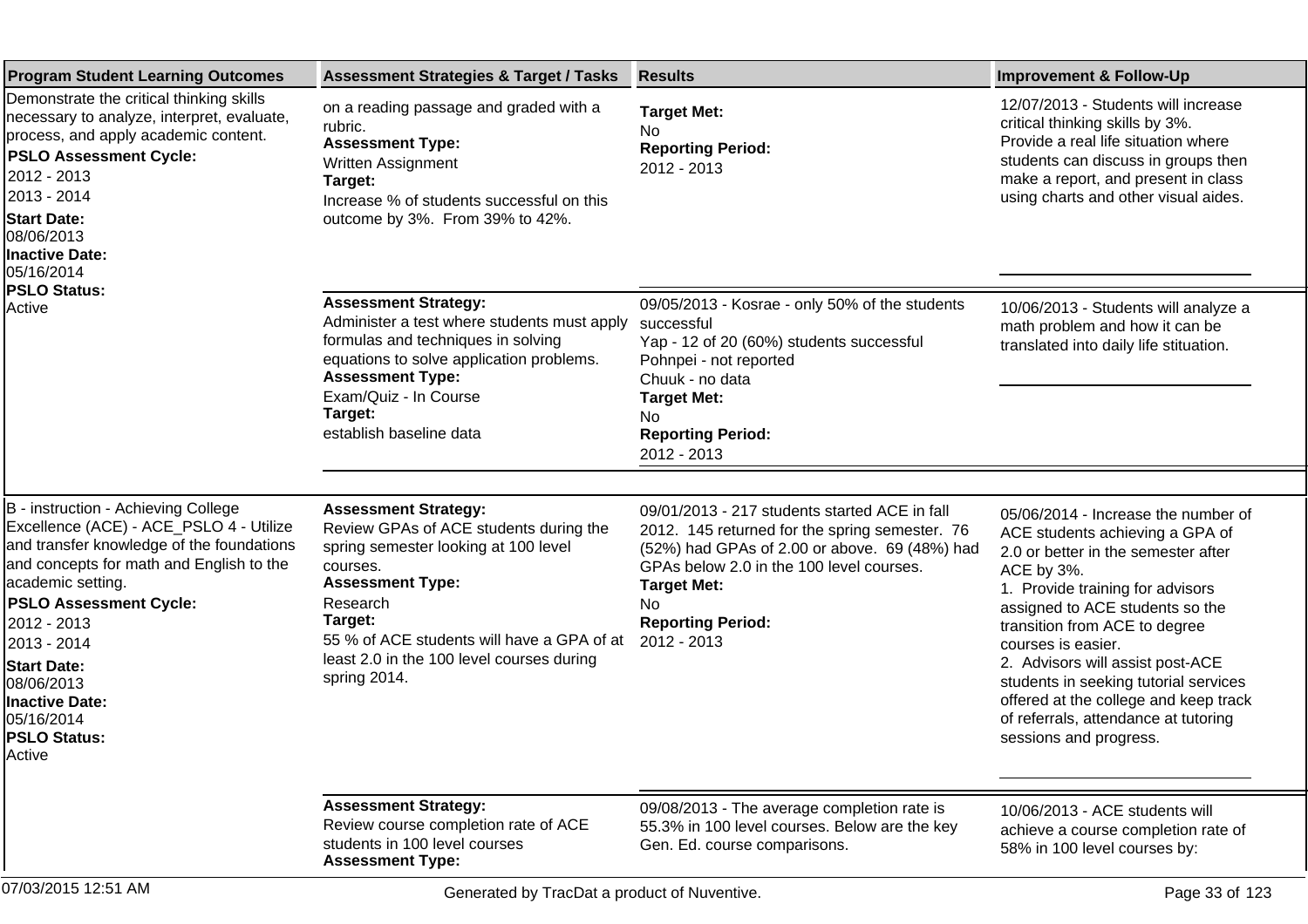| <b>Program Student Learning Outcomes</b>                                                                                                                                                                                                                                                                                                                            | <b>Assessment Strategies &amp; Target / Tasks</b>                                                                                                                                                                                                                       | <b>Results</b>                                                                                                                                                                                                                                                                                                                                                                                           | <b>Improvement &amp; Follow-Up</b>                                                                                                                                                                                                          |
|---------------------------------------------------------------------------------------------------------------------------------------------------------------------------------------------------------------------------------------------------------------------------------------------------------------------------------------------------------------------|-------------------------------------------------------------------------------------------------------------------------------------------------------------------------------------------------------------------------------------------------------------------------|----------------------------------------------------------------------------------------------------------------------------------------------------------------------------------------------------------------------------------------------------------------------------------------------------------------------------------------------------------------------------------------------------------|---------------------------------------------------------------------------------------------------------------------------------------------------------------------------------------------------------------------------------------------|
|                                                                                                                                                                                                                                                                                                                                                                     | Research<br>Target:<br>ACE students will have a course completion<br>rate of 58% in 100 level courses during the<br>spring semester.                                                                                                                                    | EN 110 Advanced reading 50% (ACE)<br>EN<br>110 62.4% (National)<br>EN 120a Expository Writing I 62.2% (ACE)<br>EN<br>120a 59.4% (National)<br>MS 100 College Algebra 48% (ACE)<br><b>MS</b><br>100 68% (National)<br><b>Target Met:</b><br>No<br><b>Reporting Period:</b><br>2012 - 2013<br><b>Related Documents:</b><br>Spring 2013 100 level course<br>completion rates                                | 1. Assigning advisors that are<br>trained on ACE to provide continuity<br>for student success in the first<br>semester of 100 level courses.<br>2. Assigned advisors will assist<br>student in seeking tutorial services<br>when necessary. |
|                                                                                                                                                                                                                                                                                                                                                                     |                                                                                                                                                                                                                                                                         |                                                                                                                                                                                                                                                                                                                                                                                                          |                                                                                                                                                                                                                                             |
| B - instruction - Agriculture and Food<br>Technology (CA) - AFT_PSLO_2 - Practice<br>good agricultural management and<br>marketing skills.<br><b>PSLO Assessment Cycle:</b><br>2012 - 2013<br>2013 - 2014<br>2014 - 2015                                                                                                                                            | <b>Assessment Strategy:</b><br>Assessment will be based on student's final<br>grade in related course (namely AG 094).<br><b>Assessment Type:</b><br><b>Descriptive Statistics</b><br>Target:<br>at least 70% of students enrolled pass with C 2012 - 2013<br>or better | 09/22/2013 - Results was based on number of<br>students taken related courses in Spring 2013.<br>84% were exemplary.<br><b>Target Met:</b><br>Yes<br><b>Reporting Period:</b>                                                                                                                                                                                                                            | 09/22/2013 - Modify existing<br>program requirements and courses<br>to meet students' needs and<br>improve retention and completion<br>rates.                                                                                               |
| <b>PSLO Status:</b><br>lActive                                                                                                                                                                                                                                                                                                                                      |                                                                                                                                                                                                                                                                         |                                                                                                                                                                                                                                                                                                                                                                                                          |                                                                                                                                                                                                                                             |
| B - instruction - Agriculture and Food<br>Technology (CA) - AFT_PSLO_3 - Identify<br>and demonstrate the fundamentals of food<br>processing, preparation techniques, the<br>relationship between the scientific principle<br>and cooking procedures.<br><b>PSLO Assessment Cycle:</b><br>2012 - 2013<br>2013 - 2014<br>2014 - 2015<br><b>PSLO Status:</b><br>Active | <b>Assessment Strategy:</b><br>Assessment will be based on student's final<br>grade in related course (namely AG 090).<br><b>Assessment Type:</b><br><b>Descriptive Statistics</b><br>Target:<br>at least 70% of students enrolled pass with C<br>or better.            | 09/22/2013 - Results is based on passing and<br>completion rate from Fall 2012 to Spring 2013 in<br>related courses. Fall 2012 82% of students were<br>exemplary. Spring 2013 58% were exemplary. In<br>all, total of 52 students enrolled in related courses<br>and out of 52 14 were unsatisfactory and 73%<br>were exemplary.<br><b>Target Met:</b><br>Yes<br><b>Reporting Period:</b><br>2012 - 2013 | 09/22/2013 - Modify existing<br>program requirements and courses<br>to meet students' needs and<br>improve retention and completion<br>rates.                                                                                               |
| B - instruction - Agriculture and Food<br>ITechnology (CA) - AFT_PSLO_4 - Identify                                                                                                                                                                                                                                                                                  |                                                                                                                                                                                                                                                                         |                                                                                                                                                                                                                                                                                                                                                                                                          |                                                                                                                                                                                                                                             |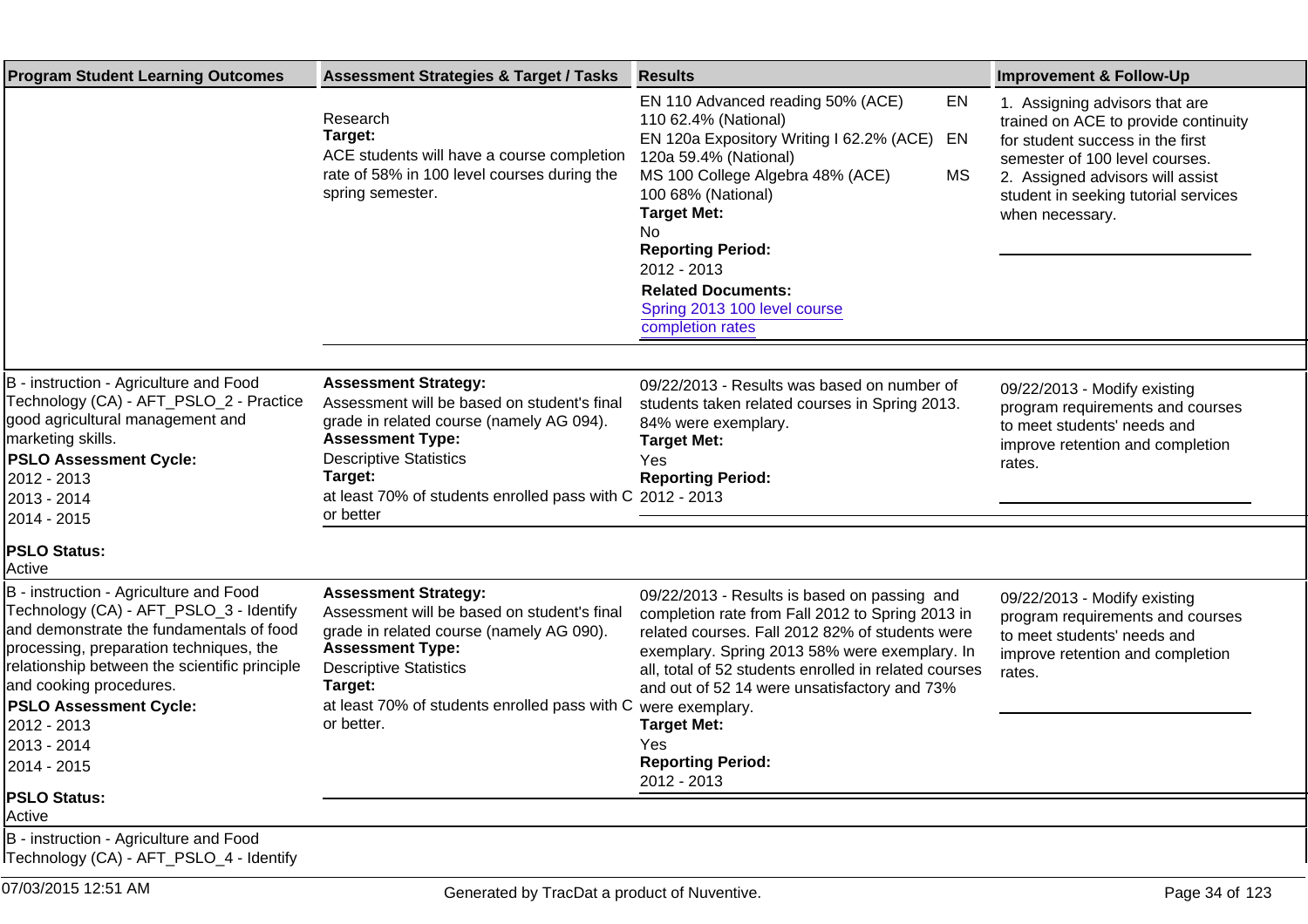| <b>Program Student Learning Outcomes</b>                                                                                                                                                                                                                                                                                                                         | <b>Assessment Strategies &amp; Target / Tasks</b> | <b>Results</b>                                                                                                                                                                                                                                                                                                                                                                                                                                                                                                                                                                        | <b>Improvement &amp; Follow-Up</b>                                                                                                            |
|------------------------------------------------------------------------------------------------------------------------------------------------------------------------------------------------------------------------------------------------------------------------------------------------------------------------------------------------------------------|---------------------------------------------------|---------------------------------------------------------------------------------------------------------------------------------------------------------------------------------------------------------------------------------------------------------------------------------------------------------------------------------------------------------------------------------------------------------------------------------------------------------------------------------------------------------------------------------------------------------------------------------------|-----------------------------------------------------------------------------------------------------------------------------------------------|
| and demonstrate the basic skills and<br>principles of swine and poultry production<br>techniques, including breed selection, feed,<br>housing, management techniques and<br>animal health.<br><b>PSLO Assessment Cycle:</b><br>2012 - 2013<br>2013 - 2014<br>2014 - 2015                                                                                         |                                                   | 09/22/2013 - 42 students completed related<br>course during Spring 2013 and 33 out 45 were<br>exemplary. 73% show good progress<br><b>Target Met:</b><br>Yes<br><b>Reporting Period:</b><br>2012 - 2013                                                                                                                                                                                                                                                                                                                                                                               | 09/22/2013 - Modify existing<br>program requirements and courses<br>to meet students' needs and<br>improve retention and completion<br>rates. |
| <b>PSLO Status:</b><br>Active                                                                                                                                                                                                                                                                                                                                    |                                                   |                                                                                                                                                                                                                                                                                                                                                                                                                                                                                                                                                                                       |                                                                                                                                               |
| B - instruction - Agriculture and Food<br>Technology (CA) - AFT_PSLO_6 - Identify<br>the proper use of land for agriculture<br>purposes, local ornamental, and turf<br>management.<br><b>PSLO Assessment Cycle:</b><br>2012 - 2013<br>2013 - 2014                                                                                                                |                                                   | 09/22/2013 - Total of 55 students enrolled and<br>completed related course in Fall 2013. 6 out of 55<br>were unsatisfactory. 89% were exemplary<br><b>Target Met:</b><br>Yes<br><b>Reporting Period:</b><br>2012 - 2013                                                                                                                                                                                                                                                                                                                                                               | 09/22/2013 - Modify existing<br>program requirements and courses<br>to meet students' needs and<br>improve retention and completion<br>rates. |
| 2014 - 2015<br><b>PSLO Status:</b><br>Active                                                                                                                                                                                                                                                                                                                     |                                                   |                                                                                                                                                                                                                                                                                                                                                                                                                                                                                                                                                                                       |                                                                                                                                               |
| B - instruction - Building Maintenance &<br>Repair (CA) - PSLO2 - Use competently<br>specified hand and power tools for air-<br>conditioning, carpentry, electrical,<br>landscaping, and plumbing trades.<br><b>PSLO Assessment Cycle:</b><br>2012 - 2013<br><b>Start Date:</b><br>08/21/2012<br>Inactive Date:<br>05/21/2013<br><b>PSLO Status:</b><br>Inactive |                                                   | 05/14/2013 - Course Code: VBM101 (Basic<br>Carpentry), 12 out of 14 students or 86% got C or<br>better as their final grade; Course Code: VBM102<br>(Basic Electric residential wiring) 10 out of 10<br>students or 100% got C or better as their final<br>grade; Course Code: BVM103 (plumbing & AC<br>installation), 9 out of 10 students or 90% got C or<br>better as their final grade; Course Code: VBM104<br>(Basic landscaping), 13 out of 13 students or<br>100% got C or better as their final grade<br><b>Target Met:</b><br>Yes<br><b>Reporting Period:</b><br>2012 - 2013 |                                                                                                                                               |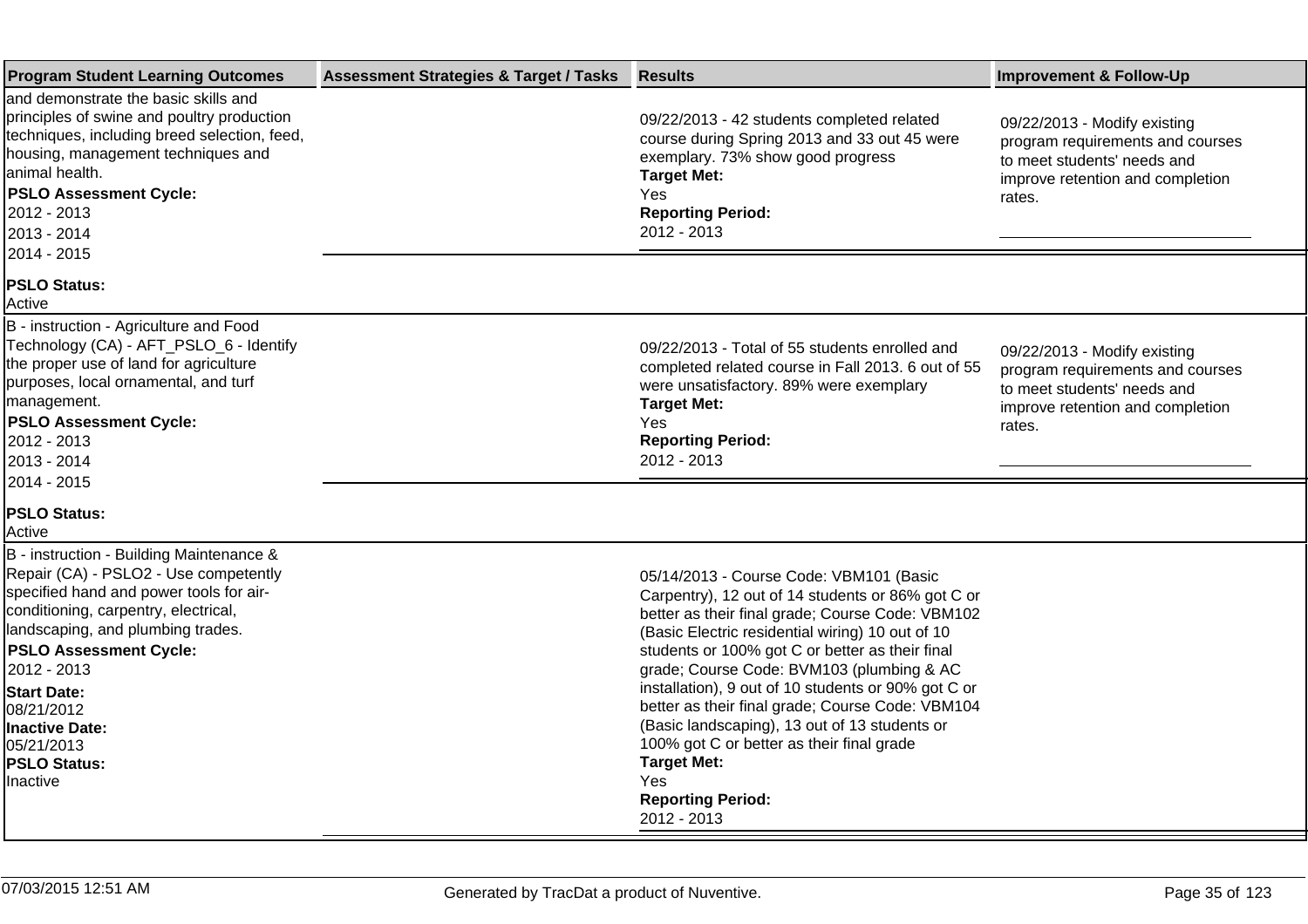| <b>Program Student Learning Outcomes</b>                                                                                                                                        | <b>Assessment Strategies &amp; Target / Tasks</b>                                                                                                                                                                                              | <b>Results</b>                                                                                                                                                              | <b>Improvement &amp; Follow-Up</b>                                                                                                                                                          |
|---------------------------------------------------------------------------------------------------------------------------------------------------------------------------------|------------------------------------------------------------------------------------------------------------------------------------------------------------------------------------------------------------------------------------------------|-----------------------------------------------------------------------------------------------------------------------------------------------------------------------------|---------------------------------------------------------------------------------------------------------------------------------------------------------------------------------------------|
| B - instruction - Cabinet Making (CA) -<br>PSLO 4 - Interpret information from<br>blueprints or drawings.<br><b>PSLO Assessment Cycle:</b><br>2014 - 2015<br><b>Start Date:</b> | <b>Assessment Strategy:</b><br>Instructor will check students work/project if<br>they follow exactly whats put on the<br>drawings.<br><b>Assessment Type:</b><br>Presentation/Performance                                                      | 09/17/2013 - 12 out of 14 or 86% students got "C"<br>or better as their final grade.<br><b>Target Met:</b><br>Yes<br><b>Reporting Period:</b><br>2012 - 2013                |                                                                                                                                                                                             |
| 08/18/2014<br><b>Inactive Date:</b><br>05/20/2015<br><b>PSLO Status:</b>                                                                                                        | Target:<br>All students must at least get 70% or a "C"<br>grade.                                                                                                                                                                               |                                                                                                                                                                             |                                                                                                                                                                                             |
| Active                                                                                                                                                                          |                                                                                                                                                                                                                                                |                                                                                                                                                                             |                                                                                                                                                                                             |
| B - instruction - Carpentry (CA) - PSLO 2 -<br>Use competently specified hand and power<br>tools.<br><b>PSLO Assessment Cycle:</b><br>2014 - 2015                               | <b>Assessment Strategy:</b><br>Instructor will check that student use the<br>right tool for the right job assigned.<br><b>Assessment Type:</b><br>Presentation/Performance                                                                     | 09/29/2013 - 12 out of 15 students or 80% got a<br>"C" or better in using carpentry tools competently.<br><b>Target Met:</b><br><b>Yes</b><br><b>Reporting Period:</b>      | 02/04/2014 - Provide more<br>specialized carpentry tools so<br>students will be familiar with them.                                                                                         |
| <b>Start Date:</b><br>08/18/2014<br><b>Inactive Date:</b><br>05/20/2015                                                                                                         | Target:<br>Students registered in this program must<br>score at least 70% or attain a grade of at<br>least a "C".                                                                                                                              | 2012 - 2013                                                                                                                                                                 |                                                                                                                                                                                             |
| <b>PSLO Status:</b><br>Active                                                                                                                                                   |                                                                                                                                                                                                                                                |                                                                                                                                                                             |                                                                                                                                                                                             |
| B - instruction - Carpentry (CA) - PSLO 4 -<br>Interpret construction information from blue<br>print drawings.<br><b>PSLO Assessment Cycle:</b><br>2014 - 2015                  | <b>Assessment Strategy:</b><br>Instructor will assess students by asking<br>them to draw or sketch the each of the three<br>types of pictorial drawings which are<br>perspective, isometric, oblique, and<br>orthographic projection drawings. | 09/29/2013 - 11 out of 11 students or 100% got a<br>"C" or better in reading construction drawings.<br><b>Target Met:</b><br>Yes<br><b>Reporting Period:</b><br>2012 - 2013 | 02/04/2014 - Provide different kinds<br>and sizes of blueprints for the<br>students to familiarize themselves<br>with. Provide enough copy of each<br>print for every student to work with. |
| <b>Start Date:</b><br>08/18/2014                                                                                                                                                | <b>Assessment Type:</b>                                                                                                                                                                                                                        |                                                                                                                                                                             |                                                                                                                                                                                             |
| Inactive Date:<br>05/20/2015<br><b>PSLO Status:</b><br><b>Active</b>                                                                                                            | Written Assignment<br>Target:<br>All students registered in this program must<br>at least get a score of 70% or a "C" grade.                                                                                                                   |                                                                                                                                                                             |                                                                                                                                                                                             |
|                                                                                                                                                                                 |                                                                                                                                                                                                                                                |                                                                                                                                                                             |                                                                                                                                                                                             |
| B - instruction - Construction Electricity (CA)<br>- CE_PSLO_1.1 - Practice safety and<br>occupational health procedures in the work<br>place.                                  | <b>Assessment Strategy:</b><br>Actual wearing of PPE and practice of safety<br>procedures during workshop.<br><b>Assessment Type:</b>                                                                                                          | 12/18/2012 - In Fall 2012, 43 out of 49 students or<br>88% of the students got a grade of "C" or better in<br>this PSLO.<br><b>Target Met:</b>                              | 02/15/2014 - Maintain at least 15<br>students per class so that instructor<br>can focus and monitor student<br>competency in practicing safety                                              |
| <b>PSLO Assessment Cycle:</b><br>2012 - 2013                                                                                                                                    | Exam/Quiz - In Course<br>Target:                                                                                                                                                                                                               | Yes<br><b>Reporting Period:</b>                                                                                                                                             | during their activities in the                                                                                                                                                              |
| 07/03/2015 12:51 AM                                                                                                                                                             | Generated by TracDat a product of Nuventive.                                                                                                                                                                                                   |                                                                                                                                                                             | Page 36 of 123                                                                                                                                                                              |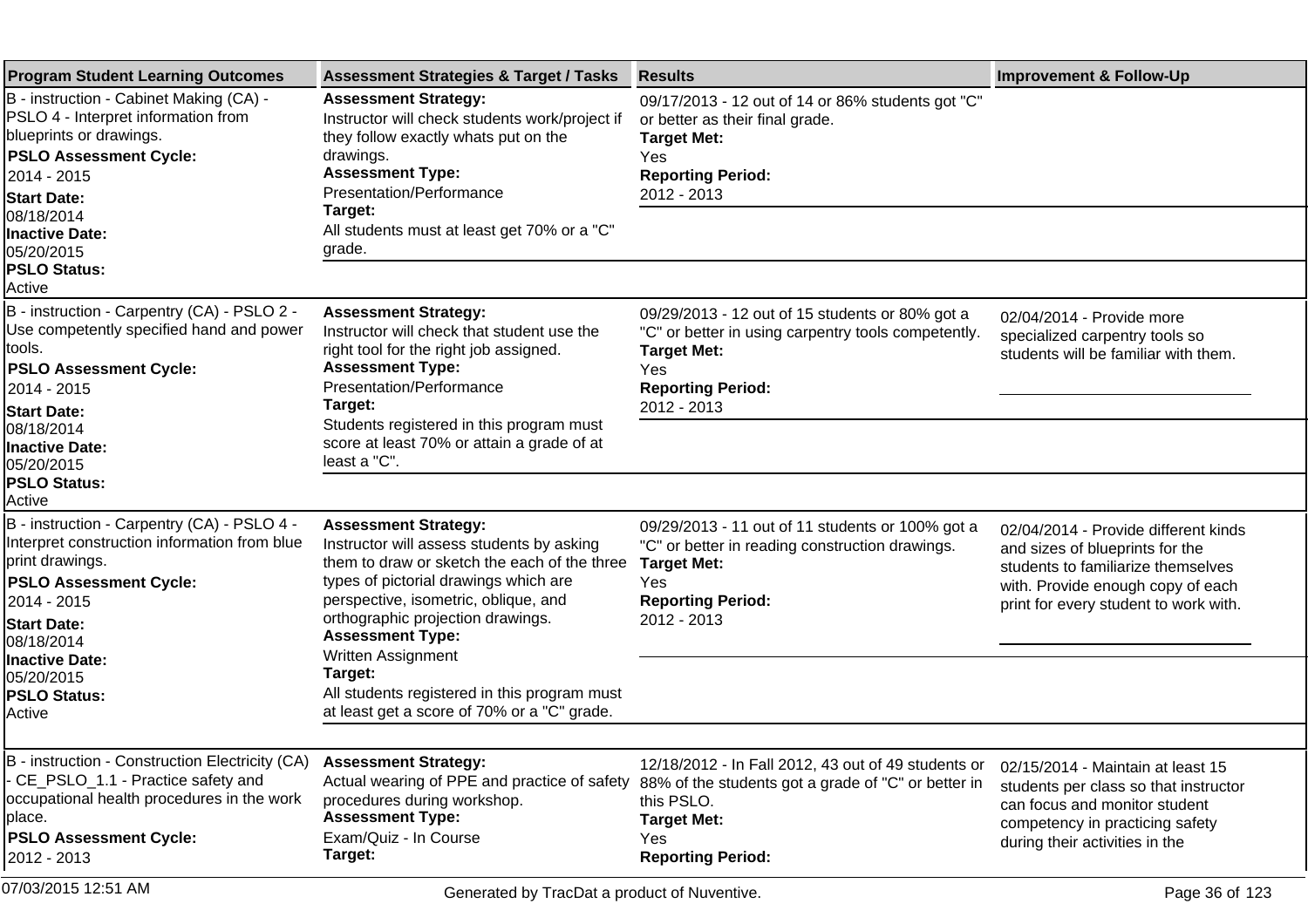| <b>Program Student Learning Outcomes</b>                                                                                                                                                                                                                                                                | <b>Assessment Strategies &amp; Target / Tasks</b>                                                                                                                                                                                                                                                                                             | <b>Results</b>                                                                                                                                                                                 | <b>Improvement &amp; Follow-Up</b>                                                                                                                                                                   |
|---------------------------------------------------------------------------------------------------------------------------------------------------------------------------------------------------------------------------------------------------------------------------------------------------------|-----------------------------------------------------------------------------------------------------------------------------------------------------------------------------------------------------------------------------------------------------------------------------------------------------------------------------------------------|------------------------------------------------------------------------------------------------------------------------------------------------------------------------------------------------|------------------------------------------------------------------------------------------------------------------------------------------------------------------------------------------------------|
| 2013 - 2014<br>2014 - 2015<br><b>Start Date:</b>                                                                                                                                                                                                                                                        | 70% of students in CA Construction<br>Electricity should atleast have a grade of "C"<br>or better.                                                                                                                                                                                                                                            | 2012 - 2013                                                                                                                                                                                    | workplace.                                                                                                                                                                                           |
| 08/20/2012<br><b>Inactive Date:</b><br>05/08/2015<br><b>PSLO Status:</b><br>Active                                                                                                                                                                                                                      |                                                                                                                                                                                                                                                                                                                                               |                                                                                                                                                                                                |                                                                                                                                                                                                      |
| B - instruction - Construction Electricity (CA)<br>- CE_PSLO_2.1 - Use electricity hand and<br>power tools competently.<br><b>PSLO Assessment Cycle:</b><br>2012 - 2013<br>2013 - 2014<br>2014 - 2015<br><b>Start Date:</b><br>08/20/2012<br><b>Inactive Date:</b><br>05/08/2015<br><b>PSLO Status:</b> | <b>Assessment Strategy:</b><br>Student will perform actual circuit<br>construction on the circuit board following<br>the given procedures and proper use of<br>tools.<br><b>Assessment Type:</b><br>Presentation/Performance<br>Target:<br>70% of students in CA Construction<br>Electricity should atleast have a grade of "C"<br>or better. | 12/18/2012 - In Fall 2012, 10 out of 15 or 67% of<br>the students got a grade of "C" or better in this<br>PSLO.<br><b>Target Met:</b><br>No.<br><b>Reporting Period:</b><br>2012 - 2013        | 02/15/2014 - Needs more time on<br>their hands-on, more tools and<br>wiring supplies for students use in<br>their practical activities. Tool kits is<br>still advisable to have for each<br>student. |
| Active<br>B - instruction - Construction Electricity (CA)<br>- CE_PSLO_3.1 - Test electrical equipment.<br><b>PSLO Assessment Cycle:</b><br>2012 - 2013<br>2013 - 2014<br>2014 - 2015<br><b>Start Date:</b><br>08/20/2012<br><b>Inactive Date:</b><br>05/08/2015<br><b>PSLO Status:</b>                 | <b>Assessment Strategy:</b><br>Measure electrical circuit parameters using<br>multimeter and other related electrical/<br>electronic test equipment.<br><b>Assessment Type:</b><br>Presentation/Performance<br>Target:<br>70% of students in CA Construction<br>Electricity should atleast have a grade of "C"<br>or better.                  | 12/18/2012 - In Fall 2012, 13 out of 15 or 87% of<br>the students got a grade of "C" or better in this<br>PSLO.<br><b>Target Met:</b><br><b>Yes</b><br><b>Reporting Period:</b><br>2012 - 2013 | 02/15/2014 - Update test equipment<br>in the electrical program such as<br>digital and analog multimeter and<br>oscilloscope for their experimental<br>activities.                                   |
| Active                                                                                                                                                                                                                                                                                                  |                                                                                                                                                                                                                                                                                                                                               |                                                                                                                                                                                                |                                                                                                                                                                                                      |
| B - instruction - Construction Electricity (CA) Assessment Strategy:<br>- CE_PSLO_4.1 - Interpret schematic wiring Actual/visual reading and circuit<br>diagrams and waveforms.<br><b>PSLO Assessment Cycle:</b><br>2012 - 2013                                                                         | interpretation of schematic symbols used in<br>the electrical diagrams.<br><b>Assessment Type:</b><br>Presentation/Performance                                                                                                                                                                                                                | 05/13/2013 - In Spring 2013, 9 out of 12 or 75% of<br>the students got a grade of "C" or better in this<br>PSLO.<br><b>Target Met:</b><br>Yes<br><b>Reporting Period:</b>                      |                                                                                                                                                                                                      |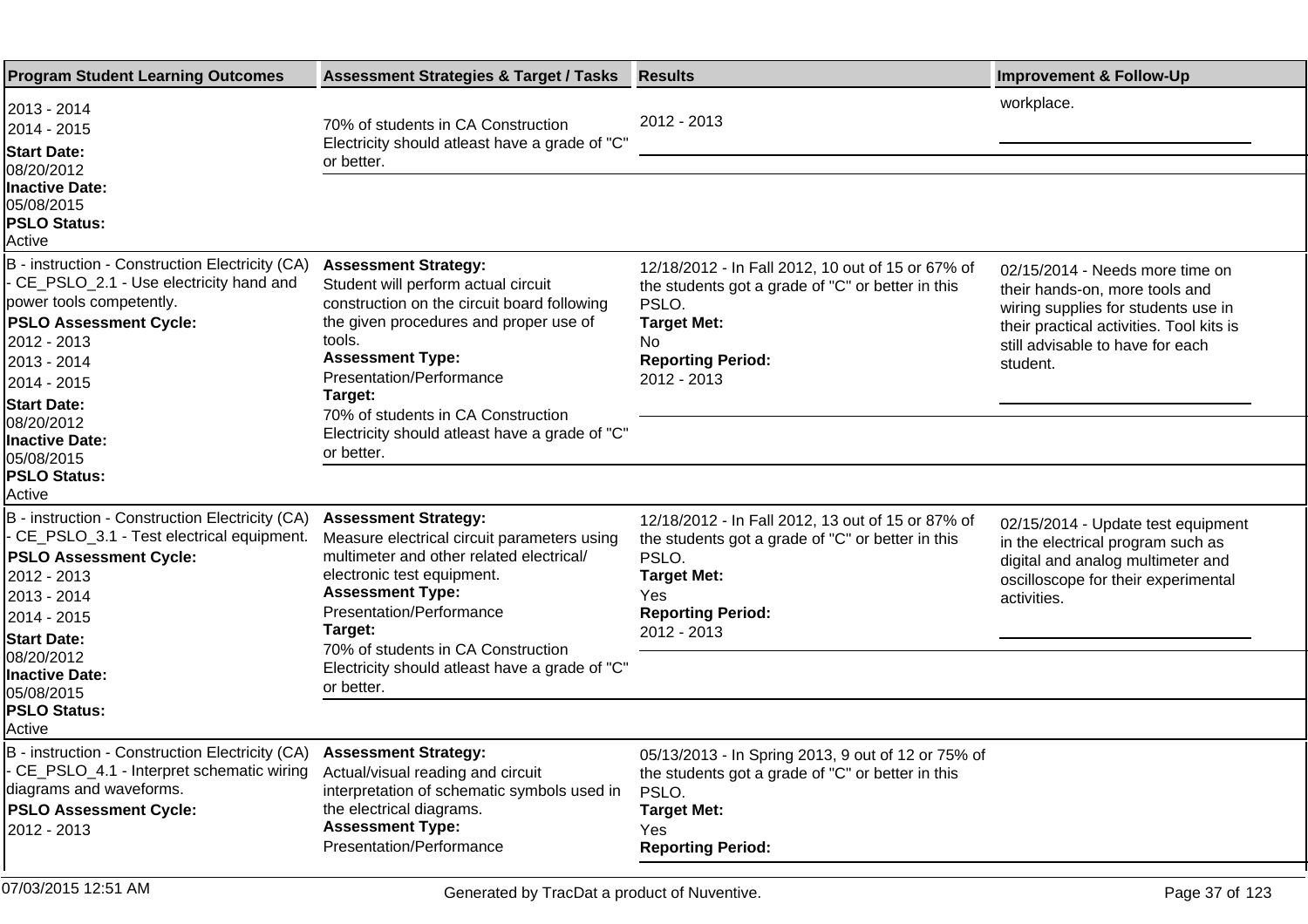| <b>Program Student Learning Outcomes</b>                                                                                                                                                                            | <b>Assessment Strategies &amp; Target / Tasks</b>                                                                                                                                                                                                                                          | <b>Results</b>                                                                                                                                                                            | <b>Improvement &amp; Follow-Up</b>                                                                                                                                                      |
|---------------------------------------------------------------------------------------------------------------------------------------------------------------------------------------------------------------------|--------------------------------------------------------------------------------------------------------------------------------------------------------------------------------------------------------------------------------------------------------------------------------------------|-------------------------------------------------------------------------------------------------------------------------------------------------------------------------------------------|-----------------------------------------------------------------------------------------------------------------------------------------------------------------------------------------|
| 2013 - 2014                                                                                                                                                                                                         |                                                                                                                                                                                                                                                                                            | 2012 - 2013                                                                                                                                                                               |                                                                                                                                                                                         |
| 2014 - 2015<br><b>Start Date:</b><br>08/20/2012<br><b>Inactive Date:</b>                                                                                                                                            | Target:<br>70% of students in CA Construction<br>Electricity should atleast have a grade of "C"<br>or better.                                                                                                                                                                              |                                                                                                                                                                                           |                                                                                                                                                                                         |
| 05/08/2015<br><b>PSLO Status:</b><br>Active                                                                                                                                                                         |                                                                                                                                                                                                                                                                                            |                                                                                                                                                                                           |                                                                                                                                                                                         |
| B - instruction - Construction Electricity (CA)<br>- CE_PSLO_5.1 - Determine the amount of<br>load per circuit.<br><b>PSLO Assessment Cycle:</b><br>2012 - 2013<br>2013 - 2014<br>2014 - 2015<br><b>Start Date:</b> | <b>Assessment Strategy:</b><br>Calculate branch circuit and load per circuit<br>to determine wire size and ampacity and<br>should be based on the provision/regulation<br>of the NEC.<br><b>Assessment Type:</b><br>Exam/Quiz - In Course<br>Target:<br>70% of students in CA Construction | 05/13/2013 - In Spring 2013, 12 out of 15 or 80%<br>of the students got a grade of "C" or better in this<br>PSLO.<br><b>Target Met:</b><br>Yes<br><b>Reporting Period:</b><br>2012 - 2013 | 02/15/2014 - A combination of<br>textbook and NIDA lessons must be<br>emphasize so that students will<br>have a wide understanding of<br>determining the amount of load per<br>circuit. |
| 08/20/2012<br><b>Inactive Date:</b><br>05/08/2015                                                                                                                                                                   | Electricity should atleast have a grade of "C"<br>or better.                                                                                                                                                                                                                               |                                                                                                                                                                                           |                                                                                                                                                                                         |
| <b>PSLO Status:</b><br>Active                                                                                                                                                                                       |                                                                                                                                                                                                                                                                                            |                                                                                                                                                                                           |                                                                                                                                                                                         |
| B - instruction - Construction Electricity (CA)<br>- CE_PSLO_6.1 - Install residential wiring<br>circuits according to given specification and<br>lplan.<br><b>PSLO Assessment Cycle:</b><br>2012 - 2013            | <b>Assessment Strategy:</b><br>Actual installation and practices used in<br>residential wiring and<br>proper use of different wiring methods and<br>fixtures in the installation.                                                                                                          | 05/13/2013 - In Spring 2013, 11 out of 11 or 100%<br>of the students got a grade of "C" or better in this<br>PSLO.<br><b>Target Met:</b><br>Yes<br><b>Reporting Period:</b>               | 02/15/2014 - Application of more<br>advance wiring methods and<br>fixtures should be given to students<br>in their hands-on activities.                                                 |
| 2013 - 2014<br>2014 - 2015                                                                                                                                                                                          | <b>Assessment Type:</b><br>Presentation/Performance                                                                                                                                                                                                                                        | 2012 - 2013                                                                                                                                                                               |                                                                                                                                                                                         |
| <b>Start Date:</b><br>08/20/2012<br><b>Inactive Date:</b><br>05/08/2015                                                                                                                                             | Target:<br>70% of the students in CA Construction<br>Electricity should atleast have a grade of "C"<br>or better.                                                                                                                                                                          |                                                                                                                                                                                           |                                                                                                                                                                                         |
| <b>PSLO Status:</b><br>Active                                                                                                                                                                                       |                                                                                                                                                                                                                                                                                            |                                                                                                                                                                                           |                                                                                                                                                                                         |
| B - instruction - Electronic Engineering<br>Technology (CA) - PSLO1 - 1. Practice<br>Safety and occupational health procedures<br>in the workplace.                                                                 | <b>Task Name:</b><br>Apply safety procedures on using electronic<br>testing equipment<br><b>Task Description:</b>                                                                                                                                                                          | 05/21/2013 - 28 out of 38 students achieved a<br>grade 90% or better (exemplary)<br><b>Target Met:</b><br>Yes                                                                             | 03/21/2014 - Include the<br>maintenance of electronic testing<br>equipment (cleaning unit)                                                                                              |
| 07/03/2015 12:51 AM                                                                                                                                                                                                 | Generated by TracDat a product of Nuventive.                                                                                                                                                                                                                                               |                                                                                                                                                                                           | Page 38 of 123                                                                                                                                                                          |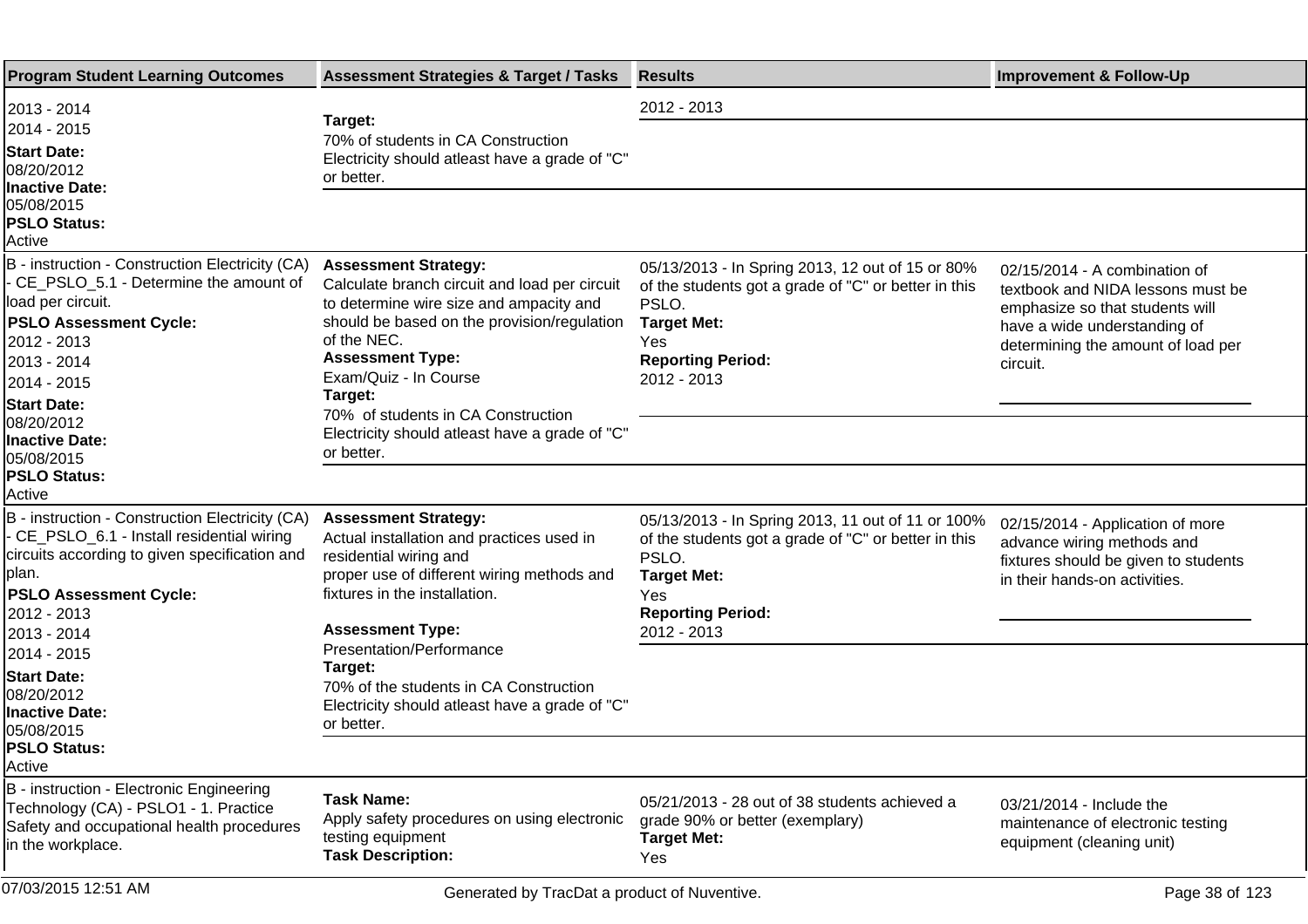| <b>Program Student Learning Outcomes</b>                                                                                                                                                                                                                                                        | <b>Assessment Strategies &amp; Target / Tasks</b>                                                                                                                                                                               | <b>Results</b>                                                                                                                                                                                                                                                                           | <b>Improvement &amp; Follow-Up</b>                                                                                                                                                                     |
|-------------------------------------------------------------------------------------------------------------------------------------------------------------------------------------------------------------------------------------------------------------------------------------------------|---------------------------------------------------------------------------------------------------------------------------------------------------------------------------------------------------------------------------------|------------------------------------------------------------------------------------------------------------------------------------------------------------------------------------------------------------------------------------------------------------------------------------------|--------------------------------------------------------------------------------------------------------------------------------------------------------------------------------------------------------|
| <b>PSLO Assessment Cycle:</b><br>2012 - 2013<br><b>Start Date:</b><br>08/20/2013<br>Inactive Date:<br>05/20/2014<br><b>PSLO Status:</b><br>Active                                                                                                                                               | During practical exercises, students are<br>assessed on their performance on safely<br>using testing equipment                                                                                                                  | <b>Reporting Period:</b><br>2012 - 2013                                                                                                                                                                                                                                                  | 03/21/2014 - Continue in<br>emphasizing safe use of testing<br>equipment by visual inspection,<br>precautions, pre-setting controls,<br>calibrations, safe operation, and<br>shut down & safe storage. |
|                                                                                                                                                                                                                                                                                                 |                                                                                                                                                                                                                                 |                                                                                                                                                                                                                                                                                          | 03/13/2014 - continue the<br>suggested assessment strategy in<br>this cycle                                                                                                                            |
|                                                                                                                                                                                                                                                                                                 | <b>Task Name:</b><br>Comply safety rules in the workshop or<br>workplace<br><b>Task Description:</b><br>During practical exercises, students are<br>assessed on their performances by<br>instructors                            | 05/21/2013 - 29 out of 38 students achieved a<br>grade of 90% or better (exemplary)<br><b>Target Met:</b><br>Yes<br><b>Reporting Period:</b><br>2012 - 2013                                                                                                                              | 01/20/2014 - Include proper<br>footwear and attire as part of course<br>requirements in the course syllabus                                                                                            |
|                                                                                                                                                                                                                                                                                                 | <b>Task Name:</b><br>Use of personal protection equipment (PPE)<br><b>Task Description:</b><br>During practical exercises, students are<br>assessed on the use of PPE as monitor by<br>instructor                               | 05/21/2013 - 33 out of 38 students achieved a<br>grade of 90% or better (exemplary)<br><b>Target Met:</b><br>Yes<br><b>Reporting Period:</b><br>2012 - 2013                                                                                                                              | 02/10/2014 - Purchase more safety<br>googles                                                                                                                                                           |
| B - instruction - Electronic Engineering<br>Technology (CA) - PSLO2 - 2. Use<br>electronic tools and test equipment<br>competently.<br><b>PSLO Assessment Cycle:</b><br>2012 - 2013<br><b>Start Date:</b><br>08/20/2013<br><b>Inactive Date:</b><br>05/20/2014<br><b>PSLO Status:</b><br>Active | <b>Task Name:</b><br>Use of testing equipment (digital & analog<br>multimeter) that commonly used in the trade<br><b>Task Description:</b><br>During practical exercises, students'<br>competencies are assessed by instructors | 05/21/2013 - The Use of the multi-meter, 32 out of<br>40 students achieved a grade of 80% or better<br><b>Target Met:</b><br><b>Yes</b><br><b>Reporting Period:</b><br>2012 - 2013<br>05/02/2013 - 9 out of 18 students achieved a<br>grade of 80% or better<br><b>Target Met:</b><br>No | 09/15/2013 - Modify lesson to<br>increase more practice on the use of<br>oscilloscope and function generator                                                                                           |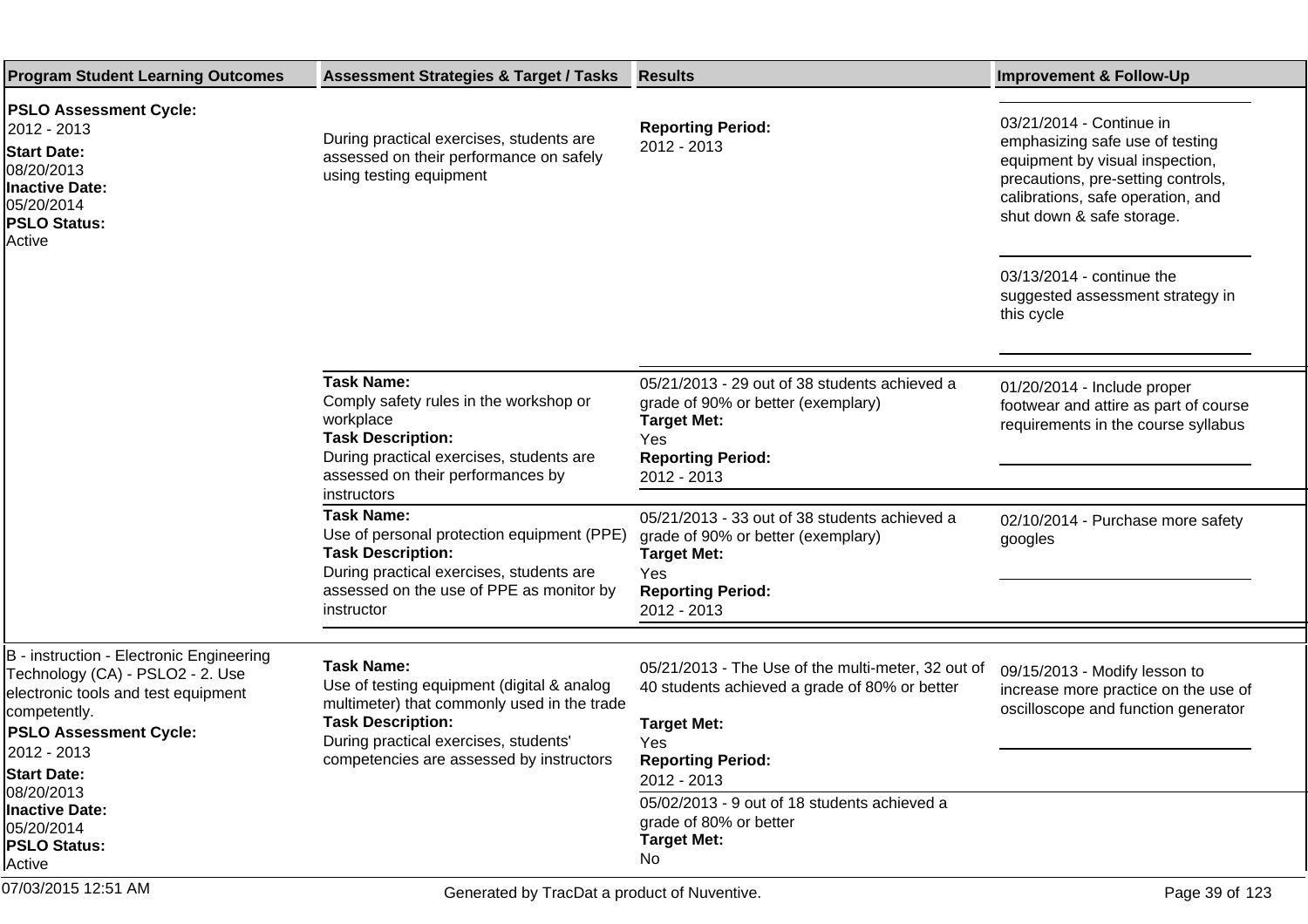| <b>Program Student Learning Outcomes</b>                                                                                                                                                                                                                                             | <b>Assessment Strategies &amp; Target / Tasks</b>                                                                                                                                                                                                                                                                                                                                                                                                                                                                                     | <b>Results</b>                                                                                                                                                                                                                                                                                                                                                          | <b>Improvement &amp; Follow-Up</b>                                                                                                                                                                           |
|--------------------------------------------------------------------------------------------------------------------------------------------------------------------------------------------------------------------------------------------------------------------------------------|---------------------------------------------------------------------------------------------------------------------------------------------------------------------------------------------------------------------------------------------------------------------------------------------------------------------------------------------------------------------------------------------------------------------------------------------------------------------------------------------------------------------------------------|-------------------------------------------------------------------------------------------------------------------------------------------------------------------------------------------------------------------------------------------------------------------------------------------------------------------------------------------------------------------------|--------------------------------------------------------------------------------------------------------------------------------------------------------------------------------------------------------------|
|                                                                                                                                                                                                                                                                                      |                                                                                                                                                                                                                                                                                                                                                                                                                                                                                                                                       | <b>Reporting Period:</b><br>2012 - 2013                                                                                                                                                                                                                                                                                                                                 |                                                                                                                                                                                                              |
| B - instruction - Electronic Engineering<br>Technology (CA) - PSLO3 - 3. Interpret<br>schematic diagrams and waveforms.<br><b>PSLO Assessment Cycle:</b><br>2014 - 2015<br><b>Start Date:</b><br>08/22/2014<br><b>Inactive Date:</b><br>05/22/2015<br><b>PSLO Status:</b><br>Active  | <b>Task Name:</b><br>Intepreting symbols, schematic, diagrams,<br>and waveforms<br><b>Task Description:</b><br>Using embedded questions on mid term and<br>final exams, students knowledge on<br>electronic symbols, labels, and circuit<br>schematic were assessed and students<br>knowledge on interpreting various electrical<br>waveforms including sine, sawtooth, square,<br>pulsating DC, in-phase and out-of-phase<br>waveforms, leading and lagging waveforms,<br>and the magnitudes of the waveforms were<br>also assessed. | 12/15/2012 - 30 students were assessed on the<br>following performances:<br>1. Interpreting schematic symbols, 28 out 30<br>students achieved a grade of 70% or better.<br>2. Interpreting/reading waveforms on the<br>oscilloscope, 15 out of 30 students achieved a<br>grade of 70% or better.<br><b>Target Met:</b><br>No<br><b>Reporting Period:</b><br>2012 - 2013 | 04/13/2014 - Modify lessons to<br>introduce the use of oscilloscope<br>early on in the course (VEE104).<br>Students need more time to<br>practice. Provide more tutorial<br>session on this particular task. |
| B - instruction - Electronic Engineering<br>Technology (CA) - PSLO4 - 4. Build<br>electronic projects to a given specification.<br><b>PSLO Assessment Cycle:</b><br>2013 - 2014<br><b>Start Date:</b><br>08/27/2013<br>Inactive Date:<br>07/21/2014<br><b>PSLO Status:</b><br>Active | <b>Task Name:</b><br>Cable and circuit construction<br><b>Task Description:</b><br>Through group and/or individual project,<br>students' performances are assessed based<br>on the following tasks:<br>1. Fabricate cables based certain<br>specifications.<br>2. Construct a circuit by following a certain<br>schematic through the use of soldering<br>techniques.                                                                                                                                                                 | 05/08/2013 - Task 1: Out of 18 students assessed,<br>15 students achieved a grade of 70% or better.<br>Task 2: Out of 30 students assessed, 26 students<br>achieved a grade of 70% or better.<br><b>Target Met:</b><br>Yes<br><b>Reporting Period:</b><br>2012 - 2013                                                                                                   | 04/13/2014 - Continue in utilizing<br>the current student activities for<br>these tasks.                                                                                                                     |
| B - instruction - Motor Vehicle Mechanics<br>(CA) - MVM_PSLO_3.1 - Read and<br>interpret information from technical drawing<br>related to the respective trade.<br><b>PSLO Assessment Cycle:</b><br>2014 - 2015<br><b>Start Date:</b><br>08/18/2014<br><b>Inactive Date:</b>         | <b>Task Name:</b><br>Interpret technical drawing<br><b>Task Description:</b><br>Given a starter motor, the student will check<br>the carbon brush, field coil, armature,<br>bushing and front frame.                                                                                                                                                                                                                                                                                                                                  | 05/20/2013 - 11 out of 11 or 100% of the students<br>got "C" or better as their final grade in VTM 103.<br><b>Target Met:</b><br>Yes<br><b>Reporting Period:</b><br>2012 - 2013                                                                                                                                                                                         | 12/20/2013 - Need more training<br>materials to fulfill CSLO1 effectively.                                                                                                                                   |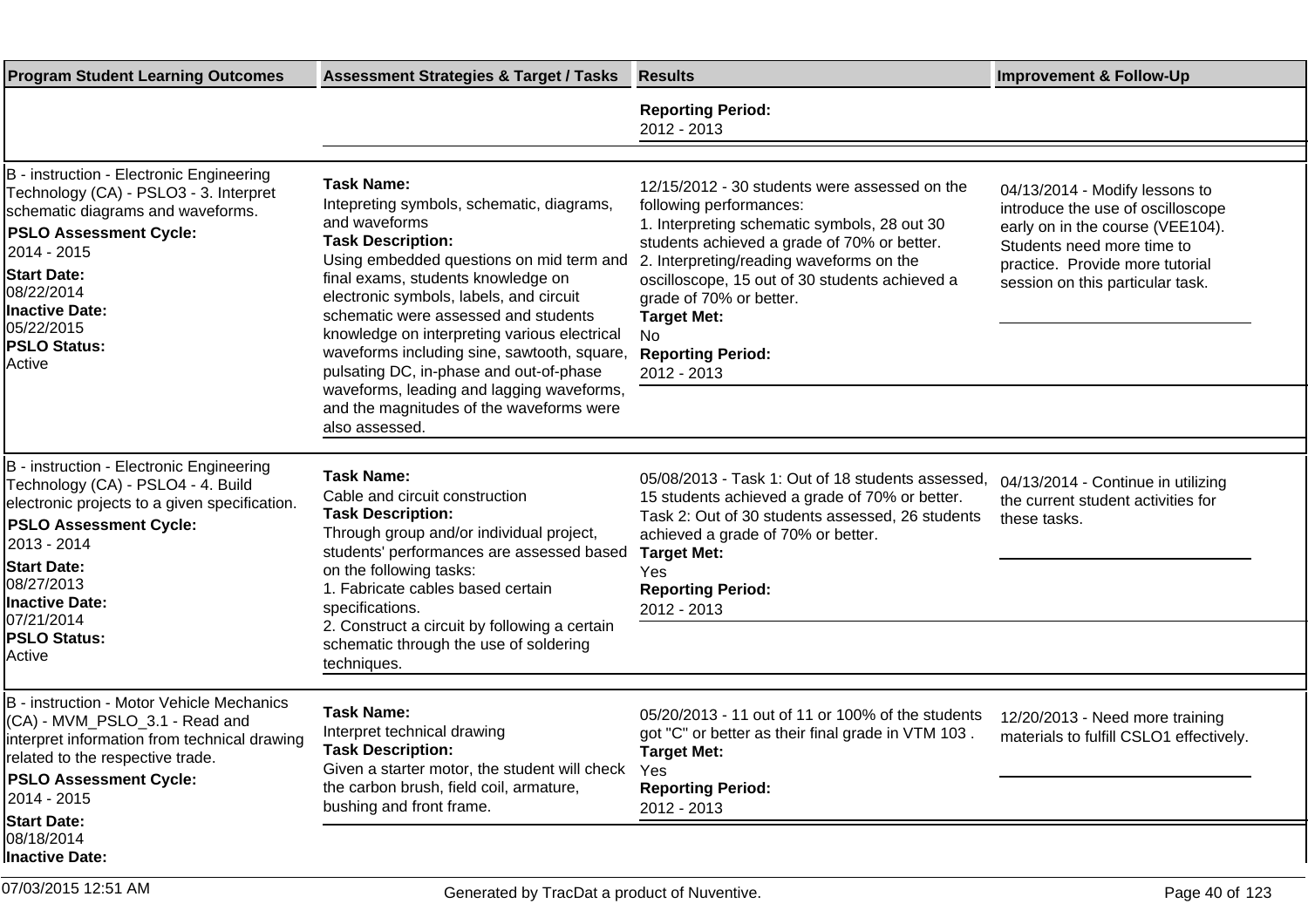| <b>Program Student Learning Outcomes</b>                                                                                                                                                                                                         | <b>Assessment Strategies &amp; Target / Tasks</b>                                                                                                                                                                                                                                                     | <b>Results</b>                                                                                                                                                              | <b>Improvement &amp; Follow-Up</b>                                         |
|--------------------------------------------------------------------------------------------------------------------------------------------------------------------------------------------------------------------------------------------------|-------------------------------------------------------------------------------------------------------------------------------------------------------------------------------------------------------------------------------------------------------------------------------------------------------|-----------------------------------------------------------------------------------------------------------------------------------------------------------------------------|----------------------------------------------------------------------------|
| 05/20/2015<br><b>PSLO Status:</b><br>Active                                                                                                                                                                                                      |                                                                                                                                                                                                                                                                                                       |                                                                                                                                                                             |                                                                            |
| B - instruction - Motor Vehicle Mechanics<br>(CA) - MVM_PSLO_4.1 - Perform hand<br>skills in their respective trade.<br><b>PSLO Assessment Cycle:</b><br>2014 - 2015<br><b>Start Date:</b><br>08/19/2014<br><b>Inactive Date:</b>                | <b>Task Name:</b><br>Perform hand skills<br><b>Task Description:</b><br>The student will perform engine tune-up by<br>following the steps provided by the<br>manufacturer specifications.                                                                                                             | 05/20/2013 - 10 out of 10 or 100% of students got<br>"C" or better as their final grade in VTM 104.<br><b>Target Met:</b><br>Yes<br><b>Reporting Period:</b><br>2012 - 2013 | 12/20/2013 - Need more training<br>materials to fulfill CSLO1 effectively. |
| 07/20/2015<br><b>PSLO Status:</b><br>Active                                                                                                                                                                                                      |                                                                                                                                                                                                                                                                                                       |                                                                                                                                                                             |                                                                            |
| B - instruction - Nursing Assistant (CA) -<br>NUAPLO 3 - Use medical terminology and<br>abbreviations accurately to report                                                                                                                       | <b>Assessment Strategy:</b><br>Problem based scenarios                                                                                                                                                                                                                                                | 12/15/2012 - 90% of students passed with a "C" or<br>better.<br><b>Target Met:</b>                                                                                          |                                                                            |
| patient/client health status and interpret<br>nursing care plans.<br><b>PSLO Assessment Cycle:</b>                                                                                                                                               | Nursing care plan                                                                                                                                                                                                                                                                                     | Yes<br><b>Reporting Period:</b><br>2012 - 2013                                                                                                                              |                                                                            |
| 2014 - 2015<br><b>Start Date:</b><br>08/19/2014                                                                                                                                                                                                  | <b>Assessment Type:</b><br>Written Assignment<br>Target:                                                                                                                                                                                                                                              |                                                                                                                                                                             |                                                                            |
| <b>PSLO Status:</b><br>Active                                                                                                                                                                                                                    | Students who are taking courses related to<br>this PLO should be able to develop a nursing<br>care plan based on a scenario and identify<br>medical terminologies and abbreviations<br>used. Improve their skills in the use of<br>medical terminology and development of<br>nursing care plan by 70% |                                                                                                                                                                             |                                                                            |
|                                                                                                                                                                                                                                                  |                                                                                                                                                                                                                                                                                                       |                                                                                                                                                                             |                                                                            |
| B - instruction - Nursing Assistant (CA) -<br>NUAPLO 4 - Organize and safely provide<br>basic nursing care to individuals across the<br>lifespan under the supervision of a<br>professional or practical nurse.<br><b>PSLO Assessment Cycle:</b> | <b>Assessment Strategy:</b><br>clinical evaluation by nursing supervisors<br>from the hospital with an "S" or "U" mark.<br>(satisfactory or unsatisfactory)<br><b>Assessment Type:</b><br>Internship/Supervisor Evaluation<br>Target:                                                                 | 12/15/2012 - 100% of the students passed the<br>clinicals with a "S" or satisfactorly<br>Target Met:<br>Yes<br><b>Reporting Period:</b><br>2012 - 2013                      |                                                                            |
| 2012 - 2013                                                                                                                                                                                                                                      | 100% passed the clinicals with an "S" and                                                                                                                                                                                                                                                             |                                                                                                                                                                             |                                                                            |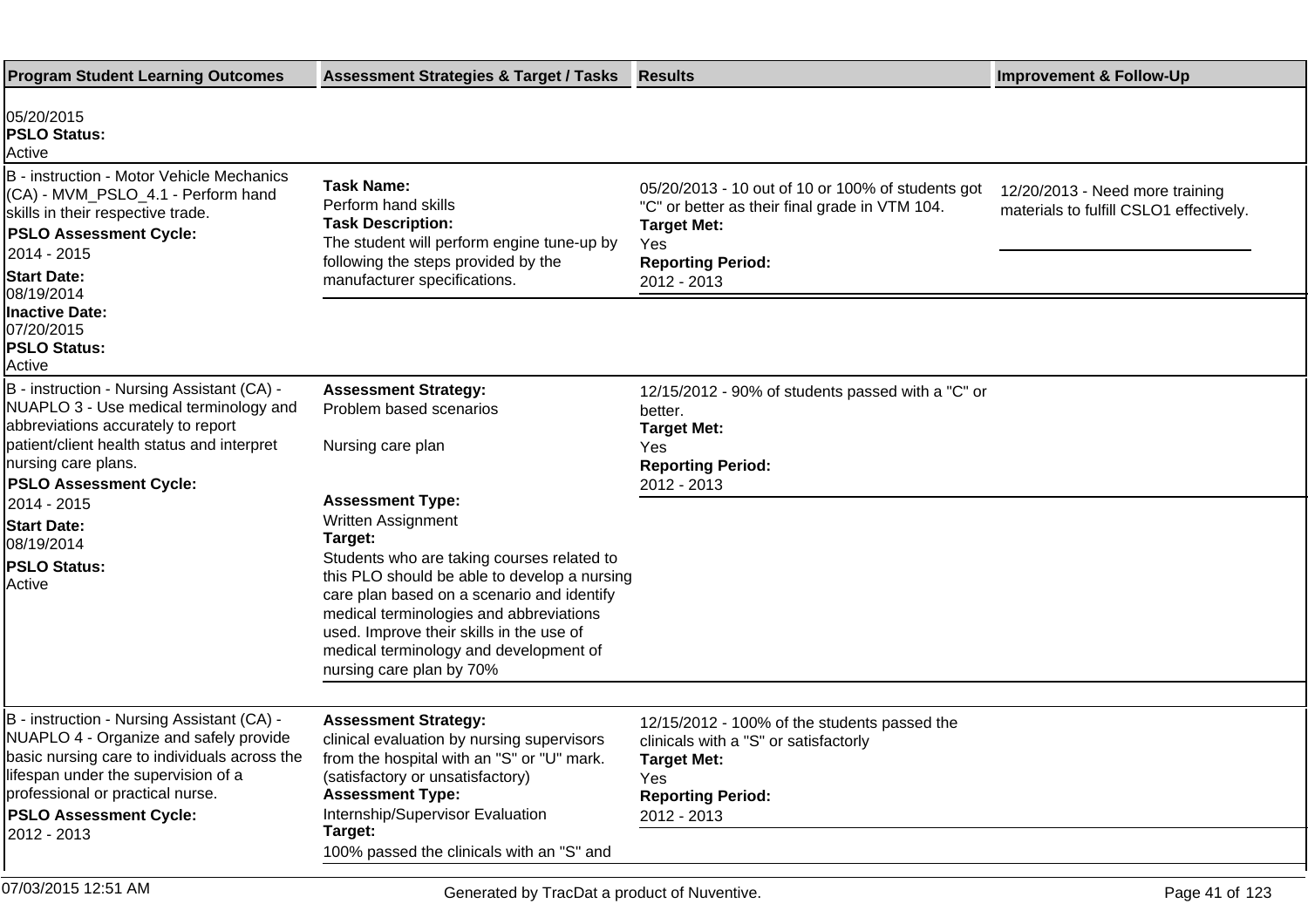| <b>Program Student Learning Outcomes</b>                                                                                                                                                                                                      | <b>Assessment Strategies &amp; Target / Tasks</b>                                                                                                                                                                                   | <b>Results</b>                                                                                                                                                                                                             | <b>Improvement &amp; Follow-Up</b> |
|-----------------------------------------------------------------------------------------------------------------------------------------------------------------------------------------------------------------------------------------------|-------------------------------------------------------------------------------------------------------------------------------------------------------------------------------------------------------------------------------------|----------------------------------------------------------------------------------------------------------------------------------------------------------------------------------------------------------------------------|------------------------------------|
| 2013 - 2014<br><b>Start Date:</b>                                                                                                                                                                                                             | passed the course with a grade of C or<br>better.                                                                                                                                                                                   |                                                                                                                                                                                                                            |                                    |
| 08/12/2012                                                                                                                                                                                                                                    |                                                                                                                                                                                                                                     |                                                                                                                                                                                                                            |                                    |
| <b>PSLO Status:</b><br>Inactive                                                                                                                                                                                                               |                                                                                                                                                                                                                                     |                                                                                                                                                                                                                            |                                    |
| B - instruction - Nursing Assistant (CA) -<br>NUAPLO 5 - Provide safe, caring and<br>culturally respectful therapeutic environment<br>to improve patient/client care in a variety of<br>health care settings<br><b>PSLO Assessment Cycle:</b> | <b>Assessment Strategy:</b><br>Students will perform skills on patient care in<br>the nursing lab, in the hospital or in the<br>public health clinics and be assessed with<br>clinical evaluation tools.<br><b>Assessment Type:</b> | 12/15/2012 - 100% performed the correct nursing<br>skills in both lab and clinical sites<br><b>Target Met:</b><br>Yes<br><b>Reporting Period:</b><br>2012 - 2013                                                           |                                    |
| 2012 - 2013<br>2013 - 2014<br><b>Start Date:</b><br>08/12/2012                                                                                                                                                                                | Internship/Supervisor Evaluation<br>Target:<br>100% students performed skills with a "S" in<br>both nursing lab and clinical settings.                                                                                              |                                                                                                                                                                                                                            |                                    |
| <b>PSLO Status:</b><br>Inactive                                                                                                                                                                                                               |                                                                                                                                                                                                                                     |                                                                                                                                                                                                                            |                                    |
| B - instruction - Nursing Assistant (CA) -<br>NUAPLO 6 - Communicate effectively using<br>interpersonal, documentation, and<br>technology skills.<br><b>PSLO Assessment Cycle:</b><br>2012 - 2013<br>2013 - 2014                              | <b>Assessment Strategy:</b><br>Student must communicate to patient<br>effectively and able to document<br>observations in patient's chart.<br><b>Assessment Type:</b><br><b>Presentation/Performance</b><br>Target:                 | 12/15/2012 - 90% of the students communicate<br>appropriately with patients assigned to them and<br>able to chart observations in patient's chart.<br><b>Target Met:</b><br>Yes<br><b>Reporting Period:</b><br>2012 - 2013 |                                    |
| <b>Start Date:</b><br>08/12/2012                                                                                                                                                                                                              | 90% students passed the course with a<br>grade of C or better                                                                                                                                                                       |                                                                                                                                                                                                                            |                                    |
| <b>PSLO Status:</b><br>Inactive                                                                                                                                                                                                               |                                                                                                                                                                                                                                     |                                                                                                                                                                                                                            |                                    |
| B - instruction - Nursing Assistant (CA) -<br>NUAPLO 7 - Participate in the wellness of<br>care of individuals in primary care and<br>public health settings.<br><b>PSLO Assessment Cycle:</b><br>2012 - 2013                                 | <b>Assessment Strategy:</b><br>Student portfolio<br><b>Assessment Type:</b><br>Internship/Supervisor Evaluation<br>Target:<br>Student who are taking courses related to                                                             | 12/15/2012 - 100% of the students passed the<br>internship under the supervision of a supervisor.<br><b>Target Met:</b><br>Yes<br><b>Reporting Period:</b><br>2012 - 2013                                                  |                                    |
| 2013 - 2014<br><b>Start Date:</b><br>08/19/2014<br><b>PSLO Status:</b>                                                                                                                                                                        | this PLO should receive be able to<br>demonstrate skills in assisting their<br>community. Must be able to perform and<br>improve their performance by 70%                                                                           |                                                                                                                                                                                                                            |                                    |
|                                                                                                                                                                                                                                               |                                                                                                                                                                                                                                     |                                                                                                                                                                                                                            |                                    |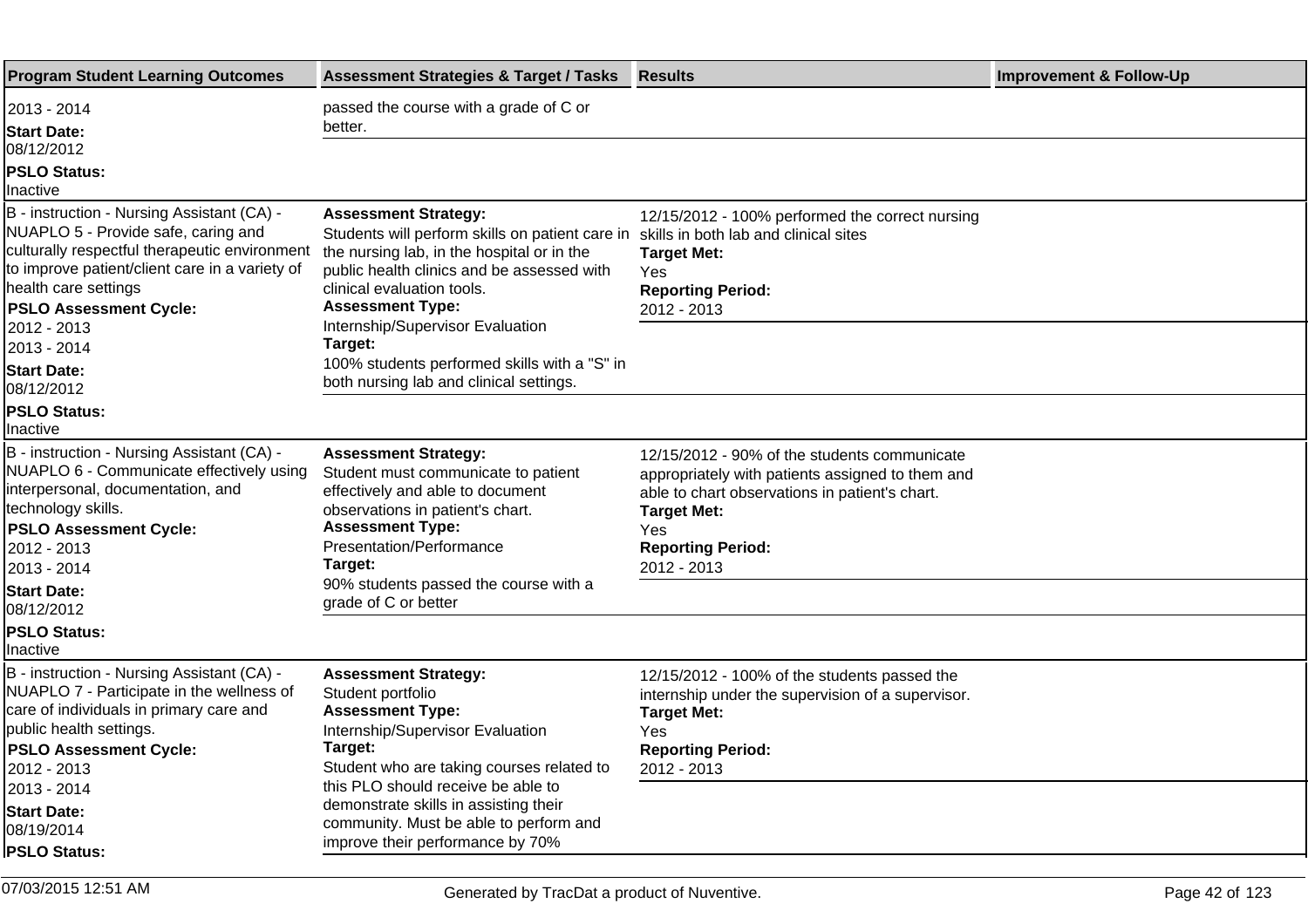| <b>Program Student Learning Outcomes</b>                                                                                                                                                                                                                                                                                                                           | <b>Assessment Strategies &amp; Target / Tasks</b>                                                                                                                                                                                                                                                                          | <b>Results</b>                                                                                                                                                                                                                       | <b>Improvement &amp; Follow-Up</b>                                                                                                                                                                                                                                                                                           |
|--------------------------------------------------------------------------------------------------------------------------------------------------------------------------------------------------------------------------------------------------------------------------------------------------------------------------------------------------------------------|----------------------------------------------------------------------------------------------------------------------------------------------------------------------------------------------------------------------------------------------------------------------------------------------------------------------------|--------------------------------------------------------------------------------------------------------------------------------------------------------------------------------------------------------------------------------------|------------------------------------------------------------------------------------------------------------------------------------------------------------------------------------------------------------------------------------------------------------------------------------------------------------------------------|
| Active                                                                                                                                                                                                                                                                                                                                                             |                                                                                                                                                                                                                                                                                                                            |                                                                                                                                                                                                                                      |                                                                                                                                                                                                                                                                                                                              |
| B - instruction - Public Health (3rd Year) -<br>CASPHPLO 1 - Recognize, describe and<br>discuss and research about the basic<br>principles and practices of the specialty<br><b>PSLO Assessment Cycle:</b><br>2014 - 2015<br><b>Start Date:</b><br>08/19/2014<br><b>PSLO Status:</b><br>Active                                                                     | <b>Assessment Strategy:</b><br>Progressive quizzes/exams in the form of<br>multiple choice and direct short answer<br>questions<br><b>Assessment Type:</b><br>Exam/Quiz - In Course<br>Target:<br>Successful completion of this outcome will<br>be indicated by more than 80% of students<br>receiving a C grade or higher | 06/01/2013 - 90% of students who are taking<br>courses related to this PLO had a grade oc C or<br>better<br><b>Target Met:</b><br>Yes<br><b>Reporting Period:</b><br>2012 - 2013                                                     | 08/20/2013 - A comprehensive<br>assessment/exam to evaluate the<br>overall knowledge/skill the students<br>gained should be done. Starting SY<br>13-14, a Comprehensive Exam will<br>be given to students every after the<br>semester and contents will be based<br>on their level (1st level AS, 2nd level<br>AS, 3rd CAPH) |
|                                                                                                                                                                                                                                                                                                                                                                    |                                                                                                                                                                                                                                                                                                                            |                                                                                                                                                                                                                                      |                                                                                                                                                                                                                                                                                                                              |
| B - instruction - Public Health (3rd Year) -<br>CASPHPLO 2 - List, discuss and<br>demonstrate the essential public health<br>functions or the specialty and its<br>interrelationships with the other specialties<br>and health disciplines at community and<br>national levels<br><b>PSLO Assessment Cycle:</b><br>2014 - 2015<br><b>Start Date:</b><br>08/19/2014 | <b>Assessment Strategy:</b><br>Progressive quizzes/exams in the form of<br>multiple choice and direct short answer<br>questions<br><b>Assessment Type:</b><br>Exam/Quiz - In Course<br>Target:<br>Successful completion of this outcome will<br>be indicated by more than 80% of students<br>receiving a C grade or higher | 06/01/2013 - 93% of students who are enrolled in<br>courses related to this PLO had a grade of C or<br>better<br><b>Target Met:</b><br>Yes<br><b>Reporting Period:</b><br>2012 - 2013                                                | 08/20/2013 - A comprehensive<br>assessment/exam to evaluate the<br>overall knowledge/skill the students<br>gained should be done. Starting SY<br>13-14, a Comprehensive Exam will<br>be given to students every after the<br>semester and contents will be based<br>on their level (1st level AS, 2nd level<br>AS, 3rd CAPH) |
| <b>PSLO Status:</b><br>Active                                                                                                                                                                                                                                                                                                                                      | <b>Assessment Strategy:</b><br>Students are assigned topics related to the<br>courses which are to be reported among<br>their peers and mentors. Grading is done<br>using a rubric.<br><b>Assessment Type:</b><br>Project-Individual<br>Target:<br>Must be able to present their reports among<br>peers and mentors.       | 06/01/2013 - Students were able to attain a<br>satisfactory grade based on a rubric after they<br>have presented their reports to their mentors and<br>peers<br><b>Target Met:</b><br>Yes<br><b>Reporting Period:</b><br>2012 - 2013 | 08/20/2013 - A comprehensive<br>assessment/exam to evaluate the<br>overall knowledge/skill the students<br>gained should be done. Starting SY<br>13-14, a Comprehensive Exam will<br>be given to students every after the<br>semester and contents will be based<br>on their level (1st level AS, 2nd level<br>AS, 3rd CAPH) |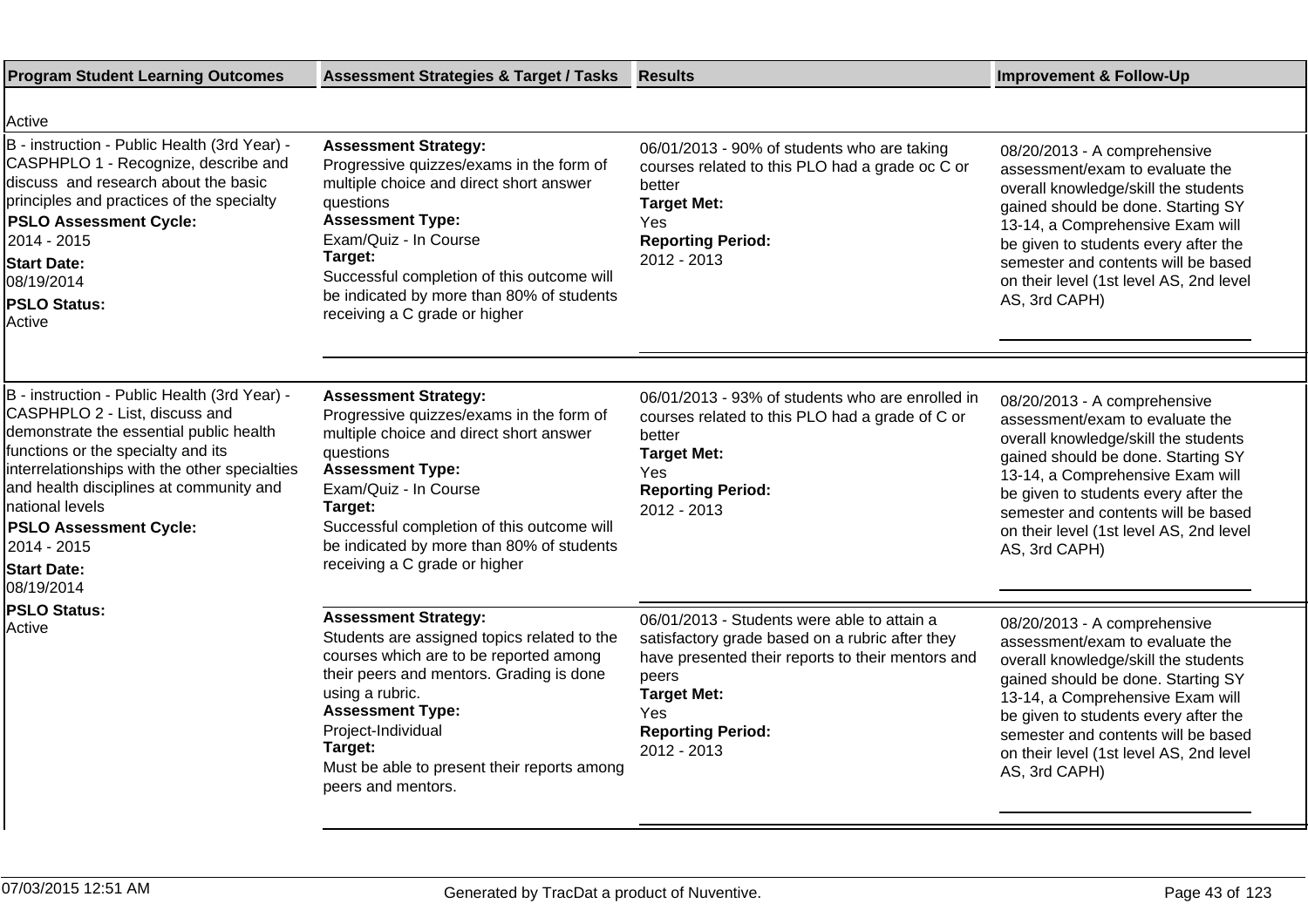| <b>Program Student Learning Outcomes</b>                                                                                                                                                                                                                                                                              | <b>Assessment Strategies &amp; Target / Tasks</b>                                                                                                                                                                                                                                                                    | <b>Results</b>                                                                                                                                                                                                                   | <b>Improvement &amp; Follow-Up</b>                                                                                                                                                                                                                                                                                           |
|-----------------------------------------------------------------------------------------------------------------------------------------------------------------------------------------------------------------------------------------------------------------------------------------------------------------------|----------------------------------------------------------------------------------------------------------------------------------------------------------------------------------------------------------------------------------------------------------------------------------------------------------------------|----------------------------------------------------------------------------------------------------------------------------------------------------------------------------------------------------------------------------------|------------------------------------------------------------------------------------------------------------------------------------------------------------------------------------------------------------------------------------------------------------------------------------------------------------------------------|
|                                                                                                                                                                                                                                                                                                                       |                                                                                                                                                                                                                                                                                                                      |                                                                                                                                                                                                                                  |                                                                                                                                                                                                                                                                                                                              |
| B - instruction - Public Health (3rd Year) -<br>CASPHPLO 3 - Describe, discuss and<br>research adult, children and family health<br>issues at community level<br><b>PSLO Assessment Cycle:</b><br>2012 - 2013<br>2013 - 2014<br><b>Start Date:</b><br>08/20/2012<br><b>PSLO Status:</b><br>Inactive                   | <b>Assessment Strategy:</b><br>Problem based learning discussion using a<br>rubric for grading<br><b>Assessment Type:</b><br>Research<br>Target:<br>Students will be able to do a case<br>presentation based on the problem list<br>derived from an assigned scenarios on<br>different health issues                 | 06/01/2013 - Students enrolled in courses related<br>to this PLO have presented a well written research<br>with a satisfactory grade based on a rubric.<br><b>Target Met:</b><br>Yes<br><b>Reporting Period:</b><br>2012 - 2013  | 08/20/2013 - A comprehensive<br>assessment/exam to evaluate the<br>overall knowledge/skill the students<br>gained should be done. Starting SY<br>13-14, a Comprehensive Exam will<br>be given to students every after the<br>semester and contents will be based<br>on their level (1st level AS, 2nd level<br>AS, 3rd CAPH) |
| B - instruction - Public Health (3rd Year) -<br>CASPHPLO 8 - Demonstrate proper cardio-<br>pulmonary resuscitation (CPR) and first aid<br>techniques and other healing and patient<br>care abilities<br><b>PSLO Assessment Cycle:</b><br>2012 - 2013<br>2013 - 2014<br><b>Start Date:</b>                             | <b>Assessment Strategy:</b><br>Students must pass the certification training<br>for CPR and first aid.<br><b>Assessment Type:</b><br>Internship/Supervisor Evaluation<br>Target:<br>All students majoring in Public Health must<br>have a certification that they are training<br>CPR provider                       | 06/01/2013 - All students who are Public health<br>major was able to get their certification as a CPR<br>provider<br><b>Target Met:</b><br>Yes<br><b>Reporting Period:</b><br>2012 - 2013                                        |                                                                                                                                                                                                                                                                                                                              |
| 08/20/2012<br><b>PSLO Status:</b><br>llnactive                                                                                                                                                                                                                                                                        |                                                                                                                                                                                                                                                                                                                      |                                                                                                                                                                                                                                  |                                                                                                                                                                                                                                                                                                                              |
| B - instruction - Public Health (3rd Year) -<br>CASPHPLO 9 - Demonstrate the ability and<br>discuss how to conduct a community<br>diagnosis and need assessment of the<br>health determinants of the specialty in a<br>community<br><b>PSLO Assessment Cycle:</b><br>2012 - 2013<br>2013 - 2014<br><b>Start Date:</b> | <b>Assessment Strategy:</b><br>Students are assigned topics related to the<br>courses which are to be reported among<br>their peers and mentors. Grading is done<br>using a rubric.<br><b>Assessment Type:</b><br>Project-Individual<br>Target:<br>Must be able to present their reports among<br>peers and mentors. | 06/01/2013 - Students enrolled in courses related<br>to this PLO have successfully presented their<br>projects with satisfactory grade based on a rubric<br><b>Target Met:</b><br>Yes<br><b>Reporting Period:</b><br>2012 - 2013 |                                                                                                                                                                                                                                                                                                                              |
| 08/20/2012<br><b>PSLO Status:</b><br>Inactive                                                                                                                                                                                                                                                                         | <b>Assessment Strategy:</b><br>Students assigned to a Public Health<br>practicing facility and fill-up learning portfolio                                                                                                                                                                                            | 06/01/2013 - Students enrolled in courses related<br>to this PLO have submitted their weekly portfolio<br>congaing learning issues and solution as                                                                               |                                                                                                                                                                                                                                                                                                                              |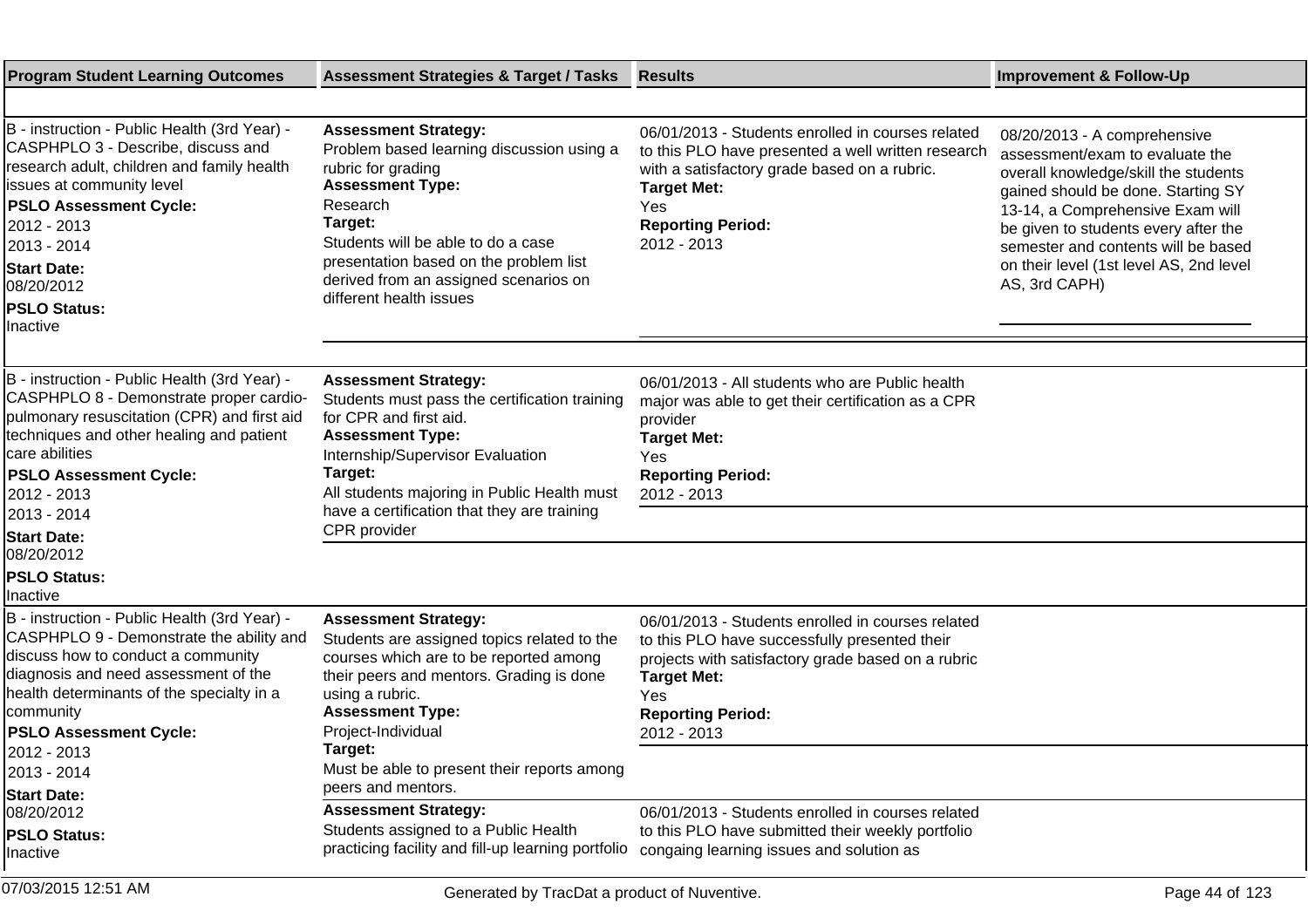| <b>Program Student Learning Outcomes</b>                                                                                                                                                                                                                                                          | <b>Assessment Strategies &amp; Target / Tasks</b>                                                                                                                                                                                                                                                         | <b>Results</b>                                                                                                                                                                                                                                   | <b>Improvement &amp; Follow-Up</b> |
|---------------------------------------------------------------------------------------------------------------------------------------------------------------------------------------------------------------------------------------------------------------------------------------------------|-----------------------------------------------------------------------------------------------------------------------------------------------------------------------------------------------------------------------------------------------------------------------------------------------------------|--------------------------------------------------------------------------------------------------------------------------------------------------------------------------------------------------------------------------------------------------|------------------------------------|
|                                                                                                                                                                                                                                                                                                   | with a weekly learning issue/s and discuss<br>the same with their mentors<br><b>Assessment Type:</b><br>Portfolio Review                                                                                                                                                                                  | discussed with their mentors. these have<br>satisfactory grades based on rubric<br><b>Target Met:</b><br>Yes<br><b>Reporting Period:</b><br>2012 - 2013                                                                                          |                                    |
|                                                                                                                                                                                                                                                                                                   | <b>Assessment Strategy:</b><br>Students are assigned to a Public Health<br>practicing facility and do minimal PH<br>function to be assessed by mentors<br><b>Assessment Type:</b><br>Internship/Supervisor Evaluation<br>Target:<br>Must have a satisfactory evaluation from<br>mentors based on a rubric | 06/01/2013 - Students who a=were assigned to a<br>Public health practicing facility received a<br>satisfactory grade from their mentors/supervisors<br>based on a rubric<br><b>Target Met:</b><br>Yes<br><b>Reporting Period:</b><br>2012 - 2013 |                                    |
| B - instruction - Public Health (3rd Year) -<br>CASPHPLO 10 - Identify and demonstrate<br>good practice in the specialty<br><b>PSLO Assessment Cycle:</b><br>2012 - 2013<br>2013 - 2014<br><b>Start Date:</b><br>08/20/2012<br><b>PSLO Status:</b>                                                | <b>Assessment Strategy:</b><br>Students are assigned to a Public Health<br>practicing facility and do minimal PH<br>function to be assessed by mentors<br><b>Assessment Type:</b><br>Internship/Supervisor Evaluation<br>Target:<br>Must have a satisfactory evaluation from<br>mentors based on a rubric | 06/01/2013 - Students who were assigned to a<br>Public health practicing facially had received a<br>satisfactory grade from their mentor/supervisors<br>based o a rubric<br><b>Target Met:</b><br>Yes<br><b>Reporting Period:</b><br>2012 - 2013 |                                    |
| Inactive<br>B - instruction - Public Health (3rd Year) -<br>CASPHPLO 11 - Have had management,<br>planning experience and leadership role at<br>a public health specialty at community and<br>national levels<br><b>PSLO Assessment Cycle:</b><br>2014 - 2015<br><b>Start Date:</b><br>08/19/2014 | <b>Assessment Strategy:</b><br>Students are assigned to a Public Health<br>practicing facility and do PH function to be<br>assessed by mentors<br><b>Assessment Type:</b><br>Internship/Supervisor Evaluation<br>Target:<br>Must have a satisfactory evaluation from<br>mentors based on a rubric         | 06/01/2013 - Students who were assigned to a<br>Public Health practicing facility had a satifactory<br>grade from their mentors based on a rubric<br><b>Target Met:</b><br>Yes<br><b>Reporting Period:</b><br>2012 - 2013                        |                                    |
| <b>PSLO Status:</b><br>Active                                                                                                                                                                                                                                                                     |                                                                                                                                                                                                                                                                                                           |                                                                                                                                                                                                                                                  |                                    |
| B - instruction - Refrigeration and Air<br>Condition (CA) - RAC_PSLO_3.1 - Perform                                                                                                                                                                                                                | <b>Assessment Strategy:</b><br>Given an air conditioning unit, hand tools                                                                                                                                                                                                                                 | 12/20/2012 - 11 out of 15 students or 73%                                                                                                                                                                                                        |                                    |
| 07/03/2015 12:51 AM                                                                                                                                                                                                                                                                               | Generated by TracDat a product of Nuventive.                                                                                                                                                                                                                                                              |                                                                                                                                                                                                                                                  | Page 45 of 123                     |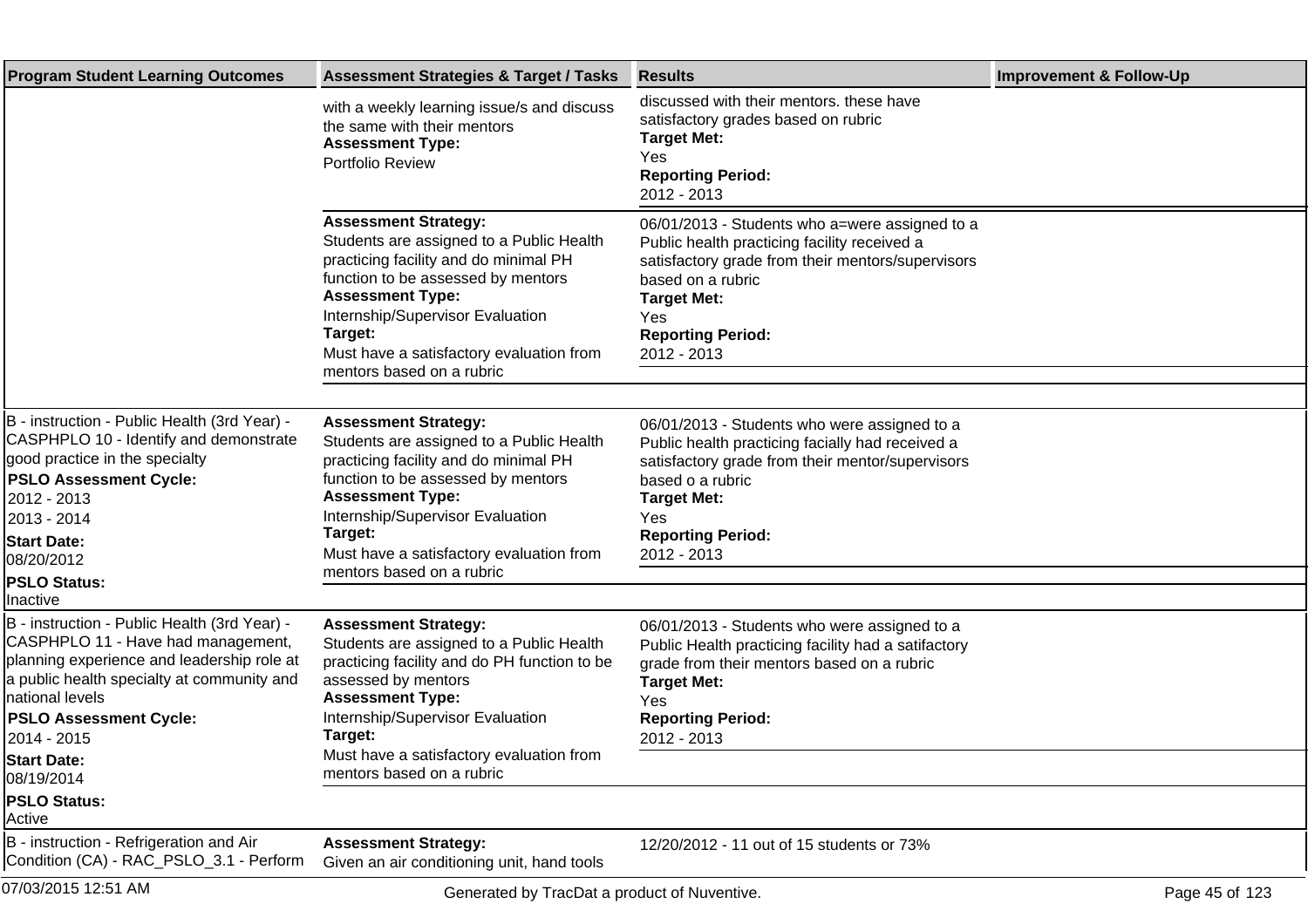| <b>Program Student Learning Outcomes</b>                                                                                                                                                                                                                                                       | <b>Assessment Strategies &amp; Target / Tasks</b>                                                                                                                                                                                                                                                                   | <b>Results</b>                                                                                                                                                                                                                                    | <b>Improvement &amp; Follow-Up</b>                                                                                                                                                                                                                                                                                                                                                                 |
|------------------------------------------------------------------------------------------------------------------------------------------------------------------------------------------------------------------------------------------------------------------------------------------------|---------------------------------------------------------------------------------------------------------------------------------------------------------------------------------------------------------------------------------------------------------------------------------------------------------------------|---------------------------------------------------------------------------------------------------------------------------------------------------------------------------------------------------------------------------------------------------|----------------------------------------------------------------------------------------------------------------------------------------------------------------------------------------------------------------------------------------------------------------------------------------------------------------------------------------------------------------------------------------------------|
| basic hand skills in maintaining refrigeration<br>and air conditioning systems to a given<br>specifications.<br><b>PSLO Assessment Cycle:</b><br>2014 - 2015<br><b>Start Date:</b>                                                                                                             | and supplies, the students will perform<br>general cleaning of the unit.<br><b>Assessment Type:</b><br>Presentation/Performance<br>Target:<br>70% of all the students registered in this                                                                                                                            | students got 'C' or better as their final grade in<br>VEM 113 Refrigeration I course.<br><b>Target Met:</b><br>Yes<br><b>Reporting Period:</b><br>2012 - 2013                                                                                     | 05/20/2013 - Need more training<br>materials to fulfill PSLO3 effectively.                                                                                                                                                                                                                                                                                                                         |
| 08/19/2014<br>Inactive Date:<br>05/20/2015<br><b>PSLO Status:</b><br>Active                                                                                                                                                                                                                    | program must get a grade of "C" or better                                                                                                                                                                                                                                                                           |                                                                                                                                                                                                                                                   |                                                                                                                                                                                                                                                                                                                                                                                                    |
| B - instruction - Refrigeration and Air<br>Condition (CA) - RAC_PSLO_4.1 - Read<br>and interpret basic electrical drawing &<br>symbols related to refrigeration and air<br>conditioning systems.<br><b>PSLO Assessment Cycle:</b><br>2014 - 2015<br><b>Start Date:</b>                         | <b>Assessment Strategy:</b><br>Given a refrigerator, room air conditioner,<br>multi-meter and electrical components, the<br>student will rewire the units as specified in<br>the schematic diagram.<br><b>Assessment Type:</b><br>Presentation/Performance<br>Target:<br>70% of all the students registered in this | 05/20/2013 - 10 out of 13 students or 77%<br>students got "C" or better as their final grade in<br>VEM 105 Basic Electricity for AC and Refrigeration<br>Mechanic course.<br><b>Target Met:</b><br>Yes<br><b>Reporting Period:</b><br>2012 - 2013 | 05/20/2013 - Need more training<br>materials to fulfill PSLO4 effectively.                                                                                                                                                                                                                                                                                                                         |
| 08/19/2014<br><b>Inactive Date:</b><br>05/20/2015<br><b>PSLO Status:</b><br>Active                                                                                                                                                                                                             | program must get a grade of "C" or better                                                                                                                                                                                                                                                                           |                                                                                                                                                                                                                                                   |                                                                                                                                                                                                                                                                                                                                                                                                    |
| B - instruction - Teacher Preparation -<br>Elementary (3rd Year) - TPE_PSLO #2 -<br>Apply a variety of teaching approaches to<br>meet learning needs of FSM elementary<br>school students.<br><b>PSLO Assessment Cycle:</b><br>2012 - 2013<br>2013 - 2014<br>2014 - 2015<br><b>Start Date:</b> | <b>Assessment Strategy:</b><br>Juried review of video tapes of teaching<br>performance using a rubric and establish<br>baseline data<br><b>Assessment Type:</b><br>Internship/Supervisor Evaluation<br>Target:<br>70%                                                                                               | 08/07/2013 - All students achieved 70% or higher<br>on the rubric.<br><b>Target Met:</b><br>Yes<br><b>Reporting Period:</b><br>2012 - 2013                                                                                                        | 08/07/2013 - Target for school year<br>2013-2014 should be 75%. To<br>achieve this target, it is<br>recommended: - revise the current<br>course outline to link our<br>assessment goals and strategies<br>together with the course SLOs,<br>rubrics and assessment instruments<br>used in the course and review the<br>time allocated to lab and lecture<br>hours. - elevate the course to a level |
| 08/05/2013<br><b>Inactive Date:</b><br>05/18/2015<br><b>PSLO Status:</b><br>Active                                                                                                                                                                                                             |                                                                                                                                                                                                                                                                                                                     | 08/07/2013 - 70%<br><b>Target Met:</b>                                                                                                                                                                                                            | appropriate as a capstone.                                                                                                                                                                                                                                                                                                                                                                         |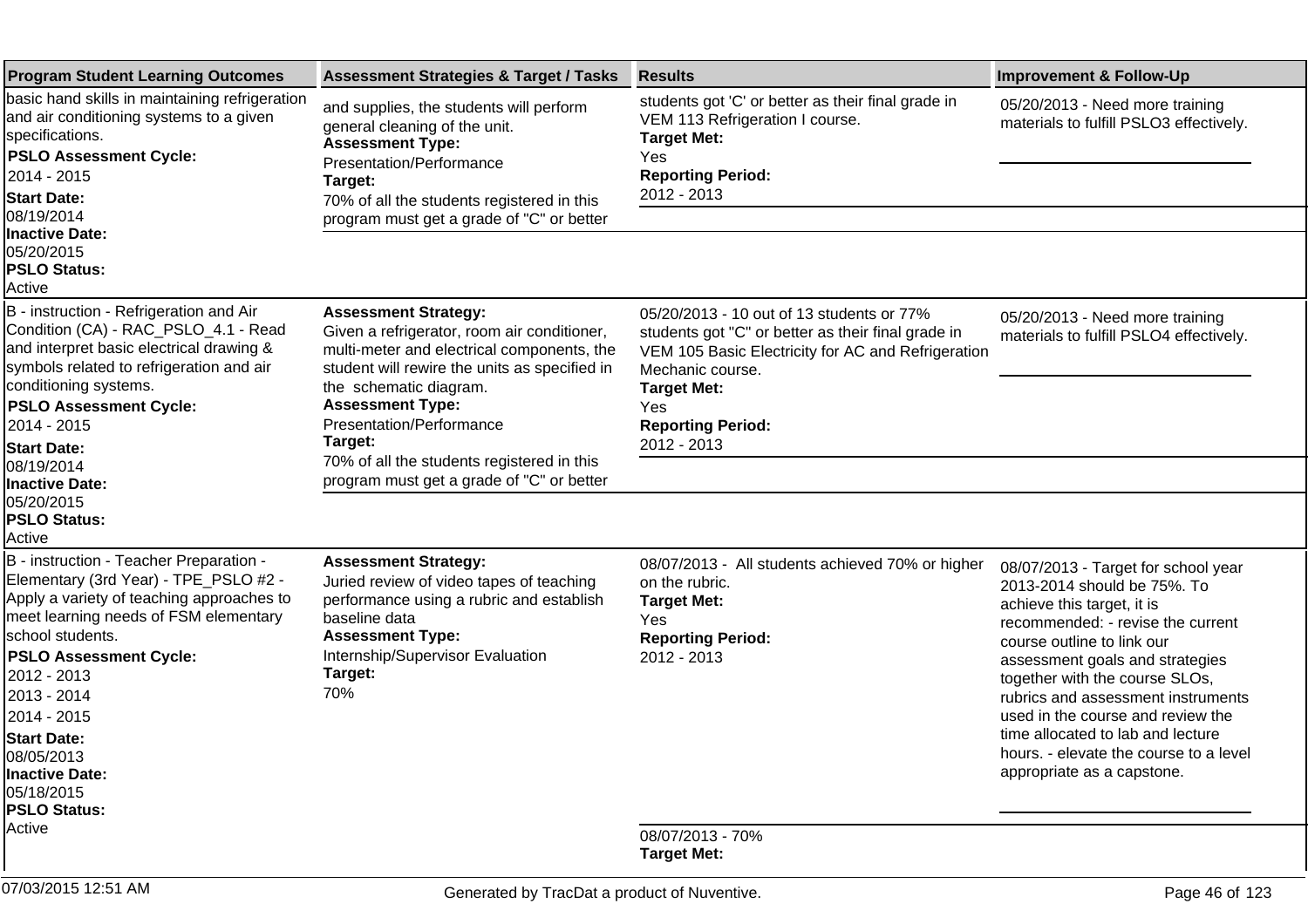| <b>Program Student Learning Outcomes</b>                                                                                                                                                                                                                                                                                                                                         | <b>Assessment Strategies &amp; Target / Tasks</b>                                                                                                                                                                                                                   | <b>Results</b>                                                                                                                                          | <b>Improvement &amp; Follow-Up</b>                                                                                                                                                                                                                                                                                                                                                                                                  |
|----------------------------------------------------------------------------------------------------------------------------------------------------------------------------------------------------------------------------------------------------------------------------------------------------------------------------------------------------------------------------------|---------------------------------------------------------------------------------------------------------------------------------------------------------------------------------------------------------------------------------------------------------------------|---------------------------------------------------------------------------------------------------------------------------------------------------------|-------------------------------------------------------------------------------------------------------------------------------------------------------------------------------------------------------------------------------------------------------------------------------------------------------------------------------------------------------------------------------------------------------------------------------------|
|                                                                                                                                                                                                                                                                                                                                                                                  |                                                                                                                                                                                                                                                                     | Yes<br><b>Reporting Period:</b><br>2012 - 2013                                                                                                          | 08/08/2013 - Target for school year<br>2013-2014 should be 75%. To<br>achieve this target, it is<br>recommended:<br>- revise the current course outline to<br>link our assessment goals and<br>strategies together with the course<br>SLOs, rubrics and assessment<br>instruments used in the course and<br>review the time allocated to lab and<br>lecture hours.<br>- elevate the course to a level<br>appropriate as a capstone. |
|                                                                                                                                                                                                                                                                                                                                                                                  |                                                                                                                                                                                                                                                                     |                                                                                                                                                         |                                                                                                                                                                                                                                                                                                                                                                                                                                     |
| B - instruction - Teacher Preparation -<br>Elementary (3rd Year) - TPE_PSLO #1 -<br>Demonstrate comprehension and<br>application of the FSM elementary school<br>curriculum standards.<br><b>PSLO Assessment Cycle:</b><br>2012 - 2013<br>2013 - 2014<br>2014 - 2015<br><b>Start Date:</b><br>08/05/2013<br><b>Inactive Date:</b><br>07/01/2015<br><b>PSLO Status:</b><br>Active | <b>Assessment Strategy:</b><br>Review of unit and lesson plans developed<br>in ED 392 using a rubric and establish<br>baseline data<br><b>Assessment Type:</b><br>Internship/Supervisor Evaluation<br>Target:<br>90 % of all students will achieve 70% or<br>better | 08/07/2013 - 12 of 12 students or 100% achieved<br>71% or higher on the rubric.<br><b>Target Met:</b><br>Yes<br><b>Reporting Period:</b><br>2012 - 2013 | 08/07/2013 - Target for school year<br>2013-2014 should be 75%. To<br>achieve this target, it is<br>recommended:<br>- revise the current course outline to<br>link our assessment goals and<br>strategies together with the course<br>SLOs, rubrics and assessment<br>instruments used in the course and<br>review the time allocated to lab and<br>lecture hours.<br>- elevate the course to a level<br>appropriate as a capstone. |
|                                                                                                                                                                                                                                                                                                                                                                                  |                                                                                                                                                                                                                                                                     |                                                                                                                                                         |                                                                                                                                                                                                                                                                                                                                                                                                                                     |
| B - instruction - Teacher Preparation -<br>Elementary (3rd Year) - TPE_PSLO #3 -<br>Assess and evaluate learning of the<br>elementary student at both the formative<br>and summative levels.                                                                                                                                                                                     | <b>Assessment Strategy:</b><br>Review of unit and lesson plans developed<br>in ED 392 using a rubric and establish<br>baseline data<br><b>Assessment Type:</b><br>Internship/Supervisor Evaluation<br>Target:                                                       | 08/07/2013 - All 12 students achieved 70% or<br>higher.<br><b>Target Met:</b><br>Yes<br><b>Reporting Period:</b><br>2012 - 2013                         | 08/07/2013 - Target for school year<br>2013-2014 should be 75%. To<br>achieve this target, it is<br>recommended: - revise the current<br>course outline to link our<br>assessment goals and strategies                                                                                                                                                                                                                              |
| 07/03/2015 12:51 AM                                                                                                                                                                                                                                                                                                                                                              | Generated by TracDat a product of Nuventive.                                                                                                                                                                                                                        |                                                                                                                                                         | Page 47 of 123                                                                                                                                                                                                                                                                                                                                                                                                                      |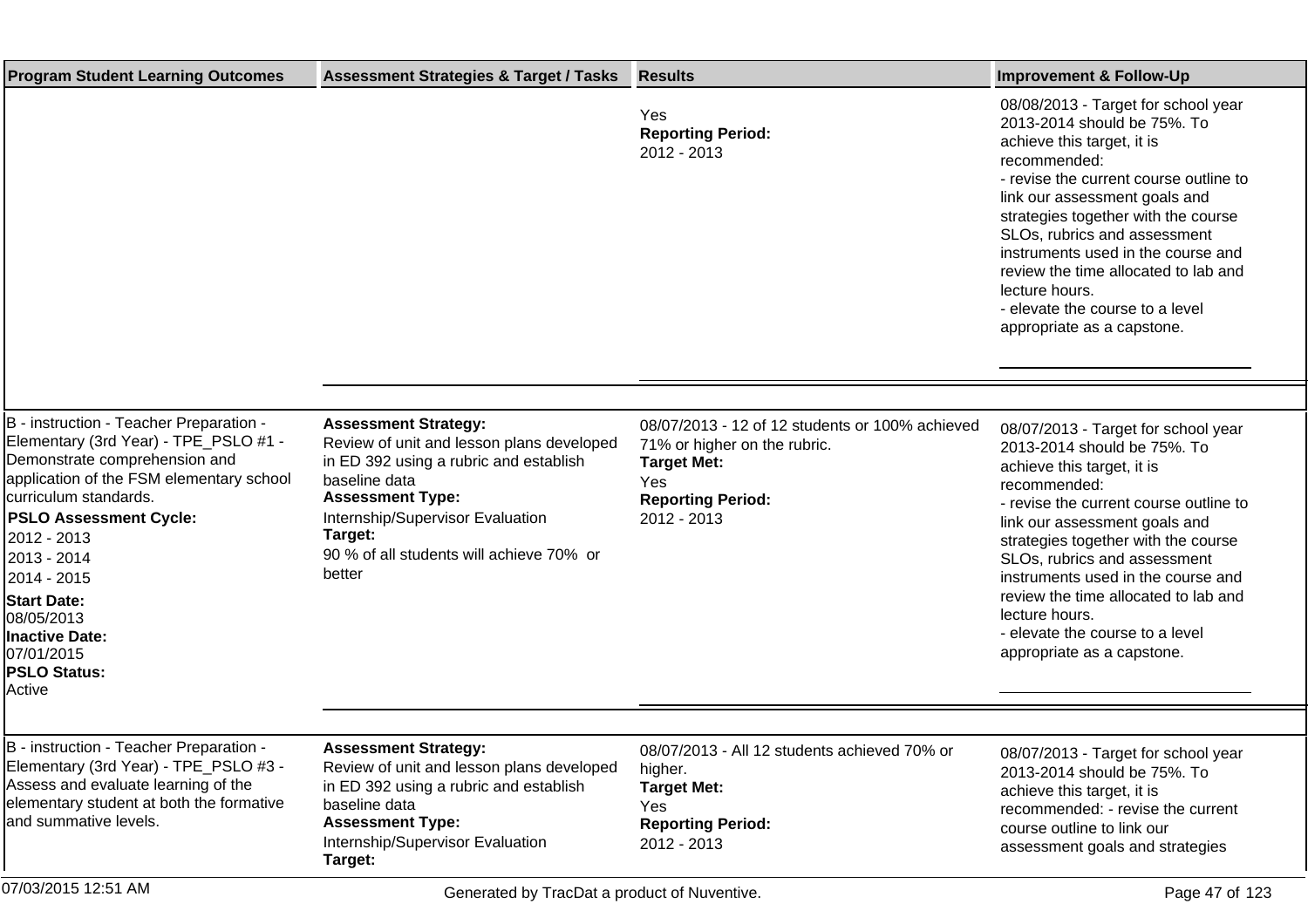| <b>Program Student Learning Outcomes</b>                                                                                                                                                                                                                                                                                                        | <b>Assessment Strategies &amp; Target / Tasks</b>                                                                                                                                                                         | <b>Results</b>                                                                                                                   | <b>Improvement &amp; Follow-Up</b>                                                                                                                                                                                                                                                                                                                                                                                               |
|-------------------------------------------------------------------------------------------------------------------------------------------------------------------------------------------------------------------------------------------------------------------------------------------------------------------------------------------------|---------------------------------------------------------------------------------------------------------------------------------------------------------------------------------------------------------------------------|----------------------------------------------------------------------------------------------------------------------------------|----------------------------------------------------------------------------------------------------------------------------------------------------------------------------------------------------------------------------------------------------------------------------------------------------------------------------------------------------------------------------------------------------------------------------------|
| <b>PSLO Assessment Cycle:</b><br>2012 - 2013<br>2013 - 2014<br>2014 - 2015<br><b>Start Date:</b><br>08/06/2012<br><b>Inactive Date:</b><br>05/18/2015                                                                                                                                                                                           | 70%                                                                                                                                                                                                                       |                                                                                                                                  | together with the course SLOs,<br>rubrics and assessment instruments<br>used in the course and review the<br>time allocated to lab and lecture<br>hours. - elevate the course to a level<br>appropriate as a capstone.                                                                                                                                                                                                           |
| <b>PSLO Status:</b><br>Active                                                                                                                                                                                                                                                                                                                   |                                                                                                                                                                                                                           | 08/07/2013 - All 12 students achieved 70% or<br>higher.<br><b>Target Met:</b><br>Yes<br><b>Reporting Period:</b><br>2012 - 2013  | 08/07/2013 - Target for school year<br>2013-2014 should be 75%. To<br>achieve this target, it is<br>recommended: - revise the current<br>course outline to link our<br>assessment goals and strategies<br>together with the course SLOs,<br>rubrics and assessment instruments<br>used in the course and review the<br>time allocated to lab and lecture<br>hours. - elevate the course to a level<br>appropriate as a capstone. |
| B - instruction - Teacher Preparation -<br>Elementary (3rd Year) - TPE_PSLO #4 -<br>Organize and manage an elementary<br>classroom environment for learning.<br><b>PSLO Assessment Cycle:</b><br>2012 - 2013<br>2013 - 2014<br>2014 - 2015<br><b>Start Date:</b><br>08/05/2013<br>Inactive Date:<br>05/15/2015<br><b>PSLO Status:</b><br>Active | <b>Assessment Strategy:</b><br>Juried review of video tapes of teaching<br>performance using a rubric and establishing<br>baseline data<br><b>Assessment Type:</b><br>Internship/Supervisor Evaluation<br>Target:<br>70 % | 08/07/2013 - All 12 students achieved 70% or<br>higher.<br><b>Target Met:</b><br>Yes.<br><b>Reporting Period:</b><br>2012 - 2013 | 08/07/2013 - Target for school year<br>2013-2014 should be 75%. To<br>achieve this target, it is<br>recommended: - revise the current<br>course outline to link our<br>assessment goals and strategies<br>together with the course SLOs,<br>rubrics and assessment instruments<br>used in the course and review the<br>time allocated to lab and lecture<br>hours. - elevate the course to a level<br>appropriate as a capstone. |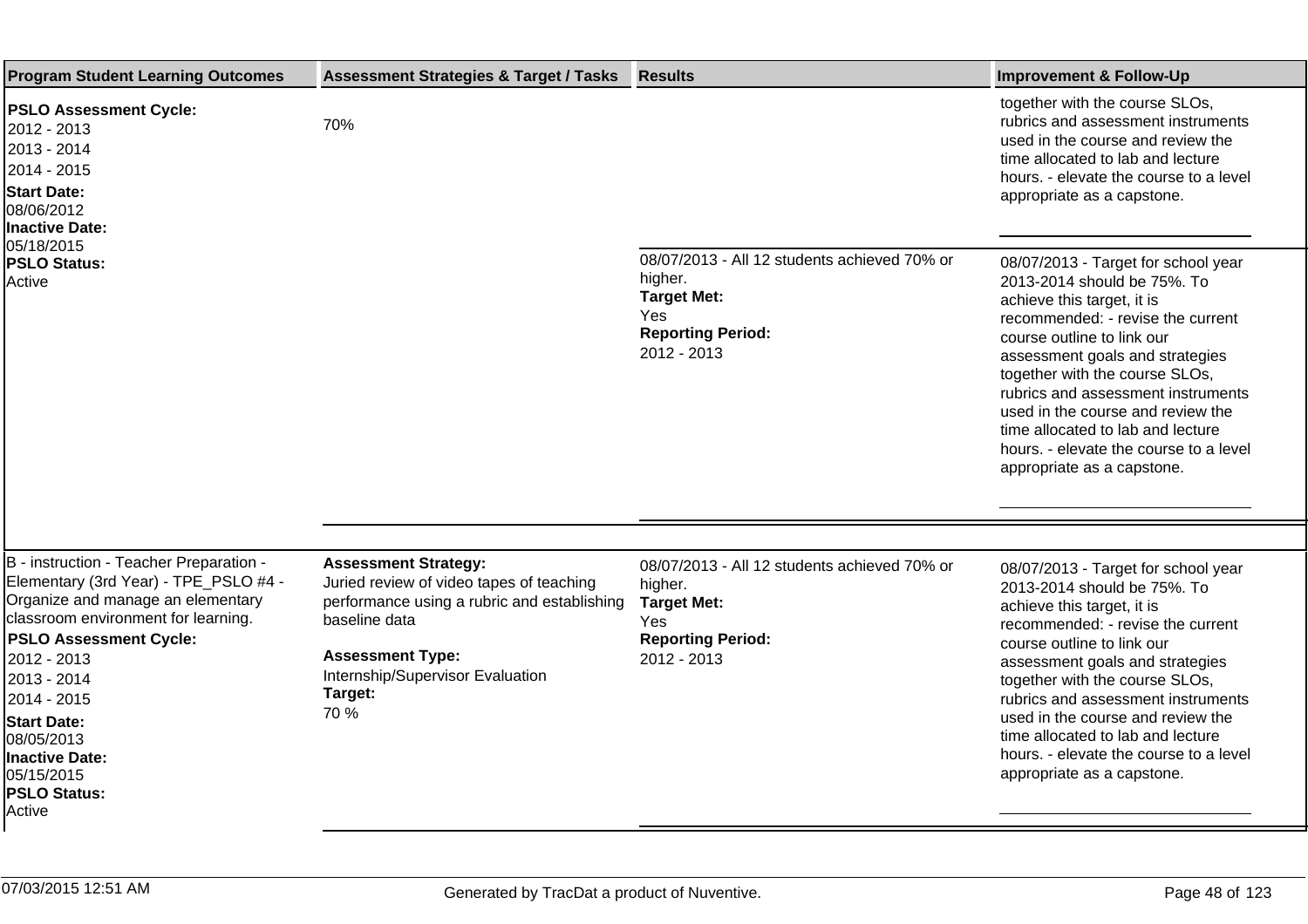| <b>Program Student Learning Outcomes</b>                                                                                                                                                                                                                                                                                                                                                                                                                             | <b>Assessment Strategies &amp; Target / Tasks</b>                                                                                                                           | <b>Results</b>                                                                                                                                                                                 | <b>Improvement &amp; Follow-Up</b>                                                                                                                                                                                                                                                                                                                                                                                                                                             |
|----------------------------------------------------------------------------------------------------------------------------------------------------------------------------------------------------------------------------------------------------------------------------------------------------------------------------------------------------------------------------------------------------------------------------------------------------------------------|-----------------------------------------------------------------------------------------------------------------------------------------------------------------------------|------------------------------------------------------------------------------------------------------------------------------------------------------------------------------------------------|--------------------------------------------------------------------------------------------------------------------------------------------------------------------------------------------------------------------------------------------------------------------------------------------------------------------------------------------------------------------------------------------------------------------------------------------------------------------------------|
|                                                                                                                                                                                                                                                                                                                                                                                                                                                                      |                                                                                                                                                                             |                                                                                                                                                                                                |                                                                                                                                                                                                                                                                                                                                                                                                                                                                                |
| B - instruction - Teacher Preparation -<br>Elementary (3rd Year) - TPE_PSLO #5 -<br>Demonstrate comprehension and<br>application of learning theories and<br>principles, human development, language<br>development, educational foundations,<br>socio cultural issues, technology and<br>strategies for teaching students with special<br> needs.<br><b>PSLO Assessment Cycle:</b><br>2012 - 2013<br>2013 - 2014<br>2014 - 2015<br><b>Start Date:</b><br>08/05/2013 | <b>Assessment Strategy:</b><br>FSM Teacher Competency Exam<br><b>Assessment Type:</b><br>Exam/Quiz - Standardized<br>Target:<br>90% will achieve a score of 53/75 or higher | 08/07/2013 - 73% of the students passed.<br><b>Target Met:</b><br>No.<br><b>Reporting Period:</b><br>2012 - 2013                                                                               | 08/07/2013 - - Division staff<br>teaching 300 level courses will meet<br>beginning fall 2013 semester to<br>review the test item analysis to<br>determine those items missed by<br>the most student to ensure that this<br>content is adequately stressed in<br>their respective courses.<br>- Increase the number of study<br>sessions prior to any administration<br>of the test. Study sessions should<br>focus of areas of weakness<br>identified in the previous testing. |
| <b>Inactive Date:</b><br>05/15/2015<br><b>PSLO Status:</b><br>Active                                                                                                                                                                                                                                                                                                                                                                                                 |                                                                                                                                                                             |                                                                                                                                                                                                |                                                                                                                                                                                                                                                                                                                                                                                                                                                                                |
| B - instruction - Teacher Preparation -<br>Elementary (3rd Year) - TPE_PSLO #6 -<br>Demonstrate professionalism.<br><b>PSLO Assessment Cycle:</b><br>2012 - 2013<br>2013 - 2014<br>2014 - 2015                                                                                                                                                                                                                                                                       | <b>Assessment Strategy:</b><br>Disposition rubric<br><b>Assessment Type:</b><br>Presentation/Performance<br>Target:<br>90% of students will achieve 70 % or better.         | 08/08/2013 - Of the ten courses offered in spring<br>2013, professionalism scores ranged from 52% to<br>84%.<br><b>Target Met:</b><br>No.<br><b>Reporting Period:</b><br>2012 - 2013           | 08/08/2013 - Faculty teaching 300<br>level courses will review results and<br>instrument and determine strategies<br>to improve weaknesses.                                                                                                                                                                                                                                                                                                                                    |
| <b>Start Date:</b><br>08/05/2013<br><b>Inactive Date:</b><br>05/15/2015<br><b>PSLO Status:</b><br>Active                                                                                                                                                                                                                                                                                                                                                             |                                                                                                                                                                             |                                                                                                                                                                                                |                                                                                                                                                                                                                                                                                                                                                                                                                                                                                |
| B - instruction - Trial Counselors (CA) -<br>TC_PSLO_1 - Have a working knowledge<br>of the major techniques of legal research<br>and writing.<br><b>PSLO Assessment Cycle:</b><br>2011 - 2012                                                                                                                                                                                                                                                                       |                                                                                                                                                                             | 09/12/2013 - This PLO was assessed Fall 2012,<br>using the Legal research class. Assessment as<br>identified under strategies and the overall<br>performance was at 90%.<br><b>Target Met:</b> | 09/18/2013 - The instructor for Fall<br>2012 had recommended a change<br>to the textbook. The textbook has<br>been identified at the time of this<br>report.                                                                                                                                                                                                                                                                                                                   |
| 07/03/2015 12:51 AM                                                                                                                                                                                                                                                                                                                                                                                                                                                  | Generated by TracDat a product of Nuventive.                                                                                                                                |                                                                                                                                                                                                | Page 49 of 123                                                                                                                                                                                                                                                                                                                                                                                                                                                                 |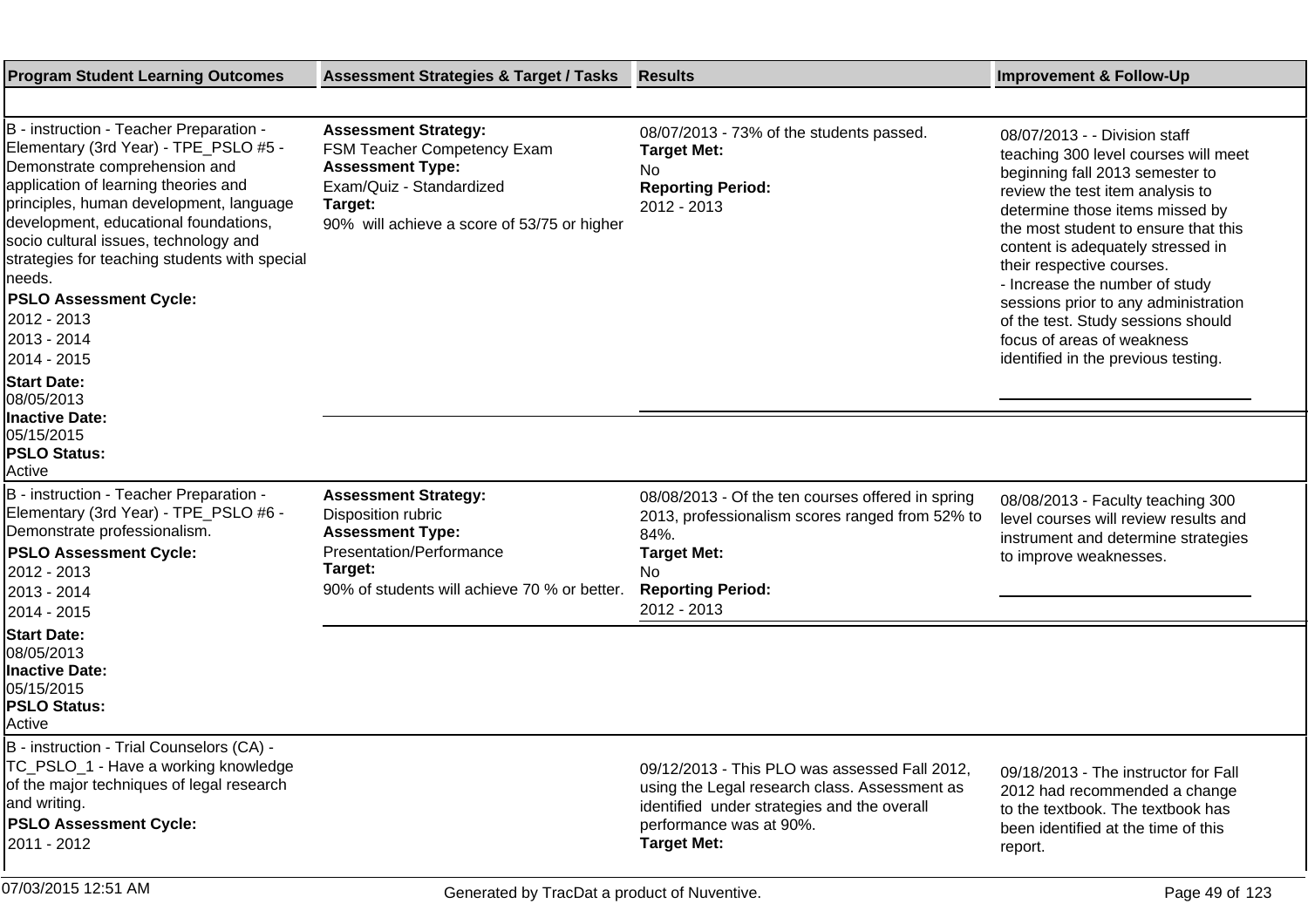| <b>Program Student Learning Outcomes</b>                                                                                                                                                                                          | <b>Assessment Strategies &amp; Target / Tasks</b> | <b>Results</b>                                                                                                                                                                                     | <b>Improvement &amp; Follow-Up</b>                                                                     |
|-----------------------------------------------------------------------------------------------------------------------------------------------------------------------------------------------------------------------------------|---------------------------------------------------|----------------------------------------------------------------------------------------------------------------------------------------------------------------------------------------------------|--------------------------------------------------------------------------------------------------------|
| 2012 - 2013<br>2013 - 2014<br><b>Start Date:</b><br>08/12/2012<br><b>Inactive Date:</b><br>05/18/2013                                                                                                                             |                                                   | Yes<br><b>Reporting Period:</b><br>2012 - 2013                                                                                                                                                     | 09/12/2013 - Maintain the same<br>target.                                                              |
| <b>PSLO Status:</b><br>Inactive                                                                                                                                                                                                   |                                                   |                                                                                                                                                                                                    |                                                                                                        |
| B - instruction - Trial Counselors (CA) -<br>TC_PSLO_2 - Describe how the FSM and<br>state rules of criminal law & procedure are<br>interpreted and applied<br><b>PSLO Assessment Cycle:</b><br>2014 - 2015<br><b>Start Date:</b> |                                                   | 09/12/2013 - The PLO was assessed in Fall 2012,<br>using Law 215 or Criminal law and the pass rate,<br>based on assessment strategies resulted in a 83%<br>pass rate.<br><b>Target Met:</b><br>Yes | 09/12/2013 - Maintain the same<br>target.                                                              |
| 01/12/2015<br><b>Inactive Date:</b>                                                                                                                                                                                               |                                                   | <b>Reporting Period:</b><br>2012 - 2013                                                                                                                                                            |                                                                                                        |
| 05/18/2015<br><b>PSLO Status:</b><br>Active                                                                                                                                                                                       |                                                   |                                                                                                                                                                                                    |                                                                                                        |
| B - instruction - Trial Counselors (CA) -<br>TC_PSLO_6 - Describe the processes of<br>comprehensive examination of problems of<br>proof and the rules of evidence.<br><b>PSLO Assessment Cycle:</b><br>2013 - 2014                |                                                   | 09/18/2013 - The outcome was assessed using<br>Law 228 or Evidence during Spring 2013. A total<br>of 15 students enrolled and 14 (93%) students<br>completed and passed the course.                |                                                                                                        |
| <b>Start Date:</b><br>01/12/2014<br><b>Inactive Date:</b><br>05/18/2014                                                                                                                                                           |                                                   | <b>Target Met:</b><br>Yes<br><b>Reporting Period:</b><br>2012 - 2013                                                                                                                               |                                                                                                        |
| <b>PSLO Status:</b><br>Inactive                                                                                                                                                                                                   |                                                   |                                                                                                                                                                                                    |                                                                                                        |
| B - instruction - Trial Counselors (CA) -<br>TC_PSLO_7 - Understand the constitution<br>of the FSM, its States and municipalities.<br><b>PSLO Assessment Cycle:</b>                                                               |                                                   | 09/18/2013 - This outcome was assessed during<br>Spring of 2013, using course (Law 232)<br>Constitutional Law. The assessed using tools                                                            | 09/18/2013 - A recommendation by<br>the instructor is to have two<br>semesters of legal research class |
| 2014 - 2015<br><b>Start Date:</b><br>01/12/2015<br>Inactive Date:                                                                                                                                                                 |                                                   | identified under assessment strategies. A total of<br>19 students enrolled and 17 students completed<br>and passed the course.<br><b>Target Met:</b>                                               | instead of one, prior to taking this<br>course. An additional<br>recommendation is to purchase a       |
| 07/03/2015 12:51 AM                                                                                                                                                                                                               | Generated by TracDat a product of Nuventive.      |                                                                                                                                                                                                    | Page 50 of 123                                                                                         |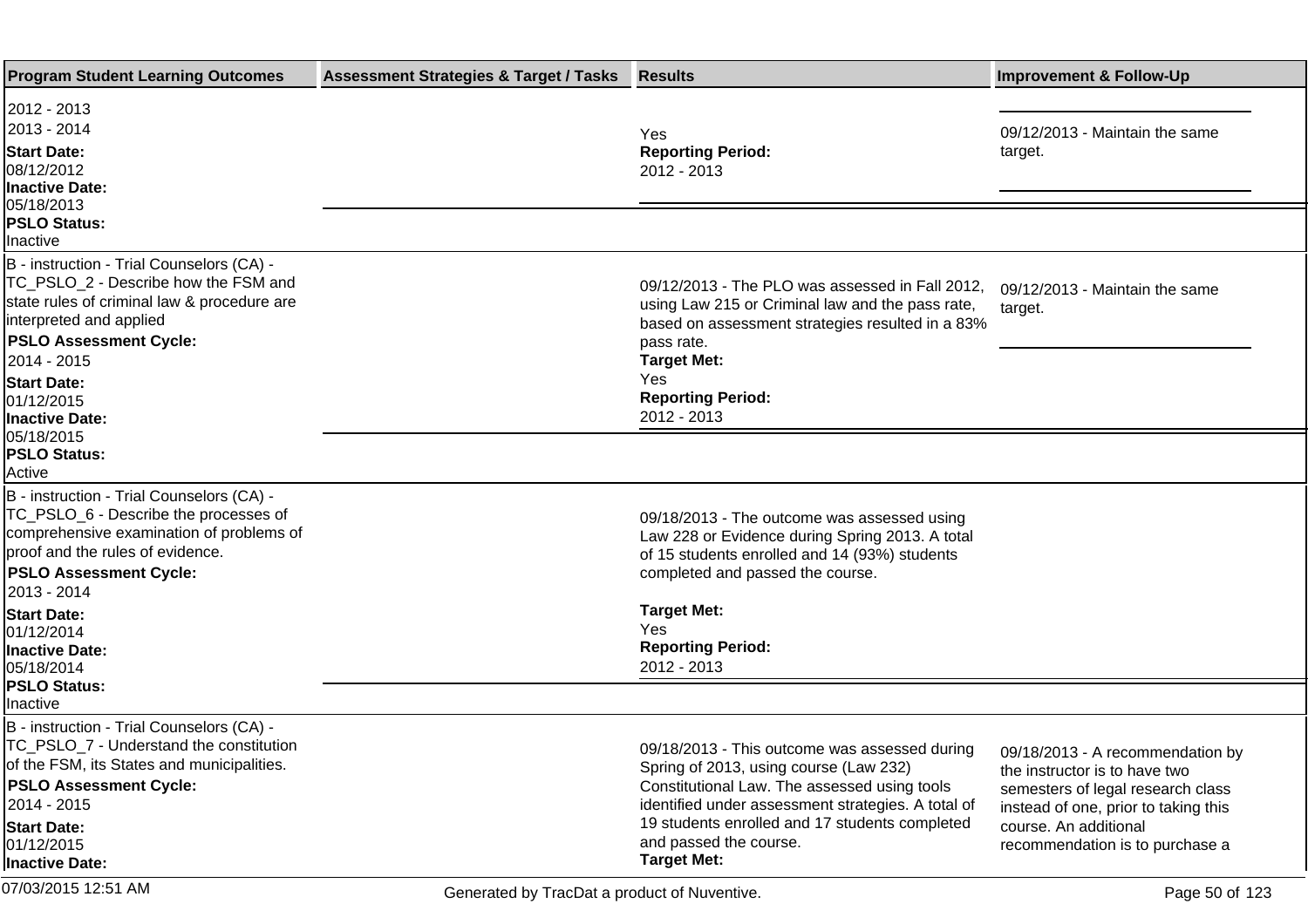| <b>Program Student Learning Outcomes</b>                                                                                                                                                                                                                                                                  | <b>Assessment Strategies &amp; Target / Tasks</b> | <b>Results</b>                                                                                                                                                                                                                                                                                                                                                                                    | <b>Improvement &amp; Follow-Up</b>                                                                                                                                                                                                                                                                                                                                                                                                                                                                                       |
|-----------------------------------------------------------------------------------------------------------------------------------------------------------------------------------------------------------------------------------------------------------------------------------------------------------|---------------------------------------------------|---------------------------------------------------------------------------------------------------------------------------------------------------------------------------------------------------------------------------------------------------------------------------------------------------------------------------------------------------------------------------------------------------|--------------------------------------------------------------------------------------------------------------------------------------------------------------------------------------------------------------------------------------------------------------------------------------------------------------------------------------------------------------------------------------------------------------------------------------------------------------------------------------------------------------------------|
| 05/14/2015<br><b>PSLO Status:</b><br>Active                                                                                                                                                                                                                                                               |                                                   | Yes<br><b>Reporting Period:</b><br>2012 - 2013                                                                                                                                                                                                                                                                                                                                                    | package through CALL.org, a<br>computer-assistant learning<br>program used by nearly every law<br>school in the United States. The<br>package costs around \$250.00/year.                                                                                                                                                                                                                                                                                                                                                |
| B - instruction - Trial Counselors (CA) -<br>TC_PSLO_9 - Describe and explain the<br><b>FSM and State real property laws.</b><br><b>PSLO Assessment Cycle:</b><br>2013 - 2014<br><b>Start Date:</b><br>01/15/2014<br>Inactive Date:<br>05/15/2014<br><b>PSLO Status:</b><br>Inactive                      |                                                   | 09/18/2013 - The outcome was assessed in<br>Spring 2013, using (Law 238) Real Property. A<br>total of 20 students enrolled in the course and they<br>were assessed, using the tools indicated as<br>assessment strategies. Out the 20m students, 18<br>students passed and completed the course.<br><b>Target Met:</b><br>Yes<br><b>Reporting Period:</b><br>2012 - 2013                          | 09/18/2013 - The course currently<br>does not have a textbook. There is<br>no recommendation for a textbook<br>at the moment. Part of the reason<br>why no recommendation has been<br>made can be attributed to the fact<br>that the course is taught by a<br>different instructor every semester.<br>Thus, there has not been any<br>consensus to a specific textbook. a<br>recommendation can be made to<br>address the need for a regular law<br>instructor who can also serve as the<br>coordinator for the program. |
| B - instruction - Trial Counselors (CA) -<br>TC_PSLO_10 - Practice actual supervised<br>pre-trial and trial skills in civil and criminal<br>cases.<br><b>PSLO Assessment Cycle:</b><br>2012 - 2013<br><b>Start Date:</b><br>08/12/2013<br>Inactive Date:<br>12/18/2013<br><b>PSLO Status:</b><br>Inactive |                                                   | 09/18/2013 - Summer 2012-Nine (9) students<br>enrolled and 7 students completed the course with<br>a 78% pass rate.<br>Summer 2013-Fourteen (14) students enrolled<br>and all completed the course at a 100% pass rate.<br><b>Target Met:</b><br>Yes<br><b>Reporting Period:</b><br>2012 - 2013<br>09/12/2013 - Students were assessed for both<br>Summers 2012 and 2013. Results indicated about | 09/18/2013 - That the course be<br>offered a regular semester other<br>than summer session and to also<br>serve as the capstone course for the<br>trial counselor program.                                                                                                                                                                                                                                                                                                                                               |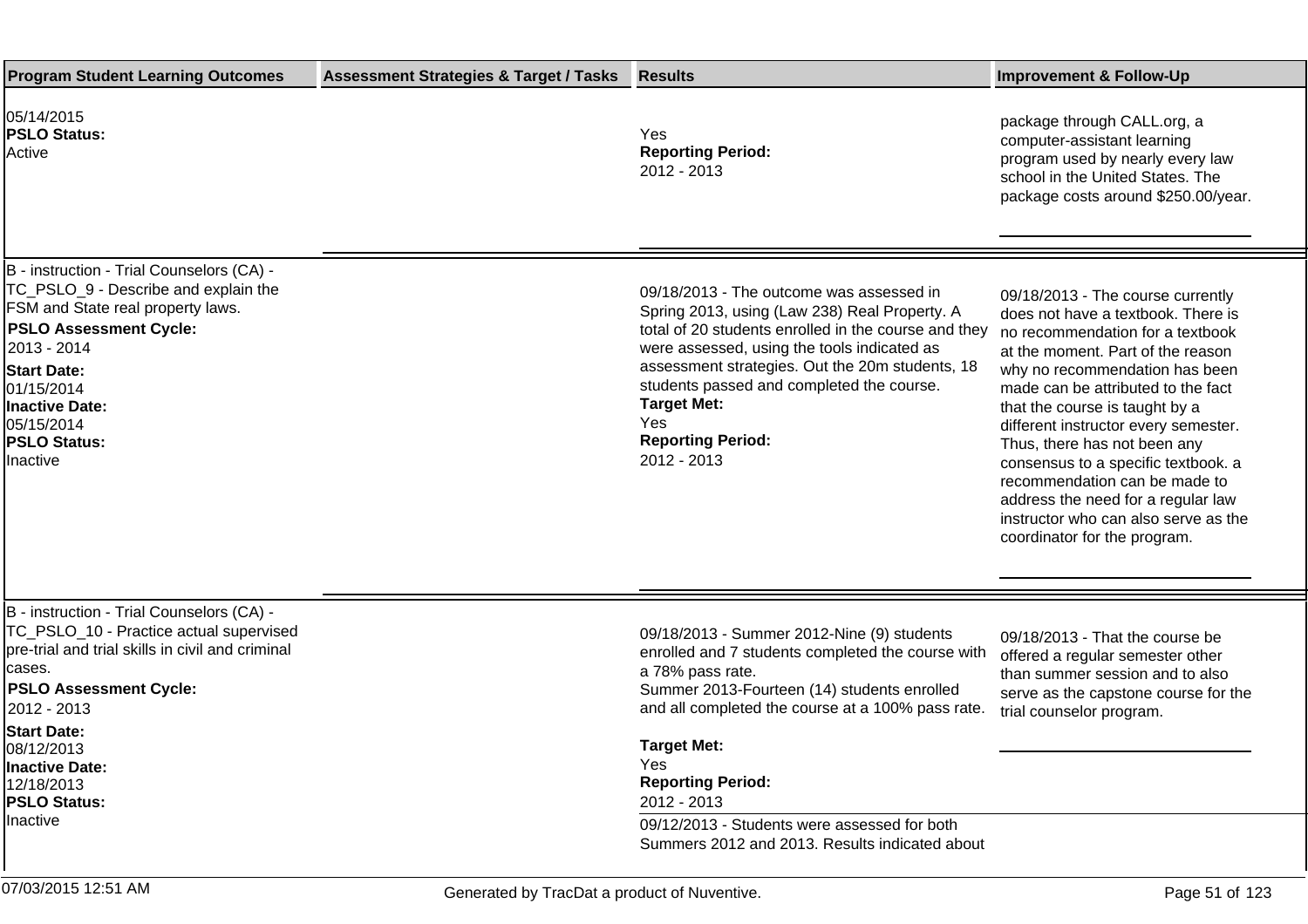| <b>Program Student Learning Outcomes</b>                                                                                                                                                                                                                                                                                                                                       | <b>Assessment Strategies &amp; Target / Tasks</b>                                                                                                                                                                                                              | <b>Results</b>                                                                                                                                                                                                                                                                                                                                                                                                                                                                                                                                                                                                                                                                                                                                                                                                                                                                                                       | <b>Improvement &amp; Follow-Up</b>                                                                                                                                                                                                                                                                                                                                                                                                                                                                                                                                                                                                                |
|--------------------------------------------------------------------------------------------------------------------------------------------------------------------------------------------------------------------------------------------------------------------------------------------------------------------------------------------------------------------------------|----------------------------------------------------------------------------------------------------------------------------------------------------------------------------------------------------------------------------------------------------------------|----------------------------------------------------------------------------------------------------------------------------------------------------------------------------------------------------------------------------------------------------------------------------------------------------------------------------------------------------------------------------------------------------------------------------------------------------------------------------------------------------------------------------------------------------------------------------------------------------------------------------------------------------------------------------------------------------------------------------------------------------------------------------------------------------------------------------------------------------------------------------------------------------------------------|---------------------------------------------------------------------------------------------------------------------------------------------------------------------------------------------------------------------------------------------------------------------------------------------------------------------------------------------------------------------------------------------------------------------------------------------------------------------------------------------------------------------------------------------------------------------------------------------------------------------------------------------------|
|                                                                                                                                                                                                                                                                                                                                                                                |                                                                                                                                                                                                                                                                | 75% passing rate. The target is met but has the<br>lowest passing rate compared to the other<br>outcomes, re<br><b>Target Met:</b><br>Yes<br><b>Reporting Period:</b><br>2012 - 2013                                                                                                                                                                                                                                                                                                                                                                                                                                                                                                                                                                                                                                                                                                                                 | 09/12/2013 - Offer the course during<br>a regular semester or have students<br>take only one course, which is this<br>course.                                                                                                                                                                                                                                                                                                                                                                                                                                                                                                                     |
| C - administrative - Business Office - BOUO<br>01 - Budget and Fund Certification - 80% of<br>obligating documents are processed as to<br>budget and fund certifications within 5<br>working days from date of receipt.<br><b>PSLO Assessment Cycle:</b><br>2012 - 2013<br><b>Start Date:</b><br>10/01/2012<br>Inactive Date:<br>09/30/2013<br><b>PSLO Status:</b><br>Inactive | <b>Assessment Strategy:</b><br>Maintain record of all obligating documents<br>(Purchase Order, Travel Authorization,<br>Contracts) providing information on date of<br>receipt and certifications.<br><b>Assessment Type:</b><br><b>Descriptive Statistics</b> | 10/30/2013 - Analysis for National Campus:<br>Sample size: 5% of the total Purchase Orders that<br>were certified:<br>Number of Days No %<br>W/in 5 days 258 92%<br>After 5 days 21 8%<br>Total 279 100%<br>Results/Analysis: The data from 5% sample size<br>provided that 92% were certified within 5 days and<br>8% were certified after five working days.<br>Analysis for State Campus:<br>Sample size: 60% of the total obligating<br>documents (purchase order, travel authorizations<br>and contracts) that were received for fund<br>certification were considered in determining<br>whether Business Office certifies obligating<br>documents within five working days.<br>Results/Analysis: Based on the analysis of data, it<br>indicated that 91% were certified within 5 days and<br>9% were certified after five working days<br><b>Target Met:</b><br>Yes<br><b>Reporting Period:</b><br>2012 - 2013 | 10/31/2013 - Business Office<br>exceeded the 80% criteria for<br>success in the certification of<br>obligating documents for both<br>national and state campuses. The<br>data showed that national campus<br>achieved 92% and state campus<br>achieved 91% in certifying purchase<br>order and other obligating<br>documents within 5 days. Business<br>Office will review the results for<br>three cycles. If the next two cycles<br>will again provide the same high<br>level of performance, we will<br>consider reducing the number of<br>days in the fund certification of<br>obligating documents from 5<br>working days to 4 working days. |
| C - administrative - Rusiness Office - ROUO Assessment Strategy:                                                                                                                                                                                                                                                                                                               |                                                                                                                                                                                                                                                                |                                                                                                                                                                                                                                                                                                                                                                                                                                                                                                                                                                                                                                                                                                                                                                                                                                                                                                                      |                                                                                                                                                                                                                                                                                                                                                                                                                                                                                                                                                                                                                                                   |

 $m$ ninistrative - Business Office - BOUO 02 - Processing of Payments to Vendors - 75% of check payments are ready for pick up by vendors after three weeks from the

**Assessment Strategy:**

Maintain record of requests for payments per fund to monitor date of receipt and

08/31/2012 - Based on the requests for payments from all fund type, only 64% of check payments were processed within the three – week period

07/04/2013 - The result of assessment at 64% is significantly lower compared with the 80%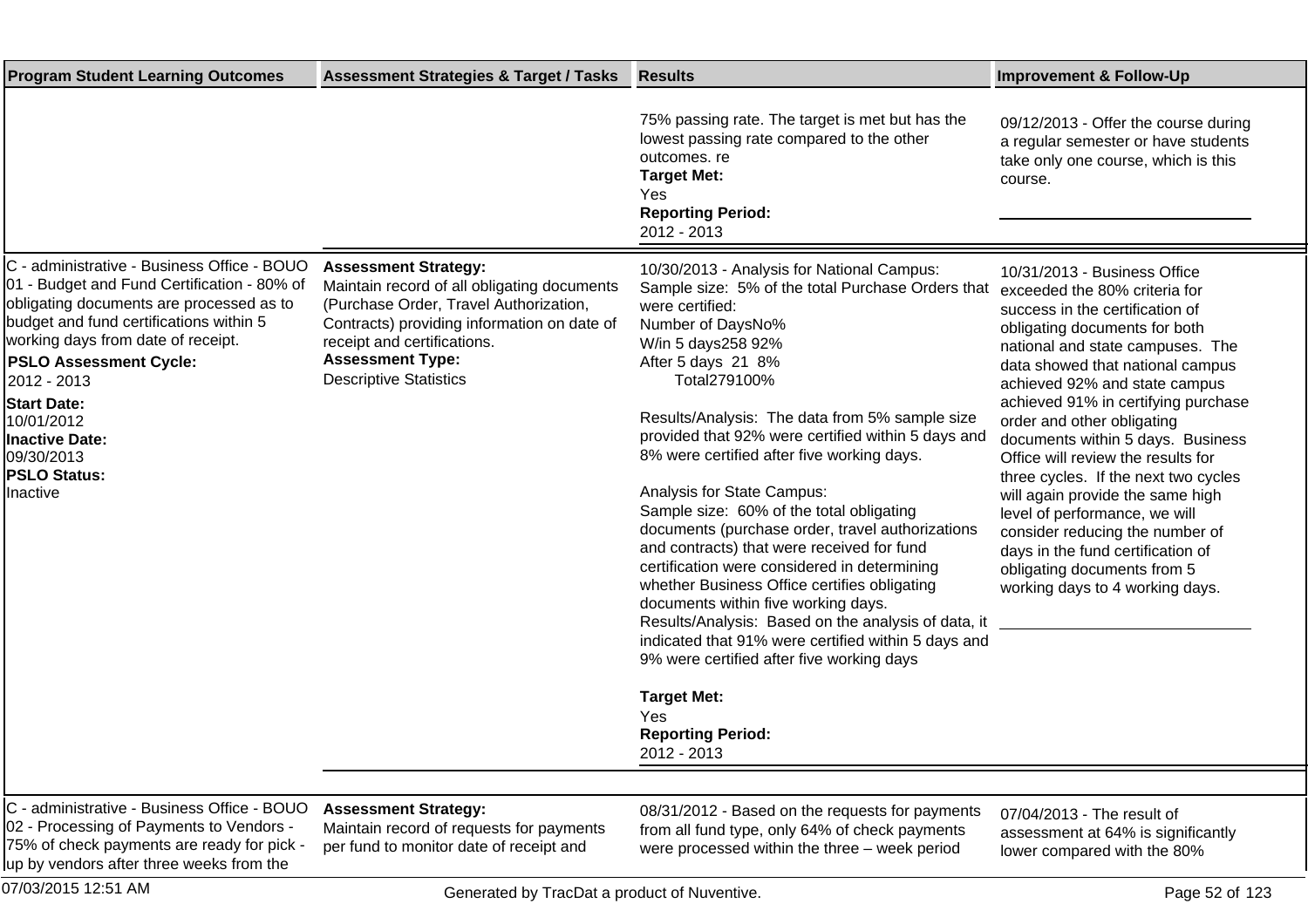| <b>Program Student Learning Outcomes</b>                                                                                                                                                               | <b>Assessment Strategies &amp; Target / Tasks</b>                                                                                                                                                                                   | <b>Results</b>                                                                                                                                                                         | <b>Improvement &amp; Follow-Up</b>                                                                                                                                                                                                                                                                                                                                                                                                                                                                                                                                                                                                                                                                                                                                                                                                                                                                                                                                                                                                                 |
|--------------------------------------------------------------------------------------------------------------------------------------------------------------------------------------------------------|-------------------------------------------------------------------------------------------------------------------------------------------------------------------------------------------------------------------------------------|----------------------------------------------------------------------------------------------------------------------------------------------------------------------------------------|----------------------------------------------------------------------------------------------------------------------------------------------------------------------------------------------------------------------------------------------------------------------------------------------------------------------------------------------------------------------------------------------------------------------------------------------------------------------------------------------------------------------------------------------------------------------------------------------------------------------------------------------------------------------------------------------------------------------------------------------------------------------------------------------------------------------------------------------------------------------------------------------------------------------------------------------------------------------------------------------------------------------------------------------------|
| submission of complete supporting<br>documents.<br><b>PSLO Assessment Cycle:</b><br>2012 - 2013<br><b>Start Date:</b><br>10/01/2012<br>Inactive Date:<br>09/30/2013<br><b>PSLO Status:</b><br>Inactive | completion.<br><b>Assessment Type:</b><br><b>Descriptive Statistics</b>                                                                                                                                                             | from the date that complete documents were<br>received by Business Office.<br><b>Target Met:</b><br>No<br><b>Reporting Period:</b><br>2012 - 2013                                      | criteria for success in the processing<br>of payments to vendors within the<br>three - week period. The primary<br>cause for not achieving the 80%<br>criteria for success was the<br>recommendation of the job audit to<br>remove one of the Accounts<br>Payable Accountant. Before the job<br>audit, there were two Accountants<br>handling the processing of<br>payments, one for the review of<br>supporting documents and<br>processing the accounts payable,<br>and the other one for the processing<br>of checks. Under the job audit, one<br>of the accountants was eliminated.<br>The elimination of one accountant<br>has significantly affected the<br>activities in processing payments to<br>vendors.<br>Business Office has articulated this<br>concern and the Vice - President for<br>Administrative Services has<br>supported to reinstate the position<br>as soon as possible. If the position<br>will be reinstated, Business Office is<br>confident that the desired level of<br>80% criteria for success will be<br>achieved. |
| C - administrative - Business Office - BOUO<br>03 - Payroll - 95% of payroll checks with<br>complete supporting documents are<br>processed and released to employees on<br>the scheduled payday.       | <b>Assessment Strategy:</b><br>Monitor total number of checks processed<br>per payday and determine the number of<br>checks paid on time to get the percentage of<br>checks that are processed and released on<br>scheduled payday. | 10/31/2013 - There were 14,758 payroll checks<br>that were processed and 97% or 14,307 payroll<br>checks were issued on or before the scheduled<br>payday<br><b>Target Met:</b><br>Yes | 10/31/2013 - The net result of 97%<br>performance exceeded the 95%<br>criteria for success that payroll<br>checks are processed and released<br>on or before the scheduled payday.<br>However, business office will take                                                                                                                                                                                                                                                                                                                                                                                                                                                                                                                                                                                                                                                                                                                                                                                                                           |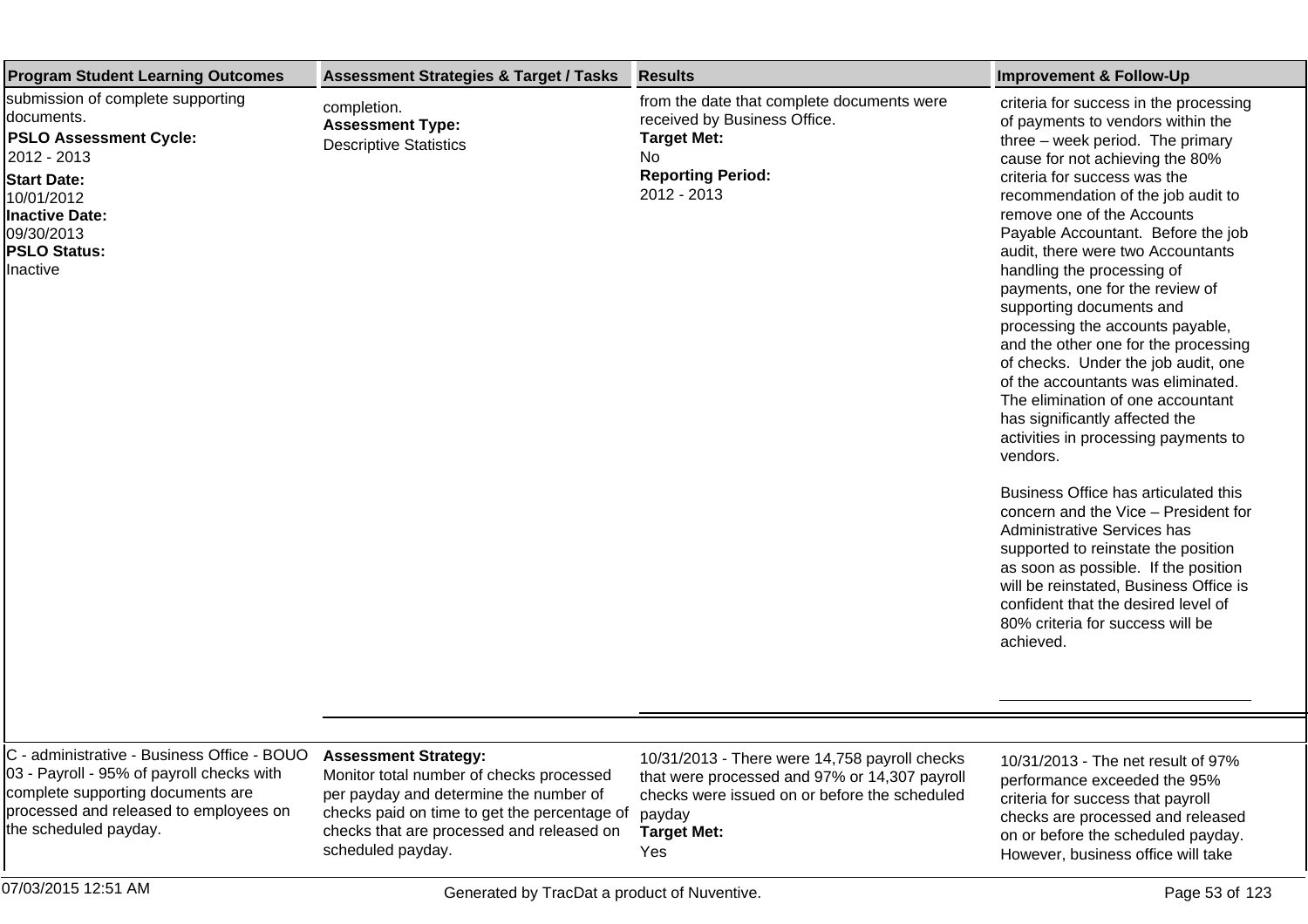| <b>Program Student Learning Outcomes</b>                                                                                                                                                                                                                                                                                                                                                                                                                                                                                             | <b>Assessment Strategies &amp; Target / Tasks</b>                                                                                                                                                                                                                                                                                                                                    | <b>Results</b>                                                                                                                                                                                                                                                                                                                                                                                                                                                                                                                                                                                                                                                                                                                                                                                                 | <b>Improvement &amp; Follow-Up</b>                                                                                                                                                                                                                                                                                                                                                                                                                                            |
|--------------------------------------------------------------------------------------------------------------------------------------------------------------------------------------------------------------------------------------------------------------------------------------------------------------------------------------------------------------------------------------------------------------------------------------------------------------------------------------------------------------------------------------|--------------------------------------------------------------------------------------------------------------------------------------------------------------------------------------------------------------------------------------------------------------------------------------------------------------------------------------------------------------------------------------|----------------------------------------------------------------------------------------------------------------------------------------------------------------------------------------------------------------------------------------------------------------------------------------------------------------------------------------------------------------------------------------------------------------------------------------------------------------------------------------------------------------------------------------------------------------------------------------------------------------------------------------------------------------------------------------------------------------------------------------------------------------------------------------------------------------|-------------------------------------------------------------------------------------------------------------------------------------------------------------------------------------------------------------------------------------------------------------------------------------------------------------------------------------------------------------------------------------------------------------------------------------------------------------------------------|
| <b>PSLO Assessment Cycle:</b><br>2012 - 2013<br><b>Start Date:</b><br>10/01/2012<br><b>Inactive Date:</b><br>09/30/2013                                                                                                                                                                                                                                                                                                                                                                                                              | <b>Assessment Type:</b><br><b>Descriptive Statistics</b>                                                                                                                                                                                                                                                                                                                             | <b>Reporting Period:</b><br>2012 - 2013                                                                                                                                                                                                                                                                                                                                                                                                                                                                                                                                                                                                                                                                                                                                                                        | the challenge of improving its<br>performance with respect to special<br>contract payroll checks which lower<br>by 3% from the 95% level.                                                                                                                                                                                                                                                                                                                                     |
| <b>PSLO Status:</b><br>Inactive                                                                                                                                                                                                                                                                                                                                                                                                                                                                                                      |                                                                                                                                                                                                                                                                                                                                                                                      |                                                                                                                                                                                                                                                                                                                                                                                                                                                                                                                                                                                                                                                                                                                                                                                                                |                                                                                                                                                                                                                                                                                                                                                                                                                                                                               |
| C - administrative - Business Office - BOUO<br>04 - Fair Presentation of Financial<br>Statements - The audit report provides the<br>fair presentation of the financial statements,<br>and completed before the June 30 deadline.<br><b>PSLO Assessment Cycle:</b><br>2012 - 2013<br><b>Start Date:</b><br>10/01/2012                                                                                                                                                                                                                 | <b>Assessment Strategy:</b><br>Complete the audit report within nine<br>months, on or before June 30 from the end<br>of the fiscal year on September 30, with the<br>auditor's opinion that the college's financial<br>statements are fairly presented.<br><b>Assessment Type:</b><br>Internal Audit/Report                                                                          | 10/30/2013 - Completed the 2012 financial and<br>single audit report on June 12, 2013 with an<br>unqualified opinion that the college's financial<br>statements are fairly presented.<br><b>Target Met:</b><br>Yes<br><b>Reporting Period:</b><br>2012 - 2013                                                                                                                                                                                                                                                                                                                                                                                                                                                                                                                                                  | 10/30/2013 - To address the audit<br>findings on fixed assets by<br>conducting physical count of and<br>reconciliation with asset records,<br>and strengthening internal control<br>on the movements and disposal of<br>fixed assets.                                                                                                                                                                                                                                         |
| <b>Inactive Date:</b><br>09/30/2013<br><b>PSLO Status:</b><br>Inactive                                                                                                                                                                                                                                                                                                                                                                                                                                                               |                                                                                                                                                                                                                                                                                                                                                                                      |                                                                                                                                                                                                                                                                                                                                                                                                                                                                                                                                                                                                                                                                                                                                                                                                                |                                                                                                                                                                                                                                                                                                                                                                                                                                                                               |
| C - administrative - Business Office - BOUO<br>05 - Students' Financial Records - Updated<br>balances of students' accounts are posted<br>and updated within five working days after<br>the final enrollment list is received from<br>OARR, and refund checks to students are<br>issued within fourteen days from the date<br>that the credit balance was established.<br><b>PSLO Assessment Cycle:</b><br>2012 - 2013<br><b>Start Date:</b><br>10/01/2012<br><b>Inactive Date:</b><br>09/30/2013<br><b>PSLO Status:</b><br>Inactive | <b>Assessment Strategy:</b><br>Analyze the dates that transactions are<br>posted in the SIS by determining the total<br>number of transactions, and the number of<br>transactions that are posted within five<br>working days after the final enrollment list is<br>received from OARR to get the desired<br>percentage.<br><b>Assessment Type:</b><br><b>Descriptive Statistics</b> | 10/31/2013 - Sample size: Total number of<br>transactions (charges) posted in Student<br>Information System (SIS) was 7,478, consisting of<br>the following:<br><b>Fall 2012</b><br>- 3,218 transactions<br>- 2,850 transactions<br>Spring 2013<br>Summer 2013<br>- 1,410 transactions<br>Total<br>7,478<br>Results/Analysis: Based on the table below, it<br>indicated that there are 6,743 transactions out of<br>the total 7,478 transactions or 90% were posted in<br>the students' records within 5 days from the time<br>that business office received the enrollment list<br>from admissions and records. It was noted that the<br>remaining 10% were not posted within the five -<br>day period due to adjustments, withdrawals or<br>dropping of subjects and other changes affecting<br>the charges. | 10/31/2013 - The data concluded<br>that 90% of students can access via<br>online an updated record of their<br>account. However, the timeliness<br>on how soon can business office<br>start entering the data is primarily<br>dependent from the receipt of the<br>final enrollment list from admissions<br>and records. The Business Office<br>will target an increment of 2% or a<br>92% level of success or at least<br>maintain the 90% level in the next<br>fiscal year. |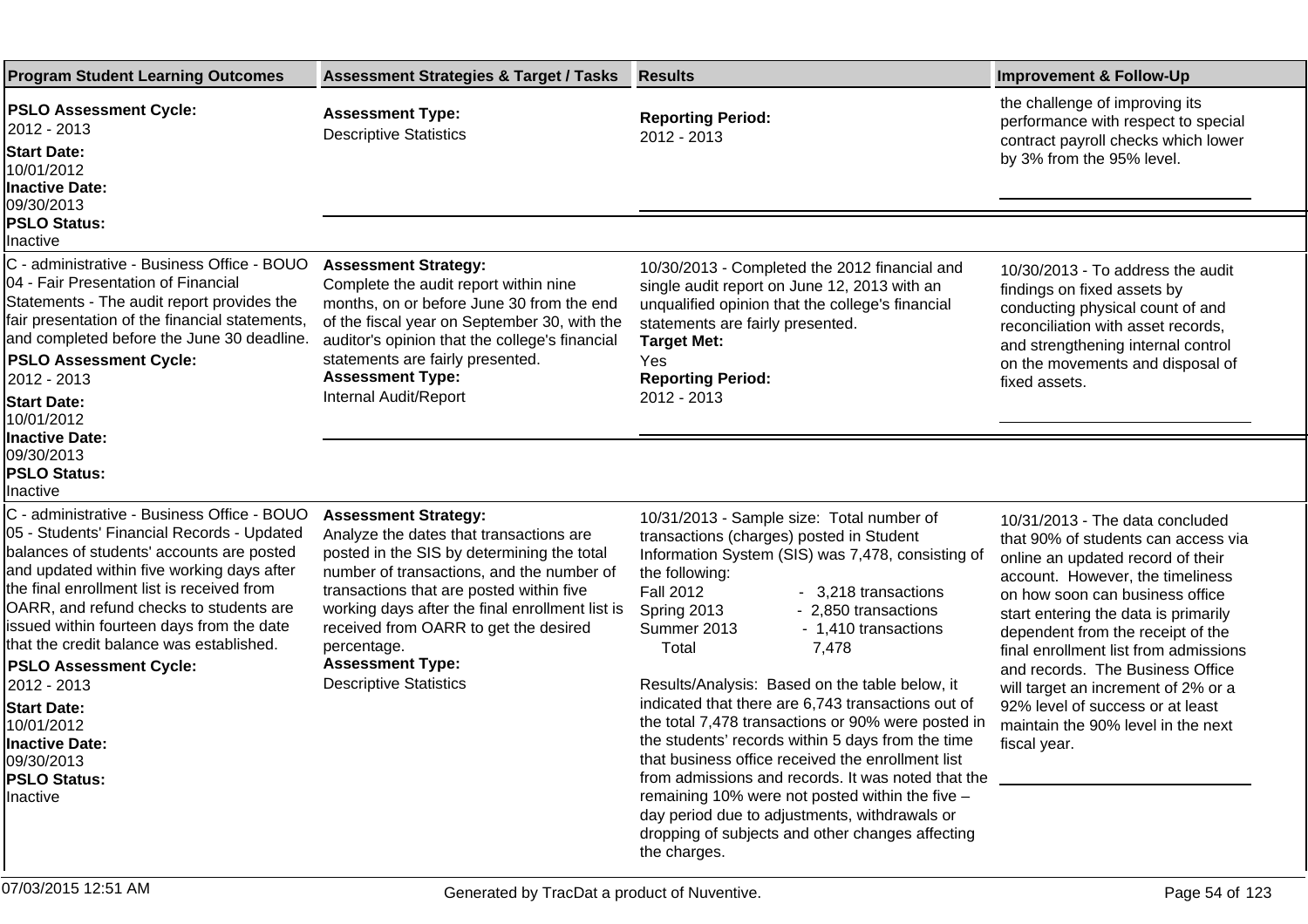| <b>Program Student Learning Outcomes</b>                                                                                                                                                                                                                               | <b>Assessment Strategies &amp; Target / Tasks</b>                                                                                                                    | <b>Results</b>                                                                                                                                                                                                                                                                                                                                    | <b>Improvement &amp; Follow-Up</b>                                                                                                                                                                                         |
|------------------------------------------------------------------------------------------------------------------------------------------------------------------------------------------------------------------------------------------------------------------------|----------------------------------------------------------------------------------------------------------------------------------------------------------------------|---------------------------------------------------------------------------------------------------------------------------------------------------------------------------------------------------------------------------------------------------------------------------------------------------------------------------------------------------|----------------------------------------------------------------------------------------------------------------------------------------------------------------------------------------------------------------------------|
|                                                                                                                                                                                                                                                                        |                                                                                                                                                                      | <b>Target Met:</b><br>Yes<br><b>Reporting Period:</b><br>2012 - 2013                                                                                                                                                                                                                                                                              |                                                                                                                                                                                                                            |
|                                                                                                                                                                                                                                                                        |                                                                                                                                                                      |                                                                                                                                                                                                                                                                                                                                                   |                                                                                                                                                                                                                            |
| C - administrative - Business Office - BSUO<br>13 - Quality of Services at Bookstore - 80%<br>of students are satisfied with the services<br>provided by bookstore at all campuses.<br><b>PSLO Assessment Cycle:</b><br>2012 - 2013<br><b>Start Date:</b>              | <b>Assessment Strategy:</b><br>Conduct random survey to determine the<br>satisfactory rating on the services of<br>bookstore.<br><b>Assessment Type:</b><br>Survey   | 10/31/2013 - Based on the survey, the bookstore<br>performs a satisfactory level of above average<br>wherein 85% are satisfied with the bookstore<br>services.<br><b>Target Met:</b><br>Yes<br><b>Reporting Period:</b><br>2012 - 2013                                                                                                            | 10/31/2013 - To maintain the<br>existing above average satisfactory<br>level and increase the percentage of<br>students that will be satisfied with<br>the bookstore services to 90%.                                      |
| 10/01/2012<br><b>Inactive Date:</b><br>09/30/2013<br><b>PSLO Status:</b><br>Inactive                                                                                                                                                                                   |                                                                                                                                                                      |                                                                                                                                                                                                                                                                                                                                                   |                                                                                                                                                                                                                            |
| C - administrative - Business Office - DHUO<br>23 - Services at Dining Hall - 80% of<br>patrons are satisfied with the services at<br>dining hall.<br><b>PSLO Assessment Cycle:</b><br>2012 - 2013<br><b>Start Date:</b><br>10/01/2012<br>Inactive Date:<br>09/30/2013 | <b>Assessment Strategy:</b><br>Conduct random survey to determine the<br>satisfactory rating of the services at dining<br>hall.<br><b>Assessment Type:</b><br>Survey | 10/31/2013 - Formal survey has not been<br>conducted. However, no serious complaints were<br>received from students, faculty and staffs. Dining<br>hall was able to provide three meals to students,<br>faculty and staffs particularly to dormitory students<br>on time.<br><b>Target Met:</b><br>Yes<br><b>Reporting Period:</b><br>2012 - 2013 | 10/31/2013 - To conduct a formal<br>survey to document the satisfactory<br>level of dining hall services in 2014.                                                                                                          |
| <b>PSLO Status:</b><br>Inactive                                                                                                                                                                                                                                        |                                                                                                                                                                      |                                                                                                                                                                                                                                                                                                                                                   |                                                                                                                                                                                                                            |
| C - administrative - Dean Chuuk Campus -<br>CCA2 - Increase student participation in the<br>development of college policies and<br>procedures.<br><b>PSLO Assessment Cycle:</b><br>2012 - 2013<br><b>Start Date:</b><br>10/01/2012<br><b>Inactive Date:</b>            | <b>Assessment Strategy:</b><br>Have student representatives participate on<br><b>Campus Management Council</b><br>Target:<br>60%                                     | 09/15/2013 - 43%. Minutes of Management<br>Council meetings will show that students have<br>representatives participated in MC meetings.<br><b>Target Met:</b><br>No.<br><b>Reporting Period:</b><br>2012 - 2013                                                                                                                                  | 10/19/2013 - Students participation<br>in the Management Council<br>meetings need to be at least 60% of<br>the time. They also need to actually<br>participate in the deliberation, not<br>simply present in the meetings. |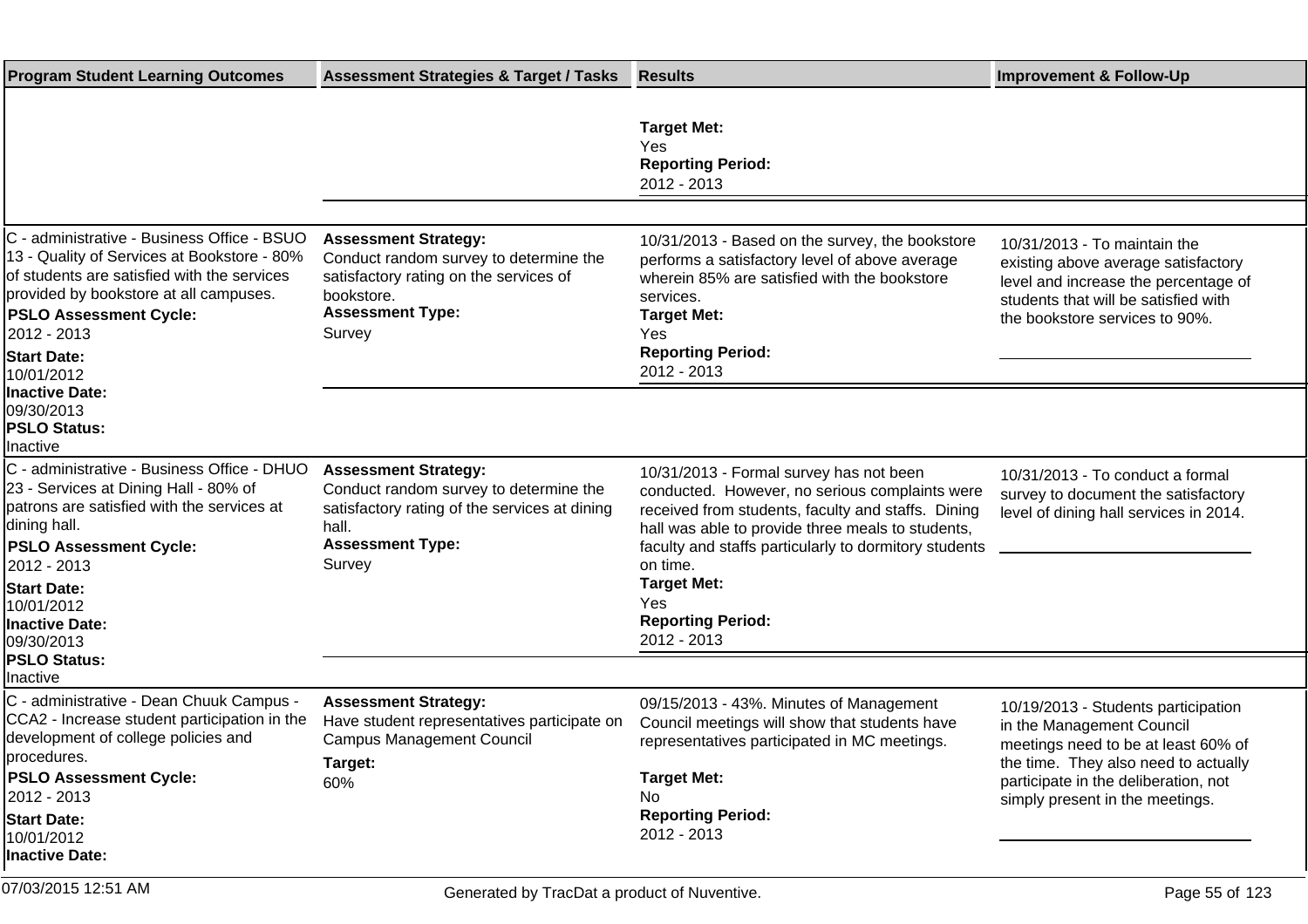| <b>Program Student Learning Outcomes</b>                                                                                                                                                                                                                                  | <b>Assessment Strategies &amp; Target / Tasks</b>                                                                                                | <b>Results</b>                                                                                                                                                                                                                                                    | <b>Improvement &amp; Follow-Up</b>                                                                                                                                                                                                                                                                                                                                                          |
|---------------------------------------------------------------------------------------------------------------------------------------------------------------------------------------------------------------------------------------------------------------------------|--------------------------------------------------------------------------------------------------------------------------------------------------|-------------------------------------------------------------------------------------------------------------------------------------------------------------------------------------------------------------------------------------------------------------------|---------------------------------------------------------------------------------------------------------------------------------------------------------------------------------------------------------------------------------------------------------------------------------------------------------------------------------------------------------------------------------------------|
| 09/30/2013<br><b>PSLO Status:</b><br>Inactive                                                                                                                                                                                                                             |                                                                                                                                                  |                                                                                                                                                                                                                                                                   | 10/10/2013 - The SBA needs to<br>participate in more MC meetings<br>and be more proactive in the<br>discussions in order to actively<br>participate in the development of<br>college policies and procedures.                                                                                                                                                                               |
|                                                                                                                                                                                                                                                                           | <b>Assessment Strategy:</b><br>Have Student Body Association (SBA) elect<br>officials and organized.<br>Target:<br>80%                           | 10/01/2013 - 80%. The SBA officials were elected<br>and their pictures can be accessed on the Wiki.<br>Minutes of SBA meetings will show SBA<br>participation in development of policies.<br><b>Target Met:</b><br>Yes<br><b>Reporting Period:</b><br>2012 - 2013 | 10/19/2013 - The SBA meeting<br>minutes should show more<br>participation of the SBA members in<br>their meetings. Minutes should<br>show more proactive discussion on<br>issues and policies related to<br>learning rather than on social<br>activities or functions.<br>10/10/2013 - The SBA minutes need<br>to show at least 50% of members<br>participated in discussions on<br>issues. |
|                                                                                                                                                                                                                                                                           |                                                                                                                                                  |                                                                                                                                                                                                                                                                   |                                                                                                                                                                                                                                                                                                                                                                                             |
| C - administrative - Dean Chuuk Campus -<br>CCA1 - Promote faculty and staff<br>involvement in college committees.<br><b>PSLO Assessment Cycle:</b><br>2012 - 2013<br><b>Start Date:</b><br>10/01/2012<br>Inactive Date:<br>09/30/2013<br><b>PSLO Status:</b><br>Inactive | <b>Assessment Strategy:</b><br>Have members from Chuuk Campus serve<br>on all the College-wide Committees.<br>Target:<br>Establish baseline data | 10/08/2013 - There are representatives from<br>Chuuk Campus on all college-wide committees.<br>Their names and e-mail addresses can be<br>accessed on the Wiki.<br><b>Target Met:</b><br>Yes<br><b>Reporting Period:</b><br>2012 - 2013                           | 10/19/2013 - Committee meeting<br>minutes will show Chuuk campus<br>members attendance up to 80% on<br>all committees. Meeting minutes will<br>also show their active and<br>productive participation in the<br>discussions.<br>10/10/2013 - In 12/13 the focus was<br>just on assigning members to<br>committees in 13/14 we need to<br>shift to attendance and quality of                 |
| 07/03/2015 12:51 AM                                                                                                                                                                                                                                                       | Generated by TracDat a product of Nuventive.                                                                                                     |                                                                                                                                                                                                                                                                   | Page 56 of 123                                                                                                                                                                                                                                                                                                                                                                              |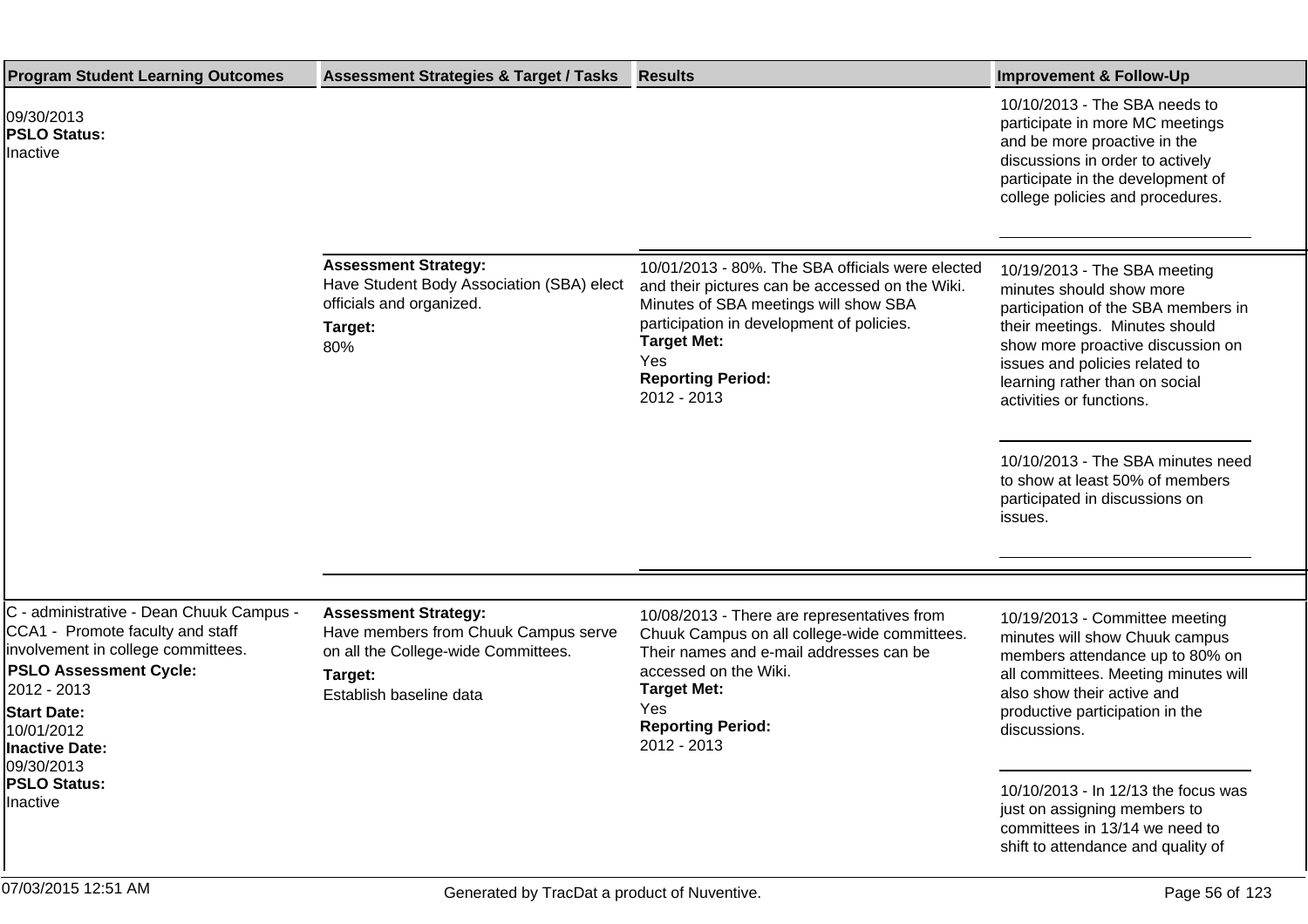| <b>Program Student Learning Outcomes</b>                                                                                                                                                                                                                                                                                                                         | <b>Assessment Strategies &amp; Target / Tasks</b>                                                                                                                                                                                                                                                                     | <b>Results</b>                                                                                                                                                                                                                                                                                                     | <b>Improvement &amp; Follow-Up</b>                                                                                                                                                                                  |
|------------------------------------------------------------------------------------------------------------------------------------------------------------------------------------------------------------------------------------------------------------------------------------------------------------------------------------------------------------------|-----------------------------------------------------------------------------------------------------------------------------------------------------------------------------------------------------------------------------------------------------------------------------------------------------------------------|--------------------------------------------------------------------------------------------------------------------------------------------------------------------------------------------------------------------------------------------------------------------------------------------------------------------|---------------------------------------------------------------------------------------------------------------------------------------------------------------------------------------------------------------------|
|                                                                                                                                                                                                                                                                                                                                                                  |                                                                                                                                                                                                                                                                                                                       |                                                                                                                                                                                                                                                                                                                    | participation.                                                                                                                                                                                                      |
|                                                                                                                                                                                                                                                                                                                                                                  |                                                                                                                                                                                                                                                                                                                       |                                                                                                                                                                                                                                                                                                                    |                                                                                                                                                                                                                     |
|                                                                                                                                                                                                                                                                                                                                                                  |                                                                                                                                                                                                                                                                                                                       |                                                                                                                                                                                                                                                                                                                    |                                                                                                                                                                                                                     |
| C - administrative - Dean Chuuk Campus -<br>CCI1 - Instructional Services intends to<br>accomplish all four dimensions of learning<br>to prepare students for workplace readiness<br>and general skills, content knowledge, "soft<br>skills" or non-cognitive and student<br>engagement with their own learning.<br><b>PSLO Assessment Cycle:</b><br>2012 - 2013 | <b>Assessment Strategy:</b><br>Pre-testing and post testing, assignments,<br>quizzes, tests and essays to be done by<br>students over the semester period.<br>Assignments, quizzes all contribute to the<br>final grade but with different percentages.<br><b>Assessment Type:</b><br>Exam/Quiz - Pre-Post<br>Target: | 10/19/2013 - 66% of students enrolled during SY<br>2012 to 2013 (Fall 12, Spring & Summer 13)<br>earned a C or better in their classes. 1825 of<br>2764 enrollees earned a C or better.<br><b>Target Met:</b><br>Yes<br><b>Reporting Period:</b><br>2012 - 2013<br>10/01/2013 - 14.56 % of the 103 courses offered | 10/19/2013 - The passing<br>percentage should be raised to at<br>least 70%.<br>10/19/2013 - This can be used as                                                                                                     |
| <b>Start Date:</b><br>10/01/2012<br>Inactive Date:<br>09/30/2013<br><b>PSLO Status:</b><br>Inactive                                                                                                                                                                                                                                                              | At least 50 % of participants will pass.                                                                                                                                                                                                                                                                              | during 2012-2013 SY had less than 50% of the<br>students enrolled passed with a C or better grade.<br><b>Target Met:</b><br>Yes<br><b>Reporting Period:</b><br>2012 - 2013                                                                                                                                         | baseline data; however, it will be<br>better if the number of courses is<br>reduced to at most 10%.                                                                                                                 |
|                                                                                                                                                                                                                                                                                                                                                                  |                                                                                                                                                                                                                                                                                                                       |                                                                                                                                                                                                                                                                                                                    |                                                                                                                                                                                                                     |
| C - administrative - Dean Chuuk Campus -<br>CCA3 - Develop and implement a plan that<br>promotes a healthy learning environment.                                                                                                                                                                                                                                 | <b>Assessment Strategy:</b><br>Designate or provide a study area for<br>students' use.                                                                                                                                                                                                                                | 10/08/2013 - 100%. There is a room now<br>designated to be used for group studies, tutoring<br>and other learning related activities.                                                                                                                                                                              | 10/19/2013 - The room needs to be<br>maintained with an environment<br>conducive to learning.                                                                                                                       |
| <b>PSLO Assessment Cycle:</b><br>2012 - 2013                                                                                                                                                                                                                                                                                                                     | Target:<br>Have at least one (1) room designated for                                                                                                                                                                                                                                                                  | <b>Target Met:</b><br>Yes                                                                                                                                                                                                                                                                                          |                                                                                                                                                                                                                     |
| <b>Start Date:</b><br>10/01/2012                                                                                                                                                                                                                                                                                                                                 | students to use for group discussion or for<br>tutors to help them with their lessons.                                                                                                                                                                                                                                | <b>Reporting Period:</b><br>2012 - 2013                                                                                                                                                                                                                                                                            |                                                                                                                                                                                                                     |
| <b>Inactive Date:</b><br>09/30/2013<br><b>PSLO Status:</b><br>Inactive                                                                                                                                                                                                                                                                                           |                                                                                                                                                                                                                                                                                                                       |                                                                                                                                                                                                                                                                                                                    |                                                                                                                                                                                                                     |
| C - administrative - Dean Chuuk Campus -<br>CCSS1 - The Student Services Division will<br>work to increase the enrollment and<br>retention rate at Chuuk Campus.<br><b>PSLO Assessment Cycle:</b><br>2012 - 2013<br><b>Start Date:</b>                                                                                                                           | <b>Assessment Strategy:</b><br>three indicators:<br>1) Students use of tutorial services,<br>2) Effectiveness of tutorial services, and<br>3) Students satisfaction of tutorial services.<br>Target:                                                                                                                  | 10/01/2013 - The assessment results tell us that<br>To assess our tutorial services we looked at tutorial services alone does not influence student<br>retention thereby cannot increase enrollment by<br>itself.<br><b>Target Met:</b><br>No.<br><b>Reporting Period:</b>                                         | 10/19/2013 - The Student Services<br>Division will look at other methods to<br>use to increase enrollment and<br>retention rate at the Chuuk campus<br>such as aggressive recruitment at<br>the local high schools. |
| 07/03/2015 12:51 AM                                                                                                                                                                                                                                                                                                                                              | Generated by TracDat a product of Nuventive.                                                                                                                                                                                                                                                                          |                                                                                                                                                                                                                                                                                                                    | Page 57 of 123                                                                                                                                                                                                      |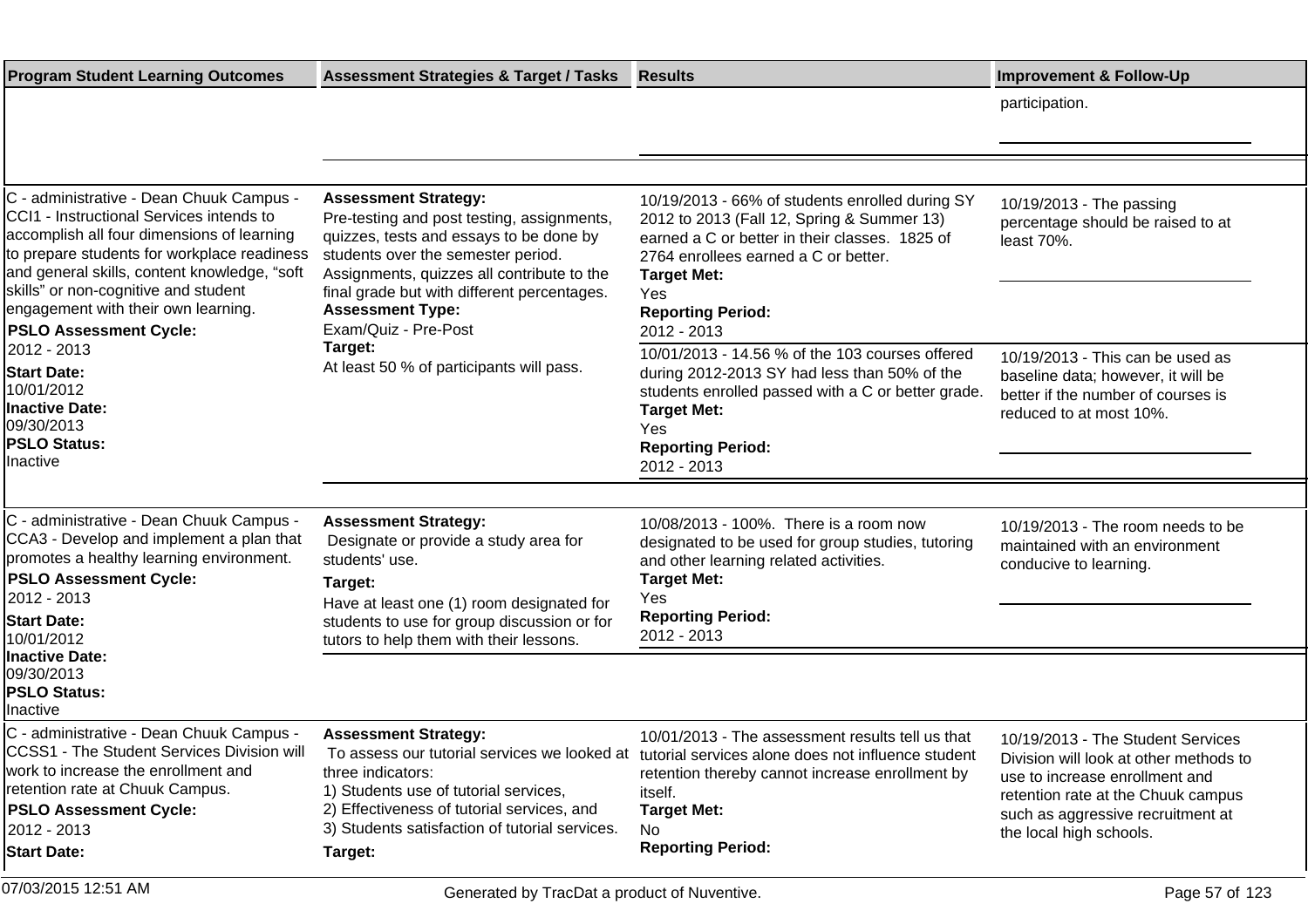| <b>Program Student Learning Outcomes</b>                                                                                                                                                                                                                                                                                                   | <b>Assessment Strategies &amp; Target / Tasks</b>                                                                                                                                                                                                                                                                                                                                                      | <b>Results</b>                                                                                                                                                                                                                                                                                                                                                                                                                               | <b>Improvement &amp; Follow-Up</b>                                                                                                                                                                                                                                                                                                                                                                                            |
|--------------------------------------------------------------------------------------------------------------------------------------------------------------------------------------------------------------------------------------------------------------------------------------------------------------------------------------------|--------------------------------------------------------------------------------------------------------------------------------------------------------------------------------------------------------------------------------------------------------------------------------------------------------------------------------------------------------------------------------------------------------|----------------------------------------------------------------------------------------------------------------------------------------------------------------------------------------------------------------------------------------------------------------------------------------------------------------------------------------------------------------------------------------------------------------------------------------------|-------------------------------------------------------------------------------------------------------------------------------------------------------------------------------------------------------------------------------------------------------------------------------------------------------------------------------------------------------------------------------------------------------------------------------|
| 10/01/2012<br><b>Inactive Date:</b>                                                                                                                                                                                                                                                                                                        | 5% increase                                                                                                                                                                                                                                                                                                                                                                                            | 2012 - 2013                                                                                                                                                                                                                                                                                                                                                                                                                                  |                                                                                                                                                                                                                                                                                                                                                                                                                               |
| 09/30/2013<br><b>PSLO Status:</b><br>Inactive                                                                                                                                                                                                                                                                                              |                                                                                                                                                                                                                                                                                                                                                                                                        |                                                                                                                                                                                                                                                                                                                                                                                                                                              |                                                                                                                                                                                                                                                                                                                                                                                                                               |
| C - administrative - Dean Chuuk Campus -<br>CCSS2 - The Student Services (SS) will<br>continue to ensure and provide quality<br>customer services to the students and<br>community.<br><b>PSLO Assessment Cycle:</b><br>2012 - 2013<br><b>Start Date:</b><br>10/01/2012<br>Inactive Date:<br>09/30/2013<br><b>PSLO Status:</b><br>Inactive | <b>Assessment Strategy:</b><br>To see the effectiveness of the Student<br>Services Coordinator (SSC) we focused on<br>measuring leadership behaviors in 2010 and<br>again in 2012. Then we classified these<br>behaviors and ran a statistical analysis to<br>see their effect on program effectiveness<br>and student satisfaction with student<br>services.<br>Target:<br>5% increased satisfaction. | 10/01/2013 - The regression found 3 variables that<br>predict student satisfaction.<br>Listed are the following from most important to<br>less important:<br>1) Counseling Staff care about students as<br>individuals.<br>2) Students use of our services.<br>3) Financial Aid awards are announced to<br>students in time to be helpful in college planning.<br><b>Target Met:</b><br><b>No</b><br><b>Reporting Period:</b><br>2012 - 2013 | 10/19/2013 - These are needed in<br>order to improve services by the SS<br>division, and increase student<br>satisfaction with the services.<br>1. Customer service training for<br>staff.<br>2. Identify concerns/needs of staffs<br>and submit for action to<br>management council<br>each month.<br>3. Held students general assembly<br>once a month<br>4. Coordinated in-house<br>training/mini-workshops for the staff. |
|                                                                                                                                                                                                                                                                                                                                            |                                                                                                                                                                                                                                                                                                                                                                                                        |                                                                                                                                                                                                                                                                                                                                                                                                                                              |                                                                                                                                                                                                                                                                                                                                                                                                                               |
| C - administrative - Dean Kosrae Campus -<br>KCA-1 Adequate facilities and safety -<br>Reduce complaints by students, parents,<br>and staff on campus environment and<br>safety.<br><b>PSLO Assessment Cycle:</b><br>2012 - 2013                                                                                                           | <b>Assessment Strategy:</b><br>Security officer keeps the campus safe and<br>orderly 24/7.<br><b>Assessment Type:</b><br><b>Descriptive Statistics</b><br>Target:                                                                                                                                                                                                                                      | 09/18/2013 - Hired four security officers to provide<br>safety and security service 24 hours for seven<br>days a week. Weekend duties were conducted by<br>the same officers by which overtime rate was<br>used.<br><b>Target Met:</b><br>No                                                                                                                                                                                                 | 10/27/2013 - Hired one special<br>contract security officer on October<br>26 and extended since March 26 to<br>September 2014.                                                                                                                                                                                                                                                                                                |
| <b>Start Date:</b><br>08/24/2012<br><b>Inactive Date:</b><br>08/16/2013<br> PSLO Status:<br>Inactive                                                                                                                                                                                                                                       | 100                                                                                                                                                                                                                                                                                                                                                                                                    | <b>Reporting Period:</b><br>2012 - 2013                                                                                                                                                                                                                                                                                                                                                                                                      | 10/02/2013 - Hire a fifth officer to<br>allow 80 hours work week for each<br>employee to avoid use of overtime.                                                                                                                                                                                                                                                                                                               |
| C - administrative - Dean Kosrae Campus -                                                                                                                                                                                                                                                                                                  | <b>Assessment Strategy:</b>                                                                                                                                                                                                                                                                                                                                                                            | 09/11/2013 - The maintenance and security                                                                                                                                                                                                                                                                                                                                                                                                    | 10/02/2013 - Continue to submit                                                                                                                                                                                                                                                                                                                                                                                               |
| KCA-2 Preventive Maintenance -<br>Maintenance activities will be based on the<br>KC Preventive Maintenance Plan.                                                                                                                                                                                                                           | Following schedules on ground, building,<br>vehicles and equipment maintenance.                                                                                                                                                                                                                                                                                                                        | division submitted twelve reports on ground,<br>equipment, and facility maintenance.                                                                                                                                                                                                                                                                                                                                                         | reports and include extent of<br>performance about each activity.                                                                                                                                                                                                                                                                                                                                                             |
| 07/03/2015 12:51 AM                                                                                                                                                                                                                                                                                                                        | Generated by TracDat a product of Nuventive.                                                                                                                                                                                                                                                                                                                                                           |                                                                                                                                                                                                                                                                                                                                                                                                                                              | Page 58 of 123                                                                                                                                                                                                                                                                                                                                                                                                                |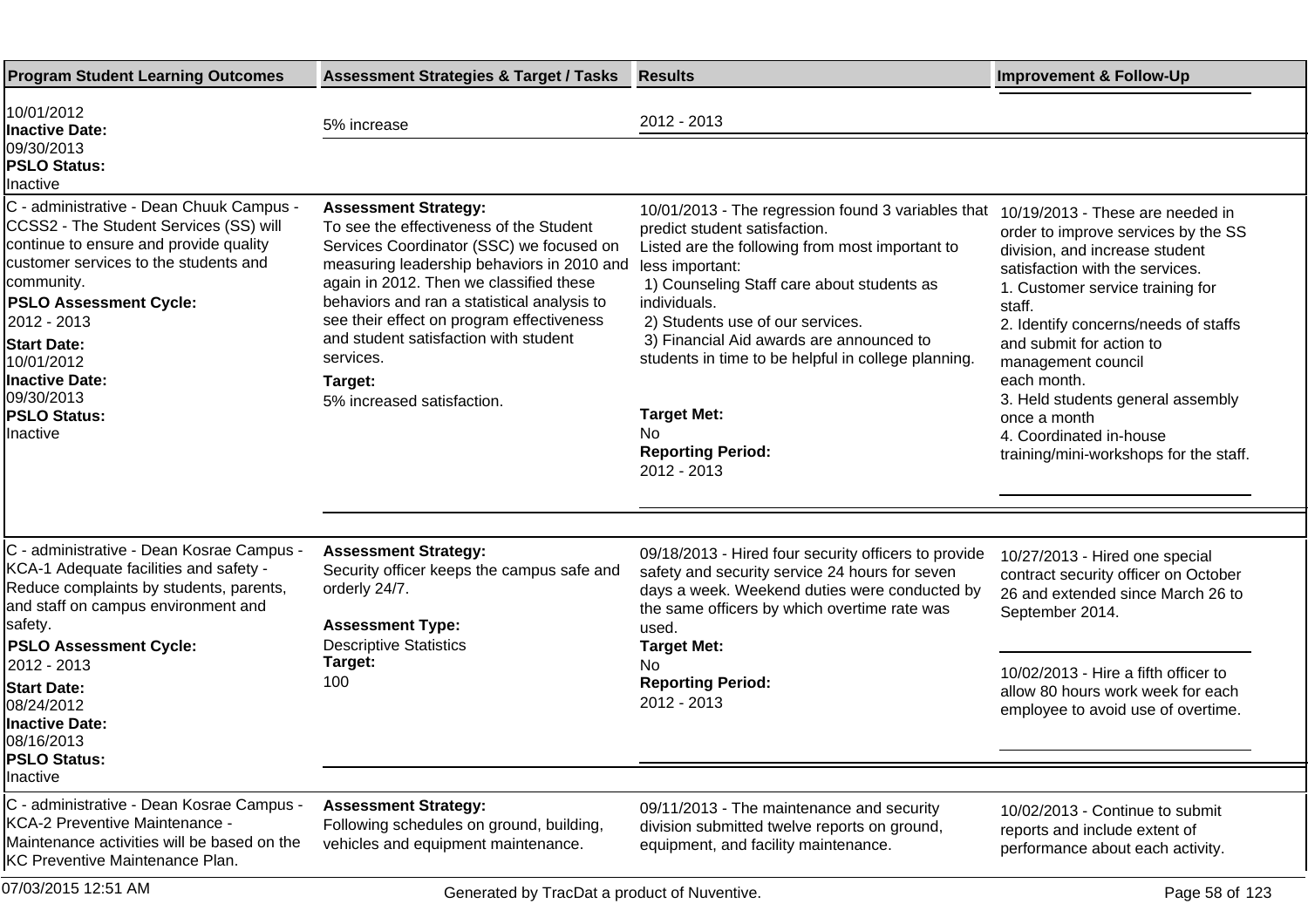| <b>Program Student Learning Outcomes</b>                                                                                                                                                                                                                                                                                                                 | <b>Assessment Strategies &amp; Target / Tasks</b>                                                                                                                                                                                                                             | <b>Results</b>                                                                                                                                                                                                                                                                                                                                                                                                                                                                                                                      | <b>Improvement &amp; Follow-Up</b>                                                                   |
|----------------------------------------------------------------------------------------------------------------------------------------------------------------------------------------------------------------------------------------------------------------------------------------------------------------------------------------------------------|-------------------------------------------------------------------------------------------------------------------------------------------------------------------------------------------------------------------------------------------------------------------------------|-------------------------------------------------------------------------------------------------------------------------------------------------------------------------------------------------------------------------------------------------------------------------------------------------------------------------------------------------------------------------------------------------------------------------------------------------------------------------------------------------------------------------------------|------------------------------------------------------------------------------------------------------|
| <b>PSLO Assessment Cycle:</b><br>2012 - 2013 <br><b>Start Date:</b><br>10/02/2012<br><b>Inactive Date:</b><br>09/30/2013<br><b>PSLO Status:</b><br>Inactive                                                                                                                                                                                              | <b>Assessment Type:</b><br><b>Descriptive Statistics</b><br>Target:<br>12 reports to maintenance division on a<br>monthly basis.                                                                                                                                              | <b>Target Met:</b><br>Yes<br><b>Reporting Period:</b><br>2012 - 2013                                                                                                                                                                                                                                                                                                                                                                                                                                                                |                                                                                                      |
|                                                                                                                                                                                                                                                                                                                                                          | <b>Assessment Strategy:</b><br>Physical development will be dictated by<br>institutional infrastructure development plan.<br><b>Assessment Type:</b><br><b>Descriptive Statistics</b><br>Target:<br>90% of physical development is based on<br>facilities master plan.        | 02/13/2013 - Participates in campus physical<br>review by Beca Consultants on space utilization.<br>Monitored contractor work on administration<br>building.<br><b>Target Met:</b><br>No.<br><b>Reporting Period:</b><br>2012 - 2013                                                                                                                                                                                                                                                                                                |                                                                                                      |
| C - administrative - Dean Kosrae Campus -<br>KCA-3 Effective Communication - IT<br>division will increase user satisfaction with<br>technology equipment and services on<br>campus by 10%.<br><b>PSLO Assessment Cycle:</b><br>2012 - 2013<br><b>Start Date:</b><br>10/02/2012<br><b>Inactive Date:</b><br>09/30/2013<br><b>PSLO Status:</b><br>Inactive | <b>Assessment Strategy:</b><br>With increased bandwidth, KC will use VoIP<br>and Elluminate to participate in tele-<br>meetings across campuses.<br><b>Assessment Type:</b><br><b>Descriptive Statistics</b><br>Target:<br>Campus wide meetings will be attended via<br>VoiP. | 09/18/2013 - Single T-1 line was used during the<br>period; limited bandwidth did not provide for<br>satisfactory VoIP and Elluminate use. Purchase of<br>Polycom system for direct telephone line was<br>installed to improve voice by 100% for college<br>wide committee tele-meetings. Purchased two<br>ADSL lines which increased bandwidth and<br>capability for VoIP and GoToMeeting allowing high<br>quality communication in college wide meetings.<br><b>Target Met:</b><br>Yes<br><b>Reporting Period:</b><br>2012 - 2013 | 09/18/2013 - Move ADSL basic line<br>one level up for VoIP and other<br>teleconference systems.      |
|                                                                                                                                                                                                                                                                                                                                                          | <b>Assessment Strategy:</b><br>Conference phone will be available as<br>alternative to internet phone or tele-video.<br><b>Assessment Type:</b><br><b>Descriptive Statistics</b><br>Target:<br>A dedicated overseas account is available.                                     | 09/18/2013 - Purchase of Polycom system for<br>direct telephone line was installed to improve<br>voice by 100% for college wide committee tele-<br>meetings.<br><b>Target Met:</b><br>Yes<br><b>Reporting Period:</b><br>2012 - 2013                                                                                                                                                                                                                                                                                                | 09/18/2013 - Provide adequate<br>space for larger group conference<br>calls.                         |
|                                                                                                                                                                                                                                                                                                                                                          |                                                                                                                                                                                                                                                                               | 09/18/2013 - Installed a campus-wide wireless<br>system with excellent connection up to one-fourth<br>mile radius.                                                                                                                                                                                                                                                                                                                                                                                                                  | 09/18/2013 - Maintenance of<br>equipment. Connection speed for<br>Skype and video capabilities, i.e. |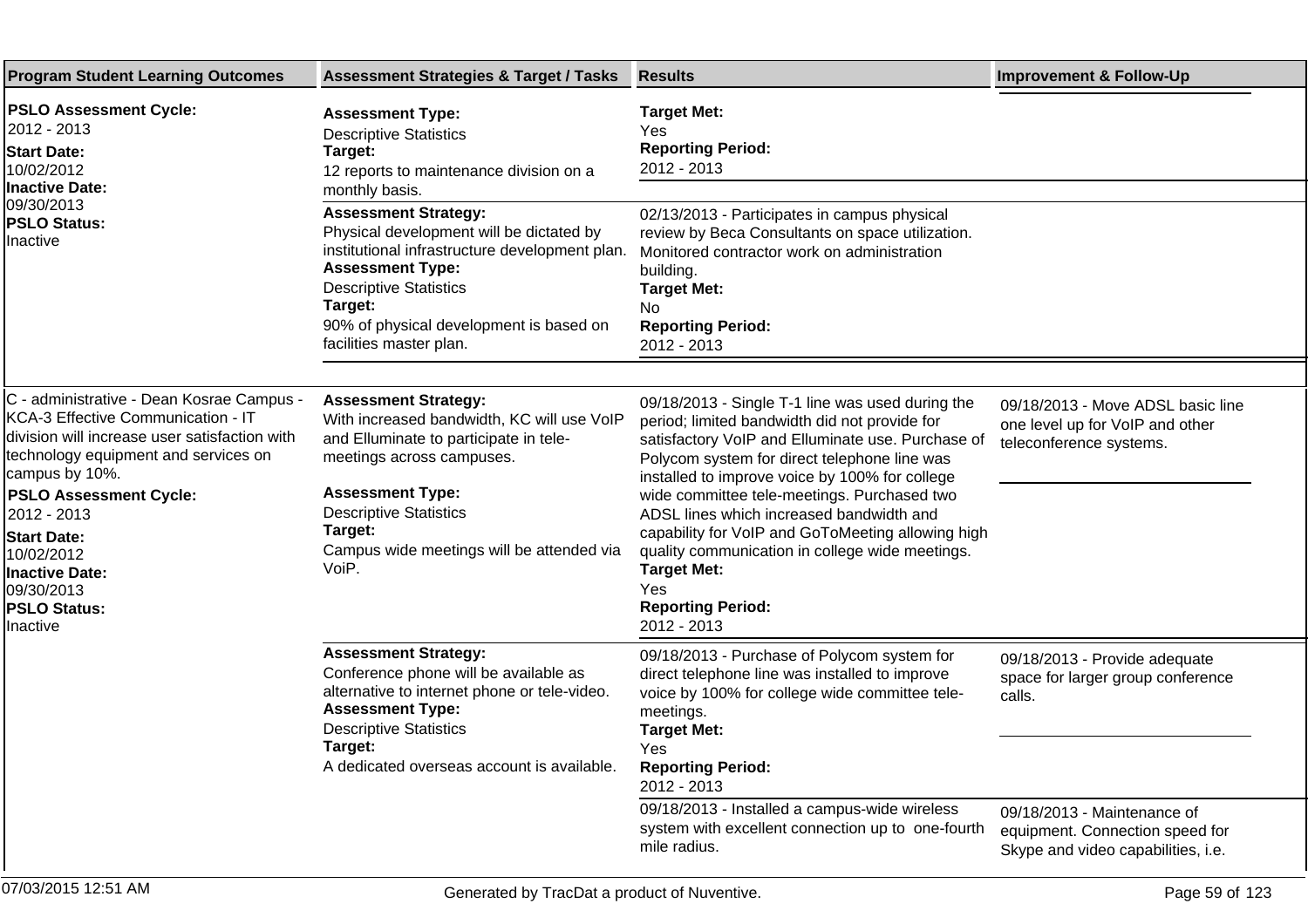| <b>Program Student Learning Outcomes</b>                                                                                                                                                                      | <b>Assessment Strategies &amp; Target / Tasks</b>                                                                                                                                                                                             | <b>Results</b>                                                                                                                                                                                                                                                           | <b>Improvement &amp; Follow-Up</b>                                                                                                                                            |
|---------------------------------------------------------------------------------------------------------------------------------------------------------------------------------------------------------------|-----------------------------------------------------------------------------------------------------------------------------------------------------------------------------------------------------------------------------------------------|--------------------------------------------------------------------------------------------------------------------------------------------------------------------------------------------------------------------------------------------------------------------------|-------------------------------------------------------------------------------------------------------------------------------------------------------------------------------|
|                                                                                                                                                                                                               |                                                                                                                                                                                                                                               | <b>Target Met:</b><br>Yes<br><b>Reporting Period:</b><br>2012 - 2013                                                                                                                                                                                                     | education video on YouTube.                                                                                                                                                   |
|                                                                                                                                                                                                               |                                                                                                                                                                                                                                               |                                                                                                                                                                                                                                                                          |                                                                                                                                                                               |
| C - administrative - Dean Kosrae Campus -<br>KCA-4 Qualified Human Resources -<br>Recruit and retain qualified personnel.<br><b>PSLO Assessment Cycle:</b><br>2012 - 2013<br><b>Start Date:</b><br>10/02/2012 | <b>Assessment Strategy:</b><br>Selecting personnel from a wider qualified<br>audience by advertising employment<br>announcements to professional groups such<br>as TESOL and National Teachers of<br>Mathematics, etc.                        | 09/19/2013 - Two vacated faculty positions were<br>filled with Master's degree candidates in the<br>advertised fields of study. Two vacated positions<br>were up for interview. Ad hoc committees are<br>carefully recommending candidates.<br><b>Target Met:</b><br>Yes | 09/19/2013 - Advertisement of<br>employment opportunities should be<br>widely distributed; Campus<br>administrators should be informed<br>where advertisements are sent.      |
| <b>Inactive Date:</b><br>09/30/2013                                                                                                                                                                           | <b>Assessment Type:</b>                                                                                                                                                                                                                       | <b>Reporting Period:</b><br>2012 - 2013                                                                                                                                                                                                                                  |                                                                                                                                                                               |
| <b>PSLO Status:</b><br>Inactive                                                                                                                                                                               | <b>Descriptive Statistics</b><br>Target:<br>all new hires are the most qualified<br>candidates.                                                                                                                                               |                                                                                                                                                                                                                                                                          |                                                                                                                                                                               |
|                                                                                                                                                                                                               | <b>Assessment Strategy:</b><br>Provide annual staff development day for<br>the campus to nurture and promote a culture<br>of cooperation and goodwill among faculty<br>and staff.<br><b>Assessment Type:</b><br><b>Descriptive Statistics</b> | 10/01/2013 - One staff development day was held<br>in February 2013 as scheduled with six sequential<br>sessions presented throughout the day.<br><b>Target Met:</b><br>Yes<br><b>Reporting Period:</b><br>2012 - 2013                                                   | 10/01/2013 - More time should be<br>rendered for workshops. Call for<br>paper should be announced in<br>advance for adequate preparation.                                     |
|                                                                                                                                                                                                               | Target:<br>One staff development day will be held.                                                                                                                                                                                            | 09/19/2013 - One staff development day was held<br>with five workshop conducted.<br><b>Target Met:</b><br>Yes<br><b>Reporting Period:</b><br>2012 - 2013                                                                                                                 | 09/19/2013 - Call for Papers for the<br>staff development day should be<br>sent out more than 3 months in<br>advanced for preparation time to<br>meet the theme of the event. |
|                                                                                                                                                                                                               |                                                                                                                                                                                                                                               |                                                                                                                                                                                                                                                                          |                                                                                                                                                                               |
| C - administrative - Dean Kosrae Campus -<br>KCA-5 Staff development - Provide on-<br>going professional development of faculty<br>and staff.                                                                 | <b>Assessment Strategy:</b><br>1. Provide opportunities for degree<br>attainment as part staff development<br>activities.<br>2. Assessing programs and instructional                                                                          | 06/12/2013 - One staff member continue to take<br>online courses toward attainment of a BA degree.<br>One staff member graduated from San Diego<br>State University. One staff member continued<br>enrollment in COM-FSM TYC.                                            | 02/21/2014 - 1. An official staff<br>development line up should be basis<br>selecting who shall be enrolled in<br>BA or MA programs. Need assign                              |
| 07/03/2015 12:51 AM                                                                                                                                                                                           | Generated by TracDat a product of Nuventive.                                                                                                                                                                                                  |                                                                                                                                                                                                                                                                          | Page 60 of 123                                                                                                                                                                |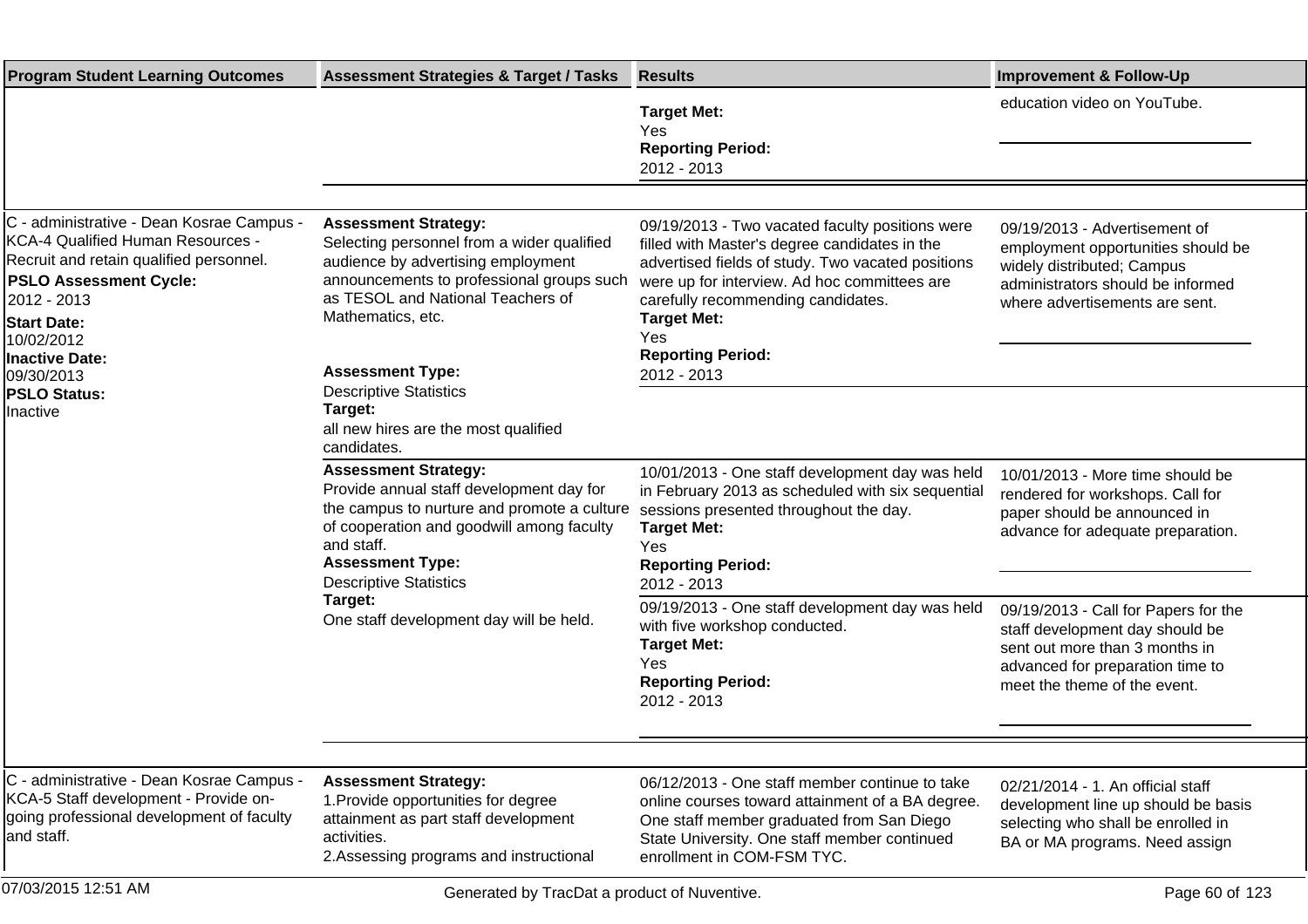| <b>Program Student Learning Outcomes</b>                                                                                                                  | <b>Assessment Strategies &amp; Target / Tasks</b>                                                                                                                                                                                                                                                                                                                        | <b>Results</b>                                                                                                                                                                                                                                                   | <b>Improvement &amp; Follow-Up</b>                                                                                                                                                                     |
|-----------------------------------------------------------------------------------------------------------------------------------------------------------|--------------------------------------------------------------------------------------------------------------------------------------------------------------------------------------------------------------------------------------------------------------------------------------------------------------------------------------------------------------------------|------------------------------------------------------------------------------------------------------------------------------------------------------------------------------------------------------------------------------------------------------------------|--------------------------------------------------------------------------------------------------------------------------------------------------------------------------------------------------------|
| <b>PSLO Assessment Cycle:</b><br>2012 - 2013<br><b>Start Date:</b><br>10/02/2012<br><b>Inactive Date:</b><br>09/30/2013<br><b>PSLO Status:</b><br>nactive | courses.<br>3. Avail three hours weekly for common time<br>planning and collaboration among staff and<br>faculty.<br>4. Two staff and faculty members will enroll<br>in degree programs. One annual<br>performance evaluation will be conducted on<br>each employee.<br>5. Common time will be used three hours per<br>week to discuss students' issues and<br>concerns. | <b>Target Met:</b><br>Yes<br><b>Reporting Period:</b><br>2012 - 2013                                                                                                                                                                                             | strategy #2 to instructional<br>department outcomes. Annual<br>performance evaluation must be<br>conducted on time.                                                                                    |
|                                                                                                                                                           |                                                                                                                                                                                                                                                                                                                                                                          |                                                                                                                                                                                                                                                                  | 01/07/2014 - More staff should<br>enroll in BA degree program.<br>Faculty must enroll in master's<br>degree program.                                                                                   |
|                                                                                                                                                           | <b>Assessment Type:</b><br><b>Descriptive Statistics</b>                                                                                                                                                                                                                                                                                                                 |                                                                                                                                                                                                                                                                  |                                                                                                                                                                                                        |
|                                                                                                                                                           |                                                                                                                                                                                                                                                                                                                                                                          |                                                                                                                                                                                                                                                                  |                                                                                                                                                                                                        |
| C - administrative - Dean Kosrae Campus -<br>KCA-6 Fiscal Management - BO will<br>effectively managing funds.                                             | <b>Assessment Strategy:</b><br>Comply with policies related to purchase<br>orders, purchase requisition to maintain<br>good credit image with college vendors.<br>Following inventory and purchase<br>procedures and funds replenishment per                                                                                                                             | 09/19/2013 - Purchase orders and requisitions<br>were processed on a timely manner, however,<br>during registration deposits were delayed due to<br>registration process which include add/drop<br>period. Bookstore opened five days a week from 8<br>$-5$ p.m. | 09/19/2013 - While compliance to<br>policies is 100%, every office must<br>use requisitions to initiate its<br>purchases. Not last minute actions.<br>Operate within budget to avoid<br>reprogramming. |
| <b>PSLO Assessment Cycle:</b><br>2012 - 2013<br><b>Start Date:</b><br>10/02/2012                                                                          | imprest funds. Keeping the bookstore open<br>during school and working hours.<br><b>Assessment Type:</b><br><b>Descriptive Statistics</b><br>Target:<br>100% compliance with policies. Bookstore<br>open 5 days a week.                                                                                                                                                  | <b>Target Met:</b><br>Yes<br><b>Reporting Period:</b><br>2012 - 2013                                                                                                                                                                                             |                                                                                                                                                                                                        |
| <b>Inactive Date:</b><br>09/30/2013<br><b>PSLO Status:</b><br>nactive                                                                                     |                                                                                                                                                                                                                                                                                                                                                                          | 08/12/2013 - One citation on 2013 Audit report<br>regarding processing time of Pell awards. Imprest<br>funds were replenished as needed. Bookstore<br>open during business days.<br><b>Target Met:</b><br>No                                                     | 02/21/2014 - Dean will pay close<br>attention to policies and procedures<br>especially on pushing of documents<br>and requests for action.                                                             |
|                                                                                                                                                           |                                                                                                                                                                                                                                                                                                                                                                          | <b>Reporting Period:</b><br>2012 - 2013                                                                                                                                                                                                                          |                                                                                                                                                                                                        |
|                                                                                                                                                           | <b>Assessment Strategy:</b><br>Prepare and submit status report not more<br>than 10 days after month end, year end, and<br>upon request.<br><b>Assessment Type:</b><br><b>Descriptive Statistics</b>                                                                                                                                                                     | 09/19/2013 - Revenue reports are submitted twice<br>a semester. Collection report are submitted for the<br>past 11 months. In addition, refund requests are<br>regularly submitted.<br><b>Target Met:</b>                                                        | 09/19/2013 - Refund request will be<br>processed and submitted within the<br>required timeline (14 days).                                                                                              |
|                                                                                                                                                           |                                                                                                                                                                                                                                                                                                                                                                          | Yes                                                                                                                                                                                                                                                              |                                                                                                                                                                                                        |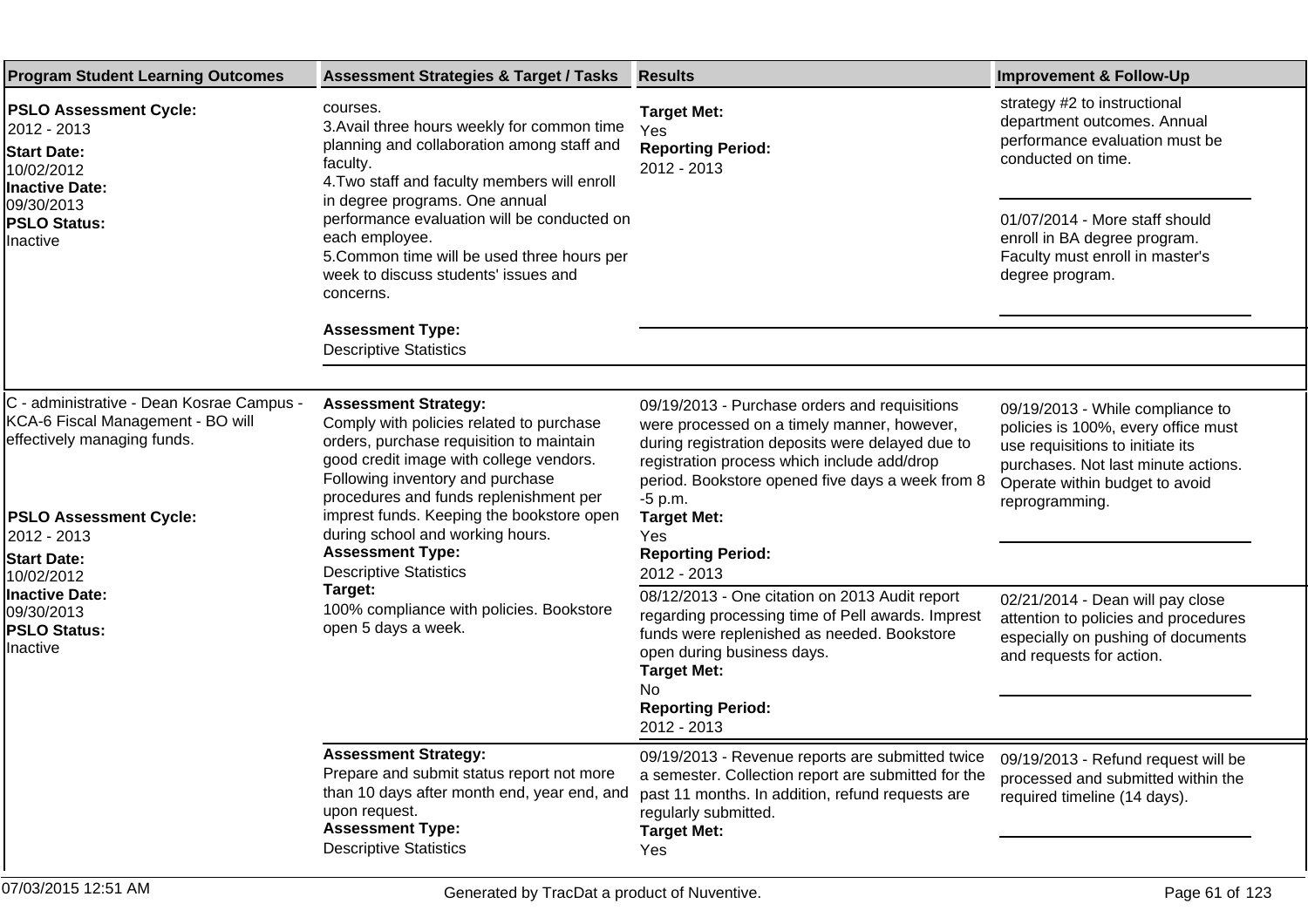| <b>Program Student Learning Outcomes</b>                                                                                       | <b>Assessment Strategies &amp; Target / Tasks</b>                                                                                                                                                                                                                                       | <b>Results</b>                                                                                                                                                                                                                | <b>Improvement &amp; Follow-Up</b>               |
|--------------------------------------------------------------------------------------------------------------------------------|-----------------------------------------------------------------------------------------------------------------------------------------------------------------------------------------------------------------------------------------------------------------------------------------|-------------------------------------------------------------------------------------------------------------------------------------------------------------------------------------------------------------------------------|--------------------------------------------------|
|                                                                                                                                | Target:                                                                                                                                                                                                                                                                                 | <b>Reporting Period:</b><br>2012 - 2013                                                                                                                                                                                       |                                                  |
|                                                                                                                                | 90 % reported on time.                                                                                                                                                                                                                                                                  | 09/16/2013 - Status reports are concurred by<br>Dean on time.<br><b>Target Met:</b><br>Yes<br><b>Reporting Period:</b><br>2012 - 2013                                                                                         |                                                  |
|                                                                                                                                |                                                                                                                                                                                                                                                                                         | 08/30/2013 - Revenue reports are submitted 3<br>times at the end of each semester. Other reports<br>are made according to request and deadline.<br><b>Target Met:</b><br>Yes<br><b>Reporting Period:</b><br>2012 - 2013       |                                                  |
|                                                                                                                                | <b>Assessment Strategy:</b><br>Verify and deposit collections no later than<br>following working day as dictated by the<br>Business Office guidelines.<br><b>Assessment Type:</b><br><b>Descriptive Statistics</b><br>Target:<br>Bank deposits are made based on guidelines 2012 - 2013 | 09/19/2013 - Deposit are made as dictated by the<br>Business Office guideline with the exception when<br>student registration is held and during add/drop<br>period.<br><b>Target Met:</b><br>Yes<br><b>Reporting Period:</b> | 09/19/2013 - Continue with current<br>practices. |
|                                                                                                                                | with the exception during student registration<br>when it is done at two days after the<br>add/drop period.                                                                                                                                                                             | 08/30/2013 - Reports on bank deposit are made<br>on time.<br><b>Target Met:</b><br>Yes<br><b>Reporting Period:</b><br>2012 - 2013                                                                                             |                                                  |
|                                                                                                                                | <b>Assessment Strategy:</b><br>454 student accounts will be kept current.<br><b>Assessment Type:</b><br><b>Descriptive Statistics</b><br>Target:<br>100% of enrollment will have current student 2012 - 2013<br>account.                                                                | 02/13/2013 - Student's accounts are updated<br>including textbook and other charges.<br><b>Target Met:</b><br>Yes<br><b>Reporting Period:</b>                                                                                 |                                                  |
| C - administrative - Dean Kosrae Campus -<br>KCS-1 - Students shall exhibit awareness of Provide financial aid training and/or | <b>Assessment Strategy:</b>                                                                                                                                                                                                                                                             | 09/11/2013 - A FAFSA application online<br>workshop was facilitated by the FAO Kosrae                                                                                                                                         |                                                  |
| 07/03/2015 12:51 AM                                                                                                            | Generated by TracDat a product of Nuventive.                                                                                                                                                                                                                                            |                                                                                                                                                                                                                               | Page 62 of 123                                   |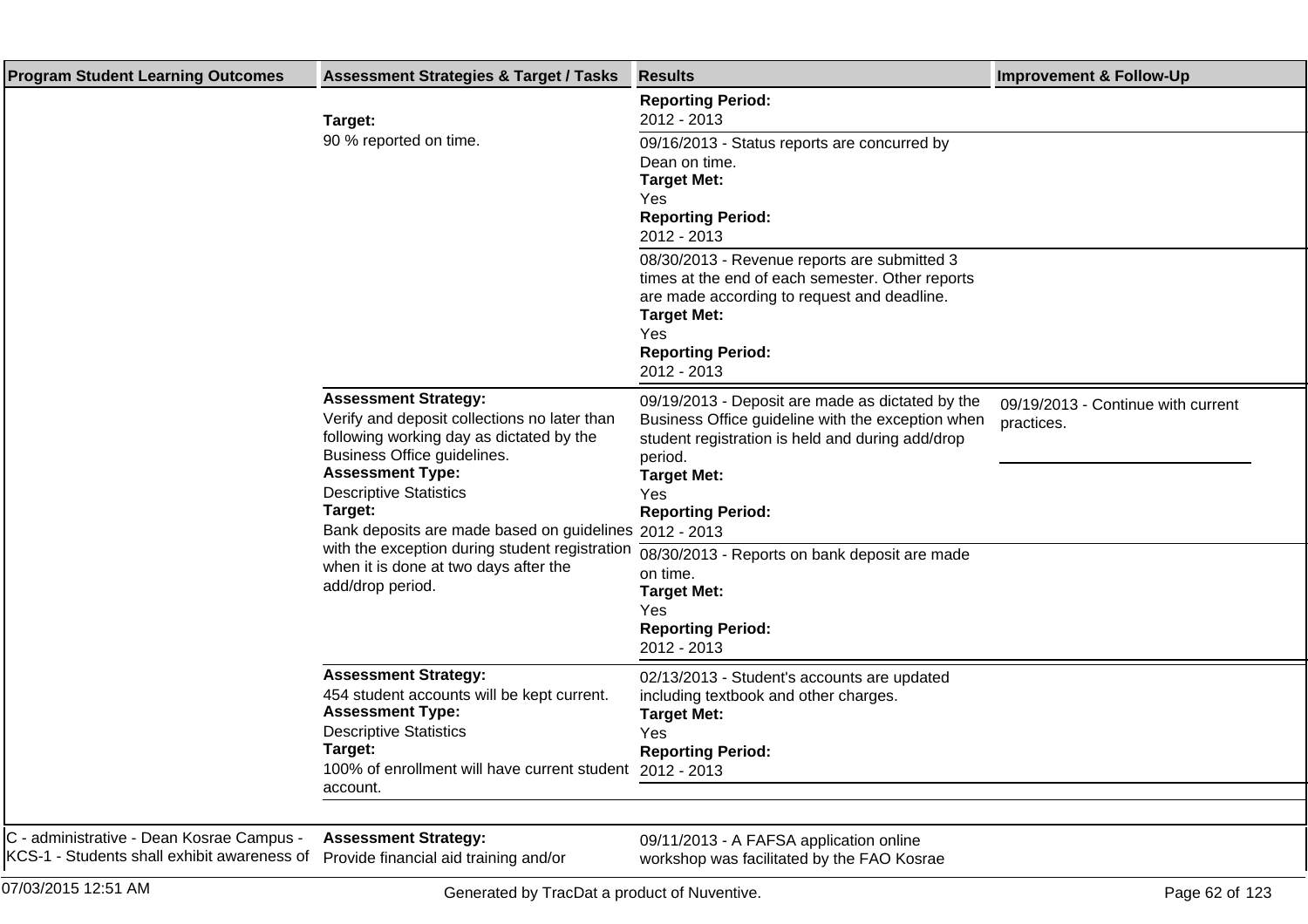| <b>Program Student Learning Outcomes</b>                                                                                                                                                                      | <b>Assessment Strategies &amp; Target / Tasks</b>                                                                                                                                                                                                                                                                                                | <b>Results</b>                                                                                                                                                                                                                                                                                                                                                                                                                                                                                                                                                                                                                                                                                                                                                                                              | <b>Improvement &amp; Follow-Up</b>                                                                                                                                                                                                                                                                                                                                                                                                                                                                                                                                                                                           |
|---------------------------------------------------------------------------------------------------------------------------------------------------------------------------------------------------------------|--------------------------------------------------------------------------------------------------------------------------------------------------------------------------------------------------------------------------------------------------------------------------------------------------------------------------------------------------|-------------------------------------------------------------------------------------------------------------------------------------------------------------------------------------------------------------------------------------------------------------------------------------------------------------------------------------------------------------------------------------------------------------------------------------------------------------------------------------------------------------------------------------------------------------------------------------------------------------------------------------------------------------------------------------------------------------------------------------------------------------------------------------------------------------|------------------------------------------------------------------------------------------------------------------------------------------------------------------------------------------------------------------------------------------------------------------------------------------------------------------------------------------------------------------------------------------------------------------------------------------------------------------------------------------------------------------------------------------------------------------------------------------------------------------------------|
| the policies and procedures about students,<br>and satisfaction to non-academic support<br>programs and services provided.<br><b>PSLO Assessment Cycle:</b><br>2012 - 2013<br><b>PSLO Status:</b><br>Inactive | workshops to students, such as but by any<br>means not limited to, FAFSA application<br>online, SEG, and others.<br><b>Assessment Type:</b><br><b>Descriptive Statistics</b><br>Target:<br>(1) 90% of the students will successfully<br>complete FAFSA application online.<br>(2) 80% positive rating in FAO administered<br>satisfaction survey | Campus Staff to 100 students during Fall 2012<br>semester. All the 100 participants (100%) to this<br>workshop were able to successfully complete their<br>FAFSA applications online immediately after the<br>workshop or training.<br>The established criterion for success was "90% of<br>the students are able to complete their FAFSA<br>application online." Therefore, this criterion was<br>successfully met.<br>Additionally, to determine the level of perceived<br>satisfaction of the students about the services<br>provided by the Financial Aid Office at Kosrae<br>Campus, an over-the counter survey was<br>administered to 58 non-randomly selected<br>students attending Kosrae Campus during Spring<br>2013 semester. Tabulated results of the survey<br>indicated 100% positive rating. | 09/11/2013 - Based on the results of<br>the assessment, FAO Kosrae<br>Campus exceeded its establish<br>criteria for success. However, to<br>ensure the continuance and further<br>improvement in the efficiency and<br>effectiveness of the services it<br>provides the students especially<br>crucial to fostering access and<br>success, the office shall undertake<br>the following:<br>(1) Acquisition of two additional<br>desktop computers that will be<br>installed over-the-counter for use of<br>the students especially related to<br>FAO queries, submissions of<br>applications, and other related<br>purposes. |
|                                                                                                                                                                                                               |                                                                                                                                                                                                                                                                                                                                                  | The second criterion for success was "80% of the<br>students will demonstrate high satisfaction on FAO<br>services." As such, this second criterion for<br>success was successfully met.<br><b>Target Met:</b><br>Yes<br><b>Reporting Period:</b><br>2012 - 2013                                                                                                                                                                                                                                                                                                                                                                                                                                                                                                                                            | (2) Expand the communication<br>approaches of the office to reach<br>out the larger student population<br>and encourage others to paticipate<br>in FAO-hosted workshops and<br>trainings -- more so, encouraging<br>parents and guardians, faculty<br>members and academic advisors,<br>and other staff to participate in these<br>trainings.                                                                                                                                                                                                                                                                                |
|                                                                                                                                                                                                               |                                                                                                                                                                                                                                                                                                                                                  |                                                                                                                                                                                                                                                                                                                                                                                                                                                                                                                                                                                                                                                                                                                                                                                                             | (3) Develop, design, and implement<br>an assessment methodology to<br>accurately measure the perceived<br>satisfaction level, the need, and the<br>level of adeptness of the students<br>about FAO, its policies and<br>procedures. This include identifying<br>sample that will be truly                                                                                                                                                                                                                                                                                                                                    |

representative to the population to capture realistically the overal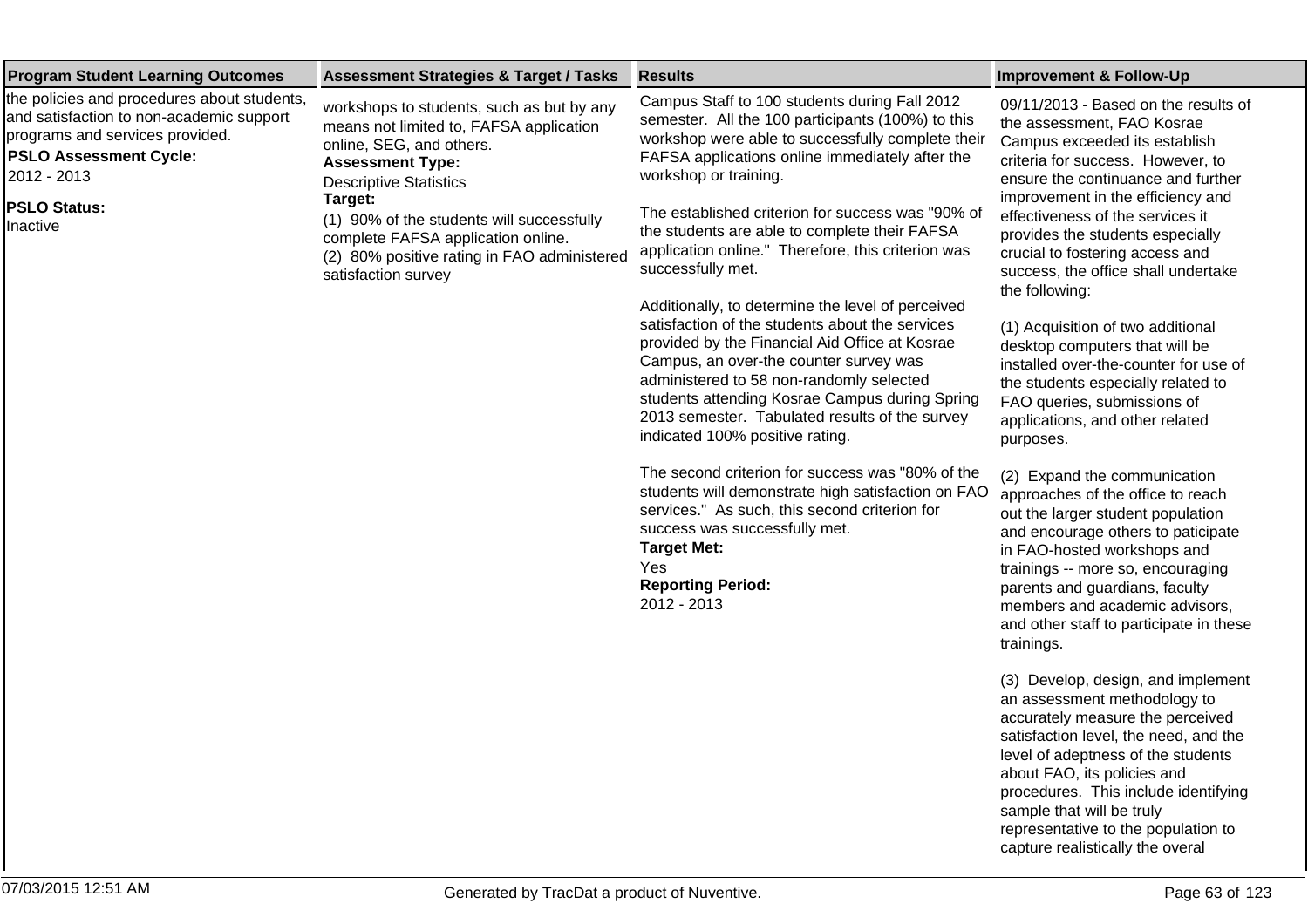| <b>Program Student Learning Outcomes</b>                                                                                                                                                                                                                                                                                                                   | <b>Assessment Strategies &amp; Target / Tasks</b>                                                                                                                                                                                                                                                                                                                                                    | <b>Results</b>                                                                                                                                                                                                               | <b>Improvement &amp; Follow-Up</b>                                 |
|------------------------------------------------------------------------------------------------------------------------------------------------------------------------------------------------------------------------------------------------------------------------------------------------------------------------------------------------------------|------------------------------------------------------------------------------------------------------------------------------------------------------------------------------------------------------------------------------------------------------------------------------------------------------------------------------------------------------------------------------------------------------|------------------------------------------------------------------------------------------------------------------------------------------------------------------------------------------------------------------------------|--------------------------------------------------------------------|
|                                                                                                                                                                                                                                                                                                                                                            |                                                                                                                                                                                                                                                                                                                                                                                                      |                                                                                                                                                                                                                              | perception of the population.                                      |
|                                                                                                                                                                                                                                                                                                                                                            |                                                                                                                                                                                                                                                                                                                                                                                                      |                                                                                                                                                                                                                              |                                                                    |
|                                                                                                                                                                                                                                                                                                                                                            |                                                                                                                                                                                                                                                                                                                                                                                                      |                                                                                                                                                                                                                              |                                                                    |
| C - administrative - Dean Kosrae Campus -<br>KCI 14-1- Support Student Access and<br>Success - Ensure student success by<br>promoting student engagement and<br>learning outcomes in both credit and non-<br>credit academic and vocational courses.<br><b>PSLO Assessment Cycle:</b><br>2013 - 2014<br><b>Start Date:</b><br>08/19/2013<br>Inactive Date: | <b>Assessment Strategy:</b><br>Query student IDPs on SIS to generate<br>courses appropriate to student needs;<br>survey workforce needs to identify and<br>generate course needs; develop and publish Target Met:<br>term schedules of course offerings<br><b>Assessment Type:</b><br><b>Descriptive Statistics</b><br>Target:<br>10 general education courses are offered per                       | 07/31/2013 - 4%<br>Course completon about 3%<br>Couse comlete below 3%<br>Yes<br><b>Reporting Period:</b><br>2012 - 2013                                                                                                     | 07/31/2014 - Expand active leanring<br>strategoies to all courses. |
| 09/30/2014<br><b>PSLO Status:</b><br>Inactive                                                                                                                                                                                                                                                                                                              | term; 10 developmental courses are offered<br>per regular term & 5 developmental courses<br>per summer term; 5 required courses per<br>program are offered per regular term & 2<br>required courses per program for summer<br>term; 2 courses are identified and offered<br>per term based on workforce needs; 3 term<br>schedules are completed by established<br>timelines prior to implementation |                                                                                                                                                                                                                              |                                                                    |
|                                                                                                                                                                                                                                                                                                                                                            |                                                                                                                                                                                                                                                                                                                                                                                                      |                                                                                                                                                                                                                              |                                                                    |
| C - administrative - Dean Kosrae Campus -<br>KCI 13-8 Promote learning and teaching -<br>LRC will continue to provide adequate and<br>updated resources to promote a learning-<br>centered environment and meet<br>accreditation standards.                                                                                                                |                                                                                                                                                                                                                                                                                                                                                                                                      | 09/25/2013 - As of Sept. 2012, 291 volumes<br>added to the existing collection bringing the total<br>number of collection to 4, 940. This translates to<br>18 volumes per FTE.<br>New acquisitions were announced on ksasite | 09/25/2013 - Increase the number of<br>volumes by 5%.              |
| <b>PSLO Assessment Cycle:</b><br>2012 - 2013<br><b>Start Date:</b>                                                                                                                                                                                                                                                                                         |                                                                                                                                                                                                                                                                                                                                                                                                      | listserv and were also posted on bull boards<br>around campus.<br><b>Target Met:</b>                                                                                                                                         |                                                                    |
| 10/01/2012<br>Inactive Date:                                                                                                                                                                                                                                                                                                                               |                                                                                                                                                                                                                                                                                                                                                                                                      | Yes<br><b>Reporting Period:</b>                                                                                                                                                                                              |                                                                    |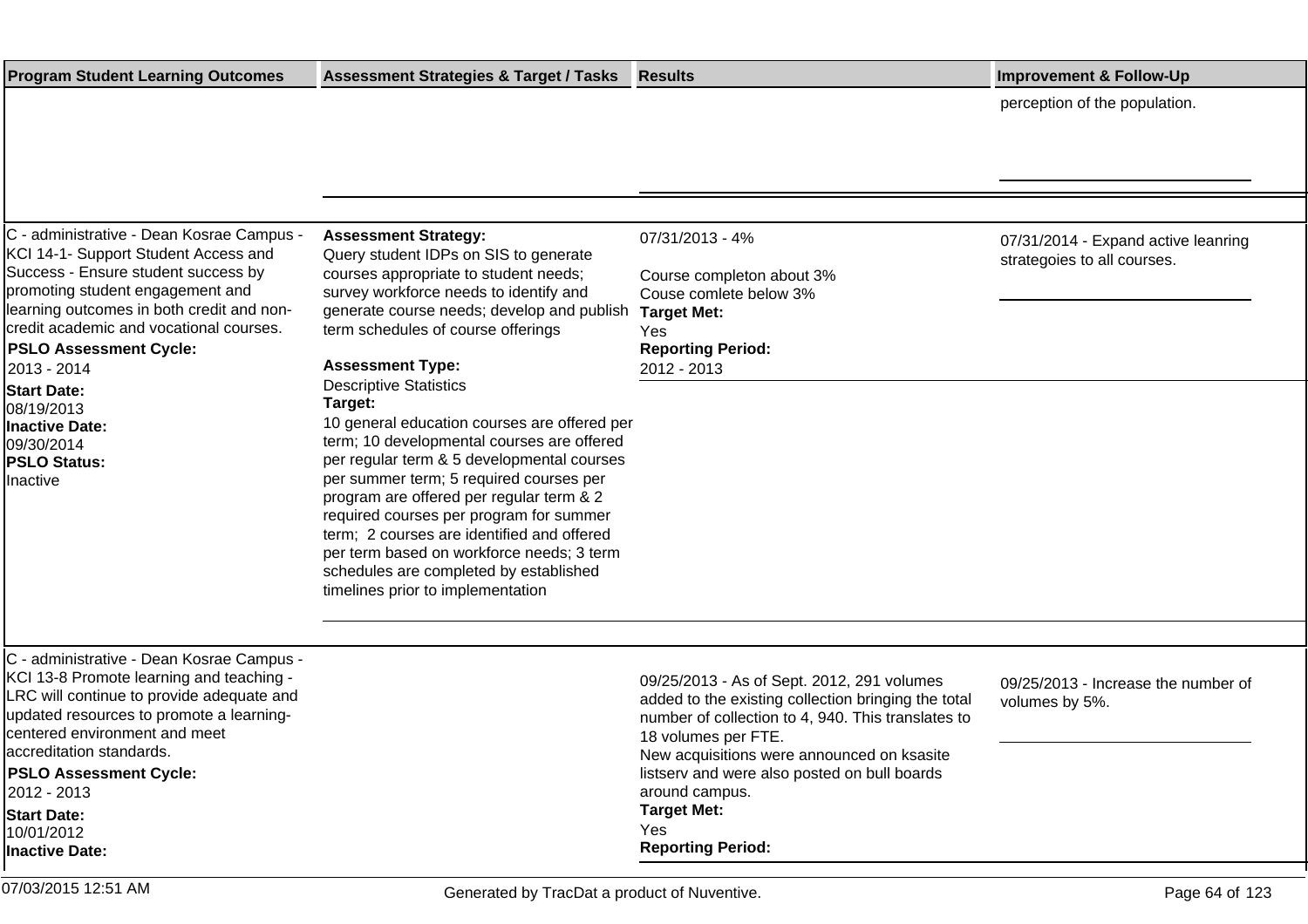| <b>Program Student Learning Outcomes</b>                                                                                                                                                                                                                                                                                     | <b>Assessment Strategies &amp; Target / Tasks</b>                                                                                                                                                                                                                                                                                                                                                                                                               | <b>Results</b>                                                                                                                                                                                                                                                                                                                                                                                                                                                                                                                                                                                                                                                                                                                                                                                                                                                                                        | <b>Improvement &amp; Follow-Up</b>                                                                                                                                                                                                                                                                                      |
|------------------------------------------------------------------------------------------------------------------------------------------------------------------------------------------------------------------------------------------------------------------------------------------------------------------------------|-----------------------------------------------------------------------------------------------------------------------------------------------------------------------------------------------------------------------------------------------------------------------------------------------------------------------------------------------------------------------------------------------------------------------------------------------------------------|-------------------------------------------------------------------------------------------------------------------------------------------------------------------------------------------------------------------------------------------------------------------------------------------------------------------------------------------------------------------------------------------------------------------------------------------------------------------------------------------------------------------------------------------------------------------------------------------------------------------------------------------------------------------------------------------------------------------------------------------------------------------------------------------------------------------------------------------------------------------------------------------------------|-------------------------------------------------------------------------------------------------------------------------------------------------------------------------------------------------------------------------------------------------------------------------------------------------------------------------|
| 09/30/2013<br><b>PSLO Status:</b>                                                                                                                                                                                                                                                                                            |                                                                                                                                                                                                                                                                                                                                                                                                                                                                 | 2012 - 2013                                                                                                                                                                                                                                                                                                                                                                                                                                                                                                                                                                                                                                                                                                                                                                                                                                                                                           |                                                                                                                                                                                                                                                                                                                         |
| Inactive<br>C - administrative - Dean Pohnpei Campus<br>- AUO -PC 1a - Pohnpei campus will<br>improve course completion rate by 5% by<br>the end of 2013-2014.<br><b>PSLO Assessment Cycle:</b><br>2012 - 2013<br><b>Start Date:</b><br>10/01/2012<br><b>Inactive Date:</b><br>10/01/2013<br><b>PSLO Status:</b><br>Inactive | <b>Assessment Strategy:</b><br>1.1a Provide increased emphasis on<br>cooperative and collaborative instructional<br>techniques (also consider learning<br>communities - learning cohorts) appropriate 2012 - 2013<br>for Micronesian students.<br><b>Assessment Type:</b><br><b>Descriptive Statistics</b><br>Target:<br>establish process                                                                                                                      | 09/04/2013 - did not provide<br><b>Target Met:</b><br>No.<br><b>Reporting Period:</b>                                                                                                                                                                                                                                                                                                                                                                                                                                                                                                                                                                                                                                                                                                                                                                                                                 | 10/31/2013 - Training scheme to be<br>established in fall 2013, and<br>implemented in spring 14.<br>09/04/2013 - IC in cooperation with<br>division chairs will establish a plan<br>for cooperative and collaborative<br>instructional techniques by end of<br>fall semester 2013 for<br>implementation in spring 2014. |
|                                                                                                                                                                                                                                                                                                                              | <b>Assessment Strategy:</b><br>2. 1a Develop and implement techniques for<br>improved communication on students<br>between academic and counseling and<br>tutoring services to support early<br>interventions for students in difficulty (utilize<br>a diagnostic tool to screen students at the<br>beginning of the semester).<br><b>Assessment Type:</b><br><b>Descriptive Statistics</b><br>Target:<br>establish a process for collaboration by fall<br>2013 | 10/03/2013 - • Schedule and conduct daily (30 min<br>to 1 hr) one-on-one counseling and tutoring<br>sessions for cohort students identified from SIS;<br>conduct 2 focus group study labs for students in<br>classes with low passing rates each semester;<br>assign tutors to sit-in and help students in classes;<br>maintain a database system to keep track of<br>student attendance and performance; monitor<br>student progress through periodic (once a week)<br>consultations with instructors; compile reports of<br>student progress on a monthly basis;<br>• Conduct 3 workshops per school year for faculty<br>and staff on Student Services activities and<br>expectations in relation to student issues; conduct<br>1 Prep Committee meeting per month to update<br>everyone on current and emerging activities<br><b>Target Met:</b><br>Yes<br><b>Reporting Period:</b><br>2012 - 2013 |                                                                                                                                                                                                                                                                                                                         |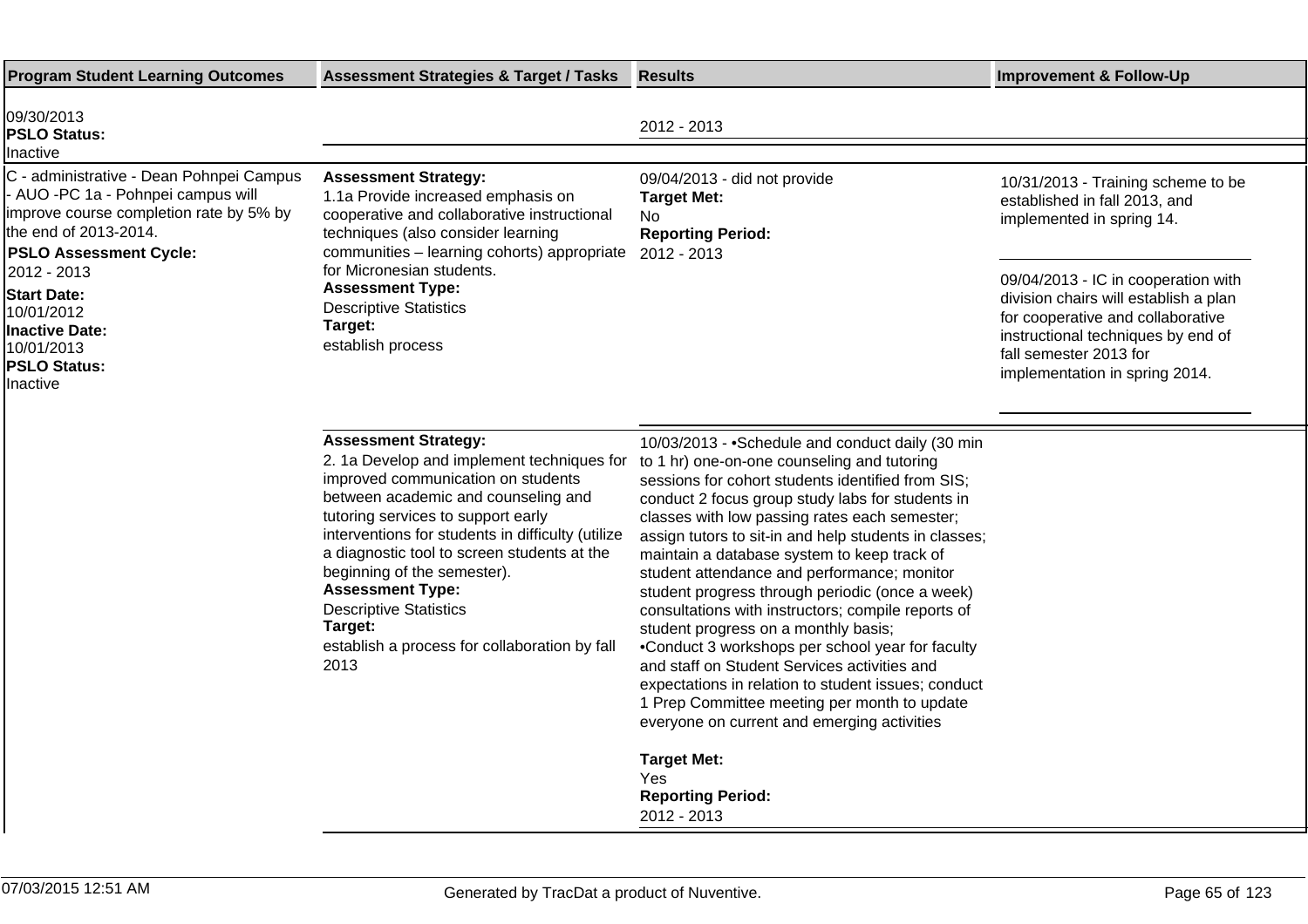| <b>Program Student Learning Outcomes</b>                                                                                                                                                                                                                                             | <b>Assessment Strategies &amp; Target / Tasks</b>                                                                                                                                                  | <b>Results</b>                                                                                                                                                                                                                                                                            | <b>Improvement &amp; Follow-Up</b>                                              |
|--------------------------------------------------------------------------------------------------------------------------------------------------------------------------------------------------------------------------------------------------------------------------------------|----------------------------------------------------------------------------------------------------------------------------------------------------------------------------------------------------|-------------------------------------------------------------------------------------------------------------------------------------------------------------------------------------------------------------------------------------------------------------------------------------------|---------------------------------------------------------------------------------|
|                                                                                                                                                                                                                                                                                      |                                                                                                                                                                                                    |                                                                                                                                                                                                                                                                                           |                                                                                 |
| C - administrative - Dean Pohnpei Campus<br>- AUO -PC 2a - Pohnpei campus will<br>expand its outreach program by fully<br>integrating advisory councils and<br>community involvement in decision-making.                                                                             | <b>Assessment Strategy:</b><br>1.2a Develop formal procedures for<br>documenting advisory council activities and<br>community input for supporting decision-<br>making.<br><b>Assessment Type:</b> | 09/12/2013 - did not develop process<br><b>Target Met:</b><br>No.<br><b>Reporting Period:</b><br>2012 - 2013                                                                                                                                                                              | 10/31/2013 - Strategy is still<br>considered valid, will implement in<br>13/14. |
| <b>PSLO Assessment Cycle:</b><br>2012 - 2013                                                                                                                                                                                                                                         | <b>Descriptive Statistics</b><br>Target:<br>develop process                                                                                                                                        |                                                                                                                                                                                                                                                                                           |                                                                                 |
| <b>Start Date:</b><br>10/01/2012<br><b>Inactive Date:</b><br>10/01/2013<br><b>PSLO Status:</b><br>Inactive                                                                                                                                                                           | <b>Assessment Strategy:</b><br>2. 2a Provide training to all staff on<br>interacting with advisory councils and the<br>community.<br><b>Assessment Type:</b><br><b>Descriptive Statistics</b>      | 10/31/2013 - No action taken during 12/13.<br><b>Target Met:</b><br>No<br><b>Reporting Period:</b><br>2012 - 2013                                                                                                                                                                         | 10/31/2013 - Strategy still<br>considered valid, will implement in<br>13/14.    |
|                                                                                                                                                                                                                                                                                      | Target:<br>provide training                                                                                                                                                                        |                                                                                                                                                                                                                                                                                           |                                                                                 |
|                                                                                                                                                                                                                                                                                      |                                                                                                                                                                                                    |                                                                                                                                                                                                                                                                                           |                                                                                 |
| C - administrative - Dean Pohnpei Campus<br>- AUO -PC 3a - Pohnpei campus will<br>provide academic, administrative and<br>support services to students, faculty and<br>staff to foster effective campus operations.                                                                  | <b>Assessment Strategy:</b><br>1.3a Establish processes to address<br>effective and efficiency improvements in<br>each specific office.<br><b>Assessment Type:</b>                                 | 09/12/2013 - did not establish process<br><b>Target Met:</b><br>No<br><b>Reporting Period:</b><br>2012 - 2013                                                                                                                                                                             | 09/12/2013 - will establish process                                             |
| <b>PSLO Assessment Cycle:</b><br>2012 - 2013                                                                                                                                                                                                                                         | <b>Descriptive Statistics</b><br>Target:<br>establish process                                                                                                                                      |                                                                                                                                                                                                                                                                                           |                                                                                 |
| <b>Start Date:</b><br>10/01/2012<br>Inactive Date:<br>10/01/2013<br><b>PSLO Status:</b><br><b>Inactive</b>                                                                                                                                                                           |                                                                                                                                                                                                    |                                                                                                                                                                                                                                                                                           |                                                                                 |
| C - administrative - Dean Yap Campus -<br>YCA 1 - To provide direction and<br>management to the campus through policy<br>formulation, strategic planning,<br>accreditation, assessment and budget<br>development, recruitment of qualified<br>human resources, and implementation of | <b>Assessment Strategy:</b><br>a) Provide management, support, and<br>oversight of all campus units to ensure that<br>all objectives for FY 2013 are achieved;<br>[management & assessment]        | 09/23/2013 - The following campus units have<br>completed their FY 13 assessment cycle:<br>Instructional, LRC, Student Services, Maintenance<br>& Security, IT, Fiscal Office, Bookstore.<br>Yap CRE has also completed it assessment and<br>will submit to VPCRE for entry into tracdat. |                                                                                 |
| 07/03/2015 12:51 AM                                                                                                                                                                                                                                                                  | Generated by TracDat a product of Nuventive.                                                                                                                                                       |                                                                                                                                                                                                                                                                                           | Page 66 of 123                                                                  |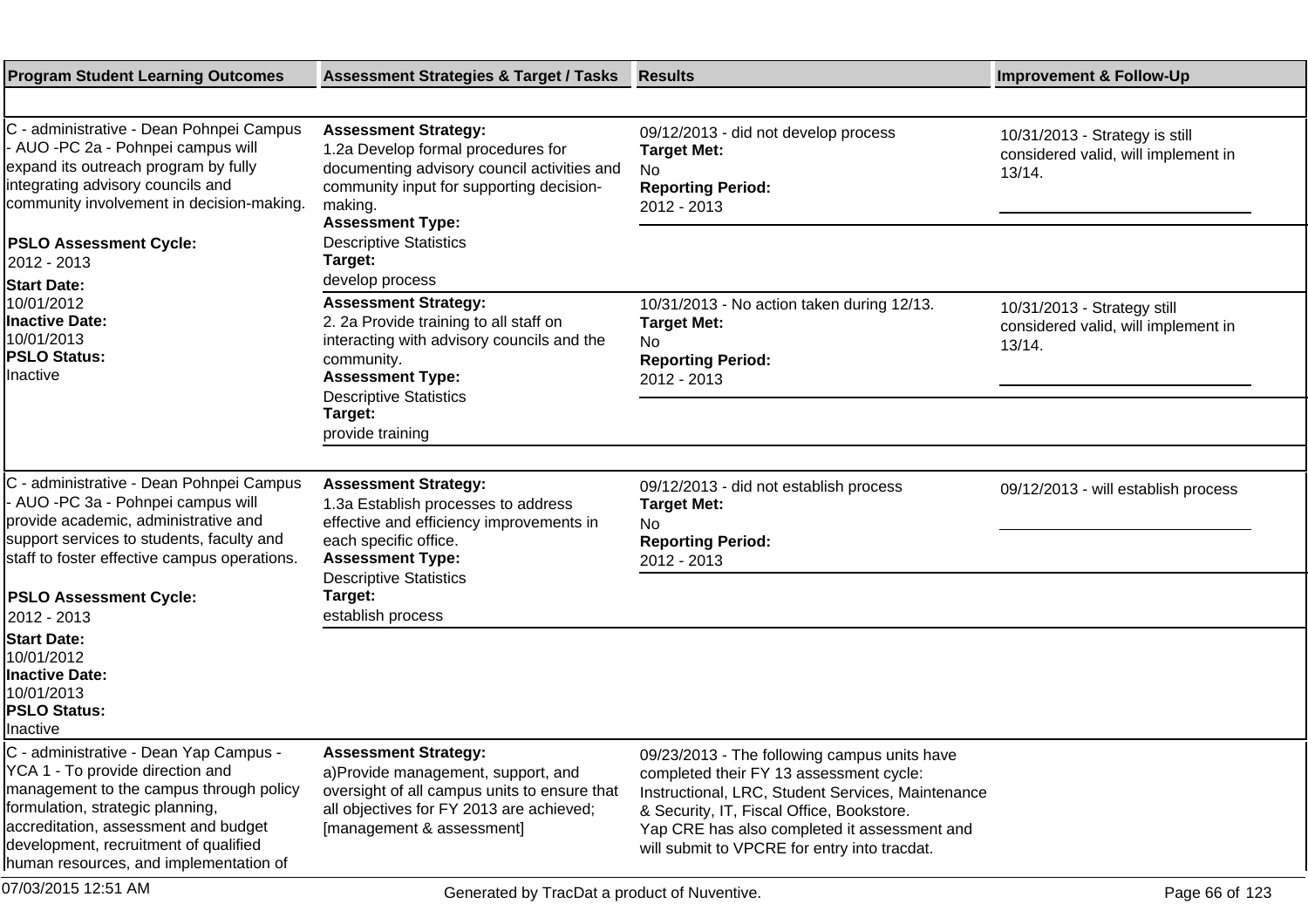| <b>Program Student Learning Outcomes</b>                                                                                                                                                                   | <b>Assessment Strategies &amp; Target / Tasks</b>                                                                                                                                                                                                                                                          | <b>Results</b>                                                                                                                                                                                                                                                                                                                                                                                                                                                                                                                                                                                                                                                                                                                                                                                                                                                                                                       | <b>Improvement &amp; Follow-Up</b>                                                                                                                                                                                                                                                                                                                                                                                                               |
|------------------------------------------------------------------------------------------------------------------------------------------------------------------------------------------------------------|------------------------------------------------------------------------------------------------------------------------------------------------------------------------------------------------------------------------------------------------------------------------------------------------------------|----------------------------------------------------------------------------------------------------------------------------------------------------------------------------------------------------------------------------------------------------------------------------------------------------------------------------------------------------------------------------------------------------------------------------------------------------------------------------------------------------------------------------------------------------------------------------------------------------------------------------------------------------------------------------------------------------------------------------------------------------------------------------------------------------------------------------------------------------------------------------------------------------------------------|--------------------------------------------------------------------------------------------------------------------------------------------------------------------------------------------------------------------------------------------------------------------------------------------------------------------------------------------------------------------------------------------------------------------------------------------------|
| instructional programs and student services.<br><b>PSLO Assessment Cycle:</b><br>2012 - 2013<br><b>Start Date:</b><br>10/01/2012<br><b>Inactive Date:</b><br>09/30/2013<br><b>PSLO Status:</b><br>Inactive | <b>Assessment Type:</b><br><b>Descriptive Statistics</b><br>Target:<br>a) assessment for all campus units                                                                                                                                                                                                  | Yap UB is still working to update it assessment<br>cycles.<br><b>Target Met:</b><br>Yes<br><b>Reporting Period:</b><br>2012 - 2013<br><b>Related Documents:</b><br>Assessment - instructional - 2012-<br>2013 joy2.docx<br>Assessment - SS Yap Campus FY<br>2013 Closing the loop.doc<br>Assessment - Yap Bookstore FY<br>13.docx<br><b>Assessment Yap Fiscal Office FY</b><br>13.docx<br><b>Assessment Yap Campus-</b><br>Maintenance FY 2013.docx<br>IT Assessment FY 2013.pdf                                                                                                                                                                                                                                                                                                                                                                                                                                     |                                                                                                                                                                                                                                                                                                                                                                                                                                                  |
|                                                                                                                                                                                                            | <b>Assessment Strategy:</b><br>b) provide fiscal management to ensure that<br>quality services are provided within the<br>allocated resources available; [end fiscal<br>year with a positive fund balance]<br><b>Assessment Type:</b><br><b>Descriptive Statistics</b><br>Target:<br>positive fund balance | 09/23/2013 - FY 2013 is ending in the black with a<br>positive balance.<br>Quality services provided are:<br>- student accounts in SIS are updated and<br>accurate back to spring 1998.<br>- student account statements are printed and<br>distributed to students in Fall 2012, Spring 2013,<br>but not in summer 2013.<br>- Total Transfers= 18<br>Total Refund request within 1 week= 17 (99%)<br>Total Refund Request more than 1 week= 1<br>(1%)<br>- Overall for the fiscal year is 82% of refund<br>checks were disbursed to students within 2 weeks.<br>- 73% of PO's are reveiwed, account assigned,<br>and sent to BO one day after receipt.<br>- receiving reports are done and sent to BO within<br>2 days after goods have been received.<br>- replenishment requests sent monthly on time<br>except for the months of Dec. 2012 and Feb.<br>2013.<br>- Reconciliation of accounts with BO is difficult | 10/09/2013 - - Continue with sound<br>fiscal management and end the year<br>in the black.<br>- continue to update student<br>accounts in SIS back to year 1993.<br>- Each semester, print and distribute<br>student account statements to all<br>students. (100%)<br>- Do replenishment requests at least<br>once a month in a timely manner.<br>- Improve reconciliation of accounts<br>with BO State Accountant at least<br>once each quarter. |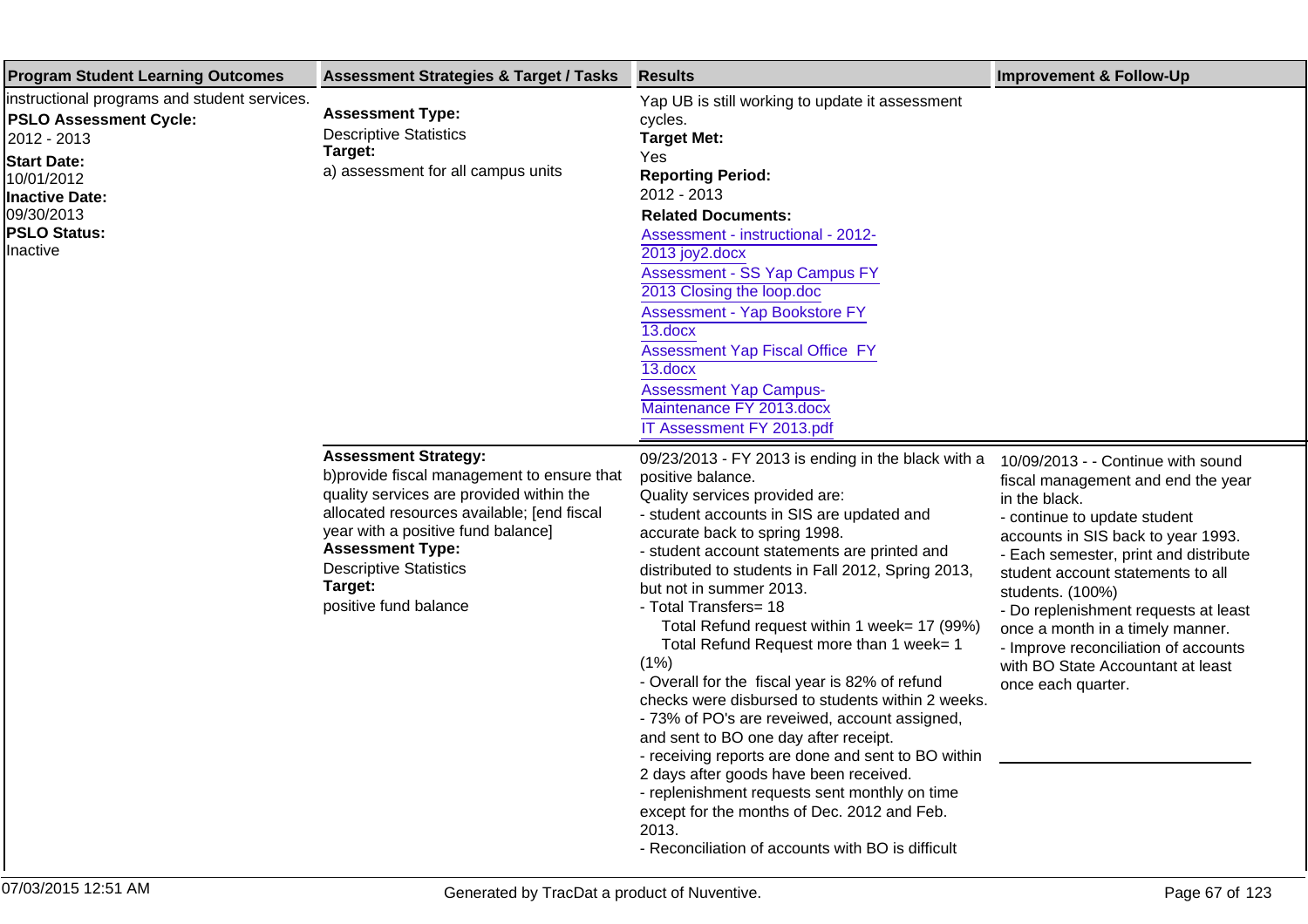| <b>Program Student Learning Outcomes</b> | <b>Assessment Strategies &amp; Target / Tasks</b>                                                                                                                                                                                                                                                                                                            | <b>Results</b>                                                                                                                                                                                                                                                                                                                                                                                                                                                                                                       | <b>Improvement &amp; Follow-Up</b>                                                                                                                                                                                                                                                                                                                                                                                                                                                     |
|------------------------------------------|--------------------------------------------------------------------------------------------------------------------------------------------------------------------------------------------------------------------------------------------------------------------------------------------------------------------------------------------------------------|----------------------------------------------------------------------------------------------------------------------------------------------------------------------------------------------------------------------------------------------------------------------------------------------------------------------------------------------------------------------------------------------------------------------------------------------------------------------------------------------------------------------|----------------------------------------------------------------------------------------------------------------------------------------------------------------------------------------------------------------------------------------------------------------------------------------------------------------------------------------------------------------------------------------------------------------------------------------------------------------------------------------|
|                                          |                                                                                                                                                                                                                                                                                                                                                              | because no monthly statements come from BO<br>State Accountant.                                                                                                                                                                                                                                                                                                                                                                                                                                                      |                                                                                                                                                                                                                                                                                                                                                                                                                                                                                        |
|                                          |                                                                                                                                                                                                                                                                                                                                                              | <b>Target Met:</b><br>Yes<br><b>Reporting Period:</b><br>2012 - 2013<br><b>Related Documents:</b><br><b>Assessment Yap Fiscal Office FY</b><br>13.docx<br>Monthly Report Oct 2012.xls<br>Monthly Report Nov 2012.xls<br>Monthly Report Dec 2012.xls<br>Monthly Report Jan 2013.xls<br>Monthly Report Feb 2013.xls<br>Monthly Report March 2013.xls<br>Monthly Report April 2013.xls<br>Monthly Report May 2013.xls<br>Monthly Report June 2013.xls<br>Monthly Report August 2013.xls<br>Monthly Report July 2013.xls |                                                                                                                                                                                                                                                                                                                                                                                                                                                                                        |
|                                          | <b>Assessment Strategy:</b><br>c) provide adequate and functional facilities<br>that are conducive to learning and working<br>and that foster quality instructions; [facilities<br>meet accreditation standards]<br><b>Assessment Type:</b><br><b>Descriptive Statistics</b><br>Target:<br>facilities and campus environment meet<br>accreditation standards | 09/24/2013 - Monthly inspections of all facilities<br>weekly task schedule based on monthly inspection<br>reports<br>Routine maintenance schedule of all equipment,<br>AC units, etc.<br>Security services provided 24/7<br>Janitorial Services provided daily<br>Campus Safety Plan - still being worked onnot<br>accomplished 100%<br><b>Target Met:</b><br>Yes<br><b>Reporting Period:</b><br>2012 - 2013<br><b>Related Documents:</b><br><b>Assessment Yap Campus-</b><br>Maintenance FY 2013.docx               | 09/24/2013 - 1. Continue to<br>implement the Campus<br>Maintenance Plan and further<br>develop to include the 2 new<br>buildings<br>2. Need for a 3rd janitor with the<br>addition of 2 new buildings<br>3. Complete the campus safety<br>plan and implement in fy 2014 by<br>carrying out all the strategies &<br>activities.<br>4. continue to have all security<br>officers, student services staff, and<br>maintenance supervisor certified / re<br>-certified in First Aid & CPR. |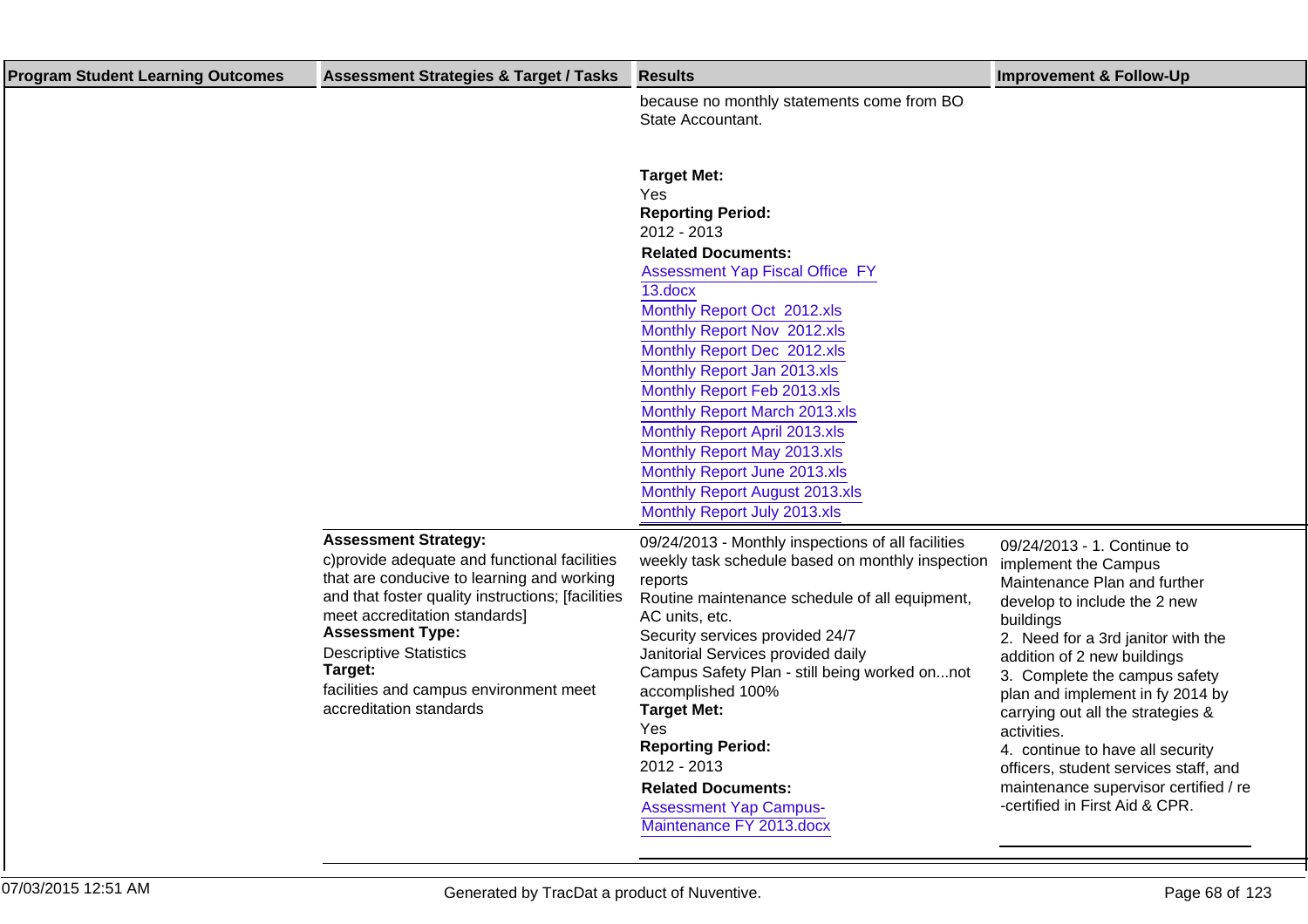| <b>Program Student Learning Outcomes</b> | <b>Assessment Strategies &amp; Target / Tasks</b>                                                                                                                                                                                                                                              | <b>Results</b>                                                                                                                                                                                                                                                                                                                                                                                                                                                                                                                                                                                                                                                                                                                                                                                                                                                       | <b>Improvement &amp; Follow-Up</b> |
|------------------------------------------|------------------------------------------------------------------------------------------------------------------------------------------------------------------------------------------------------------------------------------------------------------------------------------------------|----------------------------------------------------------------------------------------------------------------------------------------------------------------------------------------------------------------------------------------------------------------------------------------------------------------------------------------------------------------------------------------------------------------------------------------------------------------------------------------------------------------------------------------------------------------------------------------------------------------------------------------------------------------------------------------------------------------------------------------------------------------------------------------------------------------------------------------------------------------------|------------------------------------|
|                                          | <b>Assessment Strategy:</b><br>e) Provide quality instructions that are<br>student-centered to achieve student learning Target Met:<br>outcomes; [increased student success rate] Yes<br><b>Assessment Type:</b><br><b>Descriptive Statistics</b><br>Target:<br>increased student success rate | 09/26/2013 - refer to FY 13 assessment<br>worksheets 1,2,3 for data<br><b>Reporting Period:</b><br>2012 - 2013<br><b>Related Documents:</b><br>Assessment - instructional - 2012-<br>2013 joy2.docx                                                                                                                                                                                                                                                                                                                                                                                                                                                                                                                                                                                                                                                                  |                                    |
|                                          | <b>Assessment Strategy:</b><br>f) Provide student support services that<br>foster student success. [retention rates]<br><b>Assessment Type:</b><br><b>Descriptive Statistics</b><br>Target:<br>increase retention rate by 5%                                                                   | 09/24/2013 - 1. Enrollment rate is decreased<br>instead of increase (see worksheet #3)<br>2. Retention Rate is decreased (excluding<br>students who transfer to national campus) see<br>worksheet #3<br>3. Academic Progress of Mid term deficiency<br>students<br>Fall 2010 = $62\%$ Spring 2011 = $52\%$ Fall 2011 =<br>41% spring $2012 = 53%$<br>Fall $2012 = 50\%$ Spring $2013 = 42\%$<br>4. Tutoring Program- data shows that students<br>who participated in tutoring program tend to finish<br>the semester with a 2.0 or greater GPA. (see<br>worksheet #3)<br>Fall 2010 = 81% Spring 2011 = 83% Fall 2011 =<br>58% Spring 2012 = 80%<br>Fall $2012 = 7\%$ Spring $2013 = 71\%$<br>5. Satisfactory Academic Standing of students:<br>Fall 2010=83% Spring 2011 = 83%<br>Fall 2011 = $79\%$ Spring 2012 = $86\%$<br>Fall $2012 = 83\%$ Spring $2013 = 60\%$ |                                    |
|                                          |                                                                                                                                                                                                                                                                                                | <b>Target Met:</b><br>No<br><b>Reporting Period:</b><br>2012 - 2013<br><b>Related Documents:</b><br>Assessment - SS Yap Campus FY<br>2013 Closing the loop.doc                                                                                                                                                                                                                                                                                                                                                                                                                                                                                                                                                                                                                                                                                                       |                                    |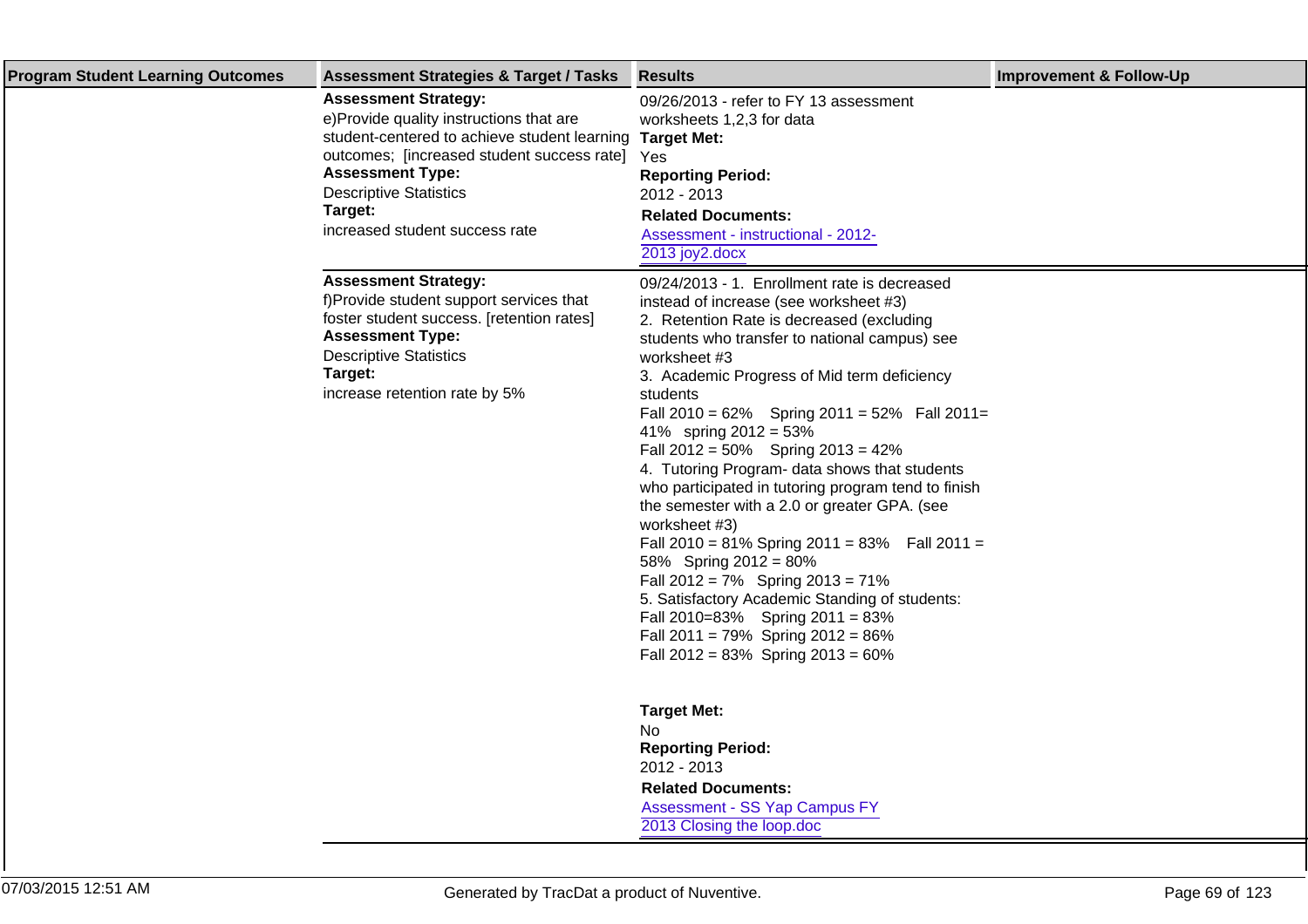| <b>Program Student Learning Outcomes</b> | <b>Assessment Strategies &amp; Target / Tasks</b>                                                                                                                                                                                                                                                                                                                                                 | <b>Results</b>                                                                                                                                                                                                                                                                                                                                                                                                                                                                                                                                                                                                                                                                                                                                                                                                                                                                                                                                                                                                                                                                                                                                                                                                                                                                                                                                          | <b>Improvement &amp; Follow-Up</b>                                                                                                                                                                                                                                         |
|------------------------------------------|---------------------------------------------------------------------------------------------------------------------------------------------------------------------------------------------------------------------------------------------------------------------------------------------------------------------------------------------------------------------------------------------------|---------------------------------------------------------------------------------------------------------------------------------------------------------------------------------------------------------------------------------------------------------------------------------------------------------------------------------------------------------------------------------------------------------------------------------------------------------------------------------------------------------------------------------------------------------------------------------------------------------------------------------------------------------------------------------------------------------------------------------------------------------------------------------------------------------------------------------------------------------------------------------------------------------------------------------------------------------------------------------------------------------------------------------------------------------------------------------------------------------------------------------------------------------------------------------------------------------------------------------------------------------------------------------------------------------------------------------------------------------|----------------------------------------------------------------------------------------------------------------------------------------------------------------------------------------------------------------------------------------------------------------------------|
|                                          | <b>Assessment Strategy:</b><br>g) Encourage participation of campus<br>students, faculty, and staff in standing<br>committees, etc., to foster better & effective<br>communication, especially in the formulation<br>of policies; [active participation = effective<br>communication]<br><b>Assessment Type:</b><br><b>Descriptive Statistics</b><br>Target:<br>purposeful participation/dialogue | 09/26/2013 - - There were at least 1 Yap Campus<br>representative on all system wide standing<br>committees.<br>- Attendance and participation in each respective<br>committees were generally good with the<br>exception of a couple committees.<br>(please refer to committee meeting minutes<br>available at the college website.<br>- All Campus meetings were held on a monthly<br>basis on campus by students, faculty, and staff.<br><b>Target Met:</b><br>Yes<br><b>Reporting Period:</b><br>2012 - 2013                                                                                                                                                                                                                                                                                                                                                                                                                                                                                                                                                                                                                                                                                                                                                                                                                                        |                                                                                                                                                                                                                                                                            |
|                                          | <b>Assessment Strategy:</b><br>h) Promote the college programs and<br>services through linkages and partnerships<br>with community groups and organization.<br>[outreach program / branding of the college;<br>increased recruitment and retention rates]<br><b>Assessment Type:</b><br><b>Descriptive Statistics</b><br>Target:<br>improved image of the college campus<br>programs & services   | 09/26/2013 - 1. Partnership with Yap DOE to<br>assist in providing teacher training to all<br>elementary school teachers to obtain associate<br>degrees as a certification requirement. As a result<br>of such partnership, more than 80% of Yap DOE<br>elementary teachers have their associate degrees<br>with some continuing with their third year<br>certificate programs in Teacher Prep. Partnership<br>shall continue with Early Childhood Education<br>(ECE) teachers to begin their work toward<br>associate degrees in Spring 2014.<br>2. Linkage established with Department of Health<br>Services to assist with Health Assistant Training<br>Program of dispensary / health workers.<br>3. Linkage established with Department of<br>Resources & Development, Scholarship Program,<br>to assist COM-FSM students from Yap State.<br>Campus Dean serves on the Scholarship Council.<br>4. Campus events (graduation, Founding Day,<br>Career Fair, Health Fair, Recruitment, Founding<br>Day Celebration, etc.) are publicized and are held<br>with support and collaboration from many<br>government agencies (V6AI Radio Station, Health<br>Services Dept., Yap DOE, R & D Dept., PW&T<br>Dept., Governor's Office, Yap State Legislature,<br>BoFSM Yap, Bank of Guam, Waab Trans. Co.,<br>CTSI, YCA, Yap Congress Delegation, Manta Ray | 10/09/2013 - - establish an Advisory<br>Council for both Yap Campus and<br>FSM FMI.<br>- Continue to publicize events,<br>activities, programs, and services<br>for both campuses utilizing the<br>college website, local radio station,<br>Yap State Gov news brief, etc. |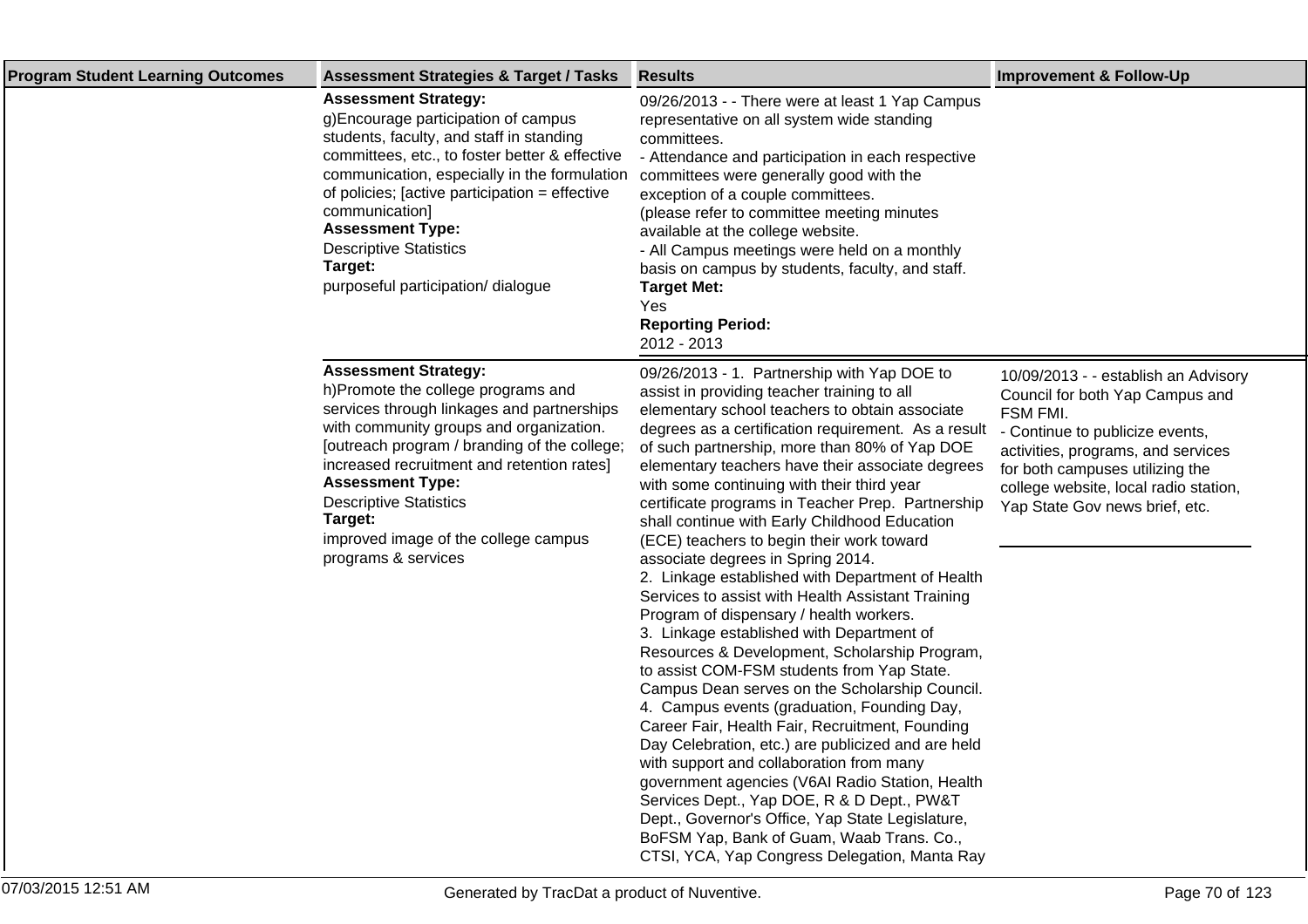| <b>Program Student Learning Outcomes</b>                                                                                                                                                                                                                                                                                                 | <b>Assessment Strategies &amp; Target / Tasks</b>                                                                                                                                                                                                                      | <b>Results</b>                                                                                                                                                                                                      | <b>Improvement &amp; Follow-Up</b>                                                                                                                             |
|------------------------------------------------------------------------------------------------------------------------------------------------------------------------------------------------------------------------------------------------------------------------------------------------------------------------------------------|------------------------------------------------------------------------------------------------------------------------------------------------------------------------------------------------------------------------------------------------------------------------|---------------------------------------------------------------------------------------------------------------------------------------------------------------------------------------------------------------------|----------------------------------------------------------------------------------------------------------------------------------------------------------------|
|                                                                                                                                                                                                                                                                                                                                          |                                                                                                                                                                                                                                                                        | Bay Hotel, etc.).<br>5. Yap Campus Mini-Visioning Summit held last<br>Nov. 2012 had 200+ participants from public and<br>private sectors in attendance.                                                             |                                                                                                                                                                |
|                                                                                                                                                                                                                                                                                                                                          |                                                                                                                                                                                                                                                                        | <b>Target Met:</b><br>Yes<br><b>Reporting Period:</b><br>2012 - 2013                                                                                                                                                |                                                                                                                                                                |
|                                                                                                                                                                                                                                                                                                                                          | <b>Task Name:</b><br>financial monthly report<br><b>Task Description:</b><br>fiscal officer to submit monthly reports to<br>CD, IC, and SSC                                                                                                                            | 09/26/2013 - oct. 2012 to sept 2013 monthly<br>reports from fiscal officers<br>Rosemary Manna, Yap Campus FO<br>Clotilda Dugwen, FSM FMI FO<br><b>Target Met:</b><br>Yes<br><b>Reporting Period:</b><br>2012 - 2013 |                                                                                                                                                                |
|                                                                                                                                                                                                                                                                                                                                          | <b>Task Name:</b><br>Unit Monthly Reports<br><b>Task Description:</b><br>All campus units shall submit monthly<br>reports with information and data in support<br>of unit assessment objectives, strategies,<br>and activities.                                        | 09/26/2013 - All Yap campus units have submitted<br>monthly reports.<br>hard copies available in binder at campus office<br><b>Target Met:</b><br>Yes<br><b>Reporting Period:</b><br>2012 - 2013                    |                                                                                                                                                                |
| C - administrative - FMI - FMI1 - To provide<br>for a review of the 2010 amendments to the<br><b>STCW Convention and Code, and</b><br>accordingly amend the STCW courses<br>(safety and watchkeeping), as well as<br>amending as necessary the other courses<br>in order to comply with national and WASC<br>standards and requirements. | <b>Assessment Strategy:</b><br>Conduct 2 workshops per semester (Fall<br>and Spring) to update all faculty on STCW<br>amendments and WASC standards.<br><b>Assessment Type:</b><br><b>Descriptive Statistics</b><br>Target:<br>All faculty members are updated on STCW | 09/30/2013 - All faculty were updated on WASC<br>standards. No workshops were conducted on<br>STCW amendments.<br><b>Target Met:</b><br>No.<br><b>Reporting Period:</b><br>2012 - 2013                              |                                                                                                                                                                |
| <b>PSLO Assessment Cycle:</b><br>2012 - 2013<br><b>Start Date:</b><br>10/01/2012<br><b>PSLO Status:</b><br>Inactive                                                                                                                                                                                                                      | amendments and WASC standards.<br><b>Assessment Strategy:</b><br>Revise all FMI course outlines into SLO<br>(student learning outcome) format.<br><b>Assessment Type:</b><br><b>Descriptive Statistics</b>                                                             | 05/10/2013 - All course outlines for Navigation,<br>Fishing, and Marine Engineering programs have<br>been revised and submitted to VPIA & DAP for<br>review and action in May 2013.<br><b>Target Met:</b>           | 10/06/2013 - Follow up with VPIA /<br>DAP to have the course outlines be<br>approved by CAC so they can be<br>submitted to FSM TCI for review<br>and approval. |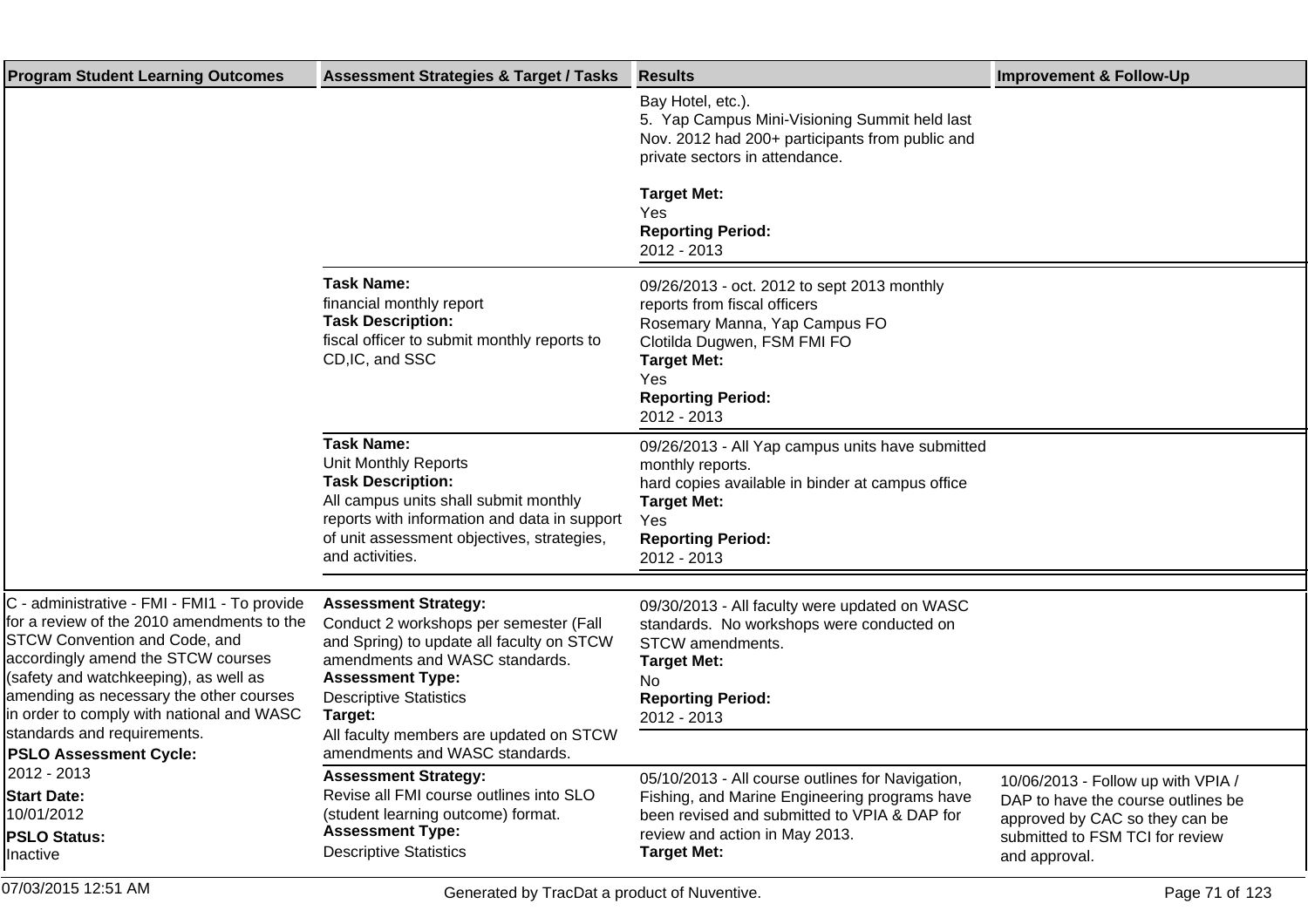| <b>Program Student Learning Outcomes</b>                                                                                                                                                                                                                                                                                                                                                                                | <b>Assessment Strategies &amp; Target / Tasks</b>                                                                                                                                                                                                                                                                         | <b>Results</b>                                                                                                                                                                                                                                                                                                                                                                                        | <b>Improvement &amp; Follow-Up</b>                                                                                                                       |
|-------------------------------------------------------------------------------------------------------------------------------------------------------------------------------------------------------------------------------------------------------------------------------------------------------------------------------------------------------------------------------------------------------------------------|---------------------------------------------------------------------------------------------------------------------------------------------------------------------------------------------------------------------------------------------------------------------------------------------------------------------------|-------------------------------------------------------------------------------------------------------------------------------------------------------------------------------------------------------------------------------------------------------------------------------------------------------------------------------------------------------------------------------------------------------|----------------------------------------------------------------------------------------------------------------------------------------------------------|
|                                                                                                                                                                                                                                                                                                                                                                                                                         | Target:<br>All FMI course outlines are revised into the<br>new SLO format.                                                                                                                                                                                                                                                | Yes<br><b>Reporting Period:</b><br>2012 - 2013                                                                                                                                                                                                                                                                                                                                                        |                                                                                                                                                          |
|                                                                                                                                                                                                                                                                                                                                                                                                                         |                                                                                                                                                                                                                                                                                                                           |                                                                                                                                                                                                                                                                                                                                                                                                       |                                                                                                                                                          |
| C - administrative - Human Resources - HR<br>Unit Outcome # 1 - HR will coordinate and<br>lead the development personnel policies<br>and procedures to ensure thorough<br>research, broad discussion and wider<br>communication and input by college<br>community to support the governance<br>lstructure.                                                                                                              | <b>Assessment Strategy:</b><br>Number of polices approved by Board per<br>meeting for FY 2013<br><b>Assessment Type:</b><br><b>Descriptive Statistics</b><br>Target:<br>2 Polices recommended to BOR per meeting                                                                                                          | 11/03/2013 - 1. Policy 008 Human Resources<br>Record Access and Confidentiality implemented<br>March 13, 2013<br>2. Appendix B Compensation Scale for PT<br>Instructor implemented May 2013<br>3. Appendix C Compensation Scale for PT<br>Instructor implemented May 2013<br>4. New Formula for overload compensation for<br>regular full time instructors implemented May 2013<br><b>Target Met:</b> | 11/03/2013 - Use only outcomes<br>that are under the control of unit to<br>ensure target is met.                                                         |
| <b>PSLO Assessment Cycle:</b>                                                                                                                                                                                                                                                                                                                                                                                           |                                                                                                                                                                                                                                                                                                                           | No                                                                                                                                                                                                                                                                                                                                                                                                    |                                                                                                                                                          |
| 2012 - 2013                                                                                                                                                                                                                                                                                                                                                                                                             |                                                                                                                                                                                                                                                                                                                           | <b>Reporting Period:</b><br>2012 - 2013                                                                                                                                                                                                                                                                                                                                                               |                                                                                                                                                          |
| <b>Start Date:</b><br>09/01/2012<br><b>Inactive Date:</b><br>09/30/2013<br><b>PSLO Status:</b><br>Inactive                                                                                                                                                                                                                                                                                                              |                                                                                                                                                                                                                                                                                                                           |                                                                                                                                                                                                                                                                                                                                                                                                       |                                                                                                                                                          |
| C - administrative - Human Resources - HR<br>Unit Outcome # 2 - HR will plan and lead<br>the coordination of the professional<br>development program college wide to bring<br>all campuses to 100% compliance with<br>timelines of processing and implementation<br>and to assure equity of services to<br>personnel on each campus and relevant of<br>activities to employment needs.<br><b>PSLO Assessment Cycle:</b> | <b>Assessment Strategy:</b><br>Number of campuses that implement the<br>annual and incentive award programs per<br>established calendar dates.<br>Staff Development Day - February 22, 2013<br>Incentive Award Day - May 2013 after final<br>exams<br><b>Assessment Type:</b><br><b>Descriptive Statistics</b><br>Target: | 09/18/2013 - 100% of the campuses held the<br>annual staff development day on February 22,<br>2013<br>90% of the campuses held the annual incentive<br>day in May 2013 while Chuuk Campus held theirs<br>in August.<br><b>Target Met:</b><br>Yes<br><b>Reporting Period:</b><br>2012 - 2013                                                                                                           | 09/18/2013 - Include in the catalog<br>calendar the dates for both the<br>annual staff development and<br>incentive award day for FY 2014<br>and onward. |
| 2012 - 2013<br><b>Start Date:</b><br>09/01/2012<br><b>Inactive Date:</b><br>09/30/2013<br><b>PSLO Status:</b><br>Inactive                                                                                                                                                                                                                                                                                               | 100% of the six campuses will hold the<br>annual staff development day on the<br>established dates<br>100% of the six campuses will hold the<br>annual incentive award program during the<br>month of May                                                                                                                 |                                                                                                                                                                                                                                                                                                                                                                                                       |                                                                                                                                                          |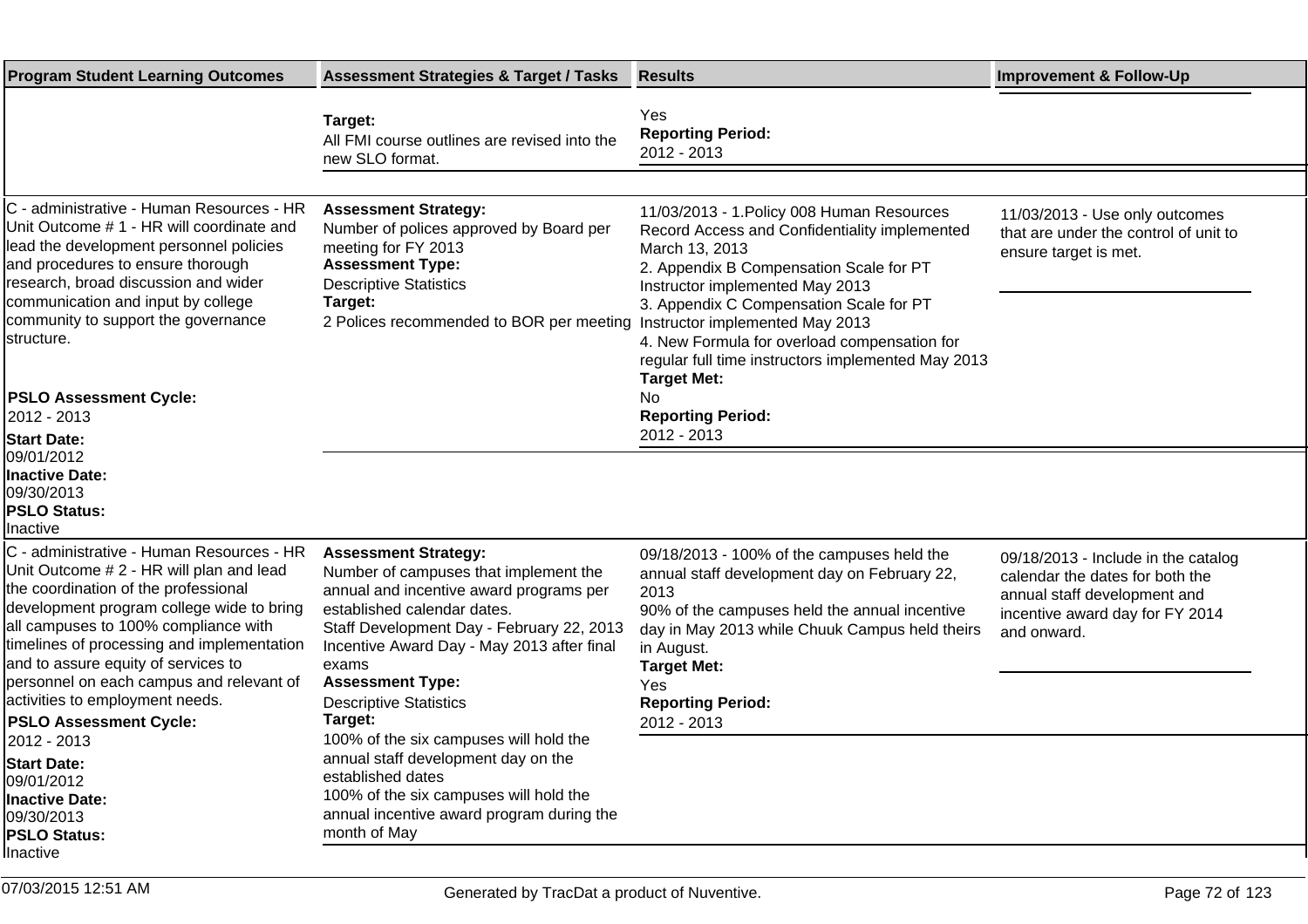| <b>Program Student Learning Outcomes</b>                                                                                                                                                                                                                                                                           | <b>Assessment Strategies &amp; Target / Tasks</b>                                                                                                                                                                                                                                                                                                                                                                                                                                                                                                                                                                                                        | <b>Results</b>                                                                                                                                                                                                                                                                                                                                                                                                                                                                                                                     | <b>Improvement &amp; Follow-Up</b>                                                                                                                                                                                                                                                                                                                                                      |
|--------------------------------------------------------------------------------------------------------------------------------------------------------------------------------------------------------------------------------------------------------------------------------------------------------------------|----------------------------------------------------------------------------------------------------------------------------------------------------------------------------------------------------------------------------------------------------------------------------------------------------------------------------------------------------------------------------------------------------------------------------------------------------------------------------------------------------------------------------------------------------------------------------------------------------------------------------------------------------------|------------------------------------------------------------------------------------------------------------------------------------------------------------------------------------------------------------------------------------------------------------------------------------------------------------------------------------------------------------------------------------------------------------------------------------------------------------------------------------------------------------------------------------|-----------------------------------------------------------------------------------------------------------------------------------------------------------------------------------------------------------------------------------------------------------------------------------------------------------------------------------------------------------------------------------------|
|                                                                                                                                                                                                                                                                                                                    |                                                                                                                                                                                                                                                                                                                                                                                                                                                                                                                                                                                                                                                          |                                                                                                                                                                                                                                                                                                                                                                                                                                                                                                                                    |                                                                                                                                                                                                                                                                                                                                                                                         |
| C - administrative - Human Resources - HR<br>Unit Outcome #3 - HR will process and fill<br>50% of the new positions for FY 2013 to<br>meet human resources need.<br><b>PSLO Assessment Cycle:</b><br>2012 - 2013<br><b>Start Date:</b><br>09/01/2012<br><b>Inactive Date:</b><br>09/30/2013<br><b>PSLO Status:</b> | <b>Assessment Strategy:</b><br>% of new positions for FY 2013 that are<br>filled<br><b>Assessment Type:</b><br><b>Descriptive Statistics</b><br>Target:<br>50% of new positions for FY 2013 will be<br>filled                                                                                                                                                                                                                                                                                                                                                                                                                                            | 09/30/2013 - 47 new positions for FY 2013, 98%<br>[43] were advertised, 20 positions were filled<br>before the directive on freeze on hire issued on<br>September 3, 2013 placing the remaining 27<br>positions on hold.<br><b>Target Met:</b><br>No.<br><b>Reporting Period:</b><br>2012 - 2013                                                                                                                                                                                                                                   | 09/30/2013 - HR should initiate the<br>Personnel Requisition for all vacant<br>and new positions during the first<br>month of each FY.<br>Follow-Up:<br>09/16/2013 - Use outcomes that<br>are under direct control of the unit<br>only.                                                                                                                                                 |
| Inactive                                                                                                                                                                                                                                                                                                           |                                                                                                                                                                                                                                                                                                                                                                                                                                                                                                                                                                                                                                                          |                                                                                                                                                                                                                                                                                                                                                                                                                                                                                                                                    |                                                                                                                                                                                                                                                                                                                                                                                         |
| C - administrative - LRC - IALRC_2012-<br>2013 - VPIA with collaboration of VPSS will<br>provide adequate library and student<br>services to support the students and college<br>needs. (IEMP AP4)<br><b>PSLO Assessment Cycle:</b><br>2012 - 2013<br><b>PSLO Status:</b>                                          | <b>Assessment Strategy:</b><br>Adopt a new library managements system<br>appropriate for a college library setting.<br>$($ IEMP AP4.4 $)$<br><b>Assessment Type:</b><br>Research<br>Target:<br>5% increase in users' satisfaction rate on the                                                                                                                                                                                                                                                                                                                                                                                                            | 09/19/2013 - A new library management software<br>was not adopted.<br><b>Target Met:</b><br>No<br><b>Reporting Period:</b><br>2012 - 2013                                                                                                                                                                                                                                                                                                                                                                                          | 02/15/2014 - Schedule meetings<br>and trainings with IT representative<br>and campus librarians for the<br>implementation of the KOHA<br>management software tool.                                                                                                                                                                                                                      |
| Inactive                                                                                                                                                                                                                                                                                                           | use of library management software.<br><b>Assessment Strategy:</b><br>Enhance the usability and access to the<br>LRC services and resources through<br>1) Implementing an Internet accessible<br>union catalog that includes all college library<br>holdings for all sites<br>2) Update the LRC website<br>3) Develop/update the campus collection<br>plan<br>4) Train LRC and IT personnel on usage<br>$($ IEMP AP4.5 $)$<br><b>Assessment Type:</b><br>Research<br>Target:<br>1) All campus library collections are<br>accessible online via a union catalog.<br>2) Library website is updated to include<br>subscriptions to electronic databases and | 10/01/2013 - 1) A union catalog has not been<br>implemented<br>2) Library website is updated with information on<br>access to resources and partial information on<br>services.<br>3) A collection development plan has been<br>drafted, but not finalized nor distributed for<br>implementation.<br>4) KOHA, a web-based library automation system,<br>is being piloted at all campus libraries for their use<br>and feedback on possible implementation.<br><b>Target Met:</b><br>No.<br><b>Reporting Period:</b><br>2012 - 2013 | 10/01/2013 - 1) Implement a union<br>catalog by September 2014<br>2) Continue to enhance library<br>website with updated resources and<br>relevant information<br>3) Finalize the collection<br>development plan, share and<br>distribute to all campus libraries<br>4) Install and train library staff and<br>select IT personnel on the use of the<br>KOHA library automation system. |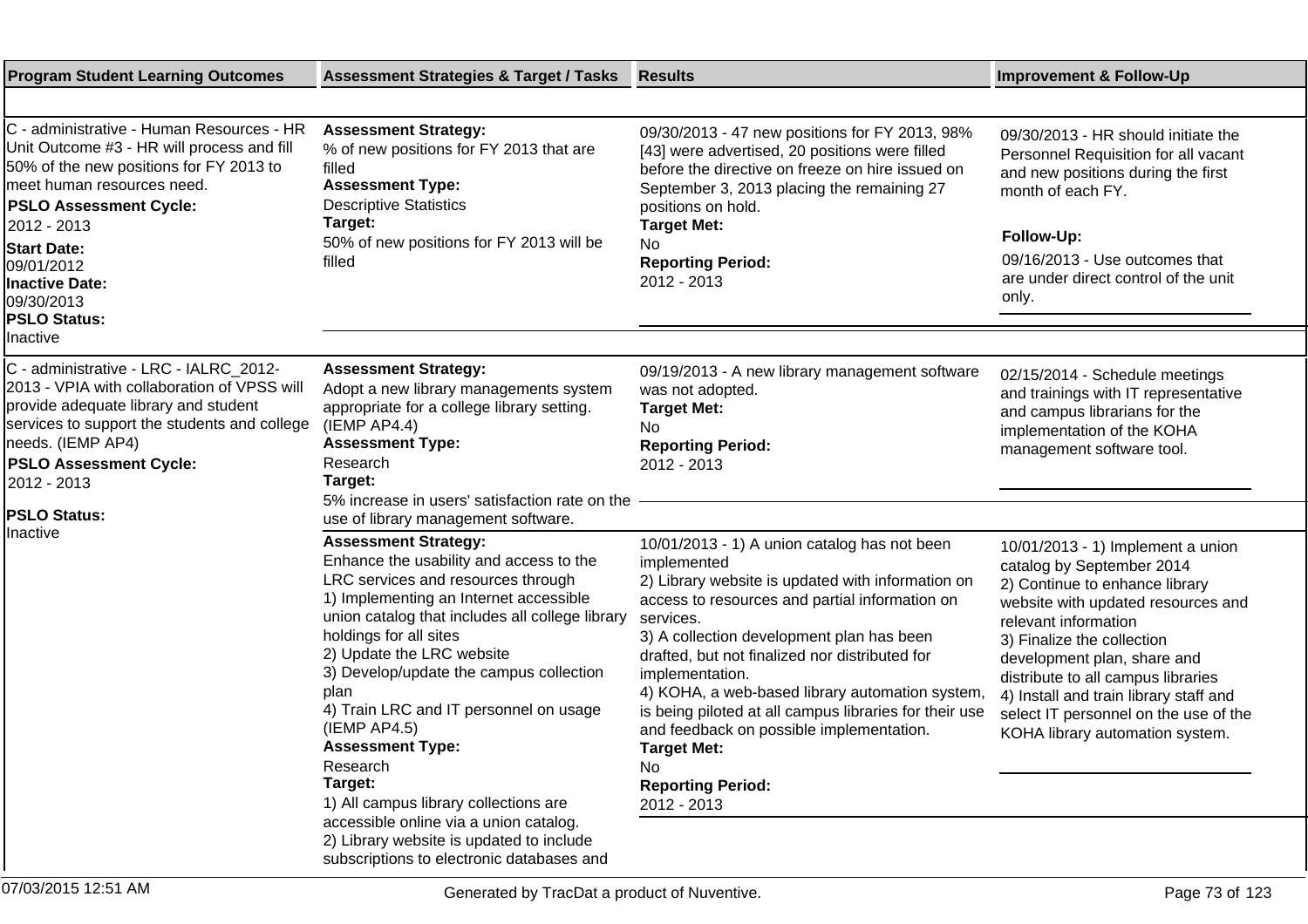| <b>Program Student Learning Outcomes</b>                                                                        | <b>Assessment Strategies &amp; Target / Tasks</b>                                                                                                                                                                                                                                       | <b>Results</b>                                                                                                                                                                                                                                                       | <b>Improvement &amp; Follow-Up</b>                                                                                                                                     |
|-----------------------------------------------------------------------------------------------------------------|-----------------------------------------------------------------------------------------------------------------------------------------------------------------------------------------------------------------------------------------------------------------------------------------|----------------------------------------------------------------------------------------------------------------------------------------------------------------------------------------------------------------------------------------------------------------------|------------------------------------------------------------------------------------------------------------------------------------------------------------------------|
|                                                                                                                 | information on services<br>3) Campus collection is distributed to all<br>campus libraries for implementation<br>4) LRC staff and select IT personnel are<br>trained on the use of the new library<br>automation program                                                                 |                                                                                                                                                                                                                                                                      |                                                                                                                                                                        |
|                                                                                                                 | <b>Assessment Strategy:</b><br>Implement a program review and<br>assessment cycle for LRC, instruction, and<br>student services for student success. (IEMP<br>AP4.6)<br><b>Assessment Type:</b><br><b>Descriptive Statistics</b><br>Target:<br>Assessment plans and program reviews are | 10/01/2013 - Assessment plans are ongoing with<br>each campus library sharing and implementing<br>their plans at their respective campuses. Program<br>reviews will commence in spring 2014.<br><b>Target Met:</b><br>Yes<br><b>Reporting Period:</b><br>2012 - 2013 | 10/01/2013 - Continue to update<br>and share plans with campus<br>libraries. Program review for each<br>campus library to commence in<br>spring 2014.                  |
|                                                                                                                 | developed, shared, and implemented at all<br>campus libraries.                                                                                                                                                                                                                          |                                                                                                                                                                                                                                                                      |                                                                                                                                                                        |
|                                                                                                                 | <b>Assessment Strategy:</b><br>Improve the currency and quantity of library<br>resources to support and meet the<br>educational needs of the academic<br>community.<br><b>Assessment Type:</b>                                                                                          | 10/01/2013 - Satisfactory to Excellent ratings on<br>the currency and quantity of library resources.<br><b>Target Met:</b><br>Yes<br><b>Reporting Period:</b><br>2012 - 2013                                                                                         | 10/02/2013 - Continue to update<br>library resources via replacing<br>outdated materials and resources.                                                                |
|                                                                                                                 | Survey<br>Target:<br>Satisfactory ratings on the currency and<br>quantity of library resources                                                                                                                                                                                          |                                                                                                                                                                                                                                                                      |                                                                                                                                                                        |
|                                                                                                                 | <b>Assessment Strategy:</b><br>Improve LRC instructional modules for<br>continuous improvement of students'<br>information literacy skills.<br><b>Assessment Type:</b><br><b>Descriptive Statistics</b><br>Target:<br>Ratings on library instructional surveys                          | 10/01/2013 - Satisfactory to Excellent ratings on<br>library instructional surveys.<br><b>Target Met:</b><br>Yes<br><b>Reporting Period:</b><br>2012 - 2013                                                                                                          | 10/02/2013 - Develop one-week<br>library instructional sessions with<br>pre-test and post-tests administered<br>to collect data on improvement on<br>student learning. |
|                                                                                                                 |                                                                                                                                                                                                                                                                                         |                                                                                                                                                                                                                                                                      |                                                                                                                                                                        |
| C - administrative - Maintenance and<br>Security - Outcome 1 - Improve<br>preventative Maintenance programs and | <b>Assessment Strategy:</b><br>Conduct preventative maintenance program<br>training to maintenance supervisors.                                                                                                                                                                         | 10/06/2013 - Training of supervisors from all sites<br>was held in August 2012. Three out of six sites<br>have implemented preventative maintenance                                                                                                                  | 10/06/2013 - Continue to conduct<br>training and coordinate with<br>Campus Deans the need for                                                                          |
| 07/03/2015 12:51 AM                                                                                             | Generated by TracDat a product of Nuventive.                                                                                                                                                                                                                                            |                                                                                                                                                                                                                                                                      | Page 74 of 123                                                                                                                                                         |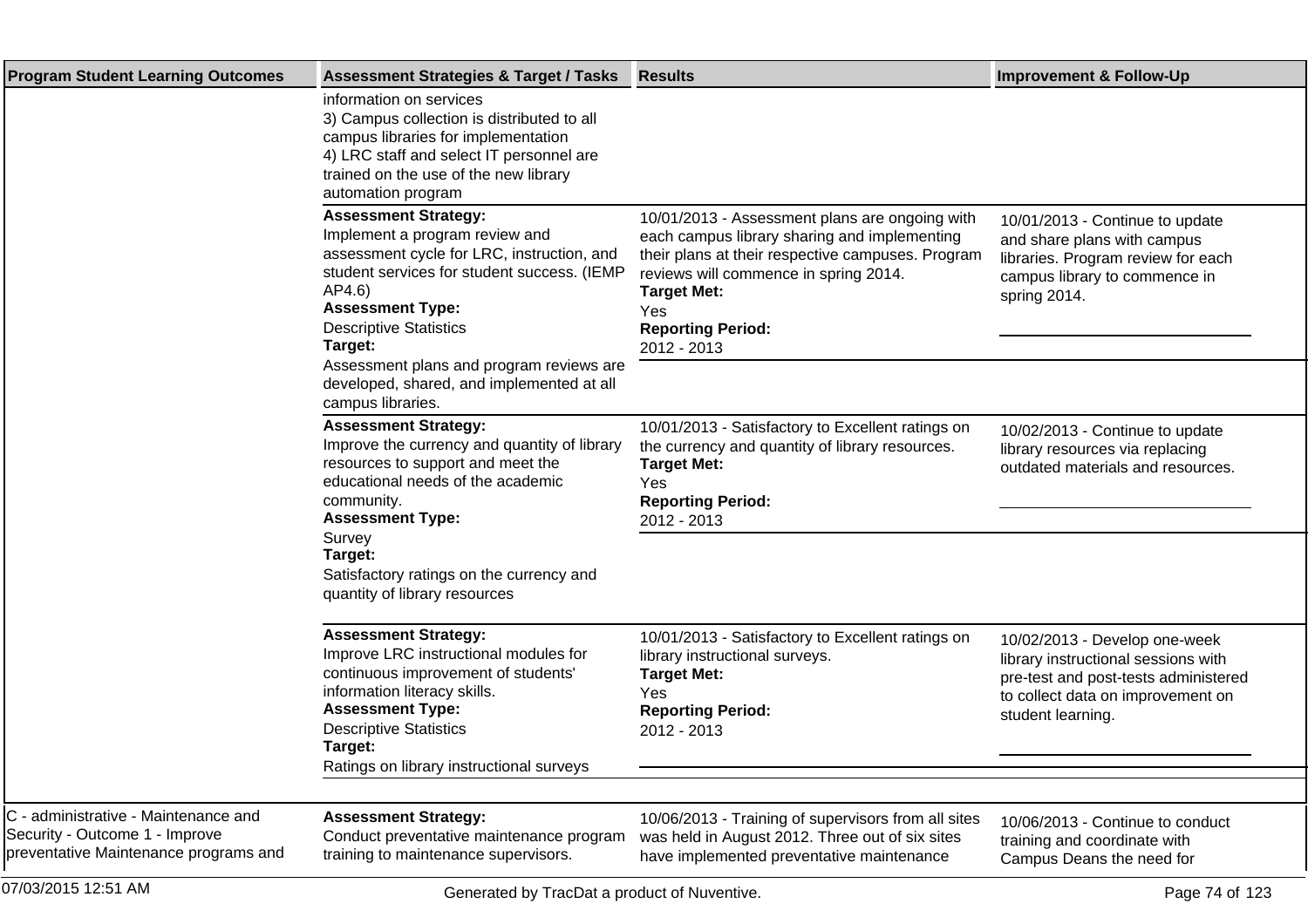| <b>Program Student Learning Outcomes</b>                                                                                                                                                        | <b>Assessment Strategies &amp; Target / Tasks</b>                                                                                                                                         | <b>Results</b>                                                                                                                                             | <b>Improvement &amp; Follow-Up</b>                                                   |
|-------------------------------------------------------------------------------------------------------------------------------------------------------------------------------------------------|-------------------------------------------------------------------------------------------------------------------------------------------------------------------------------------------|------------------------------------------------------------------------------------------------------------------------------------------------------------|--------------------------------------------------------------------------------------|
| reporting at all sites.<br><b>PSLO Assessment Cycle:</b><br>2012 - 2013<br><b>Start Date:</b><br>10/01/2012<br><b>Inactive Date:</b>                                                            | Target:<br>By September 2013                                                                                                                                                              | programs and reporting consistently.<br><b>Target Met:</b><br>No.<br><b>Reporting Period:</b><br>2012 - 2013                                               | consistency in reporting.                                                            |
| 09/30/2013<br><b>PSLO Status:</b><br>Inactive                                                                                                                                                   |                                                                                                                                                                                           |                                                                                                                                                            |                                                                                      |
| C - administrative - Maintenance and<br>Security - Outcome 2 - Improve energy<br>conservation programs and reporting at all<br>sites.<br><b>PSLO Assessment Cycle:</b><br>2012 - 2013           | <b>Assessment Strategy:</b><br>Implement collection and reporting energy<br>use data (kilo watt hours) for each building<br>at each site.<br>Target:<br>Monthly until September 30, 2013. | 10/06/2013 - Two out of four site are collecting<br>and reporting energy use data.<br><b>Target Met:</b><br>No.<br><b>Reporting Period:</b><br>2012 - 2013 |                                                                                      |
| <b>Start Date:</b><br>10/01/2012<br><b>Inactive Date:</b><br>09/30/2013<br><b>PSLO Status:</b><br>Inactive                                                                                      |                                                                                                                                                                                           |                                                                                                                                                            |                                                                                      |
| C - administrative - Maintenance and<br>Security - Outcome 3 - Improve security<br>reporting and operations at all sites.<br><b>PSLO Assessment Cycle:</b><br>2012 - 2013<br><b>Start Date:</b> | <b>Assessment Strategy:</b><br>Conduct training to maintenance and<br>security supervisors for all sites.<br>Target:<br>By September 2013                                                 | 10/08/2013 - Conducted maintenance supervisor<br>training in August 2012.<br><b>Target Met:</b><br>Yes<br><b>Reporting Period:</b><br>2012 - 2013          | 10/08/2013 - Need to improve<br>consistency in reporting from all<br>sites.          |
| 10/01/2012<br><b>Inactive Date:</b><br>09/30/2013<br><b>PSLO Status:</b><br>Inactive                                                                                                            |                                                                                                                                                                                           |                                                                                                                                                            |                                                                                      |
| C - administrative - Maintenance and<br>Security - Outcome 4 - Simulate Emergency<br>Response Plan at all sites                                                                                 | <b>Assessment Strategy:</b><br>Conduct at least one emergency response<br>drill at each site.                                                                                             | 10/08/2013 - Completed activation of emergency<br>drill at all sites.<br><b>Target Met:</b>                                                                | 10/08/2013 - Need to activate<br>emergency drill at least once a year<br>per campus. |
| <b>PSLO Assessment Cycle:</b><br>2012 - 2013<br><b>Start Date:</b>                                                                                                                              | Target:<br>Conducted drills and evacuation procedures<br>for all sites by September 2013.                                                                                                 | Yes<br><b>Reporting Period:</b><br>2012 - 2013                                                                                                             |                                                                                      |
| 10/01/2012<br><b>Inactive Date:</b>                                                                                                                                                             |                                                                                                                                                                                           |                                                                                                                                                            |                                                                                      |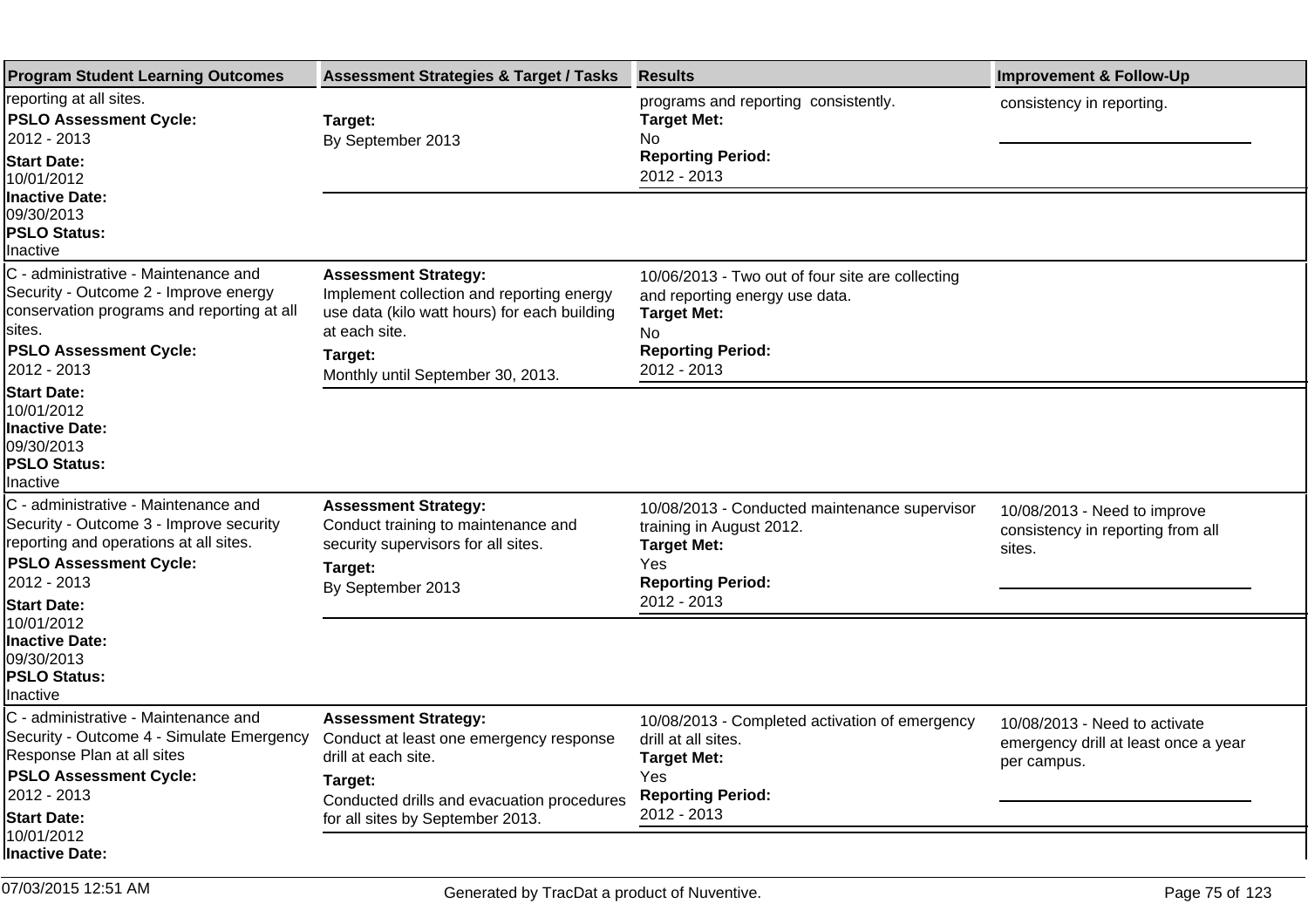| <b>Program Student Learning Outcomes</b>                                                                                                                                                                                                                                                              | <b>Assessment Strategies &amp; Target / Tasks</b>                                                                                        | Results                                                                                                                                                                                                                                                                                                                                                                                                                                                                                                                                                        | <b>Improvement &amp; Follow-Up</b>                                                                                                                                                                                                                                                                                                                                                                                                                                                                                                                                                                          |
|-------------------------------------------------------------------------------------------------------------------------------------------------------------------------------------------------------------------------------------------------------------------------------------------------------|------------------------------------------------------------------------------------------------------------------------------------------|----------------------------------------------------------------------------------------------------------------------------------------------------------------------------------------------------------------------------------------------------------------------------------------------------------------------------------------------------------------------------------------------------------------------------------------------------------------------------------------------------------------------------------------------------------------|-------------------------------------------------------------------------------------------------------------------------------------------------------------------------------------------------------------------------------------------------------------------------------------------------------------------------------------------------------------------------------------------------------------------------------------------------------------------------------------------------------------------------------------------------------------------------------------------------------------|
| 09/30/2013<br><b>PSLO Status:</b><br>Inactive                                                                                                                                                                                                                                                         |                                                                                                                                          |                                                                                                                                                                                                                                                                                                                                                                                                                                                                                                                                                                |                                                                                                                                                                                                                                                                                                                                                                                                                                                                                                                                                                                                             |
| C - administrative - President's Office -<br>Outcome 1 - To be fully accredited and<br>without major recommendations from<br>ACCJC/WASC<br><b>PSLO Assessment Cycle:</b><br>2012 - 2013<br><b>Start Date:</b><br>08/01/2012<br><b>Inactive Date:</b><br>07/31/2013<br><b>PSLO Status:</b><br>Inactive | <b>Assessment Strategy:</b><br>Require quarterly reports on current<br>conditions from persons responsible for<br>areas previously cited | 10/03/2013 - The college was removed from<br>sanction by the ACCJC at their June 2013<br>meeting. The college was notified through the<br>commission's July 2013 action letter.<br><b>Target Met:</b><br>Yes<br><b>Reporting Period:</b><br>2012 - 2013                                                                                                                                                                                                                                                                                                        | 07/12/2014 - The ACCJC in its<br>recent action letter requires the<br>college to submit a follow-up report<br>in March 2014 on the completion of<br>the space utilization and facilities<br>master plan study completed by<br>Beca Ltd. Additionally, the<br>commission requests<br>evidence/documentation of<br>continued financial support by the<br>FSM national government to the<br>college to address the impact of the<br>JEMCO decrement cumulative to<br>2.8 million dollars by 2016.                                                                                                              |
|                                                                                                                                                                                                                                                                                                       | <b>Assessment Strategy:</b><br>Institutionalize the self study process                                                                   | 10/01/2013 - Over the course of the last 18<br>months, the accreditation process has been fully<br>embedded into the culture and operational<br>practices of the college. With the establishment of<br>the position of Vice President for Institutional<br>Effectiveness and Quality Assurance and ALO,<br>and with the establishment of the position of<br>Assessment Coordinator and Assistant ALO<br>institutionalization of the accreditation process had<br>been achieved.<br><b>Target Met:</b><br><b>Yes</b><br><b>Reporting Period:</b><br>2012 - 2013 | 04/30/2016 - The VPIEQA has<br>received training from the ACCJC to<br>serve as a visiting team member<br>and has been selected to serve on a<br>team during the Fall 2013. The<br>President has also identified as a<br>future participant for similar training<br>and service on a visiting team. The<br>college is in the process of<br>completing a master planning<br>calendar which will identify major<br>planning processes and products<br>including but not limited to<br>preparation of the college's self-<br>evaluation and for the ACCJC<br>comprehensive team visit in the<br>Spring of 2016. |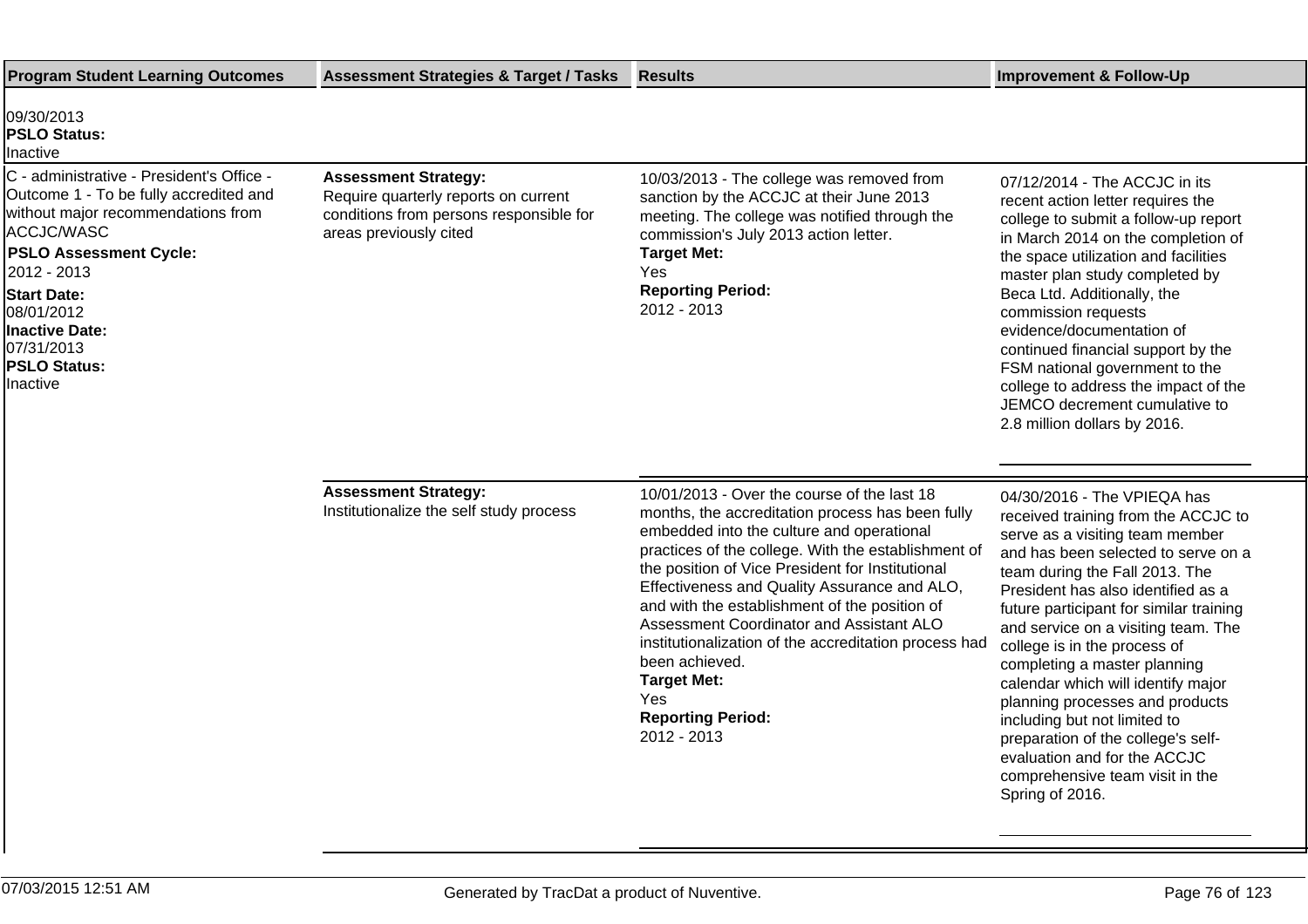| <b>Program Student Learning Outcomes</b>                                                                                                                                                                                                                                                                                                                                                                               | <b>Assessment Strategies &amp; Target / Tasks</b>                                                                                                                       | <b>Results</b>                                                                                                                                                                                                                                                                                                                                                                                                                                                                                                                                                                                                                                                                                                                                       | <b>Improvement &amp; Follow-Up</b>                                                                                                                                                                                                                                                                                                                                                                                                                     |
|------------------------------------------------------------------------------------------------------------------------------------------------------------------------------------------------------------------------------------------------------------------------------------------------------------------------------------------------------------------------------------------------------------------------|-------------------------------------------------------------------------------------------------------------------------------------------------------------------------|------------------------------------------------------------------------------------------------------------------------------------------------------------------------------------------------------------------------------------------------------------------------------------------------------------------------------------------------------------------------------------------------------------------------------------------------------------------------------------------------------------------------------------------------------------------------------------------------------------------------------------------------------------------------------------------------------------------------------------------------------|--------------------------------------------------------------------------------------------------------------------------------------------------------------------------------------------------------------------------------------------------------------------------------------------------------------------------------------------------------------------------------------------------------------------------------------------------------|
|                                                                                                                                                                                                                                                                                                                                                                                                                        |                                                                                                                                                                         |                                                                                                                                                                                                                                                                                                                                                                                                                                                                                                                                                                                                                                                                                                                                                      |                                                                                                                                                                                                                                                                                                                                                                                                                                                        |
| C - administrative - President's Office -<br>Outcome 2 - To have a strategic plan with<br>clear directions and priorities for the college<br>and master plans with well-defined<br>implementation plans to deliver the strategic<br>goals and objectives<br><b>PSLO Assessment Cycle:</b><br>2012 - 2013<br><b>Start Date:</b><br>08/01/2012<br><b>Inactive Date:</b><br>07/31/2013<br><b>PSLO Status:</b><br>Inactive | <b>Assessment Strategy:</b><br>Establish routine linkages with the external<br>community to ensure college strategic goals<br>and objectives reflect current situations | 09/30/2013 - Through the quarterly reports to the<br>FSM government, presentations by the President<br>to committees of Congress, presentations by the<br>President to the State and National Leadership<br>Conference, reports to the college's Board of<br>Regents, publications of messages by the<br>President to the community, and through college<br>wide summits the external community is informed<br>of the status and progress of the college to<br>achieve its strategic goals and objectives.<br><b>Target Met:</b><br>Yes<br><b>Reporting Period:</b><br>2012 - 2013                                                                                                                                                                   | 09/30/2014 - In addition to<br>continuing these reports and<br>presentations, the President's<br>message to the community will be<br>taped and sent to ICTV cable for<br>airing to provide broader<br>dissemination. External community<br>will continue to be engaged in<br>college wide summits specifically<br>focused on visioning, mission, and<br>strategic planning for the college as<br>it prepares for the next strategic<br>plan 2018-2022. |
|                                                                                                                                                                                                                                                                                                                                                                                                                        | <b>Assessment Strategy:</b><br>Link individual KPIs to implementation of the<br>master plans                                                                            | 09/30/2013 - The Key Performance Indicators<br>(KPIs) have been linked to the Integrated<br>Education Master Plan (IEMP).<br><b>Target Met:</b><br>Yes<br><b>Reporting Period:</b><br>2012 - 2013                                                                                                                                                                                                                                                                                                                                                                                                                                                                                                                                                    |                                                                                                                                                                                                                                                                                                                                                                                                                                                        |
|                                                                                                                                                                                                                                                                                                                                                                                                                        |                                                                                                                                                                         |                                                                                                                                                                                                                                                                                                                                                                                                                                                                                                                                                                                                                                                                                                                                                      |                                                                                                                                                                                                                                                                                                                                                                                                                                                        |
| C - administrative - President's Office -<br>Outcome 3 - To maintain a financial plan<br>which considers current and projected<br>financial environment and determine best<br>practices to keep the college solvent<br><b>PSLO Assessment Cycle:</b><br>2012 - 2013<br><b>Start Date:</b><br>08/01/2012<br>Inactive Date:<br>07/31/2013<br><b>PSLO Status:</b><br>Inactive                                             | <b>Assessment Strategy:</b><br>Develop and monitor strategies to address<br>current and projected fiscal concerns                                                       | 09/30/2013 - The college has developed a 5 year<br>financial plan linked to the IEMP and Strategic<br>Plan which is reviewed annually during<br>preparation for the development of budget. A<br>clearly articulated budget manual has been<br>developed and is used to guide the budget<br>development process. The Vice Presidents review<br>enrollment data, department assessments, to<br>inform the development of the budget and to<br>determine resource allocation. The Planning and<br>Resource Committee and the Finance Committee<br>are engaged in purposeful dialogue regarding the<br>development of budgets as part of the college's<br>participatory governance. The college's Executive<br>Committee reviews and endorses the budget | 09/30/2014 - The college will review<br>enrollment data as compared to<br>projected enrollment and projected<br>revenue and will adjust the budget<br>and resource allocation to reflect<br>changes.                                                                                                                                                                                                                                                   |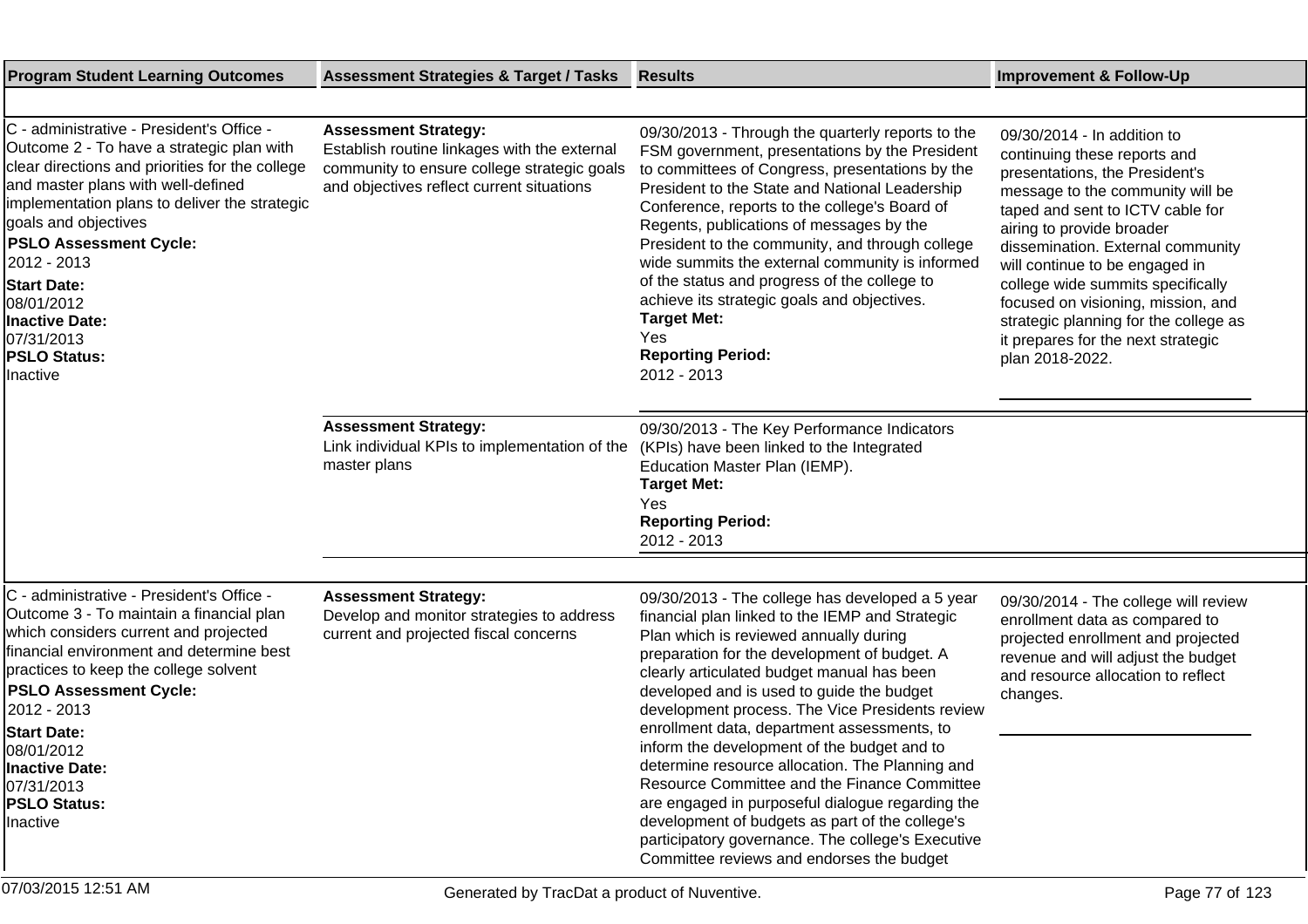| <b>Program Student Learning Outcomes</b>                                                                                                                                                                                                                                                                    | <b>Assessment Strategies &amp; Target / Tasks</b>                                                       | <b>Results</b>                                                                                                                                                                                                                                                                                                                           | <b>Improvement &amp; Follow-Up</b>                                                                                                                                                                                                                   |
|-------------------------------------------------------------------------------------------------------------------------------------------------------------------------------------------------------------------------------------------------------------------------------------------------------------|---------------------------------------------------------------------------------------------------------|------------------------------------------------------------------------------------------------------------------------------------------------------------------------------------------------------------------------------------------------------------------------------------------------------------------------------------------|------------------------------------------------------------------------------------------------------------------------------------------------------------------------------------------------------------------------------------------------------|
|                                                                                                                                                                                                                                                                                                             |                                                                                                         | before it is submitted to the college's Board of<br>Regents for their review and approval.<br><b>Target Met:</b><br>Yes<br><b>Reporting Period:</b><br>2012 - 2013                                                                                                                                                                       |                                                                                                                                                                                                                                                      |
|                                                                                                                                                                                                                                                                                                             | <b>Assessment Strategy:</b><br>Conduct internal audit to lower expenditures                             | 09/30/2013 - As part of the process to review<br>enrollment and revenue data against projected<br>enrollment and revenue data, Vice Presidents and<br>the PRC and FC consider and recommend<br>mitigation, cost effectiveness, and cost efficient<br>strategies.<br><b>Target Met:</b><br>Yes<br><b>Reporting Period:</b><br>2012 - 2013 | 09/30/2014 - An assessment of the<br>impact of implemented mitigation,<br>cost effectiveness, and cost efficient<br>strategies will be conducted to<br>inform the budget and resource<br>allocation, and to improve continued<br>related strategies. |
|                                                                                                                                                                                                                                                                                                             | <b>Assessment Strategy:</b><br>align budgeting to program priorities                                    | 09/30/2013 - Priorities identified in the IEMP,<br>strategic plan, directions and goals, department<br>assessments, guide the development of the<br>budget and resource allocation.<br><b>Target Met:</b><br>Yes<br><b>Reporting Period:</b><br>2012 - 2013                                                                              | 09/30/2014 - Ongoing assessment<br>and regular reporting of progress to<br>achieve goals articulated in the<br>IEMP, strategic plan, direction and<br>goals is required to ensure effective<br>resource allocation.                                  |
| C - administrative - President's Office -<br>Outcome 4 - To establish a culture of<br>continuous improvement in all aspects of<br>the college<br><b>PSLO Assessment Cycle:</b><br>2012 - 2013<br><b>Start Date:</b><br>08/01/2012<br><b>Inactive Date:</b><br>07/31/2013<br><b>PSLO Status:</b><br>Inactive | <b>Assessment Strategy:</b><br>Ensure 100% completion of program<br>reviews by all areas of the college | 09/30/2013 - Academic and administrative<br>program have been completed and a regular cycle<br>for continued review has been established.<br><b>Target Met:</b><br>Yes<br><b>Reporting Period:</b><br>2012 - 2013                                                                                                                        | 09/30/2014 - The results of the<br>program reviews will be used to<br>inform decisions for resource<br>allocations, program elimination,<br>and consideration of proposals for<br>the development of new programs.                                   |
|                                                                                                                                                                                                                                                                                                             | <b>Assessment Strategy:</b><br>Use program reviews to develop annual<br>plans, and adjust master plans  | 09/30/2013 - Used program reviews to inform<br>resource allocation, the development of the IEMP,<br>and the development of the Strategic Plan 2013-<br>2017.<br><b>Target Met:</b>                                                                                                                                                       | 09/30/2014 - The results of the<br>program reviews will be used to<br>inform decisions for resource<br>allocations, program elimination,<br>and consideration of proposals for                                                                       |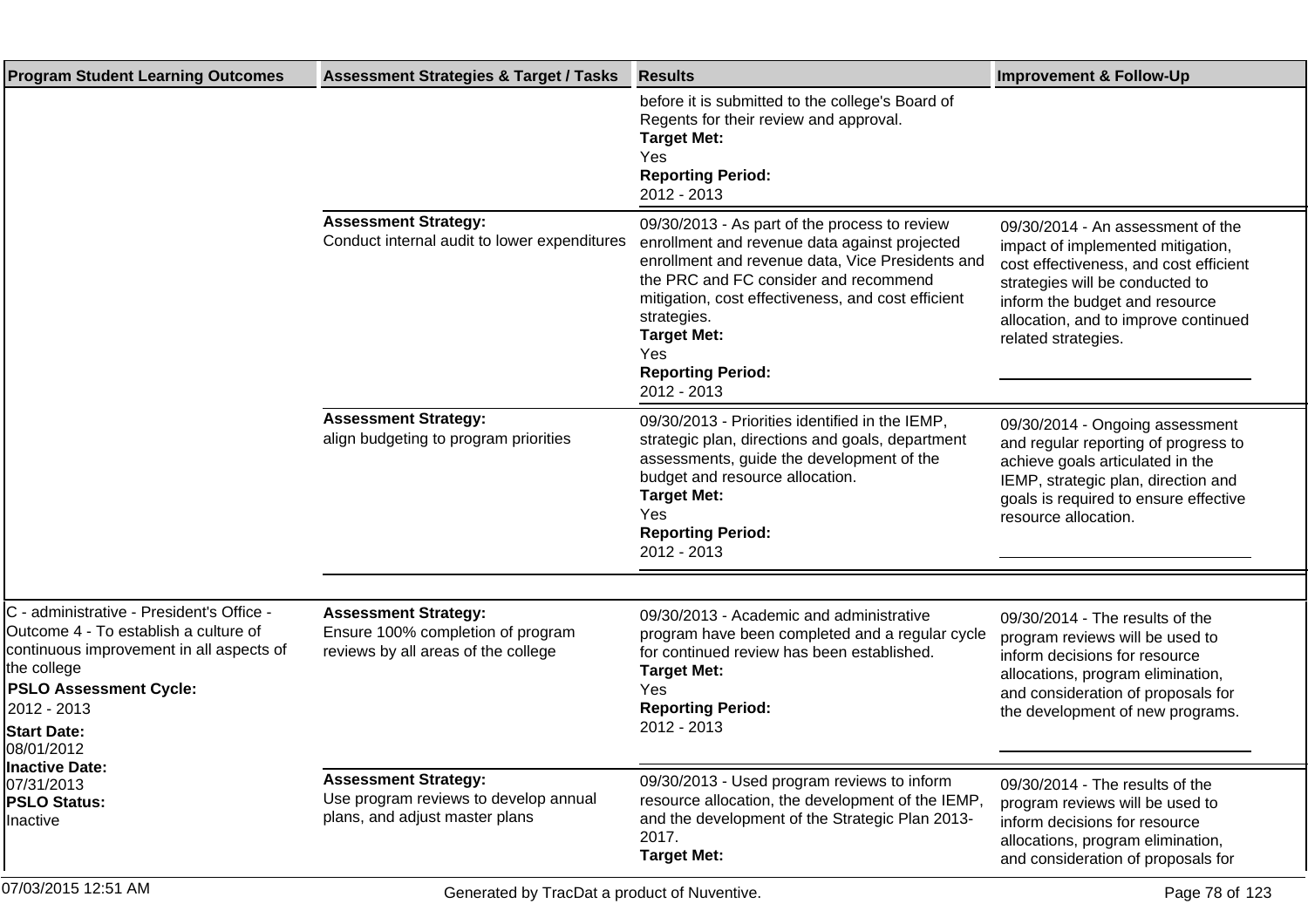| <b>Program Student Learning Outcomes</b>                                                                                                                                                                                                                                                | <b>Assessment Strategies &amp; Target / Tasks</b>                                                                                          | <b>Results</b>                                                                                                                                                                                                                                                                                                                                                                                       | <b>Improvement &amp; Follow-Up</b>                                                                                                                            |
|-----------------------------------------------------------------------------------------------------------------------------------------------------------------------------------------------------------------------------------------------------------------------------------------|--------------------------------------------------------------------------------------------------------------------------------------------|------------------------------------------------------------------------------------------------------------------------------------------------------------------------------------------------------------------------------------------------------------------------------------------------------------------------------------------------------------------------------------------------------|---------------------------------------------------------------------------------------------------------------------------------------------------------------|
|                                                                                                                                                                                                                                                                                         |                                                                                                                                            | Yes<br><b>Reporting Period:</b><br>2012 - 2013                                                                                                                                                                                                                                                                                                                                                       | the development of new programs.                                                                                                                              |
|                                                                                                                                                                                                                                                                                         |                                                                                                                                            |                                                                                                                                                                                                                                                                                                                                                                                                      |                                                                                                                                                               |
| C - administrative - President's Office -<br>Outcome 5 - To generate confidence in the<br>college both internally and externally<br><b>PSLO Assessment Cycle:</b><br>2012 - 2013<br><b>Start Date:</b><br>08/01/2012<br>Inactive Date:<br>07/31/2013<br><b>PSLO Status:</b><br>Inactive | <b>Assessment Strategy:</b><br>Establish a truly broad-based, participatory,<br>and result-oriented decision-making process                | 09/30/2013 - The new organizational structure of<br>the college which includes the committees (CAC,<br>RRC, HRC, FCEC, MT, FC, ICTC, PRC), and the<br>establishment of an Executive Committee<br>representative of all college stakeholders ensures<br>a broad based participatory governance model.<br><b>Target Met:</b><br>Yes<br><b>Reporting Period:</b><br>2012 - 2013                         | 09/30/2014 - Continued training of<br>focusing on the roles and<br>responsibilities of committees,<br>effective communication, and<br>management of meetings. |
|                                                                                                                                                                                                                                                                                         | <b>Assessment Strategy:</b><br>Develop and market a college brand                                                                          | 09/30/2013 - This strategy is still in process.<br><b>Target Met:</b><br>No<br><b>Reporting Period:</b><br>2012 - 2013                                                                                                                                                                                                                                                                               | 09/30/2014 - The college needs to<br>renew its focus, development, and<br>implementation of a distinct college<br>brand.                                      |
|                                                                                                                                                                                                                                                                                         | <b>Assessment Strategy:</b><br>Enhance stakeholder management                                                                              | 09/30/2013 - In addition to the establishment of<br>committees, and the Executive Committee, the<br>implementation of the management team on the<br>administrative side of the organizational structure<br>has significantly improved the participation of<br>directors and deans in the administrative decision-<br>making of the college.<br><b>Target Met:</b><br>Yes<br><b>Reporting Period:</b> | 09/30/2014 - Improved<br>communication between all<br>stakeholders within the participatory<br>governance model is needed.                                    |
|                                                                                                                                                                                                                                                                                         |                                                                                                                                            | 2012 - 2013                                                                                                                                                                                                                                                                                                                                                                                          |                                                                                                                                                               |
| C - administrative - VPIA Office - IA 2 -<br>Hands-on training opportunities will be<br>available to students through a work<br>experience program negotiated with                                                                                                                      | <b>Assessment Strategy:</b><br>Was the work experience program<br>developed through working with<br>stakeholders in the public and private | 11/05/2013 - Not completed<br><b>Target Met:</b><br><b>No</b><br><b>Reporting Period:</b>                                                                                                                                                                                                                                                                                                            | 11/05/2013 - Activity is still<br>important and will added into the<br>13/14 plan.                                                                            |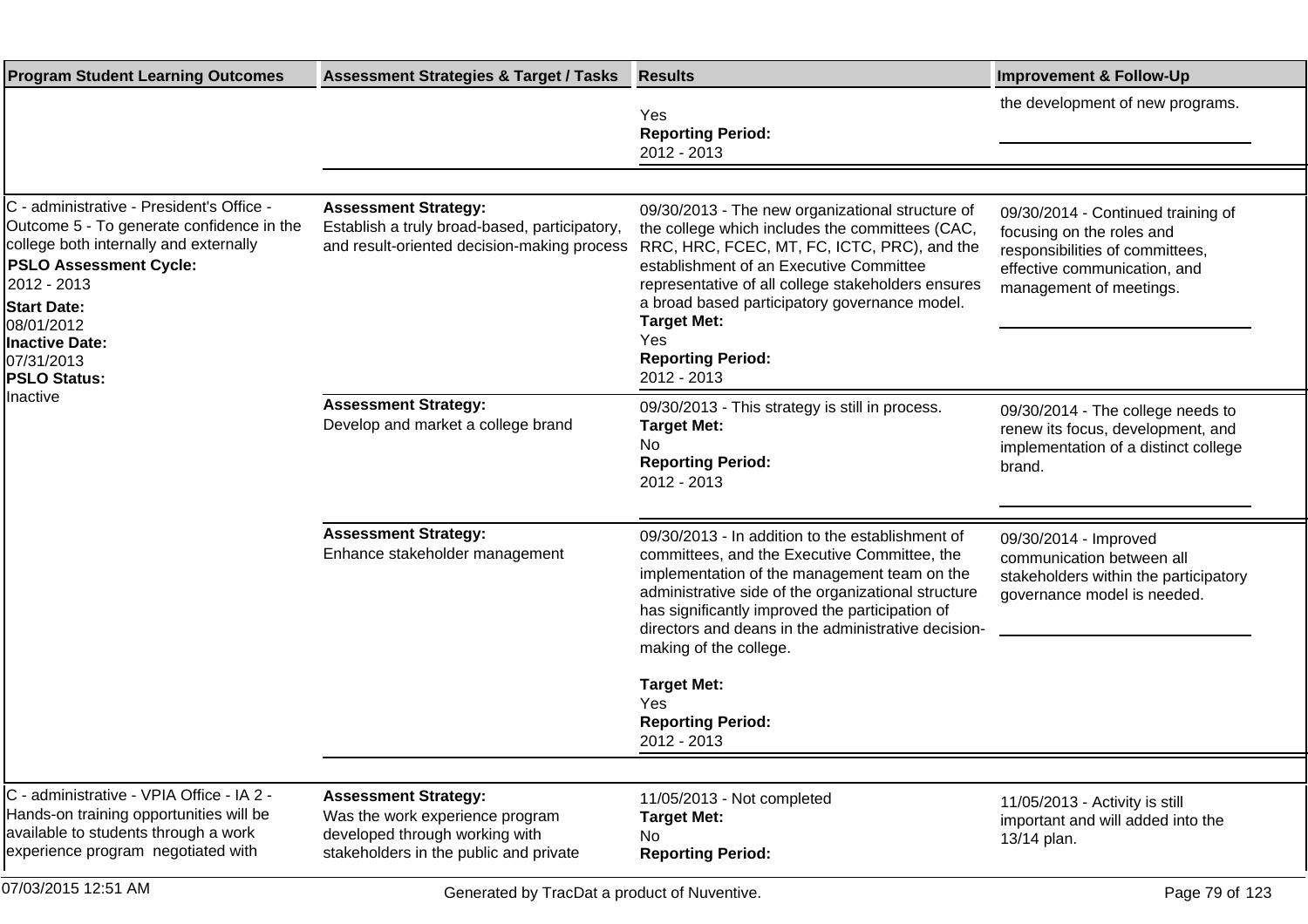| <b>Program Student Learning Outcomes</b>                                                                                   | <b>Assessment Strategies &amp; Target / Tasks</b>                                                               | <b>Results</b>                                                                                                                               | <b>Improvement &amp; Follow-Up</b>                                                                     |
|----------------------------------------------------------------------------------------------------------------------------|-----------------------------------------------------------------------------------------------------------------|----------------------------------------------------------------------------------------------------------------------------------------------|--------------------------------------------------------------------------------------------------------|
| stakeholders in the public and private<br>sectors.(IEMP AP2)<br><b>PSLO Assessment Cycle:</b>                              | sectors?<br><b>Assessment Type:</b>                                                                             | 2012 - 2013                                                                                                                                  |                                                                                                        |
| 2012 - 2013                                                                                                                | <b>Descriptive Statistics</b><br>Target:                                                                        |                                                                                                                                              |                                                                                                        |
| 2013 - 2014                                                                                                                | at least one work experience is integrated                                                                      |                                                                                                                                              |                                                                                                        |
| 2014 - 2015                                                                                                                | into the program/course.                                                                                        |                                                                                                                                              |                                                                                                        |
| <b>PSLO Status:</b><br>Active                                                                                              |                                                                                                                 |                                                                                                                                              |                                                                                                        |
| C - administrative - VPIA Office - IA 3 -                                                                                  | <b>Assessment Strategy:</b>                                                                                     | 11/05/2013 - 80% target was met                                                                                                              |                                                                                                        |
| Qualified, learner-centered faculty retention<br>rate will be maintained at a minimum of                                   | Coordinate between Instruction, Student<br>Services and Human Resources to provide                              | <b>Target Met:</b><br>Yes                                                                                                                    |                                                                                                        |
| 80%.                                                                                                                       | training and support to assist with increased                                                                   | <b>Reporting Period:</b>                                                                                                                     |                                                                                                        |
| <b>PSLO Assessment Cycle:</b>                                                                                              | retention of staff.                                                                                             | 2012 - 2013                                                                                                                                  |                                                                                                        |
| 2012 - 2013                                                                                                                | <b>Assessment Type:</b>                                                                                         |                                                                                                                                              |                                                                                                        |
| 2013 - 2014<br>2014 - 2015                                                                                                 | <b>Descriptive Statistics</b><br>Target:                                                                        |                                                                                                                                              |                                                                                                        |
|                                                                                                                            | 80 % retention                                                                                                  |                                                                                                                                              |                                                                                                        |
| <b>PSLO Status:</b><br>Active                                                                                              |                                                                                                                 |                                                                                                                                              |                                                                                                        |
| C - administrative - VPIA Office - IALRC 4 -<br>VPIA with collaboration of VPSS will provide                               | <b>Assessment Strategy:</b>                                                                                     | 11/05/2013 - 1 renovation of LRC national campus                                                                                             |                                                                                                        |
| adequate library and student services to                                                                                   | LRC will renovation and rearrangement of<br>national campus LRC to improve student                              | <b>Target Met:</b><br>Yes.                                                                                                                   |                                                                                                        |
| support the students and college                                                                                           | access and increase quiet areas for student                                                                     | <b>Reporting Period:</b>                                                                                                                     |                                                                                                        |
| needs.(IEMP AP4)                                                                                                           | work.                                                                                                           | 2012 - 2013                                                                                                                                  |                                                                                                        |
| <b>PSLO Assessment Cycle:</b><br>2012 - 2013                                                                               | <b>Assessment Type:</b><br><b>Descriptive Statistics</b>                                                        |                                                                                                                                              |                                                                                                        |
| 2013 - 2014                                                                                                                | Target:                                                                                                         |                                                                                                                                              |                                                                                                        |
| <b>Inactive Date:</b>                                                                                                      | 1 increased access and noise control for                                                                        |                                                                                                                                              |                                                                                                        |
| 09/05/2014                                                                                                                 | <b>LRC</b>                                                                                                      |                                                                                                                                              |                                                                                                        |
| <b>PSLO Status:</b><br>Inactive                                                                                            |                                                                                                                 |                                                                                                                                              |                                                                                                        |
| C - administrative - VPIA Office - IADAP 1 -<br>DAP will facilitate improvement in<br>monitoring and collection of program | <b>Assessment Strategy:</b><br>Schedule and conduct assessment plan<br>writing workshop during faculty workshop | 09/02/2013 - Faculty workshop on assessment<br>plan writing held Aug. 7, 2012. 26 of 28 (93%)<br>programs posted assessment plans for school | 09/02/2013 - Workshops held again<br>in Aug. 2013, train faculty on use of<br>TracDat, hire assessment |
| assessment and review for all instructional<br>programs across all campuses.                                               | week Aug. 2012.<br><b>Assessment Type:</b>                                                                      | year 2012-2013 on wiki.<br><b>Target Met:</b>                                                                                                | coordinator to assist with training.                                                                   |
| <b>PSLO Assessment Cycle:</b>                                                                                              | Internal Audit/Report                                                                                           | No.                                                                                                                                          | Assessment plans for 100% of the<br>programs will be entered in TracDat                                |
| 2012 - 2013                                                                                                                | Target:                                                                                                         | <b>Reporting Period:</b>                                                                                                                     | for school year 2013-2014.                                                                             |
|                                                                                                                            | 100% of instructional program assessment                                                                        | 2012 - 2013                                                                                                                                  |                                                                                                        |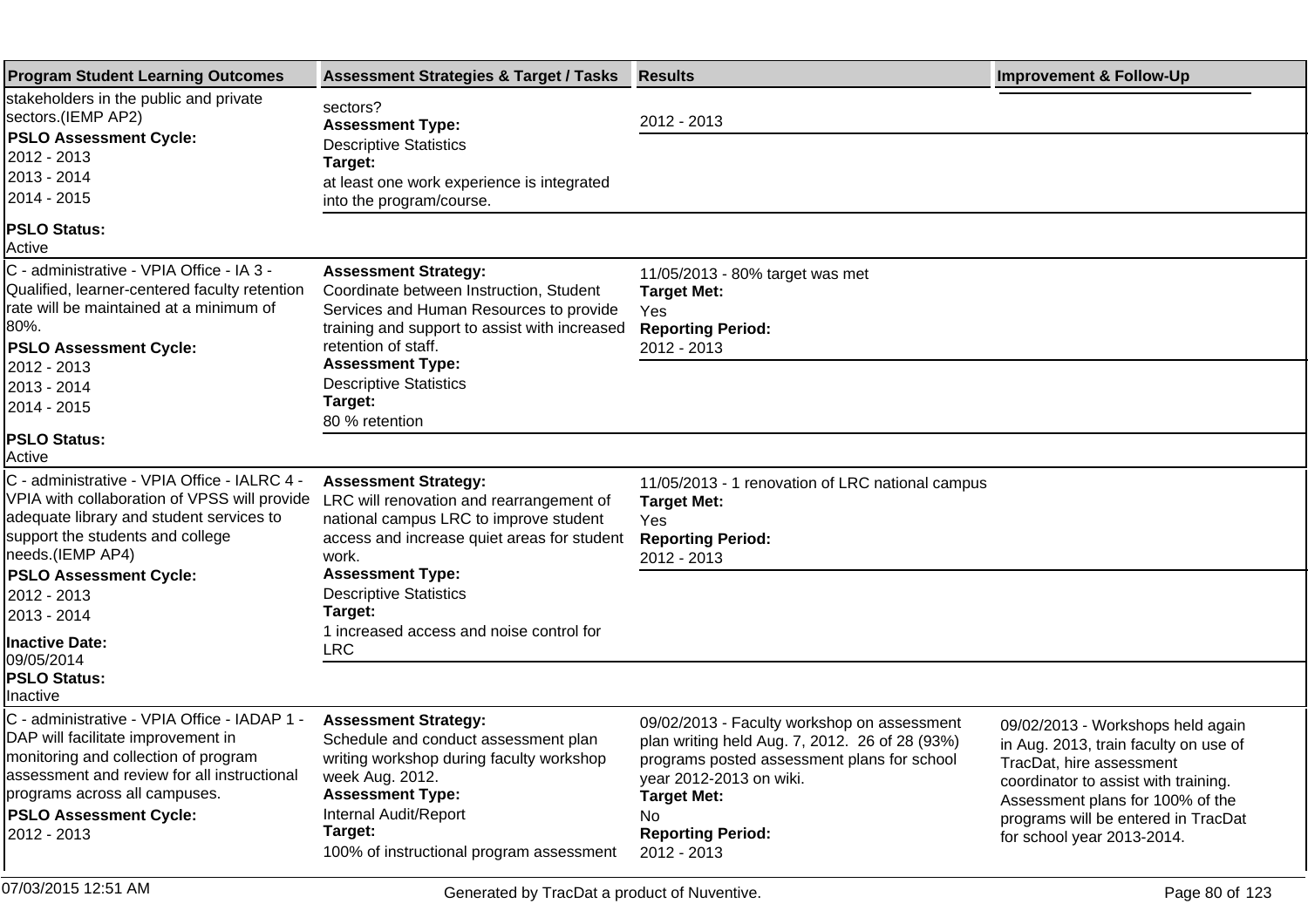| <b>Program Student Learning Outcomes</b>                                                                                                                                                                                                                                                         | <b>Assessment Strategies &amp; Target / Tasks</b>                                                                                                                                                                                                                                                                 | <b>Results</b>                                                                                                                                                                                                                                                                                                                                                                                                                                                                                                  | <b>Improvement &amp; Follow-Up</b>                                                                                                                                                                                                           |
|--------------------------------------------------------------------------------------------------------------------------------------------------------------------------------------------------------------------------------------------------------------------------------------------------|-------------------------------------------------------------------------------------------------------------------------------------------------------------------------------------------------------------------------------------------------------------------------------------------------------------------|-----------------------------------------------------------------------------------------------------------------------------------------------------------------------------------------------------------------------------------------------------------------------------------------------------------------------------------------------------------------------------------------------------------------------------------------------------------------------------------------------------------------|----------------------------------------------------------------------------------------------------------------------------------------------------------------------------------------------------------------------------------------------|
| 2013 - 2014<br>2014 - 2015<br><b>Start Date:</b><br>08/05/2013<br><b>Inactive Date:</b><br>08/05/2014<br><b>PSLO Status:</b><br>Active                                                                                                                                                           | plans for school year 2012-2013 posted on<br>wiki.                                                                                                                                                                                                                                                                | <b>Related Documents:</b><br>Faculty workshop week schedule                                                                                                                                                                                                                                                                                                                                                                                                                                                     |                                                                                                                                                                                                                                              |
|                                                                                                                                                                                                                                                                                                  |                                                                                                                                                                                                                                                                                                                   |                                                                                                                                                                                                                                                                                                                                                                                                                                                                                                                 |                                                                                                                                                                                                                                              |
| C - administrative - VPIA Office - IADAP 2 -<br>DAP will coordinate improvement of the<br>developmental education program at all<br>campuses.<br><b>PSLO Assessment Cycle:</b><br>2012 - 2013<br>2013 - 2014<br>2014 - 2015<br><b>Start Date:</b><br>08/05/2013<br><b>PSLO Status:</b><br>Active | <b>Assessment Strategy:</b><br>Request ACE coordinator position for 2014<br>budget based on student learning outcome<br>assessment results and program review.<br><b>Assessment Type:</b><br>Internal Audit/Report<br>Target:<br>ACE coordinator position approved.                                               | 09/03/2013 - ACE coordinator not approved.<br>Request was made for this position, but during the<br>budget process, the position was not approved.<br><b>Target Met:</b><br>No.<br><b>Reporting Period:</b><br>2012 - 2013                                                                                                                                                                                                                                                                                      | 05/03/2014 - Prepare program<br>review for ACE and submit as<br>documentation for the program<br>prioritization process in May 2014.<br>Use these processes along with<br>assessment of student learning to<br>justify coordinator position. |
|                                                                                                                                                                                                                                                                                                  | <b>Assessment Strategy:</b><br>Present training on strategies to help<br>students transfer skills and provide NADE<br>conference information.<br><b>Assessment Type:</b><br><b>Descriptive Statistics</b><br>Target:<br>100% ACE instructors trained.<br><b>Related Documents:</b><br><b>Notification of NADE</b> | 09/02/2013 - Shared journal article, "Critical<br>Thinking: Competency Standards Essential to the<br>Cultivation of Intellectual Skills", by Richard Paul<br>and Linda Elder from the Journal of<br>Developmental Education (5 parts) Summer 2011<br>- Fall 2012 and shared NADE conference<br>information on Nov. 23, 2012.<br><b>Target Met:</b><br>Yes<br><b>Reporting Period:</b><br>2012 - 2013<br><b>Related Documents:</b><br><b>NADE Conference announcement</b><br><b>Monday Morning Mentor series</b> | 12/07/2013 - Continue to share<br>information on NADE conference<br>and send articles or one training<br>opportunity each semester during<br>school year 2013-2014.                                                                          |
|                                                                                                                                                                                                                                                                                                  | <b>Assessment Strategy:</b><br>Renew NADE membership which includes<br>access to professional journals on<br>developmental education<br><b>Assessment Type:</b><br>Internal Audit/Report<br>Target:<br>Membership renewed for 2013-2014 year.                                                                     | 09/02/2013 - Membership renewed for 2013-2014<br>year on Sept. 2, 2013.<br><b>Target Met:</b><br>Yes<br><b>Reporting Period:</b><br>2012 - 2013                                                                                                                                                                                                                                                                                                                                                                 | 08/05/2014 - Maintain membership<br>for 2014-2015 school year.                                                                                                                                                                               |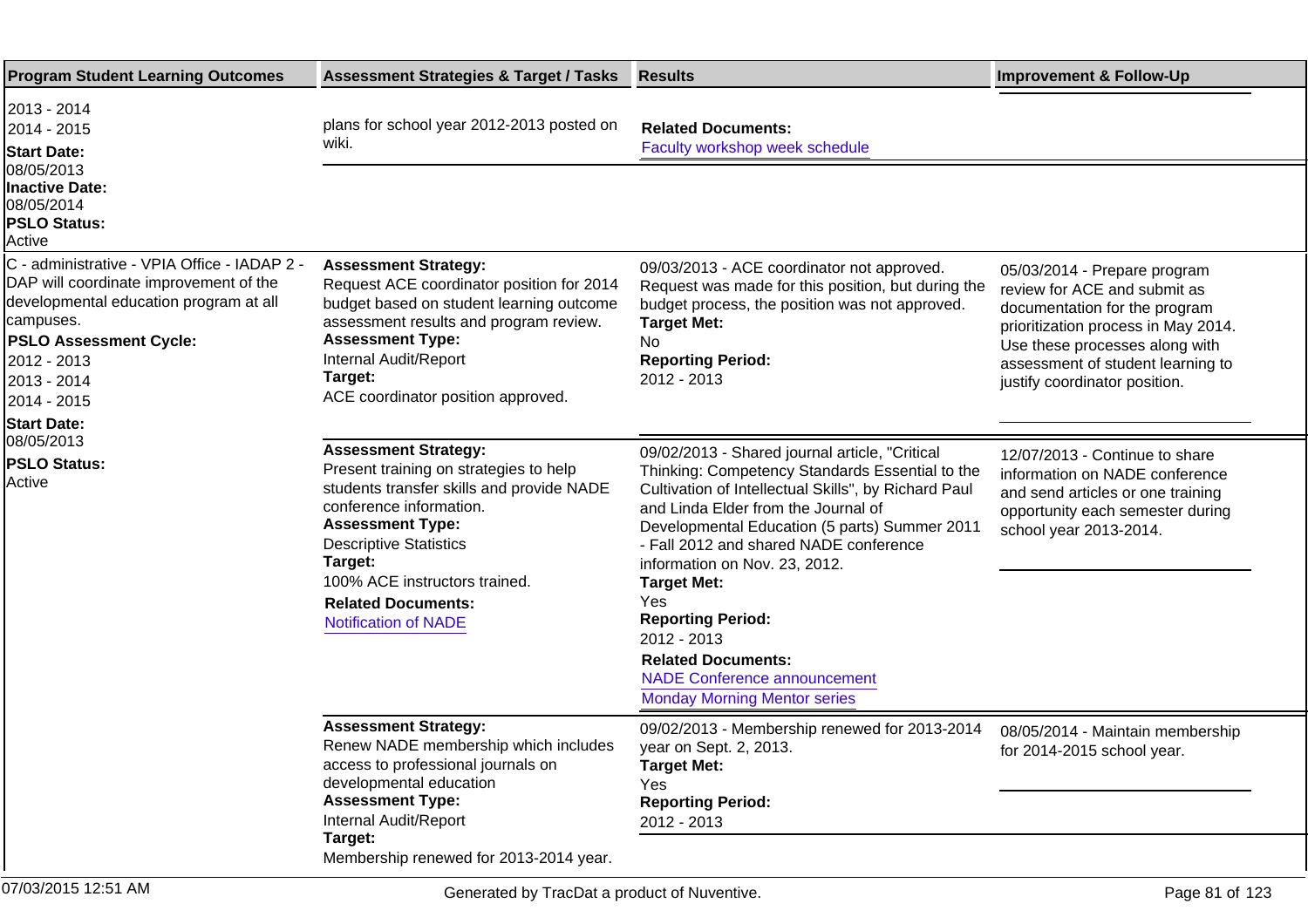| <b>Program Student Learning Outcomes</b>                                                                                                                                                                                                                                                                  | <b>Assessment Strategies &amp; Target / Tasks</b>                                                                                                                                  | <b>Results</b>                                                                                                                                                                                                                                                                                                                                                                                                                                                                                                                                                                                                | <b>Improvement &amp; Follow-Up</b>                                                                                                           |
|-----------------------------------------------------------------------------------------------------------------------------------------------------------------------------------------------------------------------------------------------------------------------------------------------------------|------------------------------------------------------------------------------------------------------------------------------------------------------------------------------------|---------------------------------------------------------------------------------------------------------------------------------------------------------------------------------------------------------------------------------------------------------------------------------------------------------------------------------------------------------------------------------------------------------------------------------------------------------------------------------------------------------------------------------------------------------------------------------------------------------------|----------------------------------------------------------------------------------------------------------------------------------------------|
|                                                                                                                                                                                                                                                                                                           |                                                                                                                                                                                    |                                                                                                                                                                                                                                                                                                                                                                                                                                                                                                                                                                                                               |                                                                                                                                              |
| C - administrative - VPIA Office - IADAP 3 -<br>DAP will coordinate the design of the first<br>year experience course in collaboration with<br>student services staff Foundations of<br>Excellence personnel.                                                                                             | <b>Assessment Strategy:</b><br>Draft College 101 course and submit to<br>Curriculum Committee for approval<br><b>Assessment Type:</b><br>Internal Audit/Report<br>Target:          | 09/02/2013 - Course not submitted to CAC.<br><b>Target Met:</b><br>No<br><b>Reporting Period:</b><br>2012 - 2013                                                                                                                                                                                                                                                                                                                                                                                                                                                                                              | 02/11/2014 - Appoint a team to draft<br>College 101 and submit to CAC for<br>recommended approval by Feb.<br>2014.                           |
| <b>PSLO Assessment Cycle:</b><br>2012 - 2013                                                                                                                                                                                                                                                              | Course approved by Feb. 2013                                                                                                                                                       |                                                                                                                                                                                                                                                                                                                                                                                                                                                                                                                                                                                                               | Follow-Up:                                                                                                                                   |
| 2013 - 2014<br>2014 - 2015                                                                                                                                                                                                                                                                                |                                                                                                                                                                                    |                                                                                                                                                                                                                                                                                                                                                                                                                                                                                                                                                                                                               | 06/23/2014 - CAC reviewed<br>College 101 for first reading on<br>June 20, 2014.                                                              |
| <b>PSLO Status:</b><br>Active                                                                                                                                                                                                                                                                             |                                                                                                                                                                                    |                                                                                                                                                                                                                                                                                                                                                                                                                                                                                                                                                                                                               | 03/13/2014 - Team has drafted<br>College 101 and it is out to<br>college community for comment<br>before being sent to CAC.                  |
|                                                                                                                                                                                                                                                                                                           | <b>Assessment Strategy:</b><br>Implement college 101 course fall 2013<br><b>Assessment Type:</b><br>Internal Audit/Report<br>Target:<br>college 101 offered at all sites fall 2013 | 09/02/2013 - College 101 not offered at any site.<br><b>Target Met:</b><br>No.<br><b>Reporting Period:</b><br>2012 - 2013                                                                                                                                                                                                                                                                                                                                                                                                                                                                                     | 07/12/2014 - Train ICs and division<br>chairs on implementation of College<br>101 and put course on the fall 2014<br>schedule for all sites. |
|                                                                                                                                                                                                                                                                                                           |                                                                                                                                                                                    |                                                                                                                                                                                                                                                                                                                                                                                                                                                                                                                                                                                                               |                                                                                                                                              |
| C - administrative - VPIEQA Office -<br>Accreditation Training - The Accreditation<br>Liaison Office (ALO) provides<br>comprehensive, useful information, in a                                                                                                                                            | <b>Assessment Strategy:</b><br>ALO designs and provides training sessions<br>with outcomes.<br><b>Assessment Type:</b>                                                             | 07/21/2013 -<br>This target was successfully met.                                                                                                                                                                                                                                                                                                                                                                                                                                                                                                                                                             |                                                                                                                                              |
| user-friendly manner, to the college<br>community through training activities on the<br>accreditation process and COM-FSM<br>laccreditation status.<br><b>PSLO Assessment Cycle:</b><br>2012 - 2013 <br><b>Start Date:</b><br>08/06/2012<br>Inactive Date:<br>08/03/2013<br><b>PSLO Status:</b><br>Active | Presentation/Performance<br>Target:<br>Training is conducted at all six campuses for<br>both faculty and staff.                                                                    | An "accreditation boot camp" training was<br>designed with outcomes. Trainings were designed<br>to foster purposeful dialogue and reflective<br>dialogue on accreditation, the accreditation<br>process, and where we are as an organization.<br>Specific outcomes were: demonstrate basic<br>knowledge on the accreditation process; discuss<br>the SLO rubric and your perceptions of where we<br>are towards proficiency; be able to define, discuss,<br>and offer specific examples of authentic<br>assessment; and, demonstrate understanding of<br>faculty/staff roles and responsibilities towards the |                                                                                                                                              |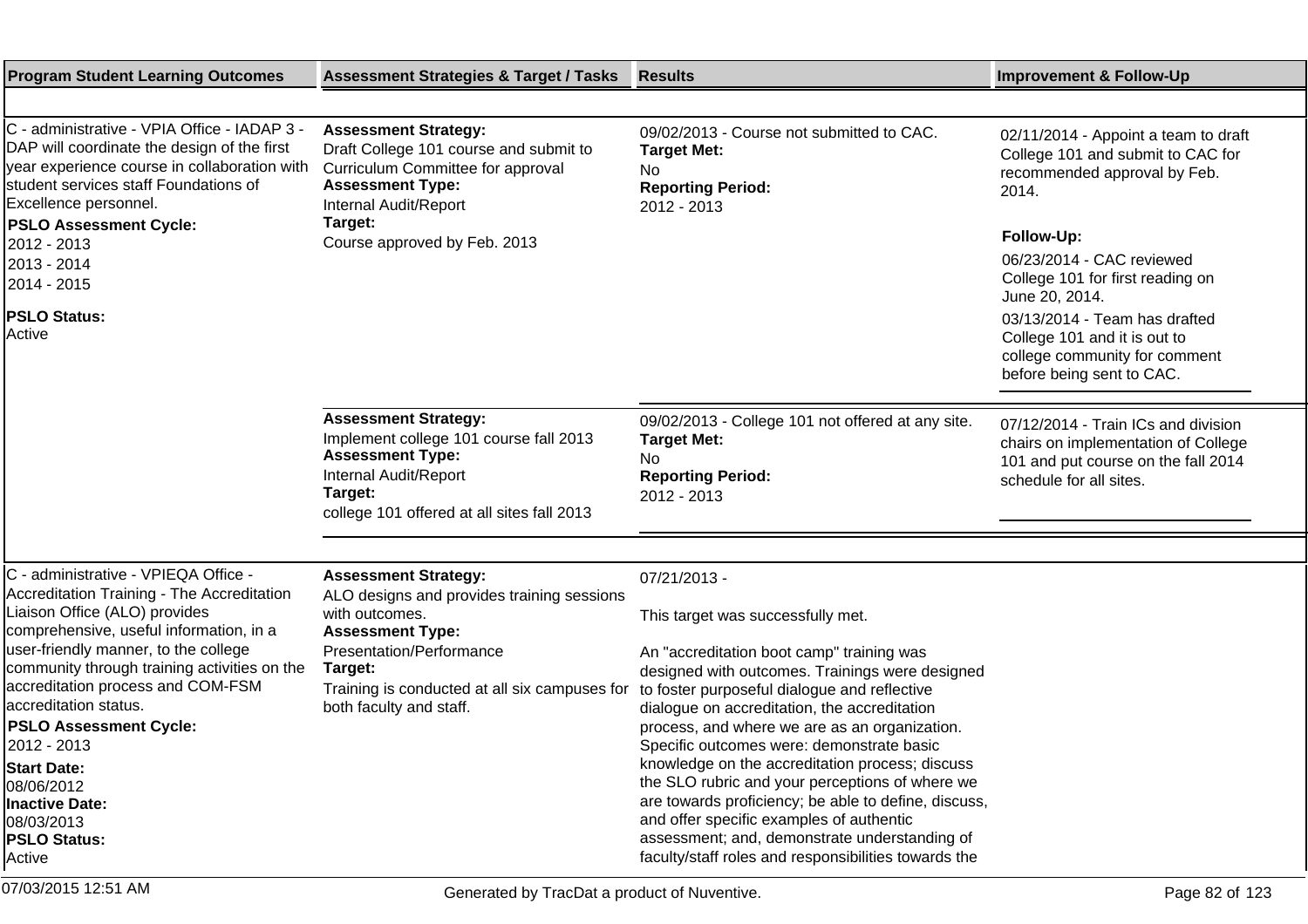| <b>Program Student Learning Outcomes</b>                                                                                                                                                                                                                                                                                                                                                   | <b>Assessment Strategies &amp; Target / Tasks</b>                                                                                                                                                                                             | <b>Results</b>                                                                                                                                                                                                                                                            | <b>Improvement &amp; Follow-Up</b> |
|--------------------------------------------------------------------------------------------------------------------------------------------------------------------------------------------------------------------------------------------------------------------------------------------------------------------------------------------------------------------------------------------|-----------------------------------------------------------------------------------------------------------------------------------------------------------------------------------------------------------------------------------------------|---------------------------------------------------------------------------------------------------------------------------------------------------------------------------------------------------------------------------------------------------------------------------|------------------------------------|
|                                                                                                                                                                                                                                                                                                                                                                                            |                                                                                                                                                                                                                                               | SLO report and midterm report.                                                                                                                                                                                                                                            |                                    |
|                                                                                                                                                                                                                                                                                                                                                                                            |                                                                                                                                                                                                                                               | Training at all six sites were on the following<br>dates:<br>Pohnpei & National Faculty: 11 May 2012<br>Chuuk: 20 October 2012<br>Kosrae: 12 November 2012<br>Pohnpei and National Staff/Admin: 5 February<br>2013<br>Yap & FMI Combined: 22 February 2013                |                                    |
|                                                                                                                                                                                                                                                                                                                                                                                            |                                                                                                                                                                                                                                               | <b>Target Met:</b><br>Yes<br><b>Reporting Period:</b><br>2012 - 2013<br><b>Related Documents:</b><br><b>Accreditation Training</b><br><b>Authentic Assessment Presentation</b><br><b>SLO Rubric Presentation</b><br><b>VPIEQA Trip Report Yap</b>                         |                                    |
|                                                                                                                                                                                                                                                                                                                                                                                            |                                                                                                                                                                                                                                               |                                                                                                                                                                                                                                                                           |                                    |
| C - administrative - VPIEQA Office -<br>Training on ACCJC Rubrics for IE - The<br>ALO provides college-wide training on the<br><b>ACCJC/WASC Rubrics for Evaluating</b><br>Institutional Effectiveness with a focus on<br>moving to "sustainable continuous quality<br>limprovement" for the rubric part III-Student<br>Learning Outcomes.<br><b>PSLO Assessment Cycle:</b><br>2012 - 2013 | <b>Assessment Strategy:</b><br>ALO designs and provides training sessions<br>with outcomes.<br><b>Assessment Type:</b><br>Presentation/Performance<br>Target:<br>The training is conducted on all six<br>campuses for both faculty and staff. | 07/18/2013 - Training was conducted at Chuuk<br>Campus in October 2012, Kosrae Campus in<br>November 2012, and for Yap Campus, FMI,<br>Pohnpei Campus, and National Campuses in<br>February 2013.<br><b>Target Met:</b><br>Yes<br><b>Reporting Period:</b><br>2012 - 2013 |                                    |
| <b>Start Date:</b><br>08/07/2012<br>Inactive Date:<br>08/03/2013<br><b>PSLO Status:</b><br>Active                                                                                                                                                                                                                                                                                          |                                                                                                                                                                                                                                               |                                                                                                                                                                                                                                                                           |                                    |
| C - administrative - VPSS Office - 2012-<br>2013 VPSS Outcome 1 - Students will                                                                                                                                                                                                                                                                                                            | <b>Assessment Strategy:</b><br>1. Provide workshops or sessions on                                                                                                                                                                            | 09/03/2013 - The Office of the Vice President for                                                                                                                                                                                                                         |                                    |
| 07/03/2015 12:51 AM                                                                                                                                                                                                                                                                                                                                                                        | Generated by TracDat a product of Nuventive.                                                                                                                                                                                                  |                                                                                                                                                                                                                                                                           | Page 83 of 123                     |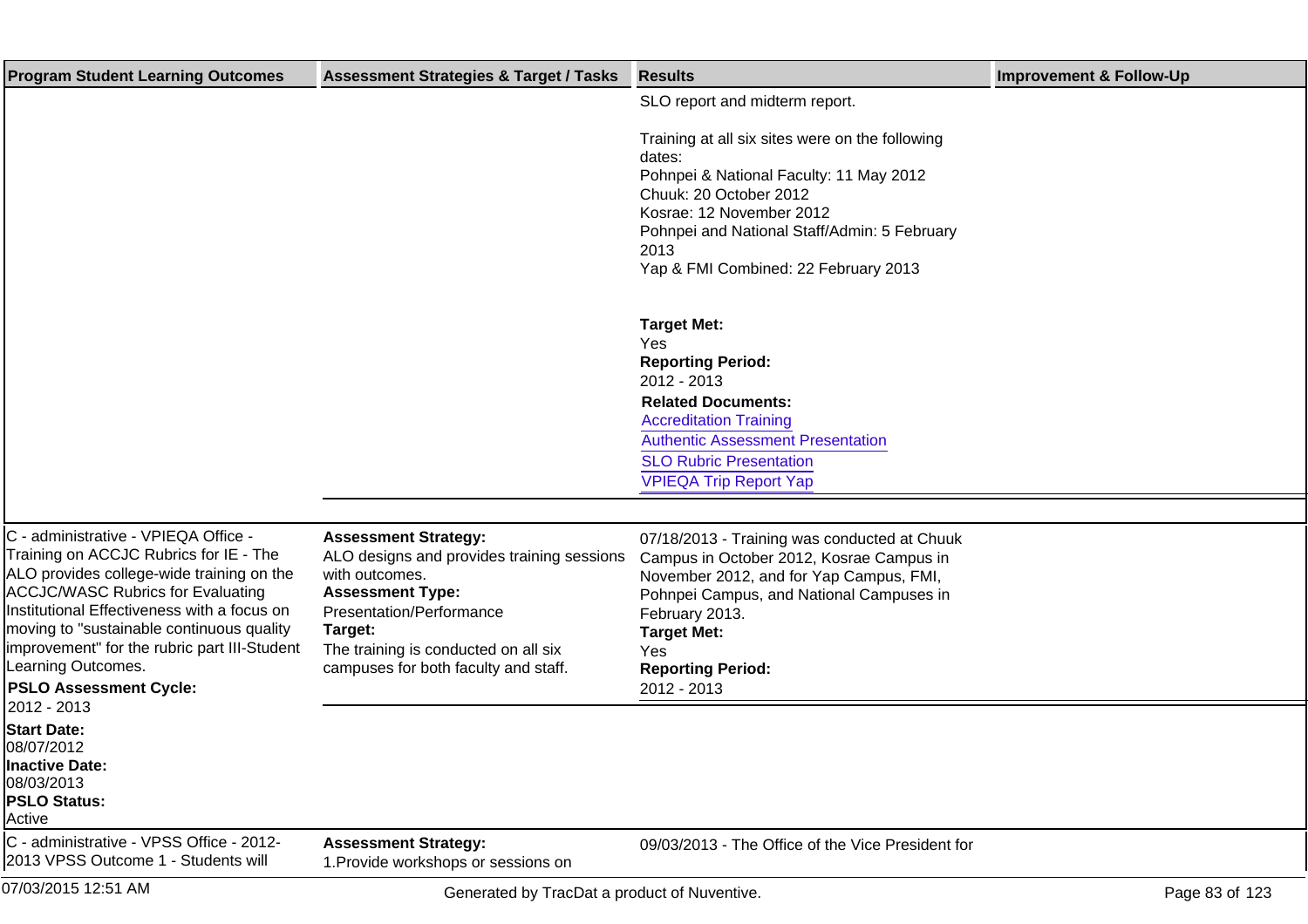| <b>Program Student Learning Outcomes</b>                                                                                          | <b>Assessment Strategies &amp; Target / Tasks</b>                                                                                                                                                                   | <b>Results</b>                                                                                                                                                                                                                                                                                                                                          | <b>Improvement &amp; Follow-Up</b>                                                                                                                                                                                                |
|-----------------------------------------------------------------------------------------------------------------------------------|---------------------------------------------------------------------------------------------------------------------------------------------------------------------------------------------------------------------|---------------------------------------------------------------------------------------------------------------------------------------------------------------------------------------------------------------------------------------------------------------------------------------------------------------------------------------------------------|-----------------------------------------------------------------------------------------------------------------------------------------------------------------------------------------------------------------------------------|
| conduct business of their clubs or<br>associations demonstrating proper and<br>ethical practices<br><b>PSLO Assessment Cycle:</b> | leadership and best practices to officers of<br>recognized student clubs, organizations or<br>associations.                                                                                                         | Student Services coordinated through its<br>counselors from the Counseling Office and the<br>Peer Counseling Center (PCC) the holding of<br>training sessions for Peer Advisors during Fall                                                                                                                                                             | 09/16/2013 - Based on the results of<br>the assessment, the Office of the<br><b>Vice President for Student Services</b><br>shall undertake the following:                                                                         |
| 2012 - 2013<br><b>PSLO Status:</b><br>Inactive                                                                                    | 2. Conduct workshop or session on<br>leadership and personnel skills, time<br>management, effective written and oral<br>communication, conflict resolution,<br>teamwork, peer education and others for<br>students. | 2012 and 2013 semesters. Specifically, trainings<br>for Peer Advisors during Fall 2012 and 2013<br>semesters were held on July 23-25, 2012 and July<br>22-25, 2013, respectively. The trainings basically<br>covered the following areas: leadership,<br>communication skills, time-management, and<br>guidelines, processes and procedures specific to | 1. Coordinate the design and<br>development of syllabi for all co-<br>and extra-curricular activities. This<br>is critically important especially to<br>ascertain the consistency in terms of<br>the content, and the delivery of |
|                                                                                                                                   | 3. Offer and facilitate on-campus activities<br>aimed at building community and culture<br>including promoting social change.                                                                                       | various academic and administrative units, such<br>as admissions and records, business and financial<br>aid offices, instructional affairs, physical<br>maintenance and security, and others.                                                                                                                                                           | these activities including<br>assessments of these activities.<br>2. Increase the frequency of co- and                                                                                                                            |
|                                                                                                                                   | 4. Provide leadership development, training<br>especially geared at cultivating the student's<br>leadership ability and providing an array of<br>opportunities to fully discover their<br>leadership potentials.    | In the Fall 2013 training for Peer Advisors, the 24<br>participants were submitted to pre- and posttests<br>to determine to measure the knowledge gained<br>about the subject areas presented in the training<br>specifically as results of participating in the training                                                                               | extra-curricular activities available<br>for students. More so, update the<br>Office of the Vice for Student<br>Services' webpage to include a<br>calendar of these activities<br>principally providing information,              |
|                                                                                                                                   | <b>Assessment Type:</b><br><b>Descriptive Statistics</b><br>Target:                                                                                                                                                 | facilitated.<br>Results of the assessment showed that:                                                                                                                                                                                                                                                                                                  | such as a succinct description of the<br>activity, date and venue, intended<br>outcomes, and others.                                                                                                                              |
|                                                                                                                                   | At least two workshops or sessions on<br>leadership and best practices to officers of<br>recognized student clubs or associations.                                                                                  | (a) Minimum and maximum scores were 0 and 7,<br>respectively. A mean score of 3. Nevertheless,<br>8% of the participants scored >= the median, and<br>(b) 92% < the median in the administered pre-test.                                                                                                                                                | 3. Provide trainings to officers of the<br><b>Student Body Association (SBA)</b><br>and other clubs or associations on<br>leadership, administration and                                                                          |
|                                                                                                                                   |                                                                                                                                                                                                                     | (b) Minimum and maximum scores were 8 and 15,<br>respectively. A mean score of 14. Nevertheless,                                                                                                                                                                                                                                                        | governance including budget and<br>assessment.                                                                                                                                                                                    |
|                                                                                                                                   |                                                                                                                                                                                                                     | 100% of the participants score >=the median in<br>the administered posttest.                                                                                                                                                                                                                                                                            | 4. Coordinate with the unit directors<br>and office coordinators/supervisors<br>primarily in revisiting and assessing                                                                                                             |
|                                                                                                                                   |                                                                                                                                                                                                                     | (c) The percent difference is statistically significant.                                                                                                                                                                                                                                                                                                | the current organizational structure<br>of the Student Body Association                                                                                                                                                           |
|                                                                                                                                   |                                                                                                                                                                                                                     | An orientation survey was administered to a<br>nonprobability sample of 222 students during Fall<br>2012 semester. 98% of the nonprobability<br>sample (N=222) were new students, and                                                                                                                                                                   | (SBA), and other student clubs or<br>associations to identify and prioritize<br>needs, concerns, and interests<br>crucial to further strengthening the                                                                            |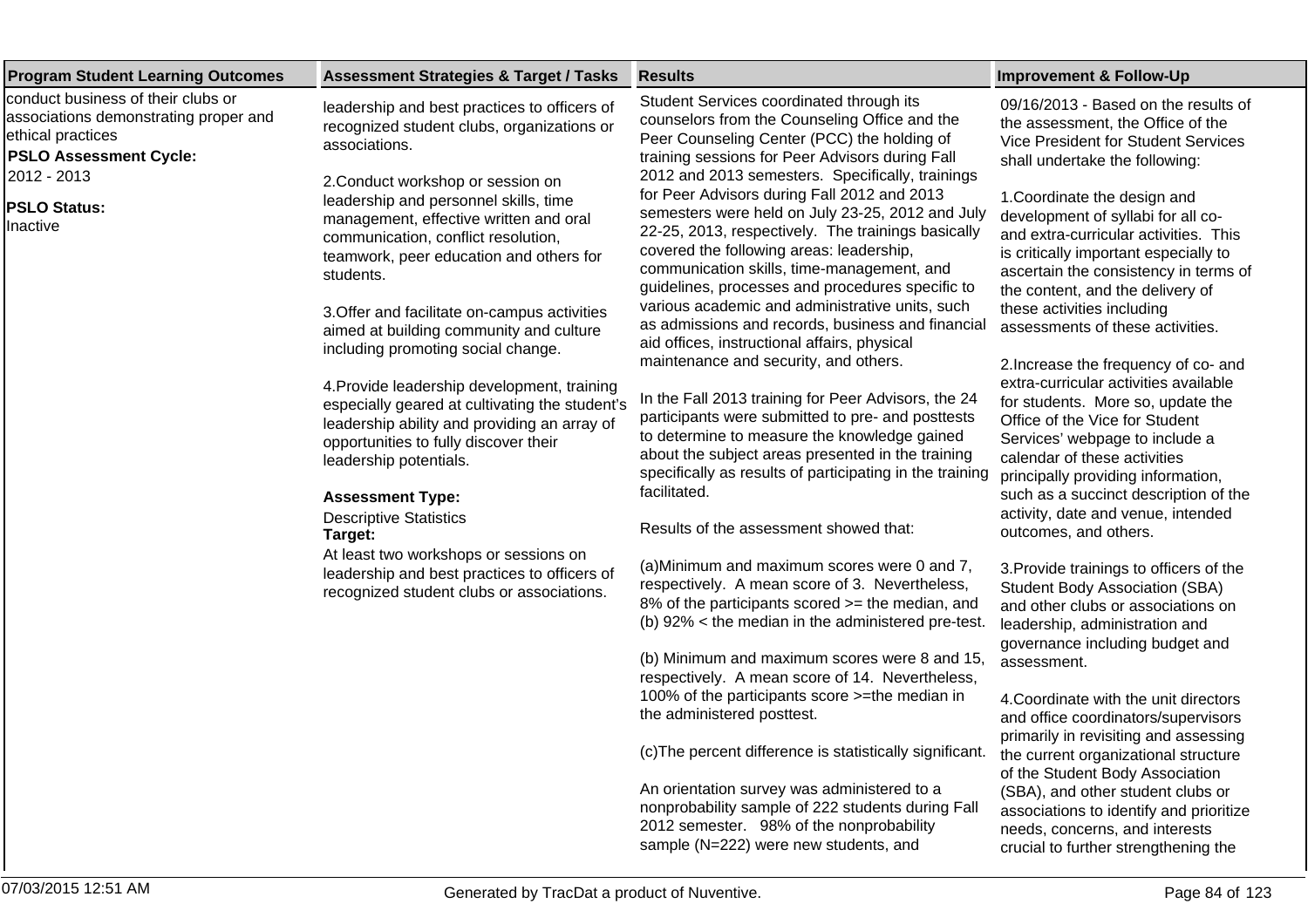| <b>Program Student Learning Outcomes</b> | <b>Assessment Strategies &amp; Target / Tasks</b> | <b>Results</b>                                                                                                                                                                                                                                                         | <b>Improvement &amp; Follow-Up</b>                                                                                                                                                                                            |
|------------------------------------------|---------------------------------------------------|------------------------------------------------------------------------------------------------------------------------------------------------------------------------------------------------------------------------------------------------------------------------|-------------------------------------------------------------------------------------------------------------------------------------------------------------------------------------------------------------------------------|
|                                          |                                                   | Summarized below are the results of the survey<br>that are specific to the Office of the Vice President<br>for Student Services:                                                                                                                                       | college's student leadership and<br>development program, and to<br>effectively foster student<br>engagements and involvements.                                                                                                |
|                                          |                                                   | (a) 73% of the sample (N=222) strongly agreed<br>and agreed that they understood and are aware of<br>the student services policies, student conduct and<br>disciplinary matters as presented in the<br>orientation. 5% signified disagreement, and 22%,<br>neutrality. | 5. Coordinate the revisiting the<br>existing policies and procedures<br>appertaining to student conduct and<br>discipline to ensure their currencies<br>and relevancies, clarify ambiguities,<br>and resolve inconsistencies. |
|                                          |                                                   | (b) 75% of the sample (N=222) expressed<br>agreement that they are aware of the college's<br>policy on the use of alcohol and drugs, while 17%<br>signified disagreement, and 8%, neutrality.                                                                          | 6. Provide trainings to staff on<br>policies related to student conduct<br>and discipline including routine<br>procedures.                                                                                                    |
|                                          |                                                   | (c) 64% of the sample (N=222) indicated that they<br>understood and are aware of the policies dealing<br>with student grievance, the student government,<br>and due process with only 10% in disagreement,<br>and 26%, neutrality.                                     | 7. Coordinate with the department's<br>directors and unit supervisors to<br>develop common core leadership<br>training for all registered student<br>organizations, clubs and<br>associations including annual                |
|                                          |                                                   | The VPSS Office's log showed 20% increase in<br>the number of registered student clubs,<br>associations, and organizations in 2012 as                                                                                                                                  | awards or recognition to recognize<br>student leadership                                                                                                                                                                      |
|                                          |                                                   | compared to the prior academic year.                                                                                                                                                                                                                                   | 8. Conduct routine surveys and<br>similar forms of measuring                                                                                                                                                                  |
|                                          |                                                   | <b>Target Met:</b><br><b>Yes</b>                                                                                                                                                                                                                                       | approaches to identify the types of                                                                                                                                                                                           |
|                                          |                                                   | <b>Reporting Period:</b><br>2012 - 2013                                                                                                                                                                                                                                | programs and activities that<br>students want to engage in and/or<br>learn.                                                                                                                                                   |
|                                          |                                                   |                                                                                                                                                                                                                                                                        |                                                                                                                                                                                                                               |

C - administrative - VPSS Office - 2012- 2013 VPSS Outcome 2 - Student will demonstrate strong interpersonal skills and respectful relationships with others

## **Assessment Strategy:**

Design, develop, and implement a comprehensive student life plan. **Assessment Type:**

09/16/2013 - The Office of the Vice President for Student Services coordinated the development of a comprehensive student life program that outline priorities, activities, and a master calendar for all

09/16/2013 - Based on the results of the assessment, the Office of the Vice President for Student Services shall undertake the following: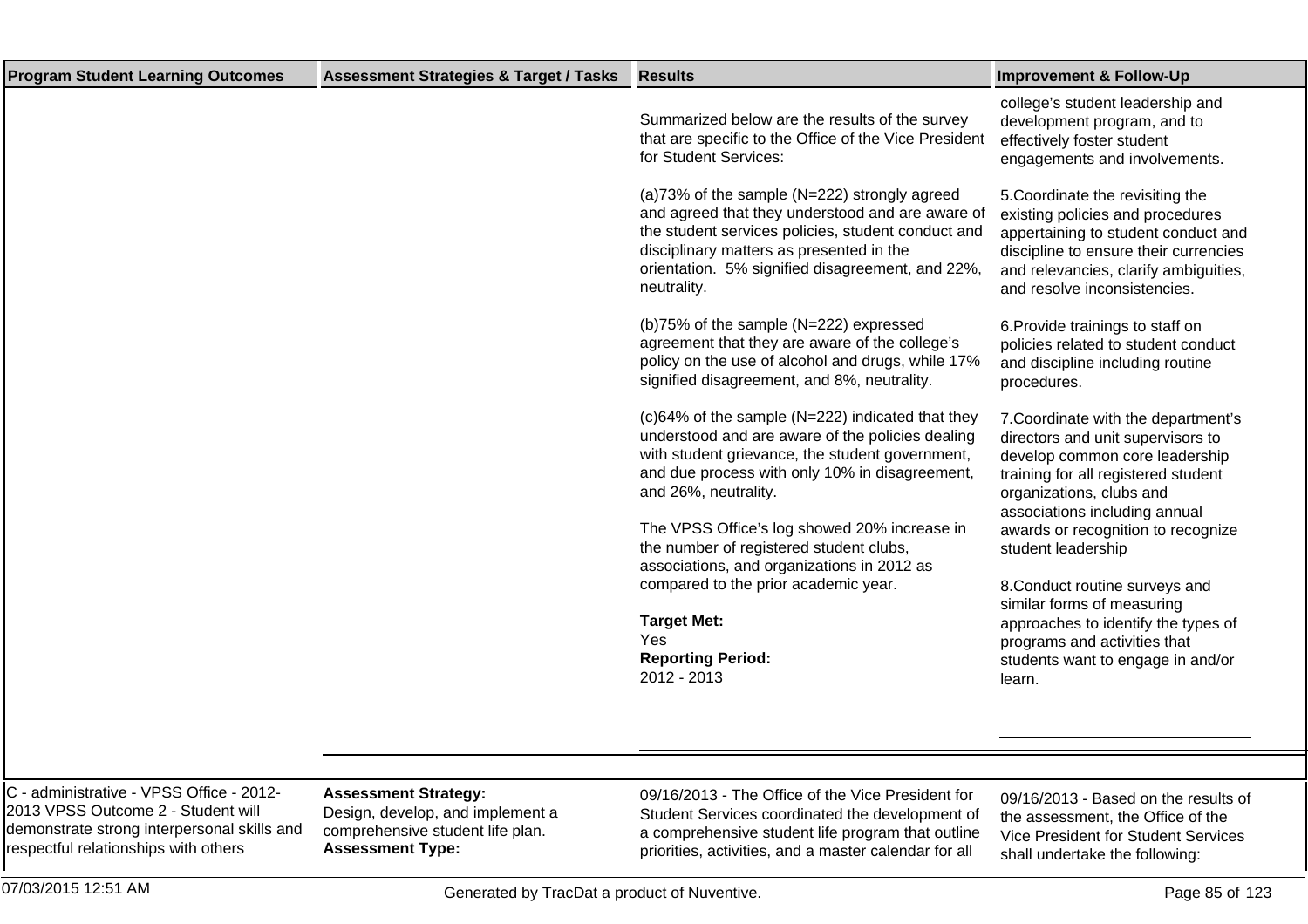| <b>Program Student Learning Outcomes</b>                                         | <b>Assessment Strategies &amp; Target / Tasks</b>                                                                                                                  | <b>Results</b>                                                                                                                                                                                                                                                                                                                                                                                                                                                                                                                                                                                                                                             | <b>Improvement &amp; Follow-Up</b>                                                                                                                                                                                                                                                                                                                                                                                                                                                                                                                                                                                                                                                                                                                                                                                                                                                                                                                                                                                 |
|----------------------------------------------------------------------------------|--------------------------------------------------------------------------------------------------------------------------------------------------------------------|------------------------------------------------------------------------------------------------------------------------------------------------------------------------------------------------------------------------------------------------------------------------------------------------------------------------------------------------------------------------------------------------------------------------------------------------------------------------------------------------------------------------------------------------------------------------------------------------------------------------------------------------------------|--------------------------------------------------------------------------------------------------------------------------------------------------------------------------------------------------------------------------------------------------------------------------------------------------------------------------------------------------------------------------------------------------------------------------------------------------------------------------------------------------------------------------------------------------------------------------------------------------------------------------------------------------------------------------------------------------------------------------------------------------------------------------------------------------------------------------------------------------------------------------------------------------------------------------------------------------------------------------------------------------------------------|
| <b>PSLO Assessment Cycle:</b><br>2012 - 2013 <br><b>PSLO Status:</b><br>Inactive | <b>Descriptive Statistics</b><br>Target:<br>A comprehensive student life program<br>outlining priorities, activities, and a master<br>calendar for all activities. | student services-facilitated and/or sponsored<br>activities.<br>This plan is published in the 2012-2013 Student<br>Handbook, an copy of which is accessible in<br>downloadable portable document format (pdf) from<br>this URL:<br>http://www.comfsm.fm/publications/handbook/Stud<br>ent-hand-book-2012-2013.pdf. Additionally, a<br>student life's calendar for 2012-2013<br>chronologically outlining the various activities by<br>units or offices is also included in this handbook.<br><b>Target Met:</b><br>Yes<br><b>Reporting Period:</b><br>2012 - 2013<br><b>Related Documents:</b><br>2012-2013 Student Handbook<br>2013-2014 Student Handbook | 1. Coordinate with unit directors and<br>office coordinators of the<br>department including students<br>representatives to assess the<br>current comprehensive Student<br>Life's plan primarily to identify some<br>areas that require further<br>improvements especially to<br>effectively meet the needs of the<br>students, and to ensure their direct<br>linkages to pertinent accreditation<br>standards and eligibility<br>requirements, college's strategic<br>institutional directions and goals, the<br>objectives in the college's integrated<br>educational master plan, and others.<br>2. Coordinate with unit directors and<br>office supervisors of the<br>departments to updating the student<br>life's calendar to include succinct<br>description of activities and their<br>intended outcomes, and others.<br>Collaborate with the Webmaster of<br>the college's Information<br>Technology division especially in<br>making this student life's calendar<br>accessible through the Office of the |

**Assessment Strategy:** Collaborate and coordinate with instructional college's Integrated Educational Master Plan 09/16/2013 - Specifically addressing a goal in the

such as but by any means not limited to changes in the schedule of certain activities, posting new and additional activities, and others.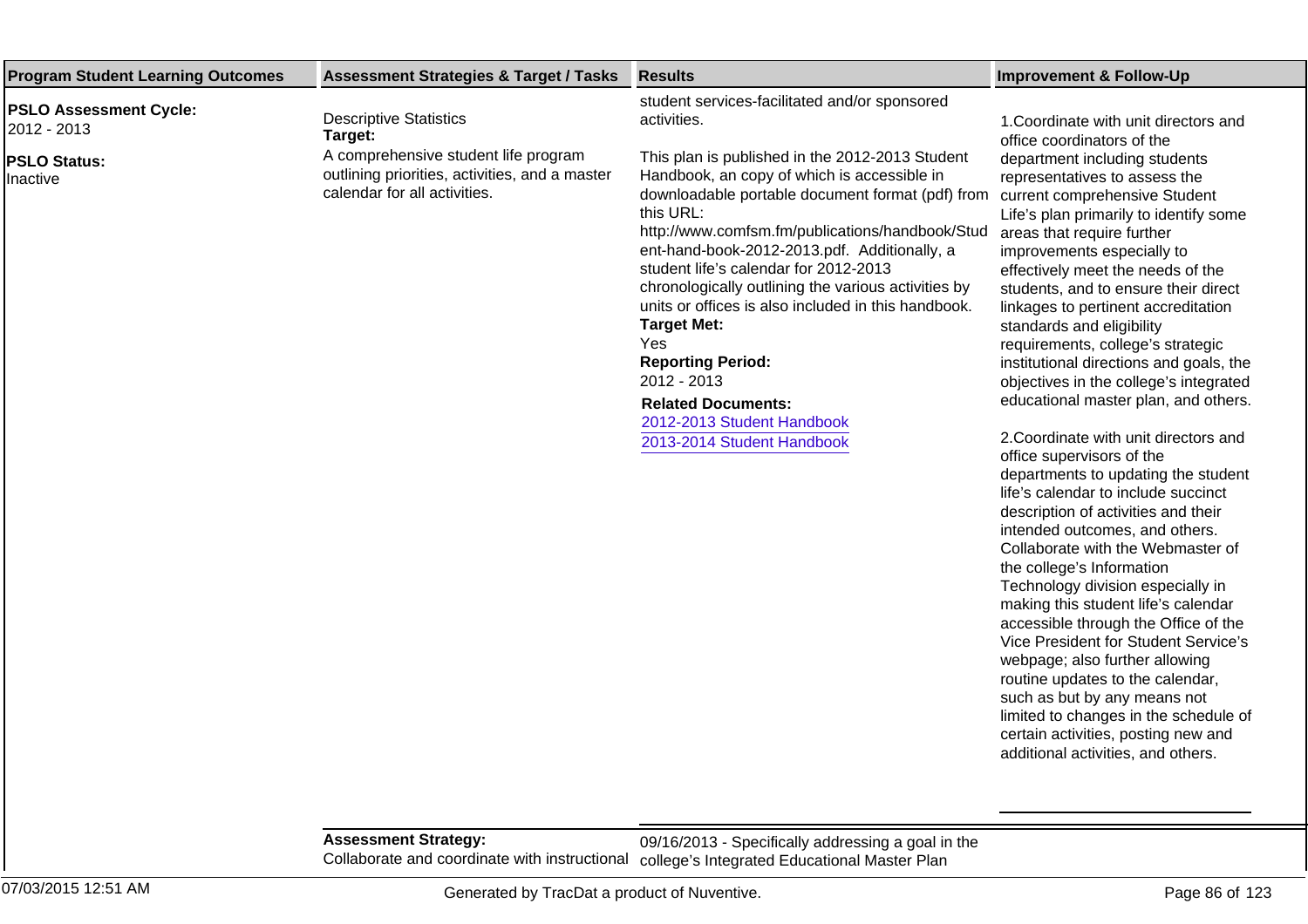| <b>Program Student Learning Outcomes</b>                                                                                                                                                                                                                                                                   | <b>Assessment Strategies &amp; Target / Tasks</b>                                                                                                                                                                                                                                             | <b>Results</b>                                                                                                                                                                                                                                                                                                                                                                                                                                                                                                                                                                                                                                                                                                                                                                                                                                                                                            | <b>Improvement &amp; Follow-Up</b>                                                                                                                                                                                                                                                                                                                                                                                                                                                                                                                                   |
|------------------------------------------------------------------------------------------------------------------------------------------------------------------------------------------------------------------------------------------------------------------------------------------------------------|-----------------------------------------------------------------------------------------------------------------------------------------------------------------------------------------------------------------------------------------------------------------------------------------------|-----------------------------------------------------------------------------------------------------------------------------------------------------------------------------------------------------------------------------------------------------------------------------------------------------------------------------------------------------------------------------------------------------------------------------------------------------------------------------------------------------------------------------------------------------------------------------------------------------------------------------------------------------------------------------------------------------------------------------------------------------------------------------------------------------------------------------------------------------------------------------------------------------------|----------------------------------------------------------------------------------------------------------------------------------------------------------------------------------------------------------------------------------------------------------------------------------------------------------------------------------------------------------------------------------------------------------------------------------------------------------------------------------------------------------------------------------------------------------------------|
|                                                                                                                                                                                                                                                                                                            | affairs in designing, developing, and<br>implementing the first-year experience<br>seminar program.<br><b>Assessment Type:</b><br><b>Descriptive Statistics</b><br>Target:<br>First Year Experience course implement by<br>Fall 2014 (see IEMP, AP1, 1.8)                                     | (IEMP) geared to increasing the success of first-<br>year students, the Office of the Vice President for<br>Student Services collaborated with the college's<br>Department of Instructional Affairs to designing<br>and developing a first-year experience program<br>including a College 101 course required for all new<br>students.<br>As such, working group was formally organized<br>and tasked to draft, design and develop the<br>college 101 and the first-year experience courses.<br>Chaired by the Vice President for Instructional<br>Affairs, the working group's membership included:<br>the Vice President for Student Services, the acting<br>Director of Student Life, the lead Counselor,<br>Student Services Coordinators, Counselors, and<br>selected faculty members from the State<br>Campuses.<br><b>Target Met:</b><br>N <sub>o</sub><br><b>Reporting Period:</b><br>2012 - 2013 | 09/16/2013 - The task of developing<br>a College 101 and/or a first-year<br>experience course is a work in<br>progress. The College's IEMP (see<br>AP1, 1.8) specifically provides Fall<br>2014 semester as the timeline for<br>the implementation of this course<br>geared to increasing the success of<br>first-year students.<br>Nevertheless, the Office of the Vice<br>President for Student Services shall<br>continue to work collaboratively with<br>the Instructional Affairs department<br>and other units or support services<br>in drafting this course. |
|                                                                                                                                                                                                                                                                                                            |                                                                                                                                                                                                                                                                                               |                                                                                                                                                                                                                                                                                                                                                                                                                                                                                                                                                                                                                                                                                                                                                                                                                                                                                                           |                                                                                                                                                                                                                                                                                                                                                                                                                                                                                                                                                                      |
| C - IEQA - Information Technology - AUO<br>01 - IT Core Services - Ensure core<br>services support seamless operations for<br>college network, backups, email and core<br>database functions.<br><b>PSLO Assessment Cycle:</b><br>2012 - 2013<br><b>Start Date:</b><br>08/01/2012<br><b>Inactive Date:</b> | <b>Assessment Strategy:</b><br>Digital backup daily of all content on college<br>primary servers including the student<br>database, accounting system, website and<br>other core service support.<br><b>Assessment Type:</b><br><b>Descriptive Statistics</b><br>Target:<br>100% backup daily | 10/04/2013 - 99.5% of daily backups completed<br><b>Target Met:</b><br>N <sub>o</sub><br><b>Reporting Period:</b><br>2012 - 2013                                                                                                                                                                                                                                                                                                                                                                                                                                                                                                                                                                                                                                                                                                                                                                          | 10/04/2013 - 100% as a target does<br>not allow for events beyond IT<br>control, such as sustained island<br>wide power outages. Target should<br>be reduced to accommodate events<br>beyond IT's control. An alternative<br>is to purchase automatic power<br>alternatives at strategic locations.                                                                                                                                                                                                                                                                  |
| 07/31/2013<br><b>PSLO Status:</b>                                                                                                                                                                                                                                                                          | <b>Assessment Strategy:</b>                                                                                                                                                                                                                                                                   | 09/20/2013 - 1 core server replaced spring 2013                                                                                                                                                                                                                                                                                                                                                                                                                                                                                                                                                                                                                                                                                                                                                                                                                                                           |                                                                                                                                                                                                                                                                                                                                                                                                                                                                                                                                                                      |
| Active                                                                                                                                                                                                                                                                                                     | Configure and replace one core server<br>based on current industry standards.<br><b>Assessment Type:</b><br><b>Descriptive Statistics</b>                                                                                                                                                     | <b>Target Met:</b><br>Yes<br><b>Reporting Period:</b><br>2012 - 2013                                                                                                                                                                                                                                                                                                                                                                                                                                                                                                                                                                                                                                                                                                                                                                                                                                      |                                                                                                                                                                                                                                                                                                                                                                                                                                                                                                                                                                      |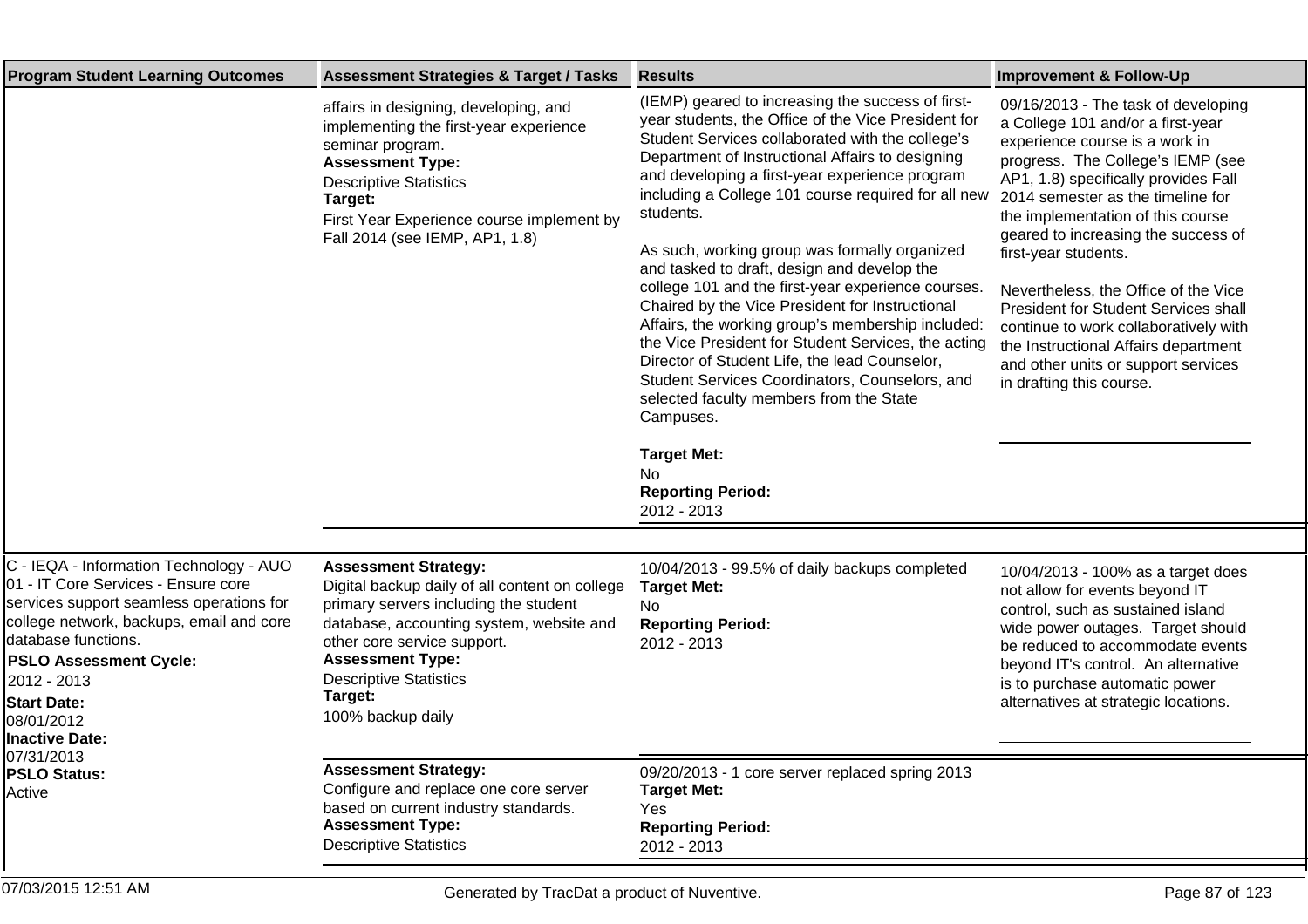| <b>Program Student Learning Outcomes</b>                                                                                                                                                                                                                                                                                                                         | <b>Assessment Strategies &amp; Target / Tasks</b>                                                                                                                                                                                                                                    | <b>Results</b>                                                                                                                                                            | <b>Improvement &amp; Follow-Up</b>                    |
|------------------------------------------------------------------------------------------------------------------------------------------------------------------------------------------------------------------------------------------------------------------------------------------------------------------------------------------------------------------|--------------------------------------------------------------------------------------------------------------------------------------------------------------------------------------------------------------------------------------------------------------------------------------|---------------------------------------------------------------------------------------------------------------------------------------------------------------------------|-------------------------------------------------------|
|                                                                                                                                                                                                                                                                                                                                                                  | Target:<br>1 core server replaced                                                                                                                                                                                                                                                    |                                                                                                                                                                           |                                                       |
|                                                                                                                                                                                                                                                                                                                                                                  | <b>Assessment Strategy:</b><br>Maintenance and upkeep of core service<br>functions.<br><b>Assessment Type:</b><br><b>Descriptive Statistics</b><br>Target:                                                                                                                           | 10/04/2013 - 90%<br><b>Target Met:</b><br>Yes<br><b>Reporting Period:</b><br>2012 - 2013                                                                                  |                                                       |
|                                                                                                                                                                                                                                                                                                                                                                  | 90% up time for core service on core servers                                                                                                                                                                                                                                         |                                                                                                                                                                           |                                                       |
| C - IEQA - Information Technology - AUO<br>02 - IT Support Services - Support IT<br>services at the college with timely<br>maintenance, response to services<br>requests, training assistance for effective<br>and efficient usage of technology and<br>research on trends in technology that will<br>support the college mission for continuous<br>improvement. | <b>Assessment Strategy:</b><br>Maintain and maintenance of computer<br>laboratories and supporting networking in<br>the field as per maintenance plan.<br><b>Assessment Type:</b><br><b>Descriptive Statistics</b><br>Target:<br>90% of maintenance complete per<br>maintenance plan | 10/04/2013 - 90%<br><b>Target Met:</b><br>Yes<br><b>Reporting Period:</b><br>2012 - 2013                                                                                  |                                                       |
| <b>PSLO Assessment Cycle:</b><br>2012 - 2013<br><b>Start Date:</b><br>08/01/2012<br><b>Inactive Date:</b><br>07/31/2013<br><b>PSLO Status:</b><br>Active                                                                                                                                                                                                         | <b>Assessment Strategy:</b><br>Provide technical support and innovation for<br>classroom usage.<br><b>Assessment Type:</b><br><b>Descriptive Statistics</b><br>Target:<br>1 baseline data not available in 2012/13                                                                   | 10/04/2013 - 1<br><b>Target Met:</b><br>Yes<br><b>Reporting Period:</b><br>2012 - 2013                                                                                    |                                                       |
| C - IEQA - Institutional Research and<br>Planning - AUO - 1 Planning - a)<br>Performance Budgeting<br>i) Coordinate development of FY 2014<br>performance budget for review and<br>approval by college governance structure<br>and presentation to FSM Executive and<br>Congress and JEMCO                                                                       | <b>Assessment Strategy:</b><br>a) College budgeting 2013 & 2014 - Provide<br>training, technical assistance and inputting<br>of budget into FSM BPS.                                                                                                                                 | 01/15/2013 - 100% - prepared and submitted<br>Budget to Congress. 100% - Approved by<br>Congress.<br><b>Target Met:</b><br>Yes<br><b>Reporting Period:</b><br>2012 - 2013 | 06/20/2013 - Formal report on<br>priotization process |
| ii) Coordinate initial development of FY<br>2015 performance budget with focus on 1)<br>development of budget guidelines for FY<br>2015, 2) training for performance budgeting                                                                                                                                                                                   | <b>Assessment Type:</b><br><b>Descriptive Statistics</b><br>Target:<br>Complete FY2013 Budget for review and                                                                                                                                                                         |                                                                                                                                                                           |                                                       |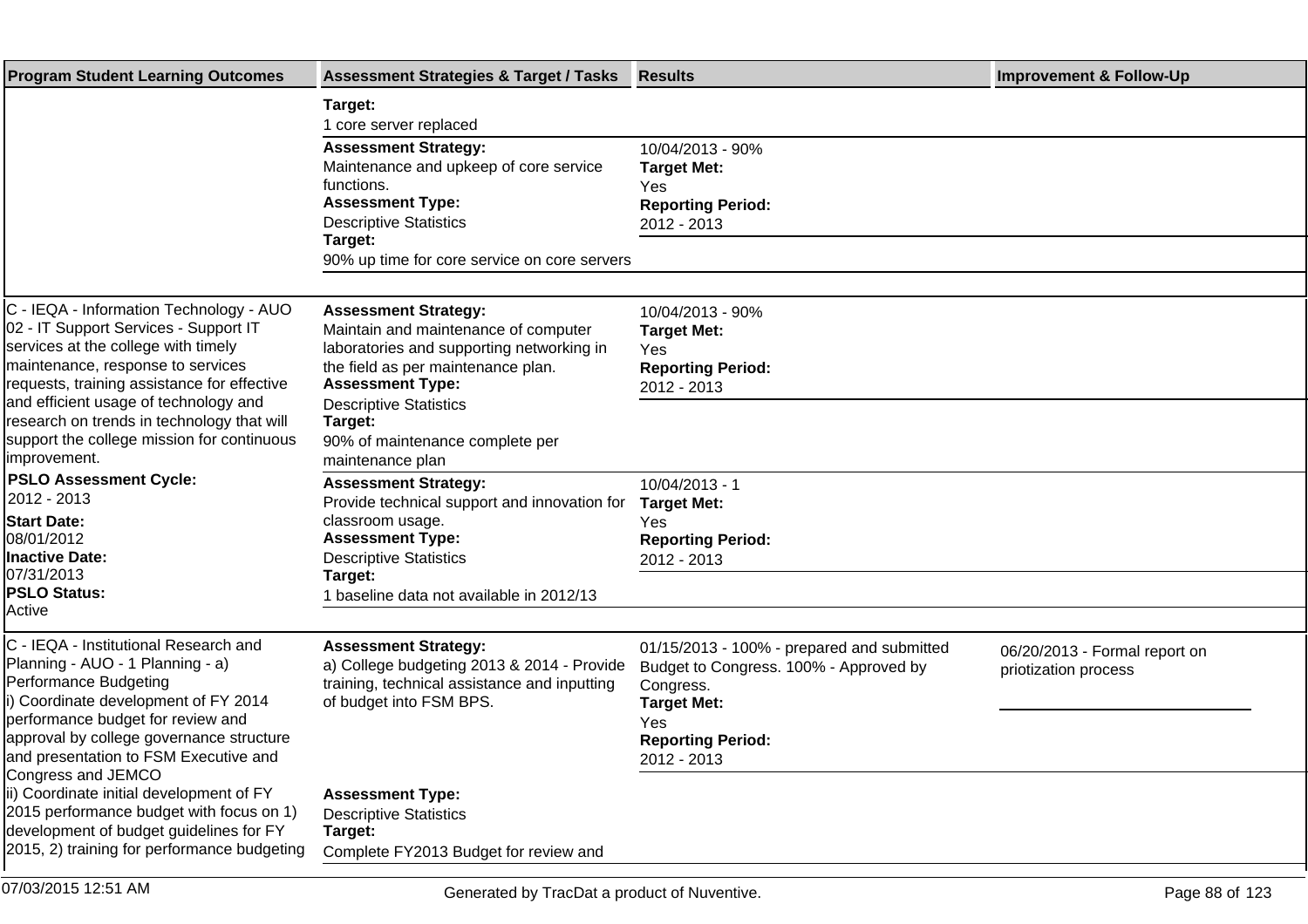| <b>Program Student Learning Outcomes</b>                                                                                                                                                                                                                                                                                                                                                                                                                                                                                                                                                                                                                                                                                                                                                                                                                    | <b>Assessment Strategies &amp; Target / Tasks</b>                                                                                                                                                                                                                                                 | <b>Results</b>                                                                                                                                                                                                                                                                                     | <b>Improvement &amp; Follow-Up</b>                                                                                 |
|-------------------------------------------------------------------------------------------------------------------------------------------------------------------------------------------------------------------------------------------------------------------------------------------------------------------------------------------------------------------------------------------------------------------------------------------------------------------------------------------------------------------------------------------------------------------------------------------------------------------------------------------------------------------------------------------------------------------------------------------------------------------------------------------------------------------------------------------------------------|---------------------------------------------------------------------------------------------------------------------------------------------------------------------------------------------------------------------------------------------------------------------------------------------------|----------------------------------------------------------------------------------------------------------------------------------------------------------------------------------------------------------------------------------------------------------------------------------------------------|--------------------------------------------------------------------------------------------------------------------|
| and development, and 3) review and<br>revision of revenue projections.<br>b) Strategic Plan (2013 - 2017) - coordinate                                                                                                                                                                                                                                                                                                                                                                                                                                                                                                                                                                                                                                                                                                                                      | approval                                                                                                                                                                                                                                                                                          |                                                                                                                                                                                                                                                                                                    |                                                                                                                    |
| overall development of mission statement,<br>goals and objectives and for review and<br>approval by college governance structure.<br>Assist with training and distribution of plan.<br>c) Integrated Educational Master Plan,<br>develop process for alignment of IEMP with<br>new strategic plan. Assist with development<br>and implementation for an assessment plan<br>for year 1 activities under the IEMP with<br>focus on reporting accomplishments and<br>tracking of KPIs.<br>d) Assist with planning, implementation and<br>follow to Visioning Summit 2013.<br>e) Nonacademic program prioritization -<br>Assist with necessary data and planning<br>and decision making processes<br><b>PSLO Assessment Cycle:</b><br>2012 - 2013<br><b>Start Date:</b><br>09/01/2013<br><b>Inactive Date:</b><br>08/31/2014<br><b>PSLO Status:</b><br>Inactive | <b>Assessment Strategy:</b><br>Strategic Plan (2013 - 2017) - Coordinate<br>development of measures of success for<br>strategic directions<br><b>Assessment Type:</b><br><b>Descriptive Statistics</b><br>Target:<br>Coordinate and implement the Strategic<br>Plan (2013 - 2017)                 | 08/26/2013 - 100% - Coordinated and completed<br>the measures of success for the Strategic<br>Plan(2013 - 2017).<br><b>Target Met:</b><br>Yes<br><b>Reporting Period:</b><br>2012 - 2013<br><b>Related Documents:</b><br>Strategic Plan (2013 - 2017)                                              | 09/12/2013 - Review and update<br>measure of success each semester<br>and publish on website.                      |
|                                                                                                                                                                                                                                                                                                                                                                                                                                                                                                                                                                                                                                                                                                                                                                                                                                                             | <b>Assessment Strategy:</b><br>Integrated Educational Master Plan - Assist<br>with development and implementation for<br>an assessment plan.<br><b>Assessment Type:</b><br><b>Descriptive Statistics</b><br>Target:<br>Assisting Facult/Staff and coordinating the<br>implementation of the IEMP. | 08/26/2013 - 100% - Assisted in the<br>implementation of the IEMP, and is now available<br>on the College website:<br>http://www.comfsm.fm/vpia/misc/IEMP.pdf<br><b>Target Met:</b><br>Yes<br><b>Reporting Period:</b><br>2012 - 2013<br><b>Related Documents:</b><br><b>Link to Report</b>        |                                                                                                                    |
|                                                                                                                                                                                                                                                                                                                                                                                                                                                                                                                                                                                                                                                                                                                                                                                                                                                             | <b>Assessment Strategy:</b><br>Visioning Summit 2013 - Planning,<br>organizing, and facilitating for the summit.<br><b>Assessment Type:</b><br><b>Descriptive Statistics</b><br>Target:<br>Assisting to meet required preparations,<br>implementations, and prepare reports for the<br>summit.    | 08/26/2013 - 100% - Assisted in the overall<br>preparations, collected data, and prepared reports<br>for the summit<br><b>Target Met:</b><br>Yes<br><b>Reporting Period:</b><br>2012 - 2013<br><b>Related Documents:</b><br><b>Visioning Summit</b>                                                |                                                                                                                    |
|                                                                                                                                                                                                                                                                                                                                                                                                                                                                                                                                                                                                                                                                                                                                                                                                                                                             | <b>Assessment Strategy:</b><br>Nonacademic program prioritization -<br>conduct training, coordinate, and prepare<br>reports for the nonacademic program<br>prioritization.<br><b>Assessment Type:</b><br><b>Descriptive Statistics</b>                                                            | 08/26/2013 - 100% - Training held system wide by 10/18/2013 - Follow up as<br>IRPO Staff. " Viewing of the Webinar: Non-<br>Academic Program Prioritization". Additional input<br>was provided from Robert C. Dickeson book<br>Prioritization Academic Programs and Services<br><b>Target Met:</b> | prioritization is developed if<br>additional training or clarification is<br>needed on the prioritization process. |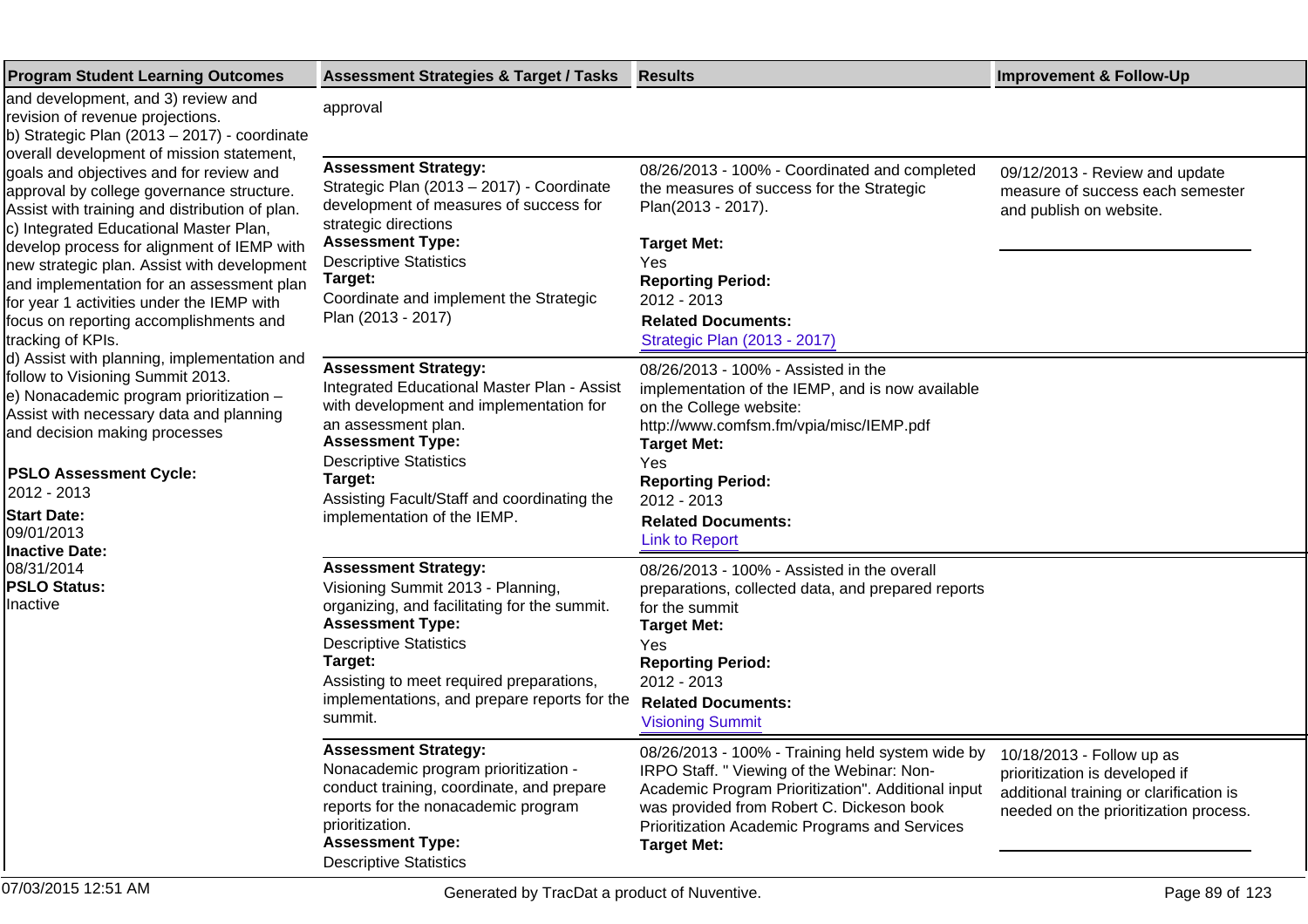| <b>Program Student Learning Outcomes</b>                                                                                                                                                                                                                                                                                                                                                                                                                                                                                                                                             | <b>Assessment Strategies &amp; Target / Tasks</b>                                                                                                                                                                                                                                                                               | <b>Results</b>                                                                                                                                                                                                                                                                                                                                                                                                                     | <b>Improvement &amp; Follow-Up</b>                                                                                                                                                            |
|--------------------------------------------------------------------------------------------------------------------------------------------------------------------------------------------------------------------------------------------------------------------------------------------------------------------------------------------------------------------------------------------------------------------------------------------------------------------------------------------------------------------------------------------------------------------------------------|---------------------------------------------------------------------------------------------------------------------------------------------------------------------------------------------------------------------------------------------------------------------------------------------------------------------------------|------------------------------------------------------------------------------------------------------------------------------------------------------------------------------------------------------------------------------------------------------------------------------------------------------------------------------------------------------------------------------------------------------------------------------------|-----------------------------------------------------------------------------------------------------------------------------------------------------------------------------------------------|
|                                                                                                                                                                                                                                                                                                                                                                                                                                                                                                                                                                                      | Target:<br>To train all non - academic programs<br>regarding prioritization                                                                                                                                                                                                                                                     | Yes<br><b>Reporting Period:</b><br>2012 - 2013<br><b>Related Documents:</b><br><b>IRPO</b> trip report campus visits<br>2012.docx                                                                                                                                                                                                                                                                                                  |                                                                                                                                                                                               |
|                                                                                                                                                                                                                                                                                                                                                                                                                                                                                                                                                                                      |                                                                                                                                                                                                                                                                                                                                 |                                                                                                                                                                                                                                                                                                                                                                                                                                    |                                                                                                                                                                                               |
| C - IEQA - Institutional Research and<br>Planning - AUO - 2 Research - Research<br>a) Increase design and delivery of research<br>projects with 1) two additional reports on                                                                                                                                                                                                                                                                                                                                                                                                         | <b>Assessment Strategy:</b><br>Generate report on the COMET data 2012<br>(internal and external focus).<br><b>Assessment Type:</b>                                                                                                                                                                                              | 08/26/2013 - 100% - Generated reports on all data<br>collected from both internal and external focus                                                                                                                                                                                                                                                                                                                               |                                                                                                                                                                                               |
| COMET (internal focus and external focus),<br>(2) addition topics to be selected.<br>b) Conduct a series of student focus groups<br>on critical issues facing the college.<br>c) Coordinate preparation, delivery and<br>reporting for surveys 1) CCSSE, 2)<br>Registration, 3) student satisfaction, 4)<br>employer views and other surveys as<br>Ineeded<br>d) Assist with ILO planning, assessment<br>and reporting<br><b>PSLO Assessment Cycle:</b><br>2012 - 2013<br><b>Start Date:</b><br>10/01/2012<br><b>Inactive Date:</b><br>09/30/2013<br><b>PSLO Status:</b><br>Inactive | Research<br>Target:<br>To provide descriptive analysis and<br>interpretation of results to internal and<br>external stakeholders.                                                                                                                                                                                               | <b>Target Met:</b><br>Yes<br><b>Reporting Period:</b><br>2012 - 2013<br><b>Related Documents:</b><br><b>Reports</b>                                                                                                                                                                                                                                                                                                                |                                                                                                                                                                                               |
|                                                                                                                                                                                                                                                                                                                                                                                                                                                                                                                                                                                      | <b>Assessment Strategy:</b><br>Conduct focus groups at campuses<br>(National, Yap, Chuuk, and Kosrae) focusing<br>on student registration and advising.<br><b>Assessment Type:</b><br>Research<br>Target:<br>To collect feedback from each of the State<br>Campuses                                                             | 10/06/2012 - 100% - Feedback collected, and<br>reports to be available soon in early September.<br><b>Target Met:</b><br>Yes<br><b>Reporting Period:</b><br>2012 - 2013<br><b>Related Documents:</b><br>IRPO trip report campus visits<br>2012.docx                                                                                                                                                                                | 10/18/2013 - Review and improve<br>process and procedures on<br>conducting, analyzing, and reporting<br>the results of focus groups.                                                          |
|                                                                                                                                                                                                                                                                                                                                                                                                                                                                                                                                                                                      | <b>Assessment Strategy:</b><br>Coordinate preparation, delivery and<br>collection of CCSSE(Community College<br>Survey of Student Engagement) and<br><b>CCFSSE (Community College Faculty</b><br>Survey of Student Engagement) forms.<br><b>Assessment Type:</b><br>Survey<br>Target:<br>To prepare, deliver, and collect data. | 05/15/2012 - 100% - Coordinated and<br>administered the Community College Survey for<br>Student Engagement (CCSSE) and Community<br>College Faculty Survey for Student Engagement<br>(CCFSSE).<br>100% - Collected and sent data to the University<br>of Texas at Austin, Center for Community College<br><b>Student Engagement</b><br>100% - Received report (executive summary) from<br>the University of Texas at Austin, CCCSE | 07/19/2013 - Improve dissemination<br>of data report to college community<br>by publishing on website and<br>reporting within committees for<br>distribution through governance<br>structure. |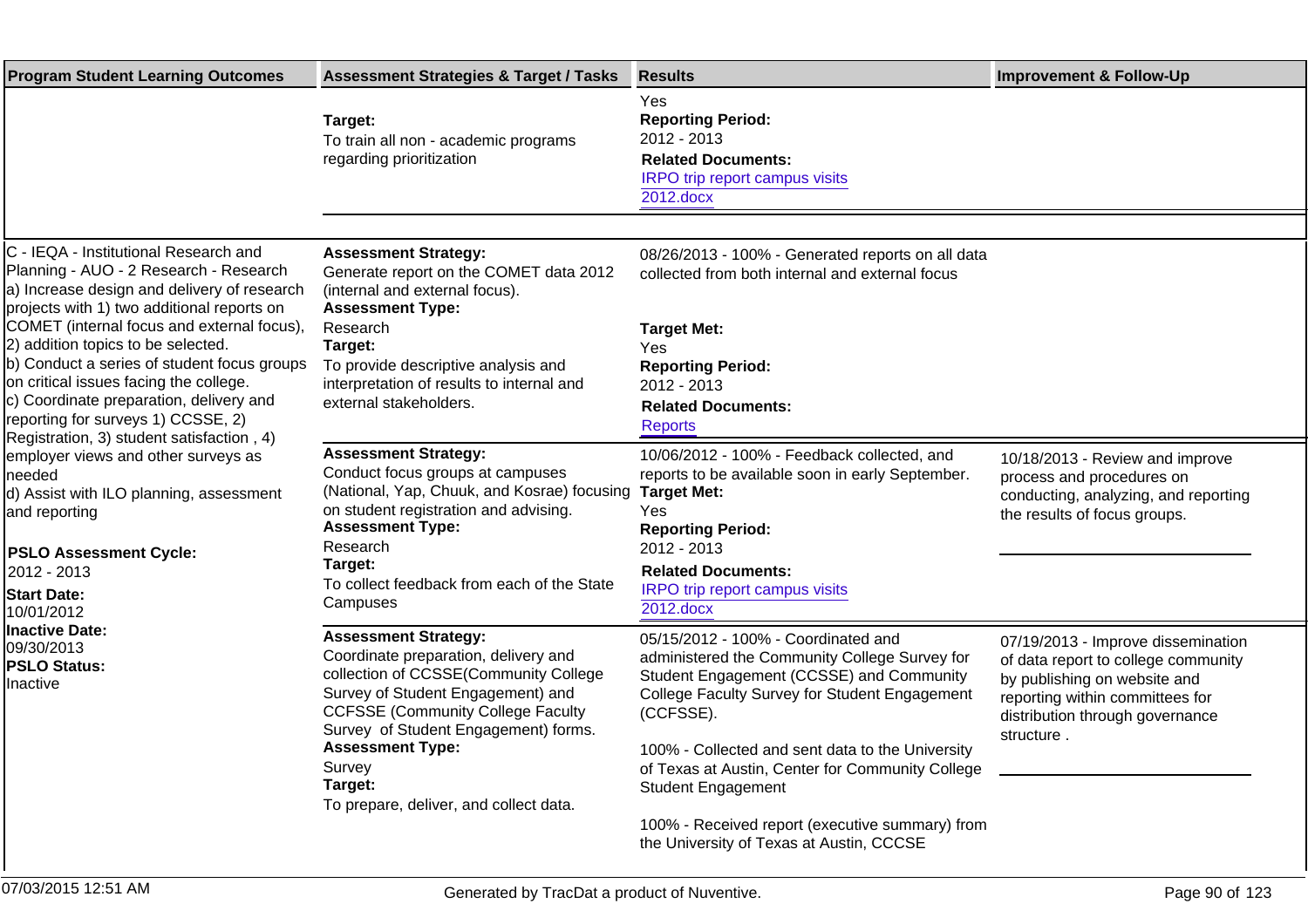| <b>Program Student Learning Outcomes</b>                                                                                                                                                                                                                                                                                                                                          | <b>Assessment Strategies &amp; Target / Tasks</b>                                                                                                                                                                                                                                                                                                                                                                                                      | <b>Results</b>                                                                                                                                                                                                                                                                    | <b>Improvement &amp; Follow-Up</b>                                                                     |
|-----------------------------------------------------------------------------------------------------------------------------------------------------------------------------------------------------------------------------------------------------------------------------------------------------------------------------------------------------------------------------------|--------------------------------------------------------------------------------------------------------------------------------------------------------------------------------------------------------------------------------------------------------------------------------------------------------------------------------------------------------------------------------------------------------------------------------------------------------|-----------------------------------------------------------------------------------------------------------------------------------------------------------------------------------------------------------------------------------------------------------------------------------|--------------------------------------------------------------------------------------------------------|
|                                                                                                                                                                                                                                                                                                                                                                                   |                                                                                                                                                                                                                                                                                                                                                                                                                                                        | <b>Target Met:</b><br>Yes<br><b>Reporting Period:</b><br>2012 - 2013<br><b>Related Documents:</b><br><b>Executive Summary</b>                                                                                                                                                     |                                                                                                        |
|                                                                                                                                                                                                                                                                                                                                                                                   |                                                                                                                                                                                                                                                                                                                                                                                                                                                        |                                                                                                                                                                                                                                                                                   |                                                                                                        |
| C - IEQA - Institutional Research and<br>Planning - AUO - 3 Data & Reporting - Data<br>and reporting<br>a) Prepare and distribute 1) semester<br>reports and 2) annual report for internal and<br>external consumption.<br>b) Prepare IPEDS fall, winter and spring<br>reports and distribute key data internally<br>and externally<br>c) Improve linkages of quarterly report to | <b>Assessment Strategy:</b><br>a)Prepare and disseminated enrollment,<br>retention, and graduation reports on the<br>website. Also disseminated data reports to<br>various college committees.<br><b>Assessment Type:</b><br><b>Descriptive Statistics</b><br>Target:<br>To generate and distribute data to the<br>College community.                                                                                                                  | 08/26/2013 - 100% - Generated and provided data<br>to College community and published on the IRPO<br>website.<br><b>Target Met:</b><br>Yes<br><b>Reporting Period:</b><br>2012 - 2013<br><b>Related Documents:</b><br>Data files                                                  |                                                                                                        |
| strategic plan and IEMP                                                                                                                                                                                                                                                                                                                                                           | <b>Assessment Strategy:</b>                                                                                                                                                                                                                                                                                                                                                                                                                            | 08/26/2013 - 100% - Prepared and generated data                                                                                                                                                                                                                                   | 08/16/2013 - Disseminate annual                                                                        |
| <b>PSLO Assessment Cycle:</b><br>2012 - 2013<br><b>Start Date:</b><br>10/01/2012<br>Inactive Date:<br>09/30/2013<br><b>PSLO Status:</b><br>Inactive                                                                                                                                                                                                                               | Prepare IPEDS Fall, winter and spring<br>reports and distribute internally and<br>externally on IPEDS website.<br><b>Assessment Type:</b><br>Survey<br>Target:<br>To prepare and generate data reports prior<br>to deadlines.                                                                                                                                                                                                                          | reports and submitted on the IPEDS Data Center<br><b>Target Met:</b><br>Yes<br><b>Reporting Period:</b><br>2012 - 2013<br><b>Related Documents:</b><br><b>IPEDS Data Center</b>                                                                                                   | feedback report to internal and<br>external stakeholders within two<br>months of publication by IPEDS. |
|                                                                                                                                                                                                                                                                                                                                                                                   | <b>Assessment Strategy:</b><br>Improve linkages of quarterly report to<br>strategic plan and IEMP(Integrated<br>Education Master Plan) by designing a<br>completely new reporting format. It included<br>the planning agendas and the use of coding<br>from the IEMP.<br><b>Assessment Type:</b><br><b>Descriptive Statistics</b><br>Target:<br>Creating a new quarterly report template to<br>better demonstrate the College's measure of<br>success. | 08/26/2013 - 100% - The new quarterly report<br>template is now available and has been shared<br>within the IEQA Department on the Google Docs.<br><b>Target Met:</b><br>Yes<br><b>Reporting Period:</b><br>2012 - 2013<br><b>Related Documents:</b><br><b>Strategic Planning</b> | 09/20/2013 - Implement of revised<br>quarterly reporting in FY2014.                                    |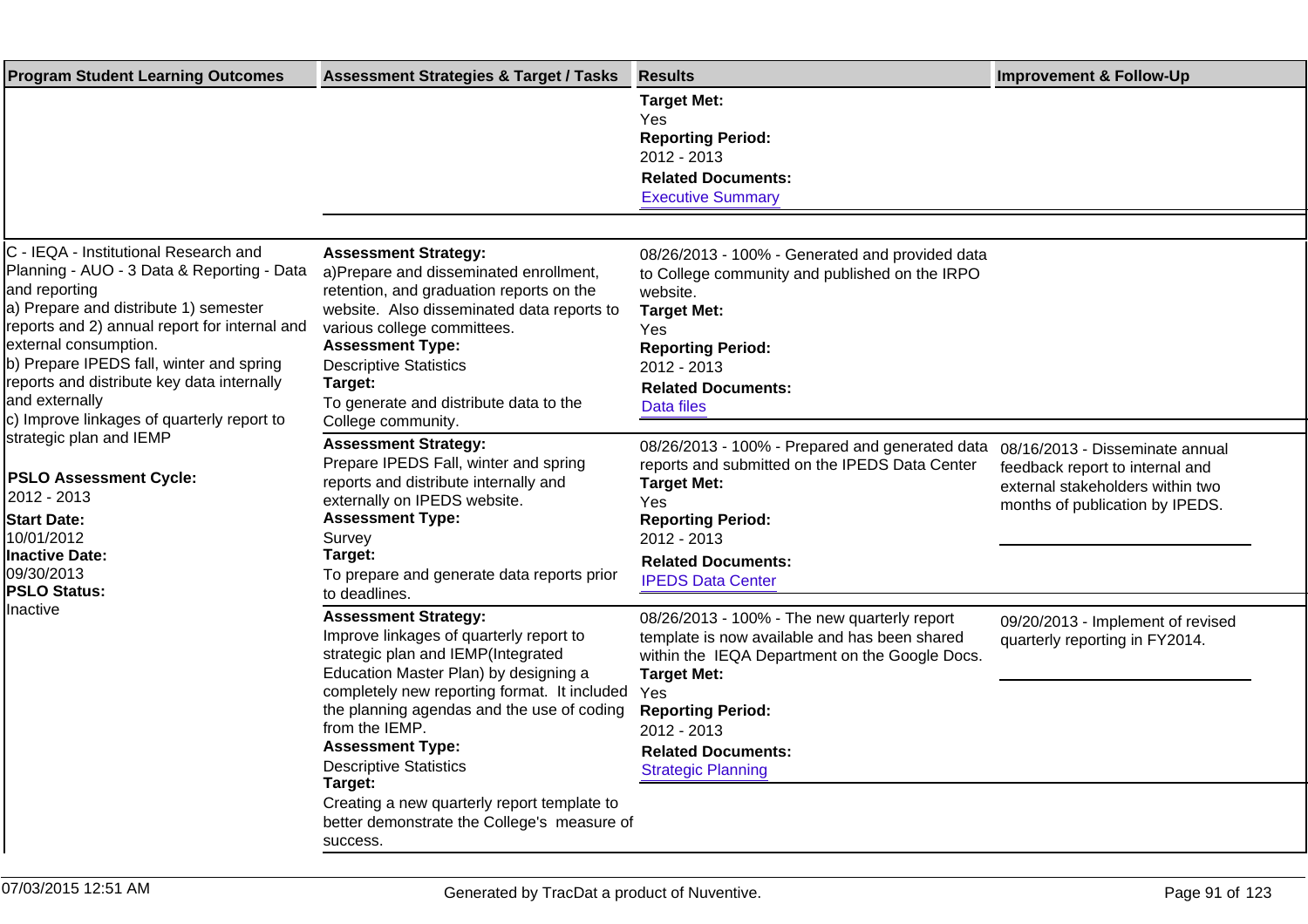| <b>Program Student Learning Outcomes</b>                                                                                                                                                                                                                                                                                                                             | <b>Assessment Strategies &amp; Target / Tasks</b>                                                                                                                                                                                                                                                                                                                                                                                                                                                                                                                             | <b>Results</b>                                                                                                                                                                                                                                                                                                                                                                                                                                                                                                                                                                                                                                                                                                                                                                                                                                                                                                     | <b>Improvement &amp; Follow-Up</b>                                                                                                                                                                                                                                                                                                                                                                                                                                                                                                                                                                                                                                                                                                          |
|----------------------------------------------------------------------------------------------------------------------------------------------------------------------------------------------------------------------------------------------------------------------------------------------------------------------------------------------------------------------|-------------------------------------------------------------------------------------------------------------------------------------------------------------------------------------------------------------------------------------------------------------------------------------------------------------------------------------------------------------------------------------------------------------------------------------------------------------------------------------------------------------------------------------------------------------------------------|--------------------------------------------------------------------------------------------------------------------------------------------------------------------------------------------------------------------------------------------------------------------------------------------------------------------------------------------------------------------------------------------------------------------------------------------------------------------------------------------------------------------------------------------------------------------------------------------------------------------------------------------------------------------------------------------------------------------------------------------------------------------------------------------------------------------------------------------------------------------------------------------------------------------|---------------------------------------------------------------------------------------------------------------------------------------------------------------------------------------------------------------------------------------------------------------------------------------------------------------------------------------------------------------------------------------------------------------------------------------------------------------------------------------------------------------------------------------------------------------------------------------------------------------------------------------------------------------------------------------------------------------------------------------------|
|                                                                                                                                                                                                                                                                                                                                                                      |                                                                                                                                                                                                                                                                                                                                                                                                                                                                                                                                                                               |                                                                                                                                                                                                                                                                                                                                                                                                                                                                                                                                                                                                                                                                                                                                                                                                                                                                                                                    |                                                                                                                                                                                                                                                                                                                                                                                                                                                                                                                                                                                                                                                                                                                                             |
| C - IEQA - Institutional Research and<br>Planning - AUO - 4 Sponsored Programs -<br>Sponsored programs<br>Prioritize grant writer (s) hiring with 1)<br>revised approach to grant development with<br>specific priorities and 2) new processes and<br>procedures for grant writing and<br>development.                                                               | <b>Assessment Strategy:</b><br>The Grant Writer position was converted to<br>an Assessment Coordinator position.<br><b>Assessment Type:</b><br><b>Descriptive Statistics</b><br>Target:<br>Upgrade title to an Assessment Coordinator<br>to be in charge of Assessment/TracDat and<br>assisting the ALO.                                                                                                                                                                                                                                                                      | 08/26/2013 - 100% - The Assessment Coordinator<br>position was filled in August 2013, but was move<br>under the VPIEQA Office.<br><b>Target Met:</b><br>Yes<br><b>Reporting Period:</b><br>2012 - 2013                                                                                                                                                                                                                                                                                                                                                                                                                                                                                                                                                                                                                                                                                                             |                                                                                                                                                                                                                                                                                                                                                                                                                                                                                                                                                                                                                                                                                                                                             |
| <b>PSLO Assessment Cycle:</b><br>2012 - 2013                                                                                                                                                                                                                                                                                                                         |                                                                                                                                                                                                                                                                                                                                                                                                                                                                                                                                                                               |                                                                                                                                                                                                                                                                                                                                                                                                                                                                                                                                                                                                                                                                                                                                                                                                                                                                                                                    |                                                                                                                                                                                                                                                                                                                                                                                                                                                                                                                                                                                                                                                                                                                                             |
| <b>Start Date:</b><br>10/01/2012<br><b>Inactive Date:</b><br>09/30/2013<br><b>PSLO Status:</b><br>Inactive                                                                                                                                                                                                                                                           |                                                                                                                                                                                                                                                                                                                                                                                                                                                                                                                                                                               |                                                                                                                                                                                                                                                                                                                                                                                                                                                                                                                                                                                                                                                                                                                                                                                                                                                                                                                    |                                                                                                                                                                                                                                                                                                                                                                                                                                                                                                                                                                                                                                                                                                                                             |
| C - studentServices - Admissions, Records<br>and Retention - 2012-2013 OARR Outcome<br>1 - Students will demonstrate above to<br>excellent knowledge base of OARR's<br>policies and procedures, and ability to<br>successfully navigate admissions and<br>registration processes.<br><b>PSLO Assessment Cycle:</b><br>2012 - 2013<br><b>PSLO Status:</b><br>Inactive | <b>Assessment Strategy:</b><br>Develop, design, and provide workshop<br>modules fundamental to facilitating regular<br>and extended orientation sessions that<br>provide new and returning students with<br>information about OARR's policies and<br>procedures, registration and matriculation<br>processes, student's rights and<br>responsibilities, the use of the myShark<br>portal, and others.<br><b>Assessment Type:</b><br>Exam/Quiz - Pre-Post<br>Target:<br>A significantly (positive) difference between<br>the scores in the administered pre- and<br>posttests. | 08/09/2013 - A nonprobability sample of 121<br>students from a cohort of first-time in college<br>freshman students including transfer students<br>during the Fall 2013 Orientation (OARR-Module)<br>was submitted to an OARR developed and<br>designed pretest prior to the session, and then, a<br>post test immediately after the session. The pre-<br>and posttests were administered to measure the<br>knowledge gained about OARR standards,<br>policies and procedures from participating in the<br>session facilitated.<br>Specifically, expressed in percent distribution, the<br>tabulated scores of the 121 students in the pre-<br>and posttests show that:<br>(A). 38.02% scored $>=$ the median and 61.98% <<br>the median before participating in the OARR<br>facilitated orientation session.<br>(B) $69.42\% =$ the median and 13.22% < the<br>median after participating in the OARR facilitated | 09/03/2013 - From the results of the<br>assessment, the Office shall take<br>the following action steps:<br>(1) Facilitate extended orientations<br>for all students (new, continuing and<br>returning) as follow-up to the regular<br>orientations basically scheduled on<br>during beginning of the Fall<br>semester and are geared to only<br>incoming new freshman and transfer<br>students. These extended<br>orientations will cover other subject<br>areas not presented during regular<br>orientations.<br>(2) To ensure consistency in the<br>content of and the delivery of the<br>regular and extended OARR<br>orientations, the Office shall design,<br>develop, and implement orientation<br>modules with articulated outcomes |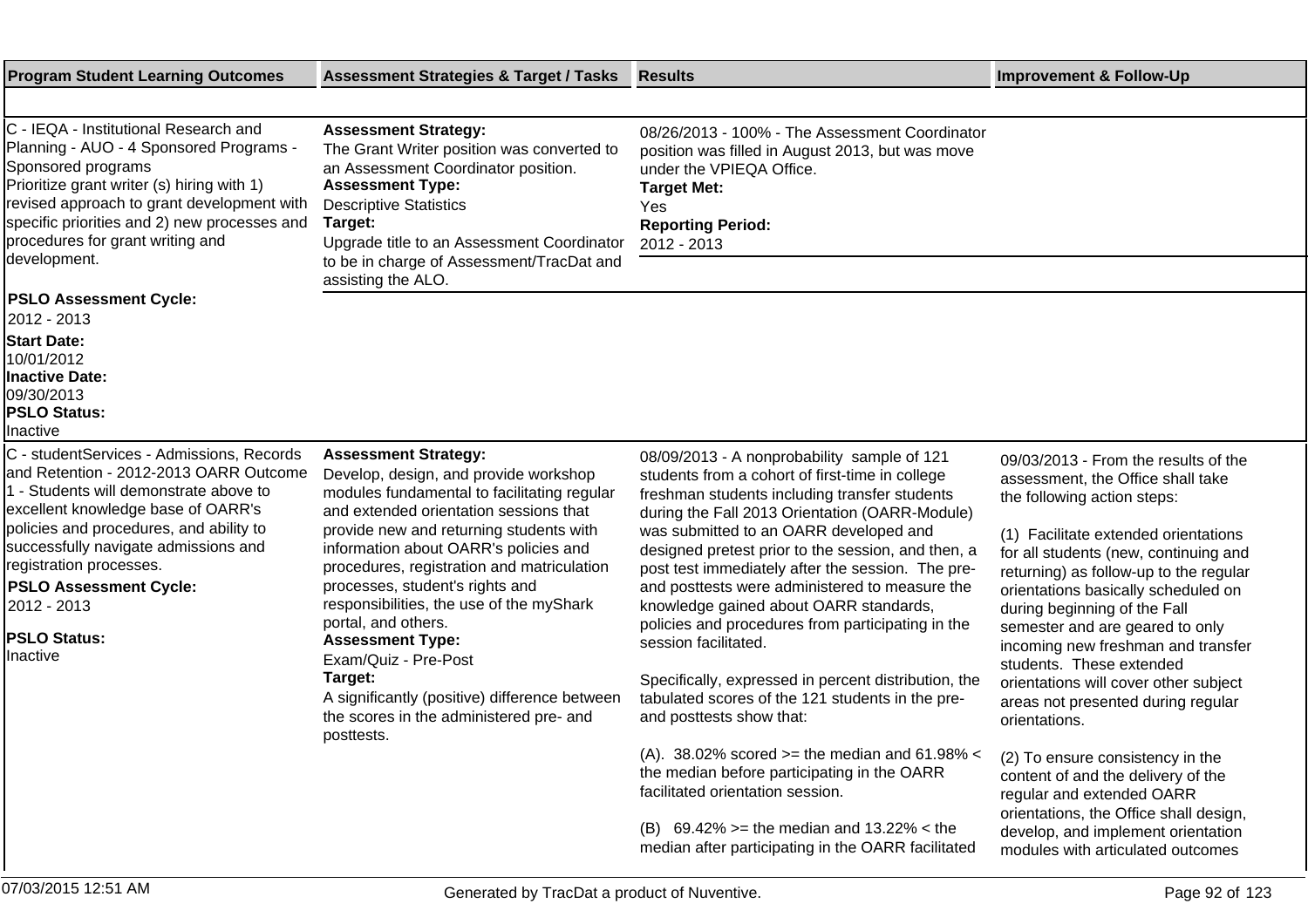| <b>Program Student Learning Outcomes</b> | <b>Assessment Strategies &amp; Target / Tasks</b>                                                                                                                                                                                                                                                                                                                                                                                                                                                      | <b>Results</b>                                                                                                                                                                                                                                                                                                                                                                                                                                                                                                                                                                                                                                                                                                                             | <b>Improvement &amp; Follow-Up</b>                                                                                                                                                                                                                                                                                                                                                                                                                                                                                                                                                                                                                   |
|------------------------------------------|--------------------------------------------------------------------------------------------------------------------------------------------------------------------------------------------------------------------------------------------------------------------------------------------------------------------------------------------------------------------------------------------------------------------------------------------------------------------------------------------------------|--------------------------------------------------------------------------------------------------------------------------------------------------------------------------------------------------------------------------------------------------------------------------------------------------------------------------------------------------------------------------------------------------------------------------------------------------------------------------------------------------------------------------------------------------------------------------------------------------------------------------------------------------------------------------------------------------------------------------------------------|------------------------------------------------------------------------------------------------------------------------------------------------------------------------------------------------------------------------------------------------------------------------------------------------------------------------------------------------------------------------------------------------------------------------------------------------------------------------------------------------------------------------------------------------------------------------------------------------------------------------------------------------------|
|                                          |                                                                                                                                                                                                                                                                                                                                                                                                                                                                                                        | orientation session.<br>(C) A percent difference of 58.4512% between the<br>percent of students who scored >= the median in<br>the pre- and posttests. The percent difference is<br>statistically significant at 95% level of confidence.<br>The criterion for success is "a significant (positive)<br>difference between the scores in the administered<br>pre- and post tests." Therefore, this criterion for<br>success was successfully met.<br><b>Target Met:</b><br>Yes<br><b>Reporting Period:</b><br>2012 - 2013                                                                                                                                                                                                                   | or objectives, and provisions on<br>manner of assessing whether or not<br>these outcomes or objectives are<br>achieved.<br>(3) Continue to publish the OARR<br>Student Guide, and perhaps<br>increasing the frequency for its<br>publication from every Fall semester<br>only to possibly every regular<br>semester.<br>(4) Coordinate and cross train office<br>staff geared to providing them<br>adeptness of the various office<br>operations and not specific and<br>exclusive only of their primary<br>functions and roles.                                                                                                                     |
|                                          |                                                                                                                                                                                                                                                                                                                                                                                                                                                                                                        |                                                                                                                                                                                                                                                                                                                                                                                                                                                                                                                                                                                                                                                                                                                                            |                                                                                                                                                                                                                                                                                                                                                                                                                                                                                                                                                                                                                                                      |
|                                          | <b>Assessment Strategy:</b><br>Streamline steps to admission and<br>registration; and improve data verification.<br><b>Assessment Type:</b><br>Survey<br>Target:<br>85% positive ratings in the (a) OARR<br>satisfaction survey, (b) registration survey,<br>and (c) orientation survey for incoming<br>freshman and transfer students<br><b>Related Documents:</b><br><b>Spring 2013 Registration Survey</b><br><b>Fall 2012 Orientation Survey</b><br>2013 OARR Annual Satisfaction<br><b>Survey</b> | 09/04/2013 - OARR Annual Satisfaction Survey<br>To determine the perceived level of satisfaction of<br>the patrons about the various services offered by<br>OARR, a satisfaction survey was administered to<br>a non-probability sample of 115 students who<br>attended the National Campus during 2013 spring<br>semester and summer session.<br>Results of the survey also show:<br>(A) OARR received the highest positive rating<br>(88.70%) in terms of "displayed professionalism in<br>interacting with patrons." In similar survey<br>administered in 2012 (prior assessment cycle), the<br>office received a positive rating of only 70.00%. A<br>positive increase of 18.70%.<br>(B) OARR had received 85.22% positive ratings in | 09/04/2013 - On Location used and<br>Layout for the registration<br>In the past, regular registrations are<br>held in the Practice Gym of the FSM<br>-China Friendship Sports Center.<br>The gym has a space that can<br>accommodate more or less 500<br>individuals, and it is fitted with air<br>conditioning units, fully carpeted<br>floor, and other facilities suitable for<br>an arena-type registration. In the<br>Spring 2011 registration survey<br>administered to a nonprobability<br>sample of 156 students, OARR<br>received the highest positive rating<br>(87.18%) in terms of the "location<br>used for the registration". However, |
|                                          |                                                                                                                                                                                                                                                                                                                                                                                                                                                                                                        | terms of (a) punctual and just in time services, (b)<br>clear and easy to understand instructions provided                                                                                                                                                                                                                                                                                                                                                                                                                                                                                                                                                                                                                                 | in the Spring 2013 registration<br>survey administered to 530 non-                                                                                                                                                                                                                                                                                                                                                                                                                                                                                                                                                                                   |

to patrons, and (c) responses and updates

randomly selected students, OARR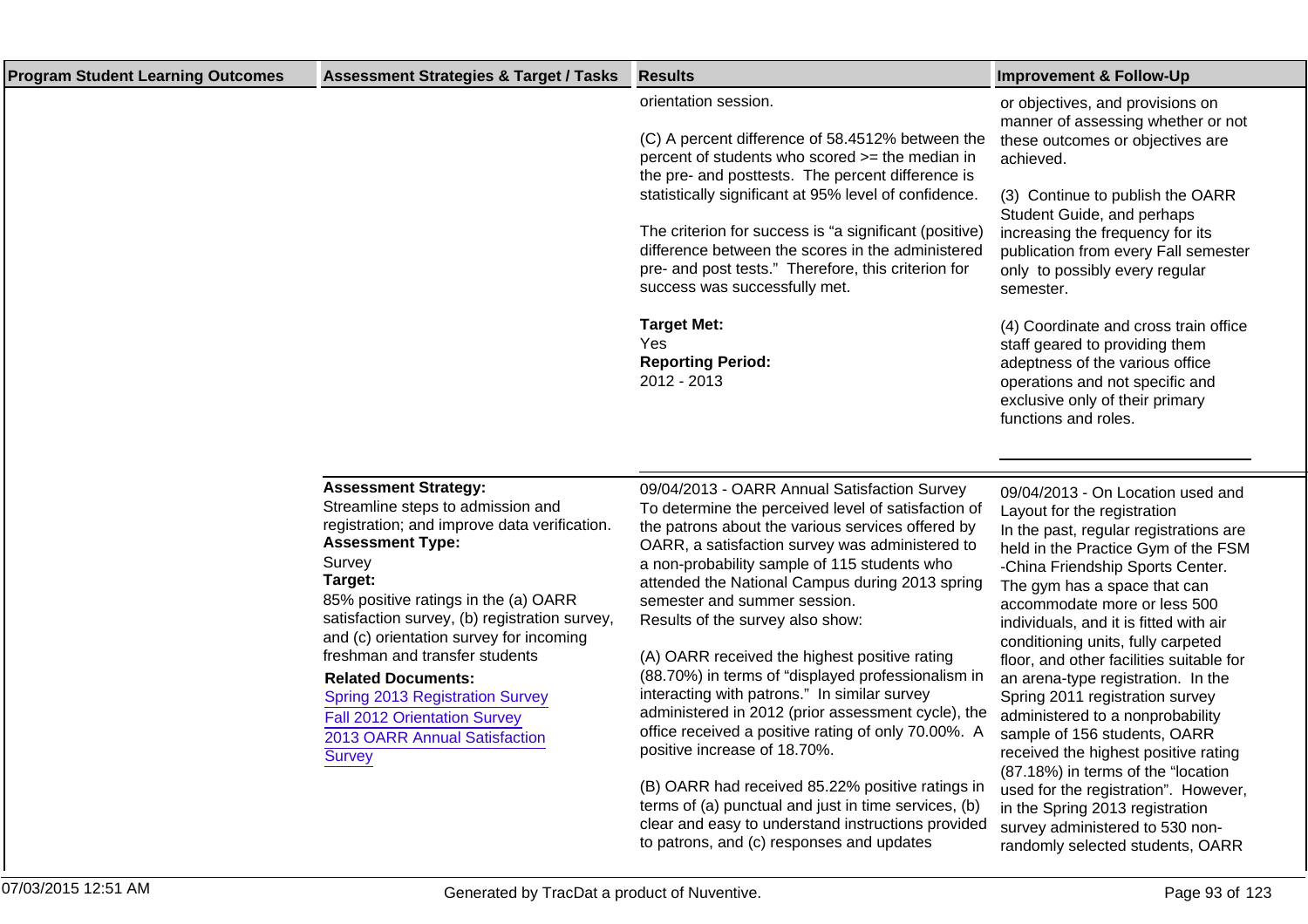| <b>Program Student Learning Outcomes</b> | <b>Assessment Strategies &amp; Target / Tasks</b> | <b>Results</b>                                                                                                                                                                                                                                                                                                                                                                                                                                                                                                                                                                                                                                                                                                                                                                                                                                                                                                                                                                                                                                                                                                                                                                                                                                                                                                                                                                                                                                                                                                                                                                                                                                                                                                                                                                                                                                                                                      | <b>Improvement &amp; Follow-Up</b>                                                                                                                                                                                                                                                                                                                                                                                                                                                                                                                                                                                                                                                                                                                                                                                                                                                                                                                                                                                                                                                                                                                                                                                                                                                                                                                                                                                   |
|------------------------------------------|---------------------------------------------------|-----------------------------------------------------------------------------------------------------------------------------------------------------------------------------------------------------------------------------------------------------------------------------------------------------------------------------------------------------------------------------------------------------------------------------------------------------------------------------------------------------------------------------------------------------------------------------------------------------------------------------------------------------------------------------------------------------------------------------------------------------------------------------------------------------------------------------------------------------------------------------------------------------------------------------------------------------------------------------------------------------------------------------------------------------------------------------------------------------------------------------------------------------------------------------------------------------------------------------------------------------------------------------------------------------------------------------------------------------------------------------------------------------------------------------------------------------------------------------------------------------------------------------------------------------------------------------------------------------------------------------------------------------------------------------------------------------------------------------------------------------------------------------------------------------------------------------------------------------------------------------------------------------|----------------------------------------------------------------------------------------------------------------------------------------------------------------------------------------------------------------------------------------------------------------------------------------------------------------------------------------------------------------------------------------------------------------------------------------------------------------------------------------------------------------------------------------------------------------------------------------------------------------------------------------------------------------------------------------------------------------------------------------------------------------------------------------------------------------------------------------------------------------------------------------------------------------------------------------------------------------------------------------------------------------------------------------------------------------------------------------------------------------------------------------------------------------------------------------------------------------------------------------------------------------------------------------------------------------------------------------------------------------------------------------------------------------------|
|                                          |                                                   | provided on or before the promised date. A<br>remarkable increase in the perceived satisfaction<br>level in these two categories as compared to the<br>ratings received in a similar survey administered<br>during the 2010-2012 assessment cycle, i.e.,<br>50.00%, 41.43%, and 55.71% category A, B and<br>C, respectively.<br>(C) OARR received 82.61% positive ratings in<br>terms of "displayed patience and professionalism"<br>in dealing with patrons. Again, a remarkable<br>increase in the perceived satisfaction level in this<br>category as compared to the prior cycle, i.e., only<br>44.29% positive rating.<br>(D) OARR received 80.87% positive ratings in<br>terms of (a) listening attentively to the patron's<br>question, and asking appropriate questions to<br>better understand the concern or need; (b)<br>exhibited knowledge of the office's policies and<br>procedures; (c) timeliness in providing responses<br>or updates. These ratings are extraordinarily<br>higher if compared to the perceived satisfaction<br>level for these categories in the prior assessment<br>cycle, i.e., 45.71%, 71.43%, and 55.71% in<br>category A, B, and C, respectively.<br>Although OARR received positive ratings in all<br>categories of the 2013 OARR Annual Satisfaction<br>Survey significantly higher than the level of<br>dissatisfaction and neutrality combined, the unit<br>reasonably consider a greater attention to the<br>following areas especially attributing to its<br>commitment to serving patrons in a professional,<br>courteous, and timely manner which will enable<br>them to meet their goals while upholding college<br>policies as straightforwardly articulated in its<br>mission statement: (a) staff to be easily accessible<br>by phone, e-mail or in person; and (b) staff<br>willingness to go "the extra mile" in order to help<br>meet needs. | received a 78% positive rating which<br>is 9% lower than its rating in the<br>2011 survey. In two academic<br>terms past, MITC served as site for<br>National Campus' regular<br>registrations - i.e., Viewing Rooms<br>1 and 2 with combined seating<br>capacity of more or less 80<br>students. As such, MITC may not<br>be appropriate and fitting a venue<br>for the three-day regular<br>registration.<br>The Office also received 75%<br>positive rating in terms of the "lay-<br>out used for the registration" which<br>is 5% lower than the rating it<br>received in the 2011 survey. This<br>perceived level of satisfaction is<br>almost certainly ascribed to the<br>location designated for the National<br>Campus' regular registration offering<br>significantly limited physical area.<br>While securing a fitting physical<br>location providing more space to (a)<br>accommodate students and<br>staff/faculty and (b) allow suitable<br>set-up crucial to the efficient<br>process flow of the registration, is<br>fundamental to effectively deliver an<br>arena-type registration -- this need<br>can also be well addressed by<br>taking the following approaches:<br>(1) Collaborate with the other<br>departments, divisions and<br>administrative units involved in<br>facilitating registration especially to<br>articulate guidelines, process and<br>procedure that relate to the online |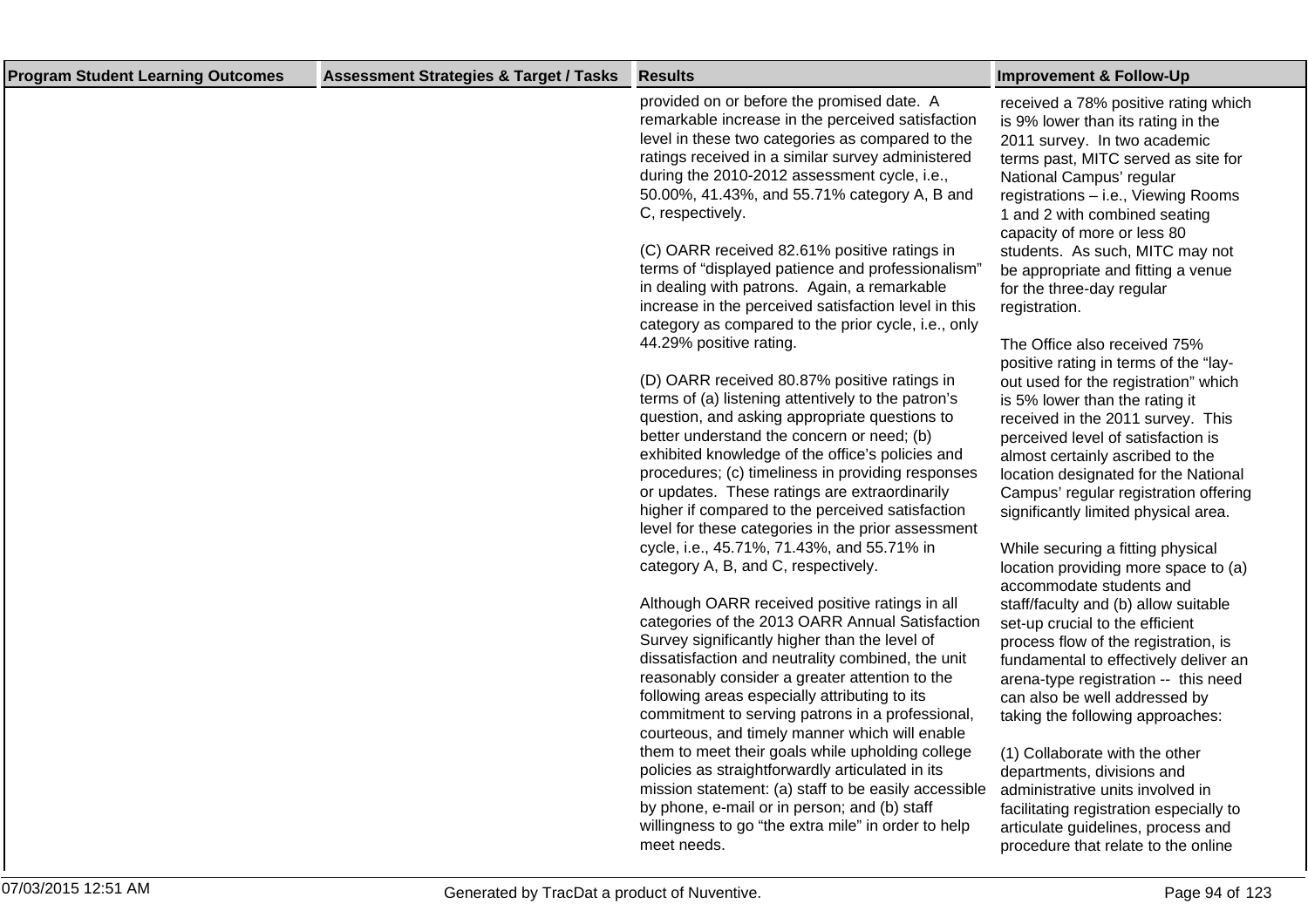| <b>Program Student Learning Outcomes</b> | <b>Assessment Strategies &amp; Target / Tasks</b> | <b>Results</b>                                                                                                                                                                                                                                                                                                               | <b>Improvement &amp; Follow-Up</b>                                                                                                                                                                                                       |
|------------------------------------------|---------------------------------------------------|------------------------------------------------------------------------------------------------------------------------------------------------------------------------------------------------------------------------------------------------------------------------------------------------------------------------------|------------------------------------------------------------------------------------------------------------------------------------------------------------------------------------------------------------------------------------------|
|                                          |                                                   | The established criterion for success is 85%                                                                                                                                                                                                                                                                                 | registration.                                                                                                                                                                                                                            |
|                                          |                                                   | positive rating in the OARR Satisfaction Survey.<br>Overall, OARR received a 87.83% positive rating<br>(2.83% above the established target), 2.61%<br>negative rating, and 9.57% neutrality. Therefore,<br>the criterion for success was successfully met.                                                                   | (2) Collaborate with the College's<br>Information Technology Division to<br>implement the online registration.<br>Ideally, to pilot its implementation to<br>a cohort of academic advisors and<br>students during the early registration |
|                                          |                                                   | <b>Registration Satisfaction Survey</b><br>To determine the perceived level of satisfaction of                                                                                                                                                                                                                               | for Spring 2014.                                                                                                                                                                                                                         |
|                                          |                                                   | the patrons about the registration process, the<br>Institutional Research and Planning Office (IRPO)<br>administered a survey to nonprobability samples<br>of 530 students during Spring 2013. Specifically,<br>the results of the survey that directly pertain to<br>OARR and the registration are as follows:              | (3) In collaboration with the<br>Information Technology Division,<br>facilitate trainings on the SIS<br>production database and the<br>myShark to staff and academic<br>advisors primarily focusing on the                               |
|                                          |                                                   | (A) In terms of "helpfulness of admissions and<br>records staff," 84% positive rating, which is similar<br>to the positive rating, received in the Spring 2011                                                                                                                                                               | new added-features of the database<br>and the online registration process<br>and procedure.                                                                                                                                              |
|                                          |                                                   | registration surveys. Among the comments and<br>feedbacks expressed by students include<br>"everybody's helpful," "keep up the good work,"<br>"the registration process is very good and the staff<br>worked very well," "motivated staff," and others.                                                                      | (4) Facilitate training to students on<br>the myShark and the online<br>registration process and other<br>related procedure.                                                                                                             |
|                                          |                                                   | (B) In terms of "forms used for registration," 86%<br>positive rating, which is similar to the positive<br>rating, received in the Spring 2011 registration<br>survey.                                                                                                                                                       | On Orientation<br>OARR-specific results of the Fall<br>2012 Orientation conducted by the<br>Institutional Research and Planning<br>Office (IRPO) to a nonprobability<br>sample of 222 students showed that                               |
|                                          |                                                   | (C) In terms of "hours set for registration," 84%<br>positive rating. This rating is lower by 1%, more or<br>less, if compared to the 2011 registration survey.                                                                                                                                                              | (a) 88% of the student indicated that<br>they understood and are aware of<br>the academic policies presented,<br>and (b) 82% expressed that they                                                                                         |
|                                          |                                                   | (D) In terms of "location used for registration," 78%<br>positive rating. This rating is lower by 9%, more or<br>less, if compared to the 2011 registration survey.<br>Among the negative feedbacks received were:<br>"space is limited," "I really don't like this area<br>because if there's lot of students, we can't fit | understood and are aware of all<br>procedures from registration through<br>graduation requirements. While the<br>ratings are definitely evident of the<br>effectiveness of the OARR's<br>facilitated orientations, the units             |
|                                          |                                                   |                                                                                                                                                                                                                                                                                                                              |                                                                                                                                                                                                                                          |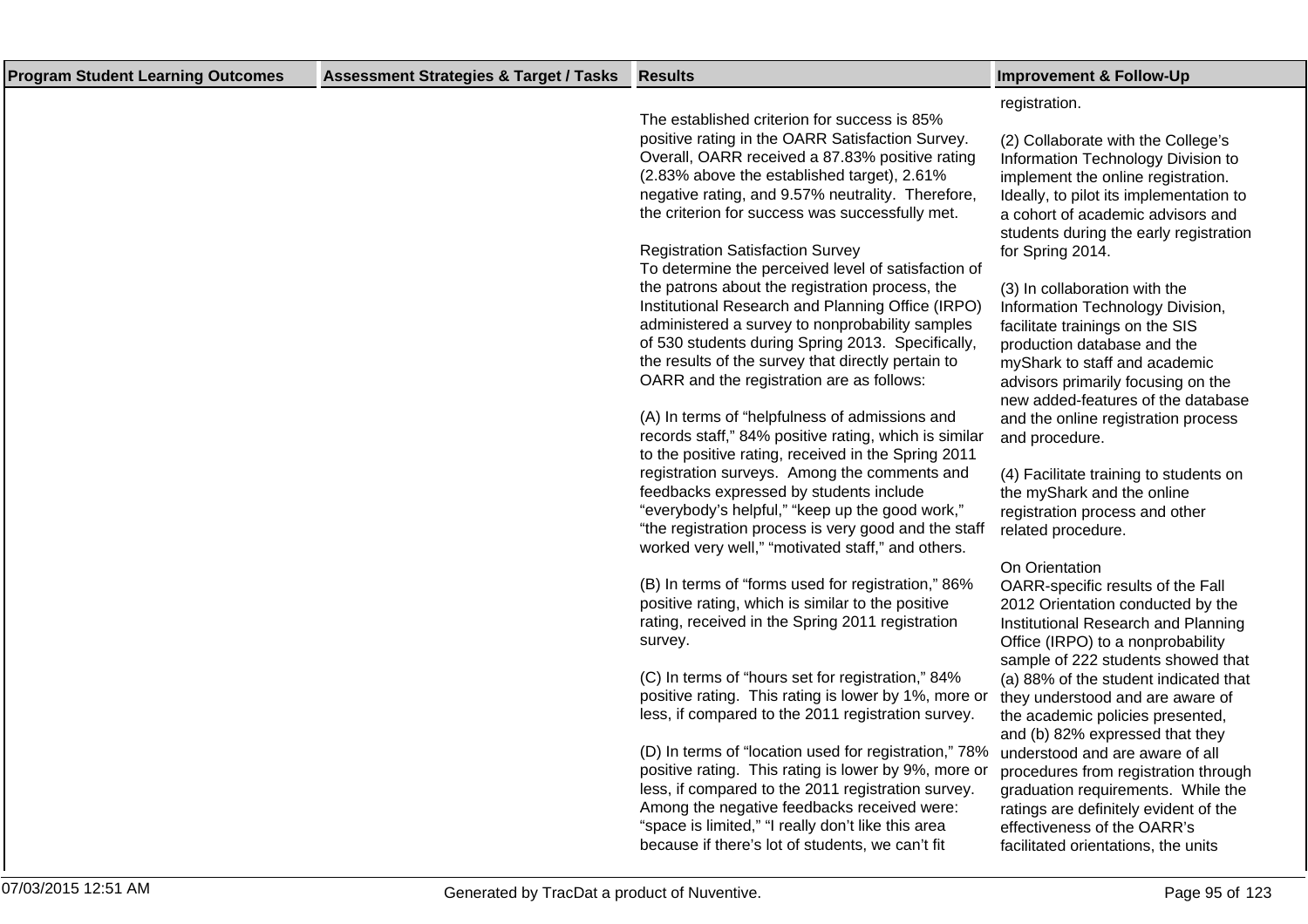| <b>Program Student Learning Outcomes</b> | <b>Assessment Strategies &amp; Target / Tasks</b> | <b>Results</b>                                                                                                                                                                                                                                                                                        | <b>Improvement &amp; Follow-Up</b>                                                                                                                                                                              |
|------------------------------------------|---------------------------------------------------|-------------------------------------------------------------------------------------------------------------------------------------------------------------------------------------------------------------------------------------------------------------------------------------------------------|-----------------------------------------------------------------------------------------------------------------------------------------------------------------------------------------------------------------|
|                                          |                                                   | through the door," "it's really small and crowded,"<br>and "negative side: the space is too small."                                                                                                                                                                                                   | shall:                                                                                                                                                                                                          |
|                                          |                                                   | (E) Additionally, the office received a rating of 75%<br>in terms of the "lay-out used for the registration"<br>which is 5%, more or less; lower than the rating<br>received in the prior survey.                                                                                                     | (1) Facilitate extended orientations<br>to students as follow-up to the<br>regular orientations geared to<br>incoming new freshman students,<br>transfer and returning students<br>during Fall semesters. These |
|                                          |                                                   | (F) In terms of "time involved in completing the<br>registration process," 72% positive rating. The<br>rating is lower by 4%, more or less, if compared to<br>the 2011 registration survey.                                                                                                           | regular orientations are slated at 30-<br>minute sessions; as such, they<br>basically cover pre- to post-<br>registration procedures, and<br>academic dates. Extended                                           |
|                                          |                                                   | Fall 2012 Orientation Survey<br>To determine the perceived level of satisfaction of<br>the incoming new freshman and transfer students<br>about the registration orientation, the Institutional                                                                                                       | orientations shall cover other<br>subject areas not presented during<br>these regular registrations.                                                                                                            |
|                                          |                                                   | Research and Planning Office (IRPO)<br>administered a survey to nonprobability samples<br>of 222 students during the Fall 2012 semester.<br>The following are the results of the survey specific                                                                                                      | (2) Design and develop OARR<br>orientation modules to ensure<br>consistent delivery of the OARR-<br>facilitated regular and extended                                                                            |
|                                          |                                                   | to OARR:<br>(A) In terms of "I understood and am aware of the                                                                                                                                                                                                                                         | orientations. These modules shall<br>also include how the articulated<br>objectives in OARR-facilitated                                                                                                         |
|                                          |                                                   | academic policies that were presented," 88% of<br>the samples expressed positive rating while 3%                                                                                                                                                                                                      | orientation as to be assessed.                                                                                                                                                                                  |
|                                          |                                                   | and 9% indicated disagreement and neutrality,<br>respectively.                                                                                                                                                                                                                                        | (3) Collaborate with other divisions<br>and administrative units especially<br>in facilitating sessions to academic                                                                                             |
|                                          |                                                   | (B) 82% (or 182 students) gave OARR a positive<br>rating in terms of "I understood and now aware of<br>all procedures from registration through graduation<br>requirements, and all other procedures that were<br>presented." Only 6% and 12% expressed<br>disagreement and neutrality, respectively. | advisors and administrative staff on<br>guidelines, policies and procedures<br>that relate to admissions,<br>registration and matriculation,<br>record keeping, and graduation.                                 |
|                                          |                                                   | Specific to OARR, results of the Fall 2012<br>orientation survey show an overall 85% positive<br>rating. Therefore, this criterion for success was<br>successfully met.                                                                                                                               | On Efficient and effective delivery of<br>services to patrons<br>To further improve the staff's<br>efficiency and effectiveness in the<br>delivery of services to all patrons,<br>the unit shall:               |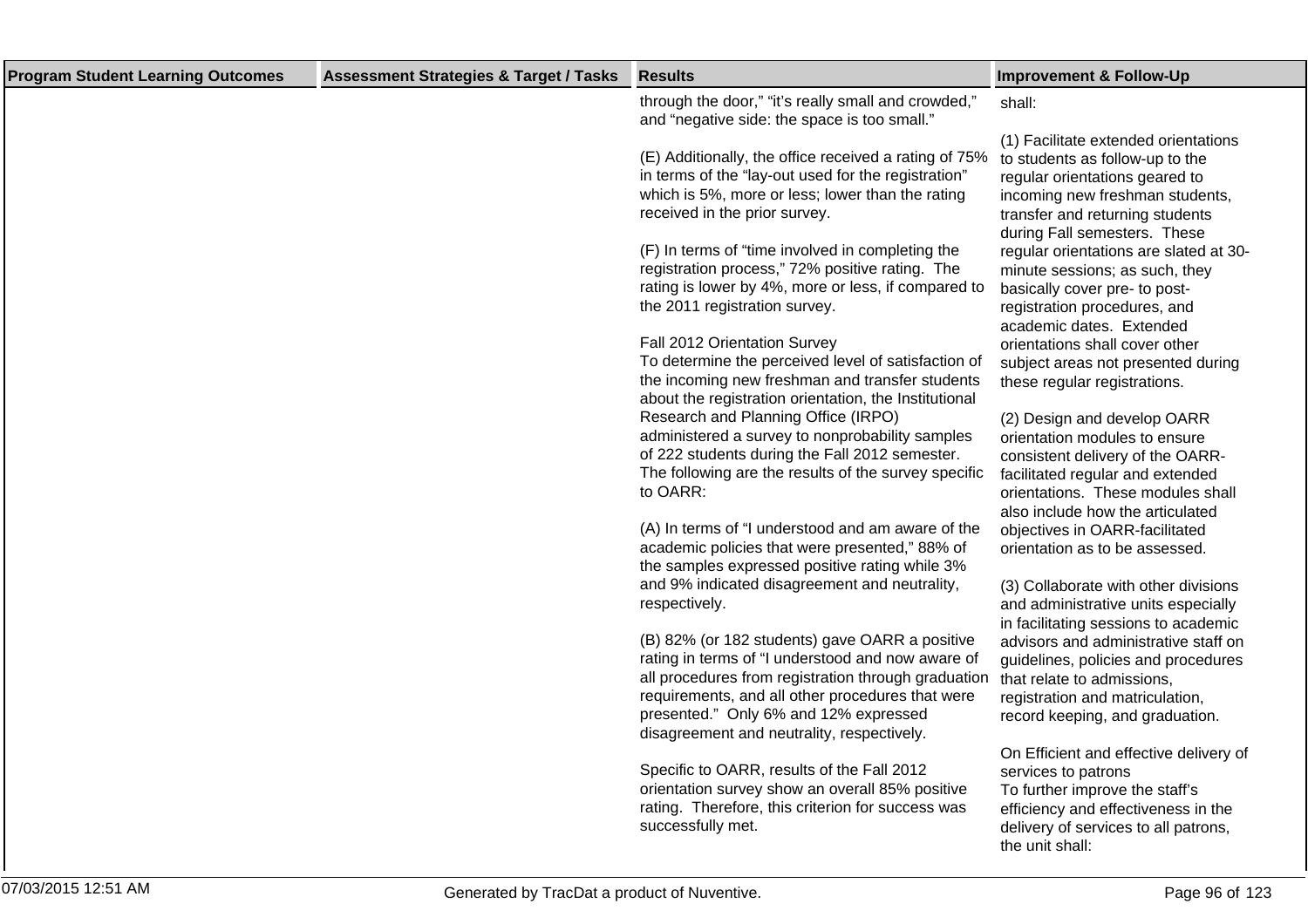| <b>Program Student Learning Outcomes</b> | <b>Assessment Strategies &amp; Target / Tasks</b>                                                                                                                                                                                                                                                                                                                                                                                                                                                         | <b>Results</b>                                                                                                                                                                                                                                                                                                                                                                                                                                                                                                                                                                                                                                                                                                                                                                                                                   | <b>Improvement &amp; Follow-Up</b>                                                                                                                                                                                                                                                                                                                                                                                                                                                                                                                                                                                                                                                                                                                       |
|------------------------------------------|-----------------------------------------------------------------------------------------------------------------------------------------------------------------------------------------------------------------------------------------------------------------------------------------------------------------------------------------------------------------------------------------------------------------------------------------------------------------------------------------------------------|----------------------------------------------------------------------------------------------------------------------------------------------------------------------------------------------------------------------------------------------------------------------------------------------------------------------------------------------------------------------------------------------------------------------------------------------------------------------------------------------------------------------------------------------------------------------------------------------------------------------------------------------------------------------------------------------------------------------------------------------------------------------------------------------------------------------------------|----------------------------------------------------------------------------------------------------------------------------------------------------------------------------------------------------------------------------------------------------------------------------------------------------------------------------------------------------------------------------------------------------------------------------------------------------------------------------------------------------------------------------------------------------------------------------------------------------------------------------------------------------------------------------------------------------------------------------------------------------------|
|                                          |                                                                                                                                                                                                                                                                                                                                                                                                                                                                                                           | On the other hand, SIS registration activity log for<br>Fall 2013 college-wide registration showed that:<br>(A) Of the 2,446 headcount students who<br>registered for Fall 2013 semester, college-wide,<br>only one headcount did not successfully complete<br>the five-step registration procedure; as such, data<br>retro option was used to post the registration of<br>this student into the database system.<br>(B) Several records on addition and deletion of<br>courses were not inserted into the COM-FSM;<br>nevertheless, these are attributed to staff oversight<br>especially ensuring that approved requests for<br>addition and deletion of courses are posted into<br>the database immediately upon receipt of the<br>approved requests.<br><b>Target Met:</b><br>Yes<br><b>Reporting Period:</b><br>2012 - 2013 | (1) Coordinate with the Instructional<br>Affairs and other administrative units<br>(financial aid, business office, and<br>others) to facilitate trainings for staff<br>on guidelines, processes and<br>procedures specific to these offices.<br>(2) Provide training on effective<br>customer services for staff.<br>(3) Collaborate with the Information<br>Technology division to facilitating<br>training to staff on techno-literacy to<br>increase their technological<br>adeptness.<br>(4) Collaborate with all OARR units,<br>college-wide, to develop and<br>implement inter-OARR<br>communication protocols and<br>system especially geared to<br>fostering purposeful dialogue, and<br>consistent with the College's<br>communication policy. |
|                                          | <b>Assessment Strategy:</b><br>Review and update web and print instruction<br>regularly; revise, update, and circulate all<br>OARR forms in variety of formats.<br><b>Assessment Type:</b><br><b>Descriptive Statistics</b><br>Target:<br>100% completion of the following target<br>products and/or tasks: (a) updated OARR<br>webpage's information; (b) 2012 and 2013<br>issues of the OARR Student Guide available<br>to students; and (c) all OARR forms web-<br>accessible in downloadable portable | 09/04/2013 - OARR Web Info and Forms<br>The Office has worked with the College's<br>Webmaster especially in revising information<br>published in the OARR's webpage to ensure<br>currency and completeness. Although there are<br>still some areas of this task where works are still in<br>progress, generally the information now available<br>and published in the OARR webpage are updated.<br>The URL for the OARR's webpage,<br>http://www.comfsm.fm/?q=admissions.<br>All OARR forms are now available in portable                                                                                                                                                                                                                                                                                                        | 09/04/2013 - On Web Information<br>and Forms<br>OARR Web Info and Forms<br>From the results of the assessment<br>and inventory of the availabilities<br>and statuses of the target products<br>and/or tasks, OARR shall take the<br>following action steps:<br>(1) Continue to collaborate with the<br><b>College's Information Technology</b><br>division, specifically the Webmaster                                                                                                                                                                                                                                                                                                                                                                   |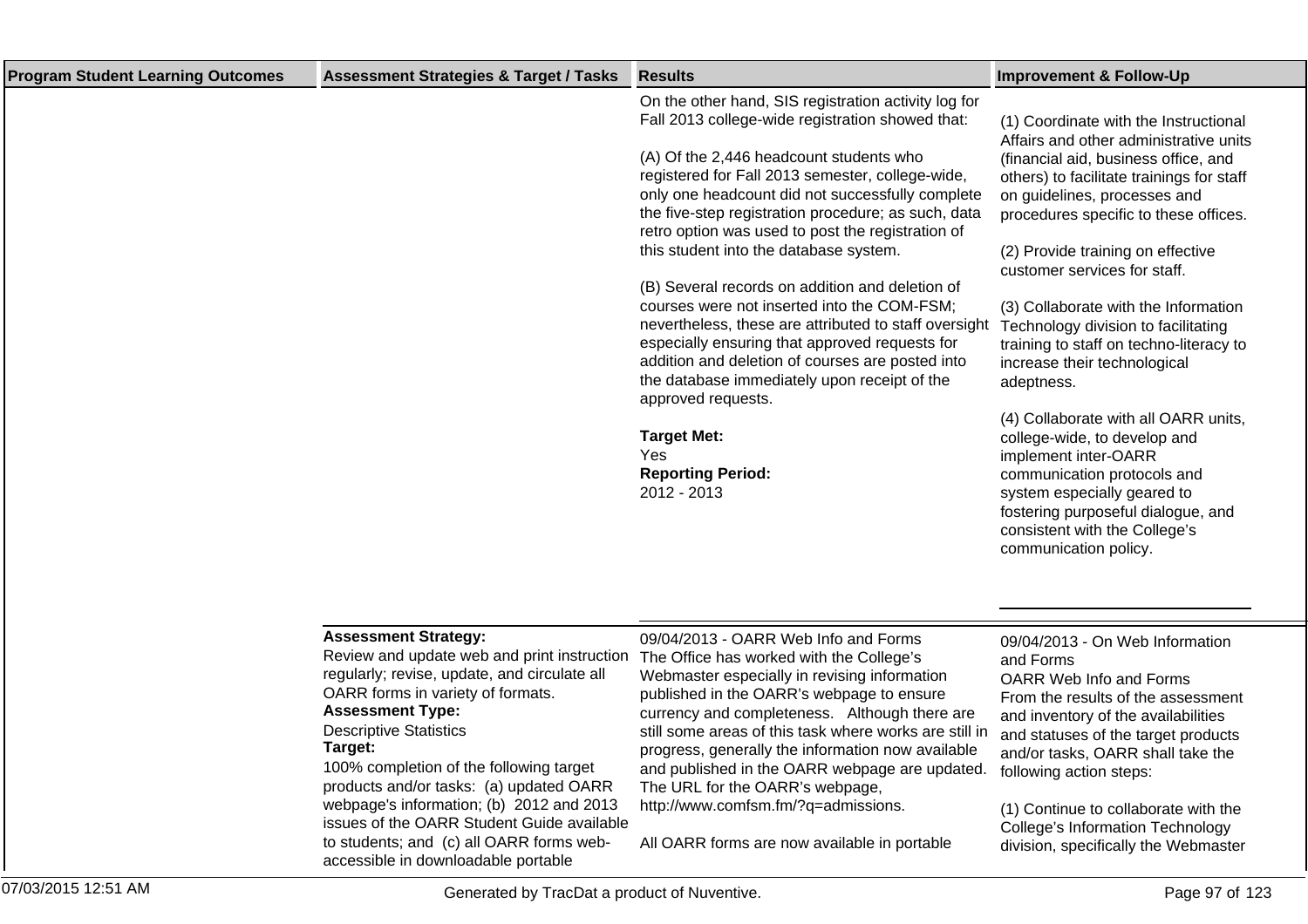| <b>Program Student Learning Outcomes</b> | <b>Assessment Strategies &amp; Target / Tasks</b> | <b>Results</b>                                                                                                                                                                                                                                                                    | <b>Improvement &amp; Follow-Up</b>                                                                                                                                                                                                                                                                                          |
|------------------------------------------|---------------------------------------------------|-----------------------------------------------------------------------------------------------------------------------------------------------------------------------------------------------------------------------------------------------------------------------------------|-----------------------------------------------------------------------------------------------------------------------------------------------------------------------------------------------------------------------------------------------------------------------------------------------------------------------------|
|                                          | document format (pdf).                            | document formats accessible as downloadable<br>files through a link in the OARR's webpage,<br>http://www.comfsm.fm/oar/forms.html.                                                                                                                                                | to further improve and upgrade the<br>OARR's webpage - not only limited<br>guaranteeing the currency and                                                                                                                                                                                                                    |
|                                          |                                                   | <b>OARR Student Guide</b><br>The Office continues to publish and release issues<br>of the every Fall semester the OARR Student<br>Guides. This newsletter provides brief and easy-<br>guide to as well as quick references on processes<br>and procedures including forms used on | completeness of published<br>information but also to ensuring<br>reader's friendliness, such as ease<br>in navigating through the links (or<br>subpages) of the webpage, and<br>others.                                                                                                                                     |
|                                          |                                                   | registration, adding and dropping courses,<br>withdrawing from courses, grade change, course<br>substitution, and change of major. Also included<br>are the academic regulations, FERPA, credit load,<br>transfer credits, and important academic dates.                          | (2) Conduct routine assessments to<br>(a) determine the level of reader's<br>friendliness of the webpage as well<br>as the currency and completeness<br>of published information; (b) identify                                                                                                                              |
|                                          |                                                   | <b>Target Met:</b><br>Yes<br><b>Reporting Period:</b><br>2012 - 2013<br><b>Related Documents:</b>                                                                                                                                                                                 | perceived needs of the readers; and<br>(c) solicit feedbacks, comments, and<br>recommendations - all crucial to<br>informing action steps geared to<br>further improving the effectiveness<br>of the unit's webpage.                                                                                                        |
|                                          |                                                   | <b>OARR Webpage</b><br>2011-2012 OARR Student Guide<br>2012-2013 OARR Student Guide                                                                                                                                                                                               | (3) Secure applicable application<br>software to redesigning all OARR<br>forms into fillable portable document<br>formats.                                                                                                                                                                                                  |
|                                          |                                                   |                                                                                                                                                                                                                                                                                   | On OARR Student Guide<br>(1) Expand the subject areas<br>published in the current OARR<br>Student Guide to include a quick<br>guide to using the myShark,<br>additional details about student<br>rights especially with reference to<br>the FERPA and the Clery Act,<br>program and graduation<br>requirements, and others. |
|                                          |                                                   |                                                                                                                                                                                                                                                                                   | $(2)$ Increase the publication                                                                                                                                                                                                                                                                                              |

(2) Increase the publication frequency of the OARR Student Guide from every Fall semester to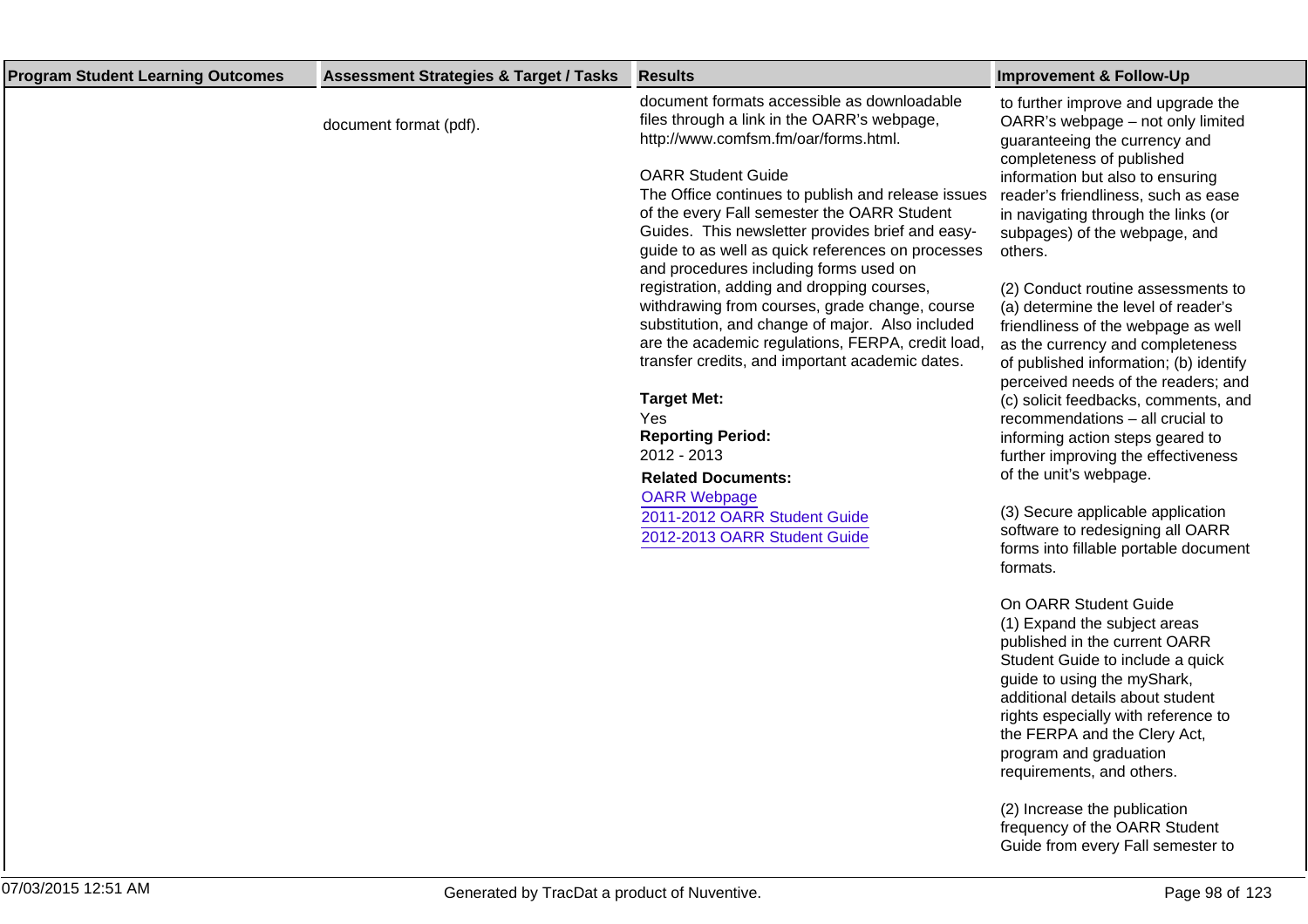07/03/2015 12:51 AM Page 99 of 123

**Target Met:**

**Reporting Period:** 2012 - 2013

Yes

**Program Student Learning Outcomes Assessment Strategies & Target / Tasks Results Improvement & Follow-Up**

every semester.

C - studentServices - Admissions, Records and Retention - 2012-2013 OARR Outcome 2 - Institute a structure crucial to verifying the completeness and accuracy of academic records and documents relative to the qualification of students in the completion of their particular programs in the light of the college's prescribed requirements.

**PSLO Assessment Cycle:** 2012 - 2013

**PSLO Status:**

Inactive

**Assessment Strategy:**

Guarantee the security and confidentiality of all student files in compliance with the appropriate State, National and Federal regulations.

# **Assessment Type:**

Descriptive Statistics **Target:**

100% meeting WASC Standard II.B.3f, more specifically, ACJCC recommendation 14, on improving confidentiality and security of student records.

**Related Documents:**

[OARR new file cabinets](https://comfsm.tracdat.com:443/tracdat/viewDocument?y=ZC4FSY739bqS)

09/04/2013 - Improved Security and Confidentiality 09/04/2013 - Based on the results of of Student Academic Records

To improve the security and confidentiality of student academic records, and in compliance with WASC Standard II.B.3f and ACJCC recommendation 14, OARR had acquired 14 file Stack N Lock cabinets with external locking mechanisms in the amount of \$27,070.00. All student records are shelved in these locking file cabinets that are now located in an office section accessible and restricted only to the Director of OARR, and the assigned staff member (Clerk II).

Additionally, window access has a roll down, locking metal enclosure, and the outer door has two separate locks to guarantee utmost security and safeguard from possible physical breach.

the assessment and the accomplished works to date with reference to addressing outcome two of this assessment cycle, OARR shall undertake the following action steps:

(1) Develop a written manual on pertinent policies and procedures as well as guidelines especially those geared to ensuring confidentiality and security of student academic records. This will also include a process for handling retaining and discarding files.

(2) Continue to facilitate in-house training session on the Family Educational Rights and Privacy Act (FERPA) to all staff including other related state and federal regulations.

Financial Aid Office (FAO) recently donated to OARR a Fujitsu ScanSnap IX500 scanner. Additionall, OARR also acquired a portable computer (HP Elitebook 8570p) -- all of these are in conjunction with the office's plan for the digitization of its archived paperfiles, and most significantly, to address WASC Standard IIBf planning agenda 1. Thus, OARR will take the following additional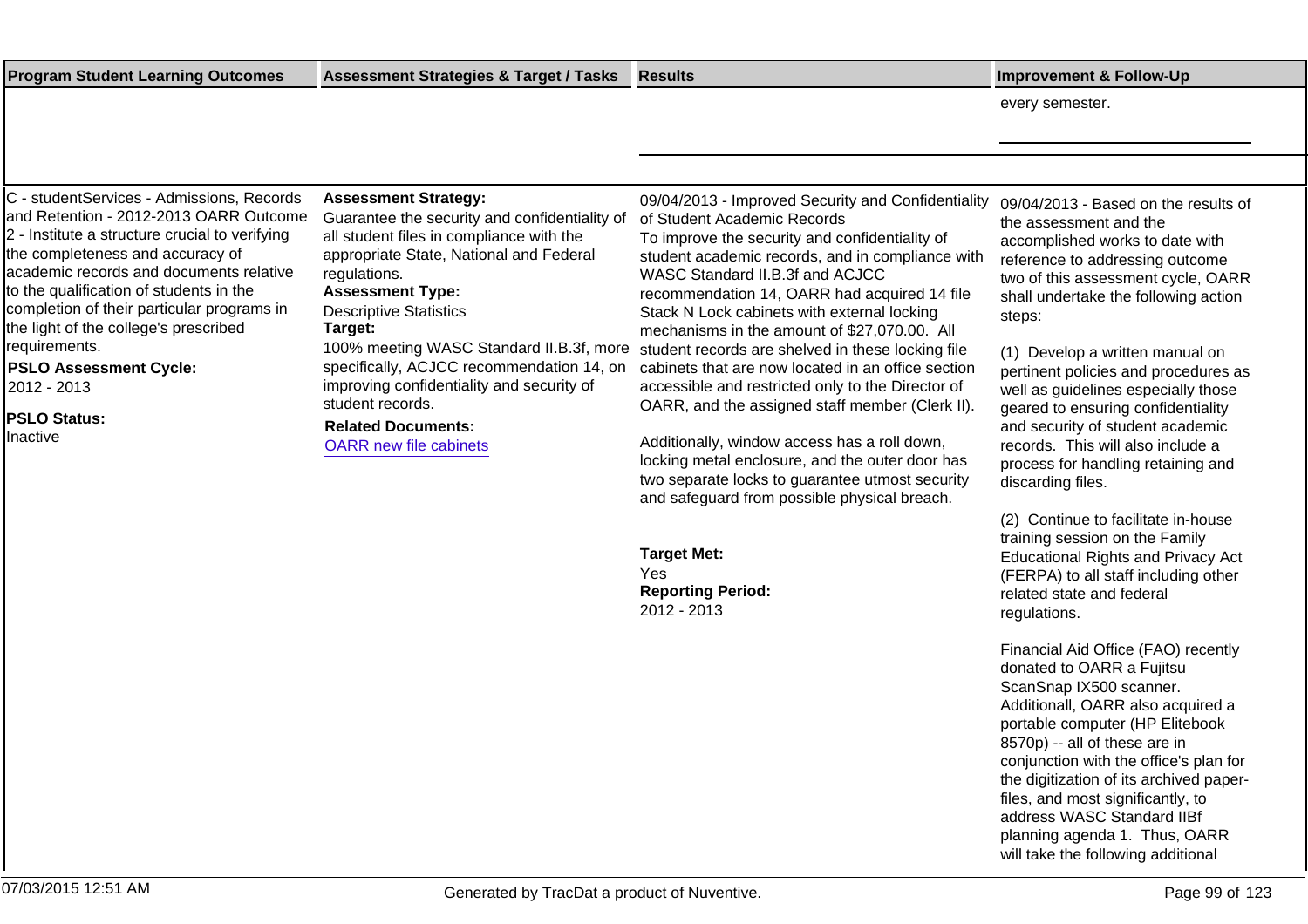| <b>Program Student Learning Outcomes</b> | Assessment Strategies & Target / Tasks Results | <b>Improvement &amp; Follow-Up</b>                                                                                                                                                                                                                      |
|------------------------------------------|------------------------------------------------|---------------------------------------------------------------------------------------------------------------------------------------------------------------------------------------------------------------------------------------------------------|
|                                          |                                                | action steps:                                                                                                                                                                                                                                           |
|                                          |                                                | (1) Coordinate with the Information<br>Technology division on the use of<br>these newly-acquired office tools<br>and their applications to provide<br>training to the Office's Clerk II and in<br>-charge of all archived paper-files<br>and documents. |
|                                          |                                                | (2) Collaborate with the College's<br>Learning Resources Center/MITC to<br>provide technical assistance through<br>training especially on (a) digitizing<br>materials, and (b) cataloguing of<br>digitized materials.                                   |

### **Assessment Strategy:**

(1) Continuously extended technical support and assistance to staff crucial to providing "just-in-time" resolutions of issues, concerns, and needs especially those related to the office's operations including the COM-FSM Student Information System (SIS).

(2) Coordinate and cross train staff to guarantee efficient and effective delivery of services to students, faculty and staff, and other patrons.

(3) Continue to maintain and update complete and accurate permanent records for all students.

#### **Assessment Type:**

Descriptive Statistics **Target:**

85% positive rating in the OARR satisfaction survey

09/04/2013 - Training on COM-FSM Student Information System and the FERPA During the site visits to the State Campuses last September 4-22, 2012, the Director of OARR facilitated training sessions on the COM-FSM SIS and the basics of the Family Educational Rights and Privacy Act (FERPA) to the Student Services staff at the State Campuses. The session on the basics of the FERPA included several subject areas, such as education records, college official and legitimate educational interests, elements of consents, directory information, and others.

### OARR Satisfaction Survey

Additionally, to determine the perceived level of satisfaction of the students about the various services offered by OARR, a satisfaction survey was administered to a nonprobability sample of 115 students who attended the National Campus during 2013 Spring semester and Summer session. Overall, the results of the survey are as shown:

09/04/2013 - From the results of the assessment and inventory of the initiatives made and geared to addressing outcome two, OARR shall take the following action steps:

(1) Continue to coordinate and cross train staff geared to providing them adeptness of the various guidelines, policies and procedures as well as operations of the office; as such, staff proficiency may not be specific and exclusive only of their primary functions and roles.

(2) Facilitate in-house trainings geared to building an efficient capacity resource for the Office. Trainings include techno-literacy, effective communication, and others.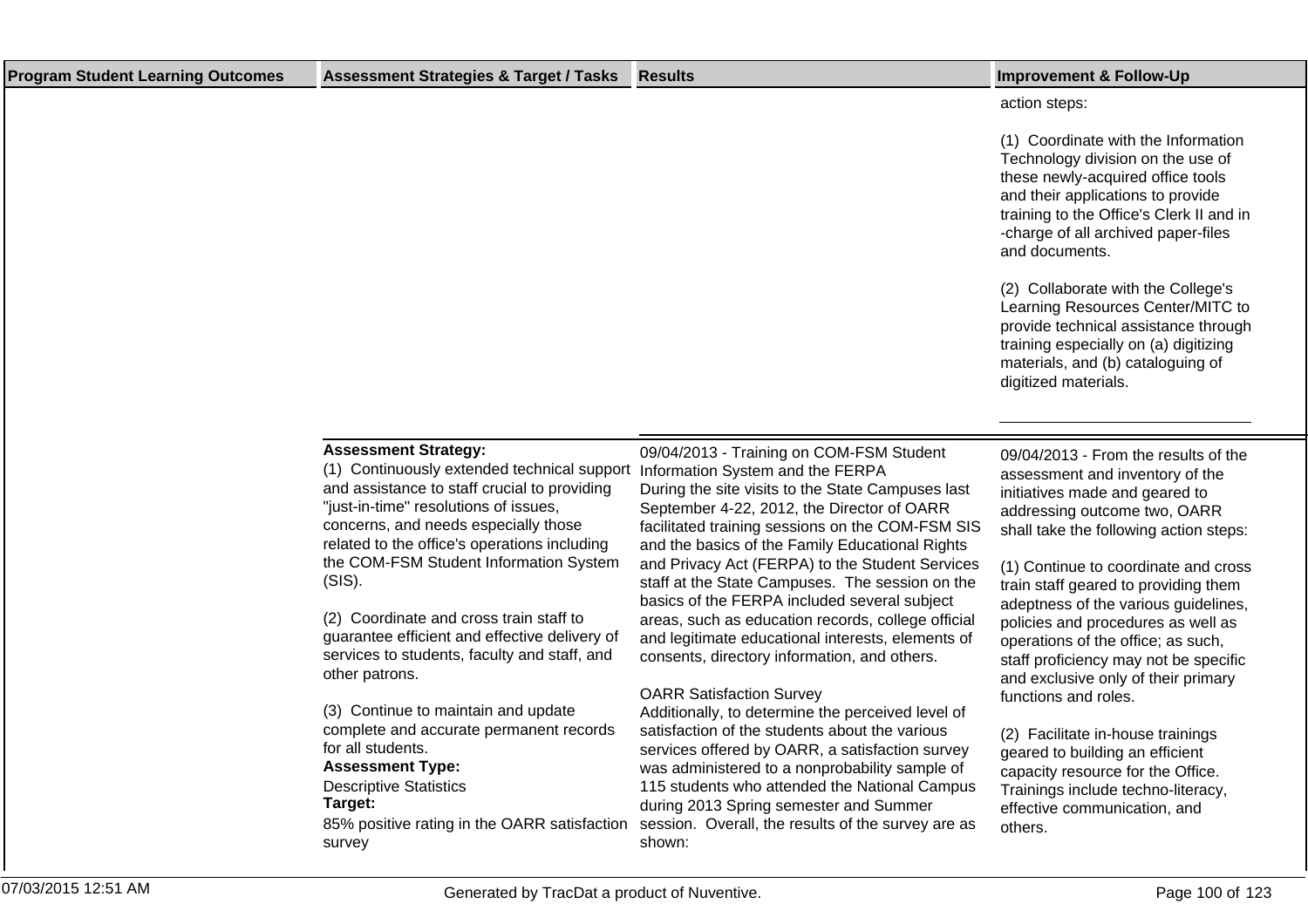| <b>Program Student Learning Outcomes</b>                                                                                                                                                                                                                                            | <b>Assessment Strategies &amp; Target / Tasks</b>                                                                                                                                                                                                                                                                                                                                                                                                                                                                                                       | <b>Results</b>                                                                                                                                                                                                                                                                                                                                                                                                                                                                                                                                                                                                                                 | <b>Improvement &amp; Follow-Up</b>                                                                                                                                                                                                                                                                                                                                                                                                                                                                                                                                                                                                                                                                                                                  |
|-------------------------------------------------------------------------------------------------------------------------------------------------------------------------------------------------------------------------------------------------------------------------------------|---------------------------------------------------------------------------------------------------------------------------------------------------------------------------------------------------------------------------------------------------------------------------------------------------------------------------------------------------------------------------------------------------------------------------------------------------------------------------------------------------------------------------------------------------------|------------------------------------------------------------------------------------------------------------------------------------------------------------------------------------------------------------------------------------------------------------------------------------------------------------------------------------------------------------------------------------------------------------------------------------------------------------------------------------------------------------------------------------------------------------------------------------------------------------------------------------------------|-----------------------------------------------------------------------------------------------------------------------------------------------------------------------------------------------------------------------------------------------------------------------------------------------------------------------------------------------------------------------------------------------------------------------------------------------------------------------------------------------------------------------------------------------------------------------------------------------------------------------------------------------------------------------------------------------------------------------------------------------------|
|                                                                                                                                                                                                                                                                                     | <b>Related Documents:</b><br>2013 OARR Annual Satisfaction<br><b>Survey</b>                                                                                                                                                                                                                                                                                                                                                                                                                                                                             | (A) 87.83% of the respondents expressed<br>satisfaction about the services provided by OARR<br>with only 2.61% expressing some level of<br>dissatisfaction.<br>(B) 2.61% of the respondents expressed<br>neutrality.<br>The criterion for success is 85% positive rating in<br>the OARR Satisfaction Survey. OARR received a<br>87.83% positive rating in the survey which is<br>2.83% above the established target. Therefore,<br>criterion for success was successfully met.<br><b>Target Met:</b><br>Yes<br><b>Reporting Period:</b><br>2012 - 2013<br><b>Related Documents:</b><br><b>OARR Satisfaction Survey</b>                         | (3) Design, develop and implement<br>assessment approach to better<br>measuring and determining staff<br>proficiency and adeptness of<br>pertinent guidelines, policies, and<br>procedures as well as identfiying<br>areas that may require further<br>improvements. Additional, develop<br>and implement work plans specific<br>to staff with established benchmarks<br>to determining efficiency and<br>profeciency of works rendered<br>especially with direct references to<br>expected outputs.<br>(4) Develop a written manual for all<br>guidelines, processes and<br>procedures that may serve as<br>valuable references for the office<br>staff and crucial to the consistent<br>and efficient delivery of all services<br>and operations. |
| C - studentServices - Counseling Services -<br>2012-2013 Counseling Serivces Outcome 2<br>Students who utilized tutoring services will<br>pass the course tutored by the end of the<br>lsemester.<br><b>PSLO Assessment Cycle:</b><br>2012 - 2013<br><b>PSLO Status:</b><br>nactive | <b>Assessment Strategy:</b><br>1. Train all tutors to ensure quality and<br>effective tutoring services provided.<br>2. Coordinate with faculty and staff to<br>provide adequate tutoring services provided.<br>3. Ensure wide advertising of tutoring<br>services.<br><b>Assessment Type:</b><br><b>Descriptive Statistics</b><br>Target:<br>10% of students who utilize tutoring services<br>will pass the courses tutored.<br>80% positive rating on the satisfaction<br>survey administered to a randomly<br>selected sample of participants to the | 08/07/2013 - 2. The second criterion for success is<br>80% of positive rating on the satisfaction survey.<br>No survey was administered at this time, but<br>through follow up with students and an instructor<br>who have received tutoring assistance, and<br>utilized the tutoring services, the tutors received<br>good comments on their work. Will administer<br>satisfaction survey for next cycle.<br><b>Target Met:</b><br>No<br><b>Reporting Period:</b><br>2012 - 2013<br>08/07/2013 - 1. The criterion for success is 10%<br>of students who utilized tutoring services will pass<br>the courses tutored. During the Fall 2012 and | 08/07/2013 - A satisfaction survey<br>will need to be created and<br>implemented for next assessment<br>cycle to provide more information of<br>improving the tutoring services.<br>08/07/2013 - More training of tutors<br>to assist students in time                                                                                                                                                                                                                                                                                                                                                                                                                                                                                              |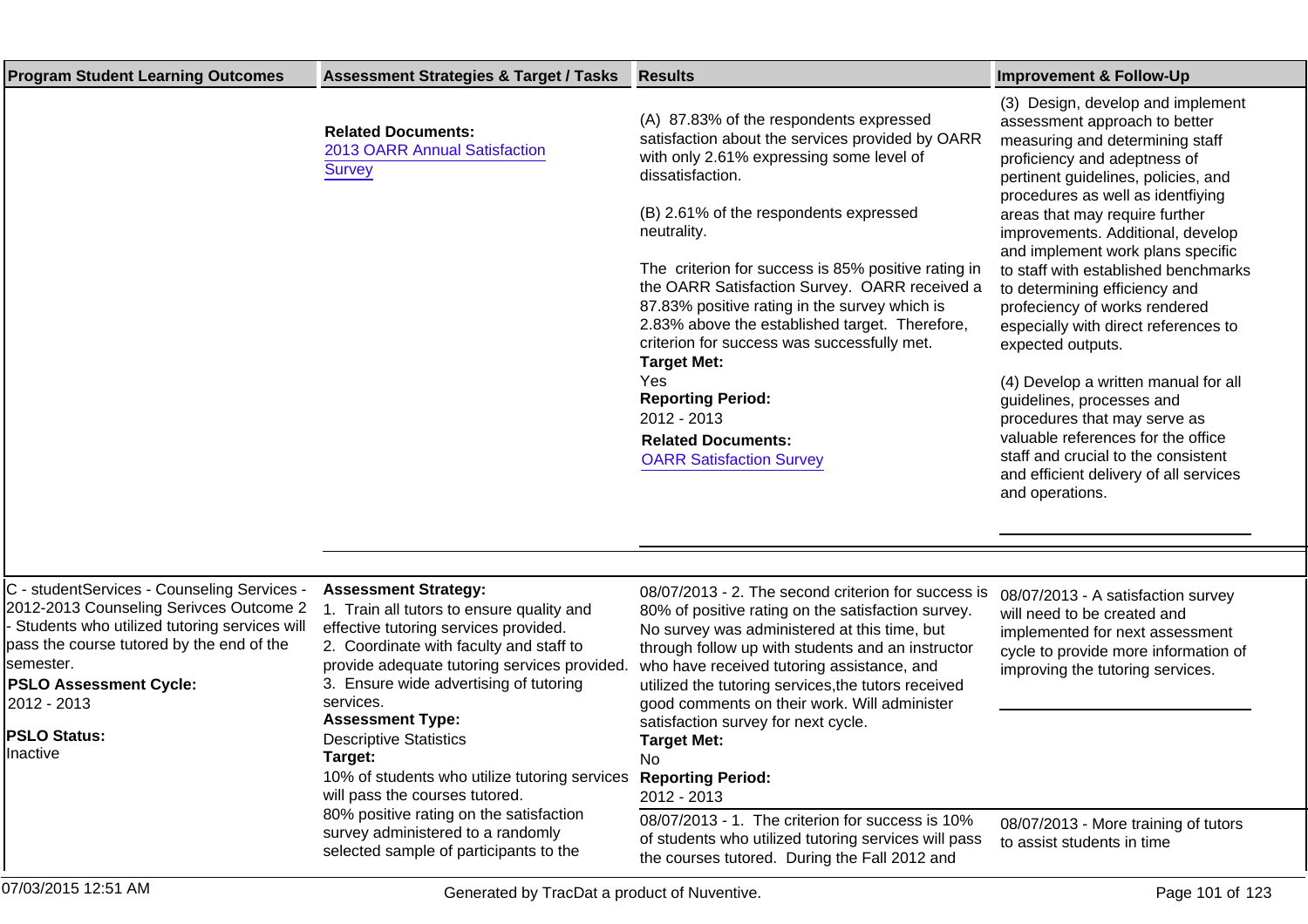| <b>Program Student Learning Outcomes</b>                                                                                                                                                                                                                                          | <b>Assessment Strategies &amp; Target / Tasks</b>                                                                                                                                                                                                                                                                                    | <b>Results</b>                                                                                                                                                                                                                                                                                                                                                                                                                                                                                                                               | <b>Improvement &amp; Follow-Up</b>                                                                                                                                                                                                                                       |
|-----------------------------------------------------------------------------------------------------------------------------------------------------------------------------------------------------------------------------------------------------------------------------------|--------------------------------------------------------------------------------------------------------------------------------------------------------------------------------------------------------------------------------------------------------------------------------------------------------------------------------------|----------------------------------------------------------------------------------------------------------------------------------------------------------------------------------------------------------------------------------------------------------------------------------------------------------------------------------------------------------------------------------------------------------------------------------------------------------------------------------------------------------------------------------------------|--------------------------------------------------------------------------------------------------------------------------------------------------------------------------------------------------------------------------------------------------------------------------|
|                                                                                                                                                                                                                                                                                   | tutoring program                                                                                                                                                                                                                                                                                                                     | Spring 2013 semesters, there were 130 students<br>who availed of the A+ Center's tutoring services<br>which is under the oversight of the Counseling<br>Services. Of the 130 students, 95 (or 73.1%)<br>passed the course tutored with grades of As, Bs,<br>and Cs. 12 (or 9.2%) of the 130 students received<br>a grade of D while 12 (or 9.2%) students failed,<br>and 11 (or 8.5%) withdrew from the course<br>tutored. Thus, the criterion for success was<br>successfully met.<br><b>Target Met:</b><br>Yes<br><b>Reporting Period:</b> | management, study skills, and basic<br>peer advising/counseling skills to<br>further increase student success.                                                                                                                                                           |
|                                                                                                                                                                                                                                                                                   |                                                                                                                                                                                                                                                                                                                                      | 2012 - 2013                                                                                                                                                                                                                                                                                                                                                                                                                                                                                                                                  |                                                                                                                                                                                                                                                                          |
|                                                                                                                                                                                                                                                                                   |                                                                                                                                                                                                                                                                                                                                      |                                                                                                                                                                                                                                                                                                                                                                                                                                                                                                                                              |                                                                                                                                                                                                                                                                          |
| C - studentServices - Counseling Services -<br>2012-2013 Counseling Services Outcome 1<br>Students who received transfer advising<br>will exhibit increased knowledge about<br>schools abroad.<br><b>PSLO Assessment Cycle:</b><br>2012 - 2013<br><b>PSLO Status:</b><br>Inactive | <b>Assessment Strategy:</b><br>1) Provide at least 2 informational sessions<br>to students.<br>2) Provide at least 2 transfers advising to<br>students.<br>3) Distribute informational brochures about<br>transferring.<br><b>Assessment Type:</b><br>Exam/Quiz - Pre-Post<br>Target:                                                | 08/07/2013 - 2. Criterion for success two is that<br>80% positive rating on the satisfaction survey<br>administered to a randomly selected sample of<br>participants to transfer advising workshop. No<br>surveys were administered for this cycle. Will<br>administer survey during next cycle.<br><b>Target Met:</b><br>No<br><b>Reporting Period:</b><br>2012 - 2013                                                                                                                                                                      | 08/07/2013 - A satisfaction survey<br>will need to be created and<br>implemented for next assessment<br>cycle to provide more information to<br>improve transfer advising through<br>counseling office and Education<br>USA advising center.                             |
|                                                                                                                                                                                                                                                                                   | 5% of students who receive transfer advising<br>through the<br>counseling office and Education USA<br>advising center will exhibit increased<br>knowledge about schools abroad.<br>80% positive rating on the satisfaction<br>survey administered to a randomly<br>selected sample of participants to transfer<br>advising workshop. | 08/07/2013 - 1. The criterion for success is that 5%<br>of students who receive transfer advising through<br>the counseling office and Education USA advising<br>center will exhibit increased knowledge of schools<br>abroad. Thus, 51 students sought transfer<br>information from counseling office and Education<br>USA advising center. Out of the 51 students 20<br>(40%) were accepted/transferred to other<br>institutions.                                                                                                          | 08/07/2013 - The counselors and/or<br>advisers will need to increase<br>criterion for success as 5% is low.<br>40% of students who sought for<br>advise and increased their<br>knowledge about schools abroad<br>were accepted and transferred to<br>other institutions. |
|                                                                                                                                                                                                                                                                                   |                                                                                                                                                                                                                                                                                                                                      | <b>Target Met:</b><br>Yes<br><b>Reporting Period:</b><br>2012 - 2013                                                                                                                                                                                                                                                                                                                                                                                                                                                                         |                                                                                                                                                                                                                                                                          |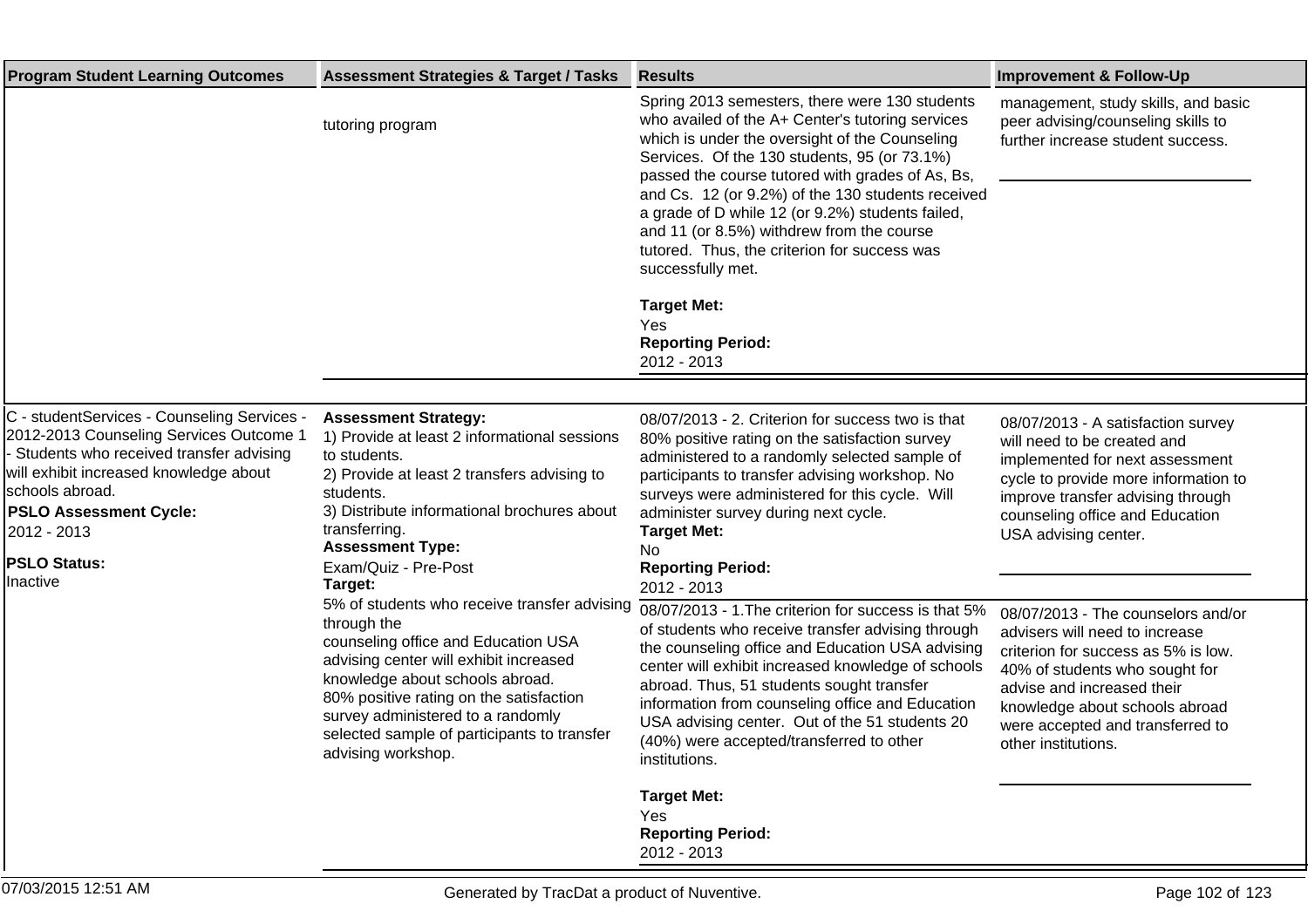| C - studentServices - Counseling Services -<br>2012-2013 Counseling Services Outcome 3<br>Students will engage in workshops,<br>lectures, and programs to increase their<br>academic and professional growth and<br>development.<br><b>PSLO Assessment Cycle:</b><br>2012 - 2013<br><b>PSLO Status:</b><br>Inactive                                          | <b>Assessment Strategy:</b><br>1) Provide at least two workshops or similar<br>activities each semester.<br>2) Distribute at least 100 informational<br>brochures throughout the year.<br>3) Provide at least 2 counseling sessions for<br>at least 10% of students place on<br>disciplinary action for alcohol policy<br>violations.<br><b>Assessment Type:</b><br>Exam/Quiz - Pre-Post<br>Target:<br>At least 10% of students participating in<br>workshops, lectures, and programs<br>facilitated by the Counseling Office will<br>exhibit increased knowledge about<br>the topics or subject areas specific to these<br>activities. | 08/07/2013 - Criterion for success is that at least<br>10% of students participating in workshops,<br>lectures, and programs facilitated by the<br>Counseling Office will exhibit increased knowledge<br>about the topics or subject areas specific to these<br>activities. Two substance abuse prevention<br>activities conducted during fall 2012 to spring<br>2013. Results of the pre/post tests given were for<br>first activity the results are: pretest= 55% post test<br>$= 79\%$ an increase in of 24%. For the second<br>activity a pre/post test was also administered and<br>the results are as follows: pretest 40% and post<br>test 87%. An improvement of 47%. Average<br>learning improvement for the two activities is 36%.<br>Thus, criterion for success was met.<br><b>Target Met:</b><br>Yes<br><b>Reporting Period:</b><br>2012 - 2013 | 08/07/2013 - The counselors will<br>need to offer a variety of<br>workshops/lectures/activities that<br>will encourage new and continuing<br>student participation.                                                                                                                                                                                                                                                                                                                           |
|--------------------------------------------------------------------------------------------------------------------------------------------------------------------------------------------------------------------------------------------------------------------------------------------------------------------------------------------------------------|-----------------------------------------------------------------------------------------------------------------------------------------------------------------------------------------------------------------------------------------------------------------------------------------------------------------------------------------------------------------------------------------------------------------------------------------------------------------------------------------------------------------------------------------------------------------------------------------------------------------------------------------|--------------------------------------------------------------------------------------------------------------------------------------------------------------------------------------------------------------------------------------------------------------------------------------------------------------------------------------------------------------------------------------------------------------------------------------------------------------------------------------------------------------------------------------------------------------------------------------------------------------------------------------------------------------------------------------------------------------------------------------------------------------------------------------------------------------------------------------------------------------|-----------------------------------------------------------------------------------------------------------------------------------------------------------------------------------------------------------------------------------------------------------------------------------------------------------------------------------------------------------------------------------------------------------------------------------------------------------------------------------------------|
| C - studentServices - Financial Aid - 2012-<br>2013 FAO Outcome 1 - Eligible students in<br>both semesters are able to complete and<br>submit FAFSA and all required documents<br>in a timely manner.<br><b>PSLO Assessment Cycle:</b><br>2012 - 2013<br><b>Start Date:</b><br>07/02/2012<br>Inactive Date:<br>07/01/2014<br><b>PSLO Status:</b><br>Inactive | <b>Assessment Strategy:</b><br>Establish time line for all financial aid<br>documents required for packaging award,<br>and originate and disburse 100% of<br>complete records as soon as the official<br>enrollment.<br><b>Assessment Type:</b><br><b>Descriptive Statistics</b><br>Target:<br>50% of financial aid awards for eligible<br>students by November 30, and May 31                                                                                                                                                                                                                                                          | 08/08/2013 - 80% of eligible students during Fall<br>2012 semester received their financial aid awards<br>on or before November 30, 2012. More so, 91%<br>of eligible students during Spring 2013 semester<br>received their financial awards on or before May<br>31, 2013. The established criterion for success is<br>"50% of financial aid awards for eligible students<br>by November 30, and May 31." Therefore, this<br>criterion for success was successfully met.<br><b>Target Met:</b><br>Yes<br><b>Reporting Period:</b><br>2012 - 2013                                                                                                                                                                                                                                                                                                            | 09/02/2013 - While FAO<br>successfully met or even exceeded<br>its established criterion for success<br>under this item, it acknowledges the<br>need to further enhance the<br>efficiency and effectiveness in the<br>following areas of its routine<br>operations:<br>1. Update the FAO webpage to<br>include links directing students to<br>have access to standard and routine<br>forms used by FAO in particular,<br>and federal forms, in general. This<br>necessitates working in close |

collaboration with the IT division of

the College, specifically the college's Webmaster.

**Program Student Learning Outcomes Assessment Strategies & Target / Tasks Results Improvement & Follow-Up**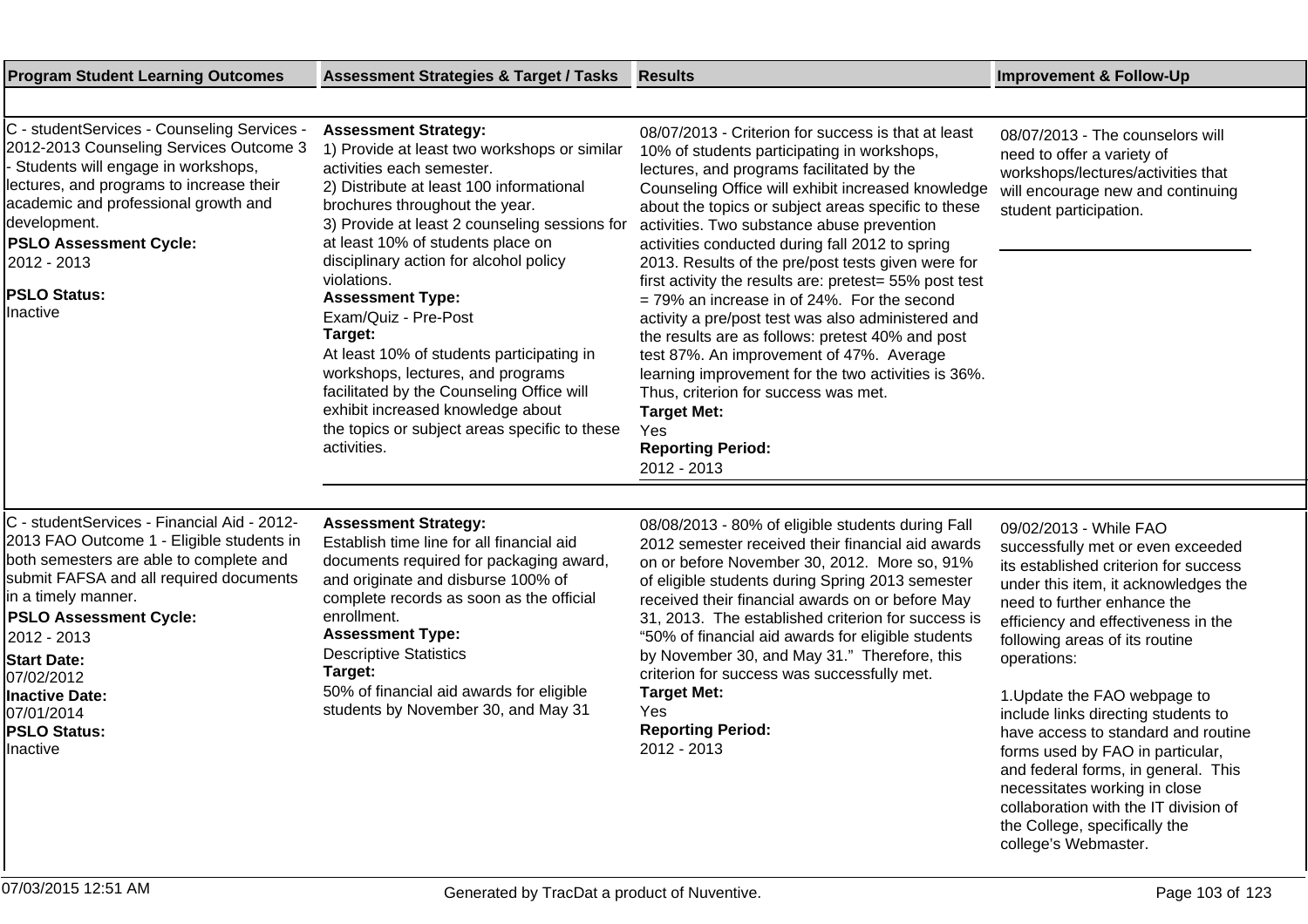| <b>Program Student Learning Outcomes</b> | <b>Assessment Strategies &amp; Target / Tasks</b>                        | <b>Results</b>                                                                                 | <b>Improvement &amp; Follow-Up</b>                                                                                                                                                                                                                                                                                                                                                                                                                                                                                                                                       |
|------------------------------------------|--------------------------------------------------------------------------|------------------------------------------------------------------------------------------------|--------------------------------------------------------------------------------------------------------------------------------------------------------------------------------------------------------------------------------------------------------------------------------------------------------------------------------------------------------------------------------------------------------------------------------------------------------------------------------------------------------------------------------------------------------------------------|
|                                          |                                                                          |                                                                                                | 2. Currently, the FAO handbook is in<br>web format; however, it would be to<br>the best interest of the students<br>especially serving them valuable<br>reference to have this hand made<br>available preferable in a<br>downloadable pdf document. More<br>so, the handbook should be<br>improved to include "quick guide"<br>information about processes and<br>procedures concerning financial aid;<br>perhaps in graphical in lieu of pure<br>text format or presentation.<br>3. Expand the current<br>communication approaches of FAO<br>to enjoin more students to |
|                                          |                                                                          |                                                                                                | participate in FAO facilitated<br>workshops and training - more so,<br>also targeting academic advisors<br>and counselor as also participants<br>to these workshops.                                                                                                                                                                                                                                                                                                                                                                                                     |
|                                          |                                                                          |                                                                                                | 4. Develop and design training<br>modules for these workshops to<br>ascertain consistency in both<br>content and delivery of these<br>workshops.                                                                                                                                                                                                                                                                                                                                                                                                                         |
|                                          |                                                                          |                                                                                                | 5. Develop work schedules tied to<br>definite days to ensure that the<br>completions in the processing of all<br>financial applications are within the<br>established "turn-around" period.                                                                                                                                                                                                                                                                                                                                                                              |
|                                          | <b>Assessment Strategy:</b><br>Five FAO staff to provide two weeks FAFSA | 09/11/2013 - 90% of eligible students in both<br>semesters completed and submitted their FAFSA |                                                                                                                                                                                                                                                                                                                                                                                                                                                                                                                                                                          |

07/03/2015 12:51 AM Generated by TracDat a product of Nuventive. Page 104 of 123

and all required documents in a timely manner.

on-line workshop at the beginning of each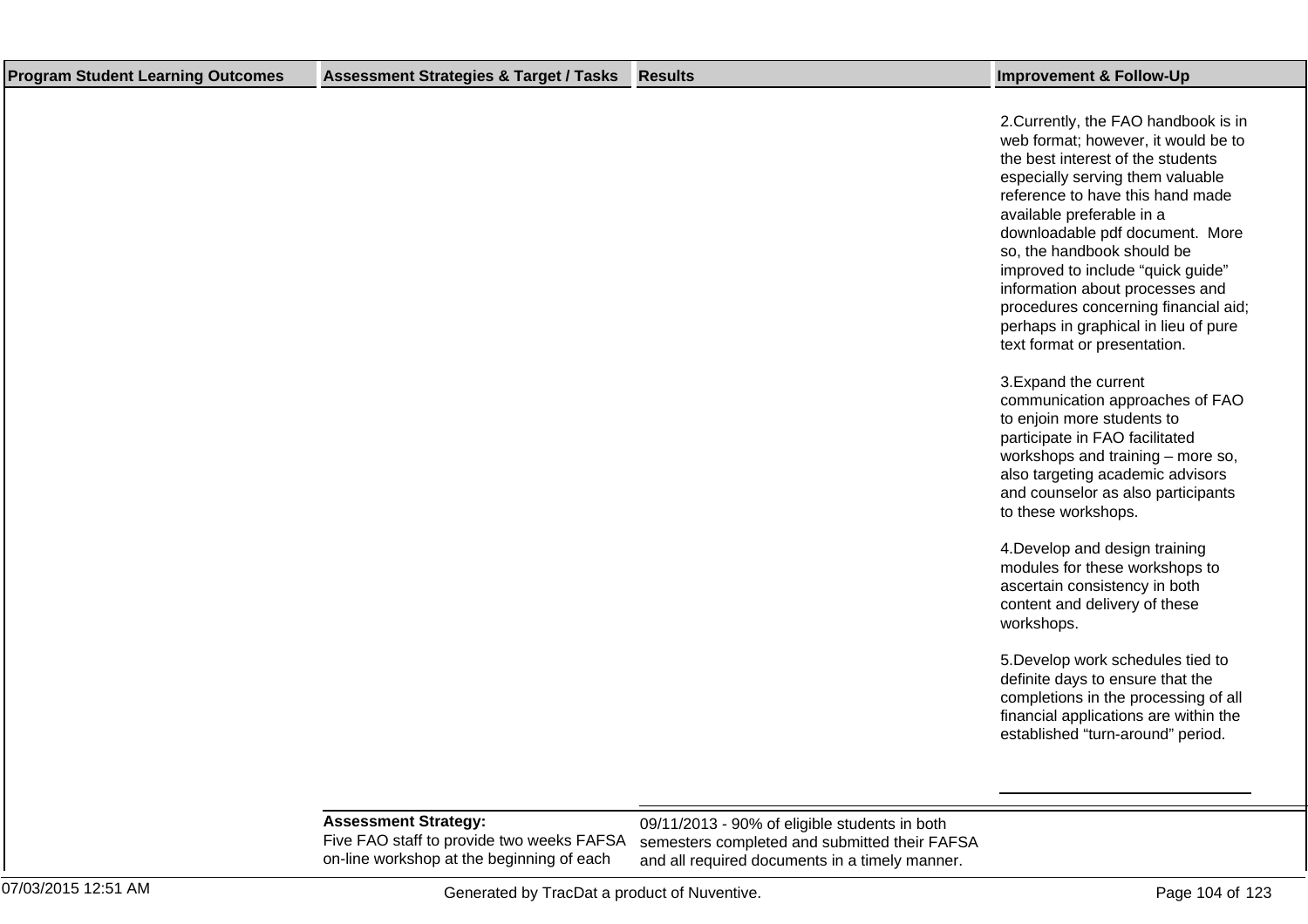| <b>Program Student Learning Outcomes</b> | <b>Assessment Strategies &amp; Target / Tasks</b>                                                                                                                                                                                                             | <b>Results</b>                                                                                                                                                                                                                                                                                                          | <b>Improvement &amp; Follow-Up</b>                                                                                                                                                                                                                                                               |
|------------------------------------------|---------------------------------------------------------------------------------------------------------------------------------------------------------------------------------------------------------------------------------------------------------------|-------------------------------------------------------------------------------------------------------------------------------------------------------------------------------------------------------------------------------------------------------------------------------------------------------------------------|--------------------------------------------------------------------------------------------------------------------------------------------------------------------------------------------------------------------------------------------------------------------------------------------------|
|                                          | semester.<br><b>Assessment Type:</b><br><b>Descriptive Statistics</b><br>Target:<br>80% of eligible students in both semesters,<br>Fall 2012 and Spring 2013, are able to<br>complete and submit their FAFSA<br>application and all other required supporting | The established criterion for success is "80% of<br>eligible students in both semesters, Fall 2012 and<br>Spring 2013, are able to complete and submit their<br>FAFSA application and all other required<br>supporting documents in a timely manner."<br>Therefore, this criterion for success was<br>successfully met. | 09/11/2013 - While FAO<br>successfully met or even exceeded<br>its established criterion for success<br>under this item, it acknowledges the<br>need to further enhance the<br>efficiency and effectiveness in the<br>following areas of its routine<br>operations:                              |
|                                          | documents in a timely manner.                                                                                                                                                                                                                                 | <b>Target Met:</b><br>Yes.<br><b>Reporting Period:</b><br>2012 - 2013                                                                                                                                                                                                                                                   | 1. Update the FAO webpage to<br>include links directing students to<br>have access to standard and routine<br>forms used by FAO in particular,<br>and federal forms, in general. This<br>necessitates working in close<br>collaboration with the IT division of<br>the College, specifically the |

2. Currently, the FAO handbook is in web format; however, it would be to the best interest of the students especially serving them valuable reference to have this hand made available preferable in a downloadable pdf document. More so, the handbook should be improved to include "quick guide" information about processes and procedures concerning financial aid; perhaps in graphical in lieu of pure text format or presentation.

college's Webmaster.

3. Expand the current communication approaches of FAO to enjoin more students to participate in FAO facilitated workshops and training – more so, also targeting academic advisors and counselor as also participants to these workshops.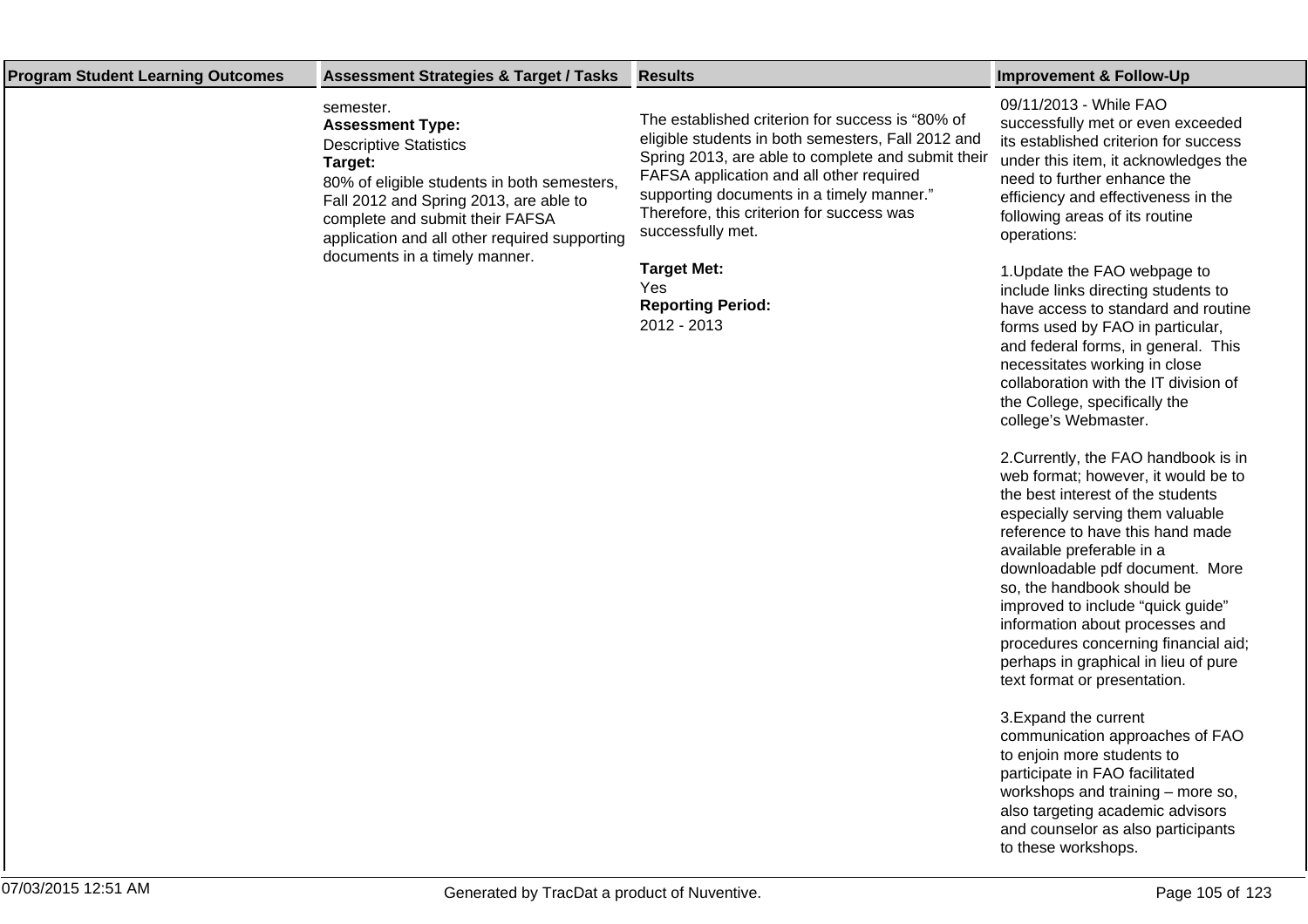| <b>Program Student Learning Outcomes</b> | <b>Assessment Strategies &amp; Target / Tasks</b>                                                                                                                                                                                                         | <b>Results</b>                                                                                                                                                                                                                                                                                                                                                                               | <b>Improvement &amp; Follow-Up</b>                                                                                                                                                                                                                         |
|------------------------------------------|-----------------------------------------------------------------------------------------------------------------------------------------------------------------------------------------------------------------------------------------------------------|----------------------------------------------------------------------------------------------------------------------------------------------------------------------------------------------------------------------------------------------------------------------------------------------------------------------------------------------------------------------------------------------|------------------------------------------------------------------------------------------------------------------------------------------------------------------------------------------------------------------------------------------------------------|
|                                          |                                                                                                                                                                                                                                                           |                                                                                                                                                                                                                                                                                                                                                                                              | 4. Develop and design training<br>modules for these workshops to<br>ascertain consistency in both<br>content and delivery of these<br>workshops.                                                                                                           |
|                                          |                                                                                                                                                                                                                                                           |                                                                                                                                                                                                                                                                                                                                                                                              | 5. Develop work schedules tied to<br>definite days to ensure that the<br>completions in the processing of all<br>financial applications are within the<br>established "turn-around" period.                                                                |
|                                          |                                                                                                                                                                                                                                                           |                                                                                                                                                                                                                                                                                                                                                                                              |                                                                                                                                                                                                                                                            |
|                                          | <b>Assessment Strategy:</b><br>Update Financial Aid Handbook and all<br>financial aid forms as early and May.<br><b>Assessment Type:</b><br><b>Descriptive Statistics</b><br>Target:<br>100% completion of products, e.g., FAO<br>handbook, and all forms | 09/11/2013 - The Fall 2013 issue of the FAO<br>Handbook was published on July 22, 2013.<br>Copies of this handbook were issued or distributed<br>to students and offices serving as valuable<br>references on matters related to financial aid.<br>More, the electronic version of this handbook is<br>currently accessible via the FAO's webpage,<br>http://www.comfsm.fm/?q=financial-aid. | 09/11/2013 - Based on the results of<br>the assessment and the inventory of<br>the target products, FAO shall take<br>the following action steps geared to<br>further improving the effectiveness<br>and efficiency of all its routine<br>operations:      |
|                                          |                                                                                                                                                                                                                                                           | While FAO forms are available to students in<br>paper or hardcopy formats, they are currently not<br>accessible in e-format (say, portable document<br>format) from the FAO's webpage.                                                                                                                                                                                                       | 1. Collaborate with the college's IT<br>division especially the web master<br>to ensure that all information in the<br>FAO's webpage are routinely<br>updated especially if there are<br>changes to or amendments to                                       |
|                                          |                                                                                                                                                                                                                                                           | With reference to the established target, FAO is<br>yet to met the criterion for success under this item.                                                                                                                                                                                                                                                                                    | federal policies governing financial<br>aid program.                                                                                                                                                                                                       |
|                                          |                                                                                                                                                                                                                                                           | <b>Target Met:</b><br>No<br><b>Reporting Period:</b><br>2012 - 2013                                                                                                                                                                                                                                                                                                                          | 2. Collaborate with the college's IT<br>division especially the web master<br>to redesigning the FAO's webpage<br>to ensure its utmost reader's<br>friendliness by introducing some<br>graphical user's interfaces (GUIs)<br>for increased readability and |

accessibility.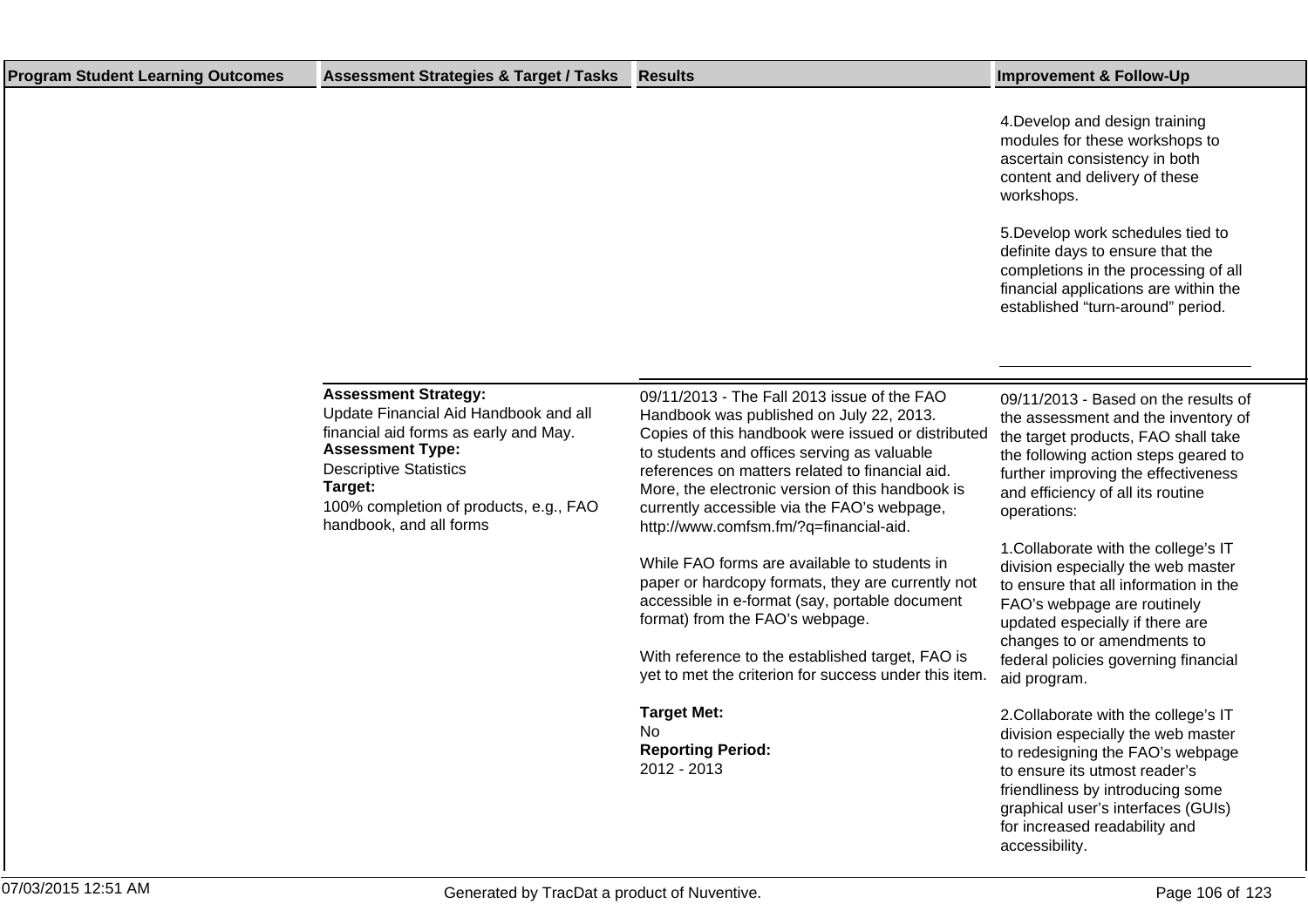| <b>Program Student Learning Outcomes</b>                                                                                                                                                                                                                                                                                                                        | <b>Assessment Strategies &amp; Target / Tasks</b>                                                                                                                                                                                                                                                                                                                                                                                                                                                                                                                                                                                                                                                                                               | <b>Results</b>                                                                                                                                                                                                                                                                                                                                                                                                                                                                                                | <b>Improvement &amp; Follow-Up</b>                                                                                                                                                                                                                                                                                                                                                                                                                                                                                                                                                                                                                                                                                                                                             |
|-----------------------------------------------------------------------------------------------------------------------------------------------------------------------------------------------------------------------------------------------------------------------------------------------------------------------------------------------------------------|-------------------------------------------------------------------------------------------------------------------------------------------------------------------------------------------------------------------------------------------------------------------------------------------------------------------------------------------------------------------------------------------------------------------------------------------------------------------------------------------------------------------------------------------------------------------------------------------------------------------------------------------------------------------------------------------------------------------------------------------------|---------------------------------------------------------------------------------------------------------------------------------------------------------------------------------------------------------------------------------------------------------------------------------------------------------------------------------------------------------------------------------------------------------------------------------------------------------------------------------------------------------------|--------------------------------------------------------------------------------------------------------------------------------------------------------------------------------------------------------------------------------------------------------------------------------------------------------------------------------------------------------------------------------------------------------------------------------------------------------------------------------------------------------------------------------------------------------------------------------------------------------------------------------------------------------------------------------------------------------------------------------------------------------------------------------|
|                                                                                                                                                                                                                                                                                                                                                                 |                                                                                                                                                                                                                                                                                                                                                                                                                                                                                                                                                                                                                                                                                                                                                 |                                                                                                                                                                                                                                                                                                                                                                                                                                                                                                               | 3. Collaborate with college's IT<br>division especially the web master<br>to update the FAO's webpage<br>especially creating a link for all FAO<br>forms including federal FA forms<br>preferably downloadable in portable<br>document format (pdf).                                                                                                                                                                                                                                                                                                                                                                                                                                                                                                                           |
|                                                                                                                                                                                                                                                                                                                                                                 |                                                                                                                                                                                                                                                                                                                                                                                                                                                                                                                                                                                                                                                                                                                                                 |                                                                                                                                                                                                                                                                                                                                                                                                                                                                                                               | 4. Acquire application software to<br>convert all forms into non-static but<br>interactive portable document<br>formats thereby giving more<br>accessibility and user's friendliness.                                                                                                                                                                                                                                                                                                                                                                                                                                                                                                                                                                                          |
|                                                                                                                                                                                                                                                                                                                                                                 |                                                                                                                                                                                                                                                                                                                                                                                                                                                                                                                                                                                                                                                                                                                                                 |                                                                                                                                                                                                                                                                                                                                                                                                                                                                                                               |                                                                                                                                                                                                                                                                                                                                                                                                                                                                                                                                                                                                                                                                                                                                                                                |
|                                                                                                                                                                                                                                                                                                                                                                 |                                                                                                                                                                                                                                                                                                                                                                                                                                                                                                                                                                                                                                                                                                                                                 |                                                                                                                                                                                                                                                                                                                                                                                                                                                                                                               |                                                                                                                                                                                                                                                                                                                                                                                                                                                                                                                                                                                                                                                                                                                                                                                |
| C - studentServices - Financial Aid - 2012-<br>2013 FAO Outcome 2 - Enrolling students<br>shall exhibit awareness of their financial aid<br>status and to take appropriate steps during<br>registration.<br><b>PSLO Assessment Cycle:</b><br>2012 - 2013<br><b>Start Date:</b><br>07/02/2012<br>Inactive Date:<br>07/02/2013<br><b>PSLO Status:</b><br>Inactive | <b>Assessment Strategy:</b><br>1. Review and complete Satisfactory<br>Academic Progress of sixty percent (60%)<br>students who are on last warning before<br>beginning regular registration.<br>2. Provide financial aid workshop on<br>Satisfactory Academic Progress Policy<br>during<br>orientation to all incoming freshman<br>students and at the beginning of each<br>semester to all students.<br>3. Update Financial Aid brochure before<br>beginning of every school year.<br><b>Assessment Type:</b><br><b>Descriptive Statistics</b><br>Target:<br>1. One hundred percent (100%) of Good<br>Standing students enrolled are able to<br>charge for textbooks (Service Area<br>Outcome)<br>2. Eighty percent (80%) positive rating in a | 08/08/2013 - 1. 100% of Good Standing students<br>enrolled were able to charge for textbooks.<br>2. 100% of enrolling students received Financial<br>Aid counseling and their Financial Aid Status slips<br>during registration.<br>3. 100% of incoming freshmen who attended the<br>Financial Aid Presentation during orientation at the<br>beginning of Fall 2012 semester were provided<br>with an updated Financial Aid brochure.<br><b>Target Met:</b><br>Yes<br><b>Reporting Period:</b><br>2012 - 2013 | 09/02/2013 - Even though the<br>targets were successfully met,<br>Financial Aid Office now needs to<br>establish how to improve ways to<br>convey Financial Aid Status slips<br>before charging textbooks. Several<br>students still do not have their slips<br>before requesting to charge<br>especially those who did early<br>registration. A special time needs to<br>be allocated for issuing of Financial<br>Aid status slip for those who early<br>register. More so, some incoming<br>freshmen did not make it to attend<br>the orientation and thus, did not<br>receive an updated brochure. Extra<br>brochures and other financial aid<br>forms should also be made readily<br>available and accessible over the<br>counter of Financial Aid Office for<br>students. |
| 07/03/2015 12:51 AM                                                                                                                                                                                                                                                                                                                                             | Generated by TracDat a product of Nuventive.                                                                                                                                                                                                                                                                                                                                                                                                                                                                                                                                                                                                                                                                                                    |                                                                                                                                                                                                                                                                                                                                                                                                                                                                                                               | Page 107 of 123                                                                                                                                                                                                                                                                                                                                                                                                                                                                                                                                                                                                                                                                                                                                                                |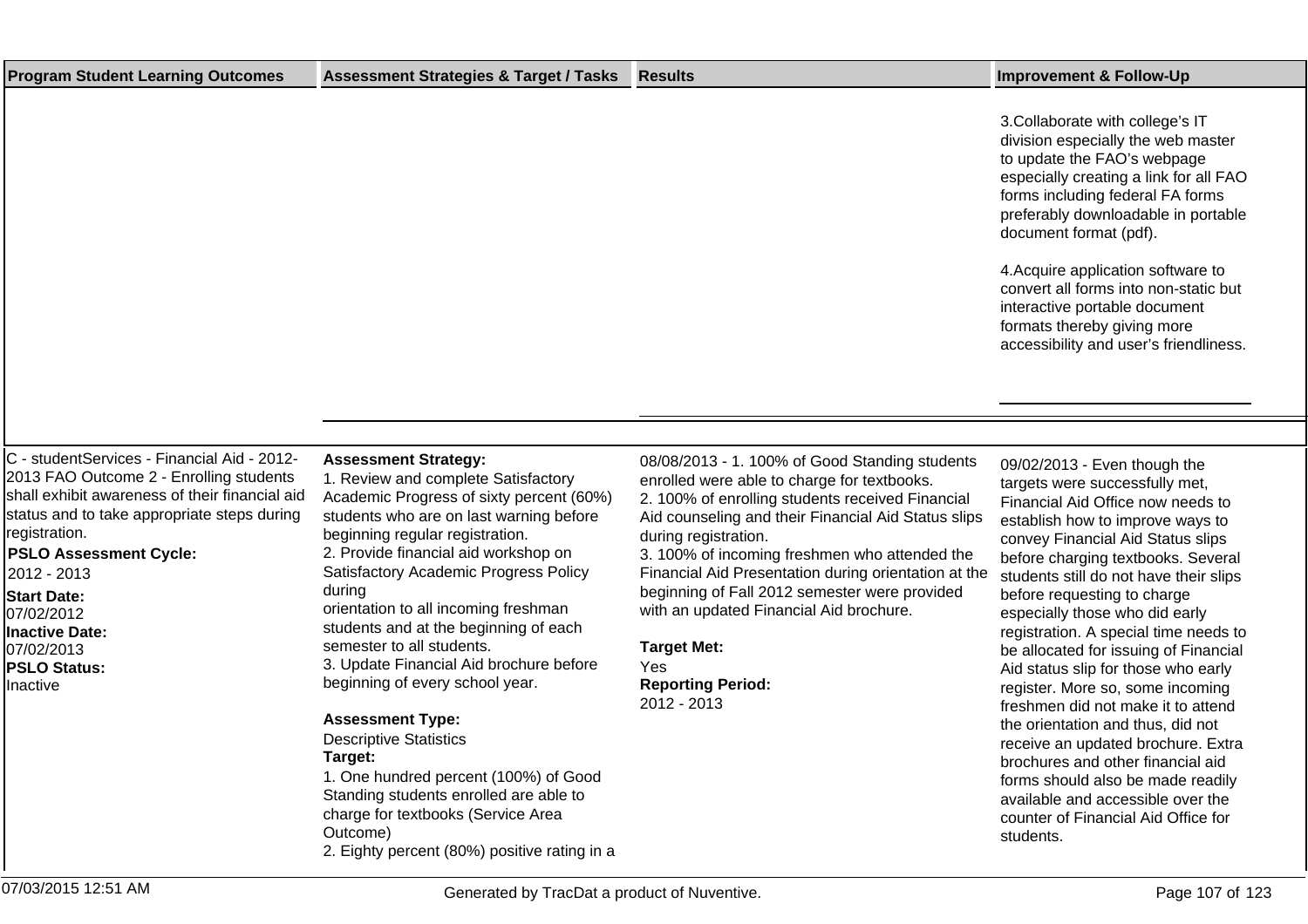| <b>Program Student Learning Outcomes</b>                                                                                                                                                                                                                                                                                                                                                                 | <b>Assessment Strategies &amp; Target / Tasks</b>                                                                                                                                                                                                                                                                                                                                                                                                  | <b>Results</b>                                                                                                                                                                                                                                                                                                                                                                                                                                                                                                                                                                                                                           | <b>Improvement &amp; Follow-Up</b>                                                                                                                                                                                                                                                                                                                                                                                                                                                                                                                                                                                                        |
|----------------------------------------------------------------------------------------------------------------------------------------------------------------------------------------------------------------------------------------------------------------------------------------------------------------------------------------------------------------------------------------------------------|----------------------------------------------------------------------------------------------------------------------------------------------------------------------------------------------------------------------------------------------------------------------------------------------------------------------------------------------------------------------------------------------------------------------------------------------------|------------------------------------------------------------------------------------------------------------------------------------------------------------------------------------------------------------------------------------------------------------------------------------------------------------------------------------------------------------------------------------------------------------------------------------------------------------------------------------------------------------------------------------------------------------------------------------------------------------------------------------------|-------------------------------------------------------------------------------------------------------------------------------------------------------------------------------------------------------------------------------------------------------------------------------------------------------------------------------------------------------------------------------------------------------------------------------------------------------------------------------------------------------------------------------------------------------------------------------------------------------------------------------------------|
|                                                                                                                                                                                                                                                                                                                                                                                                          | survey administered by FAO to a sample of<br>students (Service Area Outcome)<br>3. One hundred percent (100%) of new<br>incoming freshmen received an updated<br>Financial Aid brochure during Fall 2012<br>orientation (Service Area Outcome).                                                                                                                                                                                                    |                                                                                                                                                                                                                                                                                                                                                                                                                                                                                                                                                                                                                                          |                                                                                                                                                                                                                                                                                                                                                                                                                                                                                                                                                                                                                                           |
| C - studentServices - Financial Aid - 2012-<br>2013 FAO Outcome 3 - Students will exhibit<br>increased knowledge and awareness of the<br>Federal<br>Financial Aid programs including the<br>Supplemental Education Grant (SEG)<br>program.<br><b>PSLO Assessment Cycle:</b><br>2012 - 2013<br><b>Start Date:</b><br>07/02/2012<br><b>Inactive Date:</b><br>07/02/2013<br><b>PSLO Status:</b><br>Inactive | <b>Assessment Strategy:</b><br>All Financial Aid Office staff attained<br>information critical to the integrity of the<br>Federal Programs as well as the<br>Supplemental Education Grant (SEG)<br>Program.<br><b>Assessment Type:</b><br>Survey<br>Target:<br>Eighty percent (80%) of the students will<br>exhibit increased knowledge and awareness<br>of the Federal Financial Aid programs<br>including the SEG program (Learning<br>Outcome). | 08/09/2013 - Financial Aid and SEG Work-Study<br>presentations were conducted during January<br>22nd, 23rd and 25th of 2013. A survey was done<br>using random sampling and using Slovins formula<br>of 95% level of confidence a sample of 196<br>students out of 383 students who attended the<br>workshop completed the survey. From the<br>perception of the students who did the survey,<br>94% showed positive rating as increased<br>knowledge and awareness of the Federal<br>Financial Aid programs including the<br>Supplemental Educational programs.<br><b>Target Met:</b><br>Yes<br><b>Reporting Period:</b><br>2012 - 2013 | 09/02/2013 - Based on the results,<br>the target was met. Financial Aid<br>now needs to maintain its efforts in<br>meeting this target and perhaps look<br>for other means of assessing its<br>outcome. Financial Aid office will<br>now look into using a pre and post<br>test for assessment in order to<br>implement a more intrusive<br>approach. More so, SEG Work-<br>Study Coordinator will look into how<br>students will demonstrate practically<br>their perceived knowledge from<br>participating in the SEG Work-Study<br>program. Quantitative assessment<br>needs to be conducted throughout<br>the course of the semester. |
| C - studentServices - Student Life - 2012-<br>2013 Health Services Outcome 1 - Students<br>and staff demonstrate knowledge about<br>current health issues and problems that<br>affect their health.<br><b>PSLO Assessment Cycle:</b><br>2012 - 2013<br><b>PSLO Status:</b><br>Inactive                                                                                                                   | <b>Assessment Strategy:</b><br>Ensure the currency of information in<br>information, education, and communication<br>materials accessible to students, faculty,<br>and staff.<br><b>Assessment Type:</b><br><b>Descriptive Statistics</b><br>Target:<br>90% of clients received Information,<br>Education, and Communication (IEC)                                                                                                                 | 09/17/2013 - Tabulated frequency count of visits<br>by students, faculty, and staff to the Health<br>Service clinic during SY 2012-13 showed a total of<br>4, 353 visits.<br>Of this number only 80 % were provided IEC<br>materials. However, the established criterion for<br>success was "90 % of clients received IEC."<br>Therefore, this criterion for success was not met.                                                                                                                                                                                                                                                        | 09/17/2013 - Based on the findings,<br>the Health Services need to provide<br>IEC materials on various health<br>issues and ensure availability and<br>accessibility of these materials by<br>implementing the following:<br>1. Produce more copies of existing<br>pamphlets, leaflet, s etc.                                                                                                                                                                                                                                                                                                                                             |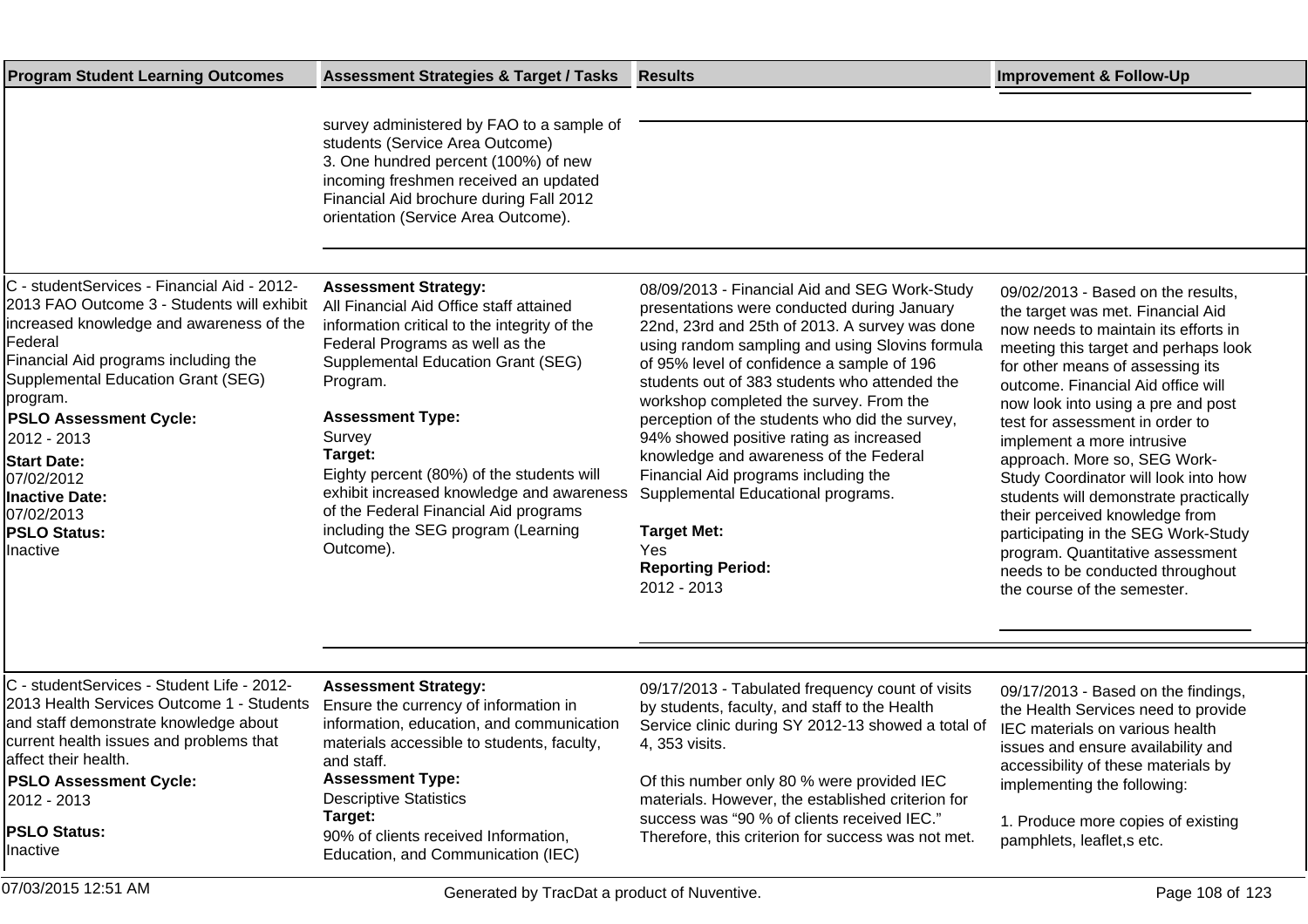| <b>Program Student Learning Outcomes</b> | <b>Assessment Strategies &amp; Target / Tasks</b>                                                                                                         | <b>Results</b>                                                                                                                                                           | <b>Improvement &amp; Follow-Up</b>                                                                                                                     |
|------------------------------------------|-----------------------------------------------------------------------------------------------------------------------------------------------------------|--------------------------------------------------------------------------------------------------------------------------------------------------------------------------|--------------------------------------------------------------------------------------------------------------------------------------------------------|
|                                          |                                                                                                                                                           |                                                                                                                                                                          | 2. Order/re-order of IEC materials.                                                                                                                    |
|                                          | materials.                                                                                                                                                | <b>Target Met:</b><br>No.<br><b>Reporting Period:</b><br>2012 - 2013                                                                                                     | 3. Distribute IEC materials in the<br>residence halls and in public areas<br>on campus and during Health<br>Services facilitated activities.           |
|                                          |                                                                                                                                                           |                                                                                                                                                                          | 4. Utilize better tools to account for<br>number of IEC materials produced<br>and issued.                                                              |
|                                          |                                                                                                                                                           |                                                                                                                                                                          |                                                                                                                                                        |
|                                          | <b>Assessment Strategy:</b><br>Provide at least seven health awareness<br>activities/workshops for students, staff and<br>faculty during the school year. | 08/07/2013 - Office log on registrations of<br>participants to workshops and trainings facilitated<br>and hosted by the Health Services during 2012-<br>2013 shows that: | 09/17/2013 - Based on the results,<br>the Health Services need to improve<br>the planning and coordination<br>processes of all facilitated activities. |
|                                          | Provide at least five presentations about<br>reproductive health/family planning and<br>other subject areas to individuals or groups.                     | (1) In 2011-2012, the office hosted three<br>workshops or trainings participated by 2,041<br>students, faculty and staff.                                                | The following are plans to be<br>implemented during the academic<br>year 2013-2014:                                                                    |
|                                          | Enroll at least 250 new family planning<br>users.<br><b>Assessment Type:</b>                                                                              | (2) In 2012-2013, the office hosted the same<br>number and type of workshops and training<br>participated by 1,910 students, faculty and staff.                          | 1. Begin the planning process of<br>events/activities at least one or two<br>months before scheduling date.                                            |
|                                          | <b>Descriptive Statistics</b><br>Target:<br>1. At least 5% increase in the number of                                                                      | (3) A negative difference of 131 participants in<br>headcount; therefore, a decrease by 6.42% in the                                                                     | 2. Involve more students in the<br>planning process.                                                                                                   |
|                                          | participants in activities facilitated by the<br>Health Services.<br>2. Statistically significant difference between                                      | number of participants as compared to the prior<br>school year. The established criterion for success<br>was "at least 5% increase in the number of                      | 3. Coordinate with faculty, and other<br>offices in implementation of<br>activities.                                                                   |
|                                          | the scores in the pre-and post-tests<br>administered to a cohort of participants.                                                                         | participants in activities facilitated by the Health<br>Services." Comparing the number of participants<br>to workshops hosted by the Health Services                    | 4. Utilize better tools to assess<br>number of participants.                                                                                           |
|                                          |                                                                                                                                                           | during 2011-2012 and 2012-2012, a decrease in<br>the number of participants by 6.24%. Therefore,<br>this criterion for success was not met.                              | 5. Design and develop modules for<br>all workshops and trainings to<br>ensure consistency in both content<br>and delivery of those workshops           |
|                                          |                                                                                                                                                           | On the other hand, to measure the effectiveness<br>of the workshop facilitated by the Health Services<br>in terms of increased knowledge of the students                 | and trainings.                                                                                                                                         |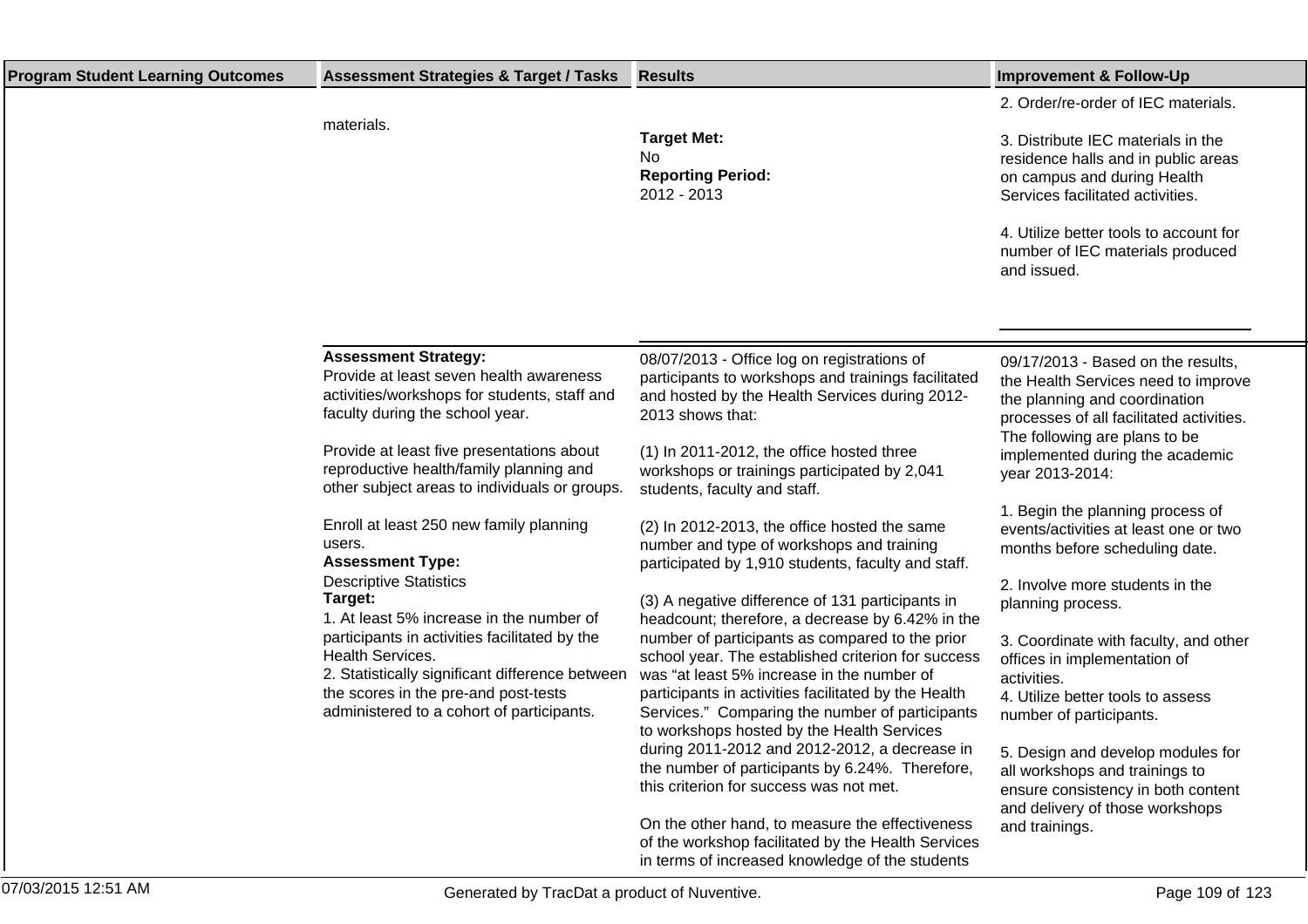| <b>Program Student Learning Outcomes</b>                                                                                                                                                                                                                                                                                                                                                             | <b>Assessment Strategies &amp; Target / Tasks</b>                                                                                                                                                                                                                                                                                                                                                                                                                                                                                                                                                                      | <b>Results</b>                                                                                                                                                                                                                                                                                                                                                                                                                                                                                                                                                                                                                                                                                                                                                                    | <b>Improvement &amp; Follow-Up</b>                                                                                                                                                                                                                                                                                      |
|------------------------------------------------------------------------------------------------------------------------------------------------------------------------------------------------------------------------------------------------------------------------------------------------------------------------------------------------------------------------------------------------------|------------------------------------------------------------------------------------------------------------------------------------------------------------------------------------------------------------------------------------------------------------------------------------------------------------------------------------------------------------------------------------------------------------------------------------------------------------------------------------------------------------------------------------------------------------------------------------------------------------------------|-----------------------------------------------------------------------------------------------------------------------------------------------------------------------------------------------------------------------------------------------------------------------------------------------------------------------------------------------------------------------------------------------------------------------------------------------------------------------------------------------------------------------------------------------------------------------------------------------------------------------------------------------------------------------------------------------------------------------------------------------------------------------------------|-------------------------------------------------------------------------------------------------------------------------------------------------------------------------------------------------------------------------------------------------------------------------------------------------------------------------|
|                                                                                                                                                                                                                                                                                                                                                                                                      |                                                                                                                                                                                                                                                                                                                                                                                                                                                                                                                                                                                                                        | about health care, and the like, pre-and post tests<br>were administered to a non-probability sample of<br>52 participants to the Herpes Simplex Virus Type<br>1 presentation. Results showed that: (1) Of the 52<br>participants, 45 (or 87%) scored >=the median<br>and 7 (13%), scored <the median="" on="" pre-test.<br="" the="">(2) Of the 52 participants, 49 (or 94%) scored<br/><math>&gt;=</math>the median, and only 3 (or 6%)) scored &lt; the<br/>median in the post test. (3) Therefore, a positive<br/>difference of only 7% participants scoring<br/>&gt;=median.</the>                                                                                                                                                                                           |                                                                                                                                                                                                                                                                                                                         |
|                                                                                                                                                                                                                                                                                                                                                                                                      |                                                                                                                                                                                                                                                                                                                                                                                                                                                                                                                                                                                                                        | <b>Target Met:</b><br>Yes<br><b>Reporting Period:</b><br>2012 - 2013                                                                                                                                                                                                                                                                                                                                                                                                                                                                                                                                                                                                                                                                                                              |                                                                                                                                                                                                                                                                                                                         |
|                                                                                                                                                                                                                                                                                                                                                                                                      |                                                                                                                                                                                                                                                                                                                                                                                                                                                                                                                                                                                                                        |                                                                                                                                                                                                                                                                                                                                                                                                                                                                                                                                                                                                                                                                                                                                                                                   |                                                                                                                                                                                                                                                                                                                         |
| C - studentServices - Student Life - 2012-<br>2013 Health Services Outcome 2 - Continue<br>to improve level of satisfaction with<br>essential basic health care and preventative<br>services provided by the health service<br>clinic.<br><b>PSLO Assessment Cycle:</b><br>2012 - 2013<br><b>Start Date:</b><br>10/01/2012<br><b>Inactive Date:</b><br>09/30/2013<br><b>PSLO Status:</b><br>Inactive | <b>Assessment Strategy:</b><br>1. Provide and conduct annual health<br>screenings to include but not limited to<br>sexually transmitted infections, diabetes,<br>hypertension and others.<br>2. Coordinate and conduct special health<br>services to include but not limited to Well<br>Women Clinic etc.<br>3. Provide appropriate and efficient referral<br>services with proper documents and follow-<br>up adherent to established protocol.<br>4. Provide stock supplies of first aid kits to<br>residence halls and other offices to ensure<br>accessibility of treatment of common injuries<br>and emergencies. | 08/09/2013 - To determine the effectiveness of the<br>Health Services in terms of providing the essential<br>basic and preventive health care services based<br>on perceptions of students, faculty and staff, a non<br>-random sample (n) of 237 students, faculty and<br>staff was surveyed using the Client Satisfaction<br>Survey designed and developed by the Health<br>Services.<br>The results of the survey showed 86 % (exceeds)<br>positive rating. The established criterion for<br>success was "80% positive rating on clients"<br>satisfaction survey." Criterion for success had<br>been met.<br>In addition, the results also showed that the Health<br>Services received overall positive ratings with the<br>highest rating of 90.27% on Question 1, (i.e., the | 08/09/2013 - Although the unit had<br>successfully met the established<br>targets (criteria for success) as<br>outlined in the results and findings<br>of the assessment, it will continually<br>strive at ensuring that students,<br>faculty and staff are provided and<br>are satisfied with the services<br>offered. |
|                                                                                                                                                                                                                                                                                                                                                                                                      | 5. Provide safe and professional health                                                                                                                                                                                                                                                                                                                                                                                                                                                                                                                                                                                | staff was courteous, friendly and helpful), and<br>lowest positive rating of 82.04% on Question 4, (i.                                                                                                                                                                                                                                                                                                                                                                                                                                                                                                                                                                                                                                                                            |                                                                                                                                                                                                                                                                                                                         |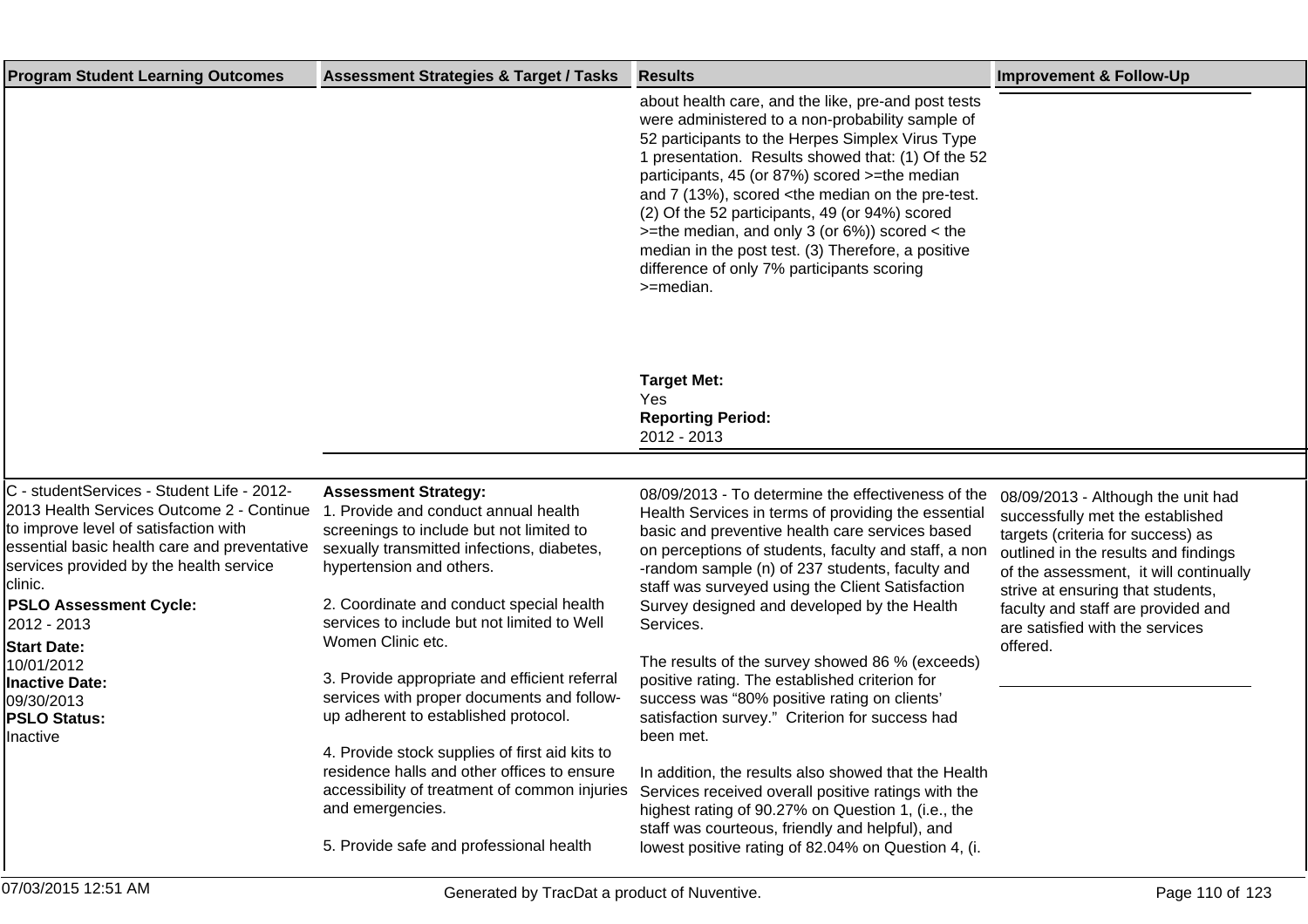| <b>Program Student Learning Outcomes</b>                                                                                                                                                                                                                                        | <b>Assessment Strategies &amp; Target / Tasks</b>                                                                                                                                                                                                                                                                                                                                                                                                                  | <b>Results</b>                                                                                                                                                                                                                                                                                                                                                                                                                                                                                                                                                                                                                                                                                                         | <b>Improvement &amp; Follow-Up</b>                                                                                                                                                                                                                                         |
|---------------------------------------------------------------------------------------------------------------------------------------------------------------------------------------------------------------------------------------------------------------------------------|--------------------------------------------------------------------------------------------------------------------------------------------------------------------------------------------------------------------------------------------------------------------------------------------------------------------------------------------------------------------------------------------------------------------------------------------------------------------|------------------------------------------------------------------------------------------------------------------------------------------------------------------------------------------------------------------------------------------------------------------------------------------------------------------------------------------------------------------------------------------------------------------------------------------------------------------------------------------------------------------------------------------------------------------------------------------------------------------------------------------------------------------------------------------------------------------------|----------------------------------------------------------------------------------------------------------------------------------------------------------------------------------------------------------------------------------------------------------------------------|
|                                                                                                                                                                                                                                                                                 | services through continued upgrading of<br>nursing skills and knowledge to ensure<br>nursing practice competency.<br>6. Conduct quarterly inventory of medical<br>supplies to ensure timely procurement of<br>medicines and other supplies to replenish<br>depleted stock.<br><b>Assessment Type:</b><br>Survey<br>Target:<br>1.80% positive rating on client's satisfaction<br>survey.<br>2. 90% of visits to the Health Service will<br>receive needed treatment | e., the staff was sensitive to my needs and<br>showed genuine interest). Furthermore, 85.61% of<br>the 237 subjects expressed satisfaction with the<br>services provided by the Health Services and only<br>2.52% signifying dissatisfaction. 11.87%<br>expressed neutrality.<br>Additionally, tabulated frequency counts of visits<br>(4, 353) to the Health Service clinic during SY<br>2012-13, showed that 97% of the visits received<br>the needed treatment/services. The established<br>criterion for success was "90% of visits received<br>the needed treatment/services". Therefore, this<br>criterion of success had also been met.<br><b>Target Met:</b><br>Yes<br><b>Reporting Period:</b><br>2012 - 2013 |                                                                                                                                                                                                                                                                            |
|                                                                                                                                                                                                                                                                                 |                                                                                                                                                                                                                                                                                                                                                                                                                                                                    |                                                                                                                                                                                                                                                                                                                                                                                                                                                                                                                                                                                                                                                                                                                        |                                                                                                                                                                                                                                                                            |
| C - studentServices - Student Life - 2012-<br>2013 Sports and Recreation Outcome 1 -<br>Students will demonstrate basic skills in<br>playing basketball and basic knowledge in<br>officiating.<br><b>PSLO Assessment Cycle:</b><br>2012 - 2013<br><b>PSLO Status:</b><br>Active | <b>Assessment Strategy:</b><br>Conduct basic fundamental skills training in<br>basketball to twenty students on Tuesdays<br>and Thursdays of every week in the spring<br>semester.<br>Establish an individual performance rubric<br>for participants to document progress and<br>improvement.                                                                                                                                                                      | 09/02/2013 - High performance skills training is an<br>elite skills training for competent athletes and as a<br>result of this training, only ten or 50% of the<br>students enrolled were competing in the higher<br>level of competition organized by the State. The<br>established criterion for success was "at least 70%<br>in the number of elite participants." Therefore, this<br>criterion for success was not met.                                                                                                                                                                                                                                                                                            | 09/02/2013 - Based on the results,<br>the Sports and Recreation need to<br>improve the planning and modify the<br>training programs to better cater<br>both athletes and officials. The<br>following are plans to be<br>implemented during the academic<br>year 2013-2014: |
|                                                                                                                                                                                                                                                                                 | Provide opportunities to all participants to<br>access sports trainings or workshops<br>available on campus.                                                                                                                                                                                                                                                                                                                                                       | Officiating clinic was conducted by the recreation<br>staff in July 2013 and participants learned the<br>common rules and were given practical hand<br>mechanics and demonstrations as a result out of<br>the twenty students enrolled, ten or 50% of the                                                                                                                                                                                                                                                                                                                                                                                                                                                              | 1. Increase on the number of<br>goodwill and friendship games with<br>the local communities around the<br>island.                                                                                                                                                          |
|                                                                                                                                                                                                                                                                                 | Conduct five referring, umpiring and table<br>officiating clinics to twenty individuals in<br>summer.                                                                                                                                                                                                                                                                                                                                                              | participants were motivated and build confident to<br>assist in the officiating of the games. The<br>established criterion for success was "at least 70%<br>of the participants would build confident."                                                                                                                                                                                                                                                                                                                                                                                                                                                                                                                | 2. Increase student teams in the<br>State sport leagues and<br>tournaments.                                                                                                                                                                                                |
|                                                                                                                                                                                                                                                                                 | <b>Assessment Type:</b><br><b>Descriptive Statistics</b>                                                                                                                                                                                                                                                                                                                                                                                                           | Therefore, this criterion for success was not met.<br><b>Target Met:</b>                                                                                                                                                                                                                                                                                                                                                                                                                                                                                                                                                                                                                                               | 3. Modify the individual skills<br>trainings to improve on beginners                                                                                                                                                                                                       |
| 07/03/2015 12:51 AM                                                                                                                                                                                                                                                             | Generated by TracDat a product of Nuventive.                                                                                                                                                                                                                                                                                                                                                                                                                       |                                                                                                                                                                                                                                                                                                                                                                                                                                                                                                                                                                                                                                                                                                                        | Page 111 of 123                                                                                                                                                                                                                                                            |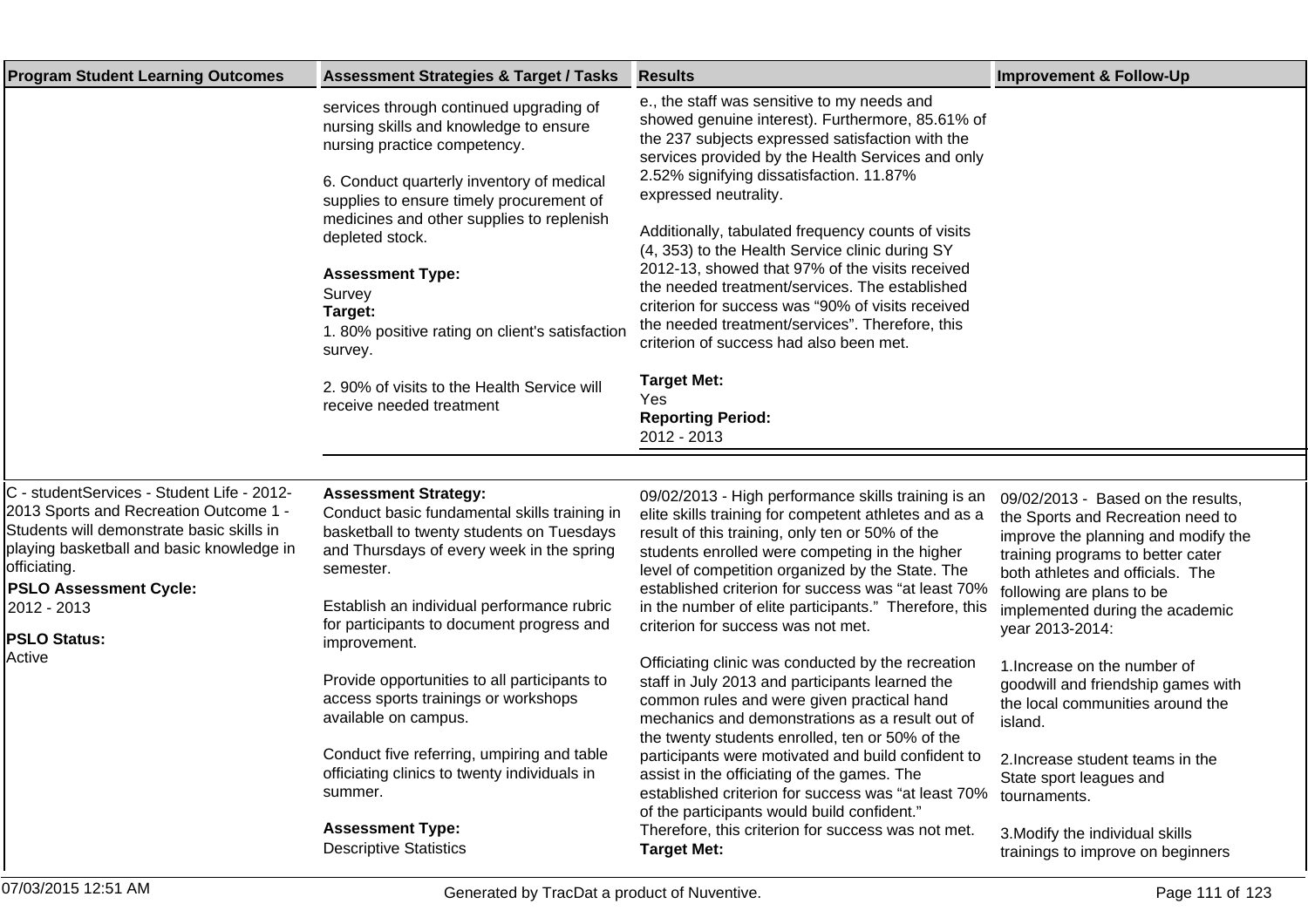| <b>Program Student Learning Outcomes</b>                                                                                                                                                                                                                                                                                                                                                                | <b>Assessment Strategies &amp; Target / Tasks</b>                                                                                                                                                                                                                                                                                                                                                                                                                                                                                                                                                                                                                                                                       | <b>Results</b>                                                                                                                                                                                                                                                                                                                                                                                                                                                                                                                                                                                                                                                                                                                                                                                                                                                                      | <b>Improvement &amp; Follow-Up</b>                                                                                                                                                                                                                                                                                                                                                                                                                                                                                                                                                                                                  |
|---------------------------------------------------------------------------------------------------------------------------------------------------------------------------------------------------------------------------------------------------------------------------------------------------------------------------------------------------------------------------------------------------------|-------------------------------------------------------------------------------------------------------------------------------------------------------------------------------------------------------------------------------------------------------------------------------------------------------------------------------------------------------------------------------------------------------------------------------------------------------------------------------------------------------------------------------------------------------------------------------------------------------------------------------------------------------------------------------------------------------------------------|-------------------------------------------------------------------------------------------------------------------------------------------------------------------------------------------------------------------------------------------------------------------------------------------------------------------------------------------------------------------------------------------------------------------------------------------------------------------------------------------------------------------------------------------------------------------------------------------------------------------------------------------------------------------------------------------------------------------------------------------------------------------------------------------------------------------------------------------------------------------------------------|-------------------------------------------------------------------------------------------------------------------------------------------------------------------------------------------------------------------------------------------------------------------------------------------------------------------------------------------------------------------------------------------------------------------------------------------------------------------------------------------------------------------------------------------------------------------------------------------------------------------------------------|
|                                                                                                                                                                                                                                                                                                                                                                                                         | Target:<br>At least 70% of the students participated in<br>the fundamental skills training gained<br>competency and demonstrate the skills<br>learned in a real competition match.<br>At least 70% of the participants build<br>confidence and assist the staff to officiate the<br>games.                                                                                                                                                                                                                                                                                                                                                                                                                              | No<br><b>Reporting Period:</b><br>2012 - 2013                                                                                                                                                                                                                                                                                                                                                                                                                                                                                                                                                                                                                                                                                                                                                                                                                                       | and elite skills.<br>4. Provide access and opportunities<br>for our students to Zone<br>Development Officers (ZDO) as they<br>visit the FSM States to conduct<br>skills training, officiating clinics and<br>coaching courses.<br>5. Design and develop modules for<br>all workshops and trainings to<br>ensure consistency in both content<br>and delivery of those workshops<br>and trainings.                                                                                                                                                                                                                                    |
|                                                                                                                                                                                                                                                                                                                                                                                                         |                                                                                                                                                                                                                                                                                                                                                                                                                                                                                                                                                                                                                                                                                                                         |                                                                                                                                                                                                                                                                                                                                                                                                                                                                                                                                                                                                                                                                                                                                                                                                                                                                                     |                                                                                                                                                                                                                                                                                                                                                                                                                                                                                                                                                                                                                                     |
| C - studentServices - Student Life - 2012-<br>2013 Sports and Recreation Outcome 2 -<br>Increase the level of awareness in sports<br>and satisfaction to the college community<br>and the local community through sports and<br>activities.<br><b>PSLO Assessment Cycle:</b><br>2012 - 2013<br><b>Start Date:</b><br>10/01/2012<br><b>Inactive Date:</b><br>09/30/2013<br><b>PSLO Status:</b><br>Active | <b>Assessment Strategy:</b><br>Provide daily monitoring and mentoring to all facility users improved the services and<br>customers utilizing our facilities and<br>services.<br>Modify the programs and activities to best<br>satisfy our students, staff and faculties and<br>other patrons utilizing the facility.<br>Provide custodial services daily to foster a<br>safe and healthy environment to all facility<br>users.<br>Increase sports and activities that involve<br>the college community and the local<br>community to foster goodwill and friendship.<br>Establish code of ethics for all students<br>participating in our sports programs and<br>activities to foster unity.<br><b>Assessment Type:</b> | 09/02/2013 - Daily monitoring and mentoring<br>contributed to the satisfaction to all patrons<br>utilizing the facility and services.<br>An interview survey was conducted by the staff in<br>the month of July 2013 to eight of the active<br>students from the residence halls and twelve off<br>campus students that spend lots of time utilizing<br>the services by doing recreational sports and<br>activities at the gym.<br>As a result, the off campus students responded to<br>the three satisfaction questions "OK" whereas the<br>residence hall students responded "only when the<br>gym is not available for their use due to<br>conferences".<br>An internal office review of the sports and activities<br>programs was contacted by the office staff and<br>modifications were done to cater all participants.<br>As a result 60% of our participants understand the | 09/02/2013 - Based on the results,<br>the Sports and Recreation need to<br>do the following plans and<br>implementations to best satisfy the<br>students and that they demonstrate<br>good sportsmanship in the sports<br>competitions and beyond throughout<br>the academic year 2013 and 2014.<br>1. Implement additional outdoor<br>recreational sports.<br>2. Improve on the existing outdoor<br>playing grounds.<br>3. Organize more goodwill games<br>and outreach activities that involve<br>both the students and the local<br>communities.<br>4. Maximize the use of the sports<br>facilities by turning the practice hall |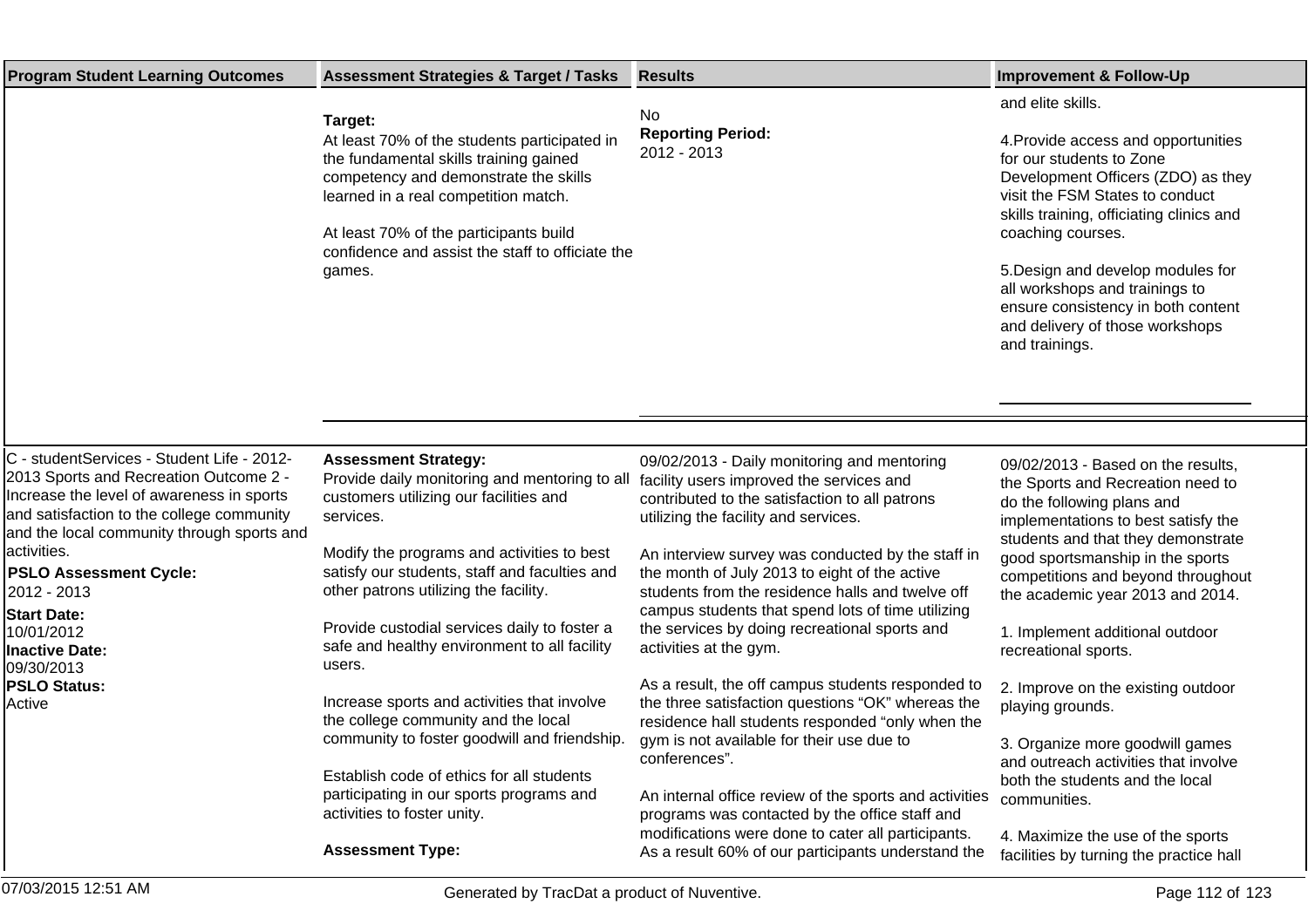| <b>Program Student Learning Outcomes</b>                                                                                                                                                                                                                                                                                                   | <b>Assessment Strategies &amp; Target / Tasks</b>                                                                                                                                                                                                                                                                                                                                                                                                                                                                                                                                                                                                                                         | <b>Results</b>                                                                                                                                                                                                                                                                                                        | <b>Improvement &amp; Follow-Up</b>                                                                                                                                                                                                                                                                                                                                                                                                                                                                                                                                                                                    |
|--------------------------------------------------------------------------------------------------------------------------------------------------------------------------------------------------------------------------------------------------------------------------------------------------------------------------------------------|-------------------------------------------------------------------------------------------------------------------------------------------------------------------------------------------------------------------------------------------------------------------------------------------------------------------------------------------------------------------------------------------------------------------------------------------------------------------------------------------------------------------------------------------------------------------------------------------------------------------------------------------------------------------------------------------|-----------------------------------------------------------------------------------------------------------------------------------------------------------------------------------------------------------------------------------------------------------------------------------------------------------------------|-----------------------------------------------------------------------------------------------------------------------------------------------------------------------------------------------------------------------------------------------------------------------------------------------------------------------------------------------------------------------------------------------------------------------------------------------------------------------------------------------------------------------------------------------------------------------------------------------------------------------|
|                                                                                                                                                                                                                                                                                                                                            | <b>Descriptive Statistics</b><br>Target:<br>At least 80% of the participants will satisfy<br>with the programs and services and will<br>demonstrate unity and friendship on and off<br>the competition grounds.                                                                                                                                                                                                                                                                                                                                                                                                                                                                           | importance of team work and demonstrate good<br>sportsmanship on and off the play ground. The<br>remaining 40% were new student enrollment and<br>were new to our program rules and regulations<br>that pertains the code of ethics in sports.<br><b>Target Met:</b><br>No<br><b>Reporting Period:</b><br>2012 - 2013 | into a students center.<br>5. Establish entertainment options to<br>the inactive students to increase<br>students participation in the sports<br>and activities.<br>Follow-Up:<br>09/02/2013 - Big screen movies<br>will be available by October of<br>2013.                                                                                                                                                                                                                                                                                                                                                          |
|                                                                                                                                                                                                                                                                                                                                            |                                                                                                                                                                                                                                                                                                                                                                                                                                                                                                                                                                                                                                                                                           |                                                                                                                                                                                                                                                                                                                       |                                                                                                                                                                                                                                                                                                                                                                                                                                                                                                                                                                                                                       |
| C - studentServices - Student Life - 2012-<br>2013 Residence Hall Outcome 2 -<br>Residents will demonstrate knowledge<br>about the rules and regulations of the<br>Residence Halls.<br><b>PSLO Assessment Cycle:</b><br>2012 - 2013<br><b>Start Date:</b><br>10/01/2012<br>Inactive Date:<br>09/30/2013<br><b>PSLO Status:</b><br>Inactive | <b>Assessment Strategy:</b><br>1. Provide orientation and awareness<br>sessions on rules and regulations/policy<br>procedures for the new incoming residents.<br>2. Continuous monitoring and enforcing of<br>rules and regulations in the residence halls.<br>3. Facilitate at least two review sessions on<br>Residence Hall's rules and regulations<br>during the school year 2012-2013.<br>4. Coordinate with Security and Safety to<br>facilitate fire drills at least twice a semester<br>to ensure that residents are proficient in<br>adhering to fire and safety rules and<br>procedures.<br>5. Develop and implement assessment tools<br>to assess the residents' knowledge and | 09/08/2013 - There was no assessment made to<br>measure the level of knowledge about rules and<br>policies of the residence halls.<br><b>Target Met:</b><br>No<br><b>Reporting Period:</b><br>2012 - 2013                                                                                                             | 09/22/2013 - There was no<br>assessment made during this<br>reporting cycle, as such, the<br>Residence Hall staff will develop<br>and implement the improvement<br>plans in the academic year 2013-<br>2014.<br>1. Develop and implement an<br>assessment tool to assess<br>residents' knowledge and<br>compliance of rules and policies of<br>Residence Hall.<br>2. Residence Hall staff need to take<br>time to explain clearly and<br>thoroughly the rules and policies to<br>ensure that residents' have a better<br>understanding.<br>3. Residence Hall staff will facilitate<br>at least two review sessions on |
|                                                                                                                                                                                                                                                                                                                                            | compliance of rules regulations and policies.<br><b>Assessment Type:</b><br><b>Descriptive Statistics</b><br>Target:                                                                                                                                                                                                                                                                                                                                                                                                                                                                                                                                                                      |                                                                                                                                                                                                                                                                                                                       | rules and policies with a "pre-and<br>postests" during Fall semester 2013<br>and Spring 2014.                                                                                                                                                                                                                                                                                                                                                                                                                                                                                                                         |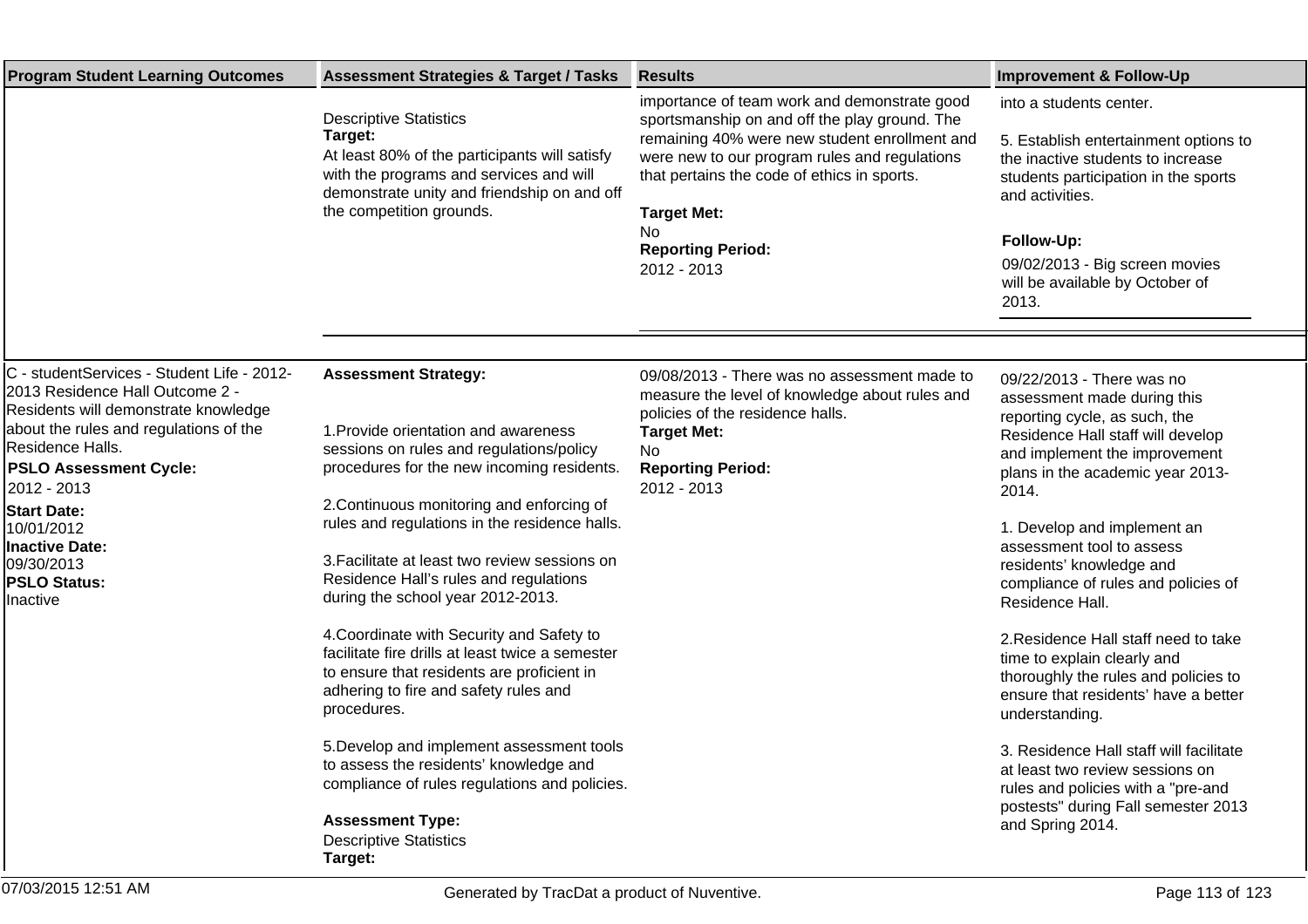| <b>Program Student Learning Outcomes</b>                                                                                                                                                                                                                                                  | <b>Assessment Strategies &amp; Target / Tasks</b>                                                                                                                                                                                                                                                                                                                                                                                        | <b>Results</b>                                                                                                                                                                                                                                                                                                                                                                                                                                                                                                                                         | <b>Improvement &amp; Follow-Up</b>                                                                                                                                                                                                                                                                                                                                           |
|-------------------------------------------------------------------------------------------------------------------------------------------------------------------------------------------------------------------------------------------------------------------------------------------|------------------------------------------------------------------------------------------------------------------------------------------------------------------------------------------------------------------------------------------------------------------------------------------------------------------------------------------------------------------------------------------------------------------------------------------|--------------------------------------------------------------------------------------------------------------------------------------------------------------------------------------------------------------------------------------------------------------------------------------------------------------------------------------------------------------------------------------------------------------------------------------------------------------------------------------------------------------------------------------------------------|------------------------------------------------------------------------------------------------------------------------------------------------------------------------------------------------------------------------------------------------------------------------------------------------------------------------------------------------------------------------------|
|                                                                                                                                                                                                                                                                                           | At least 90% increase in knowledge about<br>the rules and policies of the Residence Halls.                                                                                                                                                                                                                                                                                                                                               |                                                                                                                                                                                                                                                                                                                                                                                                                                                                                                                                                        | 4. The Residence Hall will review<br>and evaluate how effective the rules<br>and policies are being implemented.                                                                                                                                                                                                                                                             |
|                                                                                                                                                                                                                                                                                           |                                                                                                                                                                                                                                                                                                                                                                                                                                          |                                                                                                                                                                                                                                                                                                                                                                                                                                                                                                                                                        |                                                                                                                                                                                                                                                                                                                                                                              |
| C - studentServices - Student Life - 2012-<br>2013 Residence Hall Ouctome 1 -<br>Residents will be satisfied with the services<br>provided at the Residence Halls.<br><b>PSLO Assessment Cycle:</b><br>2012 - 2013<br><b>Start Date:</b><br>09/04/2013<br><b>PSLO Status:</b><br>Inactive | <b>Assessment Strategy:</b><br>1. Provide and organize at least two annual<br>activities; residents' retreat in May and Fall<br>kick-off in September for all residents.<br>2. Coordinate with Counseling office to<br>provide tutorial services to residents.<br>3. Provide daily custodial services, monthly<br>general cleanup and biweekly room<br>inspections to ensure safety and sanitary<br>condition of the residence halls are | 09/04/2013 - To determine the level of perceived<br>satisfaction of resident students about the facilities<br>and services provided by the Residence Halls, a<br>satisfaction survey was administered to 72<br>residents of the men and women residence halls<br>during Summer 2013 session. Of the 72 residents<br>surveyed: (a) 18 (or25%) are from Chuuk, (b) 21<br>(or 29 %) are from Kosrae, (c) 32 (or 44%) are<br>from Yap, and (d) 1 (or 1%) from Japan.<br>Specifically, the tabulated responses of the survey<br>are summarized, as follows: | 09/24/2013 - Based on the results,<br>the Residence Hall will continually<br>strive at improving its services<br>offered to residents and will<br>specifically address the weaknesses<br>as identified in Q9, Q13, Q17, and:<br>1. Develop and implement<br>assessment tools for the purpose of<br>assessing and improving the quality<br>of services provided to residents. |
|                                                                                                                                                                                                                                                                                           | maintained.<br>4. Provide supplementary educational and<br>learning tools to foster residents' academic<br>access and success.<br><b>Assessment Type:</b><br>Survey<br>Target:                                                                                                                                                                                                                                                           | Tabulated responses to questions with <80%<br>positive rating<br>(1) Q9 (On RH visitation policy), received 76%<br>positive rating with 18% and 6% negative and<br>neutral ratings, respectively.<br>(2) Q13 (Student activities in the residence halls)<br>received 71% positive rating as against 28% and                                                                                                                                                                                                                                            | 2. Provide trainings to staff on<br>Residence Hall's related policies<br>and procedures as such that staff<br>will be able to understand and<br>explain clearly the rules and policies<br>to residents, as well as how staff<br>can improve services in an effective<br>and efficient manner.                                                                                |
|                                                                                                                                                                                                                                                                                           | 1. At least 80% positive rating on the<br>satisfaction survey.<br><b>Related Documents:</b><br><b>Copy of RH Satisfaction Survey</b><br>2013-1.xls                                                                                                                                                                                                                                                                                       | 1% of the 72 subjects expressing dissatisfaction<br>and neutrality, respectively.<br>(3) Q17 (Pest control), received 79% positive rating<br>as against 17% signifying dissatisfaction, and 4%,<br>neutrality.<br>(4) Q19 (Promptness of responses to maintenance<br>requests), received 61% positive rating as against<br>38% and 1% negative and neutral ratings,<br>respectively.                                                                                                                                                                   | 3. Develop a calendar of activities<br>(educational, social and<br>recreational) to engage the<br>residents; as such that the<br>outcomes will support their<br>academic and social growth while<br>residing in the residence hall.<br>4. Collaborate and coordinate with<br>the college's division of<br>maintenance and facilities to                                      |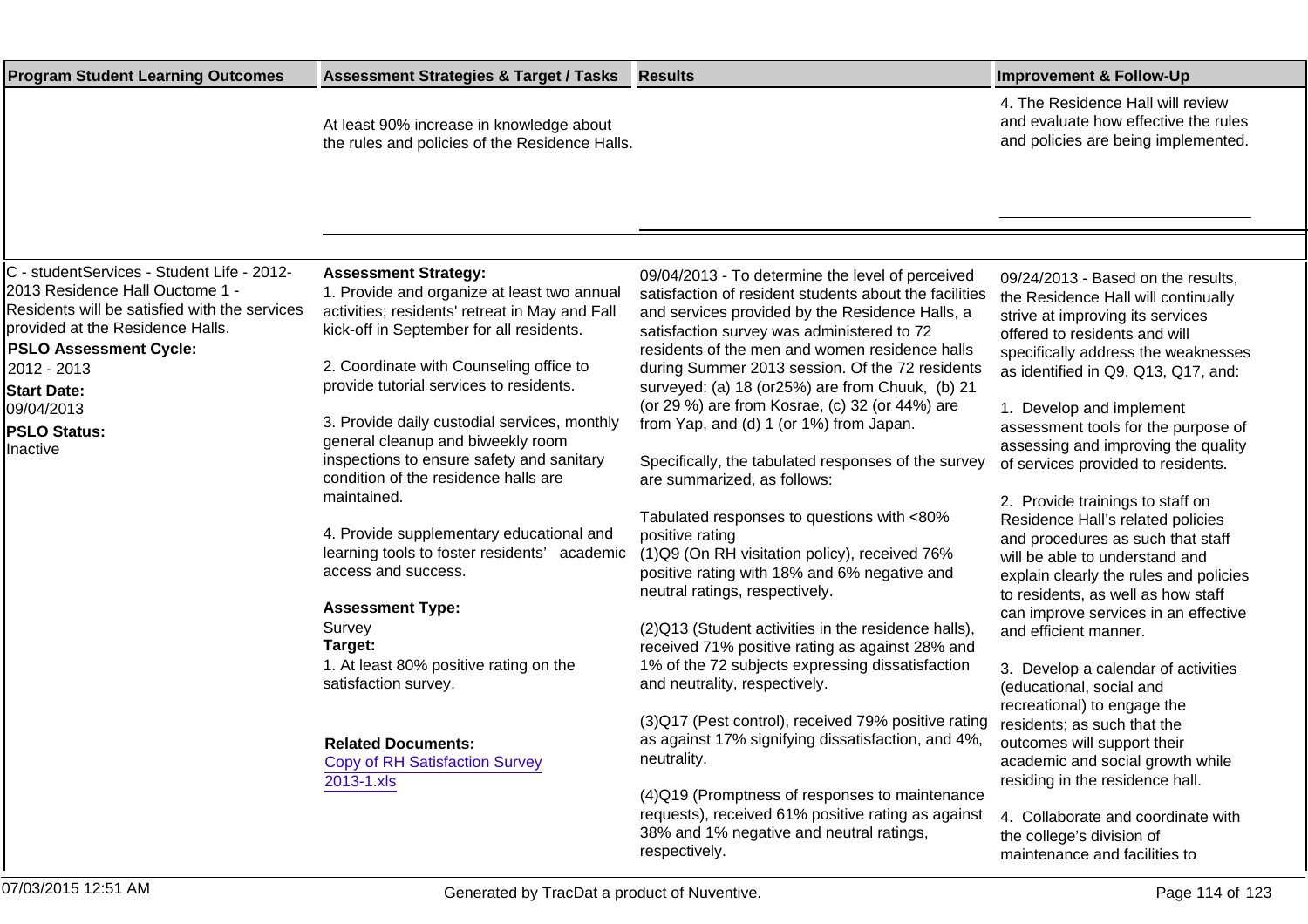| <b>Program Student Learning Outcomes</b> | <b>Assessment Strategies &amp; Target / Tasks</b> | <b>Results</b>                                                                                                        | <b>Improvement &amp; Follow-Up</b>                                                                                                                                     |
|------------------------------------------|---------------------------------------------------|-----------------------------------------------------------------------------------------------------------------------|------------------------------------------------------------------------------------------------------------------------------------------------------------------------|
|                                          |                                                   | Tabulated responses to questions with >80%<br>positive ratings:<br>(1) Q6 (Adherence to the rules and policies), 86%. | specifically address Q13 (pest<br>control). Also, Residence Hall will<br>develop in-house routine and<br>standard operating procedures<br>geared toward areas such as, |
|                                          |                                                   | (2) Q7 (Environment conducive to academic work),<br>89%.                                                              | cleanliness and orderliness,<br>reporting protocol, reporting<br>protocol, and others.                                                                                 |
|                                          |                                                   | (3) Q8 (The level of noise), 82%.                                                                                     |                                                                                                                                                                        |
|                                          |                                                   | (4) Q10 (Relationship with my roommate), 94%.                                                                         | Furthermore, the Residence Hall will<br>work in collaboration with other<br>respective divisions to especially                                                         |
|                                          |                                                   | (5) Q11 (The cost), 86%.                                                                                              | address issues and/or activities that                                                                                                                                  |
|                                          |                                                   | (6) Q12 (Quality of my social life in my residence<br>hall), 94%.                                                     | can't be solely addressed by the<br>residence hall in particular, or the<br>department, in general.                                                                    |
|                                          |                                                   | (7) Q14 (Overall experience residing in my current<br>residence hall), 90%.                                           |                                                                                                                                                                        |
|                                          |                                                   | (8) Q15 (Satisfaction with the facilities; the physical<br>condition of the building currently residing in),<br>83%.  |                                                                                                                                                                        |
|                                          |                                                   | (9) Q16 (the physical condition of my room), 86%.                                                                     |                                                                                                                                                                        |
|                                          |                                                   | (10) Q18 (The lighting in my room), 93%. (                                                                            |                                                                                                                                                                        |
|                                          |                                                   | (11) Q20 (Satisfaction with safety and security<br>issues on campus and in the residence hall), 86%.                  |                                                                                                                                                                        |
|                                          |                                                   | (12) Q21 (The degree which I feel safe in my<br>residence hall), 97%.                                                 |                                                                                                                                                                        |
|                                          |                                                   | (13) Q22 (The degree which I feel secure to keep<br>my belongings in my residence hall), 81%.                         |                                                                                                                                                                        |
|                                          |                                                   | (14) Q23 (The current safety and security policy in<br>my residence hall), 86%.                                       |                                                                                                                                                                        |
|                                          |                                                   | (15) Q24 (The performance of the campus security,                                                                     |                                                                                                                                                                        |
|                                          |                                                   |                                                                                                                       |                                                                                                                                                                        |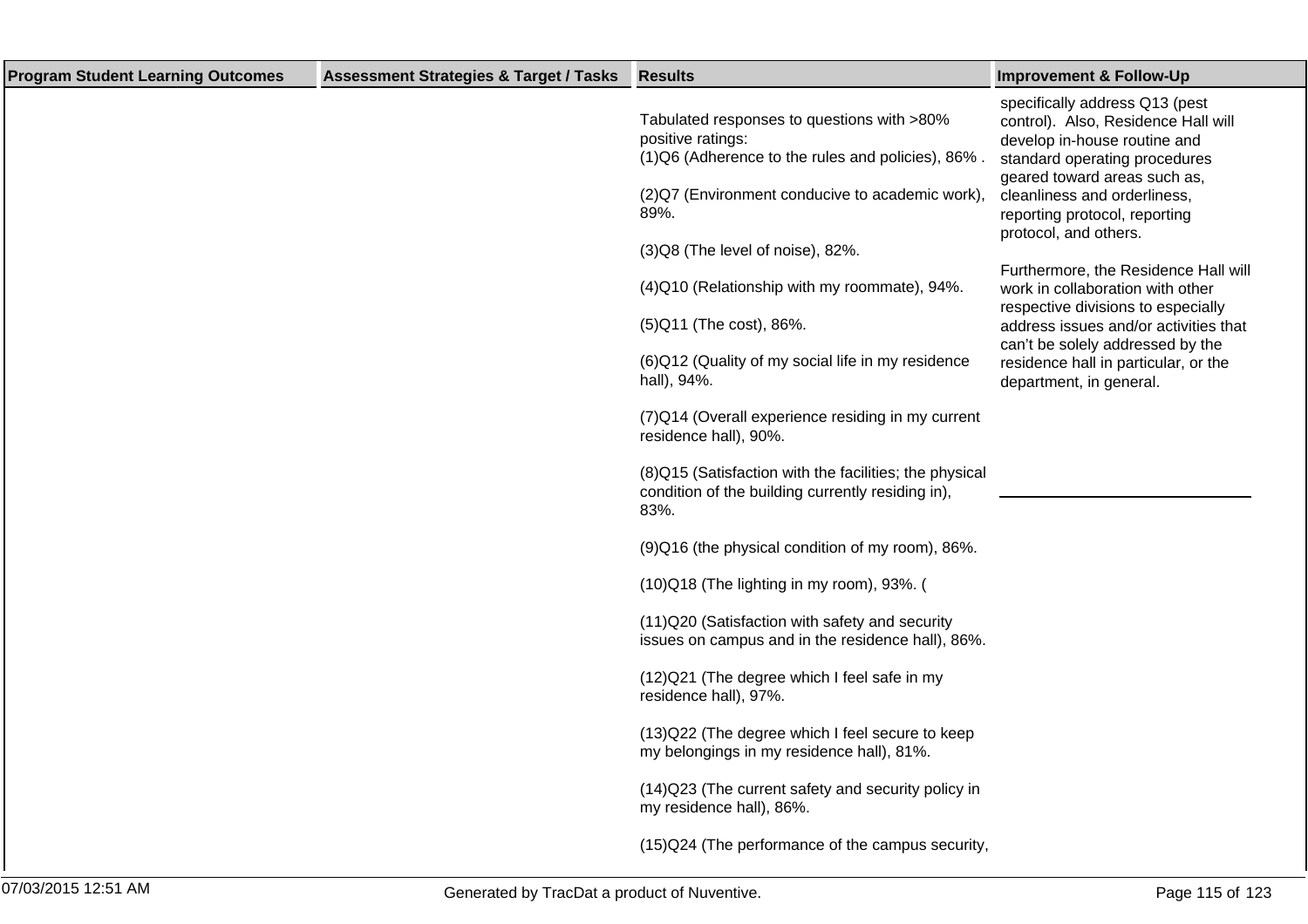| <b>Program Student Learning Outcomes</b>                                                                                                                                | <b>Assessment Strategies &amp; Target / Tasks</b>                                                                                                                    | <b>Results</b>                                                                                                                                                                                         | <b>Improvement &amp; Follow-Up</b>                                                                                                                             |
|-------------------------------------------------------------------------------------------------------------------------------------------------------------------------|----------------------------------------------------------------------------------------------------------------------------------------------------------------------|--------------------------------------------------------------------------------------------------------------------------------------------------------------------------------------------------------|----------------------------------------------------------------------------------------------------------------------------------------------------------------|
|                                                                                                                                                                         |                                                                                                                                                                      | 90%).                                                                                                                                                                                                  |                                                                                                                                                                |
|                                                                                                                                                                         |                                                                                                                                                                      | (16) Q25 (The promptness of response by campus<br>security staff), 88%.                                                                                                                                |                                                                                                                                                                |
|                                                                                                                                                                         |                                                                                                                                                                      | <b>Target Met:</b><br><b>No</b>                                                                                                                                                                        |                                                                                                                                                                |
|                                                                                                                                                                         |                                                                                                                                                                      | <b>Reporting Period:</b><br>2012 - 2013                                                                                                                                                                |                                                                                                                                                                |
|                                                                                                                                                                         |                                                                                                                                                                      |                                                                                                                                                                                                        |                                                                                                                                                                |
| C - studentServices - Student Life - 2012-<br>2013 Office of Student Life Outcome 1 -<br>Students will exhibit awareness of student<br>support programs and activities. | <b>Assessment Strategy:</b><br>1. Promote awareness of the availability of<br>support programs and co-curricular activities<br>through campus wide advertisement and | 09/08/2013 - The Institutional Research and<br>Planning office (IRPO) conducted and Orientation<br>survey to a non-randomly selected sample of 222<br>students at the national Campus during Fall 2012 | 09/16/2013 - The following are plans<br>to be implemented during academic<br>year 2013-2014:                                                                   |
| <b>PSLO Assessment Cycle:</b><br>2012 - 2013                                                                                                                            | other promotional activities.                                                                                                                                        | semester. Result of the survey specific to the<br>Office of the Director of Student Life showed that                                                                                                   | 1. Increase the number of student<br>clubs and organizations.                                                                                                  |
| <b>Start Date:</b><br>09/04/2013<br><b>PSLO Status:</b><br>Active                                                                                                       | 2. Facilitate and provide support and<br>services for students' clubs and<br>organizations.                                                                          | 79% of the respondents expressed that they<br>understood and are aware of the student support<br>programs available to assist students<br>academically and socially with 7% and 14%                    | 2. Continue and promote<br>awareness of support service<br>programs and activities facilitated by                                                              |
|                                                                                                                                                                         | 3. Encourage participation of students in<br>clubs and organizations.                                                                                                | indicating disagreement and neutrality,<br>respectively.                                                                                                                                               | Student Life.                                                                                                                                                  |
|                                                                                                                                                                         | <b>Assessment Type:</b><br>Survey<br>Target:                                                                                                                         |                                                                                                                                                                                                        | 3. Design and develop modules for<br>all workshops and trainings to<br>ensure consistency in both content<br>and delivery of those workshops<br>and trainings. |
|                                                                                                                                                                         | At least 70% positive rating on the 2012 Fall                                                                                                                        | <b>Target Met:</b>                                                                                                                                                                                     |                                                                                                                                                                |
|                                                                                                                                                                         | <b>Student Orientation Survey.</b><br>(Service Area Outcome).                                                                                                        | Yes<br><b>Reporting Period:</b><br>2012 - 2013                                                                                                                                                         | 4. Office of the Director of Student<br>Life will be hosting and facilitating<br>activities and events to support                                              |
|                                                                                                                                                                         |                                                                                                                                                                      | <b>Related Documents:</b><br>2012.3 Orientation Survey_130611<br>copy.pdf                                                                                                                              | students, academically and socially.<br>As such, Office of the Director of<br>Student Life will work in                                                        |
|                                                                                                                                                                         |                                                                                                                                                                      |                                                                                                                                                                                                        | collaboration with other respective<br>divisions to either facilitate or<br>coordinate such extra-curricular<br>activities.                                    |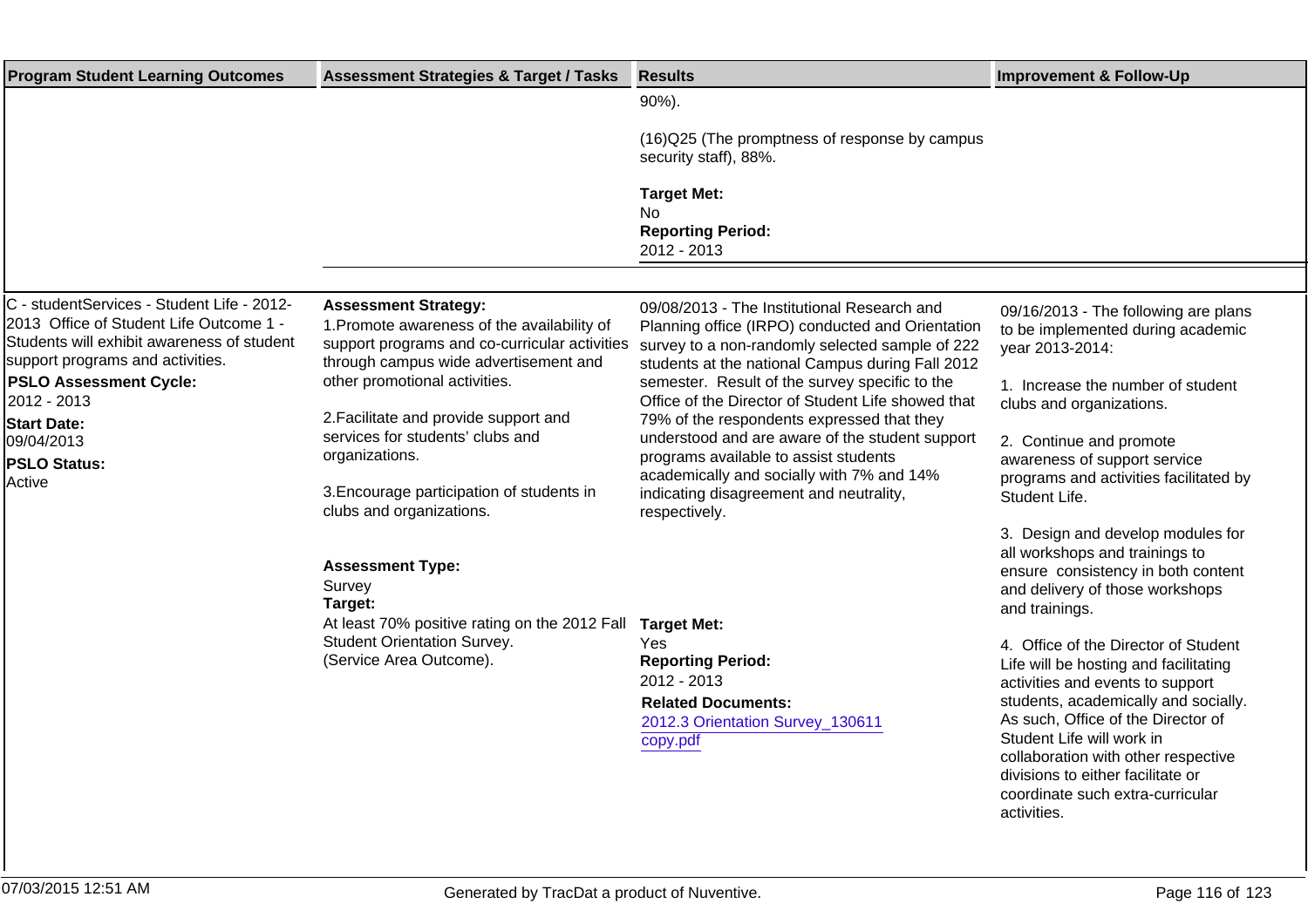| <b>Program Student Learning Outcomes</b>                                                                                                                                                                                                                                                                                                           | <b>Assessment Strategies &amp; Target / Tasks Results</b>                                                                                                                                                                                                                             |                                                                                                                                                                                                                | <b>Improvement &amp; Follow-Up</b>                                                                                                                                                                                                  |
|----------------------------------------------------------------------------------------------------------------------------------------------------------------------------------------------------------------------------------------------------------------------------------------------------------------------------------------------------|---------------------------------------------------------------------------------------------------------------------------------------------------------------------------------------------------------------------------------------------------------------------------------------|----------------------------------------------------------------------------------------------------------------------------------------------------------------------------------------------------------------|-------------------------------------------------------------------------------------------------------------------------------------------------------------------------------------------------------------------------------------|
|                                                                                                                                                                                                                                                                                                                                                    |                                                                                                                                                                                                                                                                                       |                                                                                                                                                                                                                |                                                                                                                                                                                                                                     |
|                                                                                                                                                                                                                                                                                                                                                    |                                                                                                                                                                                                                                                                                       |                                                                                                                                                                                                                |                                                                                                                                                                                                                                     |
| D - CRE - Coooperative Extension Service -<br>AUO - 1 Aquaculture - Aquaculture<br>Cooperative Research and Extension of the<br>College of Micronesia-FSM is committed to<br>plan, implement, monitor and evaluate<br>projects that empower individuals to learn<br>new skills and knowledge for improvement<br>of aquaculture through alternative | <b>Assessment Strategy:</b><br>1 Increase awareness in the communities<br>and prospective and existing industry about<br>sustainable, site-specific, and low energy<br>aquaculture technologies.<br>2 Adoption of sustainable aquaculture<br>technologies by commercial and community | 07/19/2013 - 55<br>Kosrae -<br><b>Target Met:</b><br>Yes<br><b>Reporting Period:</b><br>2012 - 2013                                                                                                            |                                                                                                                                                                                                                                     |
| enterprises, marketing strategies,<br>management skills, entrepreneurship and<br>sustainability by promoting stock<br>conservation, enhancement and<br>replacement.                                                                                                                                                                                | groups.<br>3 Number of established aquaculture<br>operations.                                                                                                                                                                                                                         |                                                                                                                                                                                                                |                                                                                                                                                                                                                                     |
| <b>PSLO Assessment Cycle:</b><br>2012 - 2013                                                                                                                                                                                                                                                                                                       | <b>Assessment Type:</b>                                                                                                                                                                                                                                                               |                                                                                                                                                                                                                |                                                                                                                                                                                                                                     |
| <b>Start Date:</b><br>10/02/2012<br><b>PSLO Status:</b><br>Active                                                                                                                                                                                                                                                                                  | Survey<br>Target:<br>Outcome #1 - 425 persons<br>Outcome #2 - 175 persons<br>Outcome #3 - 8 persons                                                                                                                                                                                   |                                                                                                                                                                                                                |                                                                                                                                                                                                                                     |
|                                                                                                                                                                                                                                                                                                                                                    |                                                                                                                                                                                                                                                                                       |                                                                                                                                                                                                                |                                                                                                                                                                                                                                     |
| D - program - Peer Counseling - 2012-2013<br>PCC Outcome 1 - Students demonstrate<br>increased awareness of the family planning<br>and contraceptive methods; hence, reduce<br>the pregnancy rate among participants to<br>PCC facilitated workshops.<br><b>PSLO Assessment Cycle:</b>                                                             | <b>Assessment Strategy:</b><br>Invite college nurse to display and discuss<br>the different types of contraceptive methods<br>available on campus, their use, and their<br>effectiveness.<br><b>Assessment Type:</b><br><b>Descriptive Statistics</b>                                 | 08/13/2013 - No seminar given this year.<br>However, a movie (in Chuukese) on the different<br>types of contraceptive had been shown in our<br>center.<br><b>Target Met:</b><br>No<br><b>Reporting Period:</b> | 09/16/2013 - The college nurse, or<br>the Family Planning nurse(s) from<br>State Public Health can be invited to<br>give the presentation on the<br>different types of contraceptives.                                              |
| 2013 - 2014<br><b>Start Date:</b><br>07/01/2012<br><b>Inactive Date:</b><br>06/30/2013<br><b>PSLO Status:</b><br>Inactive                                                                                                                                                                                                                          | Target:<br>1 per semester, the college nurse will<br>provide 2 seminars on the different types of<br>the contraceptive methods available on<br>campus.                                                                                                                                | 2012 - 2013                                                                                                                                                                                                    | 08/13/2013 - - An English version of<br>this movie can be provided (on its<br>way) so all can understand the<br>different types of contraceptive<br>methods.<br>-If the campus nurse is not<br>available, the Pohnpei Public Health |
| 07/03/2015 12:51 AM                                                                                                                                                                                                                                                                                                                                | Generated by TracDat a product of Nuventive.                                                                                                                                                                                                                                          |                                                                                                                                                                                                                | Page 117 of 123                                                                                                                                                                                                                     |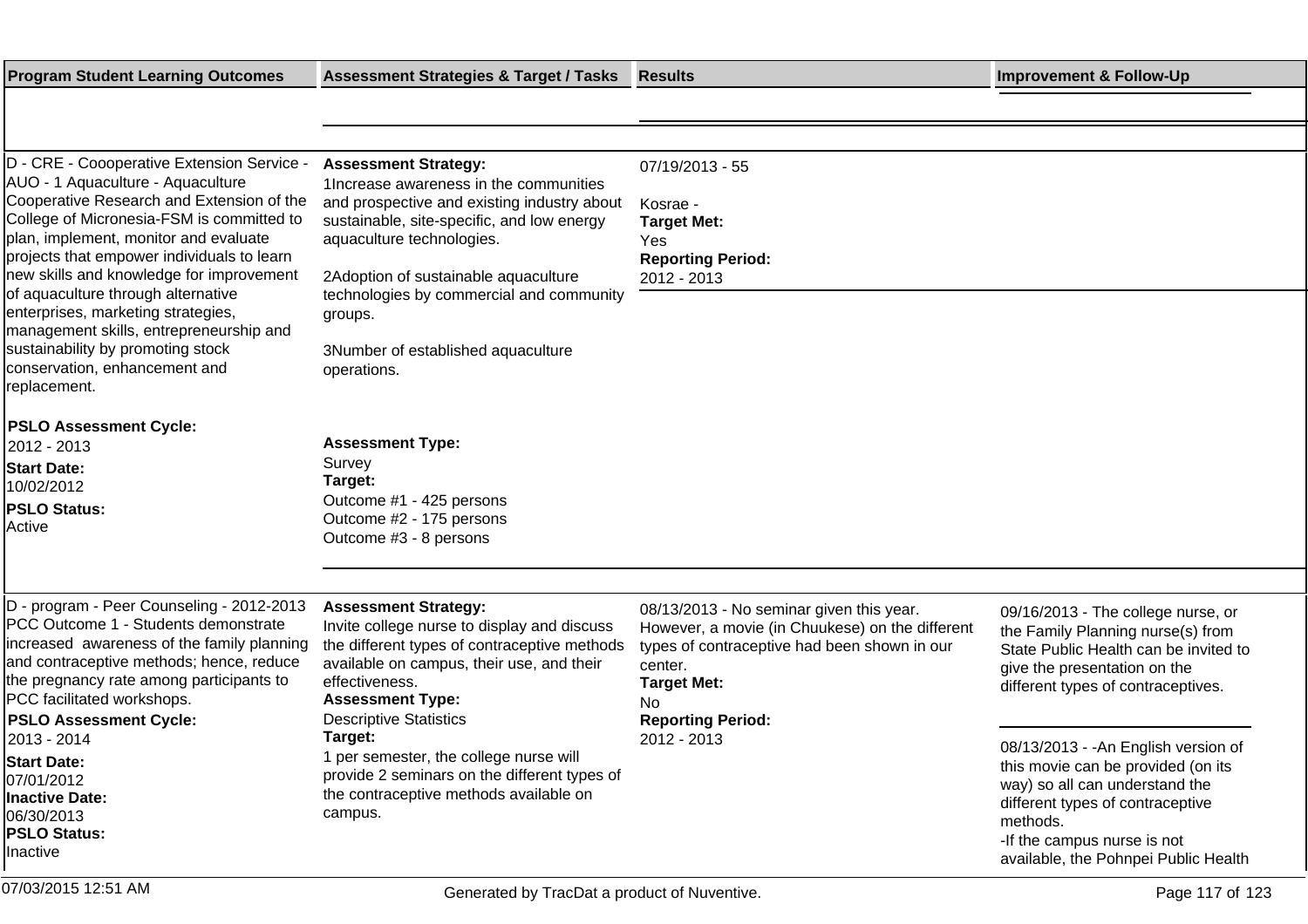Family Planning nurse will be invited to conduct the presentations.

| <b>Assessment Strategy:</b>                                                     | 08/13/2013 - In September of 2012, 13 peer                                                                                                                                                                      | 08/13/2013 -                                                         |
|---------------------------------------------------------------------------------|-----------------------------------------------------------------------------------------------------------------------------------------------------------------------------------------------------------------|----------------------------------------------------------------------|
| on Family Planning.<br><b>Assessment Type:</b><br><b>Descriptive Statistics</b> | Train peer educators to do peer to peer work educators were trained on doing the peer to peer<br>approach on Family Planning. In March of 2013,<br>five more peer educators were trained.<br><b>Target Met:</b> | only 18 peop<br>educational a<br><b>Family Plann</b><br>methods. Thi |
| Target:                                                                         | Yes                                                                                                                                                                                                             | need for train                                                       |
| Once per semester, peer educators will be                                       | <b>Reporting Period:</b>                                                                                                                                                                                        | educators ab                                                         |
| trained to do peer to peer work on Family<br>Planning.                          | 2012 - 2013                                                                                                                                                                                                     | This is not a<br>students com                                        |

The result shows that le were trained to do awareness programs on ing and contraceptive is shows that there is a ning more Peer out the these topics. settlement ground, students come and go each semester and many of them take the knowledge they've gained with them as they leave the college. There will be a frequent training given to random students about these topics.

- The second step that needs to be done is to coordinate with the student clubs and their advisers at the college and offer an opportunity of a seminar or training about family planning and contraceptive methods for each club. This will increase the number of students who are exposed to this educational awareness activities.

- Random activities and special treats to entice and influence a high participation in these programs needs to be pursued through other programs and fundings as well.

## **Assessment Strategy:**

Do outreach presentations in the residence halls and in the high schools. **Assessment Type:**

08/13/2013 - Several outreach programs on issues 08/13/2013 - The result showed that of Family Planning were conducted in the School Year 2012-2013 by PCC staff at Private schools in Pohnpei and also on COM-FSM/National Campus.

PCC did not reach the target. As an improvement plan, the PCC staff will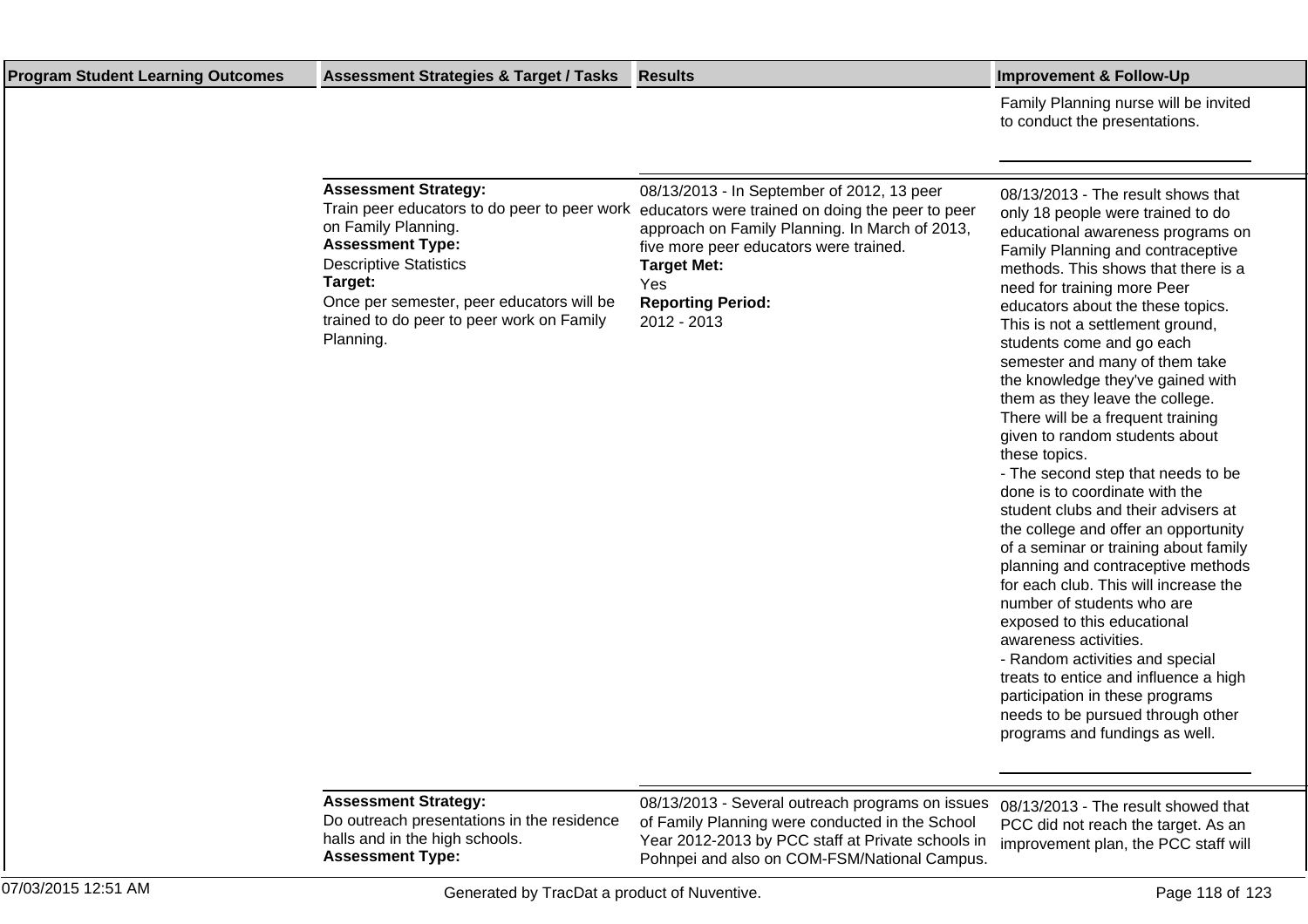| <b>Program Student Learning Outcomes</b> | <b>Assessment Strategies &amp; Target / Tasks</b>                                                                                                          | <b>Results</b>                                                                                                                                                                                                                                                                                                                                                                                                                                                                                                                                                                                                                                                                                                                                                                                                                                                                                                                                                                                                                                                                                                                                                                                                                                                                                                                                                                                                                                                                                                                                                                                                                                                                             | <b>Improvement &amp; Follow-Up</b>                                                                                                                                                                                                                                                                                                       |
|------------------------------------------|------------------------------------------------------------------------------------------------------------------------------------------------------------|--------------------------------------------------------------------------------------------------------------------------------------------------------------------------------------------------------------------------------------------------------------------------------------------------------------------------------------------------------------------------------------------------------------------------------------------------------------------------------------------------------------------------------------------------------------------------------------------------------------------------------------------------------------------------------------------------------------------------------------------------------------------------------------------------------------------------------------------------------------------------------------------------------------------------------------------------------------------------------------------------------------------------------------------------------------------------------------------------------------------------------------------------------------------------------------------------------------------------------------------------------------------------------------------------------------------------------------------------------------------------------------------------------------------------------------------------------------------------------------------------------------------------------------------------------------------------------------------------------------------------------------------------------------------------------------------|------------------------------------------------------------------------------------------------------------------------------------------------------------------------------------------------------------------------------------------------------------------------------------------------------------------------------------------|
|                                          | <b>Descriptive Statistics</b><br>Target:<br>2 outreach in the residence halls, and 2 in<br>the high schools during the school year.<br>(One per semester). | Two outreach programs were conducted to the<br>Our Lady of Mercy High school students in School<br>Year 2012-2013.<br>First outreach was conducted on September on<br>the topic of "Teen Pregnancy" to 22 seniors. A pre-<br>post test was administered and the result showed<br>that the average initial knowledge of the students<br>in percentage was 60%. After the session, a post-<br>test was given and average result of the<br>knowledge gained was 95%. Results proved that<br>the knowledge of the 22 students was improved by<br>35%.<br>In January 2013, another outreach program was<br>conducted to 24 participants on "Sexually<br>Transmitted Infections". Again, a pre-test was<br>administered and the average initial knowledge of<br>the 24 students showed 37%. Immediately after<br>the session, a post-test was administered and<br>results affirmed total knowledge gained in the<br>program was 90%. The SLO was improved by<br>17%.<br>On December 2012, a presentation was<br>conducted to the residential halls students in the<br>Females Residential Hall (FRH) on Family<br>Planning specifically on "Cycle Beads". On the pre<br>-test that was employed, average initial knowledge<br>of the 15 participants was 69%. On the post-test,<br>the average score summed up to 87%. The SLO<br>was 18% improvement.<br>In all the outreach programs utilized this school<br>year, there was significant increase in the<br>knowledge of the participants of the programs-as<br>identified in our pre and post tests results<br>mentioned earlier. Though we did not make<br>another outreach in the residence hall, but we met<br>at least 3/4 of our target. | collaborate and coordinate with<br>residential halls workers. Attractive<br>flyers should be posted all over<br>campus to spread the<br>announcement of the event.<br>Random and special activities with<br>enticing goods like refreshments<br>and incentives are utilized to<br>increase the number of participants<br>of the program. |
|                                          |                                                                                                                                                            |                                                                                                                                                                                                                                                                                                                                                                                                                                                                                                                                                                                                                                                                                                                                                                                                                                                                                                                                                                                                                                                                                                                                                                                                                                                                                                                                                                                                                                                                                                                                                                                                                                                                                            |                                                                                                                                                                                                                                                                                                                                          |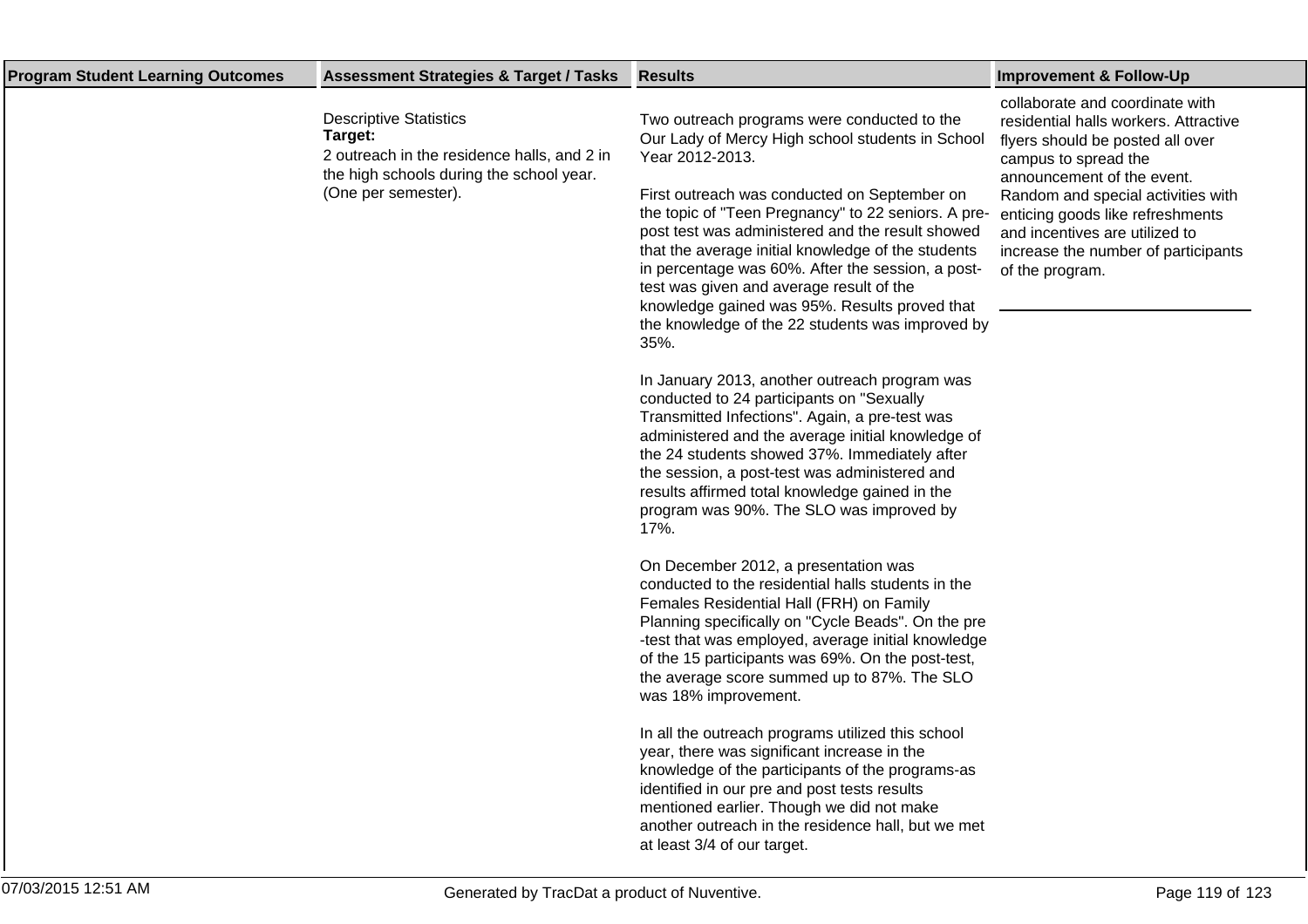| <b>Program Student Learning Outcomes</b>                                                                                                                                                                                                                                                                                                                             | <b>Assessment Strategies &amp; Target / Tasks</b>                                                                                                                                                                                                                                                     | <b>Results</b>                                                                                                                                                                                                                                                                                                                                                                                                                                                                                                                                                                                                                      | <b>Improvement &amp; Follow-Up</b>                                                                                                                                                                                                                                                                                                                                   |
|----------------------------------------------------------------------------------------------------------------------------------------------------------------------------------------------------------------------------------------------------------------------------------------------------------------------------------------------------------------------|-------------------------------------------------------------------------------------------------------------------------------------------------------------------------------------------------------------------------------------------------------------------------------------------------------|-------------------------------------------------------------------------------------------------------------------------------------------------------------------------------------------------------------------------------------------------------------------------------------------------------------------------------------------------------------------------------------------------------------------------------------------------------------------------------------------------------------------------------------------------------------------------------------------------------------------------------------|----------------------------------------------------------------------------------------------------------------------------------------------------------------------------------------------------------------------------------------------------------------------------------------------------------------------------------------------------------------------|
|                                                                                                                                                                                                                                                                                                                                                                      |                                                                                                                                                                                                                                                                                                       | Though we did not make another outreach in the<br>residence hall, but we met at least 3/4 of our<br>target.<br><b>Target Met:</b><br>No<br><b>Reporting Period:</b><br>2012 - 2013                                                                                                                                                                                                                                                                                                                                                                                                                                                  |                                                                                                                                                                                                                                                                                                                                                                      |
|                                                                                                                                                                                                                                                                                                                                                                      | <b>Assessment Strategy:</b><br>Provide and avail IEC materials during<br>outreach and around the campus.<br><b>Assessment Type:</b><br><b>Descriptive Statistics</b><br>Target:<br>Distribute at least 100 brochures/materials<br>during outreach and when doing peer to<br>peer.                     | 08/13/2013 - About 100 brochures on Family<br>Planning were distributed around the campus, and<br>during all Family Planning outreach and<br>presentations, 100 leaflets and brochures were<br>distributed. And some 25 were used during each<br>peer to peer work.<br><b>Target Met:</b><br>Yes<br><b>Reporting Period:</b><br>2012 - 2013                                                                                                                                                                                                                                                                                         | 09/16/2013 - Free brochures can be<br>downloaded from the internet, and<br>the peer educators can produce<br>more that are related to the work of<br>the program.<br>08/13/2013 - In addition to our list of<br>brochures, new ones must be<br>added. We also need to provide or<br>create our own brochures that are<br>related to the needs of our youth<br>today. |
|                                                                                                                                                                                                                                                                                                                                                                      |                                                                                                                                                                                                                                                                                                       |                                                                                                                                                                                                                                                                                                                                                                                                                                                                                                                                                                                                                                     |                                                                                                                                                                                                                                                                                                                                                                      |
| D - program - Peer Counseling - 2012-2013<br><b>PCC Outcome 2 - Students will</b><br>demonstrate increased knowledge about<br>the effects of alcohol, tobacco and other<br>drugs (ATODs) use or abuse.<br><b>PSLO Assessment Cycle:</b><br>2012 - 2013<br><b>Start Date:</b><br>07/01/2012<br><b>Inactive Date:</b><br>06/30/2013<br><b>PSLO Status:</b><br>Inactive | <b>Assessment Strategy:</b><br>-Provide workshops on alcohol, tobacco and<br>other drugs (ATODs) use and abuse<br>especially focusing on its bad effects.<br><b>Assessment Type:</b><br><b>Descriptive Statistics</b><br>Target:<br>4 workshops on ATODs use and abuse<br>provided per academic term. | 08/13/2013 - In December 2012 an outreach was<br>done for the residential hall students in the<br>Women's residence halls. 37 participants were<br>present at the beginning but at the end, only 12<br>were left. Pre/Post test were utilized to assess the<br>knowledge gained from this activity. However,<br>results were invalid due to the unbalanced number<br>of participants at the beginning of the program<br>compared to those retained at the end of the<br>program.<br>In December 2012 and in January 2013, PCC was<br>invited by a nearby community to conduct a<br>presentation on Alcohol. The program was carried | 09/16/2013 - Collaborate with the<br>residence halls staff to make<br>announcements to the students<br>about the presentation. Also share<br>with them plans for the scheduled<br>outreach to them.<br>08/13/2013 - Make it a must for the<br>residence hall students to attend<br>any outreach given to them at their<br>place.                                     |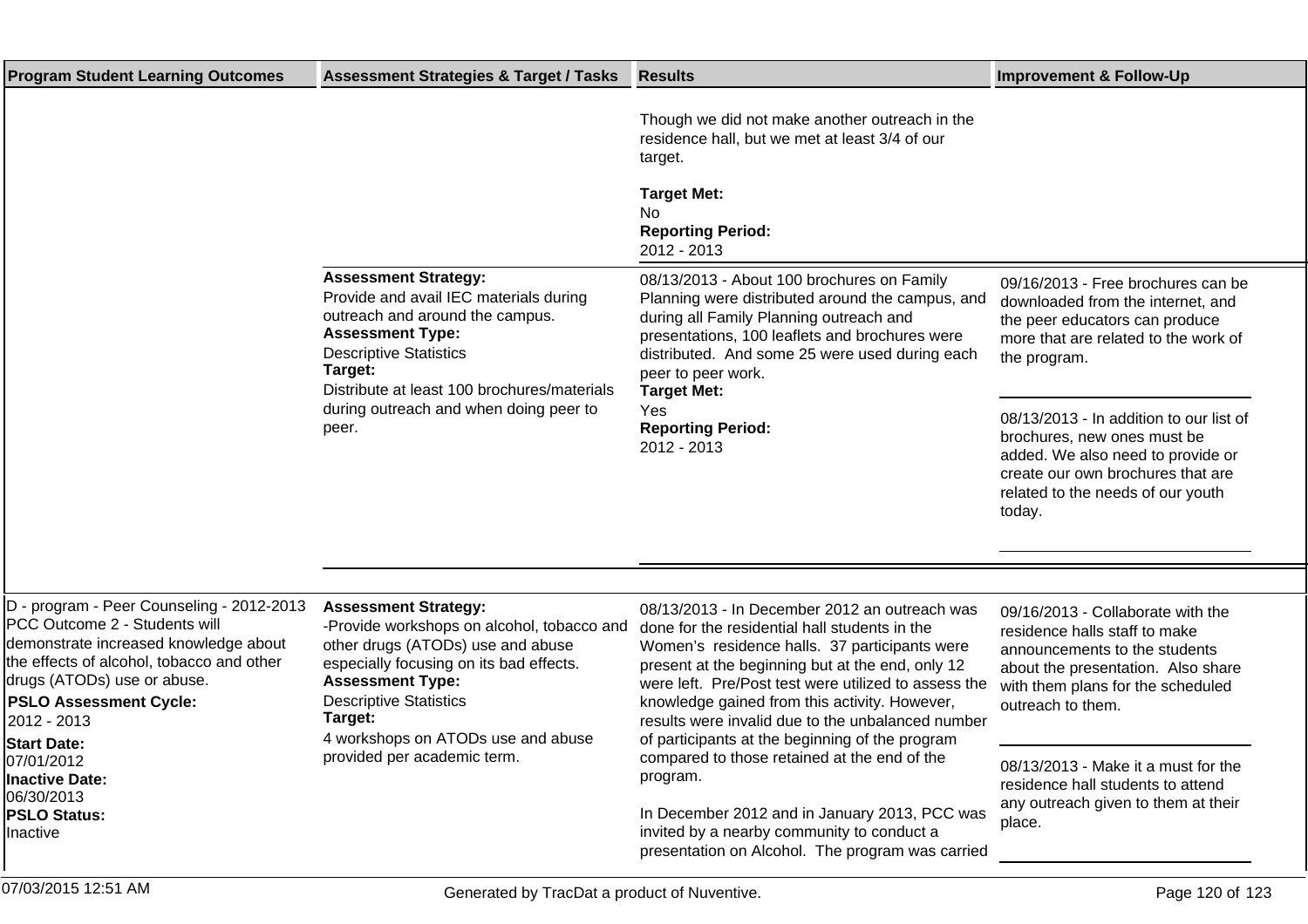| <b>Program Student Learning Outcomes</b> | <b>Assessment Strategies &amp; Target / Tasks</b>                                                                                                                                                                                          | <b>Results</b>                                                                                                                                                                                                                                                                                                                                                                                                                                                                                                                                                                                                                                                 | <b>Improvement &amp; Follow-Up</b>                                                                                                                                                                                                                                                                                                                                                                                                                                                                                                                                                                                                                                                                                                           |
|------------------------------------------|--------------------------------------------------------------------------------------------------------------------------------------------------------------------------------------------------------------------------------------------|----------------------------------------------------------------------------------------------------------------------------------------------------------------------------------------------------------------------------------------------------------------------------------------------------------------------------------------------------------------------------------------------------------------------------------------------------------------------------------------------------------------------------------------------------------------------------------------------------------------------------------------------------------------|----------------------------------------------------------------------------------------------------------------------------------------------------------------------------------------------------------------------------------------------------------------------------------------------------------------------------------------------------------------------------------------------------------------------------------------------------------------------------------------------------------------------------------------------------------------------------------------------------------------------------------------------------------------------------------------------------------------------------------------------|
|                                          |                                                                                                                                                                                                                                            | out and was attended by 200 or more participants.<br>Pre/post tests were not administered at this<br>program because of the nature of the presentation<br>to test the knowledge gained. However, the<br>awareness of alcohol was there because the<br>community put their handprints on a white sheet<br>and hung it at the entrance to the venue where the<br>community gather to celebrate the new years at.<br>In February and March 2013, PCC participated in<br>two workshops on Alcohol Prevention and<br><b>Substance Abuse Prevention Treatment</b><br>conducted by National and Pohnpei State<br>Substance Abuse and Mental Health Program<br>(SAMH). |                                                                                                                                                                                                                                                                                                                                                                                                                                                                                                                                                                                                                                                                                                                                              |
|                                          |                                                                                                                                                                                                                                            | <b>Target Met:</b><br>Yes<br><b>Reporting Period:</b><br>2012 - 2013                                                                                                                                                                                                                                                                                                                                                                                                                                                                                                                                                                                           |                                                                                                                                                                                                                                                                                                                                                                                                                                                                                                                                                                                                                                                                                                                                              |
|                                          | <b>Assessment Strategy:</b><br>Train peer educators to do education on<br>ATODs abuse prevention.<br><b>Assessment Type:</b><br><b>Descriptive Statistics</b><br>Target:<br>1 training session on ATODs to peer<br>educators per semester. | 08/13/2013 - In September 2012, thirteen peer<br>educators were trained on the effect of alcohol and<br>tobacco.<br>In February 2013, five more peer educators were<br>trained.<br><b>Target Met:</b><br>Yes<br><b>Reporting Period:</b><br>2012 - 2013                                                                                                                                                                                                                                                                                                                                                                                                        | 09/16/2013 - The result showed that<br>18 students were trained to do<br>education awareness on the effect<br>of alcohol and tobacco. There is a<br>need to train more students to do<br>educational awareness on alcohol<br>and tobacco because each<br>semester, student turn over occurs<br>as they graduated and leave the<br>college and take with them the<br>knowledge they gained during the<br>trainings. Frequent training on this<br>topic be given to random students.<br>Also coordinate with the student<br>clubs and their advisers about the<br>college and offer them opportunity<br>of a seminar or training on ATOD to<br>each club. This will increase the<br>number of students who are<br>exposed to this information. |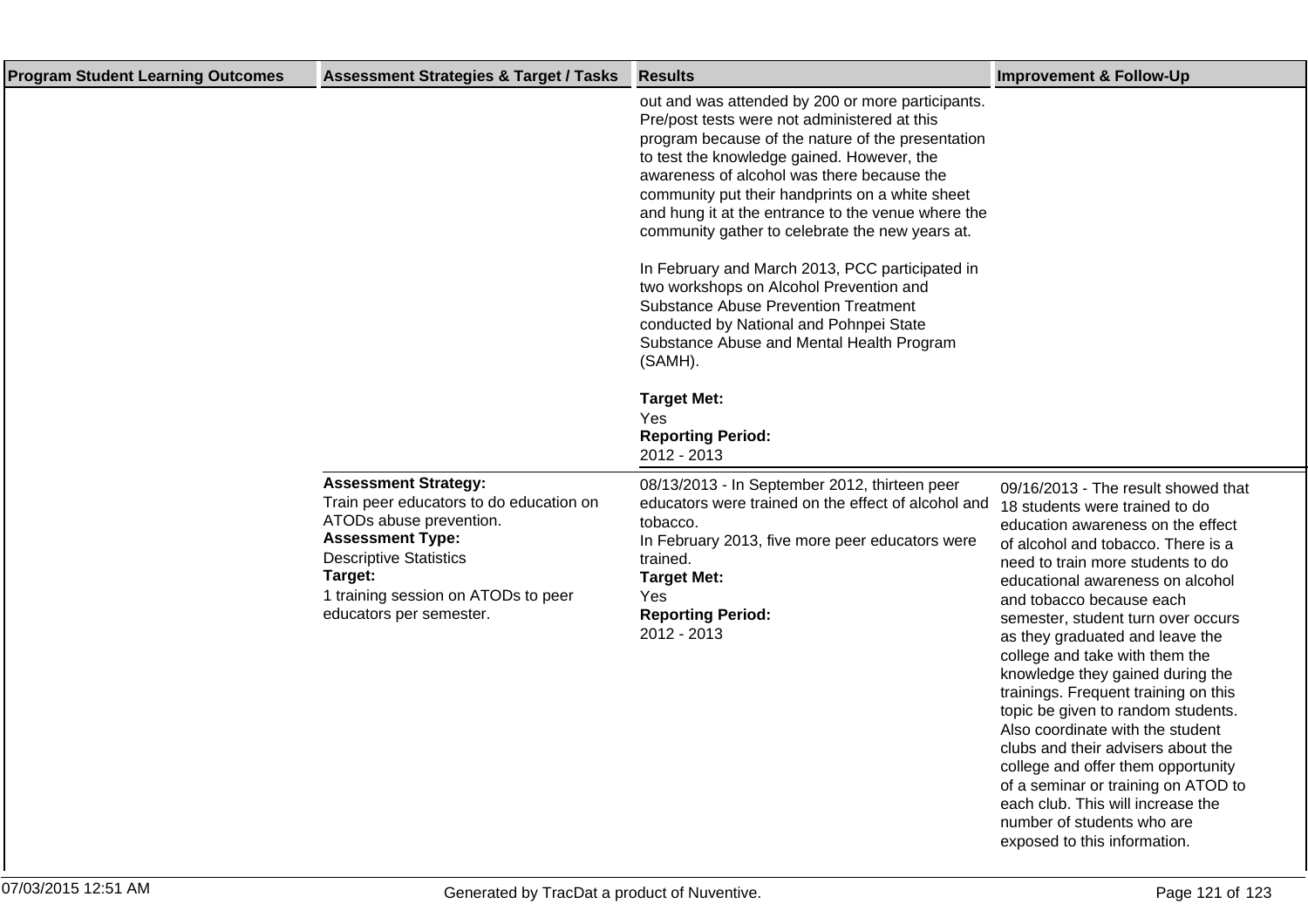## **Program Student Learning Outcomes Assessment Strategies & Target / Tasks Results Improvement & Follow-Up**

| <b>Assessment Strategy:</b><br>Provide peer to peer education on ATODs<br>abuse prevention.<br><b>Assessment Type:</b> | 08/13/2013 - In September of 2012, 13 peer<br>educators were trained on doing the peer to peer<br>approach.                         | 09/16/2013 - The result showed that<br>18 students were trained to do peer<br>to peer on ATOD prevention. There<br>is a need to train more students in                                                                                               |
|------------------------------------------------------------------------------------------------------------------------|-------------------------------------------------------------------------------------------------------------------------------------|------------------------------------------------------------------------------------------------------------------------------------------------------------------------------------------------------------------------------------------------------|
| <b>Descriptive Statistics</b><br>Target:<br>1 workshop on doing peer to peer per<br>semester.                          | In March of 2013, five more peer educators were<br>trained.<br><b>Target Met:</b><br>Yes<br><b>Reporting Period:</b><br>2012 - 2013 | doing peer to peer approach<br>because each semester, student<br>turn over occurs as they graduated<br>and leave the college and take with<br>them the knowledge they gained<br>during the trainings. Frequent<br>training on this topic be given to |

08/13/2013 - More peer educators is needed in order to spread the peer to peer work. Peer to peer is said to be the number one way to reaching the youth (students) because we deal with one student at a time. In order to have more peer educators, we need more funding to hire more. Right now we are using the workstudy students as our peer educators. We used to hire our own peer educators from the federal grant budget.

random students. Also coordinate with the student clubs and their advisers about the college and offer them opportunity of a seminar or training on ATOD to each club. This will increase the number of students who are exposed to this information.

**Assessment Strategy:** Provide and avail information education and freshmen.

08/13/2013 - 500 brochures were distributed to the